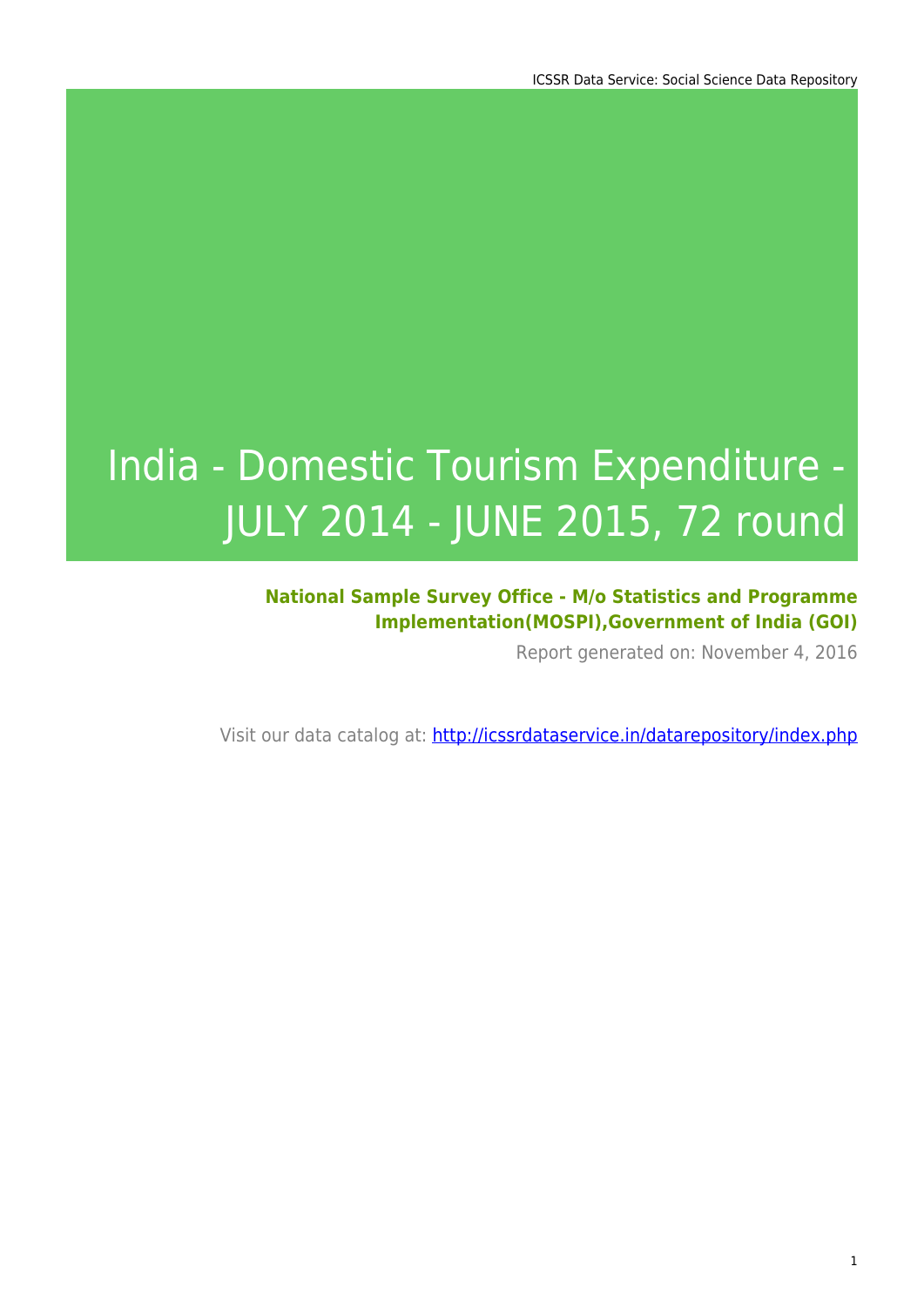### **Overview**

### **Identification**

ID NUMBER DDI-IND-MOSPI-NSSO-72Rnd-Sch21.1-July2014-June2015

### **Version**

VERSION DESCRIPTION V1.0; Re-organised anonymised dataset for public distribution.

PRODUCTION DATE 2016-08-16

### **Overview**

#### **ABSTRACT**

This schedule was designed to collect detailed information on household (hh) characteristics, visitor characteristics, trip characteristics and expenditure characteristics in relation to domestic overnight trips, required for preparation of Tourism Satellite Account (TSA) and also some important information on trips and expenditure in connection with domestic same-day trips in India through a nationwide household survey.

KIND OF DATA Sample survey data [ssd]

UNITS OF ANALYSIS Randomly selected households based on sampling procedure and members of the household

### **Scope**

**NOTES** Descriptions of blocks appearing in Sch. 21.1 , NSS 72 Round

Block 0 : Descriptive identification of sample household

- Block 1 : Identification of sample household
- Block 2 : Particulars of field operations
- Block 3 : Household characteristics
- Block 4 : Demographic and other particulars of household members

Block 5.1 : Particulars of overnight trips completed by household members during last 365 days (for health & medical; holidaying, leisure & recreation; and shopping)

Block 5.2 : Particulars of overnight trips completed by household members during last 30 days (for business; social (including visiting friends and relatives, attending marriages, etc.); pilgrimage & religious activities; education & training; others)

Block 6.1 : Particulars of expenditure (`) for all trips in last 365 days covered in block 5.1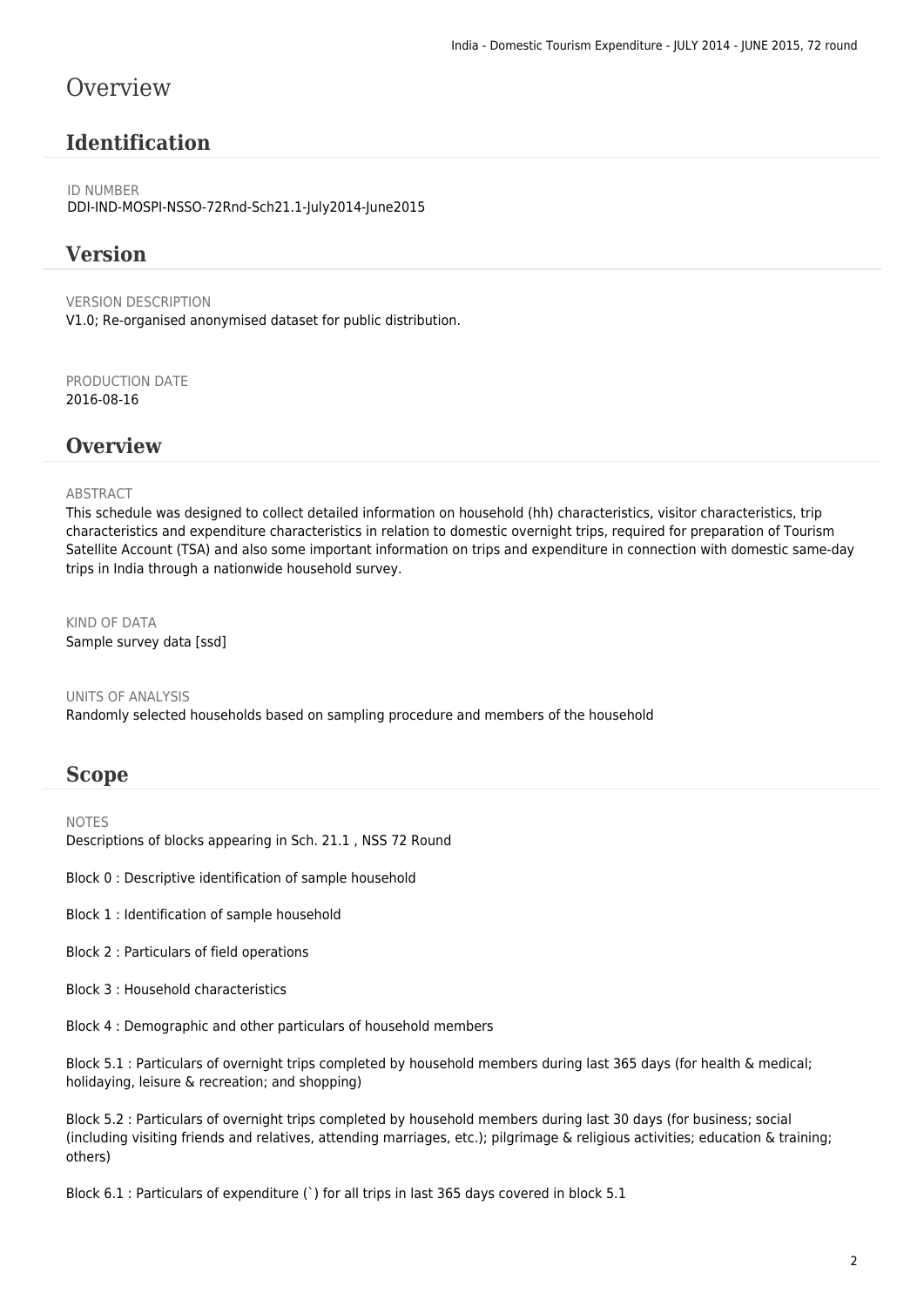Block 7 : Particulars and expenditure (`) of same-day trips completed by household members during last 30 days

Block 8 : Particulars and expenditure (`) of special domestic trips of duration of more than 180 days but up to 365 days, completed by household members during last 365 days

Block 9 : Remarks by investigator (FI)/ASO)

Block 10 : Comments by Supervisory Officer(s)

### **Coverage**

GEOGRAPHIC COVERAGE

The survey covered the whole of the Indian Union.

UNIVERSE

The survey used the interview method of data collection from a sample of randomly selected households and members of the household.

### **Producers and Sponsors**

#### PRIMARY INVESTIGATOR(S)

| <b>Name</b>                   | <b>Affiliation</b>                                                            |
|-------------------------------|-------------------------------------------------------------------------------|
| National Sample Survey Office | M/o Statistics and Programme Implementation(MOSPI), Government of India (GOI) |

#### OTHER PRODUCER(S)

| <b>Name</b>                              | <b>Affiliation</b>                                                               | Role                                                                                                                                                                                       |
|------------------------------------------|----------------------------------------------------------------------------------|--------------------------------------------------------------------------------------------------------------------------------------------------------------------------------------------|
| Survey Design<br><b>Reearch Division</b> | National Sample Survey Office                                                    | Questionnaire Desgn, Sampling<br>methodology, Survey Reports Questionnaire<br>Desgn, Sampling methodology, Survey<br>Reports Questionnaire Design, Sampling<br>methodology, Survey Reports |
| <b>Field Operations</b><br>Division      | National Sample Survey Office                                                    | Field Work                                                                                                                                                                                 |
| Data Processing<br>Division              | National Sample Survey Office                                                    | Data Processing                                                                                                                                                                            |
| <b>Computer Centre</b>                   | M/o Statistics and Programme<br>Implementation(MOSPI), Government of India (GOI) | <b>Tabulation and Dissemination</b>                                                                                                                                                        |

#### FUNDING

| <b>Name</b>                                    | <b>Abbreviation</b> | Role |
|------------------------------------------------|---------------------|------|
| M/o Statistics & Programme Implementation, GOI | <b>MOSPI</b>        |      |

#### OTHER ACKNOWLEDGEMENTS

| <b>Name</b>                         | <b>Affiliation</b> | Role                         |
|-------------------------------------|--------------------|------------------------------|
| Governing council and Working Group | GOI                | Finalisation of survey study |

### **Metadata Production**

METADATA PRODUCED BY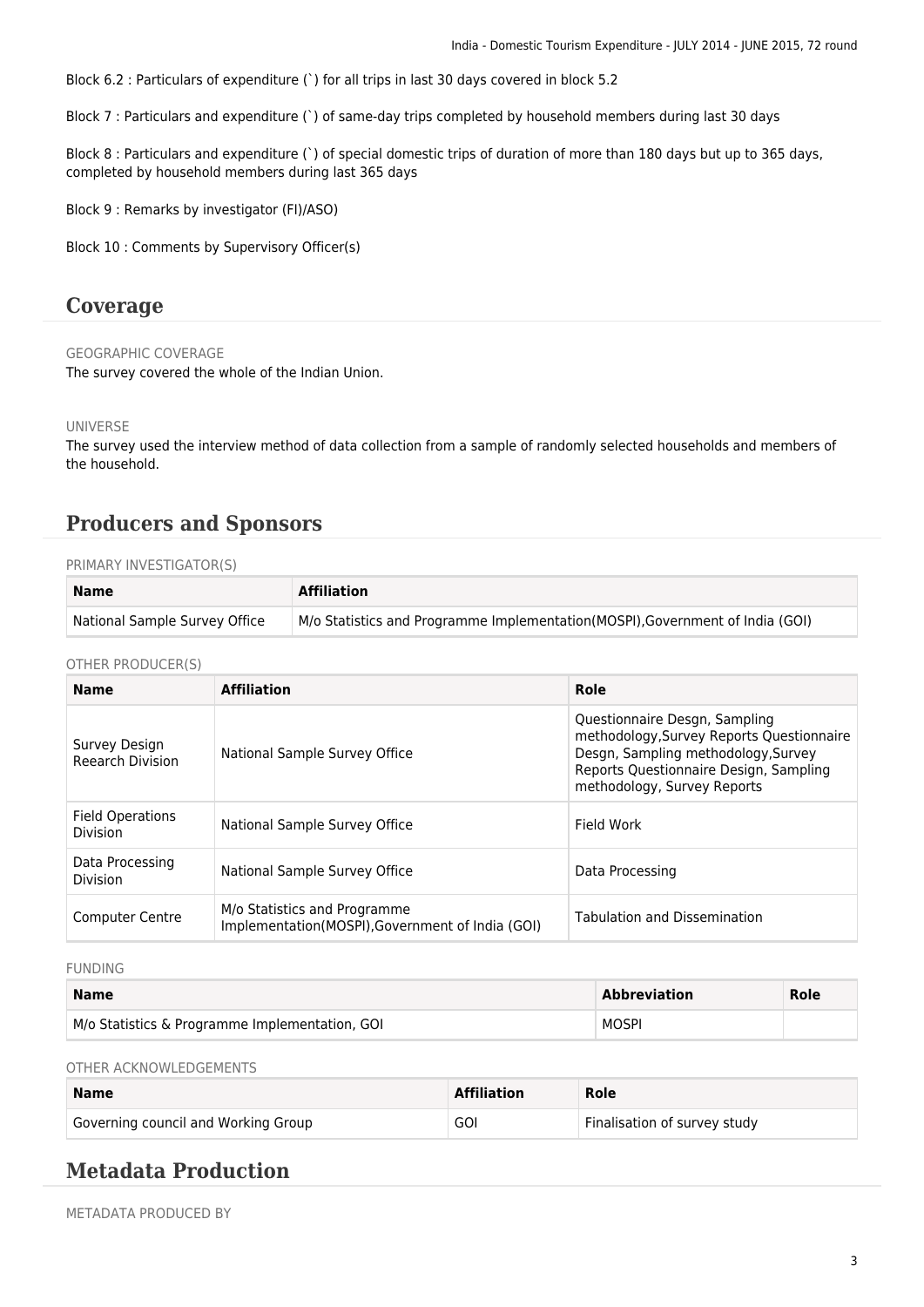| <b>Name</b>                 | Abbreviation Affiliation |                                           | Role                       |
|-----------------------------|--------------------------|-------------------------------------------|----------------------------|
| Computer Centre   MOSPI, CC |                          | M/O Statistics & Programme Implementation | Documentation of the study |

DATE OF METADATA PRODUCTION 2016-08-16

DDI DOCUMENT VERSION Version 1.0(Jul 2016)

DDI DOCUMENT ID

DDI-IND-MOSPI-NSSO-72Rnd-Sch21.1-July2014-June2015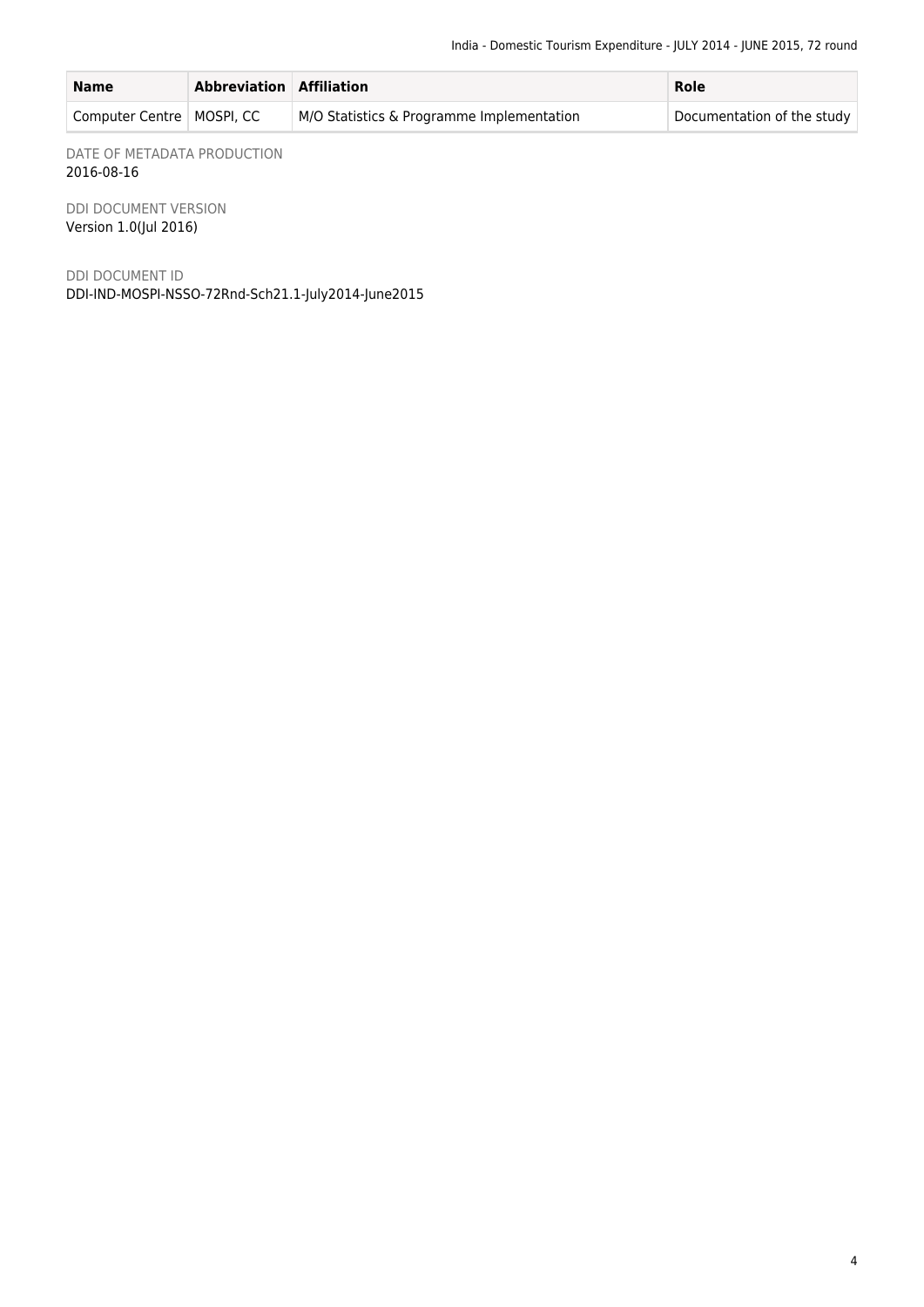## Sampling

### **Sampling Procedure**

### 1.4 Sample Design

1.4.1 Outline of sample design: A stratified multi-stage design has been adopted for the 72nd round survey. The first stage units (FSU) will be the Census villages (Panchayat wards for Kerala) in the rural sector and Urban Frame Survey (UFS) blocks in the urban sector. The ultimate stage units (USU) will be households in both the sectors. In the case of large FSUs, one intermediate stage of sampling will be the selection of two hamlet-groups (hgs)/ sub-blocks (sbs) from each rural/ urban FSU.

1.4.2 Sampling Frame for First Stage Units: For the rural sector, the list of 2011 Population Census villages will constitute the sampling frame. However, for Kerala, the latest available updated list of Panchayat wards will constitute the sampling frame. For the urban sector, the list of UFS blocks (2007-12) will be considered as the sampling frame.

#### 1.4.3 Stratification:

(a) Each district will be a stratum. Within each district of a State/UT, generally speaking, two basic strata will be formed: (i) rural stratum comprising of all rural areas of the district and (ii) urban stratum comprising of all the urban areas of the district. However, within the urban areas of a district, if there are one or more towns with population 4 lakhs or more as per Census 2011, each of them will form a separate basic stratum and the remaining urban areas of the district will be considered as another basic stratum.

(b) A special stratum in the rural sector only will be formed at State/UT level before district-strata are formed in each of the States/UTs. This stratum will comprise all the villages of the State/UT with population less than 150 as per Census 2011. However, this special stratum will be formed if at least 50 such villages are available in a State/UT.

(c) In case of rural sectors of Nagaland another special stratum will be formed within the State consisting of all the villages which are difficult to access.

#### 1.4.4 Sub-stratification:

1.4.4.1 Rural sector: If 'r' be the sample size allocated for a rural stratum, 'r/4' sub-strata will be formed in that stratum. The villages within a stratum (district) as per frame will be first arranged in ascending order of population. Then sub-strata 1 to 'r/4' will be demarcated in such a way that each sub-stratum will comprise a group of villages of the arranged frame and have more or less equal population.

1.4.4.2 Urban sector: Each urban stratum will be divided into two parts - 'Affluent part' consisting of UFS blocks identified as 'Affluent Area' and 'Non-Affluent part' consisting of the remaining UFS blocks within the stratum. Sample allocation of a stratum will then be allocated to Affluent and Non-Affluent parts in proportion to total number of households in the UFS blocks with double weightage to Affluent part subject to a maximum of 8 FSUs in 'Affluent part' of any stratum. Let 'u' be the sample size allocated for an urban stratum consisting of both affluent area UFS Blocks and non affluent area UFS Blocks. 'u/4' sub-strata will be formed within each stratum. Out of these 'u/4' sub-strata, the first two sub-strata '01' and '02' will be earmarked for those UFS blocks which are identified as 'Affluent Area' and the remaining sub-strata, '03', '04',…... and so on, will be assigned to the non-affluent UFS blocks. If any stratum does not have any Affluent Area UFS block then also the sub-stratum number will start from '03' for that stratum. For all strata, if u/4 >1, implying formation of 2 or more sub-strata, all the UFS blocks within the stratum will be first arranged in ascending order of total number of households in the UFS Blocks as per UFS phase 2007-12. Then sub-strata 1 to 'u/4' will be demarcated in such a way that each sub-stratum will have more or less equal number of households. This procedure will be done separately for Affluent-part and Non-Affluent part of the stratum (if two sub-strata are required to be formed in the Affluent part). The following three cases may arise while doing the sub-stratification:

i) If there is no 'Affluent Area' UFS block in the stratum, all the UFS blocks will be divided into 'u/4' sub-strata and will be numbered as '03', '04', ….., '(u/4)+2'.

ii) If only one sub-stratum is formed with the 'Affluent Area' UFS blocks, then all the remaining non-affluent blocks will be divided into '(u-4)/4' sub-strata and will be numbered as '03', '04', ....., '(u/4)+1'.

iii) If two sub-strata are formed with the 'Affluent Area' blocks, then all the remaining non-affluent UFS blocks will be divided into '(u-8)/4' sub-strata and will be numbered as '03', '04', ….., 'u/4'.

1.4.5 Total sample size (FSUs): About 14088 FSUs will be surveyed for the central sample at all-India level. State wise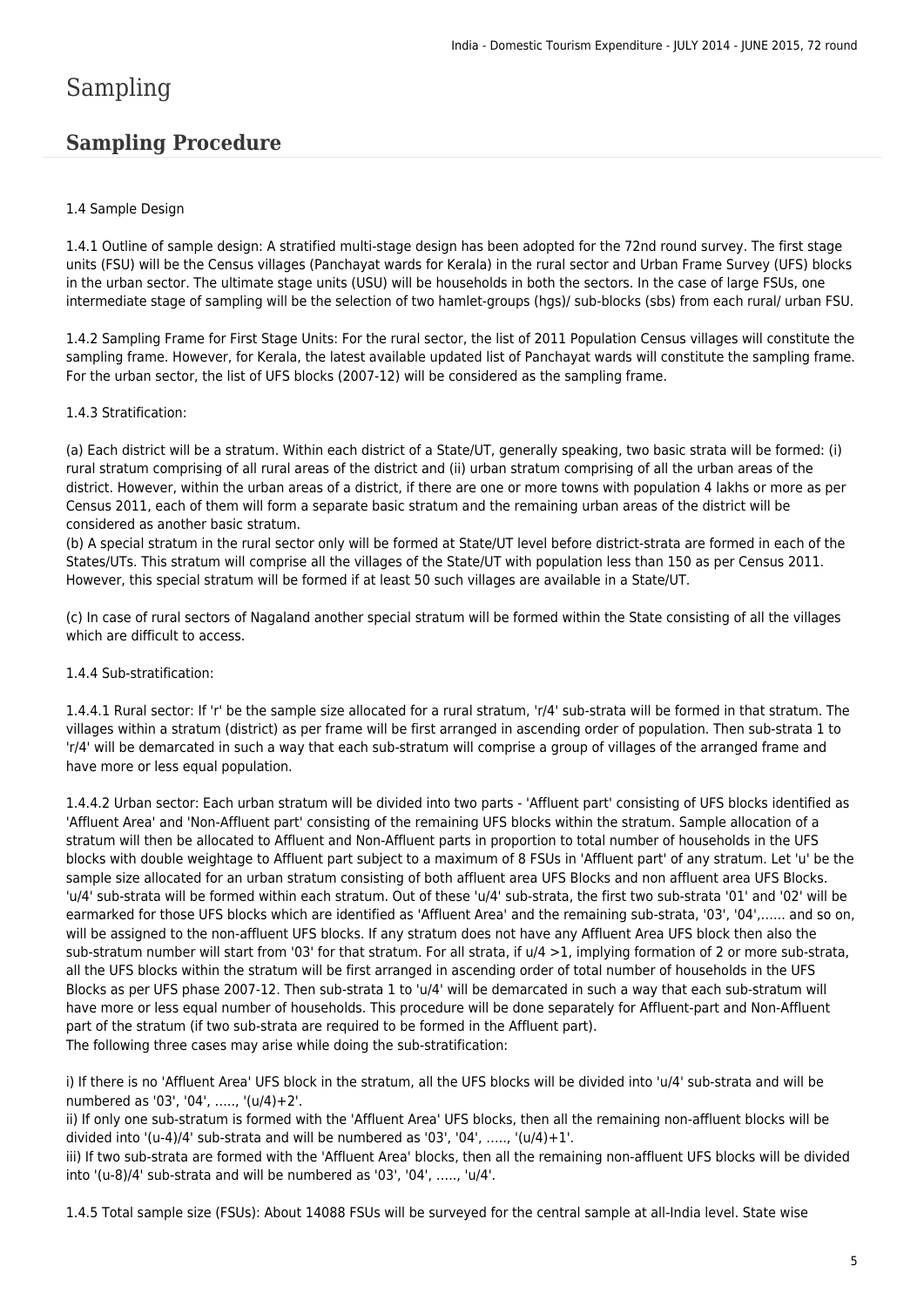allocation of sample FSUs is given in Table 1 of page A-27.

1.4.6 Allocation of total sample to States and UTs: The total number of sample FSUs will be allocated to the States and UTs in proportion to population as per Census 2011 subject to a minimum sample allocation to each State/UT. While doing so, the resource availability in terms of field investigators will be kept in view.

1.4.7 Allocation of State/ UT level sample to rural and urban sectors: State/ UT level sample size will be allocated between two sectors in proportion to population as per Census 2011 with double weightage to urban sector in general. A minimum of 16 FSUs (minimum 8 each for rural and urban sector separately) will be allocated to each State/ UT.

1.4.8 Allocation to strata: Within each sector of a State/ UT, the respective sample size will be allocated to the different strata in proportion to the population as per Census 2011. Stratum level allocation will be adjusted to multiples of 4 with a minimum sample size of 4.

For special stratum formed in rural areas of Nagaland as discussed in para 1.4.3 (c), 12 FSUs will be allocated.

1.4.9 Allocation to sub-strata: Allocation for each sub-stratum will be 4 in both rural and urban sectors.

1.4.10 Selection of FSUs:

For the rural sector, from each stratum/sub-stratum, required number of sample villages will be selected by Probability Proportional to Size With Replacement (PPSWR), size being the population of the village as per Census 2011.

For the urban sector, from each stratum/sub-stratum, FSUs will be selected by Probability Proportional to Size With Replacement (PPSWR), size being the number of household of the UFS Block.

Both rural and urban samples are to be drawn in the form of two independent sub-samples and equal number of samples will be allocated among the four sub rounds.

1.4.11 Selection of hamlet-groups/ sub-blocks - important steps

1.4.11.1 Proper identification of the FSU boundaries: The first task of the field investigators is to ascertain the exact boundaries of the sample FSU as per its identification particulars given in the sample list. For urban samples, the boundaries of each FSU may be identified by referring to the map for the UFS Phase 2007-12.

1.4.11.2 Criterion for hamlet-group/ sub-block formation: After identification of the boundaries of the FSU, it is to be determined whether listing will be done in the whole sample FSU or not. In case the approximate present population of the selected FSU is found to be 1200 or more, it will be divided into a suitable number (say, D) of 'hamlet-groups' in the rural sector and 'sub-blocks' in the urban sector by more or less equalising the population as stated below.

approximate present population of the sample FSU no. of hg's/sb's to be formed less than 1200 (no hamlet-groups/sub-blocks) 1 1200 to 1799 3 1800 to 2399 4 2400 to 2999 5 3000 to 3599 6

…...and so on -

For rural areas of Himachal Pradesh, Sikkim, Andaman & Nicobar Islands, Uttarakhand (except four districts Dehradun, Nainital, Hardwar and Udham Singh Nagar), Punch, Rajouri, Udhampur, Reasi, Doda, Kishtwar, Ramban, Leh (Ladakh), Kargil districts of Jammu and Kashmir and Idukki district of Kerala, the number of hamlet-groups will be formed as follows:

approximate present population of the sample village no. of hg's to be formed less than 600 (no hamlet-groups) 1 600 to 899 3 900 to 1199 4 1200 to 1499 5 1500 to 1799 6 .….and so on -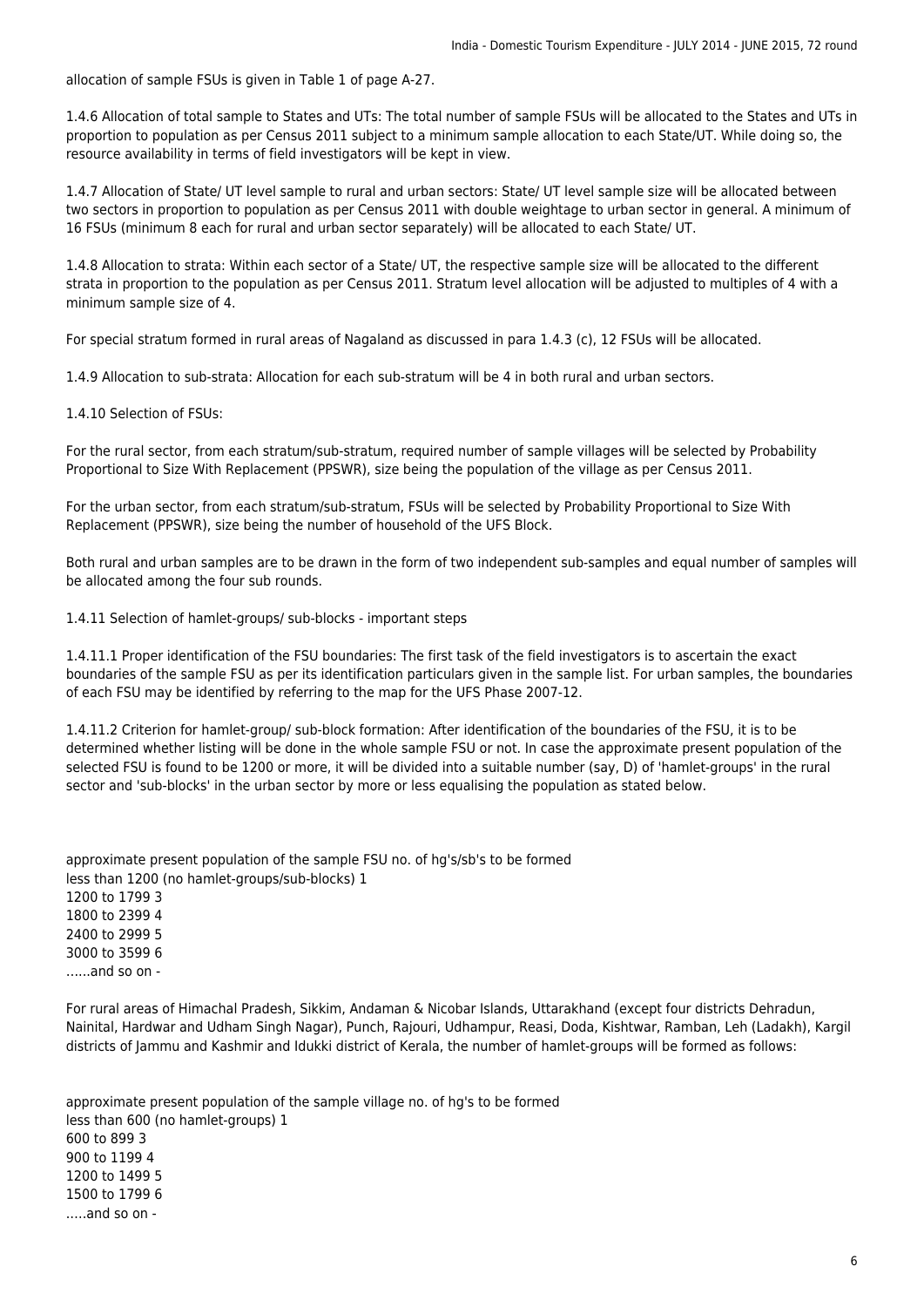1.4.11.3 Formation and selection of hamlet-groups/ sub-blocks: In case hamlet-groups/ sub-blocks are to be formed in the sample FSU, the same should be done by more or less equalising population. Note that while doing so, it is to be ensured that the hamlet-groups/ sub-blocks formed are clearly identifiable in terms of physical landmarks.

Two hamlet-groups (hg)/ sub-blocks (sb) will be selected from a large FSU wherever hamlet-groups/ sub-blocks have been formed in the following manner - one hg/ sb with maximum percentage share of population will always be selected and termed as hg/ sb 1; one more hg/ sb will be selected from the remaining hg's/ sb's by simple random sampling (SRS) and termed as hg/ sb 2. Listing and selection of the households will be done independently in the two selected hamlet-groups/ sub-blocks. The FSUs without hg/ sb formation will be treated as sample hg/ sb number 1. It is to be noted that if more than one hg/ sb have same maximum percentage share of population, the one among them which is listed first in block 4.2 of Schedule 0.0 will be treated as hg/ sb 1.

### **Deviations from Sample Design**

There was no deviation from the original sampling design.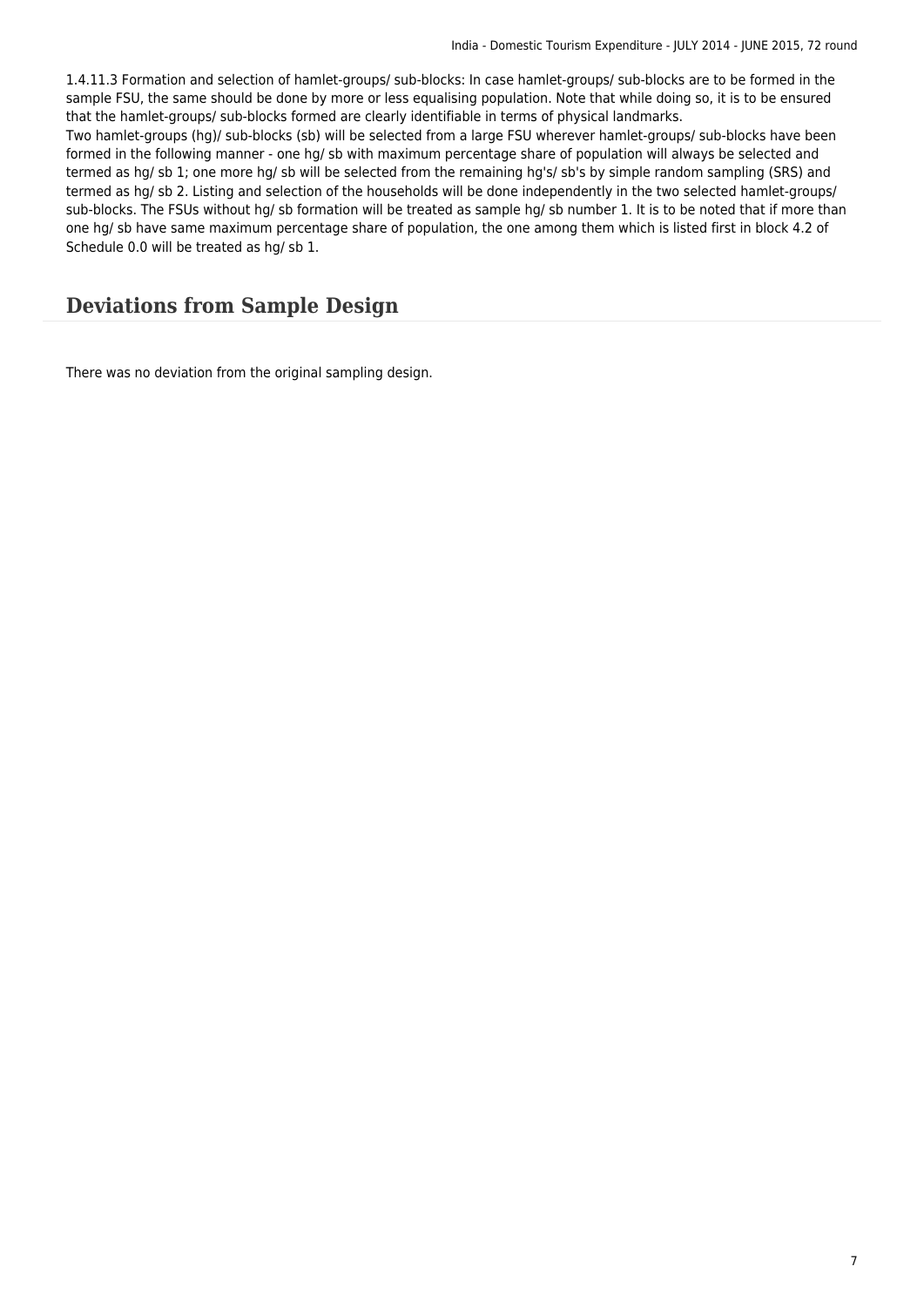## Questionnaires

### **Overview**

There are 13 blocks in this schedule.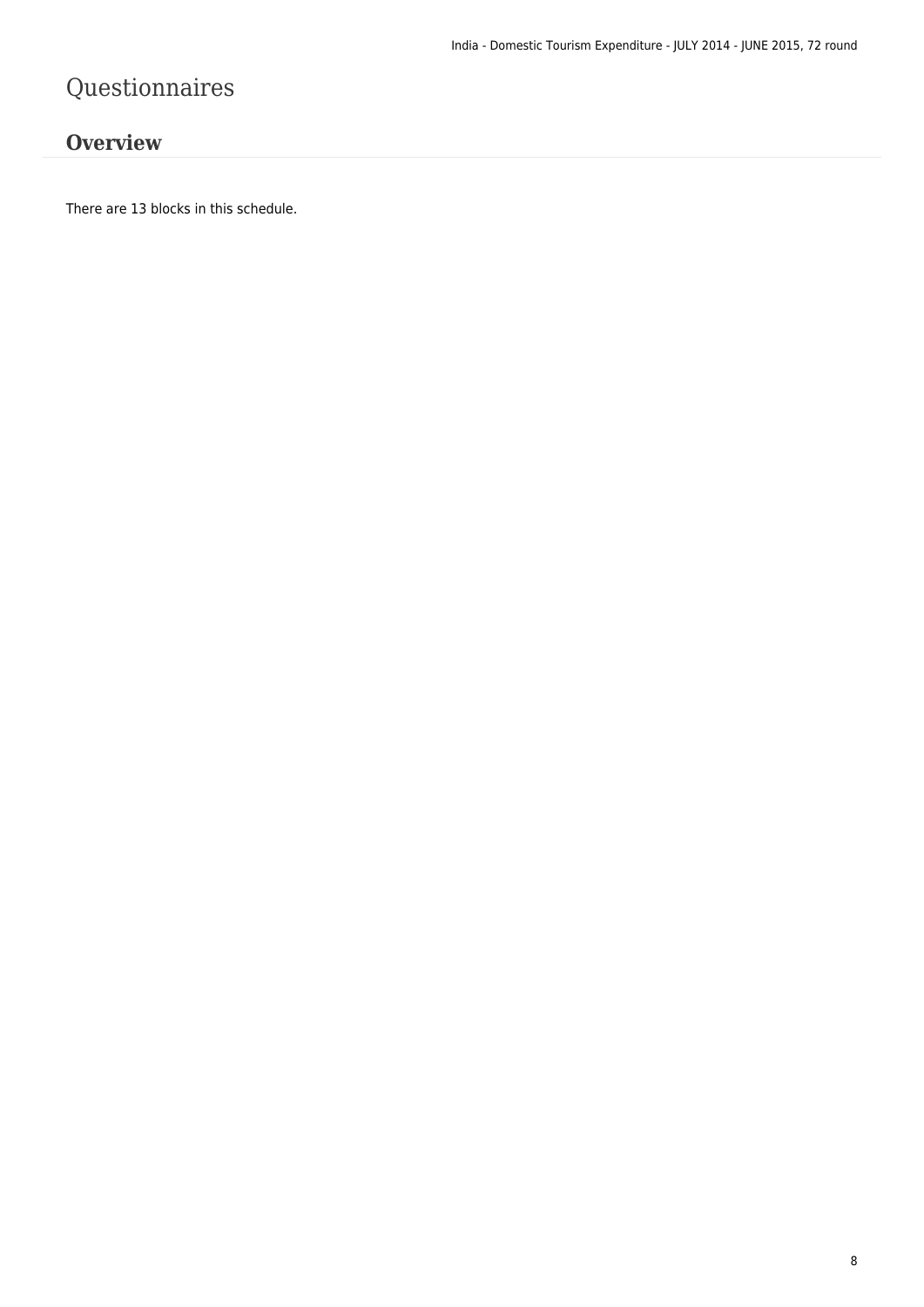## Data Collection

### **Data Collection Dates**

**Start End Cycle** 2014-07-01 2015-06-30 N/A

### **Data Collection Mode**

Face-to-face [f2f]

### **Questionnaires**

There are 13 blocks in this schedule.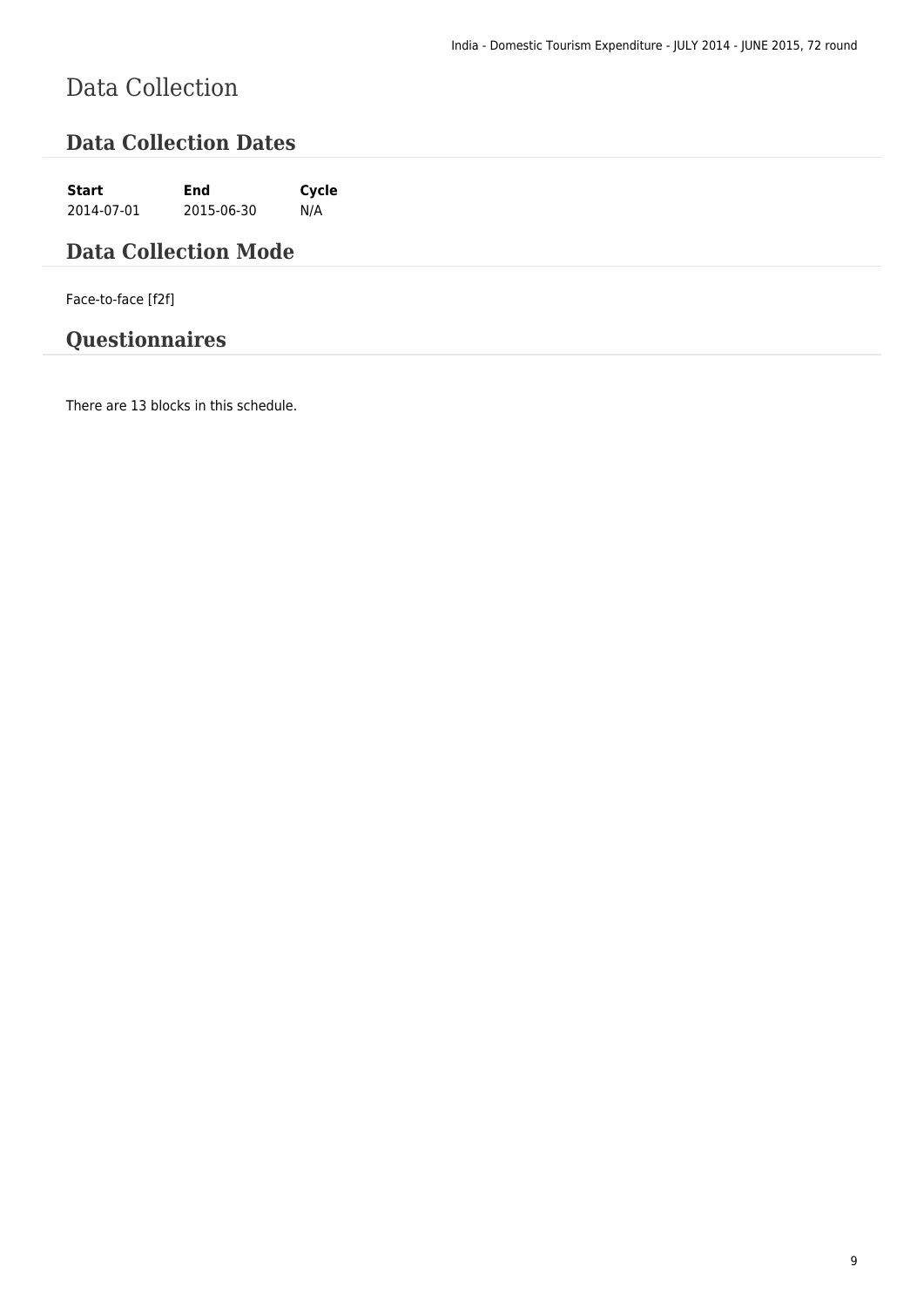## Data Processing

No content available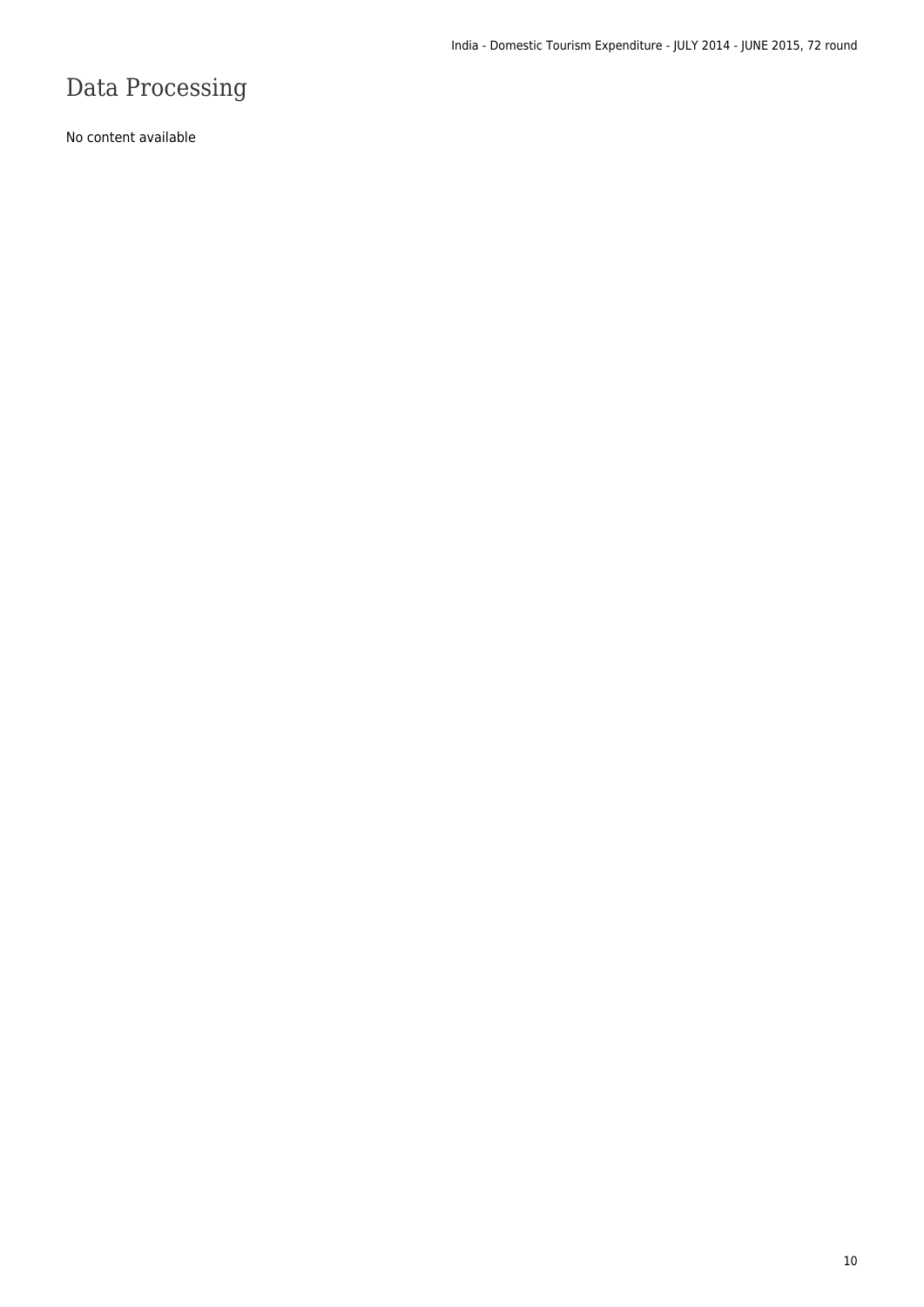## Data Appraisal

No content available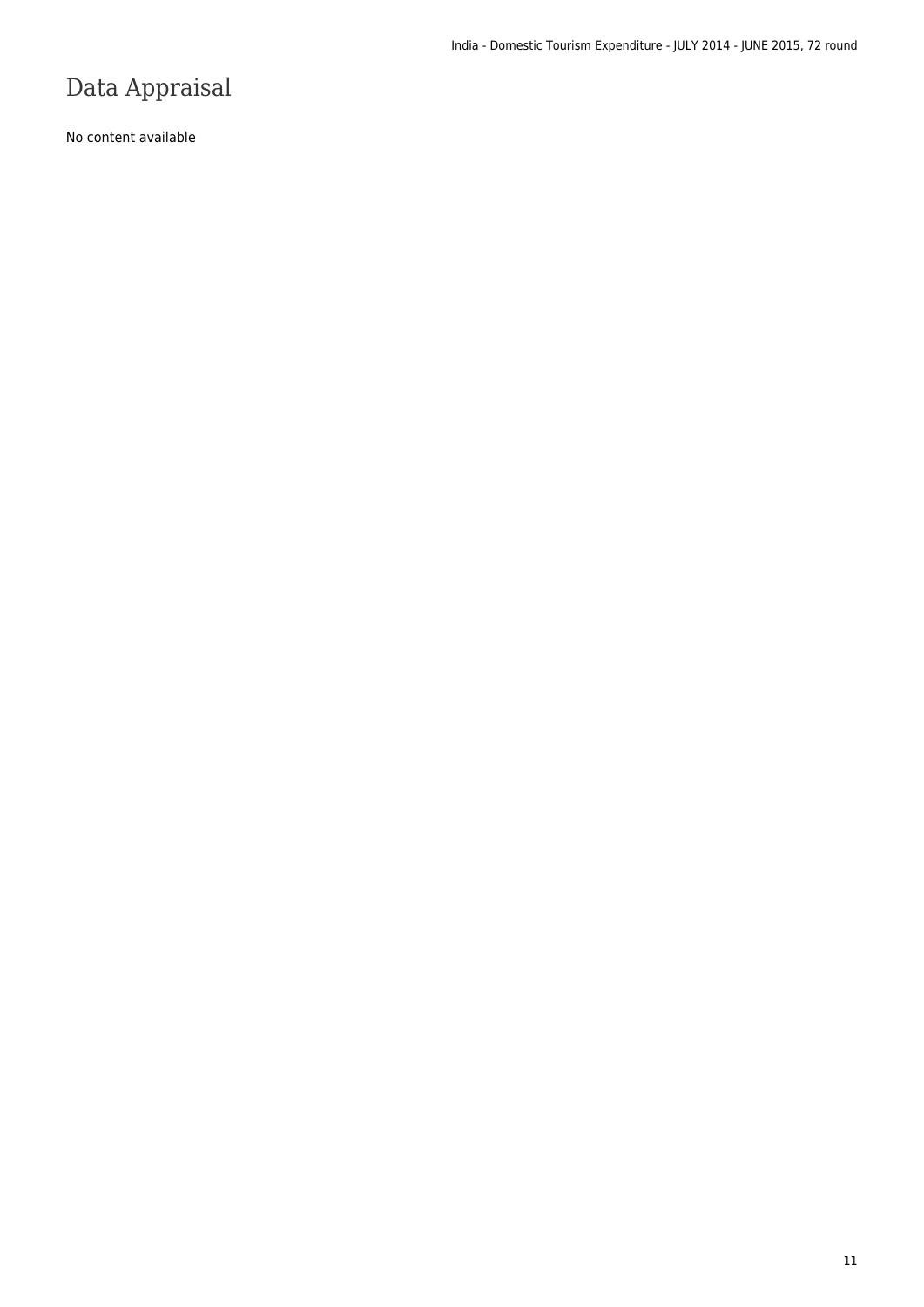## **File Description**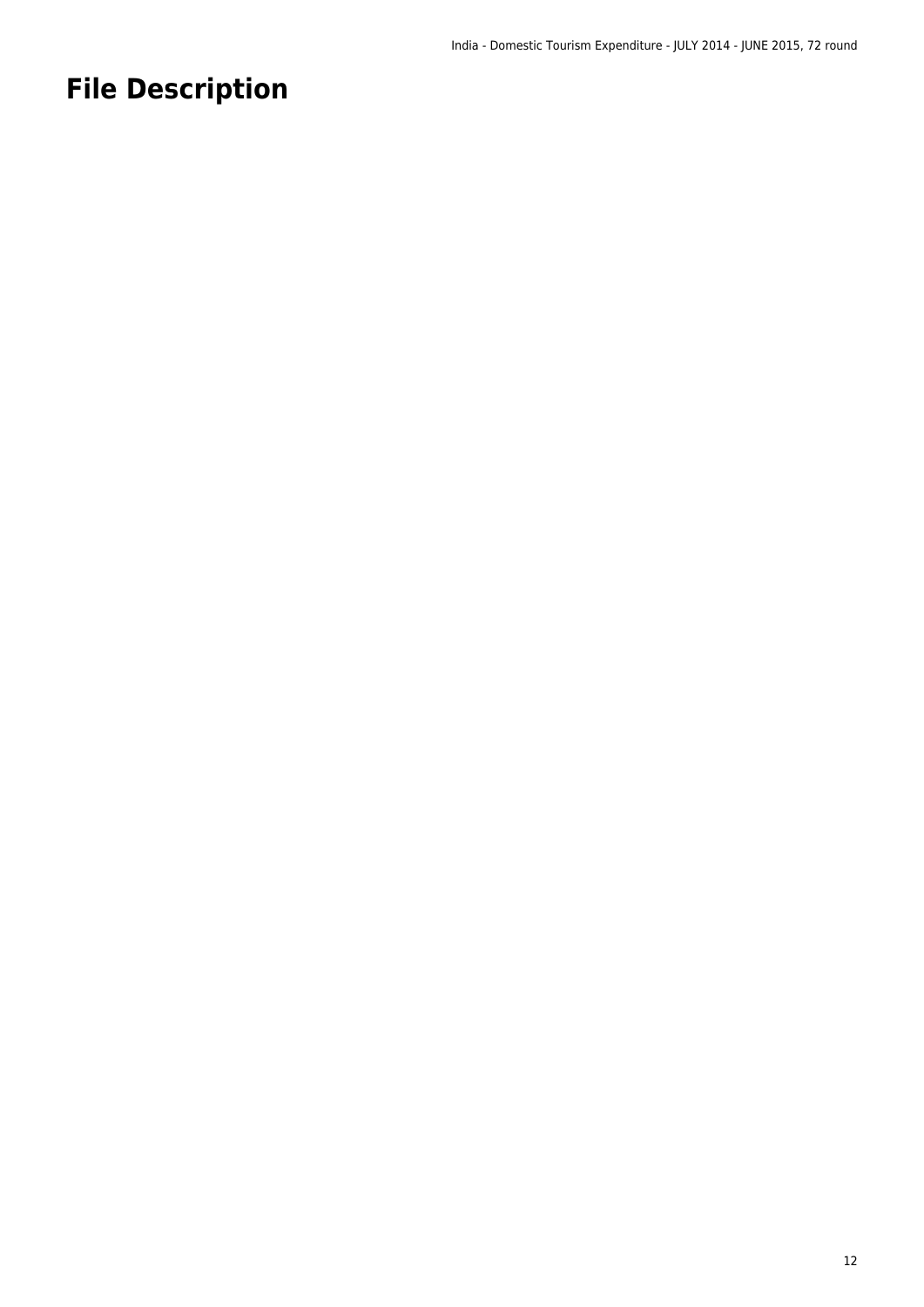## **Variable List**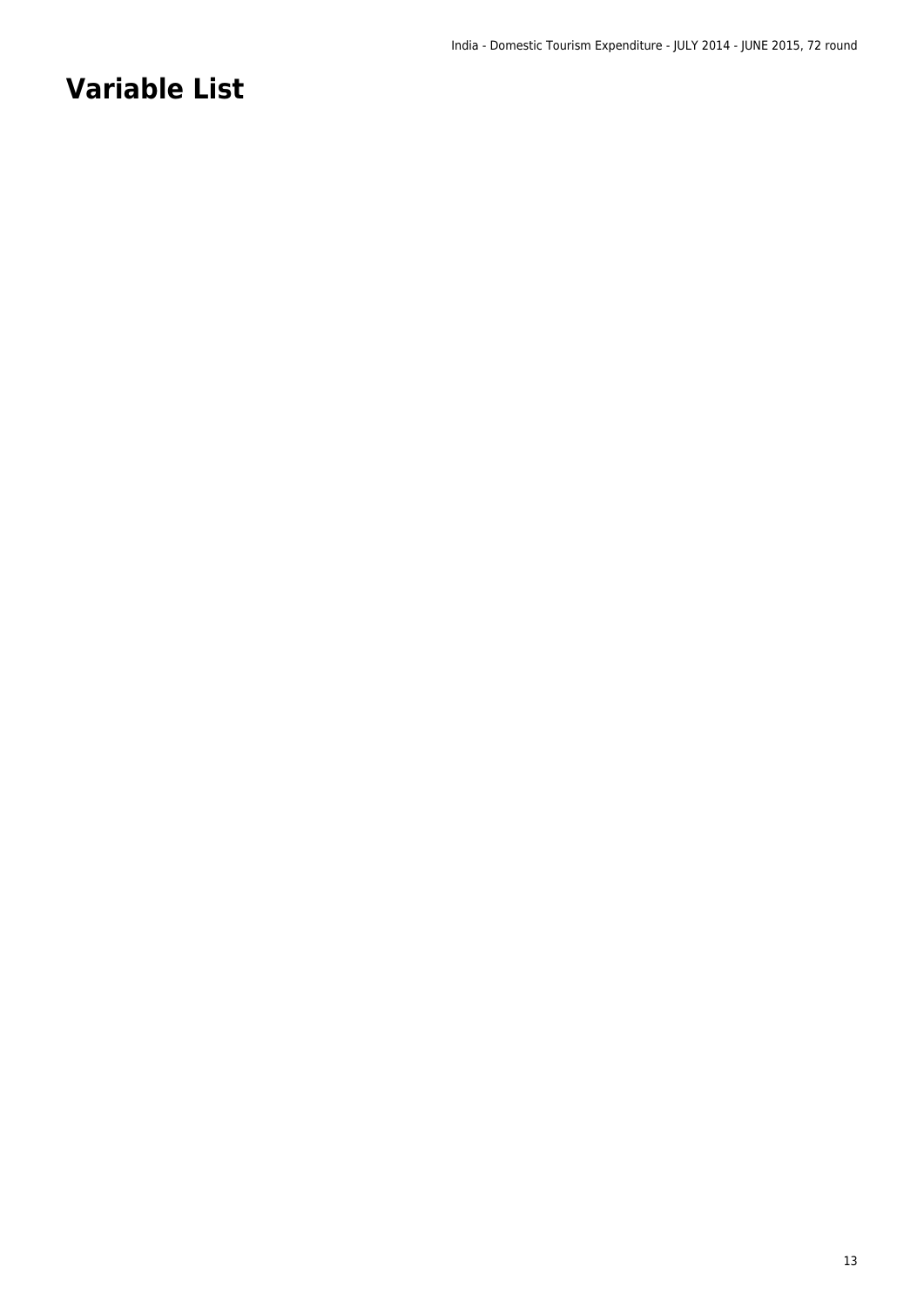### **Block 1 & Block 2 - Identification of sample household and particulars of field opeation**

| Content      | Identification particulars of the sample household were recorded in block 1 and the names of the Field<br>Investigator(s)/ ASO(s), SO, their signatures, dates of survey/ inspection/scrutiny, despatch etc. were<br>recorded in block 2. |
|--------------|-------------------------------------------------------------------------------------------------------------------------------------------------------------------------------------------------------------------------------------------|
| Cases        | 139688                                                                                                                                                                                                                                    |
| Variable(s)  | 39                                                                                                                                                                                                                                        |
| Structure    | Type:<br>Keys: ()                                                                                                                                                                                                                         |
| Version      |                                                                                                                                                                                                                                           |
| Producer     |                                                                                                                                                                                                                                           |
| Missing Data |                                                                                                                                                                                                                                           |

| ID   | <b>Name</b>          | <b>Label</b>                                      | <b>Type</b> | <b>Format</b> | Question |
|------|----------------------|---------------------------------------------------|-------------|---------------|----------|
| V392 | <b>HHID</b>          | 'Primary key - unique identifier for a household' | discrete    | character     |          |
| V355 | CentreCodeRnd        | Centre-code-Round                                 | discrete    | character     |          |
| V356 | Vill_Blk_SIno        | FSU-Serial-No                                     | discrete    | character     |          |
| V357 | Round                | Round                                             | discrete    | character     |          |
| V358 | Schedule             | Schedule                                          | discrete    | character     |          |
| V359 | Sample               | Sample                                            | discrete    | character     |          |
| V360 | Sector               | Sector                                            | discrete    | character     |          |
| V361 | State Region         | 'State-Region'                                    | discrete    | character     |          |
| V390 | State                | <b>State</b>                                      | discrete    | character     |          |
| V391 | State_District       | 'State-District'                                  | discrete    | character     |          |
| V363 | Stratum              | Stratum                                           | discrete    | character     |          |
| V364 | SubStratumNo         | Sub-Stratum-no                                    | discrete    | character     |          |
| V365 | SubRound             | Sub-Round                                         | discrete    | character     |          |
| V366 | SubSample            | Sub-Sample                                        | discrete    | character     |          |
| V367 | FODSubRegion         | FOD-Sub-Region                                    | discrete    | character     |          |
| V368 | HG SubBlkNo          | Hamlet group/Sub-block no.                        | discrete    | character     |          |
| V369 | Second Stratum       | Second-Stage-Stratum-no                           | discrete    | character     |          |
| V370 | Hhold no             | Sample hhld. No.                                  | discrete    | character     |          |
| V371 | Level                | 'Level 1-block 1 and block 2'                     | discrete    | character     |          |
| V372 | Informant Sino       | Informant SI.No.                                  | discrete    | character     |          |
| V373 | Resp Code            | Response Code                                     | discrete    | character     |          |
| V374 | Survey_Code          | Survey Code                                       | discrete    | character     |          |
| V375 | Substn Code          | <b>Substitution Code</b>                          | discrete    | character     |          |
| V376 | b <sub>2q1aii</sub>  | Employee-code                                     | discrete    | character     |          |
| V377 | b <sub>2q1aii2</sub> | 'Employee-code'                                   | discrete    | character     |          |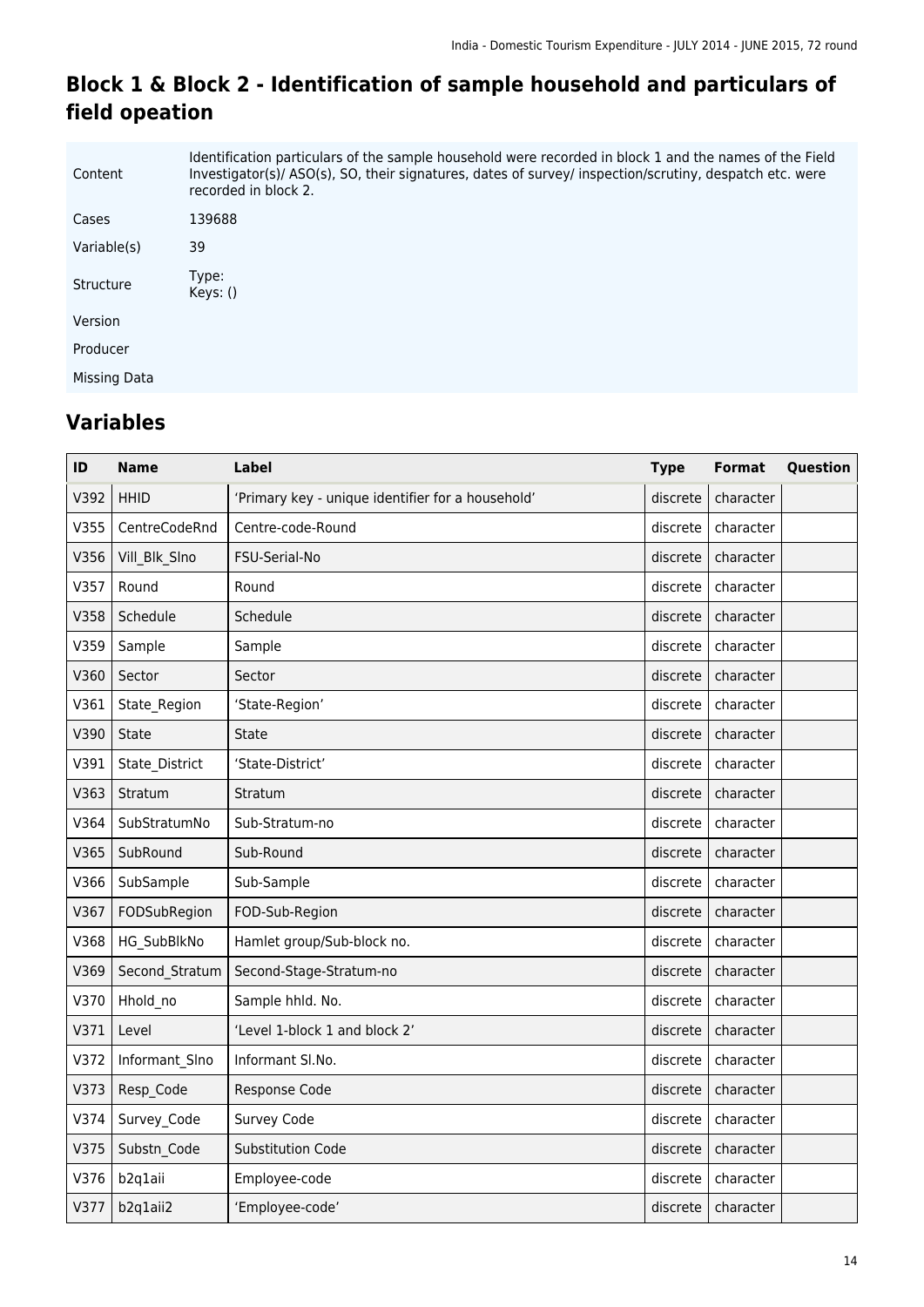| ID   | <b>Name</b>          | Label                                                                               | <b>Type</b> | <b>Format</b> | Question |
|------|----------------------|-------------------------------------------------------------------------------------|-------------|---------------|----------|
| V378 | b <sub>2q1bii</sub>  | 'Employee-code'                                                                     | discrete    | character     |          |
| V379 | Survey Date          | 'Date of Survey'                                                                    | discrete    | character     |          |
| V380 | Despatch Date        | 'Date of Despatch'                                                                  | discrete    | character     |          |
| V381 | <b>TimeToCanvass</b> | 'Time to canvass(mins.)'                                                            | discrete    | character     |          |
| V382 | b <sub>2</sub> inv   | 'No-of-investigators-FI-ASO-in-the-team'                                            | discrete    | character     |          |
| V383 | b2remarks1           | 'Remarks-in-block-8                                                                 | discrete    | character     |          |
| V384 | b2remarks2           | 'Remarks-in-block-8                                                                 | discrete    | character     |          |
| V385 | b2remarks3           | 'Remarks-elsewhere-in-Sch'                                                          | discrete    | character     |          |
| V386 | b2remarks4           | 'Remarks-elsewhere-in-Sch'                                                          | discrete    | character     |          |
| V387 | <b>NSS</b>           | number of first stage units surveyed within a substratum for<br>the sub-sample      | discrete    | numeric       |          |
| V388 | <b>NSC</b>           | number of first stage units surveyed within a substratum for<br>sub-sample combined | discrete    | numeric       |          |
| V389 | <b>MLT</b>           | weight or multiplier within a substratum for the sub-sample                         | contin      | numeric       |          |
| V393 | Weight SS            | Final weight for sub-sample wise estimates                                          | contin      | numeric       |          |
| V394 | Weight SC            | Final weight for sub-sample combined estimates                                      | contin      | numeric       |          |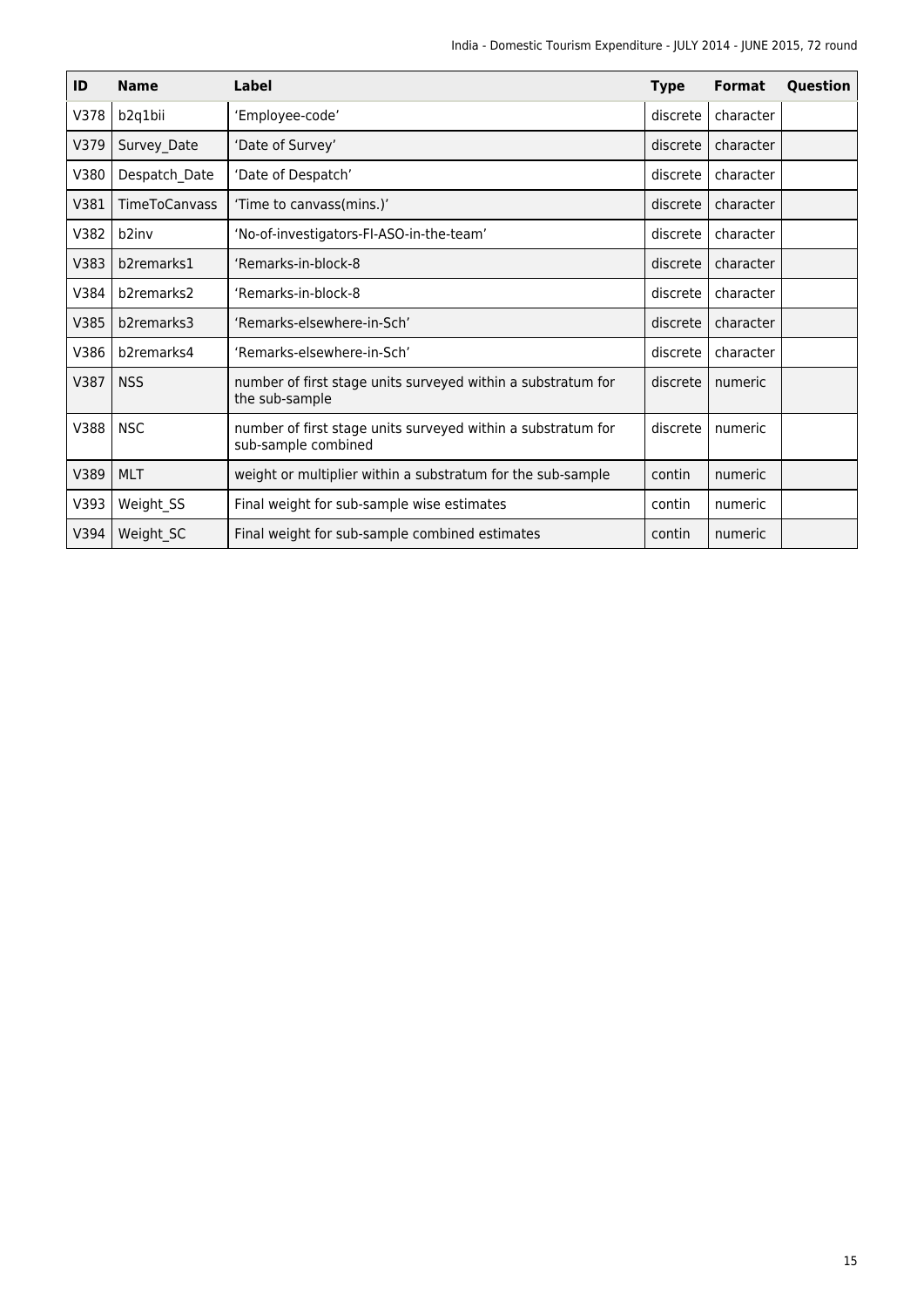### **Block 3 - Household Characteristics**

| Content      | Certain household characteristics, such as, household size, principal industry, principal occupation,<br>household type, religion, social-group, household usual consumption expenditure in a month will be<br>recorded in this block. |
|--------------|----------------------------------------------------------------------------------------------------------------------------------------------------------------------------------------------------------------------------------------|
| Cases        | 139688                                                                                                                                                                                                                                 |
| Variable(s)  | 31                                                                                                                                                                                                                                     |
| Structure    | Type:<br>Keys: ()                                                                                                                                                                                                                      |
| Version      |                                                                                                                                                                                                                                        |
| Producer     |                                                                                                                                                                                                                                        |
| Missing Data |                                                                                                                                                                                                                                        |

| ID          | <b>Name</b>    | Label                                              | <b>Type</b> | Format    | Question |
|-------------|----------------|----------------------------------------------------|-------------|-----------|----------|
| V424        | <b>HHID</b>    | 'Primary key - unique identifier for a household'  | discrete    | character |          |
| V395        | CentreCodeRnd  | Centre-code-Round                                  | discrete    | character |          |
| V396        | Vill Blk Slno  | FSU-Serial-No                                      | discrete    | character |          |
| V397        | Round          | Round                                              | discrete    | character |          |
| V398        | Schedule       | Schedule                                           | discrete    | character |          |
| V399        | Sample         | Sample                                             | discrete    | character |          |
| V400        | Sector         | Sector                                             | discrete    | character |          |
| V401        | State_Region   | 'State-Region'                                     | discrete    | character |          |
| V422        | State          | <b>State</b>                                       | discrete    | character |          |
| V423        | State_District | 'State-District'                                   | discrete    | character |          |
| V403        | Stratum        | Stratum                                            | discrete    | character |          |
| V404        | SubStratumNo   | Sub-Stratum-no                                     | discrete    | character |          |
| V405        | SubRound       | Sub-Round                                          | discrete    | character |          |
| V406        | SubSample      | Sub-Sample                                         | discrete    | character |          |
| V407        | FODSubRegion   | FOD-Sub-Region                                     | discrete    | character |          |
| V408        | HG SubBlkNo    | Hamlet group/Sub-block no.                         | discrete    | character |          |
| V409        | Second Stratum | Second-Stage-Stratum-no                            | discrete    | character |          |
| V410        | Hhold_no       | Sample hhld. No.                                   | discrete    | character |          |
| V411        | Level          | 'Level 2 -block 3'                                 | discrete    | character |          |
| V412        | b3q1           | Household size                                     | contin      | numeric   |          |
| V413        | b3q2           | NIC-2008 five digit code                           | discrete    | character |          |
| V414        | b3q3           | NCO-2004 three digit code                          | discrete    | character |          |
| V425        | <b>HHType</b>  | Household type                                     | discrete    | character |          |
| V416        | b3q5           | Religion                                           | discrete    | character |          |
| V417        | b3q6           | Social group                                       | discrete    | character |          |
| V418   b3q7 |                | Household usual monthly consumer expenditure (Rs.) | contin      | numeric   |          |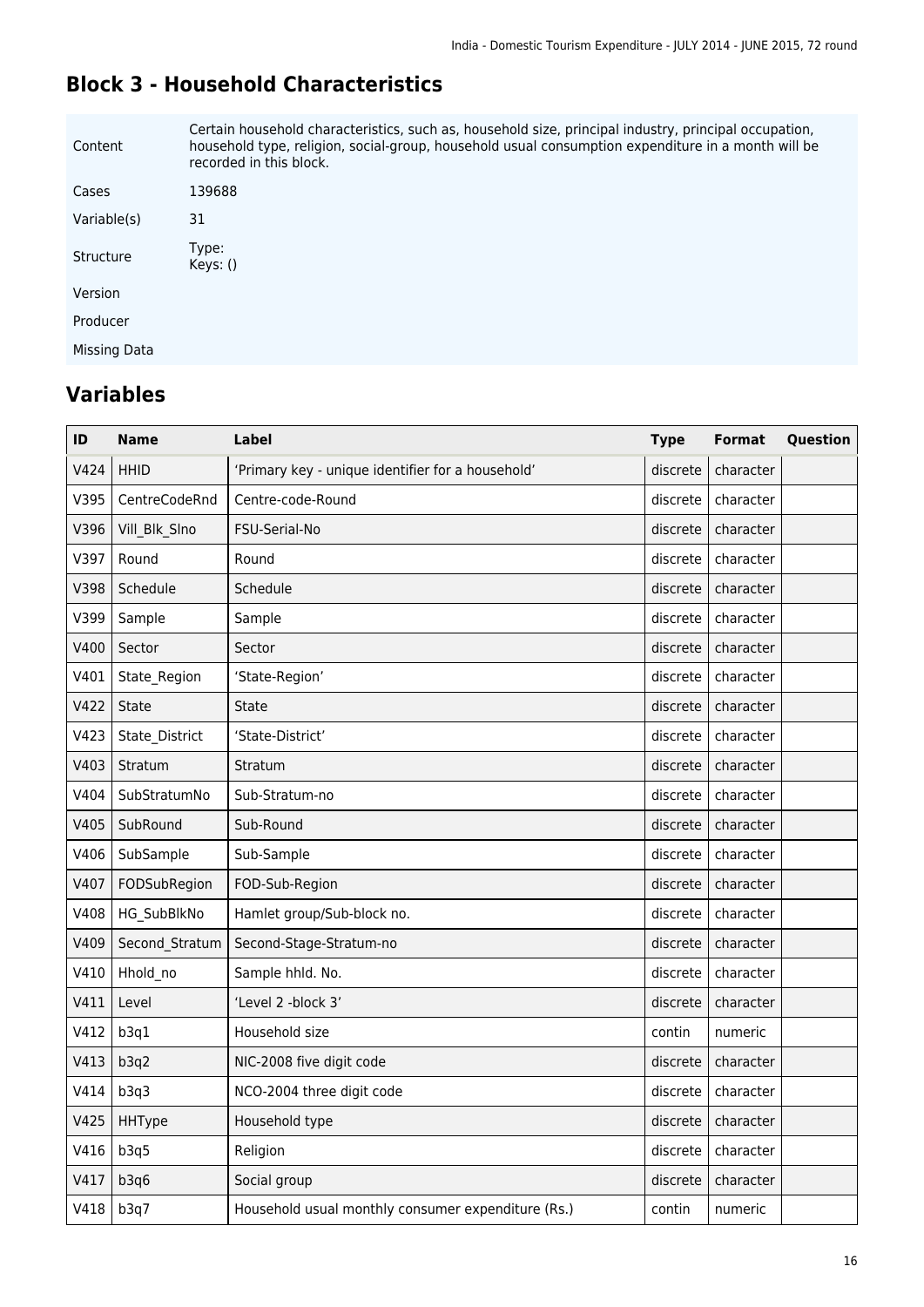| ID   | <b>Name</b> | Label                                                                               | <b>Type</b> | <b>Format</b> | <b>Ouestion</b> |
|------|-------------|-------------------------------------------------------------------------------------|-------------|---------------|-----------------|
| V419 | <b>NSS</b>  | number of first stage units surveyed within a substratum for<br>the sub-sample      | discrete    | numeric       |                 |
| V420 | <b>NSC</b>  | number of first stage units surveyed within a substratum for<br>sub-sample combined | discrete    | numeric       |                 |
| V421 | MLT         | weight or multiplier within a substratum for the sub-sample                         | contin      | numeric       |                 |
| V426 | Weight SS   | Final weight for sub-sample wise estimates                                          | contin      | numeric       |                 |
| V427 | Weight SC   | Final weight for sub-sample combined estimates                                      | contin      | numeric       |                 |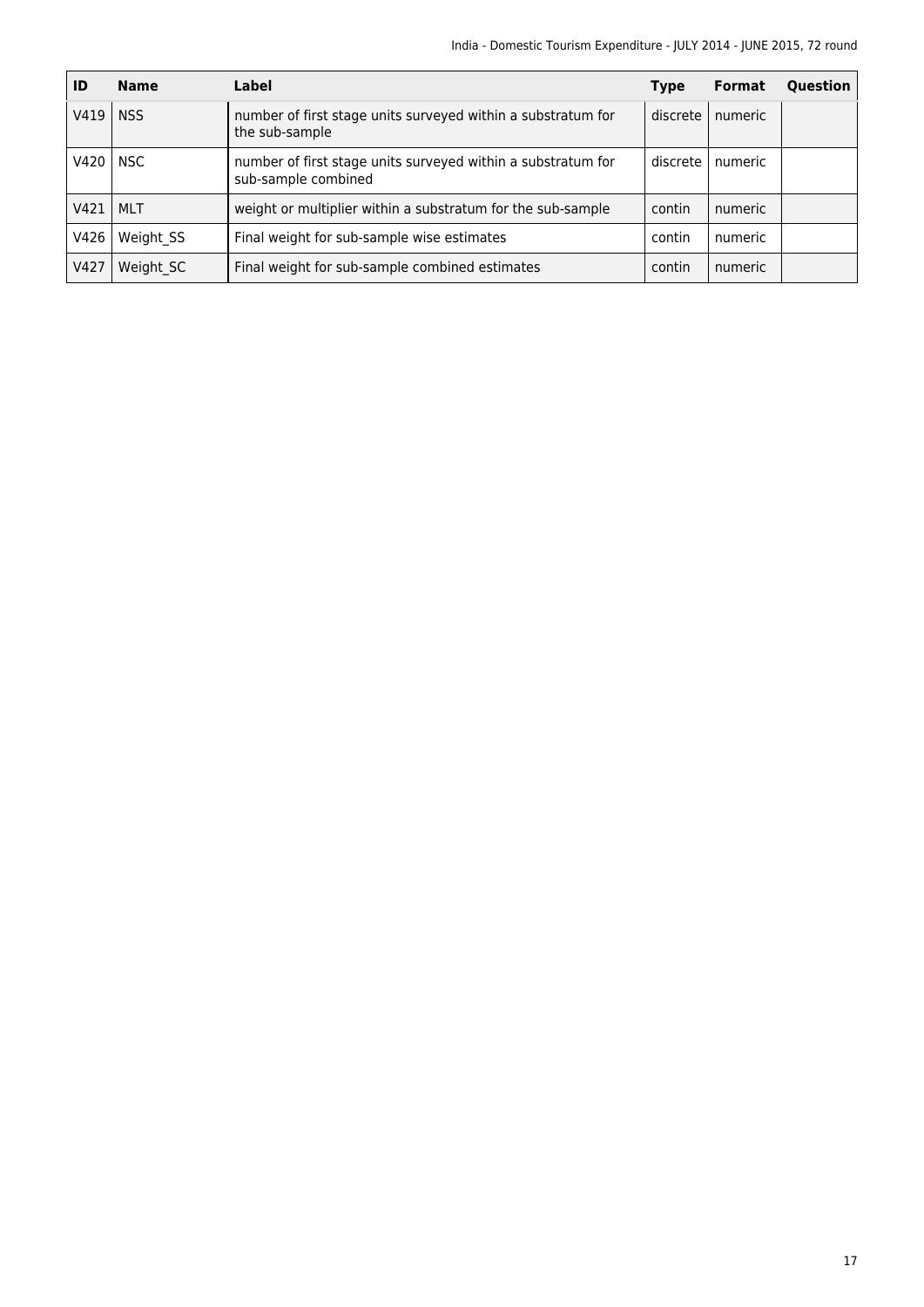## **Block 4 - Demographic and other particulars of household members**

| Content      | In this block, demographic particulars (viz., relation to head, sex, age, and marital status), educational<br>level, usual principal activity status were recorded for each member of the household. |
|--------------|------------------------------------------------------------------------------------------------------------------------------------------------------------------------------------------------------|
| Cases        | 645852                                                                                                                                                                                               |
| Variable(s)  | 31                                                                                                                                                                                                   |
| Structure    | Type:<br>Keys: ()                                                                                                                                                                                    |
| Version      |                                                                                                                                                                                                      |
| Producer     |                                                                                                                                                                                                      |
| Missing Data |                                                                                                                                                                                                      |

| ID   | <b>Name</b>    | Label                                             | <b>Type</b> | <b>Format</b>      | Question |
|------|----------------|---------------------------------------------------|-------------|--------------------|----------|
| V457 | <b>HHID</b>    | 'Primary key - unique identifier for a household' | discrete    | character          |          |
| V428 | CentreCodeRnd  | Centre-code-Round                                 | discrete    | character          |          |
| V429 | Vill_Blk_SIno  | FSU-Serial-No                                     | discrete    | character          |          |
| V430 | Round          | Round                                             | discrete    | character          |          |
| V431 | Schedule       | Schedule                                          | discrete    | character          |          |
| V432 | Sample         | Sample                                            | discrete    | character          |          |
| V433 | Sector         | Sector                                            | discrete    | character          |          |
| V434 | State Region   | 'State-Region'                                    | discrete    | character          |          |
| V455 | State          | State                                             | discrete    | character          |          |
| V456 | State District | 'State-District'                                  | discrete    | character          |          |
| V436 | Stratum        | Stratum                                           | discrete    | character          |          |
| V437 | SubStratumNo   | Sub-Stratum-no                                    | discrete    | character          |          |
| V438 | SubRound       | Sub-Round                                         | discrete    | character          |          |
| V439 | SubSample      | Sub-Sample                                        | discrete    | character          |          |
| V440 | FODSubRegion   | FOD-Sub-Region                                    | discrete    | character          |          |
| V441 | HG SubBlkNo    | Hamlet group/Sub-block no.                        | discrete    | character          |          |
| V442 | Second_Stratum | Second-Stage-Stratum-no                           | discrete    | character          |          |
| V443 | Hhold_no       | Sample hhld. No.                                  | discrete    | character          |          |
| V444 | Level          | 'Level 3 -block 4'                                | discrete    | character          |          |
| V445 | b4q1           | Person serial no.                                 | discrete    | character          |          |
| V446 | b4q3           | Relation to head                                  | discrete    | character          |          |
| V447 | b4q4           | Gender                                            | discrete    | character          |          |
| V448 | b4q5           | Age                                               | contin      | numeric            |          |
| V449 | b4q6           | Marital status                                    | discrete    | character          |          |
| V450 | b4q7           | <b>Education level</b>                            | discrete    | character          |          |
| V451 | b4q8           | usual princpal activity status                    |             | discrete   numeric |          |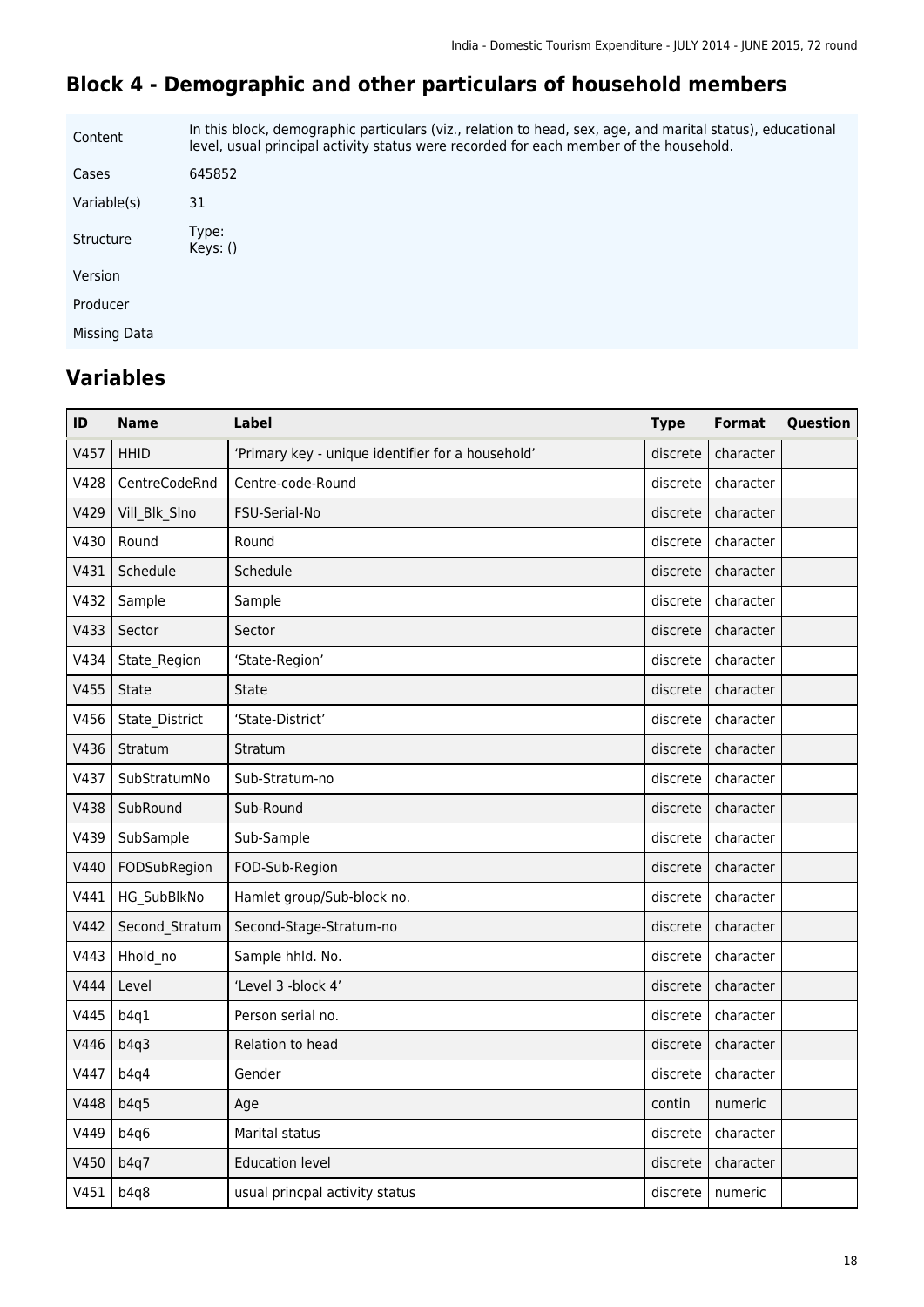| ID   | <b>Name</b> | Label                                                                               | <b>Type</b> | <b>Format</b> | <b>Ouestion</b> |
|------|-------------|-------------------------------------------------------------------------------------|-------------|---------------|-----------------|
| V452 | <b>NSS</b>  | number of first stage units surveyed within a substratum for<br>the sub-sample      | discrete    | numeric       |                 |
| V453 | NSC.        | number of first stage units surveyed within a substratum for<br>sub-sample combined | discrete    | numeric       |                 |
| V454 | MI T        | weight or multiplier within a substratum for the sub-sample                         | contin      | numeric       |                 |
| V458 | Weight SS   | Final weight for sub-sample wise estimates                                          | contin      | numeric       |                 |
| V459 | Weight SC   | Final weight for sub-sample combined estimates                                      | contin      | numeric       |                 |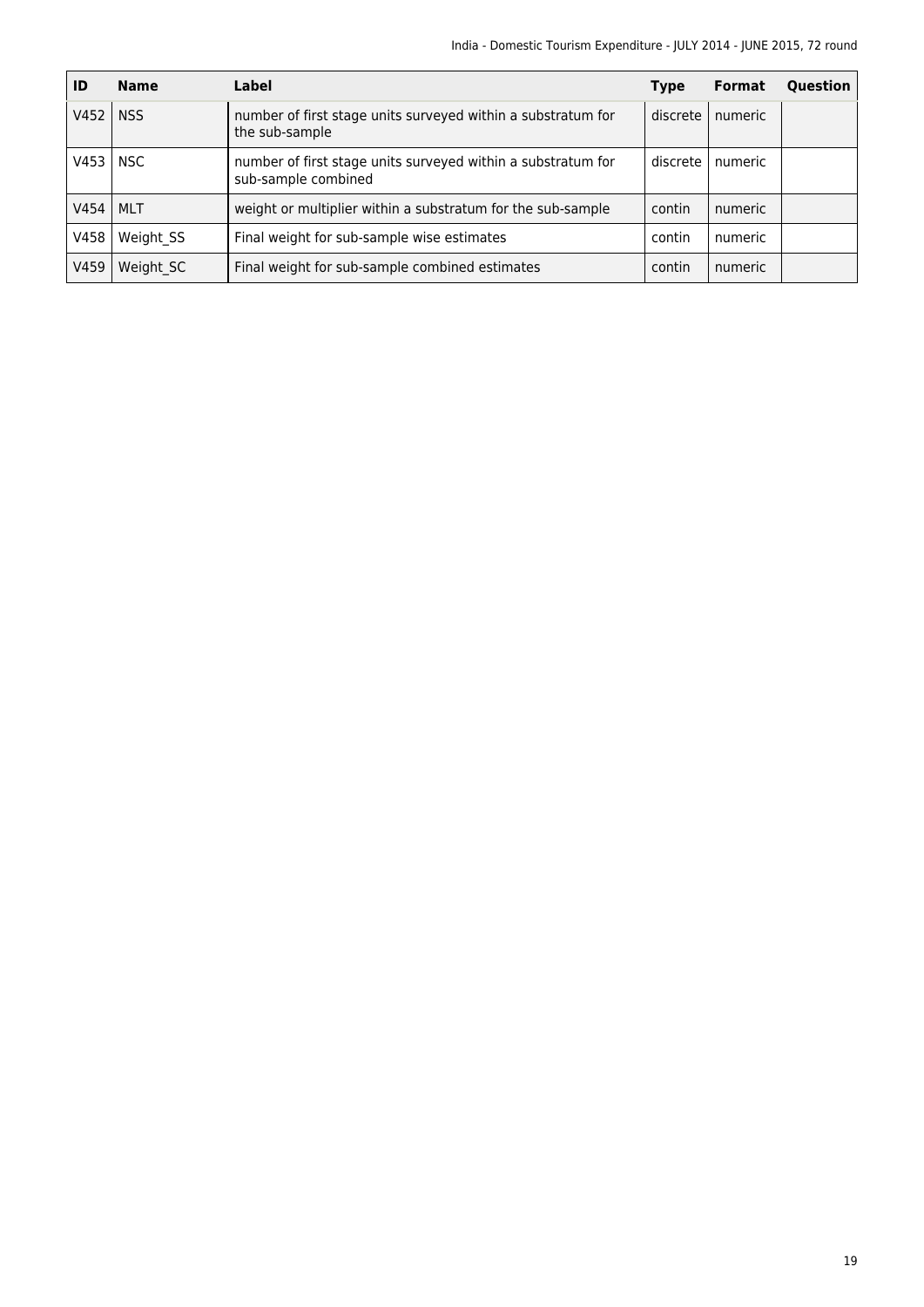| <b>Block 5</b> |                                                                                                                                                                |
|----------------|----------------------------------------------------------------------------------------------------------------------------------------------------------------|
| Content        | Particulars of overnight trips completed by household members during last 365 days (for health &<br>medical; holidaying, leisure and recreation; and shopping) |
| Cases          | 219870                                                                                                                                                         |
| Variable(s)    | 39                                                                                                                                                             |
| Structure      | Type:<br>Keys: ()                                                                                                                                              |
| Version        |                                                                                                                                                                |
| Producer       |                                                                                                                                                                |
| Missing Data   |                                                                                                                                                                |

| ID   | <b>Name</b>    | Label                                             | <b>Type</b> | <b>Format</b> | Question |
|------|----------------|---------------------------------------------------|-------------|---------------|----------|
| V497 | <b>HHID</b>    | 'Primary key - unique identifier for a household' | discrete    | character     |          |
| V460 | CentreCodeRnd  | Centre-code-Round                                 | discrete    | character     |          |
| V461 | Vill_Blk_SIno  | FSU-Serial-No                                     | discrete    | character     |          |
| V462 | Round          | Round                                             | discrete    | character     |          |
| V463 | Schedule       | Schedule                                          | discrete    | character     |          |
| V464 | Sample         | Sample                                            | discrete    | character     |          |
| V465 | Sector         | Sector                                            | discrete    | character     |          |
| V466 | State_Region   | 'State-Region'                                    | discrete    | character     |          |
| V495 | State          | State                                             | discrete    | character     |          |
| V496 | State District | 'State-District'                                  | discrete    | character     |          |
| V468 | Stratum        | Stratum                                           | discrete    | character     |          |
| V469 | SubStratumNo   | Sub-Stratum-no                                    | discrete    | character     |          |
| V470 | SubRound       | Sub-Round                                         | discrete    | character     |          |
| V471 | SubSample      | Sub-Sample                                        | discrete    | character     |          |
| V472 | FODSubRegion   | FOD-Sub-Region                                    | discrete    | character     |          |
| V473 | HG_SubBlkNo    | Hamlet group/Sub-block no.                        | discrete    | character     |          |
| V474 | Second Stratum | Second-Stage-Stratum-no                           | discrete    | character     |          |
| V475 | Hhold no       | Sample hhld. No.                                  | discrete    | character     |          |
| V476 | Level          | Level 4-block 5.1                                 | discrete    | character     |          |
| V477 | b51q1          | Srl. no. of the trip                              | discrete    | character     |          |
| V478 | b51q2          | No. of hhd member who was in that trip            | discrete    | character     |          |
| V479 | b51q3          | SI. No. of hhd member who was in that trip)       | discrete    | character     |          |
| V480 | b51q4          | Age                                               | contin      | numeric       |          |
| V481 | b51q5          | Purpose of the trip for the member                | discrete    | character     |          |
| V482 | b51q6          | Type of trip                                      | discrete    | character     |          |
| V483 | b51q7          | Mode of travel-major(max. distance travelled)     | discrete    | character     |          |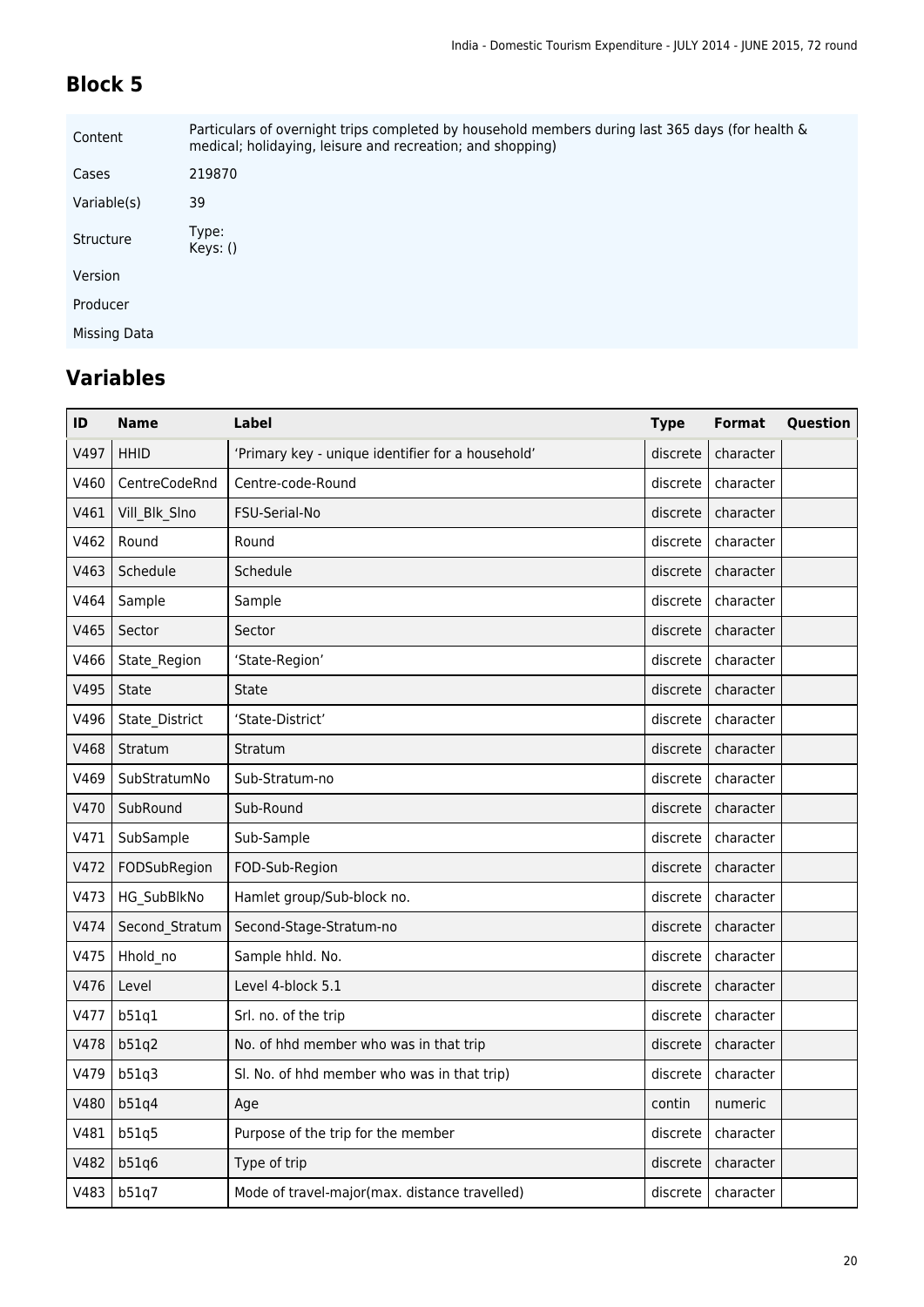| ID   | <b>Name</b> | Label                                                                               | <b>Type</b> | <b>Format</b> | Question |
|------|-------------|-------------------------------------------------------------------------------------|-------------|---------------|----------|
| V484 | b51q8       | Mode of travel-minor(2nd max. distance travelled)                                   | discrete    | character     |          |
| V485 | b51q9       | Type of stay-major(max. no. of nights spent)                                        | discrete    | character     |          |
| V486 | b51q10      | Type of stay-minor(2nd max. no. of nights spent)                                    | discrete    | character     |          |
| V487 | b51q11      | No. of nights spent outside usual place of residence (including<br>journey)         | discrete    | character     |          |
| V488 | b51q12      | Leading purpose for all the members performing the trip                             | discrete    | character     |          |
| V489 | b51q13      | Starting month                                                                      | discrete    | character     |          |
| V490 | b51q14      | Main destination                                                                    | discrete    | character     |          |
| V491 | b51q15      | State code of port of departure                                                     | contin      | numeric       |          |
| V492 | <b>NSS</b>  | number of first stage units surveyed within a substratum for<br>the sub-sample      | discrete    | numeric       |          |
| V493 | <b>NSC</b>  | number of first stage units surveyed within a substratum for<br>sub-sample combined | discrete    | numeric       |          |
| V494 | <b>MLT</b>  | weight or multiplier within a substratum for the sub-sample                         | contin      | numeric       |          |
| V498 | Weight SS   | Final weight for sub-sample wise estimates                                          | contin      | numeric       |          |
| V499 | Weight SC   | Final weight for sub-sample combined estimates                                      | contin      | numeric       |          |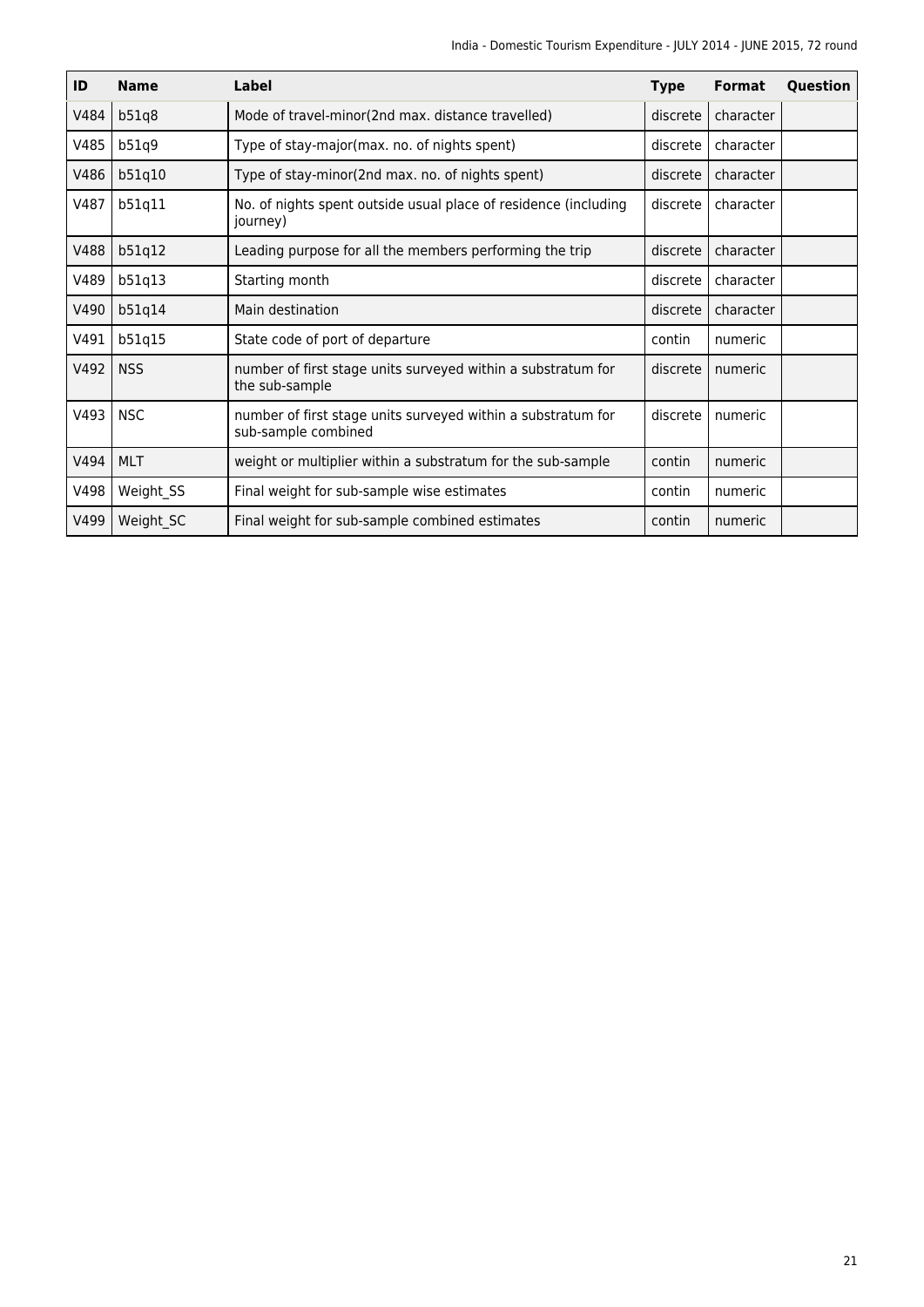### **Block 5.2 - Particulars of overnight trips completed by household members during last 30 days.**

| Content      | Particulars of overnight trips completed by household members during last 30 days for business, social<br>(including visiting friends and relatives, attending marriages, etc.), pilgrimage & religious activities,<br>education & training, others] |
|--------------|------------------------------------------------------------------------------------------------------------------------------------------------------------------------------------------------------------------------------------------------------|
| Cases        | 189670                                                                                                                                                                                                                                               |
| Variable(s)  | 39                                                                                                                                                                                                                                                   |
| Structure    | Type:<br>Keys: ()                                                                                                                                                                                                                                    |
| Version      |                                                                                                                                                                                                                                                      |
| Producer     |                                                                                                                                                                                                                                                      |
| Missing Data |                                                                                                                                                                                                                                                      |

| ID   | <b>Name</b>    | <b>Label</b>                                      | <b>Type</b> | <b>Format</b> | Question |
|------|----------------|---------------------------------------------------|-------------|---------------|----------|
| V537 | <b>HHID</b>    | 'Primary key - unique identifier for a household' | discrete    | character     |          |
| V500 | CentreCodeRnd  | Centre-code-Round                                 | discrete    | character     |          |
| V501 | Vill_Blk_Slno  | FSU-Serial-No                                     | discrete    | character     |          |
| V502 | Round          | Round                                             | discrete    | character     |          |
| V503 | Schedule       | Schedule                                          | discrete    | character     |          |
| V504 | Sample         | Sample                                            | discrete    | character     |          |
| V505 | Sector         | Sector                                            | discrete    | character     |          |
| V506 | State_Region   | 'State-Region'                                    | discrete    | character     |          |
| V535 | State          | <b>State</b>                                      | discrete    | character     |          |
| V536 | State_District | 'State-District'                                  | discrete    | character     |          |
| V508 | Stratum        | Stratum                                           | discrete    | character     |          |
| V509 | SubStratumNo   | Sub-Stratum-no                                    | discrete    | character     |          |
| V510 | SubRound       | Sub-Round                                         | discrete    | character     |          |
| V511 | SubSample      | Sub-Sample                                        | discrete    | character     |          |
| V512 | FODSubRegion   | FOD-Sub-Region                                    | discrete    | character     |          |
| V513 | HG_SubBlkNo    | Hamlet group/Sub-block no.                        | discrete    | character     |          |
| V514 | Second_Stratum | Second-Stage-Stratum-no                           | discrete    | character     |          |
| V515 | Hhold_no       | Sample hhld. No.                                  | discrete    | character     |          |
| V516 | Level          | Level 5-block 5.2                                 | discrete    | character     |          |
| V517 | b52q1          | Srl. no. of the trip                              | discrete    | character     |          |
| V518 | b52q2          | No. of hhd members who was in that trip           | discrete    | numeric       |          |
| V519 | b52q3          | Sl. No. of hhd member who was in that trip        | discrete    | character     |          |
| V520 | b52q4          | Age                                               | contin      | numeric       |          |
| V521 | b52q5          | Purpose of the trip for th member                 | discrete    | character     |          |
| V522 | b52q6          | Type of trip                                      | discrete    | character     |          |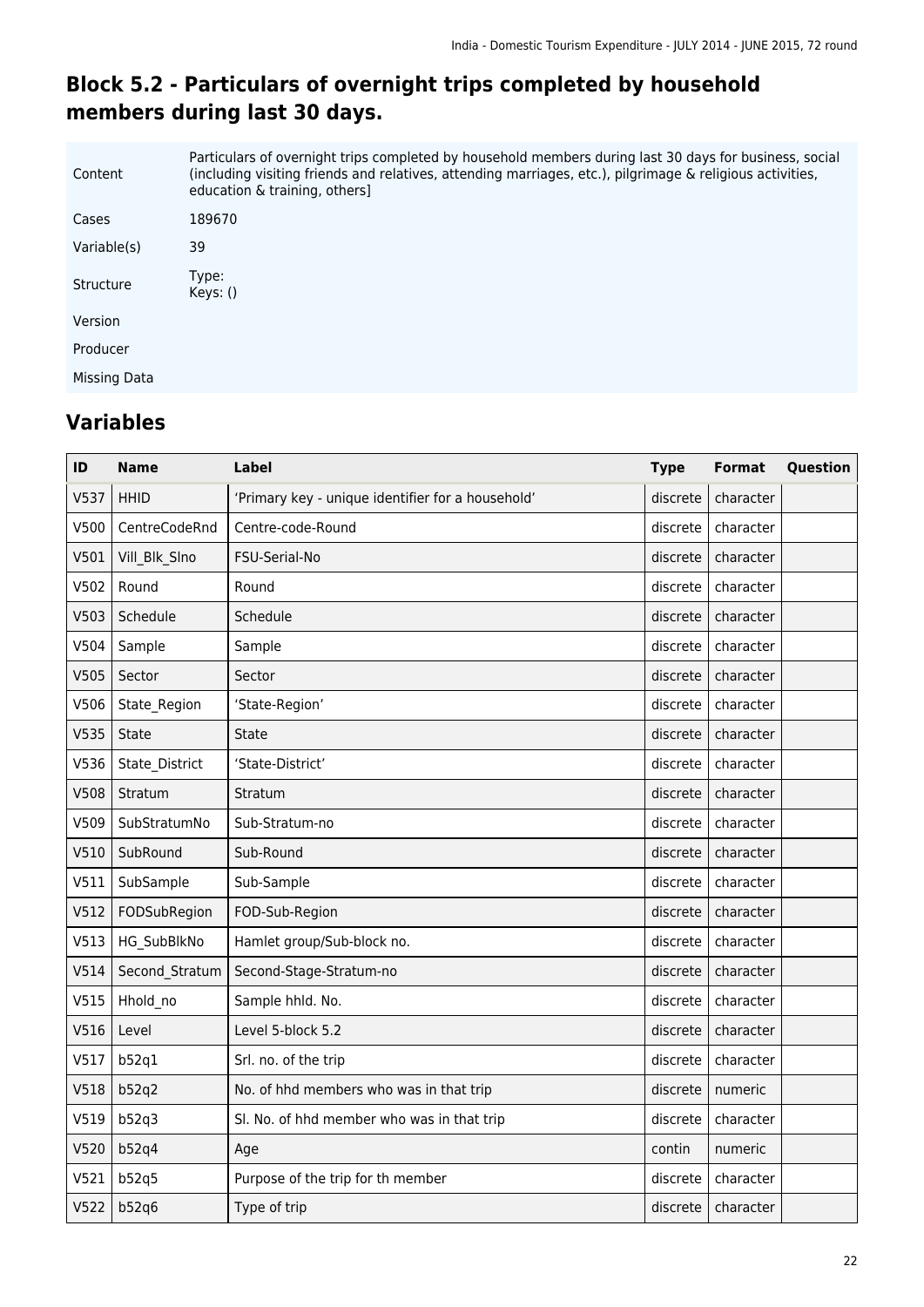| ID   | <b>Name</b> | Label                                                                               | <b>Type</b> | <b>Format</b> | <b>Ouestion</b> |
|------|-------------|-------------------------------------------------------------------------------------|-------------|---------------|-----------------|
| V523 | b52q7       | Mode of travel-major(max. distance travelled)                                       | discrete    | character     |                 |
| V524 | b52q8       | Mode of travel-minor(2nd max. distance travelled)                                   | discrete    | character     |                 |
| V525 | b52q9       | Type of stay-major(mox. no. of nights sent)                                         | discrete    | character     |                 |
| V526 | b52q10      | Type of stay-minor(2nd max. no. nights spent                                        | discrete    | character     |                 |
| V527 | b52q11      | No. of nights spent outside usual place of residence (including<br>journey)         | discrete    | character     |                 |
| V528 | b52q12      | Leading purpose for all the members performing the trip                             | discrete    | character     |                 |
| V529 | b52q13      | Starting month                                                                      | discrete    | character     |                 |
| V530 | b52q14      | Main destination                                                                    | discrete    | character     |                 |
| V531 | b52q15      | State code of port of departure                                                     | contin      | numeric       |                 |
| V532 | <b>NSS</b>  | number of first stage units surveyed within a substratum for<br>the sub-sample      | discrete    | numeric       |                 |
| V533 | <b>NSC</b>  | number of first stage units surveyed within a substratum for<br>sub-sample combined | discrete    | numeric       |                 |
| V534 | <b>MLT</b>  | weight or multiplier within a substratum for the sub-sample                         | contin      | numeric       |                 |
| V538 | Weight SS   | Final weight for sub-sample wise estimates                                          | contin      | numeric       |                 |
| V539 | Weight SC   | Final weight for sub-sample combined estimates                                      | contin      | numeric       |                 |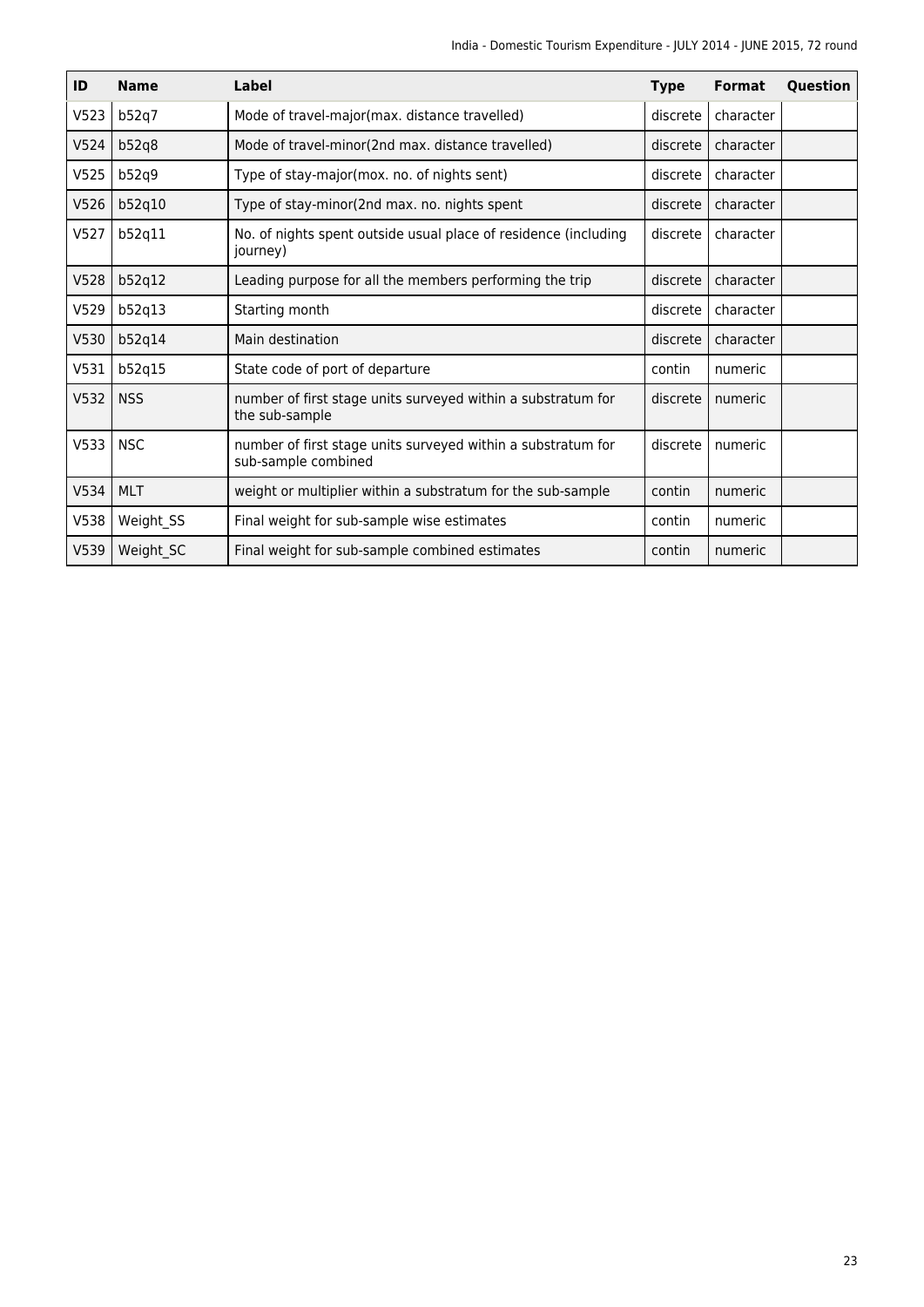| Content      | Particulars of expenditure (`) for all trips in last 365 days covered in block 5.1 were collected. |
|--------------|----------------------------------------------------------------------------------------------------|
| Cases        | 71899                                                                                              |
| Variable(s)  | 40                                                                                                 |
| Structure    | Type:<br>Keys: ()                                                                                  |
| Version      |                                                                                                    |
| Producer     |                                                                                                    |
| Missing Data |                                                                                                    |

| ID   | <b>Name</b>    | Label                                             | <b>Type</b> | <b>Format</b> | Question |
|------|----------------|---------------------------------------------------|-------------|---------------|----------|
| V578 | <b>HHID</b>    | 'Primary key - unique identifier for a household' | discrete    | character     |          |
| V540 | CentreCodeRnd  | Centre-code-Round                                 | discrete    | character     |          |
| V541 | Vill Blk Slno  | FSU-Serial-No                                     | discrete    | character     |          |
| V542 | Round          | Round                                             | discrete    | character     |          |
| V543 | Schedule       | Schedule                                          | discrete    | character     |          |
| V544 | Sample         | Sample                                            | discrete    | character     |          |
| V545 | Sector         | Sector                                            | discrete    | character     |          |
| V546 | State_Region   | 'State-Region'                                    | discrete    | character     |          |
| V576 | State          | <b>State</b>                                      | discrete    | character     |          |
| V577 | State_District | 'State-District'                                  | discrete    | character     |          |
| V548 | Stratum        | Stratum                                           | discrete    | character     |          |
| V549 | SubStratumNo   | Sub-Stratum-no                                    | discrete    | character     |          |
| V550 | SubRound       | Sub-Round                                         | discrete    | character     |          |
| V551 | SubSample      | Sub-Sample                                        | discrete    | character     |          |
| V552 | FODSubRegion   | FOD-Sub-Region                                    | discrete    | character     |          |
| V553 | HG_SubBlkNo    | Hamlet group/Sub-block no.                        | discrete    | character     |          |
| V554 | Second Stratum | Second-Stage-Stratum-no                           | discrete    | character     |          |
| V555 | Hhold no       | Sample hhld. No.                                  | discrete    | character     |          |
| V556 | Level          | Level 6-block 6.1                                 | discrete    | character     |          |
| V557 | b61q1          | Trip serial no.                                   | discrete    | character     |          |
| V558 | b61q2          | Type of trip                                      | discrete    | character     |          |
| V559 | b61q3          | Package component (Rs.)                           | contin      | numeric       |          |
| V560 | b61q31         | Transport                                         | discrete    | character     |          |
| V561 | b61q32         | Accommodation                                     | discrete    | character     |          |
| V562 | b61q33         | 'Meals'                                           | discrete    | character     |          |
| V563 | b61q34         | 'Sighseeing and entertainment'                    | discrete    | character     |          |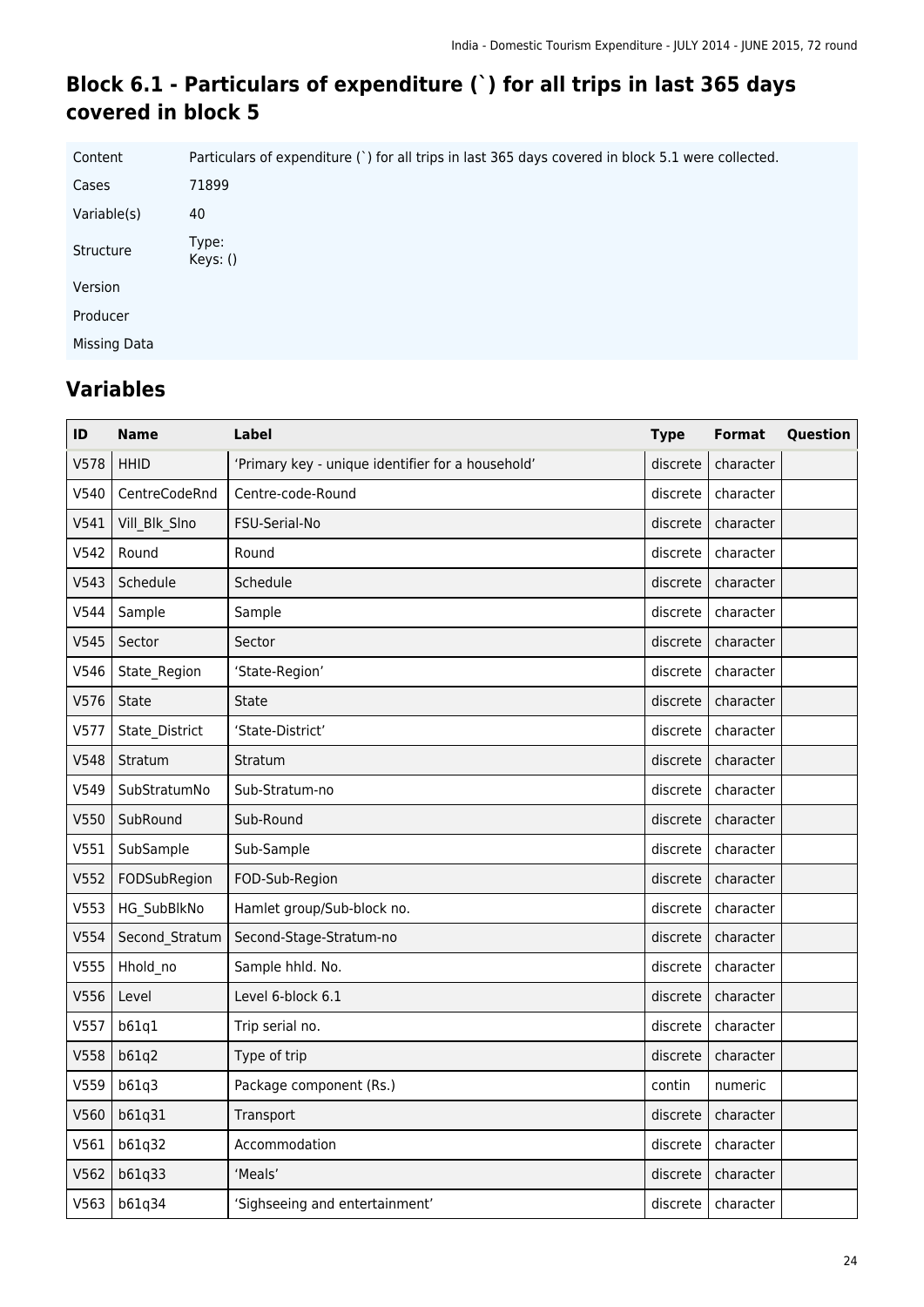| ID   | <b>Name</b> | Label                                                                                  | <b>Type</b> | <b>Format</b> | <b>Question</b> |
|------|-------------|----------------------------------------------------------------------------------------|-------------|---------------|-----------------|
| V564 | b61q41      | Particulars of expenditure - nonpackage componenet-<br>Accomodation-hotel (Rs.)        | contin      | numeric       |                 |
| V565 | b61q42      | Particulars of expenditure - nonpackage componenet-<br>Accomodation-Guest house(Rs.)   | contin      | numeric       |                 |
| V566 | b61q43      | Particulars of expenditure - nonpackage componenet-<br>Accomodation-Dharamshala (Rs.)  | contin      | numeric       |                 |
| V567 | b61q44      | Particulars of expenditure - nonpackage componenet-<br>Accomodation-Rented house (Rs.) | contin      | numeric       |                 |
| V568 | b61q49      | Others                                                                                 | contin      | numeric       |                 |
| V569 | b61q40      | Sub-total (4.1 to 4.9)                                                                 | contin      | numeric       |                 |
| V570 | b61q51      | Food and drink in accommodation unit (Rs.)                                             | contin      | numeric       |                 |
| V571 | b61q52      | Food and drink outside accommodation unit and during journey<br>and transit(Rs.)       | contin      | numeric       |                 |
| V572 | b61q50      | Sub-total (5.1 to 5.2)                                                                 | contin      | numeric       |                 |
| V573 | <b>NSS</b>  | number of first stage units surveyed within a substratum for<br>the sub-sample         | discrete    | numeric       |                 |
| V574 | <b>NSC</b>  | number of first stage units surveyed within a substratum for<br>sub-sample combined    | discrete    | numeric       |                 |
| V575 | <b>MLT</b>  | weight or multiplier within a substratum for the sub-sample                            | contin      | numeric       |                 |
| V579 | Weight SS   | Final weight for sub-sample wise estimates                                             | contin      | numeric       |                 |
| V580 | Weight SC   | Final weight for sub-sample combined estimates                                         | contin      | numeric       |                 |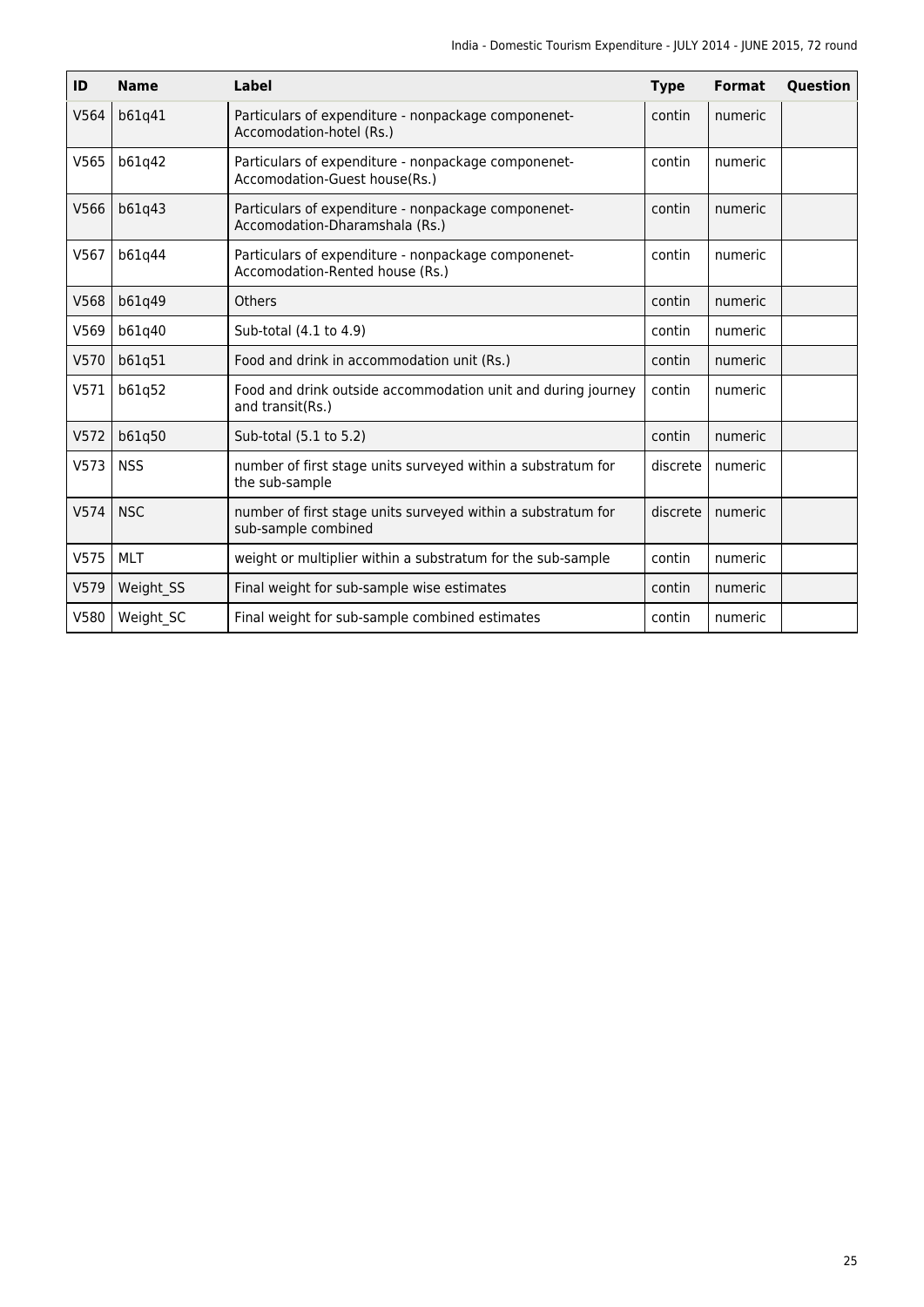| Content      | Particulars of expenditure (`) for all trips in last 365 days covered in block 5.1 were collected. |
|--------------|----------------------------------------------------------------------------------------------------|
| Cases        | 71899                                                                                              |
| Variable(s)  | 33                                                                                                 |
| Structure    | Type:<br>Keys: ()                                                                                  |
| Version      |                                                                                                    |
| Producer     |                                                                                                    |
| Missing Data |                                                                                                    |

| ID   | <b>Name</b>    | <b>Label</b>                                      | <b>Type</b> | <b>Format</b> | Question |
|------|----------------|---------------------------------------------------|-------------|---------------|----------|
| V612 | <b>HHID</b>    | 'Primary key - unique identifier for a household' | discrete    | character     |          |
| V581 | CentreCodeRnd  | Centre-code-Round                                 | discrete    | character     |          |
| V582 | Vill_Blk_Slno  | FSU-Serial-No                                     | discrete    | character     |          |
| V583 | Round          | Round                                             | discrete    | character     |          |
| V584 | Schedule       | Schedule                                          | discrete    | character     |          |
| V585 | Sample         | Sample                                            | discrete    | character     |          |
| V586 | Sector         | Sector                                            | discrete    | character     |          |
| V587 | State_Region   | 'State-Region'                                    | discrete    | character     |          |
| V610 | State          | <b>State</b>                                      | discrete    | character     |          |
| V611 | State_District | 'State-District'                                  | discrete    | character     |          |
| V589 | Stratum        | Stratum                                           | discrete    | character     |          |
| V590 | SubStratumNo   | Sub-Stratum-no                                    | discrete    | character     |          |
| V591 | SubRound       | Sub-Round                                         | discrete    | character     |          |
| V592 | SubSample      | Sub-Sample                                        | discrete    | character     |          |
| V593 | FODSubRegion   | FOD-Sub-Region                                    | discrete    | character     |          |
| V594 | HG SubBlkNo    | Hamlet group/Sub-block no.                        | discrete    | character     |          |
| V595 | Second Stratum | Second-Stage-Stratum-no                           | discrete    | character     |          |
| V596 | Hhold_no       | Sample hhld. No.                                  | discrete    | character     |          |
| V597 | Level          | Level 7-block 6.1                                 | discrete    | character     |          |
| V598 | b61q1          | Trip serial no.                                   | discrete    | character     |          |
| V599 | b61q61         | Expenditure in transport - Railway(Rs.)           | contin      | numeric       |          |
| V600 | b61q62         | Expenditure in transport - Road(Rs.)              | contin      | numeric       |          |
| V601 | b61q63         | Expenditure in transport - Water(Rs.)             | contin      | numeric       |          |
| V602 | b61q64         | Expenditure in transport - Air (Rs.)              | contin      | numeric       |          |
| V603 | b61q65         | 'Transport equipment rental'                      | contin      | numeric       |          |
| V604 | b61q66         | 'Travel agency services                           | contin      | numeric       |          |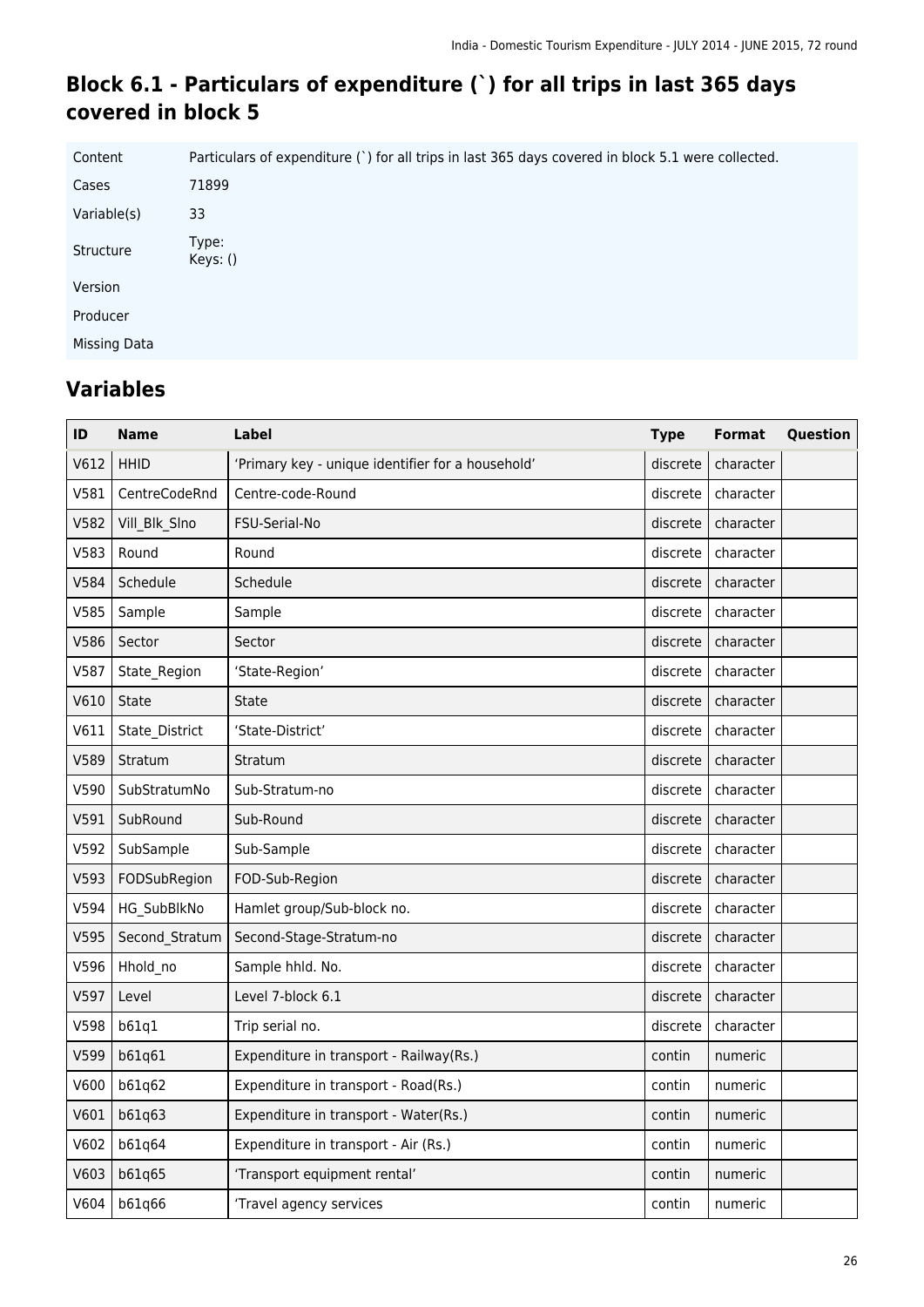| ID   | <b>Name</b> | Label                                                                               | <b>Type</b> | <b>Format</b> | Question |
|------|-------------|-------------------------------------------------------------------------------------|-------------|---------------|----------|
| V605 | b61q69      | <b>Others</b>                                                                       | contin      | numeric       |          |
| V606 | b61q60      | Sub-Total (6.1 to 6.9)                                                              | contin      | numeric       |          |
| V607 | <b>NSS</b>  | number of first stage units surveyed within a substratum for<br>the sub-sample      | discrete    | numeric       |          |
| V608 | <b>NSC</b>  | number of first stage units surveyed within a substratum for<br>sub-sample combined | discrete    | numeric       |          |
| V609 | <b>MLT</b>  | weight or multiplier within a substratum for the sub-sample                         | contin      | numeric       |          |
| V613 | Weight SS   | Final weight for sub-sample wise estimates                                          | contin      | numeric       |          |
| V614 | Weight SC   | Final weight for sub-sample combined estimates                                      | contin      | numeric       |          |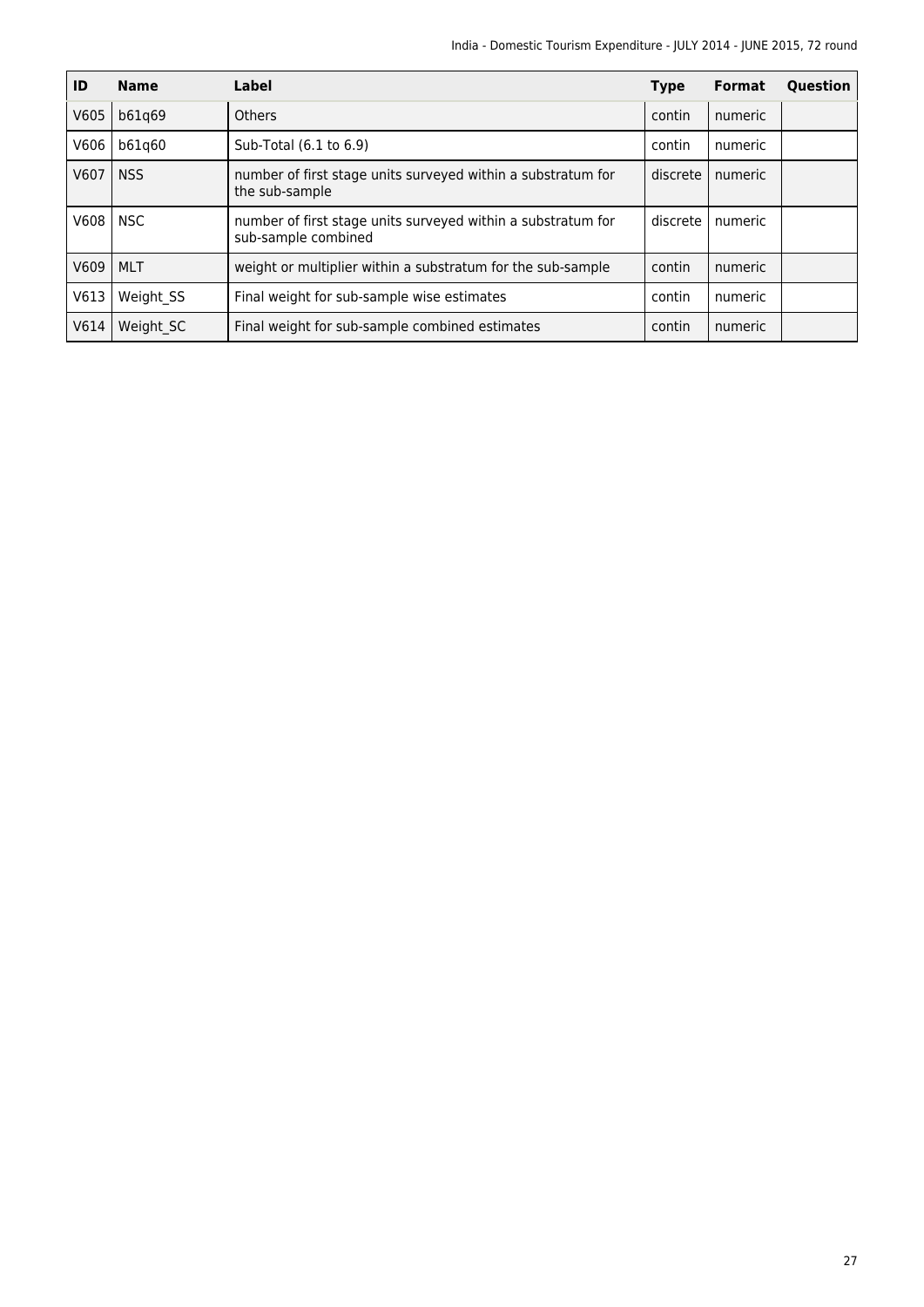| Content      | Particulars of expenditure (`) for all trips in last 365 days covered in block 5.1 were collected. |
|--------------|----------------------------------------------------------------------------------------------------|
| Cases        | 71899                                                                                              |
| Variable(s)  | 36                                                                                                 |
| Structure    | Type:<br>Keys: ()                                                                                  |
| Version      |                                                                                                    |
| Producer     |                                                                                                    |
| Missing Data |                                                                                                    |

| ID   | <b>Name</b>    | Label                                                          | <b>Type</b> | <b>Format</b> | <b>Question</b> |
|------|----------------|----------------------------------------------------------------|-------------|---------------|-----------------|
| V649 | <b>HHID</b>    | 'Primary key - unique identifier for a household'              | discrete    | character     |                 |
| V615 | CentreCodeRnd  | Centre-code-Round                                              | discrete    | character     |                 |
| V616 | Vill Blk Slno  | FSU-Serial-No                                                  | discrete    | character     |                 |
| V617 | Round          | Round                                                          | discrete    | character     |                 |
| V618 | Schedule       | Schedule                                                       | discrete    | character     |                 |
| V619 | Sample         | Sample                                                         | discrete    | character     |                 |
| V620 | Sector         | Sector                                                         | discrete    | character     |                 |
| V621 | State Region   | 'State-Region'                                                 | discrete    | character     |                 |
| V647 | State          | State                                                          | discrete    | character     |                 |
| V648 | State_District | 'State-District'                                               | discrete    | character     |                 |
| V623 | Stratum        | Stratum                                                        | discrete    | character     |                 |
| V624 | SubStratumNo   | Sub-Stratum-no                                                 | discrete    | character     |                 |
| V625 | SubRound       | Sub-Round                                                      | discrete    | character     |                 |
| V626 | SubSample      | Sub-Sample                                                     | discrete    | character     |                 |
| V627 | FODSubRegion   | FOD-Sub-Region                                                 | discrete    | character     |                 |
| V628 | HG SubBlkNo    | Hamlet group/Sub-block no.                                     | discrete    | character     |                 |
| V629 | Second Stratum | Second-Stage-Stratum-no                                        | discrete    | character     |                 |
| V630 | Hhold no       | Sample hhld. No.                                               | discrete    | character     |                 |
| V631 | Level          | Level 8-block 6.1                                              | discrete    | character     |                 |
| V632 | b61q1          | Trip serial no.                                                | discrete    | numeric       |                 |
| V633 | b61q701        | Expenditure on - shopping - Clothing and garments(Rs.)         | contin      | numeric       |                 |
| V634 | b61q702        | Expenditure on - shopping - Processed food(Rs.)                | contin      | numeric       |                 |
| V635 | b61q703        | Expenditure on - shopping - Alcohol and tobacco products(Rs.)  | contin      | numeric       |                 |
| V636 | b61q704        | Expenditure on - shopping - Travel related consumer goods(Rs.) | contin      | numeric       |                 |
| V637 | b61q705        | Expenditure on - shopping -Footwear(Rs.)                       | contin      | numeric       |                 |
| V638 | b61q706        | Expenditure on - shopping -'Toiletries'(Rs.)                   | contin      | numeric       |                 |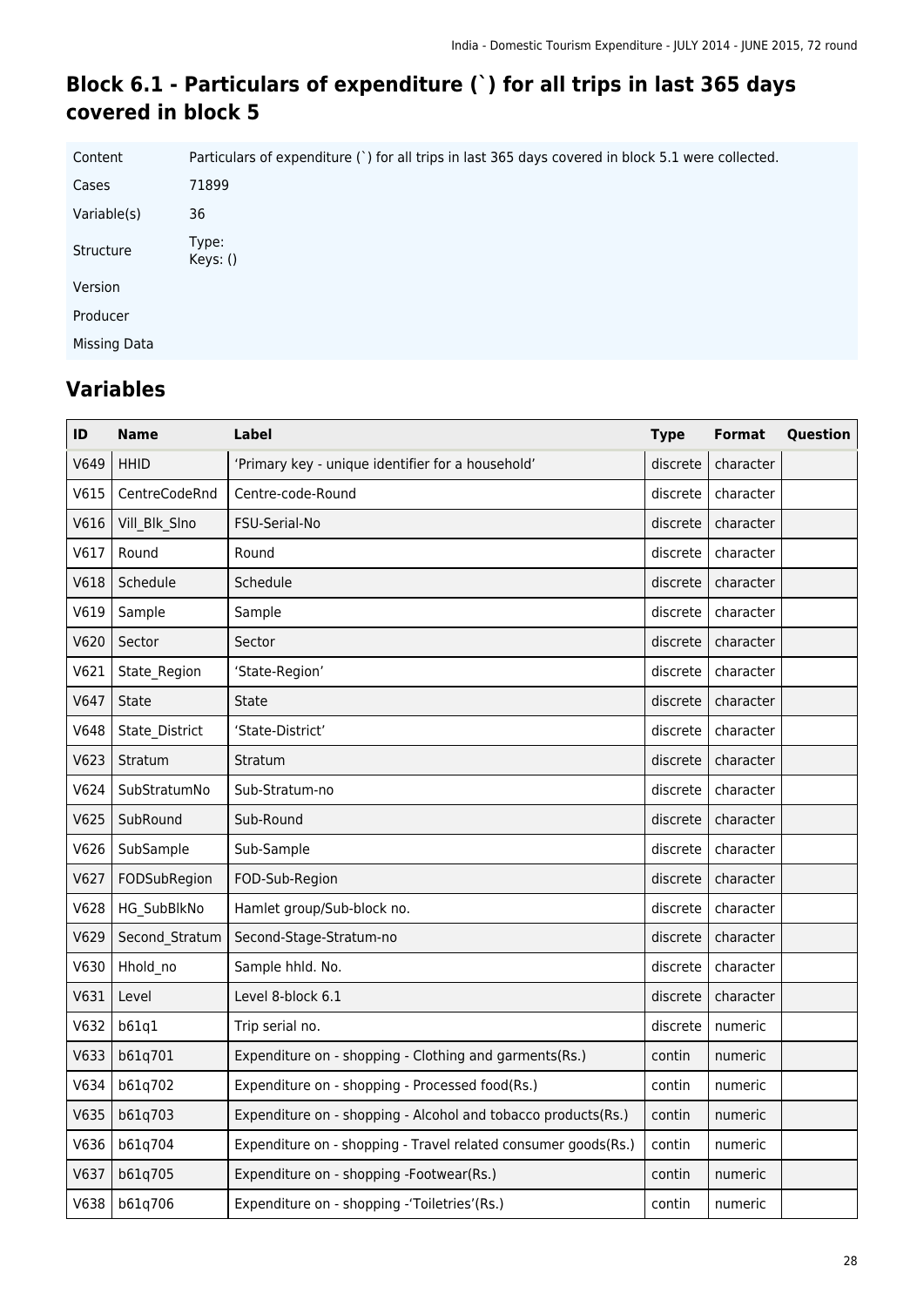| ID   | <b>Name</b> | Label                                                                               | <b>Type</b> | <b>Format</b> | Question |
|------|-------------|-------------------------------------------------------------------------------------|-------------|---------------|----------|
| V639 | b61q707     | Expenditure on - shopping - Gems & jewellery(Rs.)                                   | contin      | numeric       |          |
| V640 | b61q708     | Books/journals/magazines etc.                                                       | contin      | numeric       |          |
| V641 | b61q710     | Expenditure on - shopping - Memento. souvenir etc.(Rs.)                             | contin      | numeric       |          |
| V642 | b61q719     | <b>Others</b>                                                                       | contin      | numeric       |          |
| V643 | b61q700     | Sub-total (7.01 to 7.19)                                                            | contin      | numeric       |          |
| V644 | <b>NSS</b>  | number of first stage units surveyed within a substratum for<br>the sub-sample      | discrete    | numeric       |          |
| V645 | <b>NSC</b>  | number of first stage units surveyed within a substratum for<br>sub-sample combined | discrete    | numeric       |          |
| V646 | MLT         | weight or multiplier within a substratum for the sub-sample                         | contin      | numeric       |          |
| V650 | Weight SS   | Final weight for sub-sample wise estimates                                          | contin      | numeric       |          |
| V651 | Weight SC   | Final weight for sub-sample combined estimates                                      | contin      | numeric       |          |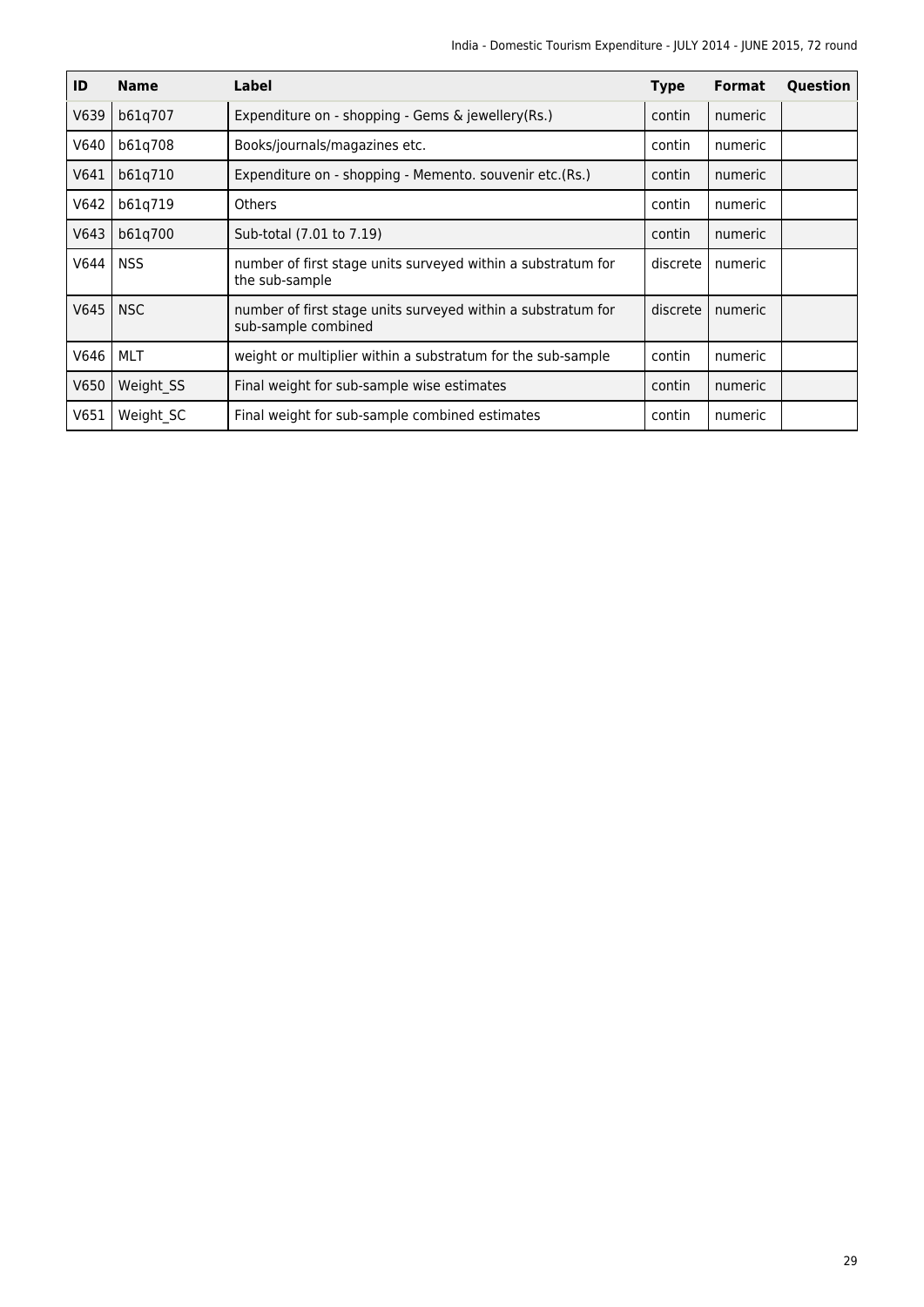| Content      | Particulars of expenditure (`) for all trips in last 365 days covered in block 5.1 were collected. |
|--------------|----------------------------------------------------------------------------------------------------|
| Cases        | 71899                                                                                              |
| Variable(s)  | 34                                                                                                 |
| Structure    | Type:<br>Keys: ()                                                                                  |
| Version      |                                                                                                    |
| Producer     |                                                                                                    |
| Missing Data |                                                                                                    |

| ID   | <b>Name</b>    | Label                                             | <b>Type</b> | <b>Format</b> | <b>Question</b> |
|------|----------------|---------------------------------------------------|-------------|---------------|-----------------|
| V684 | <b>HHID</b>    | 'Primary key - unique identifier for a household' | discrete    | character     |                 |
| V652 | CentreCodeRnd  | Centre-code-Round                                 | discrete    | character     |                 |
| V653 | Vill Blk Slno  | FSU-Serial-No                                     | discrete    | character     |                 |
| V654 | Round          | Round                                             | discrete    | character     |                 |
| V655 | Schedule       | Schedule                                          | discrete    | character     |                 |
| V656 | Sample         | Sample                                            | discrete    | character     |                 |
| V657 | Sector         | Sector                                            | discrete    | character     |                 |
| V658 | State Region   | 'State-Region'                                    | discrete    | character     |                 |
| V682 | State          | State                                             | discrete    | character     |                 |
| V683 | State_District | 'State-District'                                  | discrete    | character     |                 |
| V660 | Stratum        | Stratum                                           | discrete    | character     |                 |
| V661 | SubStratumNo   | Sub-Stratum-no                                    | discrete    | character     |                 |
| V662 | SubRound       | Sub-Round                                         | discrete    | character     |                 |
| V663 | SubSample      | Sub-Sample                                        | discrete    | character     |                 |
| V664 | FODSubRegion   | FOD-Sub-Region                                    | discrete    | character     |                 |
| V665 | HG SubBlkNo    | Hamlet group/Sub-block no.                        | discrete    | character     |                 |
| V666 | Second_Stratum | Second-Stage-Stratum-no                           | discrete    | character     |                 |
| V667 | Hhold_no       | Sample hhld. No.                                  | discrete    | character     |                 |
| V668 | Level          | Level 9-block 6.1                                 | discrete    | character     |                 |
| V669 | b61q1          | Trip serial no.                                   | discrete    | character     |                 |
| V670 | b61q81         | Expenses at Cinema, theatre, amusement, etc.(Rs.) | contin      | numeric       |                 |
| V671 | b61q82         | Expenses at religious sites                       | contin      | numeric       |                 |
| V672 | b61q83         | Expenses at cultural sites                        | contin      | numeric       |                 |
| V673 | b61q84         | Expenses at Sporting activities                   | contin      | numeric       |                 |
| V674 | b61q851        | <b>Expenses at Medicine</b>                       | contin      | numeric       |                 |
| V675 | b61q852        | Expenses at Medical accessories                   | contin      | numeric       |                 |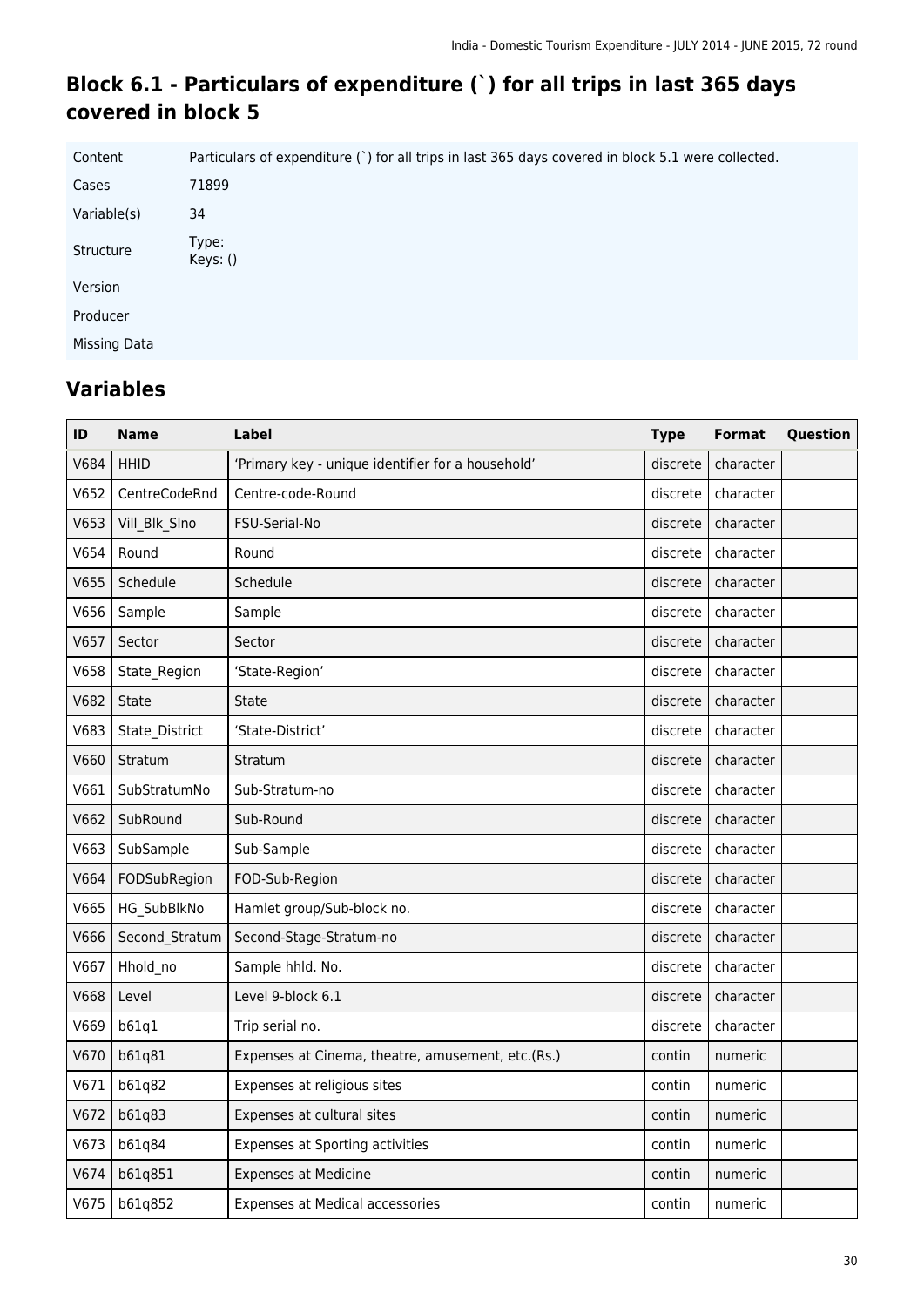| ID   | <b>Name</b> | Label                                                                               | <b>Type</b> | <b>Format</b> | Question |
|------|-------------|-------------------------------------------------------------------------------------|-------------|---------------|----------|
| V676 | b61q853     | Expenses at Other health related services                                           | contin      | numeric       |          |
| V677 | b61q850     | Sub-total (8.5.1 to 8.5.3)                                                          | contin      | numeric       |          |
| V678 | b61q80      | Sub-total (8.1+8.2+8.3+8.4+8.5.0)                                                   | contin      | numeric       |          |
| V679 | <b>NSS</b>  | number of first stage units surveyed within a substratum for<br>the sub-sample      | discrete    | numeric       |          |
| V680 | <b>NSC</b>  | number of first stage units surveyed within a substratum for<br>sub-sample combined | discrete    | numeric       |          |
| V681 | MLT         | weight or multiplier within a substratum for the sub-sample                         | contin      | numeric       |          |
| V685 | Weight SS   | Final weight for sub-sample wise estimates                                          | contin      | numeric       |          |
| V686 | Weight SC   | Final weight for sub-sample combined estimates                                      | contin      | numeric       |          |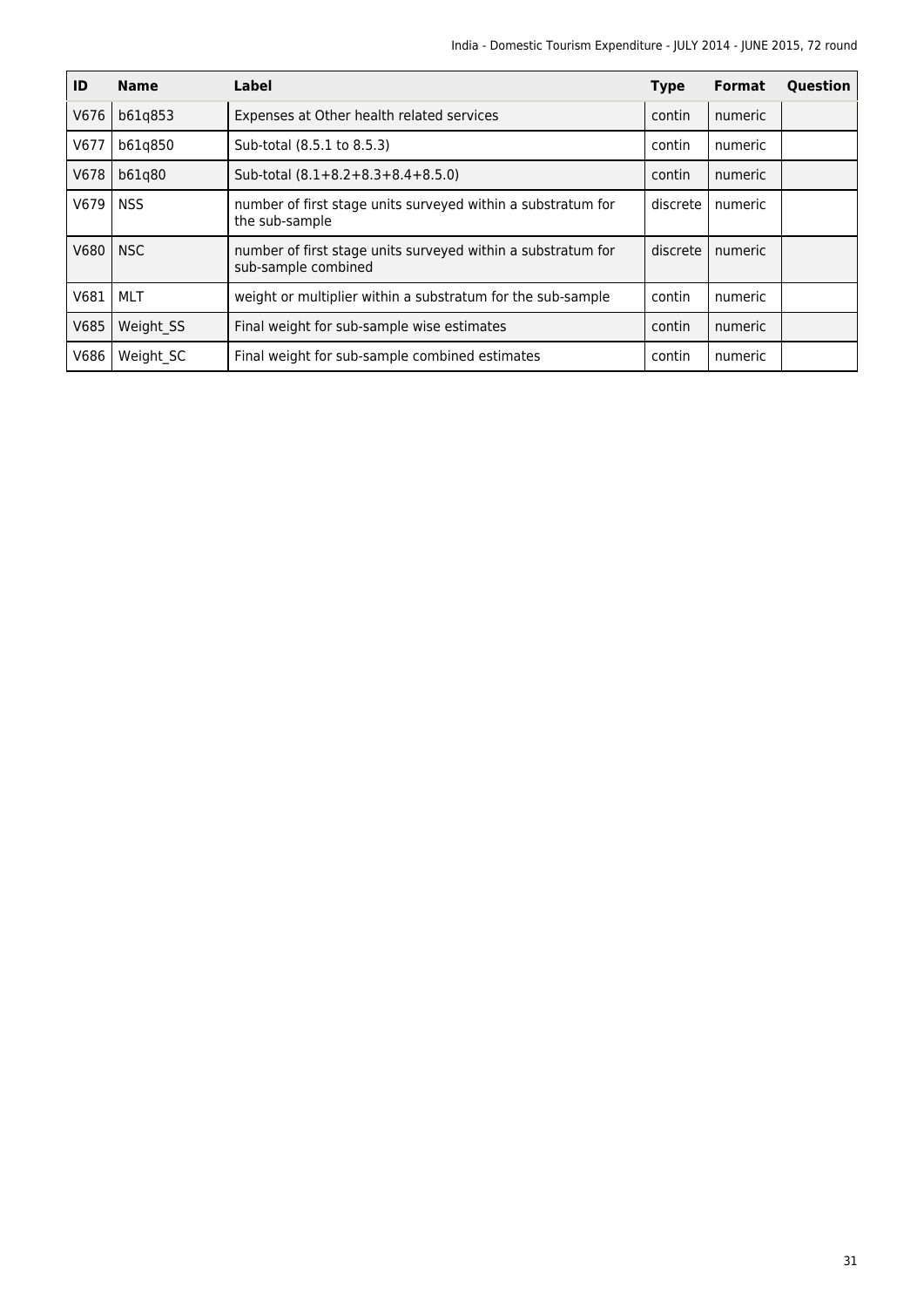| Content      | Particulars of expenditure (`) for all trips in last 365 days covered in block 5.1 were collected. |
|--------------|----------------------------------------------------------------------------------------------------|
| Cases        | 71899                                                                                              |
| Variable(s)  | 31                                                                                                 |
| Structure    | Type:<br>Keys: ()                                                                                  |
| Version      |                                                                                                    |
| Producer     |                                                                                                    |
| Missing Data |                                                                                                    |

| ID   | <b>Name</b>    | Label                                             | <b>Type</b> | <b>Format</b> | Question |
|------|----------------|---------------------------------------------------|-------------|---------------|----------|
| V716 | <b>HHID</b>    | 'Primary key - unique identifier for a household' | discrete    | character     |          |
| V687 | CentreCodeRnd  | Centre-code-Round                                 | discrete    | character     |          |
| V688 | Vill Blk Slno  | FSU-Serial-No                                     | discrete    | character     |          |
| V689 | Round          | Round                                             | discrete    | character     |          |
| V690 | Schedule       | Schedule                                          | discrete    | character     |          |
| V691 | Sample         | Sample                                            | discrete    | character     |          |
| V692 | Sector         | Sector                                            | discrete    | character     |          |
| V693 | State_Region   | 'State-Region'                                    | discrete    | character     |          |
| V714 | State          | <b>State</b>                                      | discrete    | character     |          |
| V715 | State_District | 'State-District'                                  | discrete    | character     |          |
| V695 | Stratum        | Stratum                                           | discrete    | character     |          |
| V696 | SubStratumNo   | Sub-Stratum-no                                    | discrete    | character     |          |
| V697 | SubRound       | Sub-Round                                         | discrete    | character     |          |
| V698 | SubSample      | Sub-Sample                                        | discrete    | character     |          |
| V699 | FODSubRegion   | FOD-Sub-Region                                    | discrete    | character     |          |
| V700 | HG_SubBlkNo    | Hamlet group/Sub-block no.                        | discrete    | character     |          |
| V701 | Second Stratum | Second-Stage-Stratum-no                           | discrete    | character     |          |
| V702 | Hhold no       | Sample hhld. No.                                  | discrete    | character     |          |
| V703 | Level          | Level 10-block 6.1                                | discrete    | character     |          |
| V704 | b61q1          | Trip serial no.                                   | discrete    | character     |          |
| V705 | b61q9          | Others                                            | contin      | numeric       |          |
| V706 | b61q10         | sub-total(4.0+5.0+6.0+7.00+8.0+9)                 | contin      | numeric       |          |
| V707 | b61q11         | $Total(3+10)$                                     | contin      | numeric       |          |
| V708 | b61q12         | Reimbursement made by institution                 | discrete    | numeric       |          |
| V709 | b61q13         | 'Government'                                      | contin      | numeric       |          |
| V710 | b61q14         | 'Other private sources'                           | contin      | numeric       |          |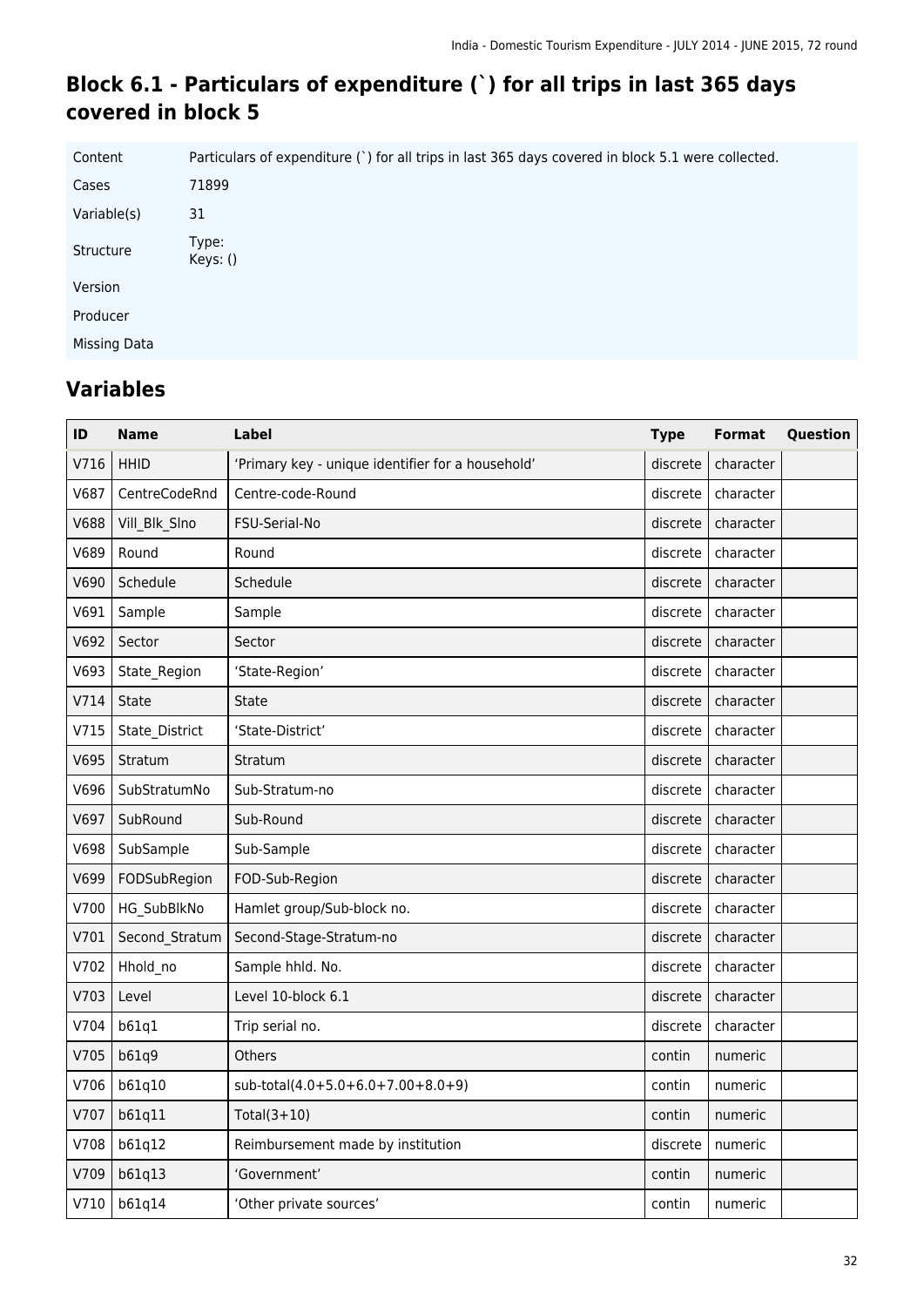| ID   | <b>Name</b> | Label                                                                               | <b>Type</b> | <b>Format</b> | <b>Ouestion</b> |
|------|-------------|-------------------------------------------------------------------------------------|-------------|---------------|-----------------|
| V711 | <b>NSS</b>  | number of first stage units surveyed within a substratum for<br>the sub-sample      | discrete    | numeric       |                 |
| V712 | <b>NSC</b>  | number of first stage units surveyed within a substratum for<br>sub-sample combined | discrete    | numeric       |                 |
| V713 | MLT         | weight or multiplier within a substratum for the sub-sample                         | contin      | numeric       |                 |
| V717 | Weight SS   | Final weight for sub-sample wise estimates                                          | contin      | numeric       |                 |
| V718 | Weight SC   | Final weight for sub-sample combined estimates                                      | contin      | numeric       |                 |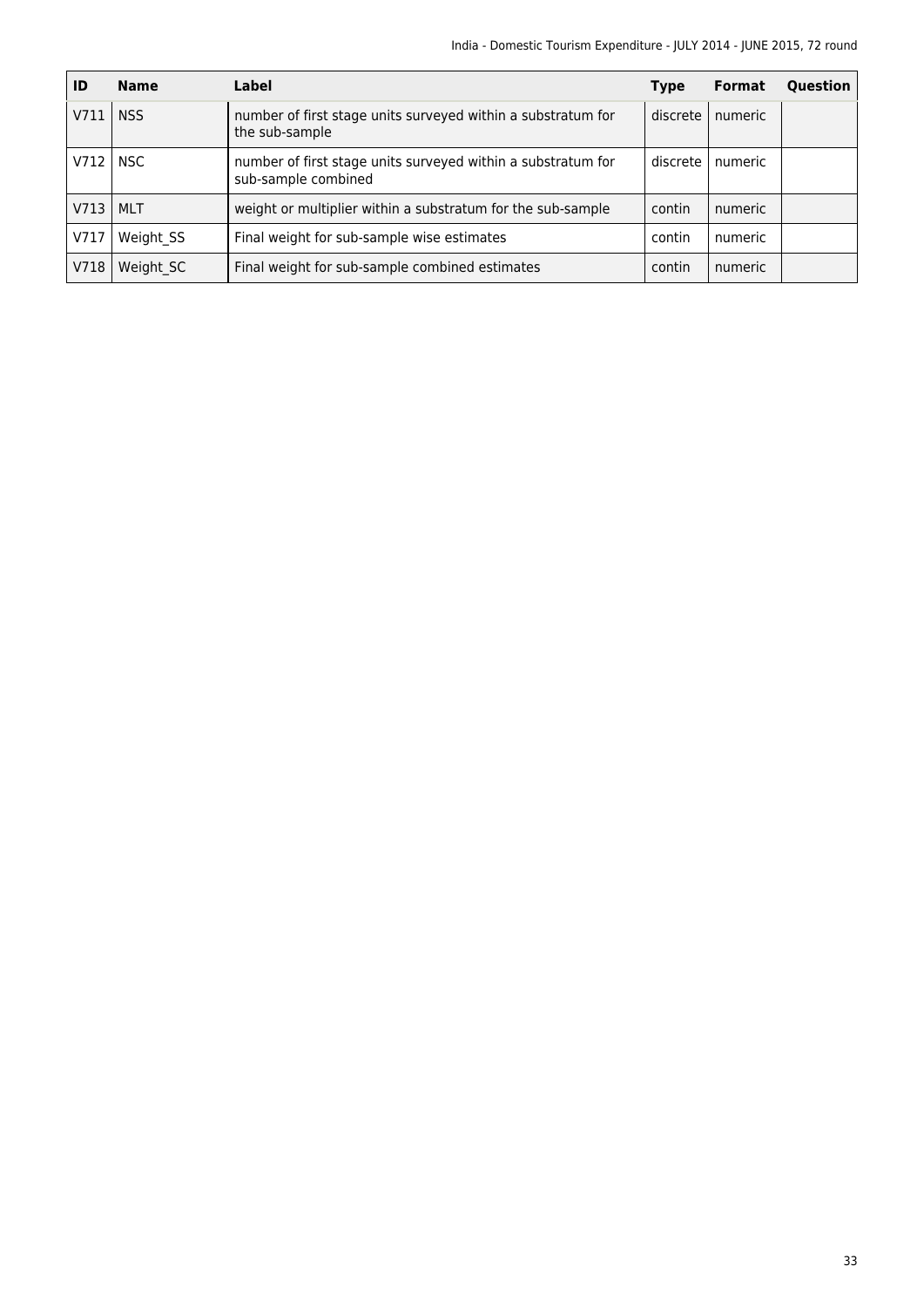| Content      | Particulars of expenditure (`) for all trips in last 365 days covered in block 5.1 were collected. |
|--------------|----------------------------------------------------------------------------------------------------|
| Cases        | 62181                                                                                              |
| Variable(s)  | 40                                                                                                 |
| Structure    | Type:<br>Keys: ()                                                                                  |
| Version      |                                                                                                    |
| Producer     |                                                                                                    |
| Missing Data |                                                                                                    |

| ID   | <b>Name</b>    | <b>Label</b>                                      | <b>Type</b> | <b>Format</b> | <b>Question</b> |
|------|----------------|---------------------------------------------------|-------------|---------------|-----------------|
| V757 | <b>HHID</b>    | 'Primary key - unique identifier for a household' | discrete    | character     |                 |
| V719 | CentreCodeRnd  | Centre-code-Round                                 | discrete    | character     |                 |
| V720 | Vill_Blk_SIno  | FSU-Serial-No                                     | discrete    | character     |                 |
| V721 | Round          | Round                                             | discrete    | character     |                 |
| V722 | Schedule       | Schedule                                          | discrete    | character     |                 |
| V723 | Sample         | Sample                                            | discrete    | character     |                 |
| V724 | Sector         | Sector                                            | discrete    | character     |                 |
| V725 | State Region   | 'State-Region'                                    | discrete    | character     |                 |
| V755 | State          | State                                             | discrete    | character     |                 |
| V756 | State_District | 'State-District'                                  | discrete    | character     |                 |
| V727 | Stratum        | Stratum                                           | discrete    | character     |                 |
| V728 | SubStratumNo   | Sub-Stratum-no                                    | discrete    | character     |                 |
| V729 | SubRound       | Sub-Round                                         | discrete    | character     |                 |
| V730 | SubSample      | Sub-Sample                                        | discrete    | character     |                 |
| V731 | FODSubRegion   | FOD-Sub-Region                                    | discrete    | character     |                 |
| V732 | HG_SubBlkNo    | Hamlet group/Sub-block no.                        | discrete    | character     |                 |
| V733 | Second Stratum | Second-Stage-Stratum-no                           | discrete    | character     |                 |
| V734 | Hhold no       | Sample hhld. No.                                  | discrete    | character     |                 |
| V735 | Level          | Level 11-block 6.2                                | discrete    | character     |                 |
| V736 | b62q1          | Trip serial no.                                   | discrete    | character     |                 |
| V737 | b62q2          | Type of trip                                      | discrete    | character     |                 |
| V738 | b62q3          | Package component (Rs.)                           | contin      | numeric       |                 |
| V739 | b62q31         | Transport                                         | discrete    | numeric       |                 |
| V740 | b62q32         | Accommodation                                     | discrete    | numeric       |                 |
| V741 | b62q33         | 'Meals'                                           | discrete    | numeric       |                 |
| V742 | b62q34         | 'Sightseeing and entertainment'                   | discrete    | numeric       |                 |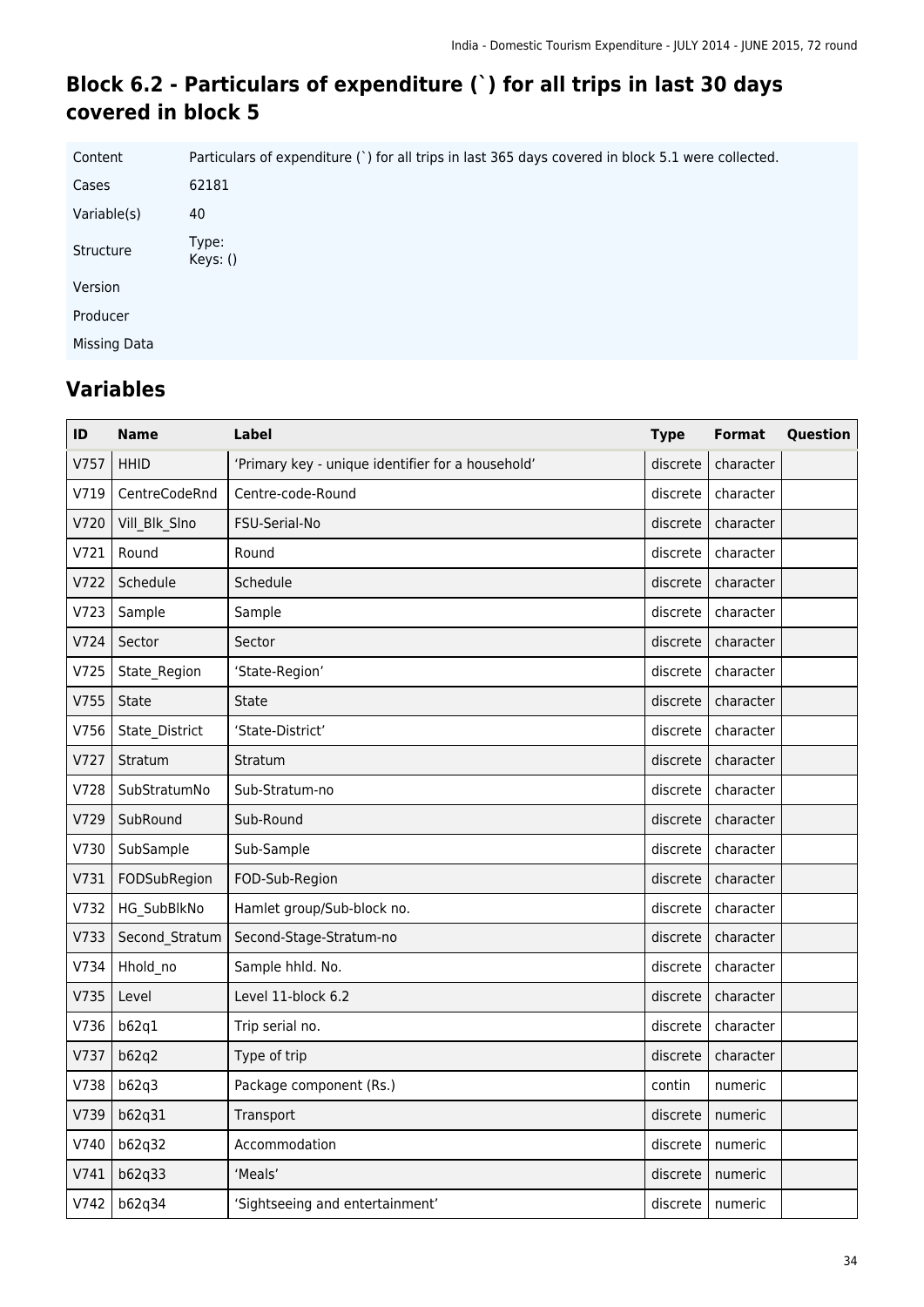| ID   | <b>Name</b> | Label                                                                               | <b>Type</b> | <b>Format</b> | Question |
|------|-------------|-------------------------------------------------------------------------------------|-------------|---------------|----------|
| V743 | b62q41      | Expenses at Hotel (Rs.)                                                             | contin      | numeric       |          |
| V744 | b62q42      | Expenses at Guest house(Rs.)                                                        | contin      | numeric       |          |
| V745 | b62q43      | Expenses at Dharamshala(Rs.)                                                        | discrete    | character     |          |
| V746 | b62q44      | Expenses at Rented house(Rs.)                                                       | contin      | numeric       |          |
| V747 | b62q49      | others (Rs.)                                                                        | contin      | numeric       |          |
| V748 | b62q40      | Sub-total(4.1 to 4.9)                                                               | contin      | numeric       |          |
| V749 | b62q51      | Expenses on Food and drink in accommodation unit(Rs.)                               | contin      | numeric       |          |
| V750 | b62q52      | Expenses on Food and drink outside the accommodation<br>uni(Rs.)                    | contin      | numeric       |          |
| V751 | b62q50      | Sub-total (5.1 to 5.2)                                                              | contin      | numeric       |          |
| V752 | <b>NSS</b>  | number of first stage units surveyed within a substratum for<br>the sub-sample      | discrete    | numeric       |          |
| V753 | <b>NSC</b>  | number of first stage units surveyed within a substratum for<br>sub-sample combined | discrete    | numeric       |          |
| V754 | <b>MLT</b>  | weight or multiplier within a substratum for the sub-sample                         | contin      | numeric       |          |
| V758 | Weight_SS   | Final weight for sub-sample wise estimates                                          | contin      | numeric       |          |
| V759 | Weight SC   | Final weight for sub-sample combined estimates                                      | contin      | numeric       |          |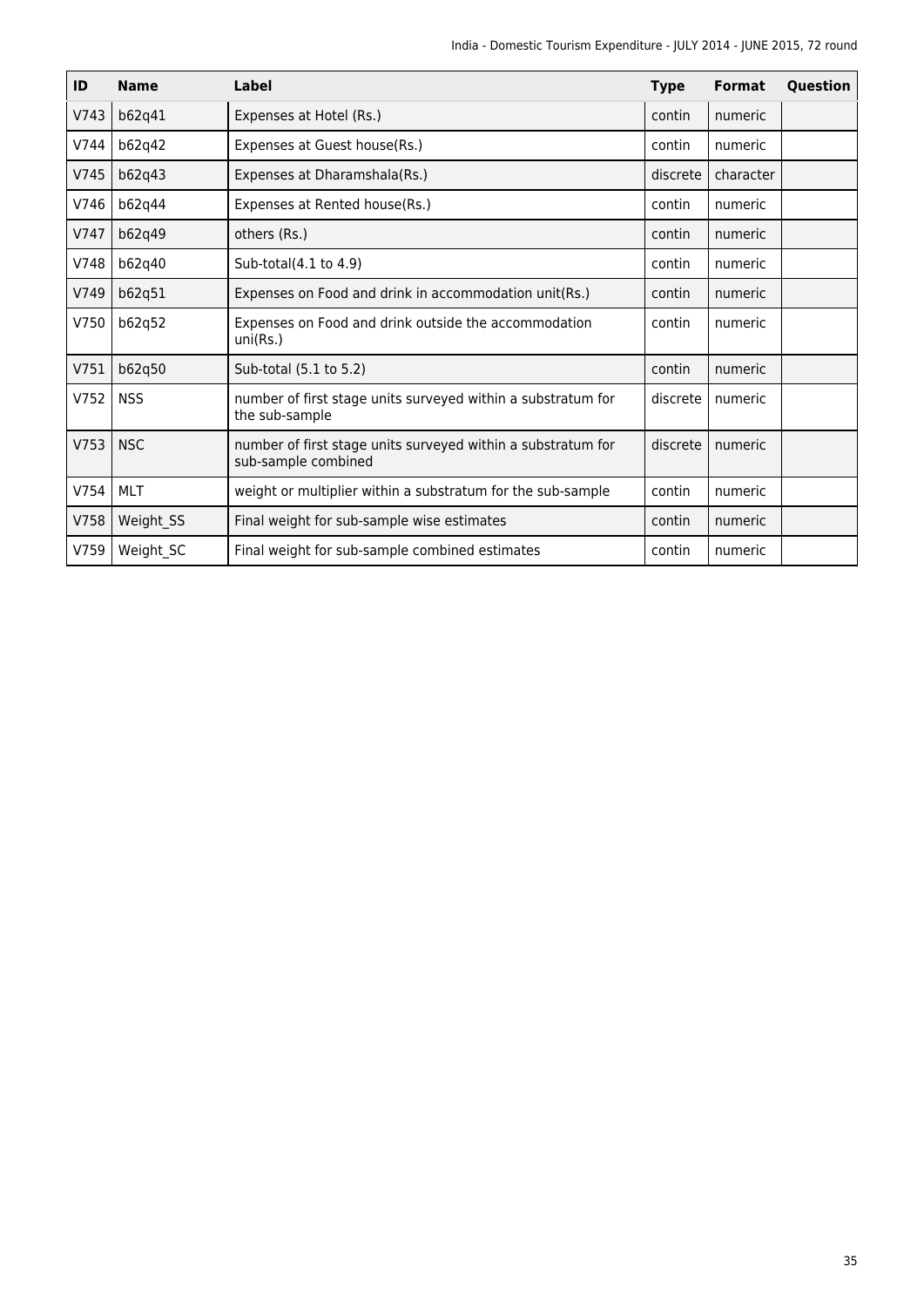| Content             | Particulars of expenditure (`) for all trips in last 365 days covered in block 5.1 were collected. |
|---------------------|----------------------------------------------------------------------------------------------------|
| Cases               | 62181                                                                                              |
| Variable(s)         | 33                                                                                                 |
| Structure           | Type:<br>Keys: ()                                                                                  |
| Version             |                                                                                                    |
| Producer            |                                                                                                    |
| <b>Missing Data</b> |                                                                                                    |

| ID   | <b>Name</b>    | <b>Label</b>                                               | <b>Type</b> | <b>Format</b> | <b>Question</b> |
|------|----------------|------------------------------------------------------------|-------------|---------------|-----------------|
| V791 | <b>HHID</b>    | 'Primary key - unique identifier for a household'          | discrete    | character     |                 |
| V760 | CentreCodeRnd  | Centre-code-Round                                          | discrete    | character     |                 |
| V761 | Vill_Blk_Slno  | FSU-Serial-No                                              | discrete    | character     |                 |
| V762 | Round          | Round                                                      | discrete    | character     |                 |
| V763 | Schedule       | Schedule                                                   | discrete    | character     |                 |
| V764 | Sample         | Sample                                                     | discrete    | character     |                 |
| V765 | Sector         | Sector                                                     | discrete    | character     |                 |
| V766 | State Region   | 'State-Region'                                             | discrete    | character     |                 |
| V789 | State          | State                                                      | discrete    | character     |                 |
| V790 | State_District | 'State-District'                                           | discrete    | character     |                 |
| V768 | Stratum        | Stratum                                                    | discrete    | character     |                 |
| V769 | SubStratumNo   | Sub-Stratum-no                                             | discrete    | character     |                 |
| V770 | SubRound       | Sub-Round                                                  | discrete    | character     |                 |
| V771 | SubSample      | Sub-Sample                                                 | discrete    | character     |                 |
| V772 | FODSubRegion   | FOD-Sub-Region                                             | discrete    | character     |                 |
| V773 | HG SubBlkNo    | Hamlet group/Sub-block no.                                 | discrete    | character     |                 |
| V774 | Second Stratum | Second-Stage-Stratum-no                                    | discrete    | character     |                 |
| V775 | Hhold no       | Sample hhld. No.                                           | discrete    | character     |                 |
| V776 | Level          | Level 12-block 6.2                                         | discrete    | character     |                 |
| V777 | b62q1          | Trip serial no.                                            | discrete    | character     |                 |
| V778 | b62q61         | Expenses on transport- Railways (Rs.)                      | contin      | numeric       |                 |
| V779 | b62q62         | Expenses on transport-Road (Rs.)                           | contin      | numeric       |                 |
| V780 | b62q63         | Expenses on transport - Water(Rs.)                         | contin      | numeric       |                 |
| V781 | b62q64         | Expenses on transport - Air(Rs.)                           | contin      | numeric       |                 |
| V782 | b62q65         | Expenses on Transport equipment rental(Rs.)                | contin      | numeric       |                 |
| V783 | b62q66         | Expenditure on Travel agency services/tour operators (Rs.) | contin      | numeric       |                 |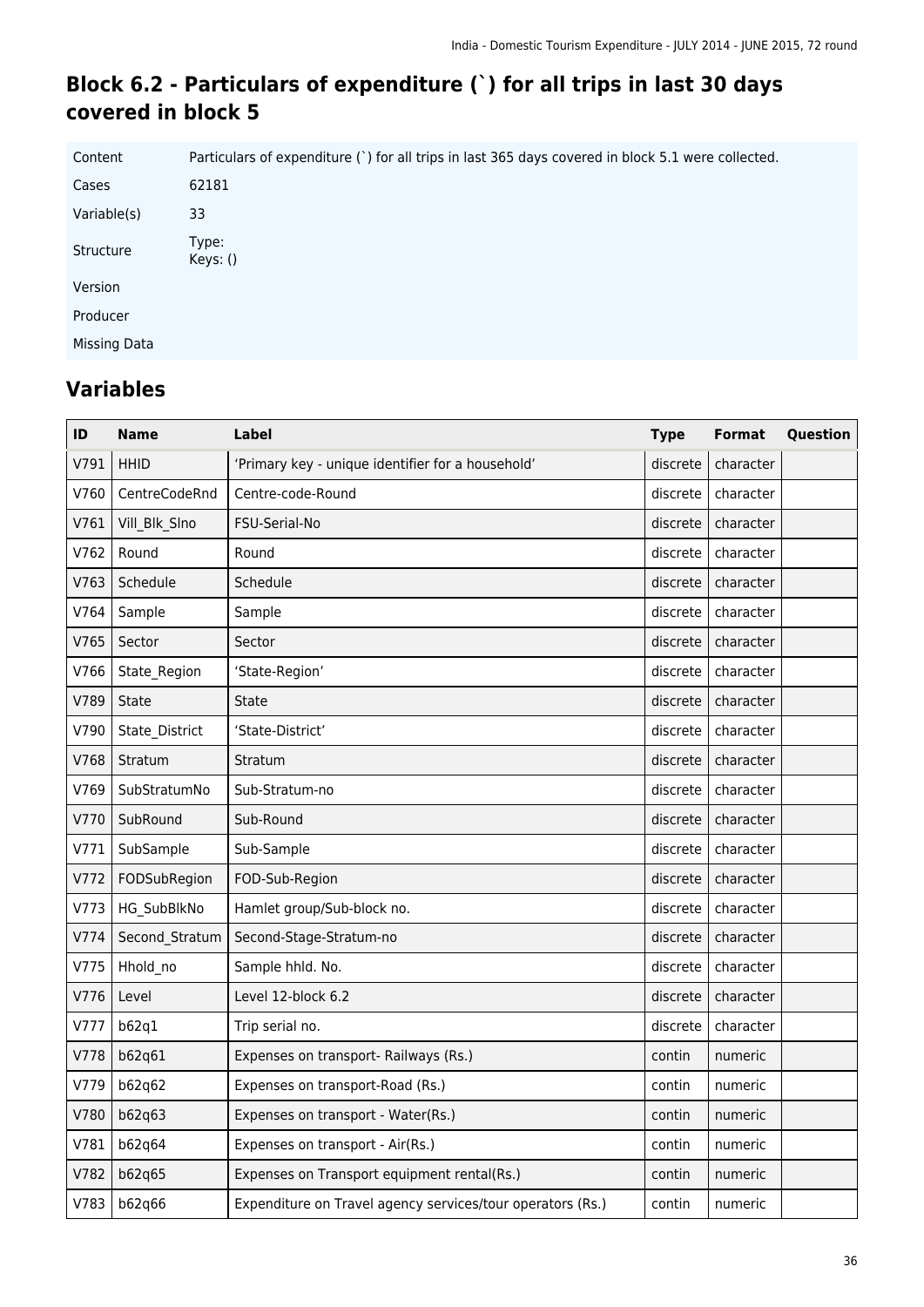| ID   | <b>Name</b> | Label                                                                               | <b>Type</b> | <b>Format</b> | <b>Ouestion</b> |
|------|-------------|-------------------------------------------------------------------------------------|-------------|---------------|-----------------|
| V784 | b62q69      | Expenses - Others (Rs)                                                              | contin      | numeric       |                 |
| V785 | b62q60      | Sub-total (6.1 to 6.9)                                                              | contin      | numeric       |                 |
| V786 | <b>NSS</b>  | number of first stage units surveyed within a substratum for<br>the sub-sample      | discrete    | numeric       |                 |
| V787 | <b>NSC</b>  | number of first stage units surveyed within a substratum for<br>sub-sample combined | discrete    | numeric       |                 |
| V788 | <b>MLT</b>  | weight or multiplier within a substratum for the sub-sample                         | contin      | numeric       |                 |
| V792 | Weight SS   | Final weight for sub-sample wise estimates                                          | contin      | numeric       |                 |
| V793 | Weight SC   | Final weight for sub-sample combined estimates                                      | contin      | numeric       |                 |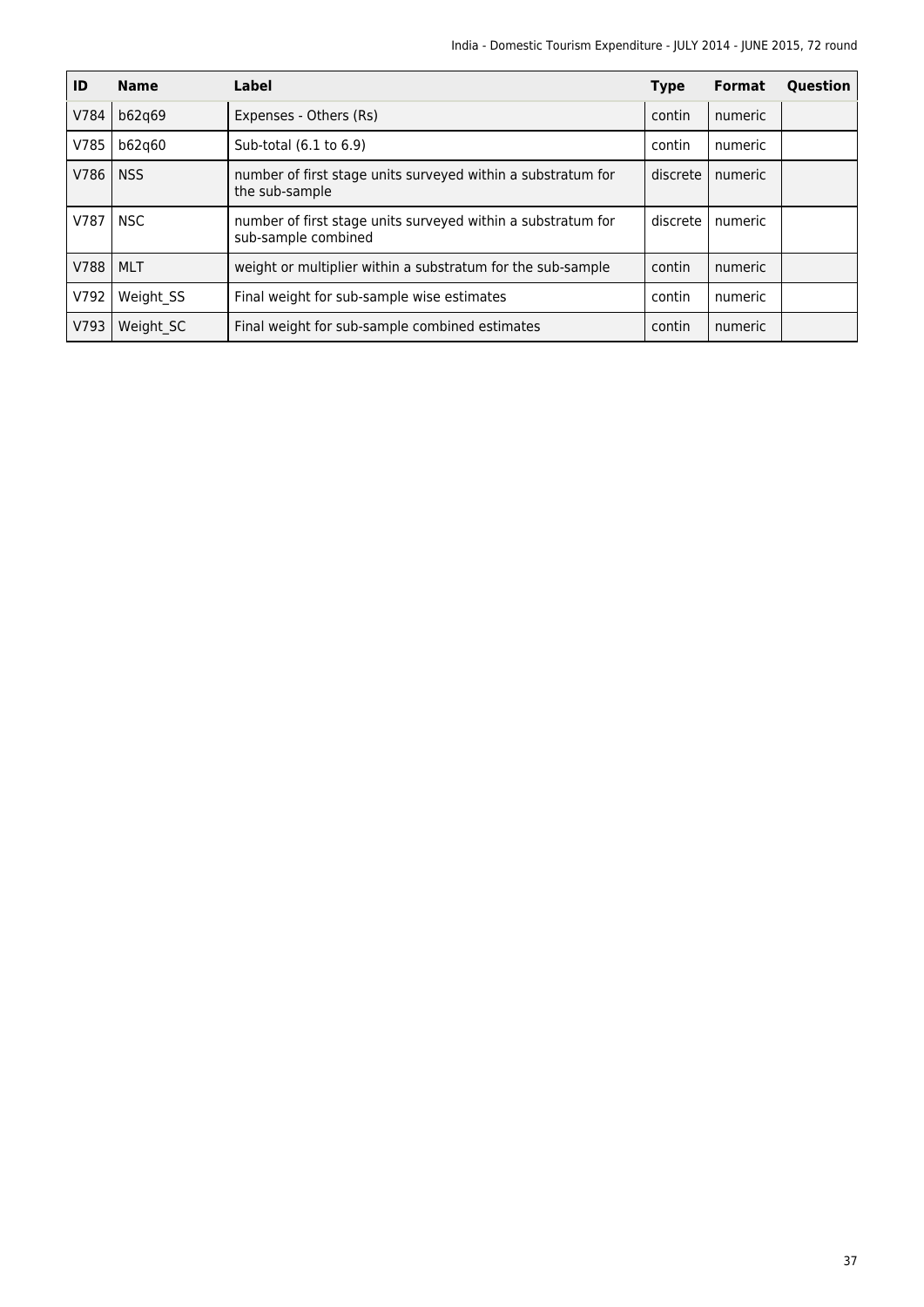### **Block 6.2 - Particulars of expenditure (`) for all trips in last 30 days covered in block 5**

| Content      | Particulars of expenditure (`) for all trips in last 365 days covered in block 5.1 were collected. |
|--------------|----------------------------------------------------------------------------------------------------|
| Cases        | 62181                                                                                              |
| Variable(s)  | 36                                                                                                 |
| Structure    | Type:<br>Keys: ()                                                                                  |
| Version      |                                                                                                    |
| Producer     |                                                                                                    |
| Missing Data |                                                                                                    |

| ID   | <b>Name</b>    | Label                                             | <b>Type</b> | <b>Format</b> | <b>Question</b> |
|------|----------------|---------------------------------------------------|-------------|---------------|-----------------|
| V828 | <b>HHID</b>    | 'Primary key - unique identifier for a household' | discrete    | character     |                 |
| V794 | CentreCodeRnd  | Centre-code-Round                                 | discrete    | character     |                 |
| V795 | Vill_Blk_Slno  | FSU-Serial-No                                     | discrete    | character     |                 |
| V796 | Round          | Round                                             | discrete    | character     |                 |
| V797 | Schedule       | Schedule                                          | discrete    | character     |                 |
| V798 | Sample         | Sample                                            | discrete    | character     |                 |
| V799 | Sector         | Sector                                            | discrete    | character     |                 |
| V800 | State Region   | 'State-Region'                                    | discrete    | character     |                 |
| V826 | State          | State                                             | discrete    | character     |                 |
| V827 | State_District | 'State-District'                                  | discrete    | character     |                 |
| V802 | Stratum        | Stratum                                           | discrete    | character     |                 |
| V803 | SubStratumNo   | Sub-Stratum-no                                    | discrete    | character     |                 |
| V804 | SubRound       | Sub-Round                                         | discrete    | character     |                 |
| V805 | SubSample      | Sub-Sample                                        | discrete    | character     |                 |
| V806 | FODSubRegion   | FOD-Sub-Region                                    | discrete    | character     |                 |
| V807 | HG SubBlkNo    | Hamlet group/Sub-block no.                        | discrete    | character     |                 |
| V808 | Second Stratum | Second-Stage-Stratum-no                           | discrete    | character     |                 |
| V809 | Hhold no       | Sample hhld. No.                                  | discrete    | character     |                 |
| V810 | Level          | Level 13-block 6.2                                | discrete    | character     |                 |
| V811 | b62q1          | Trip serial no.                                   | discrete    | character     |                 |
| V812 | b62q701        | Expenses on Clothing and garments(Rs.)            | contin      | numeric       |                 |
| V813 | b62q702        | Expenses on Processed food(Rs.)                   | contin      | numeric       |                 |
| V814 | b62q703        | Expenses on Alcohol and tobacco products(Rs.)     | contin      | numeric       |                 |
| V815 | b62q704        | Expenses on Travel related consumer goods(Rs.)    | contin      | numeric       |                 |
| V816 | b62q705        | Expenses on Footwear(Rs.)                         | contin      | numeric       |                 |
| V817 | b62q706        | Expenses on Toiletries(Rs.)                       | contin      | numeric       |                 |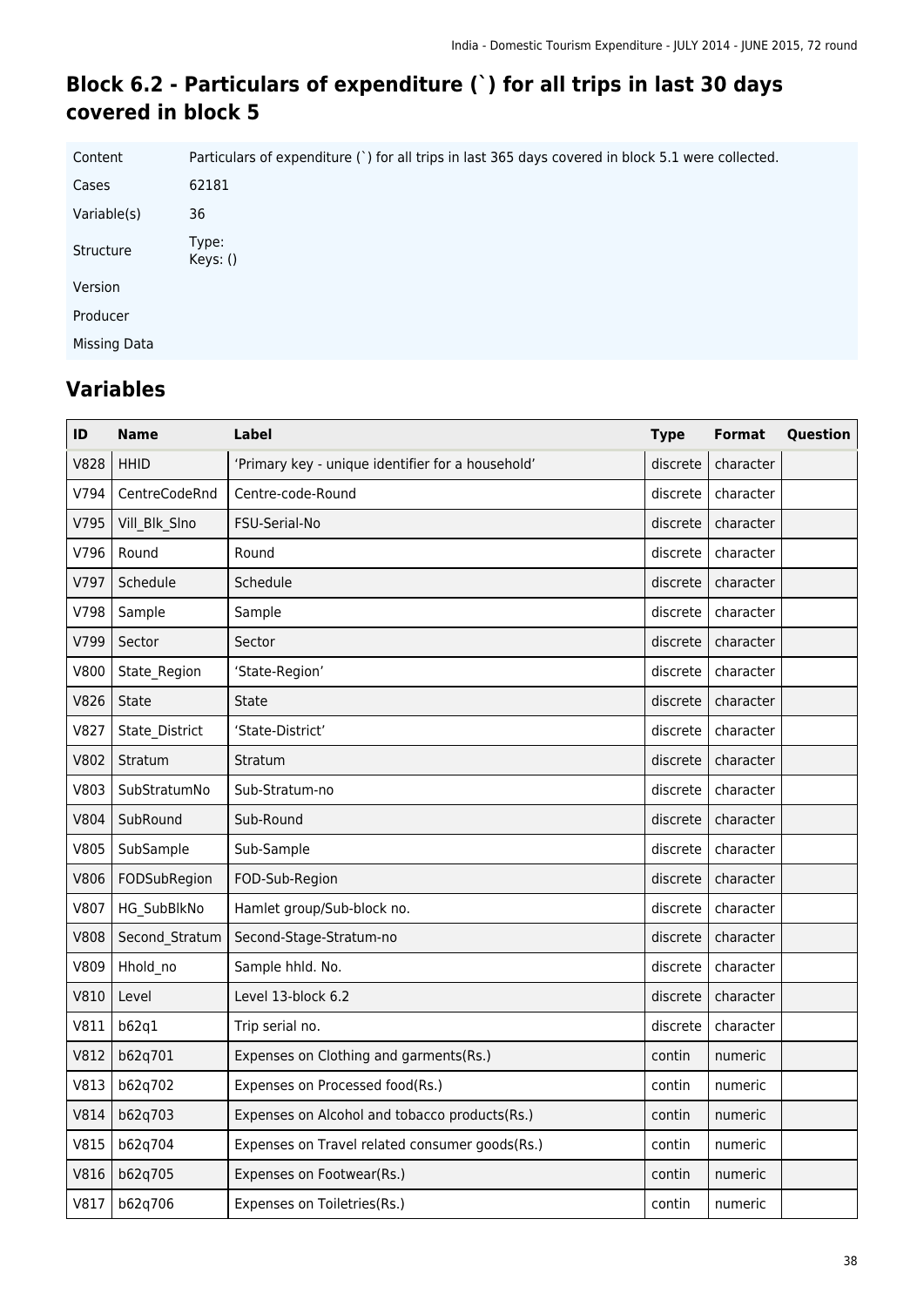| ID          | <b>Name</b> | Label                                                                               | <b>Type</b> | <b>Format</b> | Question |
|-------------|-------------|-------------------------------------------------------------------------------------|-------------|---------------|----------|
| <b>V818</b> | b62q707     | Expenses on Gems & jewellery(Rs.)                                                   | contin      | numeric       |          |
| V819        | b62q708     | Expenses on Books/journals/magazines etc.(Rs.)                                      | contin      | numeric       |          |
| V820        | b62q710     | Expenses on Memento, souvenir etc.(Rs.)                                             | contin      | numeric       |          |
| V821        | b62q719     | Expenses on others                                                                  | contin      | numeric       |          |
| V822        | b62q700     | Sub-total(7.01 to 7.19)                                                             | contin      | numeric       |          |
| V823        | <b>NSS</b>  | number of first stage units surveyed within a substratum for<br>the sub-sample      | discrete    | numeric       |          |
| V824        | <b>NSC</b>  | number of first stage units surveyed within a substratum for<br>sub-sample combined | discrete    | numeric       |          |
| V825        | MLT         | weight or multiplier within a substratum for the sub-sample                         | contin      | numeric       |          |
| V829        | Weight SS   | Final weight for sub-sample wise estimates                                          | contin      | numeric       |          |
| V830        | Weight SC   | Final weight for sub-sample combined estimates                                      | contin      | numeric       |          |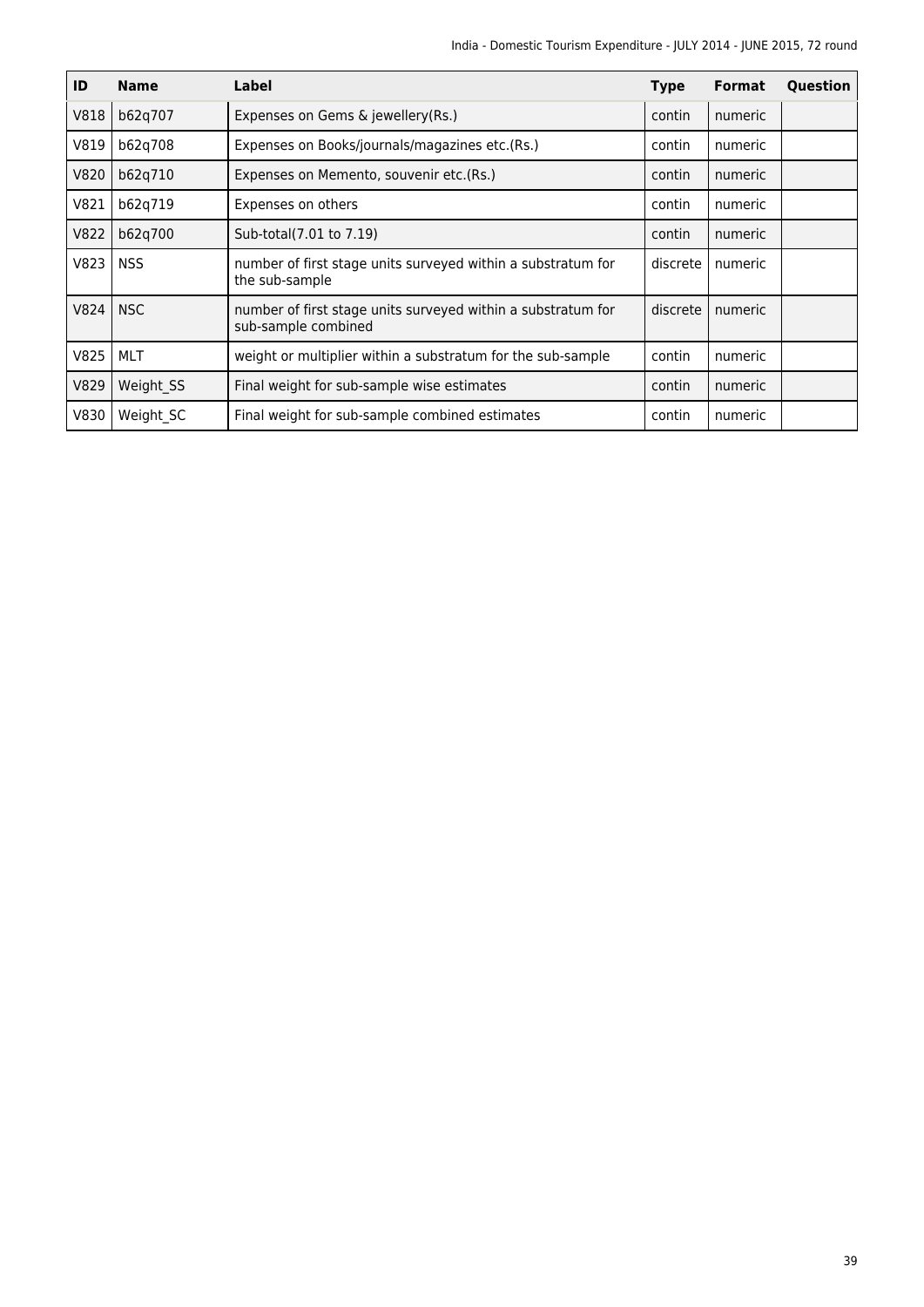### **Block 6.2 - Particulars of expenditure (`) for all trips in last 30 days covered in block 5**

| Content             | Particulars of expenditure (`) for all trips in last 365 days covered in block 5.1 were collected. |
|---------------------|----------------------------------------------------------------------------------------------------|
| Cases               | 62181                                                                                              |
| Variable(s)         | 34                                                                                                 |
| Structure           | Type:<br>Keys: ()                                                                                  |
| Version             |                                                                                                    |
| Producer            |                                                                                                    |
| <b>Missing Data</b> |                                                                                                    |

| ID          | <b>Name</b>    | Label                                             | <b>Type</b> | <b>Format</b> | Question |
|-------------|----------------|---------------------------------------------------|-------------|---------------|----------|
| V900        | <b>HHID</b>    | 'Primary key - unique identifier for a household' | discrete    | character     |          |
| V868        | CentreCodeRnd  | Centre-code-Round                                 | discrete    | character     |          |
| V869        | Vill_Blk_Slno  | FSU-Serial-No                                     | discrete    | character     |          |
| V870        | Round          | Round                                             | discrete    | character     |          |
| V871        | Schedule       | Schedule                                          | discrete    | character     |          |
| V872        | Sample         | Sample                                            | discrete    | character     |          |
| V873        | Sector         | Sector                                            | discrete    | character     |          |
| V874        | State Region   | 'State-Region'                                    | discrete    | character     |          |
| V898        | <b>State</b>   | State                                             | discrete    | character     |          |
| V899        | State District | 'State-District'                                  | discrete    | character     |          |
| V876        | Stratum        | Stratum                                           | discrete    | character     |          |
| V877        | SubStratumNo   | Sub-Stratum-no                                    | discrete    | character     |          |
| V878        | SubRound       | Sub-Round                                         | discrete    | character     |          |
| V879        | SubSample      | Sub-Sample                                        | discrete    | character     |          |
| V880        | FODSubRegion   | FOD-Sub-Region                                    | discrete    | character     |          |
| V881        | HG SubBlkNo    | Hamlet group/Sub-block no.                        | discrete    | character     |          |
| V882        | Second Stratum | Second-Stage-Stratum-no                           | discrete    | character     |          |
| V883        | Hhold no       | Sample hhld. No.                                  | discrete    | character     |          |
| V884        | Level          | Level 13-block 6.2                                | discrete    | character     |          |
| V885        | b62q1          | Trip serial no.                                   | discrete    | character     |          |
| V886        | b62q81         | Expenses at Cinema, theatre, amusement, etc.(Rs.) | contin      | numeric       |          |
| V887        | b62q82         | Expenses at religious sites(Rs.)                  | contin      | numeric       |          |
| <b>V888</b> | b62q83         | Expenses at cultural sites(Rs.)                   | contin      | numeric       |          |
| V889        | b62q84         | Expenses at Sporting activities(Rs.)              | contin      | numeric       |          |
| V890        | b62q851        | Expenses at Medicine(Rs.)                         | contin      | numeric       |          |
| V891        | b62q852        | Expenses at Medical accessories(Rs.)              | contin      | numeric       |          |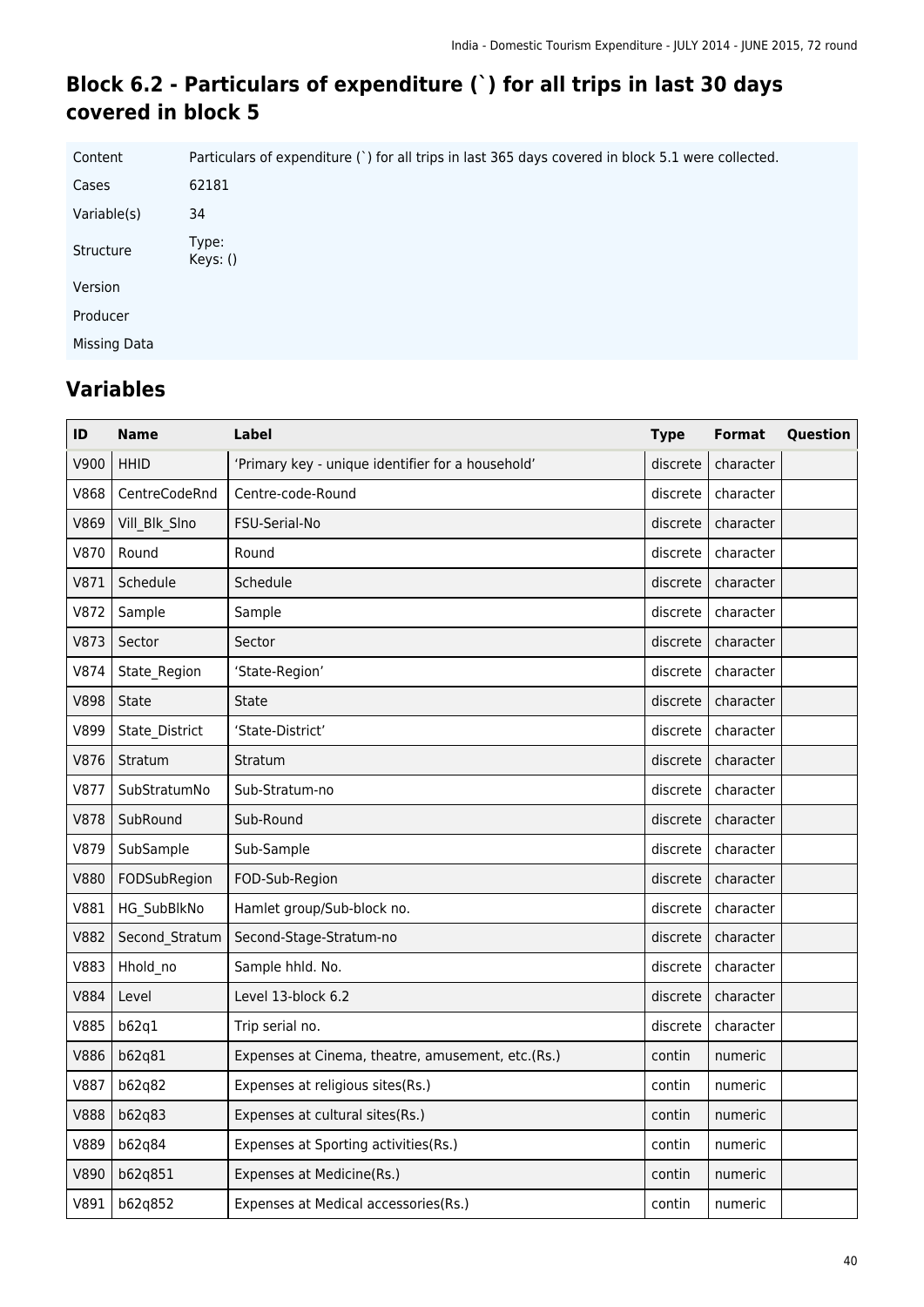| ID   | <b>Name</b> | Label                                                                               | <b>Type</b> | <b>Format</b> | Question |
|------|-------------|-------------------------------------------------------------------------------------|-------------|---------------|----------|
| V892 | b62q853     | Expenses at other health related services(Rs.)                                      | contin      | numeric       |          |
| V893 | b62q850     | Sub-total (8.5.1 to 8.5.3)                                                          | contin      | numeric       |          |
| V894 | b62q80      | Sub-total (8.1+8.2+8.3+8.4+8.5.0)                                                   | contin      | numeric       |          |
| V895 | <b>NSS</b>  | number of first stage units surveyed within a substratum for<br>the sub-sample      | discrete    | numeric       |          |
| V896 | <b>NSC</b>  | number of first stage units surveyed within a substratum for<br>sub-sample combined | discrete    | numeric       |          |
| V897 | MLT         | weight or multiplier within a substratum for the sub-sample                         | contin      | numeric       |          |
| V901 | Weight SS   | Final weight for sub-sample wise estimates                                          | contin      | numeric       |          |
| V902 | Weight SC   | Final weight for sub-sample combined estimates                                      | contin      | numeric       |          |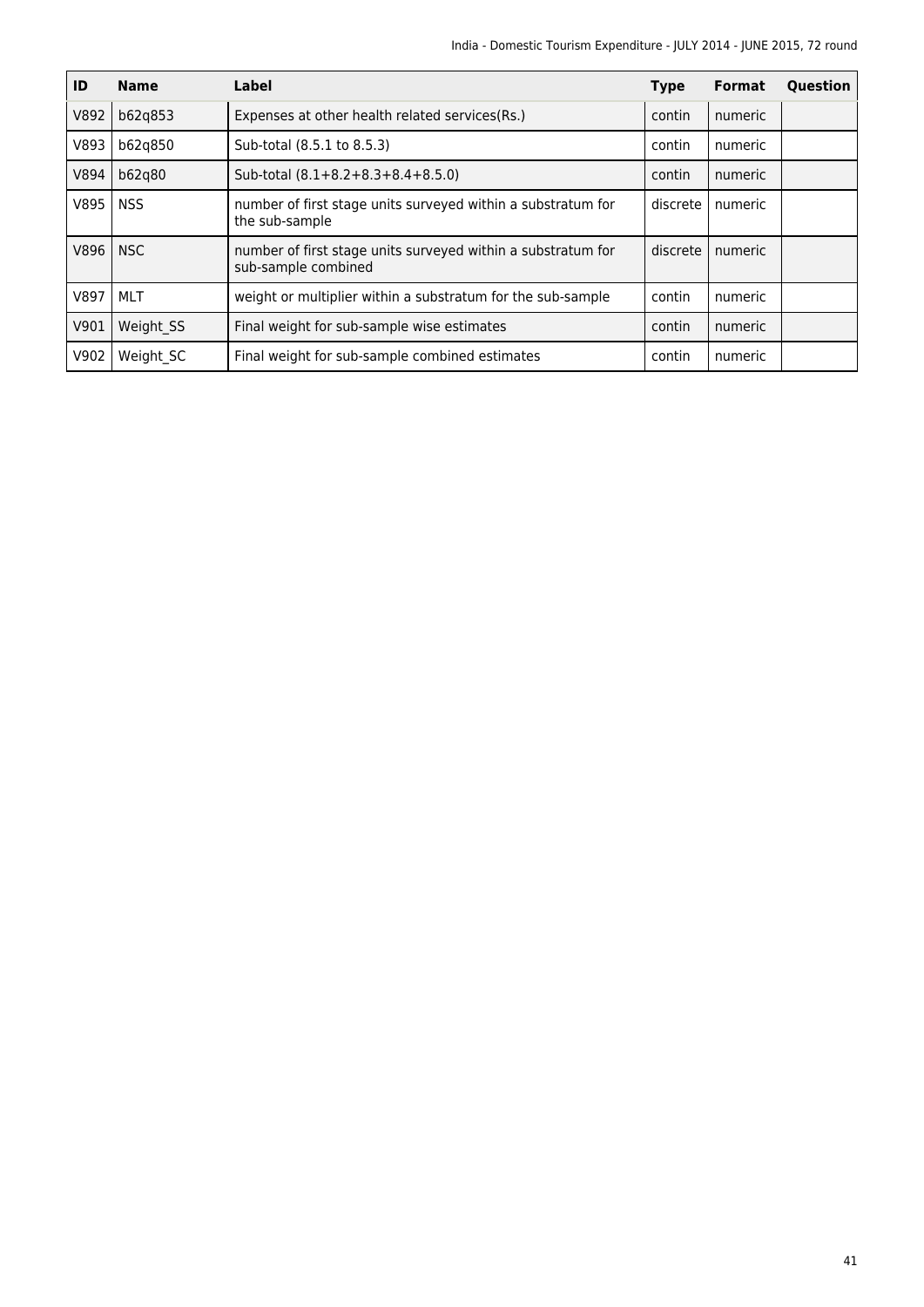### **Block 6.2 - Particulars of expenditure (`) for all trips in last 30 days covered in block 5**

| Content      | Particulars of expenditure (`) for all trips in last 365 days covered in block 5.1 were collected. |
|--------------|----------------------------------------------------------------------------------------------------|
| Cases        | 62181                                                                                              |
| Variable(s)  | 31                                                                                                 |
| Structure    | Type:<br>Keys: ()                                                                                  |
| Version      |                                                                                                    |
| Producer     |                                                                                                    |
| Missing Data |                                                                                                    |

| ID   | <b>Name</b>    | Label                                                  | <b>Type</b> | <b>Format</b> | <b>Question</b> |
|------|----------------|--------------------------------------------------------|-------------|---------------|-----------------|
| V932 | <b>HHID</b>    | 'Primary key - unique identifier for a household'      | discrete    | character     |                 |
| V903 | CentreCodeRnd  | Centre-code-Round                                      | discrete    | character     |                 |
| V904 | Vill_Blk_Slno  | FSU-Serial-No                                          | discrete    | character     |                 |
| V905 | Round          | Round                                                  | discrete    | character     |                 |
| V906 | Schedule       | Schedule                                               | discrete    | character     |                 |
| V907 | Sample         | Sample                                                 | discrete    | character     |                 |
| V908 | Sector         | Sector                                                 | discrete    | character     |                 |
| V909 | State Region   | 'State-Region'                                         | discrete    | character     |                 |
| V930 | <b>State</b>   | <b>State</b>                                           | discrete    | character     |                 |
| V931 | State District | 'State-District'                                       | discrete    | character     |                 |
| V911 | Stratum        | Stratum                                                | discrete    | character     |                 |
| V912 | SubStratumNo   | Sub-Stratum-no                                         | discrete    | character     |                 |
| V913 | SubRound       | Sub-Round                                              | discrete    | character     |                 |
| V914 | SubSample      | Sub-Sample                                             | discrete    | character     |                 |
| V915 | FODSubRegion   | FOD-Sub-Region                                         | discrete    | character     |                 |
| V916 | HG SubBlkNo    | Hamlet group/Sub-block no.                             | discrete    | character     |                 |
| V917 | Second_Stratum | Second-Stage-Stratum-no                                | discrete    | character     |                 |
| V918 | Hhold no       | Sample hhld. No.                                       | discrete    | character     |                 |
| V919 | Level          | Level 15-block 6.2                                     | discrete    | character     |                 |
| V920 | b62q1          | Trip serial no.                                        | discrete    | character     |                 |
| V921 | b62q9          | Expenses - Others(Rs.)                                 | contin      | numeric       |                 |
| V922 | b62q10         | sub-total(4.0+5.0+6.0+7.00+8.0+9)                      | contin      | numeric       |                 |
| V923 | b62q11         | $Total(3+10)$                                          | contin      | numeric       |                 |
| V924 | b62q12         | Whether any Reimbursement made by institution?         | discrete    | numeric       |                 |
| V925 | b62q13         | Amount paid/reimbursed by 'Government' (Rs.)           | contin      | numeric       |                 |
| V926 | b62q14         | Amount paid/reimbursed by 'Other private sources'(Rs.) | contin      | numeric       |                 |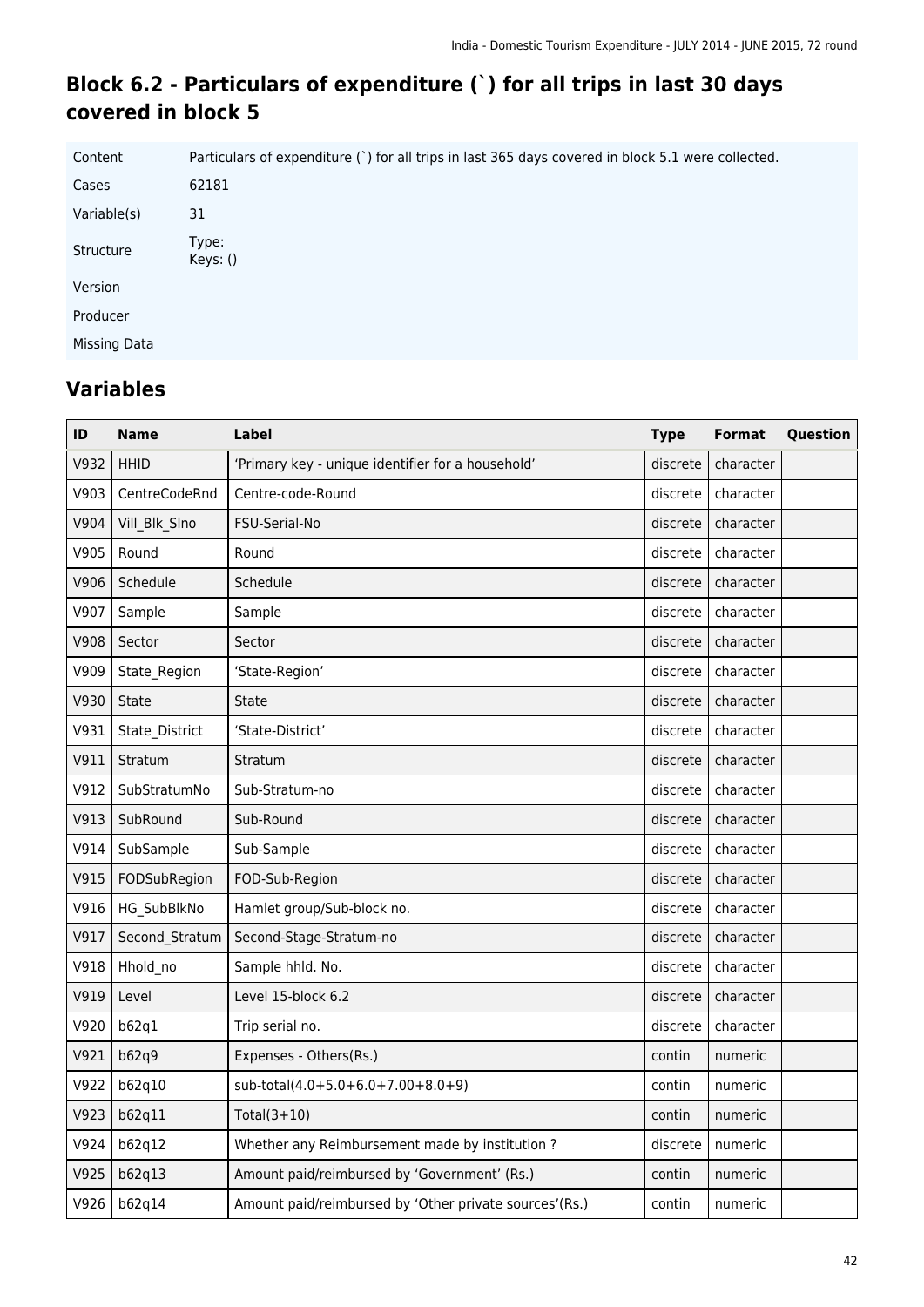| ID   | <b>Name</b> | Label                                                                               | <b>Type</b> | <b>Format</b> | Question |
|------|-------------|-------------------------------------------------------------------------------------|-------------|---------------|----------|
| V927 | <b>NSS</b>  | number of first stage units surveyed within a substratum for<br>the sub-sample      | discrete    | numeric       |          |
| V928 | <b>NSC</b>  | number of first stage units surveyed within a substratum for<br>sub-sample combined | discrete    | numeric       |          |
| V929 | MI T        | weight or multiplier within a substratum for the sub-sample                         | contin      | numeric       |          |
| V933 | Weight SS   | Final weight for sub-sample wise estimates                                          | contin      | numeric       |          |
| V934 | Weight SC   | Final weight for sub-sample combined estimates                                      | contin      | numeric       |          |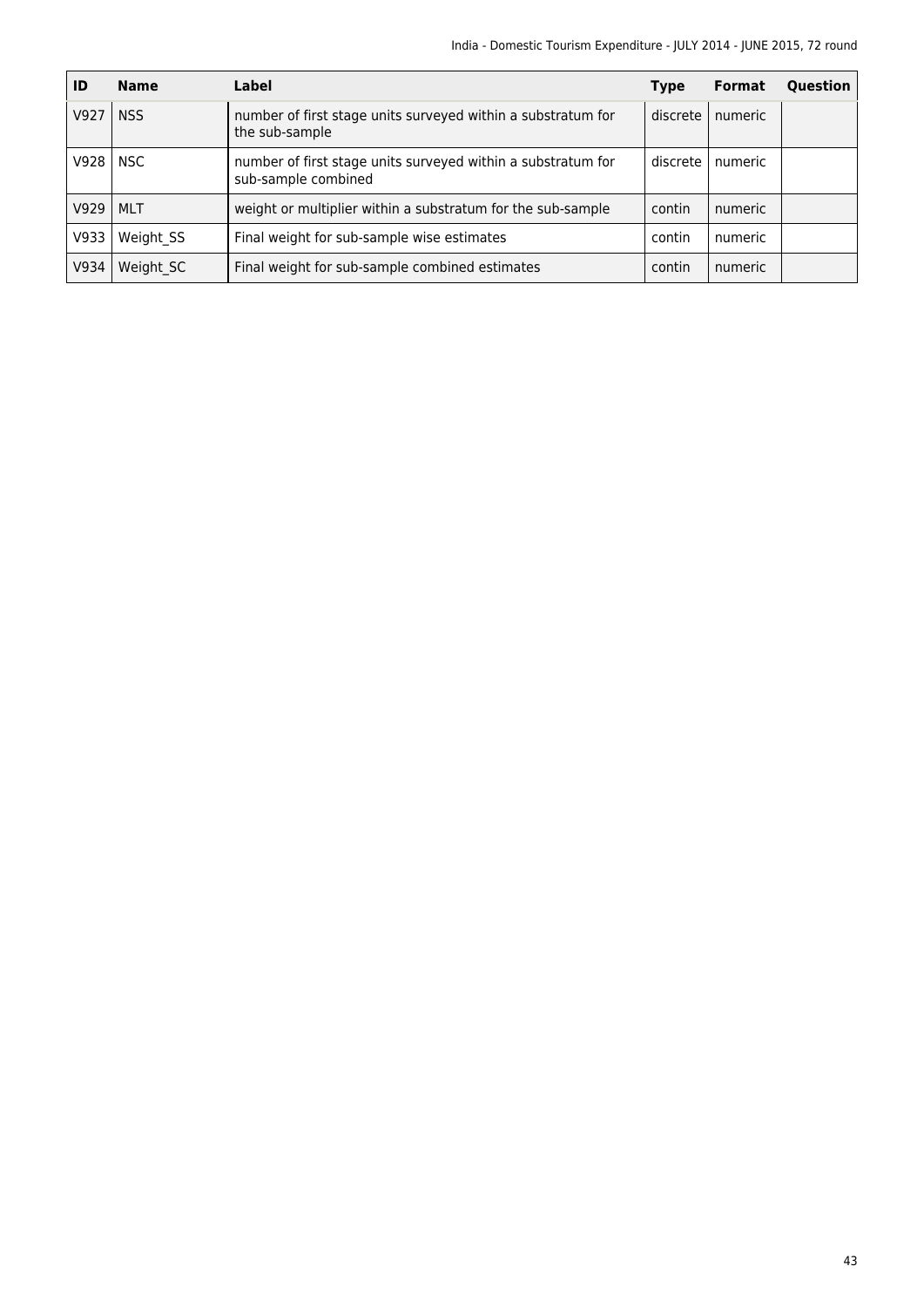### **Block 7 - Particulars and expenditure ( ' ) of same - day trips completed by household members during last 30 days.**

| Content      | In this block all particulars and expenditure details of the same-day trips completed in the last 30 days<br>by the household were recorded. |
|--------------|----------------------------------------------------------------------------------------------------------------------------------------------|
| Cases        | 103298                                                                                                                                       |
| Variable(s)  | 37                                                                                                                                           |
| Structure    | Type:<br>Keys: ()                                                                                                                            |
| Version      |                                                                                                                                              |
| Producer     |                                                                                                                                              |
| Missing Data |                                                                                                                                              |

| ID   | <b>Name</b>    | Label                                                   | <b>Type</b> | <b>Format</b> | <b>Question</b> |
|------|----------------|---------------------------------------------------------|-------------|---------------|-----------------|
| V970 | <b>HHID</b>    | 'Primary key - unique identifier for a household'       | discrete    | character     |                 |
| V935 | CentreCodeRnd  | Centre-code-Round                                       | discrete    | character     |                 |
| V936 | Vill_Blk_SIno  | FSU-Serial-No                                           | discrete    | character     |                 |
| V937 | Round          | Round                                                   | discrete    | character     |                 |
| V938 | Schedule       | Schedule                                                | discrete    | character     |                 |
| V939 | Sample         | Sample                                                  | discrete    | character     |                 |
| V940 | Sector         | Sector                                                  | discrete    | character     |                 |
| V941 | State_Region   | 'State-Region'                                          | discrete    | character     |                 |
| V968 | State          | <b>State</b>                                            | discrete    | character     |                 |
| V969 | State District | 'State-District'                                        | discrete    | character     |                 |
| V943 | Stratum        | Stratum                                                 | discrete    | character     |                 |
| V944 | SubStratumNo   | Sub-Stratum-no                                          | discrete    | character     |                 |
| V945 | SubRound       | Sub-Round                                               | discrete    | character     |                 |
| V946 | SubSample      | Sub-Sample                                              | discrete    | character     |                 |
| V947 | FODSubRegion   | FOD-Sub-Region                                          | discrete    | character     |                 |
| V948 | HG SubBlkNo    | Hamlet group/Sub-block no.                              | discrete    | character     |                 |
| V949 | Second_Stratum | Second-Stage-Stratum-no                                 | discrete    | character     |                 |
| V950 | Hhold no       | Sample hhld. No.                                        | discrete    | character     |                 |
| V951 | Level          | Level 16-block 7                                        | discrete    | character     |                 |
| V952 | b7q1           | Srl. no. of trip#                                       | discrete    | character     |                 |
| V953 | b7q2           | No. of hhd members in the trip                          | discrete    | numeric       |                 |
| V954 | b7q3           | Leading purpose for all the members performing the trip | discrete    | character     |                 |
| V955 | b7q4           | Trip Expenditure - Package(Rs.)                         | contin      | numeric       |                 |
| V956 | b7q5           | Trip Expenditure-non-package-accommodation(Rs.)         | contin      | numeric       |                 |
| V957 | b7q6           | Trip Expenditure-non-package-food & drink(Rs.)'         | contin      | numeric       |                 |
| V958 | b7q7           | Trip Expenditure-non-package-transport(Rs.)             | contin      | numeric       |                 |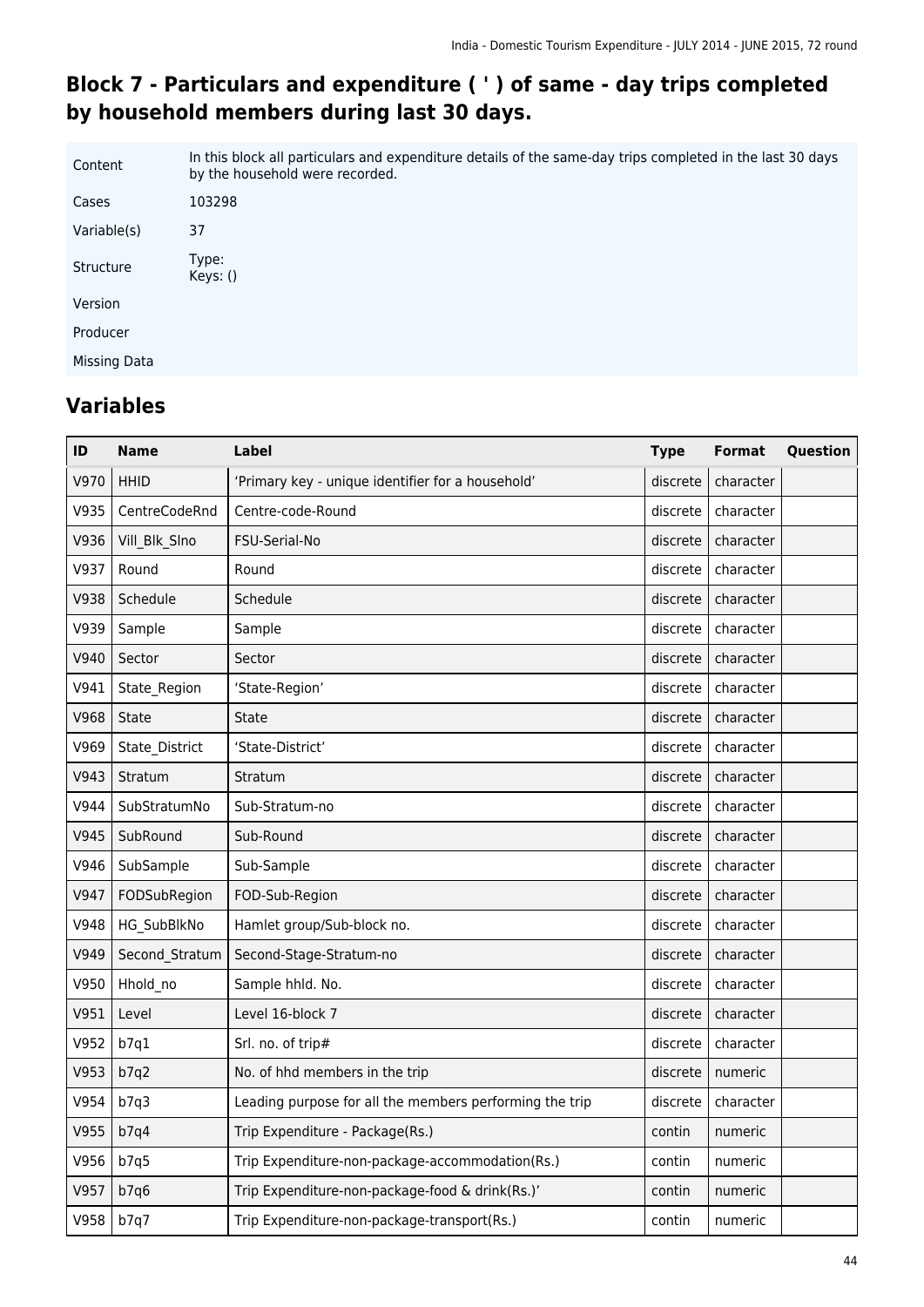| ID   | <b>Name</b> | Label                                                                               | <b>Type</b> | <b>Format</b> | <b>Question</b> |
|------|-------------|-------------------------------------------------------------------------------------|-------------|---------------|-----------------|
| V959 | b7q8        | Trip Expenditure-non-package-Shopping(Rs.)                                          | contin      | numeric       |                 |
| V960 | b7q9        | Trip Expenditure-non-package-Recreation, religious etc.(Rs.)                        | contin      | numeric       |                 |
| V961 | b7q10       | Trip Expenditure-non-package-Medical(Rs.)                                           | contin      | numeric       |                 |
| V962 | b7q11       | Trip Expenditure-non-package-Others(Rs.)                                            | contin      | numeric       |                 |
| V963 | b7q12       | Sub-total(col. 5 to 11)                                                             | contin      | numeric       |                 |
| V964 | b7q13       | Total(col.4+col.12)                                                                 | contin      | numeric       |                 |
| V965 | <b>NSS</b>  | number of first stage units surveyed within a substratum for<br>the sub-sample      | discrete    | numeric       |                 |
| V966 | <b>NSC</b>  | number of first stage units surveyed within a substratum for<br>sub-sample combined | discrete    | numeric       |                 |
| V967 | <b>MLT</b>  | weight or multiplier within a substratum for the sub-sample                         | contin      | numeric       |                 |
| V971 | Weight SS   | Final weight for sub-sample wise estimates                                          | contin      | numeric       |                 |
| V972 | Weight SC   | Final weight for sub-sample combined estimates                                      | contin      | numeric       |                 |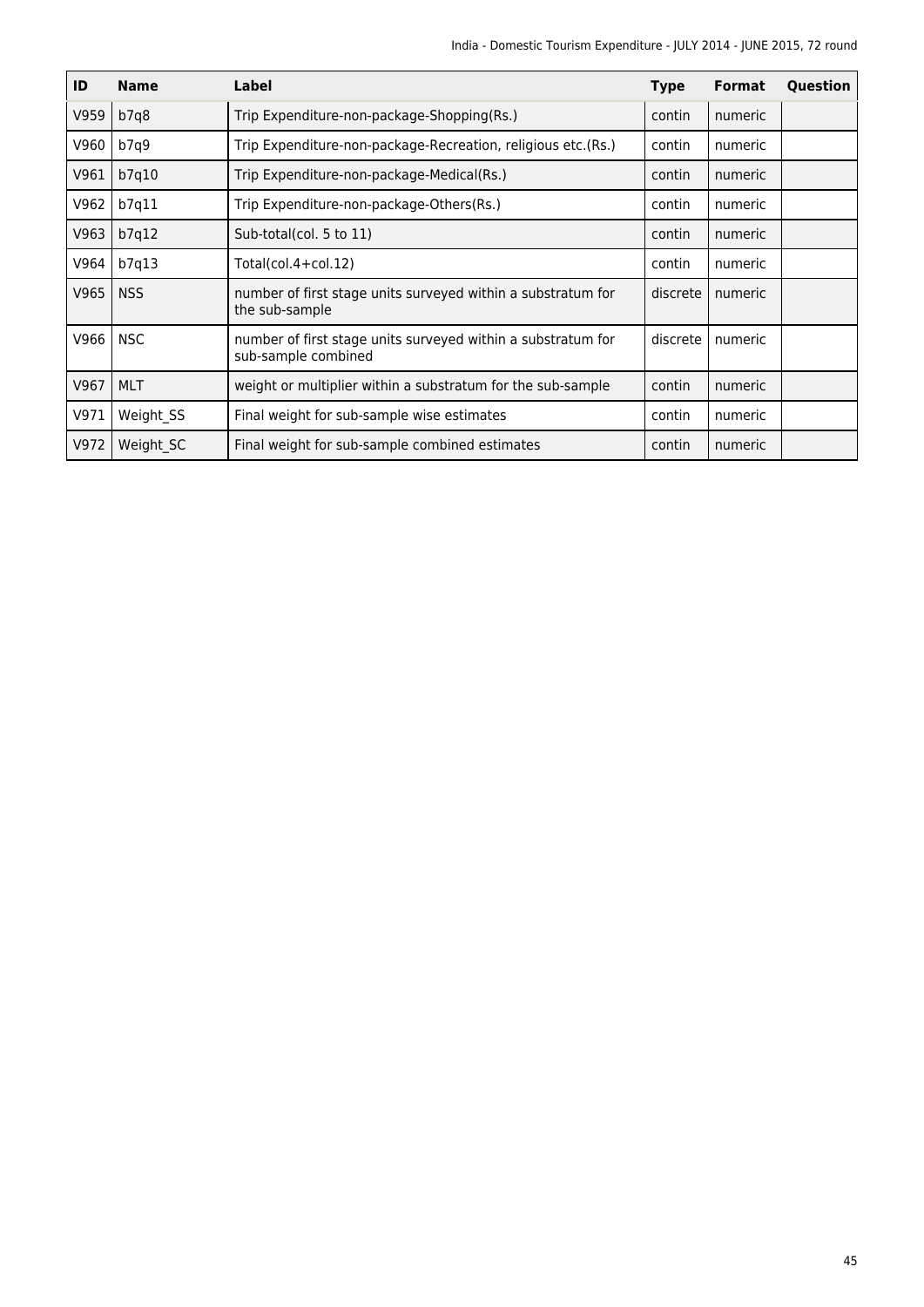### **Block 8 - Particulars and expenditure ( ' ) of special domestic trips of duration of more than 180 days but up to 365 days, completed by household members during last 365 days.**

| Content      | In this block all particulars and expenditure details of special domestic trips of duration of more than<br>180 days but less than or equal to 365 days, completed by household members during last 365 days are<br>to be covered. |
|--------------|------------------------------------------------------------------------------------------------------------------------------------------------------------------------------------------------------------------------------------|
| Cases        | 813                                                                                                                                                                                                                                |
| Variable(s)  | 28                                                                                                                                                                                                                                 |
| Structure    | Type:<br>Keys: ()                                                                                                                                                                                                                  |
| Version      |                                                                                                                                                                                                                                    |
| Producer     |                                                                                                                                                                                                                                    |
| Missing Data |                                                                                                                                                                                                                                    |

| ID   | <b>Name</b>    | <b>Label</b>                                            | <b>Type</b> | <b>Format</b> | Question |
|------|----------------|---------------------------------------------------------|-------------|---------------|----------|
| V999 | <b>HHID</b>    | 'Primary key - unique identifier for a household'       | discrete    | character     |          |
| V973 | CentreCodeRnd  | Centre-code-Round                                       | discrete    | character     |          |
| V974 | Vill Blk Slno  | FSU-Serial-No                                           | discrete    | character     |          |
| V975 | Round          | Round                                                   | discrete    | character     |          |
| V976 | Schedule       | Schedule                                                | discrete    | character     |          |
| V977 | Sample         | Sample                                                  | discrete    | character     |          |
| V978 | Sector         | Sector                                                  | discrete    | character     |          |
| V979 | State Region   | 'State-Region'                                          | discrete    | character     |          |
| V997 | <b>State</b>   | <b>State</b>                                            | discrete    | character     |          |
| V998 | State_District | 'State-District'                                        | discrete    | character     |          |
| V981 | Stratum        | Stratum                                                 | discrete    | character     |          |
| V982 | SubStratumNo   | Sub-Stratum-no                                          | discrete    | character     |          |
| V983 | SubRound       | Sub-Round                                               | discrete    | character     |          |
| V984 | SubSample      | Sub-Sample                                              | discrete    | character     |          |
| V985 | FODSubRegion   | FOD-Sub-Region                                          | discrete    | character     |          |
| V986 | HG SubBlkNo    | Hamlet group/Sub-block no.                              | discrete    | character     |          |
| V987 | Second Stratum | Second-Stage-Stratum-no                                 | discrete    | character     |          |
| V988 | Hhold no       | Sample hhld. No.                                        | discrete    | character     |          |
| V989 | Level          | Level 17-block 8                                        | discrete    | character     |          |
| V990 | b8q1           | Srl. no. of trip#                                       | discrete    | character     |          |
| V991 | b8q2           | No. of hhd members in the trip                          | discrete    | numeric       |          |
| V992 | b8q3           | Leading purpose for all the members performing the trip | discrete    | character     |          |
| V993 | b8q4           | Total expenditure(Rs.)                                  | contin      | numeric       |          |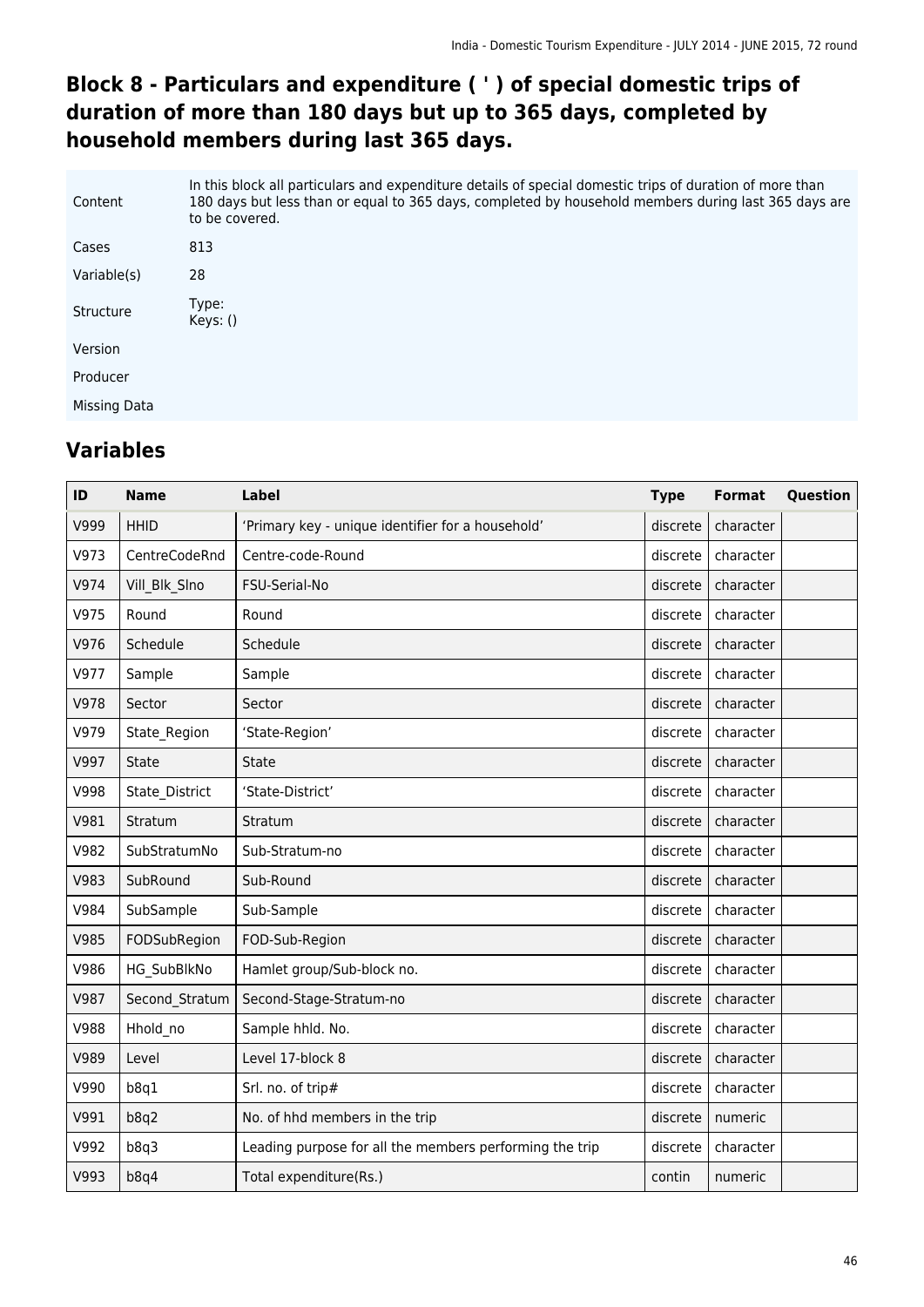| ID    | <b>Name</b> | Label                                                                               | <b>Type</b> | <b>Format</b> | <b>Ouestion</b> |
|-------|-------------|-------------------------------------------------------------------------------------|-------------|---------------|-----------------|
| V994  | <b>NSS</b>  | number of first stage units surveyed within a substratum for<br>the sub-sample      | discrete    | numeric       |                 |
| V995  | <b>NSC</b>  | number of first stage units surveyed within a substratum for<br>sub-sample combined | discrete    | numeric       |                 |
| V996  | <b>MLT</b>  | weight or multiplier within a substratum for the sub-sample                         | contin      | numeric       |                 |
| V1000 | Weight SS   | Final weight for sub-sample wise estimates                                          | contin      | numeric       |                 |
| V1001 | Weight SC   | Final weight for sub-sample combined estimates                                      | contin      | numeric       |                 |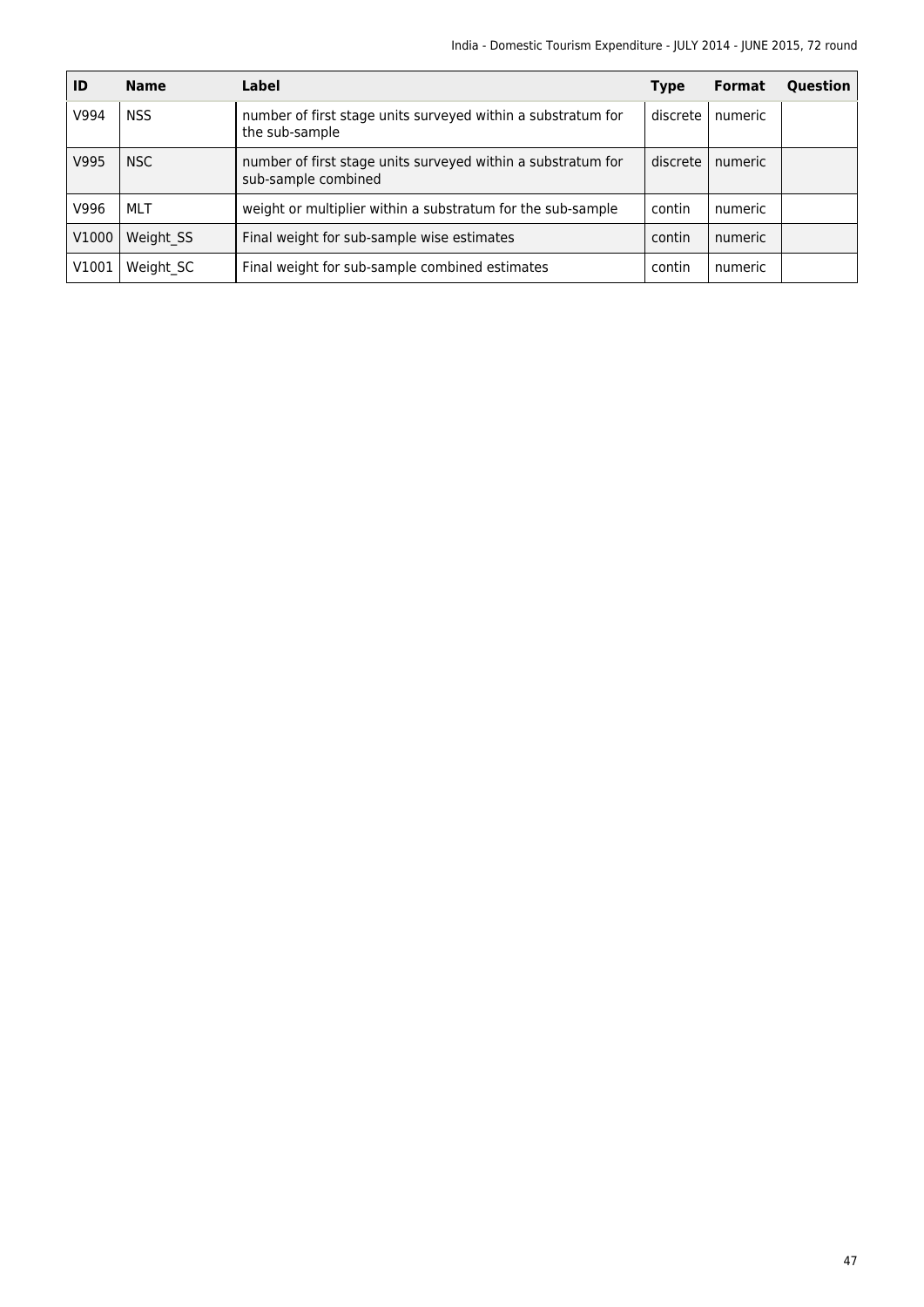India - Domestic Tourism Expenditure - JULY 2014 - JUNE 2015, 72 round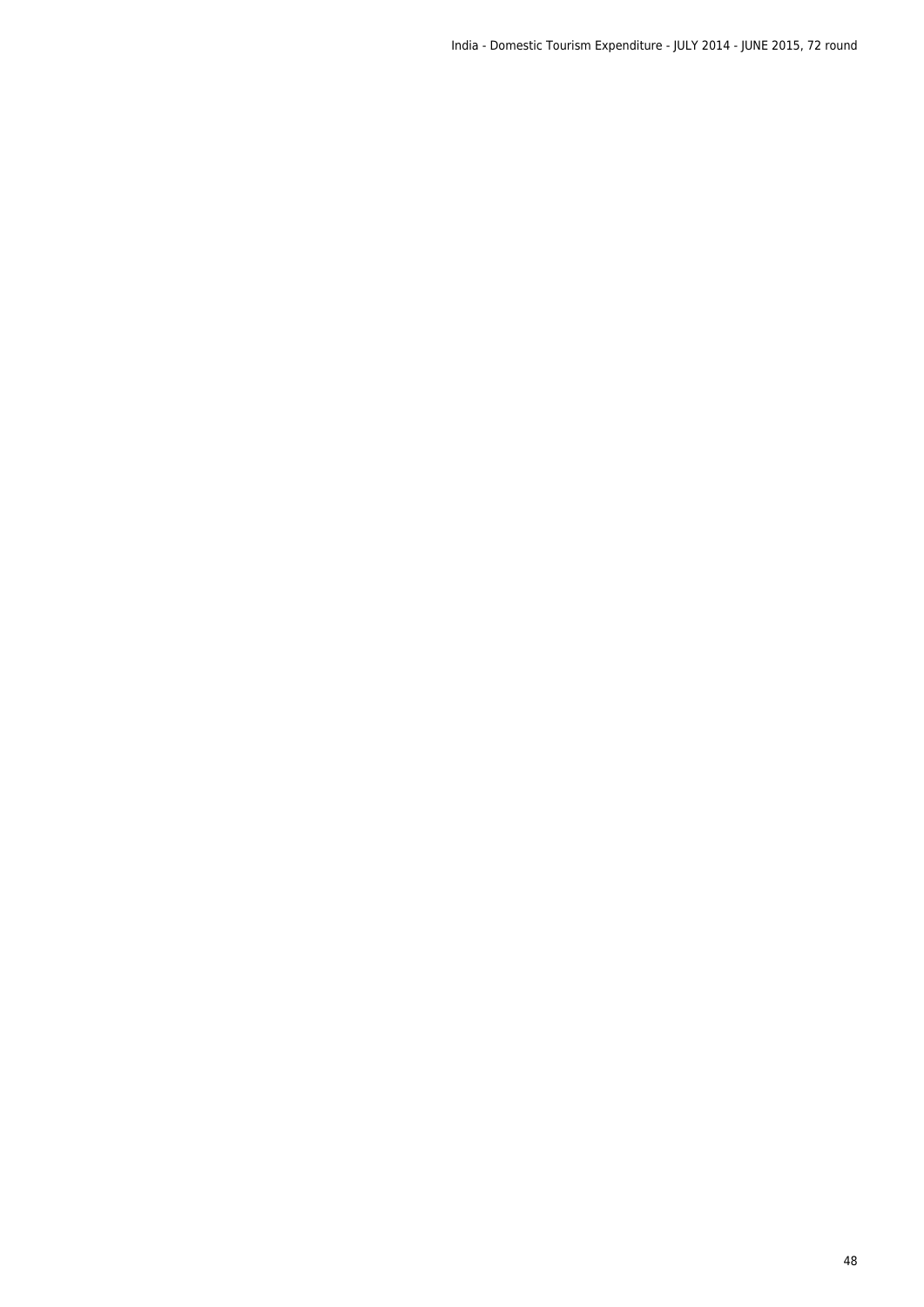# 'Primary key - unique identifier for a household' (HHID) File: Block 1 & Block 2 - Identification of sample household and particulars of field opeation

#### **Overview**

Type: Discrete Format: character Width: 9

**Description**

HHID ( 'Primary key - unique identifier for a household' ) is combination of FSU Serial Number, Hamlet group/Sub-block no, Second Stage Stratum Number,Sample household No.

# Centre-code-Round (CentreCodeRnd) File: Block 1 & Block 2 - Identification of sample household and particulars of field opeation

### **Overview**

Type: Discrete Format: character Width: 3

Valid cases: 139688 Invalid: 0

Valid cases: 139688

Invalid: 0

# FSU-Serial-No (Vill\_Blk\_Slno) File: Block 1 & Block 2 - Identification of sample household and particulars of field opeation

### **Overview**

Type: Discrete Format: character Width: 5

Valid cases: 139688 Invalid: 0

## Round (Round) File: Block 1 & Block 2 - Identification of sample household and particulars of field opeation

#### **Overview**

Type: Discrete Format: character Width: 2

Valid cases: 139688 Invalid: 0

# Schedule (Schedule) File: Block 1 & Block 2 - Identification of sample household and particulars of field opeation

#### **Overview**

Type: Discrete Format: character Width: 3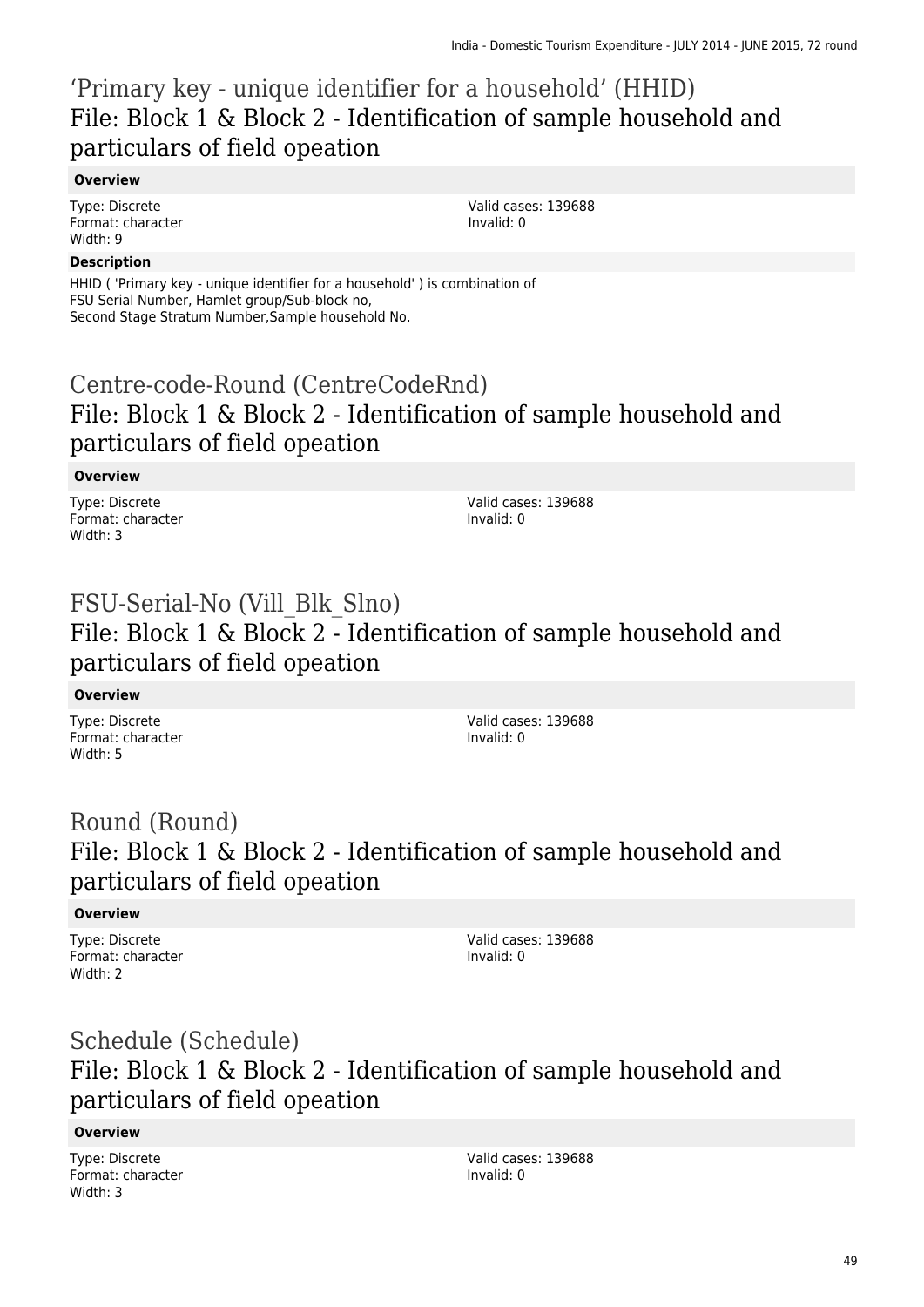### Sample (Sample) File: Block 1 & Block 2 - Identification of sample household and particulars of field opeation

#### **Overview**

Type: Discrete Format: character Width: 1

Valid cases: 139688 Invalid: 0

### Sector (Sector) File: Block 1 & Block 2 - Identification of sample household and particulars of field opeation

### **Overview**

Type: Discrete Format: character Width: 1

Valid cases: 139688 Invalid: 0

### 'State-Region' (State\_Region) File: Block 1 & Block 2 - Identification of sample household and particulars of field opeation

### **Overview**

Type: Discrete Format: character Width: 3

Valid cases: 139688 Invalid: 0

### State (State) File: Block 1 & Block 2 - Identification of sample household and particulars of field opeation

#### **Overview**

Type: Discrete Format: character Width: 2

Valid cases: 139688 Invalid: 0

'State-District' (State\_District) File: Block 1 & Block 2 - Identification of sample household and particulars of field opeation

#### **Overview**

Type: Discrete Format: character Width: 4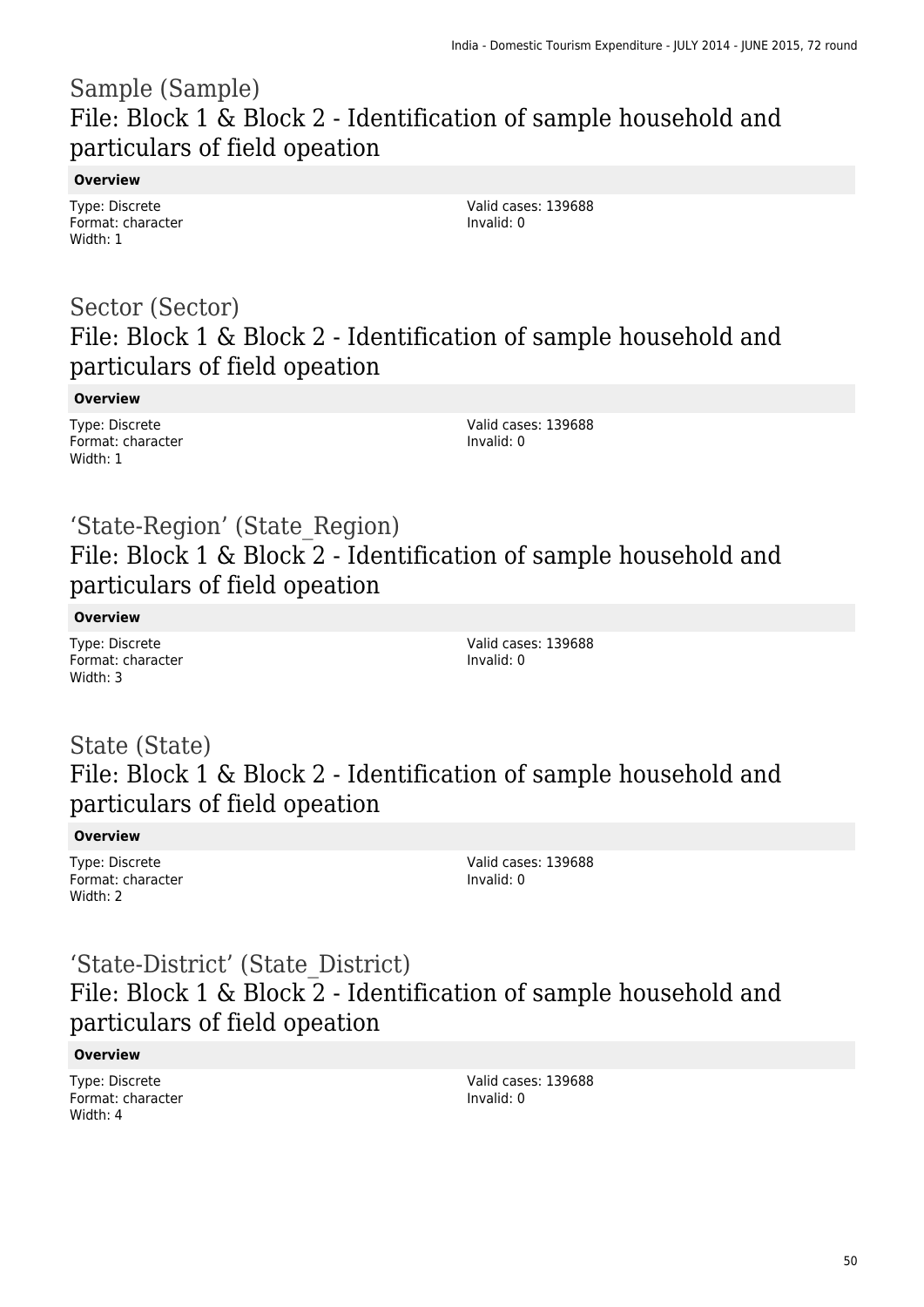### Stratum (Stratum) File: Block 1 & Block 2 - Identification of sample household and particulars of field opeation

#### **Overview**

Type: Discrete Format: character Width: 2

Valid cases: 139688 Invalid: 0

### Sub-Stratum-no (SubStratumNo) File: Block 1 & Block 2 - Identification of sample household and particulars of field opeation

#### **Overview**

Type: Discrete Format: character Width: 2

Valid cases: 139688 Invalid: 0

### Sub-Round (SubRound) File: Block 1 & Block 2 - Identification of sample household and particulars of field opeation

### **Overview**

Type: Discrete Format: character Width: 1

Valid cases: 139688 Invalid: 0

### Sub-Sample (SubSample) File: Block 1 & Block 2 - Identification of sample household and particulars of field opeation

#### **Overview**

Type: Discrete Format: character Width: 1

Valid cases: 139688 Invalid: 0

### FOD-Sub-Region (FODSubRegion) File: Block 1 & Block 2 - Identification of sample household and particulars of field opeation

#### **Overview**

Type: Discrete Format: character Width: 4

Valid cases: 138671 Invalid: 0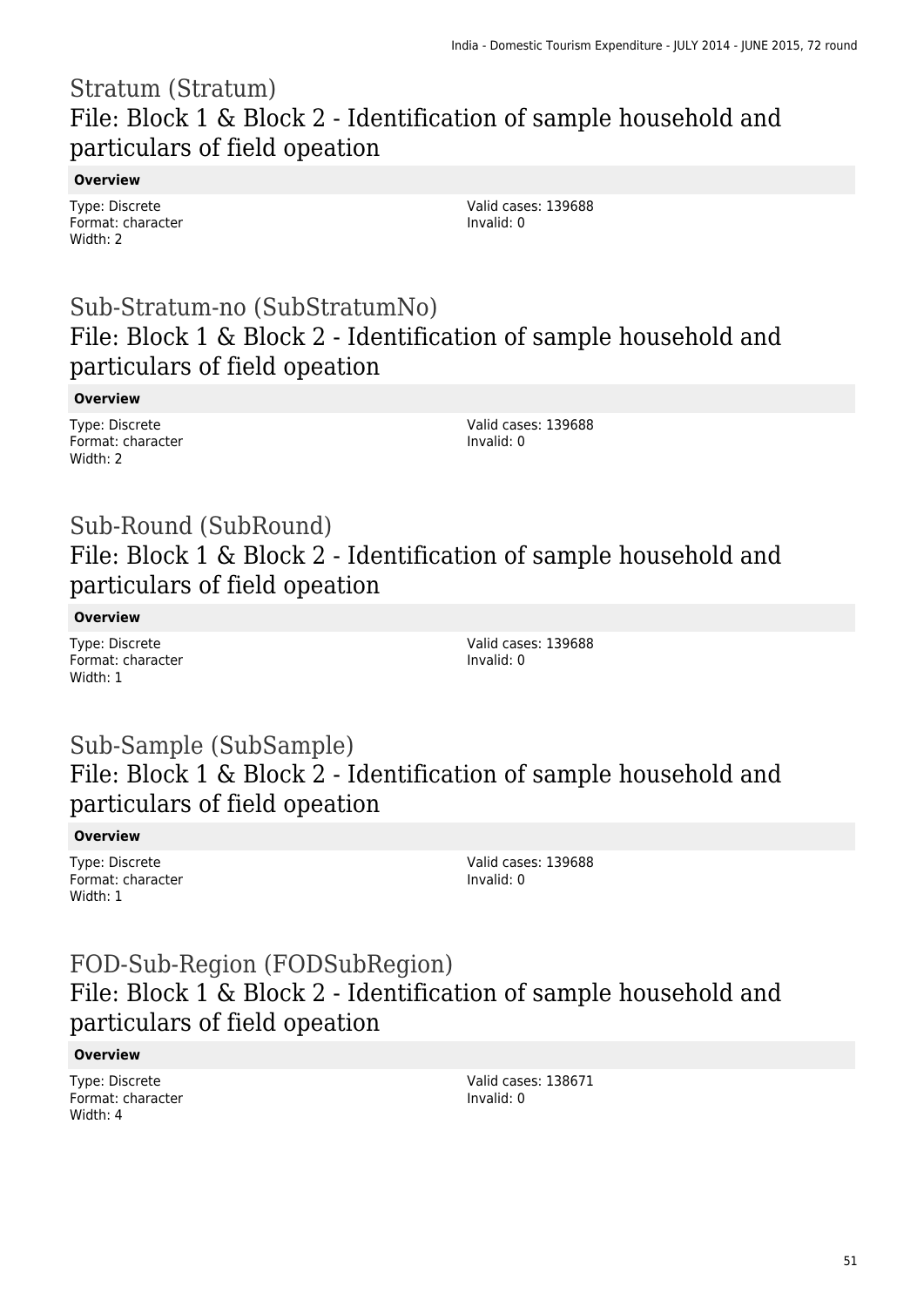### Hamlet group/Sub-block no. (HG\_SubBlkNo) File: Block 1 & Block 2 - Identification of sample household and particulars of field opeation

#### **Overview**

Type: Discrete Format: character Width: 1

Valid cases: 139688 Invalid: 0

### Second-Stage-Stratum-no (Second\_Stratum) File: Block 1 & Block 2 - Identification of sample household and particulars of field opeation

#### **Overview**

Type: Discrete Format: character Width: 1

Valid cases: 139688 Invalid: 0

### Sample hhld. No. (Hhold\_no) File: Block 1 & Block 2 - Identification of sample household and particulars of field opeation

#### **Overview**

Type: Discrete Format: character Width: 2

Valid cases: 139688 Invalid: 0

### 'Level 1-block 1 and block 2' (Level) File: Block 1 & Block 2 - Identification of sample household and particulars of field opeation

#### **Overview**

Type: Discrete Format: character Width: 2

Valid cases: 139688 Invalid: 0

### Informant Sl.No. (Informant\_Slno) File: Block 1 & Block 2 - Identification of sample household and particulars of field opeation

#### **Overview**

Type: Discrete Format: character Width: 2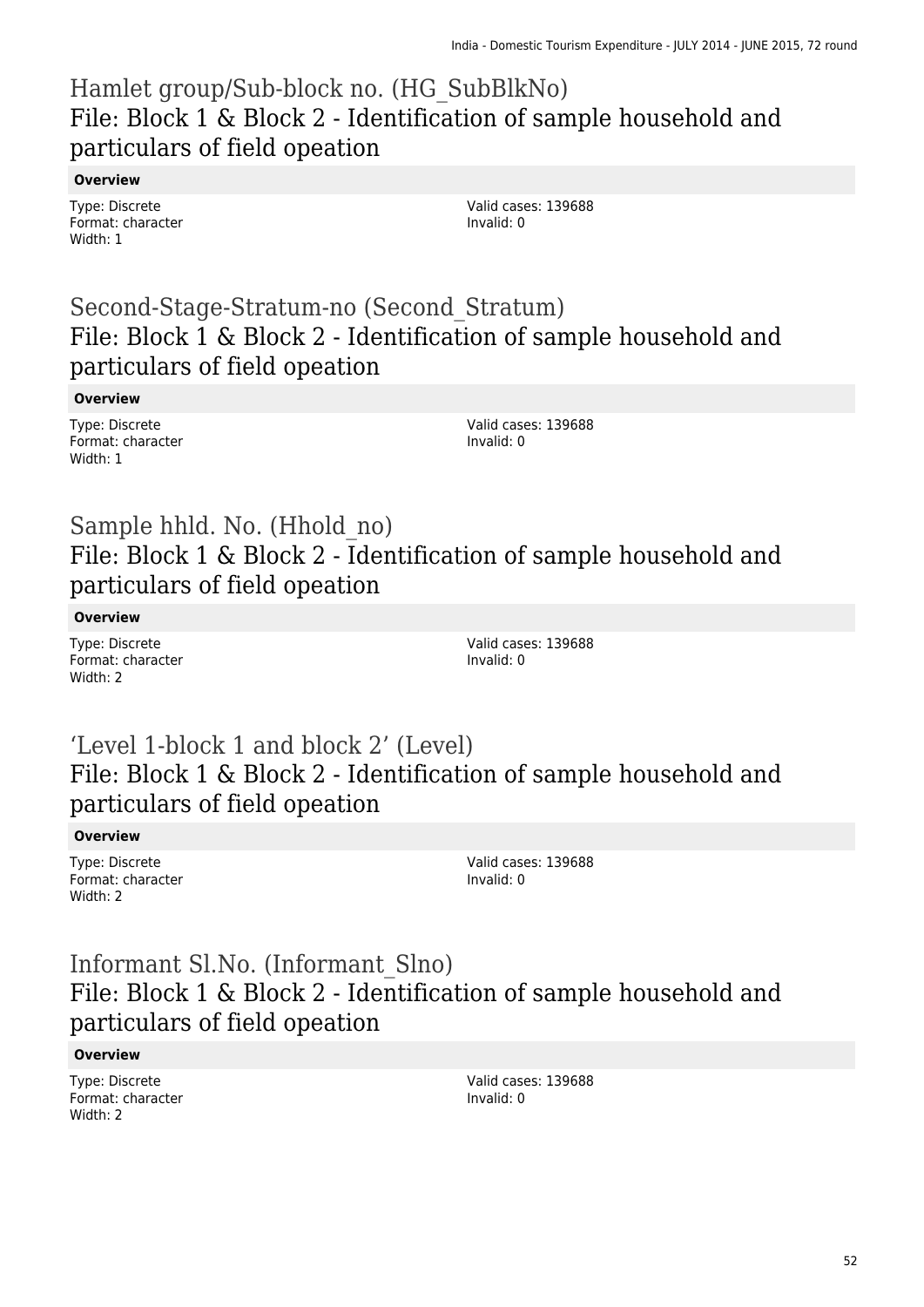### Response Code (Resp\_Code) File: Block 1 & Block 2 - Identification of sample household and particulars of field opeation

#### **Overview**

Type: Discrete Format: character Width: 1

Valid cases: 139688 Invalid: 0

### Survey Code (Survey\_Code) File: Block 1 & Block 2 - Identification of sample household and particulars of field opeation

### **Overview**

Type: Discrete Format: character Width: 1

Valid cases: 139688 Invalid: 0

### Substitution Code (Substn\_Code) File: Block 1 & Block 2 - Identification of sample household and particulars of field opeation

### **Overview**

Type: Discrete Format: character Width: 1

Valid cases: 2284 Invalid: 0

### Employee-code (b2q1aii) File: Block 1 & Block 2 - Identification of sample household and particulars of field opeation

#### **Overview**

Type: Discrete Format: character Width: 4

Valid cases: 65477 Invalid: 0

### 'Employee-code' (b2q1aii2) File: Block 1 & Block 2 - Identification of sample household and particulars of field opeation

#### **Overview**

Type: Discrete Format: character Width: 4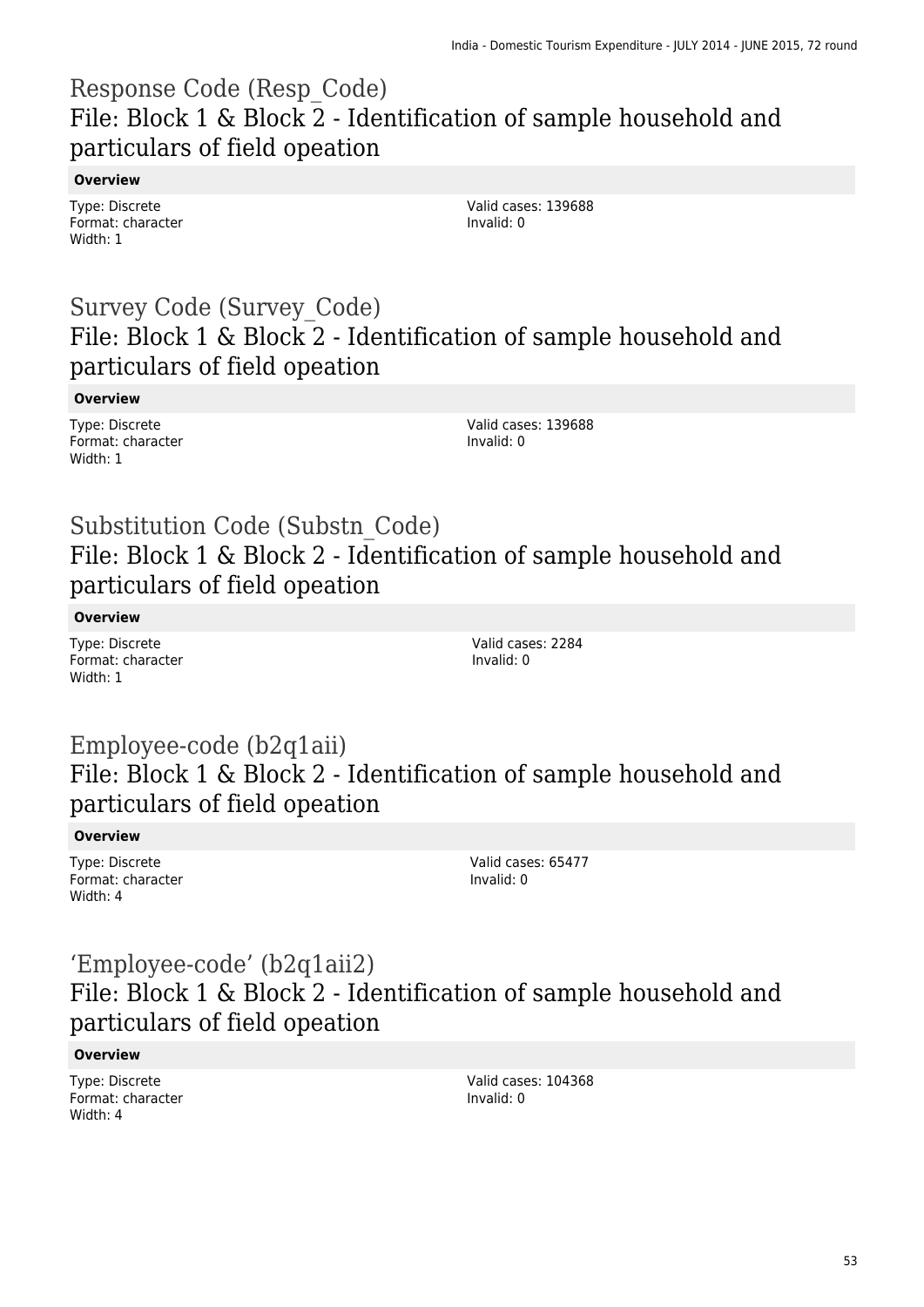### 'Employee-code' (b2q1bii) File: Block 1 & Block 2 - Identification of sample household and particulars of field opeation

#### **Overview**

Type: Discrete Format: character Width: 4

Valid cases: 4228 Invalid: 0

### 'Date of Survey' (Survey\_Date) File: Block 1 & Block 2 - Identification of sample household and particulars of field opeation

### **Overview**

Type: Discrete Format: character Width: 6

Valid cases: 139628 Invalid: 0

### 'Date of Despatch' (Despatch\_Date) File: Block 1 & Block 2 - Identification of sample household and particulars of field opeation

### **Overview**

Type: Discrete Format: character Width: 6

Valid cases: 132308 Invalid: 0

### 'Time to canvass(mins.)' (TimeToCanvass) File: Block 1 & Block 2 - Identification of sample household and particulars of field opeation

#### **Overview**

Type: Discrete Format: character Width: 3

Valid cases: 139331 Invalid: 0

'No-of-investigators-FI-ASO-in-the-team' (b2inv) File: Block 1 & Block 2 - Identification of sample household and particulars of field opeation

#### **Overview**

Type: Discrete Format: character Width: 1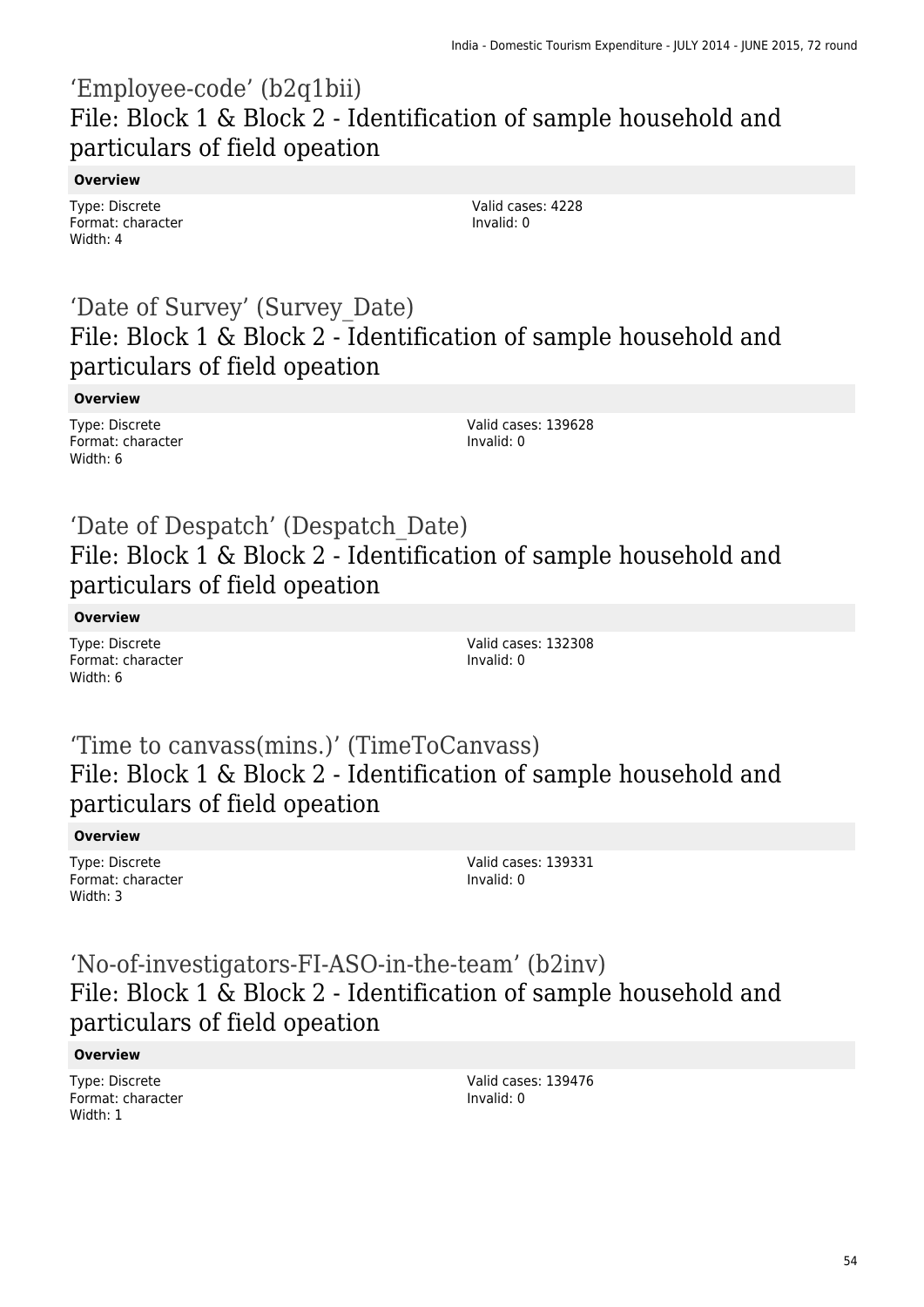### 'Remarks-in-block-8 (b2remarks1) File: Block 1 & Block 2 - Identification of sample household and particulars of field opeation

#### **Overview**

Type: Discrete Format: character Width: 1

Valid cases: 139687 Invalid: 0

'Remarks-in-block-8 (b2remarks2) File: Block 1 & Block 2 - Identification of sample household and particulars of field opeation

#### **Overview**

Type: Discrete Format: character Width: 1

Valid cases: 139687 Invalid: 0

### 'Remarks-elsewhere-in-Sch' (b2remarks3) File: Block 1 & Block 2 - Identification of sample household and particulars of field opeation

#### **Overview**

Type: Discrete Format: character Width: 1

Valid cases: 139687 Invalid: 0

### 'Remarks-elsewhere-in-Sch' (b2remarks4) File: Block 1 & Block 2 - Identification of sample household and particulars of field opeation

#### **Overview**

Type: Discrete Format: character Width: 1

Valid cases: 139687 Invalid: 0

number of first stage units surveyed within a substratum for the sub-sample (NSS) File: Block 1 & Block 2 - Identification of sample household and particulars of field opeation

#### **Overview**

Type: Discrete Format: numeric Width: 3 Decimals: 0 Range: 1-28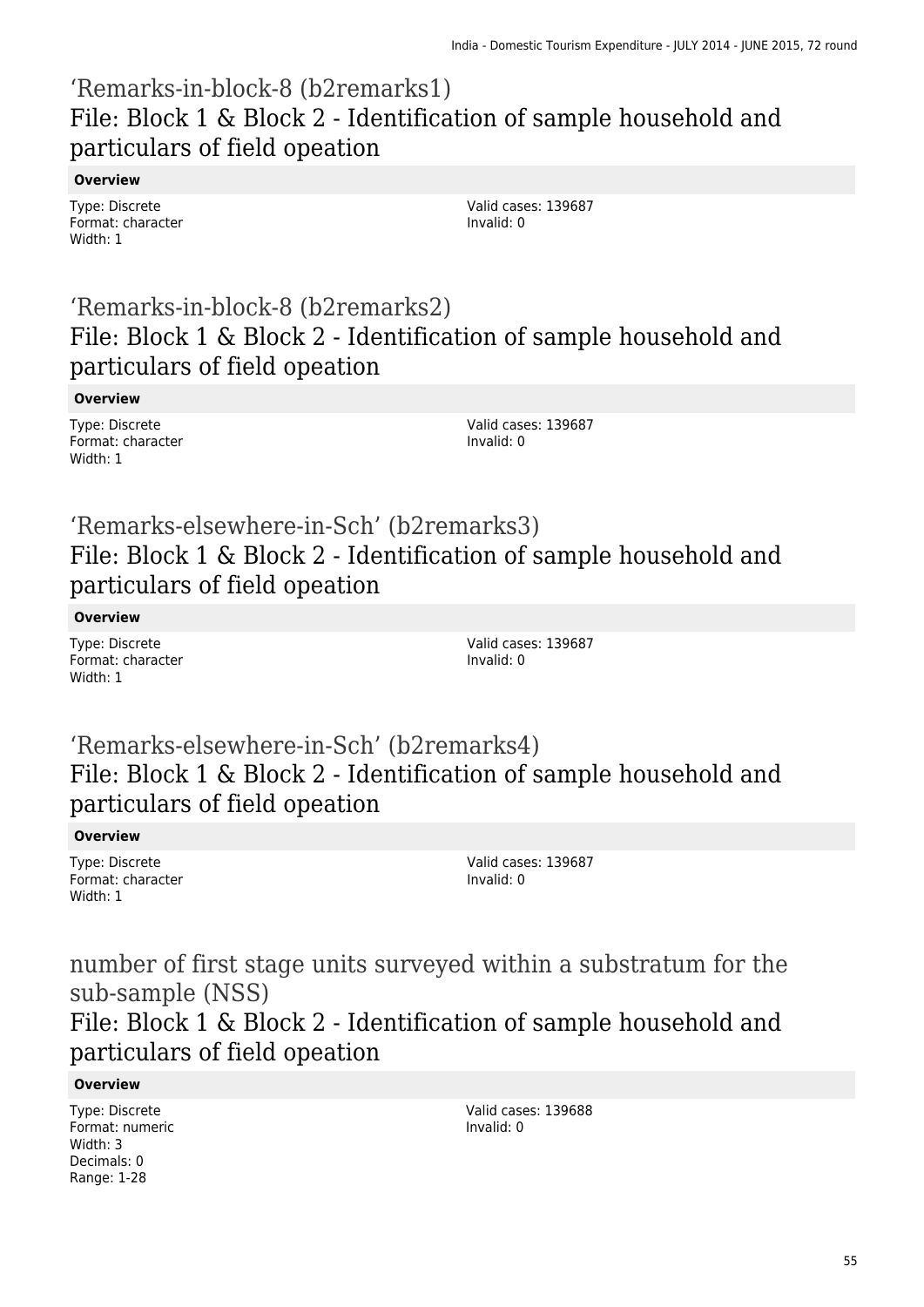### number of first stage units surveyed within a substratum for sub-sample combined (NSC) File: Block 1 & Block 2 - Identification of sample household and particulars of field opeation

#### **Overview**

Type: Discrete Format: numeric Width: 3 Decimals: 0 Range: 1-56

Valid cases: 139688 Invalid: 0

weight or multiplier within a substratum for the sub-sample (MLT) File: Block 1 & Block 2 - Identification of sample household and particulars of field opeation

#### **Overview**

Type: Continuous Format: numeric Width: 10 Decimals: 0 Range: 97-32033534

Valid cases: 139688 Invalid: 0 Minimum: 97 Maximum: 32033534 Mean: 363263.8 Standard deviation: 764541.2

### Final weight for sub-sample wise estimates (Weight\_SS) File: Block 1 & Block 2 - Identification of sample household and particulars of field opeation

#### **Overview**

Type: Continuous Format: numeric Width: 8 Decimals: 2 Range: 0.97-320335.34

#### **Description**

Weight  $SS = MLT/100$ 

Valid cases: 139688 Invalid: 0 Minimum: 1 Maximum: 320335.3 Mean: 3632.6 Standard deviation: 7645.4

Final weight for sub-sample combined estimates (Weight\_SC) File: Block 1 & Block 2 - Identification of sample household and particulars of field opeation

#### **Overview**

Type: Continuous Format: numeric Width: 8 Decimals: 2 Range: 0.485-160167.67

#### **Description**

Weight  $SC = MLT/100$ , if NSS=NSC = MLT/200 otherwise.

Valid cases: 139688 Invalid: 0 Minimum: 0.5 Maximum: 160167.7 Mean: 1816.9 Standard deviation: 3823.1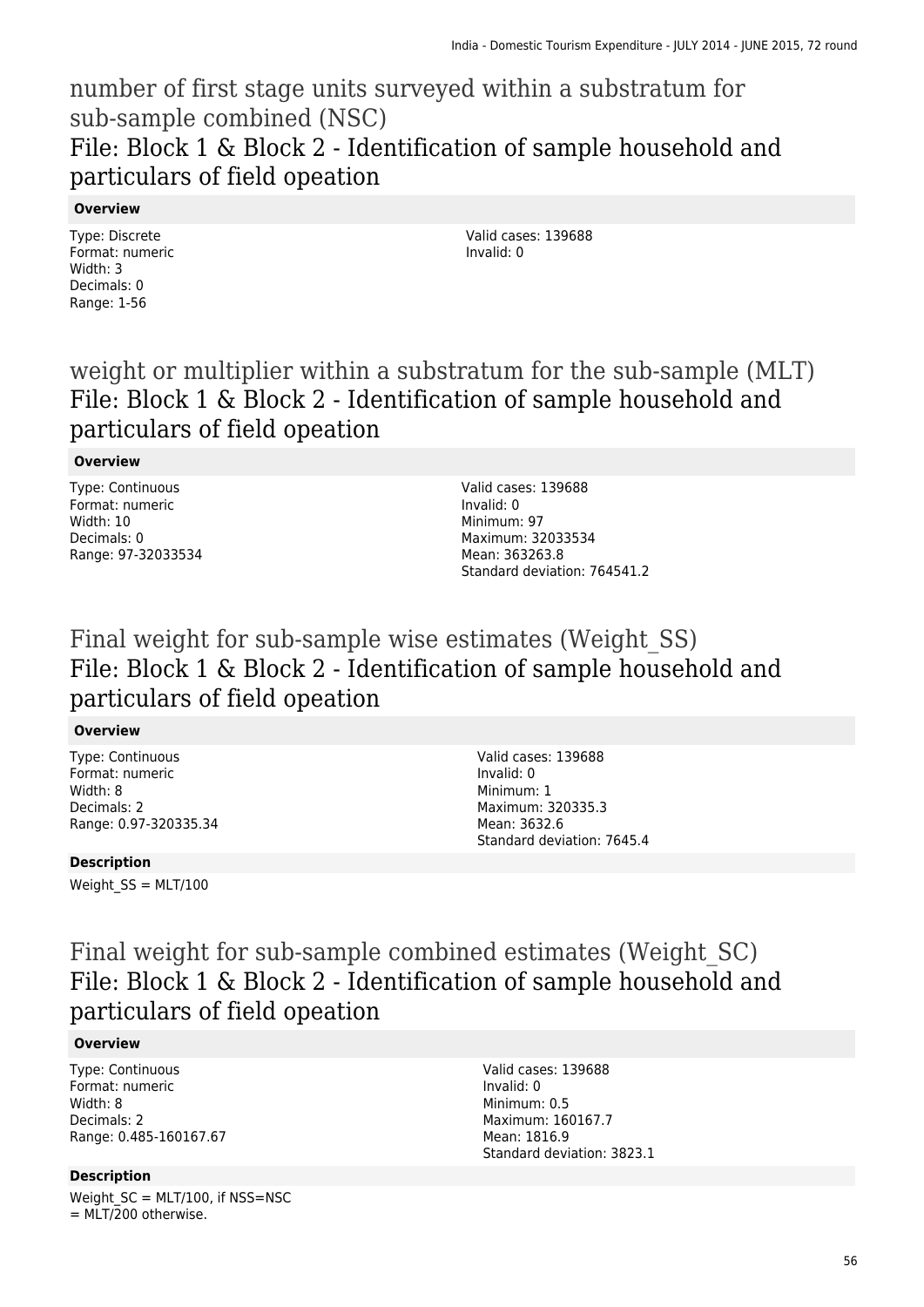India - Domestic Tourism Expenditure - JULY 2014 - JUNE 2015, 72 round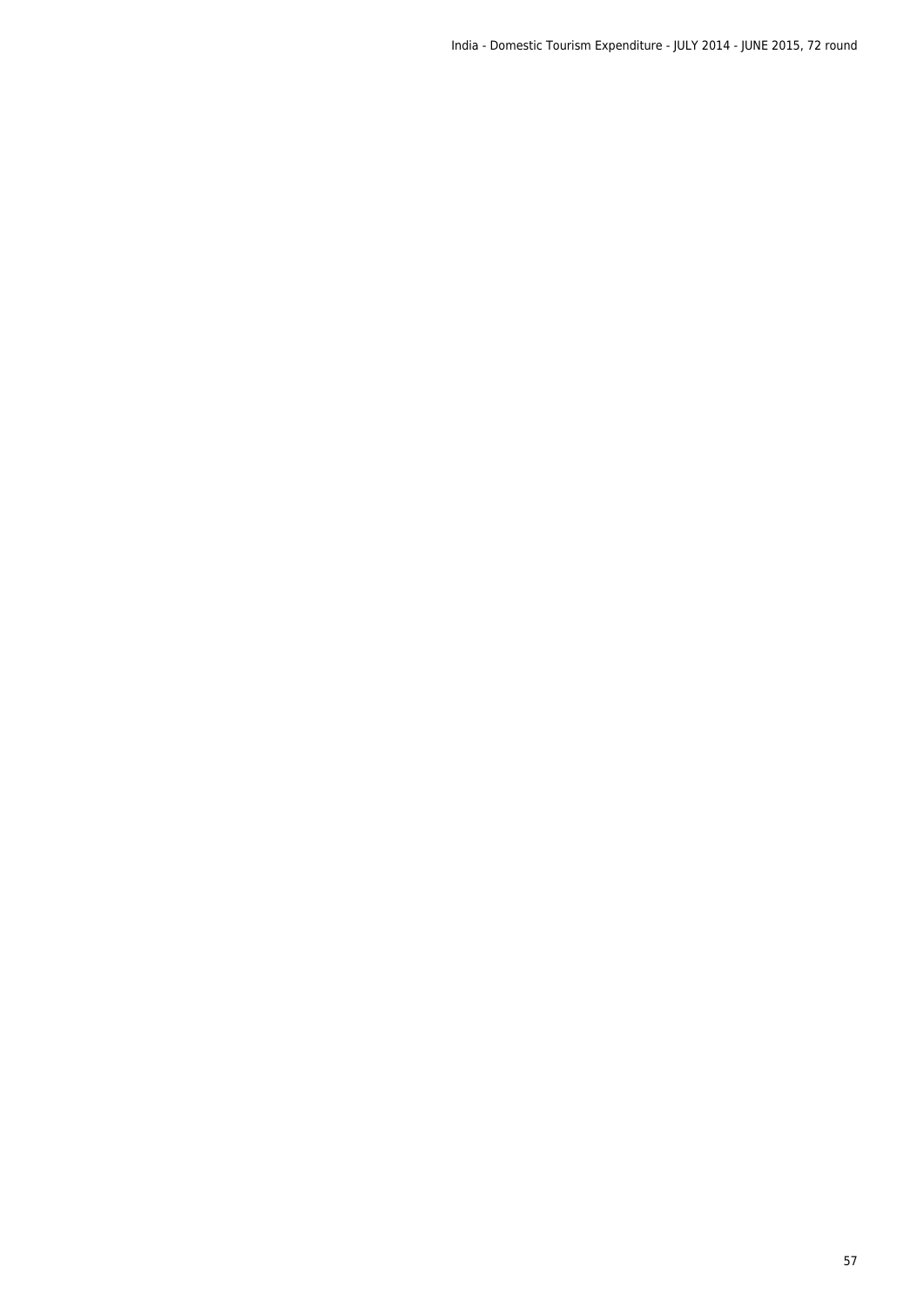# 'Primary key - unique identifier for a household' (HHID) File: Block 3 - Household Characteristics

#### **Overview**

Type: Discrete Format: character Width: 9

Valid cases: 139688 Invalid: 0

### **Description**

HHID ( 'Primary key - unique identifier for a household' ) is combination of FSU Serial Number, Hamlet group/Sub-block no, Second Stage Stratum Number,Sample household No.

### Centre-code-Round (CentreCodeRnd) File: Block 3 - Household Characteristics

#### **Overview**

Type: Discrete Format: character Width: 3

Valid cases: 139688 Invalid: 0

### FSU-Serial-No (Vill\_Blk\_Slno) File: Block 3 - Household Characteristics

#### **Overview**

Type: Discrete Format: character Width: 5

Valid cases: 139688 Invalid: 0

# Round (Round) File: Block 3 - Household Characteristics

#### **Overview**

Type: Discrete Format: character Width: 2

Valid cases: 139688 Invalid: 0

### Schedule (Schedule) File: Block 3 - Household Characteristics

#### **Overview**

Type: Discrete Format: character Width: 3

Valid cases: 139688 Invalid: 0

### Sample (Sample) File: Block 3 - Household Characteristics

#### **Overview**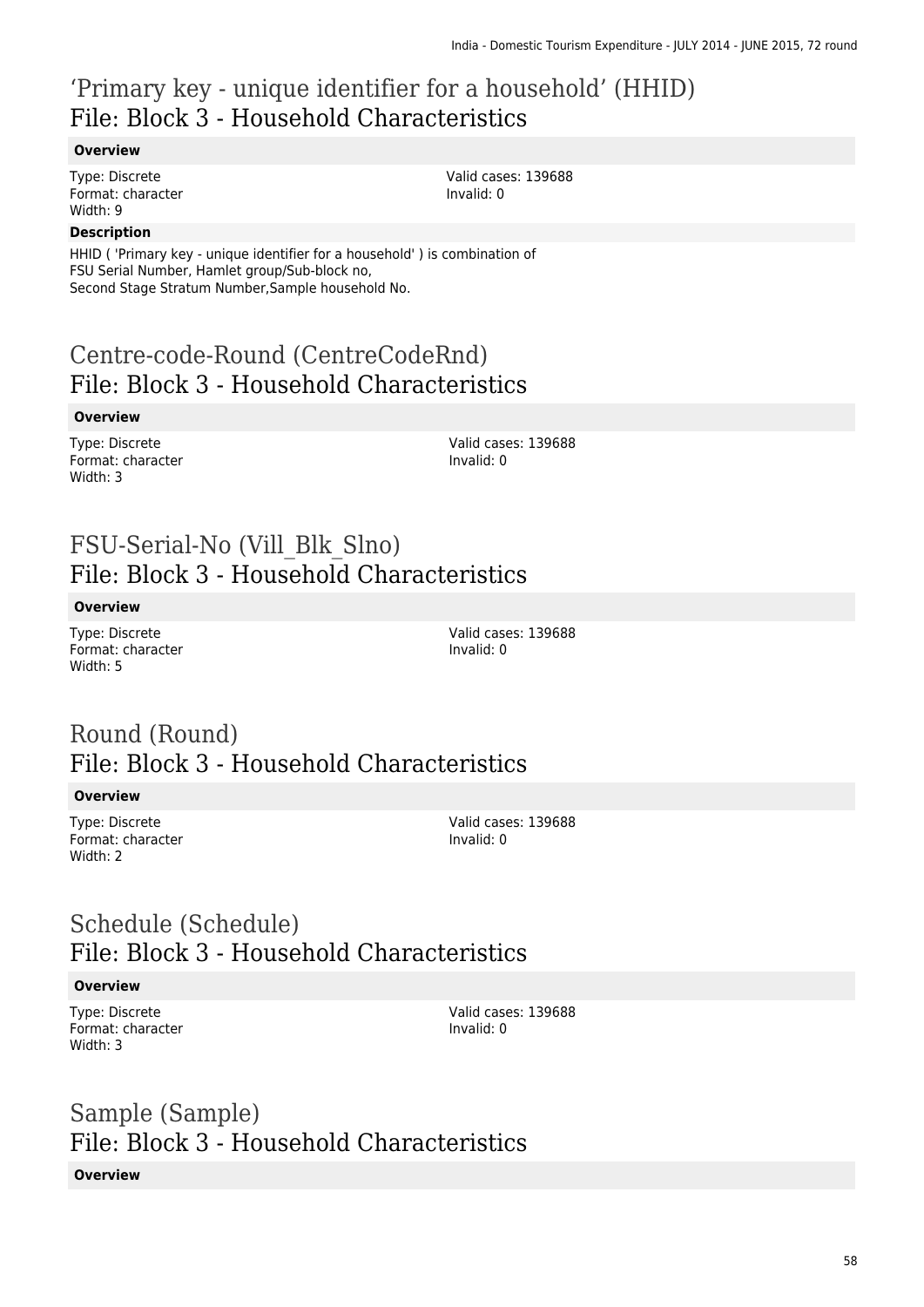# Sample (Sample) File: Block 3 - Household Characteristics

Type: Discrete Format: character Width: 1

Valid cases: 139688 Invalid: 0

### Sector (Sector) File: Block 3 - Household Characteristics

#### **Overview**

Type: Discrete Format: character Width: 1

Valid cases: 139688 Invalid: 0

### 'State-Region' (State\_Region) File: Block 3 - Household Characteristics

#### **Overview**

Type: Discrete Format: character Width: 3

Valid cases: 139688 Invalid: 0

# State (State) File: Block 3 - Household Characteristics

#### **Overview**

Type: Discrete Format: character Width: 2

Valid cases: 139688 Invalid: 0

### 'State-District' (State\_District) File: Block 3 - Household Characteristics

#### **Overview**

Type: Discrete Format: character Width: 4

Valid cases: 139688 Invalid: 0

### Stratum (Stratum) File: Block 3 - Household Characteristics

#### **Overview**

Type: Discrete Format: character Width: 2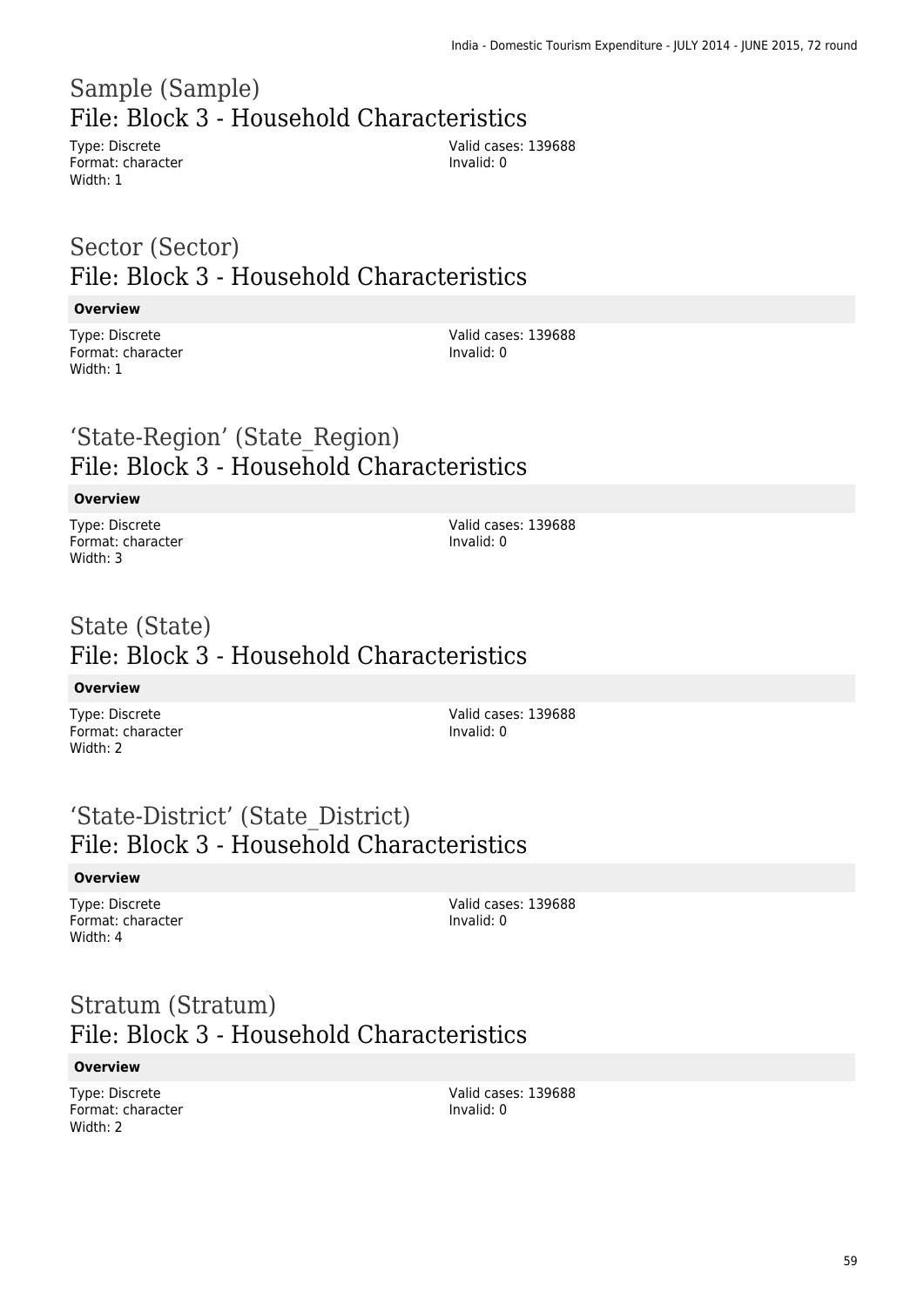### Sub-Stratum-no (SubStratumNo) File: Block 3 - Household Characteristics

#### **Overview**

Type: Discrete Format: character Width: 2

Valid cases: 139688 Invalid: 0

# Sub-Round (SubRound) File: Block 3 - Household Characteristics

#### **Overview**

Type: Discrete Format: character Width: 1

Valid cases: 139688 Invalid: 0

### Sub-Sample (SubSample) File: Block 3 - Household Characteristics

#### **Overview**

Type: Discrete Format: character Width: 1

Valid cases: 139688 Invalid: 0

### FOD-Sub-Region (FODSubRegion) File: Block 3 - Household Characteristics

#### **Overview**

Type: Discrete Format: character Width: 4

Valid cases: 138671 Invalid: 0

### Hamlet group/Sub-block no. (HG\_SubBlkNo) File: Block 3 - Household Characteristics

#### **Overview**

Type: Discrete Format: character Width: 1

Valid cases: 139688 Invalid: 0

### Second-Stage-Stratum-no (Second\_Stratum) File: Block 3 - Household Characteristics

#### **Overview**

Type: Discrete Format: character Width: 1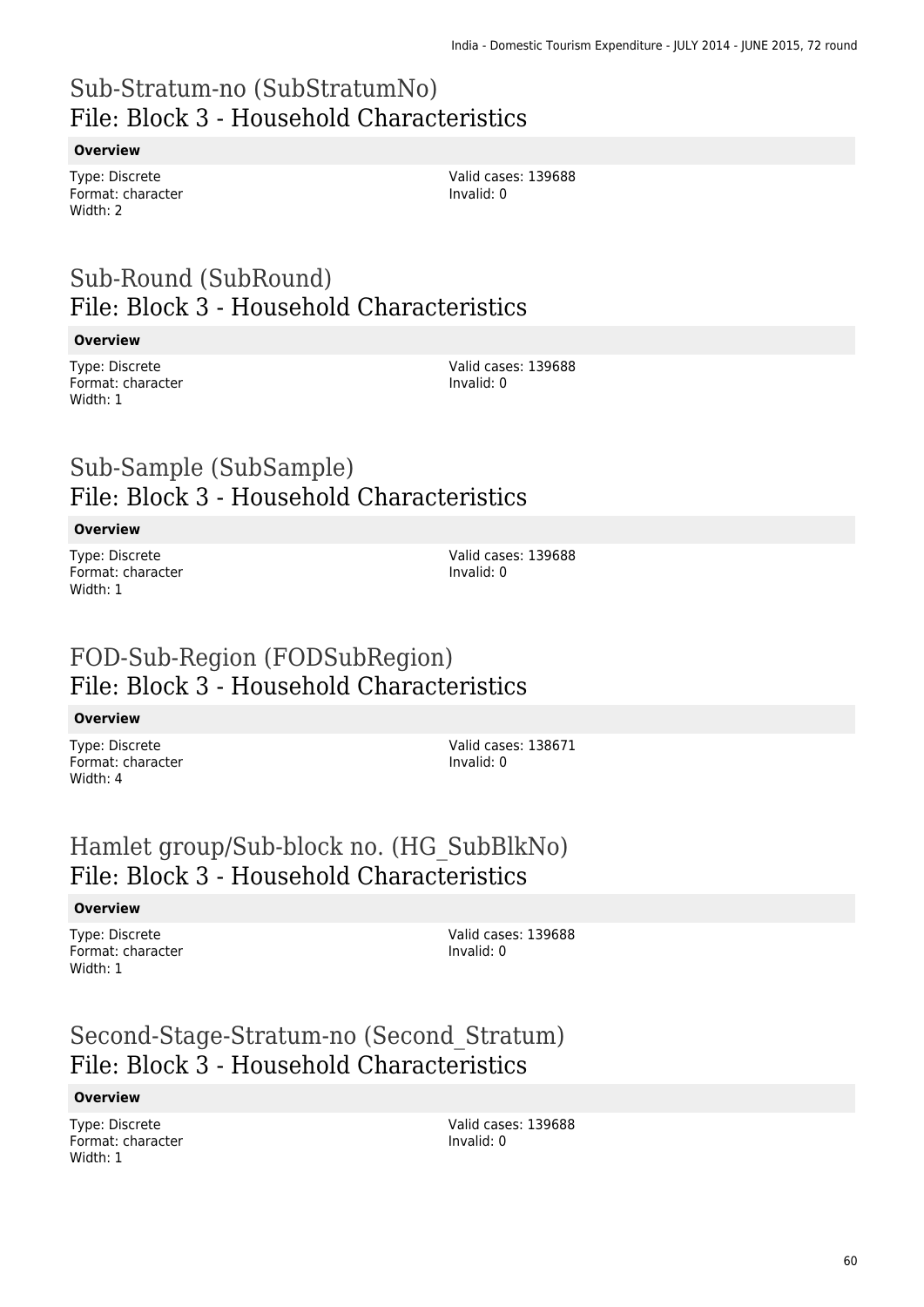### Sample hhld. No. (Hhold\_no) File: Block 3 - Household Characteristics

### **Overview**

Type: Discrete Format: character Width: 2

Valid cases: 139688 Invalid: 0

# 'Level 2 -block 3' (Level) File: Block 3 - Household Characteristics

#### **Overview**

Type: Discrete Format: character Width: 2

Valid cases: 139688 Invalid: 0

# Household size (b3q1) File: Block 3 - Household Characteristics

#### **Overview**

Type: Continuous Format: numeric Width: 2 Decimals: 0 Range: 1-35

Valid cases: 139688 Invalid: 0 Minimum: 1 Maximum: 35 Mean: 4.6 Standard deviation: 2.3

### NIC-2008 five digit code (b3q2) File: Block 3 - Household Characteristics

#### **Overview**

Type: Discrete Format: character Width: 5

Valid cases: 129393 Invalid: 0

### NCO-2004 three digit code (b3q3) File: Block 3 - Household Characteristics

#### **Overview**

Type: Discrete Format: character Width: 3

Valid cases: 129402 Invalid: 0

# Household type (HHType) File: Block 3 - Household Characteristics

#### **Overview**

Type: Discrete Format: character Width: 2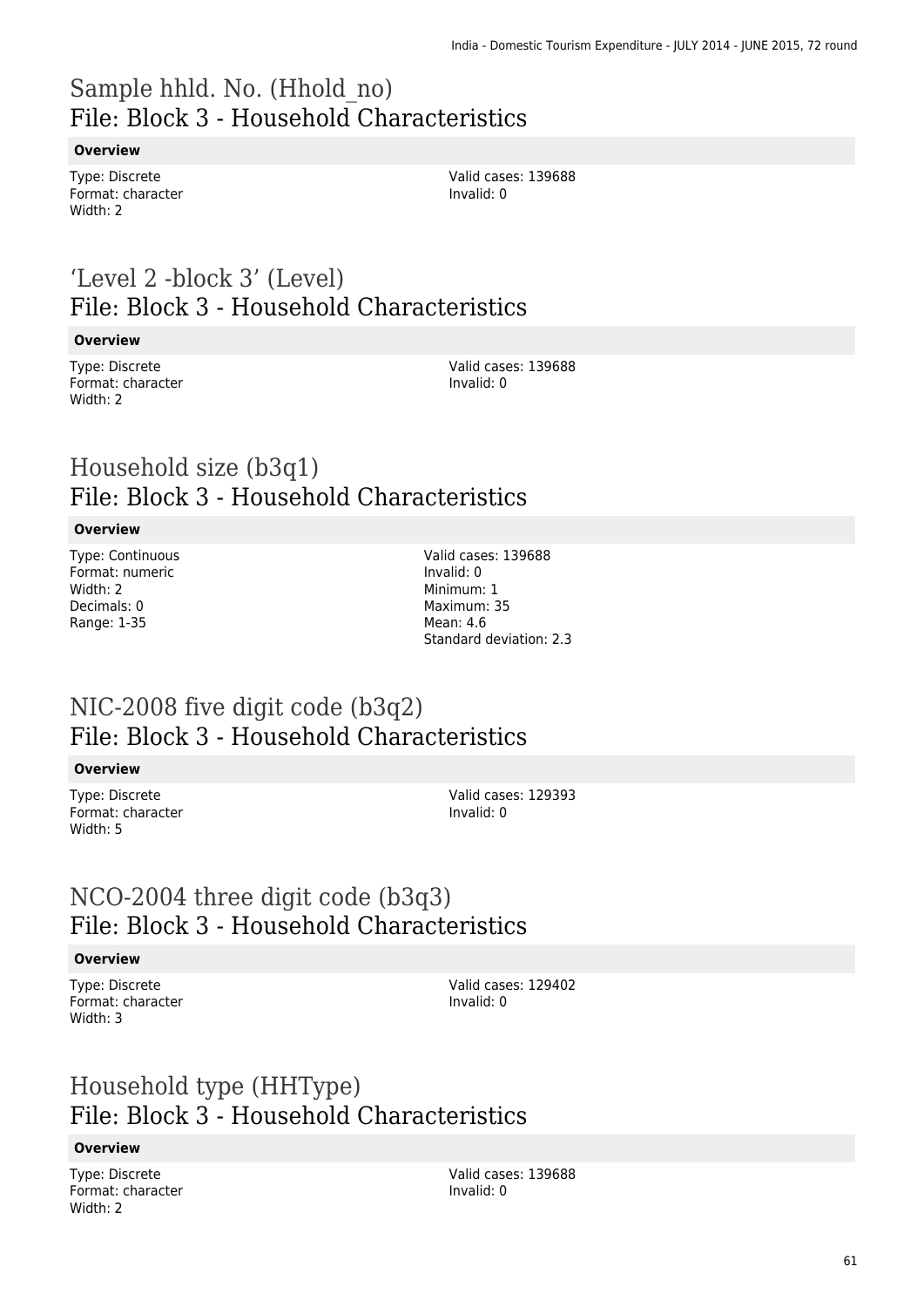# Religion (b3q5) File: Block 3 - Household Characteristics

#### **Overview**

Type: Discrete Format: character Width: 1

Valid cases: 139688 Invalid: 0

# Social group (b3q6) File: Block 3 - Household Characteristics

#### **Overview**

Type: Discrete Format: character Width: 1

Valid cases: 139688 Invalid: 0

## Household usual monthly consumer expenditure (Rs.) (b3q7) File: Block 3 - Household Characteristics

#### **Overview**

Type: Continuous Format: numeric Width: 8 Decimals: 0 Range: 250-362300 Valid cases: 139682 Invalid: 6 Minimum: 250 Maximum: 362300 Mean: 9200.9 Standard deviation: 6898.8

# number of first stage units surveyed within a substratum for the sub-sample (NSS)

### File: Block 3 - Household Characteristics

#### **Overview**

Type: Discrete Format: numeric Width: 3 Decimals: 0 Range: 1-28

Valid cases: 139688 Invalid: 0

### number of first stage units surveyed within a substratum for sub-sample combined (NSC) File: Block 3 - Household Characteristics

#### **Overview**

Type: Discrete Format: numeric Width: 3 Decimals: 0 Range: 1-56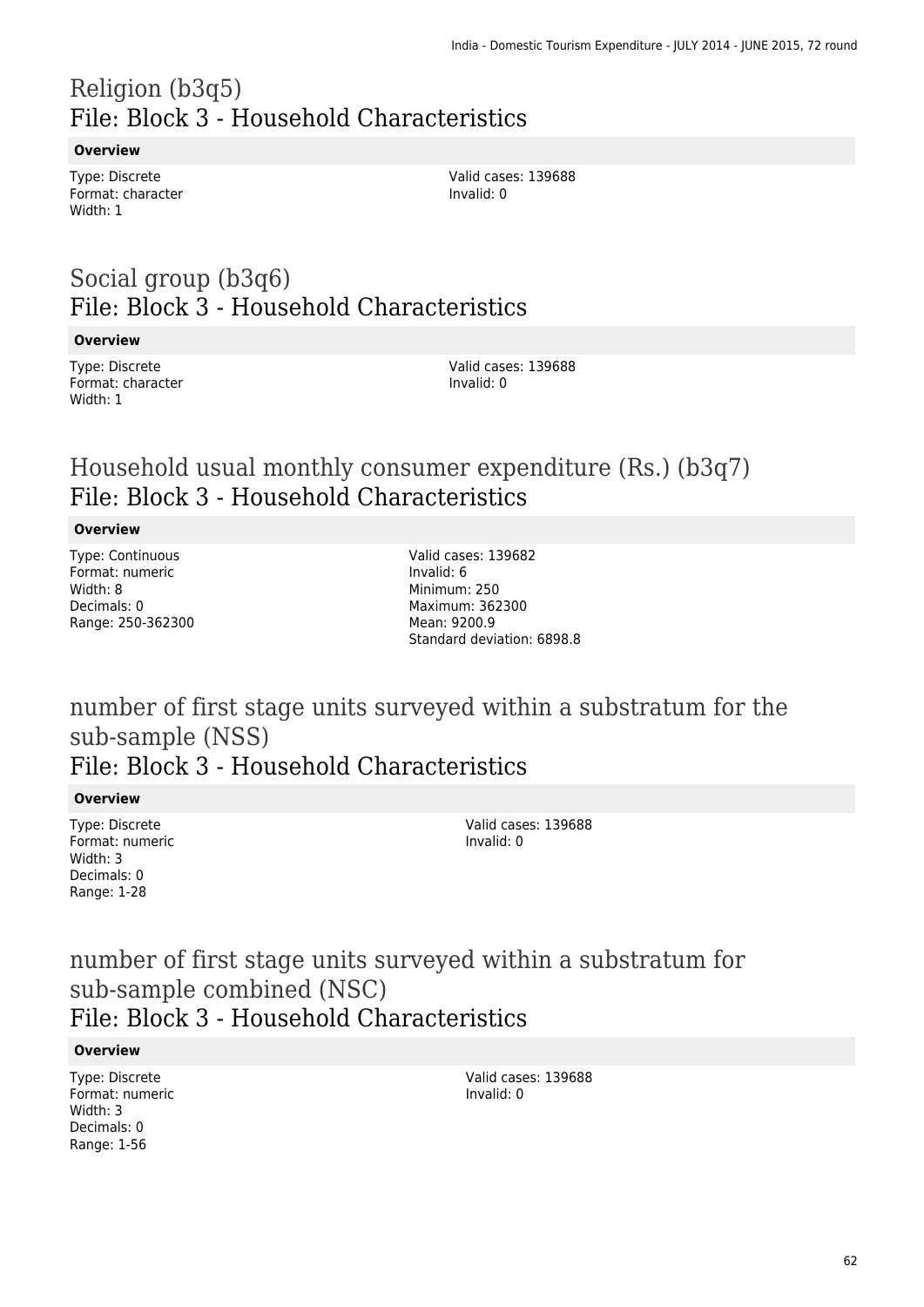# weight or multiplier within a substratum for the sub-sample (MLT) File: Block 3 - Household Characteristics

### **Overview**

Type: Continuous Format: numeric Width: 10 Decimals: 0 Range: 97-32033534

Valid cases: 139688 Invalid: 0 Minimum: 97 Maximum: 32033534 Mean: 363263.8 Standard deviation: 764541.2

# Final weight for sub-sample wise estimates (Weight\_SS) File: Block 3 - Household Characteristics

### **Overview**

Type: Continuous Format: numeric Width: 8 Decimals: 2 Range: 0.97-320335.34

**Description**

Weight  $SS = MLT/100$ 

Valid cases: 139688 Invalid: 0 Minimum: 1 Maximum: 320335.3 Mean: 3632.6 Standard deviation: 7645.4

## Final weight for sub-sample combined estimates (Weight\_SC) File: Block 3 - Household Characteristics

#### **Overview**

Type: Continuous Format: numeric Width: 8 Decimals: 2 Range: 0.485-160167.67

#### **Description**

Weight  $SC = MLT/100$ , if NSS=NSC = MLT/200 otherwise.

Valid cases: 139688 Invalid: 0 Minimum: 0.5 Maximum: 160167.7 Mean: 1816.9 Standard deviation: 3823.1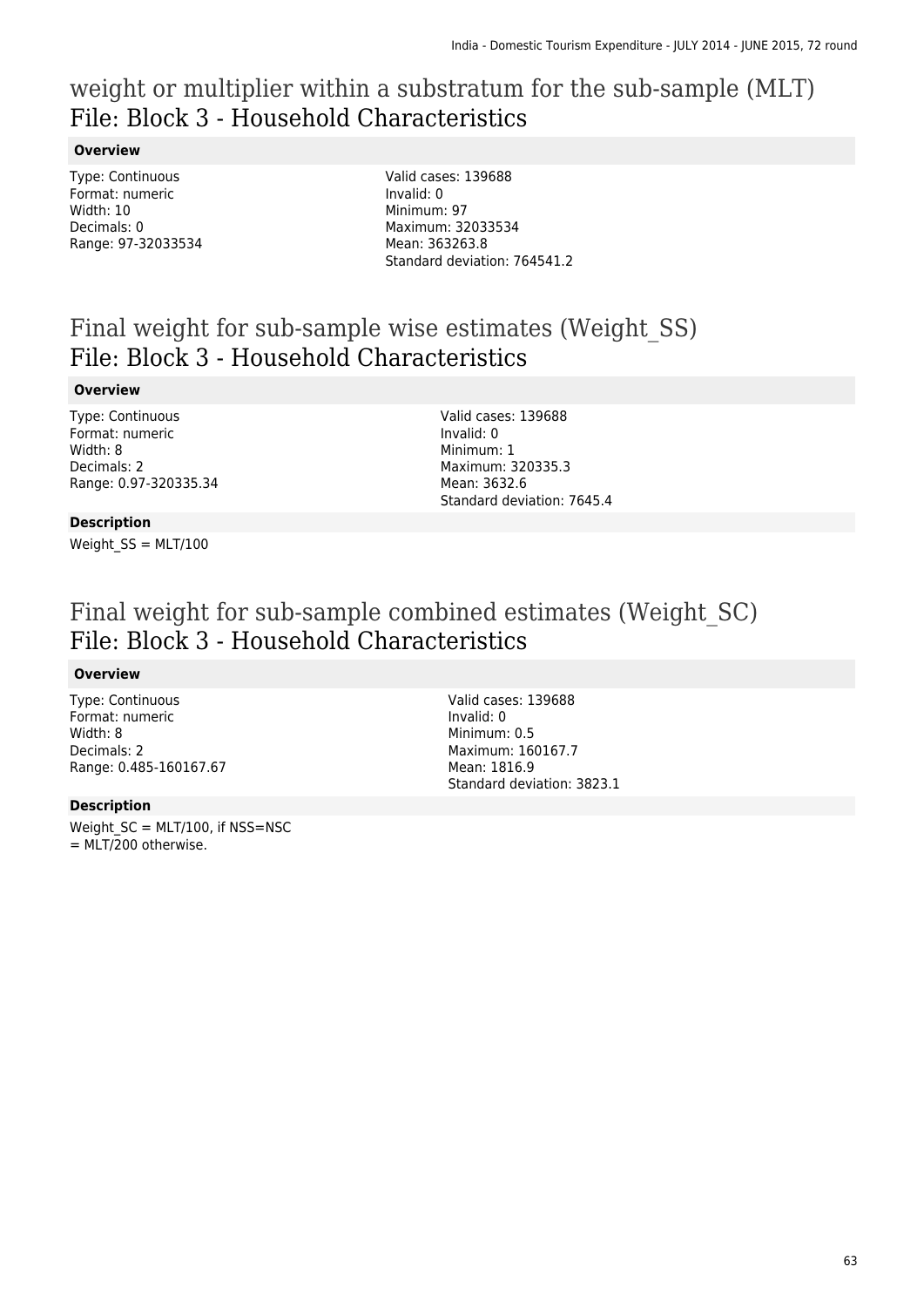# 'Primary key - unique identifier for a household' (HHID) File: Block 4 - Demographic and other particulars of household members

### **Overview**

Type: Discrete Format: character Width: 9

**Description**

HHID ( 'Primary key - unique identifier for a household' ) is combination of FSU Serial Number, Hamlet group/Sub-block no, Second Stage Stratum Number,Sample household No.

## Centre-code-Round (CentreCodeRnd) File: Block 4 - Demographic and other particulars of household members

### **Overview**

Type: Discrete Format: character Width: 3

Valid cases: 645852 Invalid: 0

Valid cases: 645852

Invalid: 0

# FSU-Serial-No (Vill\_Blk\_Slno) File: Block 4 - Demographic and other particulars of household members

### **Overview**

Type: Discrete Format: character Width: 5

Valid cases: 645852 Invalid: 0

## Round (Round) File: Block 4 - Demographic and other particulars of household members

#### **Overview**

Type: Discrete Format: character Width: 2

Valid cases: 645852 Invalid: 0

## Schedule (Schedule) File: Block 4 - Demographic and other particulars of household members

#### **Overview**

Type: Discrete Format: character Width: 3

Valid cases: 645852 Invalid: 0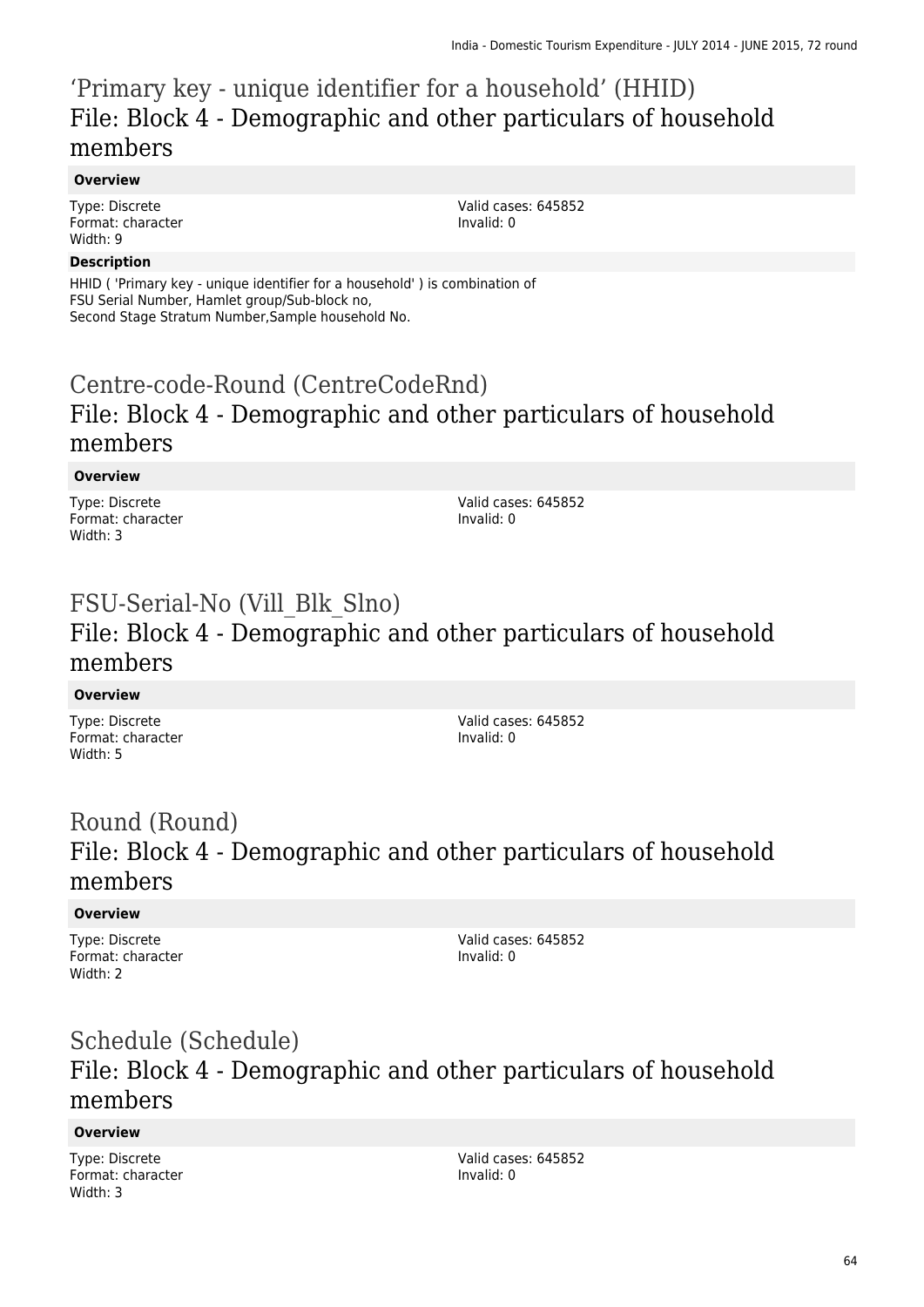### Sample (Sample) File: Block 4 - Demographic and other particulars of household members

#### **Overview**

Type: Discrete Format: character Width: 1

Valid cases: 645852 Invalid: 0

## Sector (Sector) File: Block 4 - Demographic and other particulars of household members

#### **Overview**

Type: Discrete Format: character Width: 1

Valid cases: 645852 Invalid: 0

# 'State-Region' (State\_Region) File: Block 4 - Demographic and other particulars of household members

### **Overview**

Type: Discrete Format: character Width: 3

Valid cases: 645852 Invalid: 0

### State (State) File: Block 4 - Demographic and other particulars of household members

#### **Overview**

Type: Discrete Format: character Width: 2

Valid cases: 645852 Invalid: 0

### 'State-District' (State\_District) File: Block 4 - Demographic and other particulars of household members

#### **Overview**

Type: Discrete Format: character Width: 4

Valid cases: 645852 Invalid: 0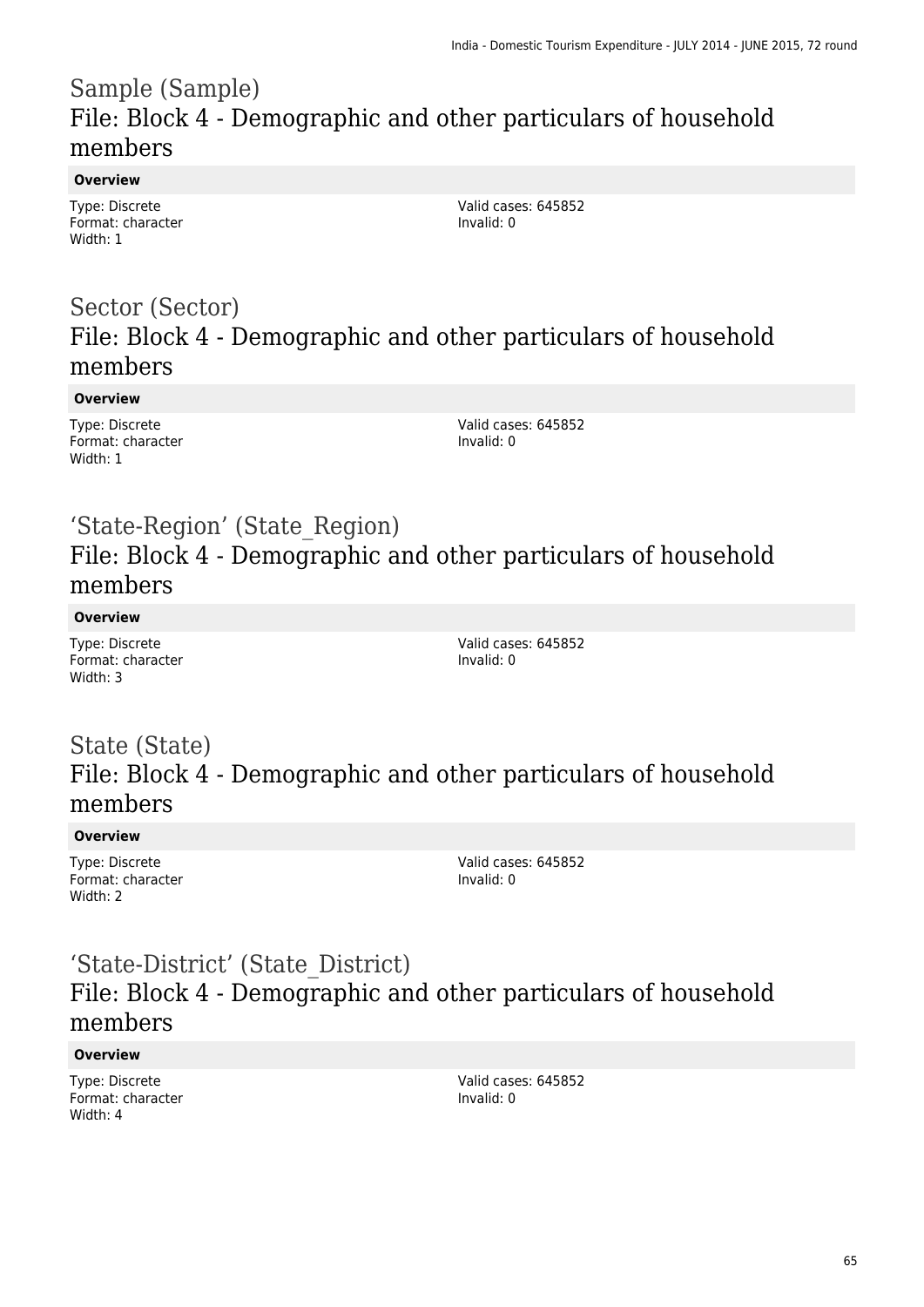### Stratum (Stratum) File: Block 4 - Demographic and other particulars of household members

### **Overview**

Type: Discrete Format: character Width: 2

Valid cases: 645852 Invalid: 0

### Sub-Stratum-no (SubStratumNo) File: Block 4 - Demographic and other particulars of household members

#### **Overview**

Type: Discrete Format: character Width: 2

Valid cases: 645852 Invalid: 0

## Sub-Round (SubRound) File: Block 4 - Demographic and other particulars of household members

### **Overview**

Type: Discrete Format: character Width: 1

Valid cases: 645852 Invalid: 0

### Sub-Sample (SubSample) File: Block 4 - Demographic and other particulars of household members

#### **Overview**

Type: Discrete Format: character Width: 1

Valid cases: 645852 Invalid: 0

## FOD-Sub-Region (FODSubRegion) File: Block 4 - Demographic and other particulars of household members

#### **Overview**

Type: Discrete Format: character Width: 4

Valid cases: 640705 Invalid: 0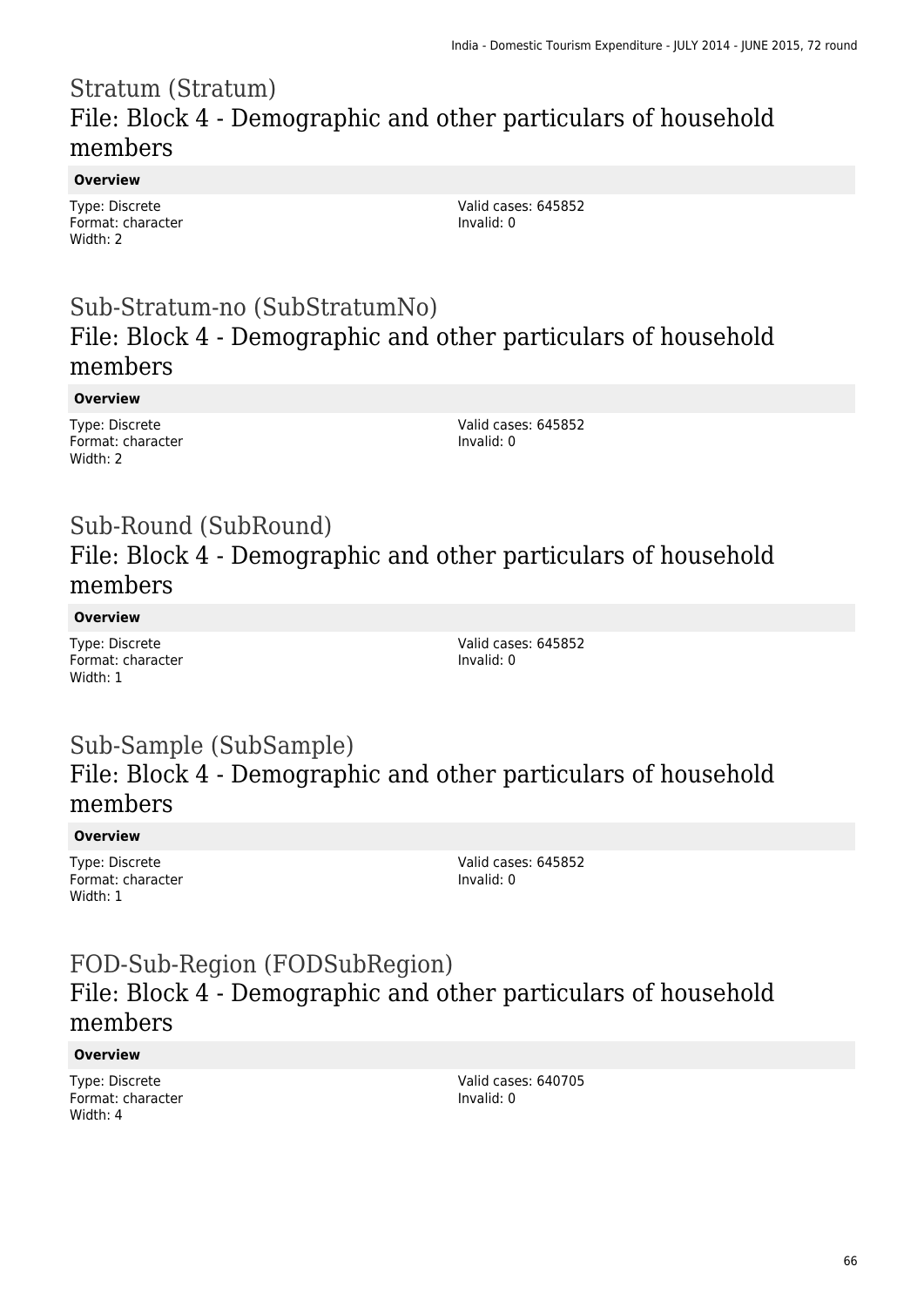### Hamlet group/Sub-block no. (HG\_SubBlkNo) File: Block 4 - Demographic and other particulars of household members

#### **Overview**

Type: Discrete Format: character Width: 1

Valid cases: 645852 Invalid: 0

### Second-Stage-Stratum-no (Second\_Stratum) File: Block 4 - Demographic and other particulars of household members

#### **Overview**

Type: Discrete Format: character Width: 1

Valid cases: 645852 Invalid: 0

### Sample hhld. No. (Hhold\_no) File: Block 4 - Demographic and other particulars of household members

### **Overview**

Type: Discrete Format: character Width: 2

Valid cases: 645852 Invalid: 0

### 'Level 3 -block 4' (Level) File: Block 4 - Demographic and other particulars of household members

#### **Overview**

Type: Discrete Format: character Width: 2

Valid cases: 645852 Invalid: 0

## Person serial no. (b4q1) File: Block 4 - Demographic and other particulars of household members

#### **Overview**

Type: Discrete Format: character Width: 2

Valid cases: 645852 Invalid: 0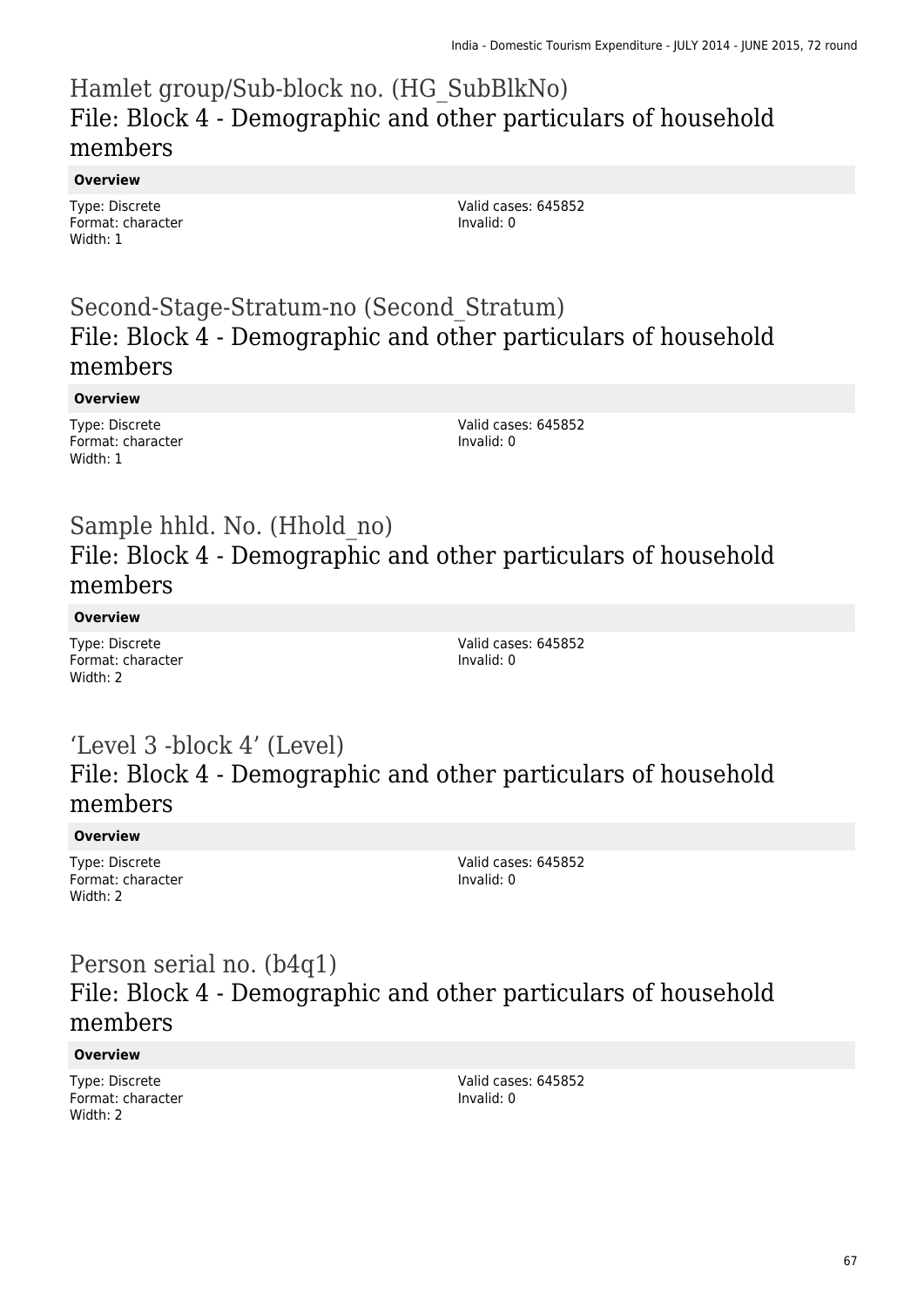# Relation to head (b4q3) File: Block 4 - Demographic and other particulars of household members

### **Overview**

Type: Discrete Format: character Width: 1

Valid cases: 645851 Invalid: 0

## Gender (b4q4) File: Block 4 - Demographic and other particulars of household members

### **Overview**

Type: Discrete Format: character Width: 1

Valid cases: 645852 Invalid: 0

### Age (b4q5) File: Block 4 - Demographic and other particulars of household members

### **Overview**

| <b>Type: Continuous</b> |
|-------------------------|
| Format: numeric         |
| Width: 3                |
| Decimals: 0             |
| Range: 0-110            |

Valid cases: 645852 Invalid: 0 Minimum: 0 Maximum: 110 Mean: 29.1 Standard deviation: 19.3

## Marital status (b4q6) File: Block 4 - Demographic and other particulars of household members

### **Overview**

Type: Discrete Format: character Width: 1

Valid cases: 645852 Invalid: 0

## Education level (b4q7) File: Block 4 - Demographic and other particulars of household members

### **Overview**

Type: Discrete Format: character Width: 2

Valid cases: 645852 Invalid: 0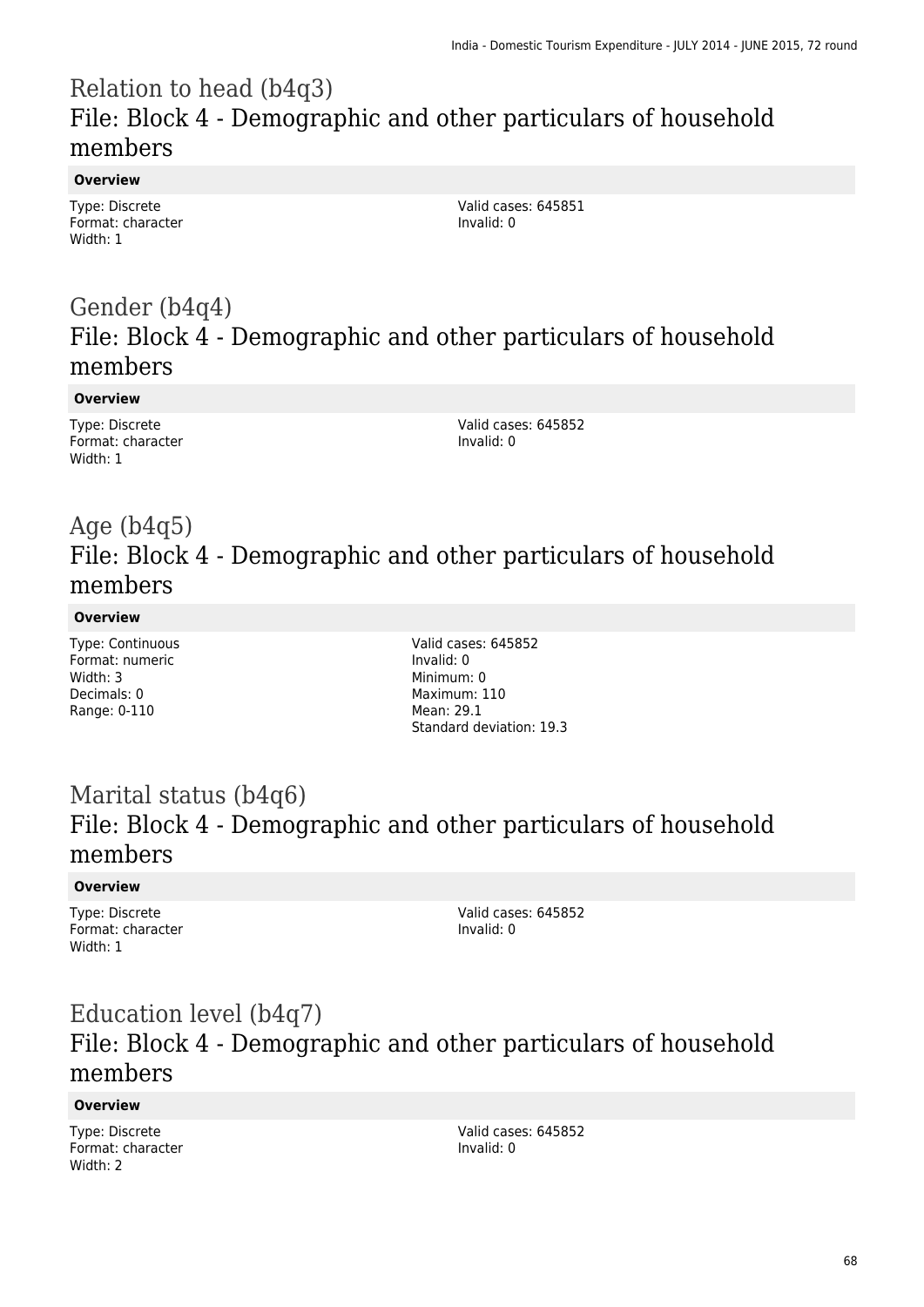### usual princpal activity status (b4q8) File: Block 4 - Demographic and other particulars of household members

#### **Overview**

Type: Discrete Format: numeric Width: 2 Decimals: 0 Range: 11-99

Valid cases: 645850 Invalid: 2

number of first stage units surveyed within a substratum for the sub-sample (NSS) File: Block 4 - Demographic and other particulars of household members

# **Overview**

Type: Discrete Format: numeric Width: 3 Decimals: 0 Range: 1-28

Valid cases: 645852 Invalid: 0

### number of first stage units surveyed within a substratum for sub-sample combined (NSC) File: Block 4 - Demographic and other particulars of household members

### **Overview**

Type: Discrete Format: numeric Width: 3 Decimals: 0 Range: 1-56

Valid cases: 645852 Invalid: 0

weight or multiplier within a substratum for the sub-sample (MLT) File: Block 4 - Demographic and other particulars of household members

#### **Overview**

Type: Continuous Format: numeric Width: 10 Decimals: 0 Range: 97-32033534

Valid cases: 645852 Invalid: 0 Minimum: 97 Maximum: 32033534 Mean: 345464.3 Standard deviation: 732787.1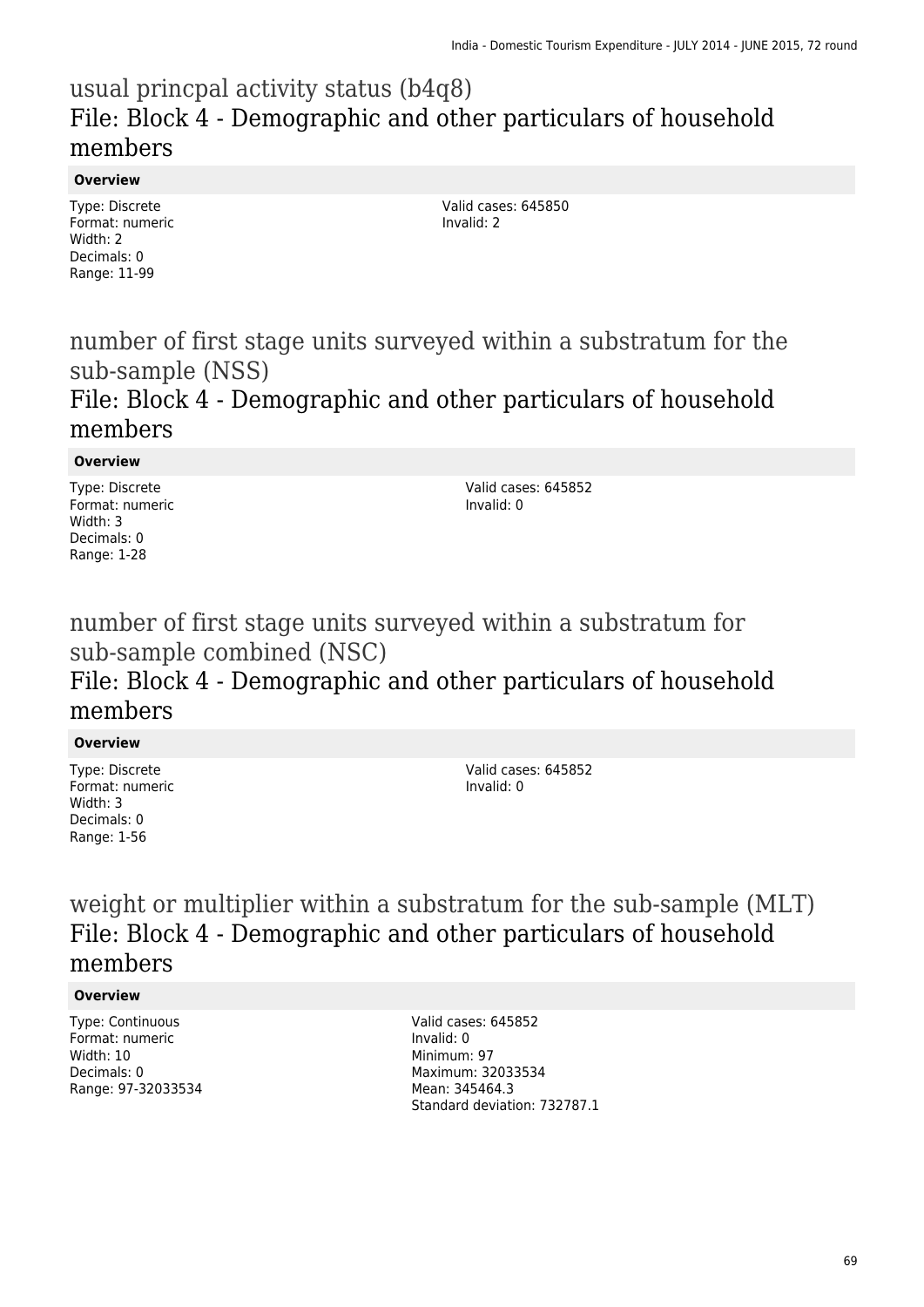# Final weight for sub-sample wise estimates (Weight\_SS) File: Block 4 - Demographic and other particulars of household members

#### **Overview**

Type: Continuous Format: numeric Width: 8 Decimals: 2 Range: 0.97-320335.34

#### **Description**

Weight  $SS = MLT/100$ 

Valid cases: 645852 Invalid: 0 Minimum: 1 Maximum: 320335.3 Mean: 3454.6 Standard deviation: 7327.9

# Final weight for sub-sample combined estimates (Weight\_SC) File: Block 4 - Demographic and other particulars of household members

#### **Overview**

Type: Continuous Format: numeric Width: 8 Decimals: 2 Range: 0.485-160167.67

#### **Description**

Weight  $SC = MLT/100$ , if NSS=NSC  $=$  MLT/200 otherwise.

Valid cases: 645852 Invalid: 0 Minimum: 0.5 Maximum: 160167.7 Mean: 1728 Standard deviation: 3664.2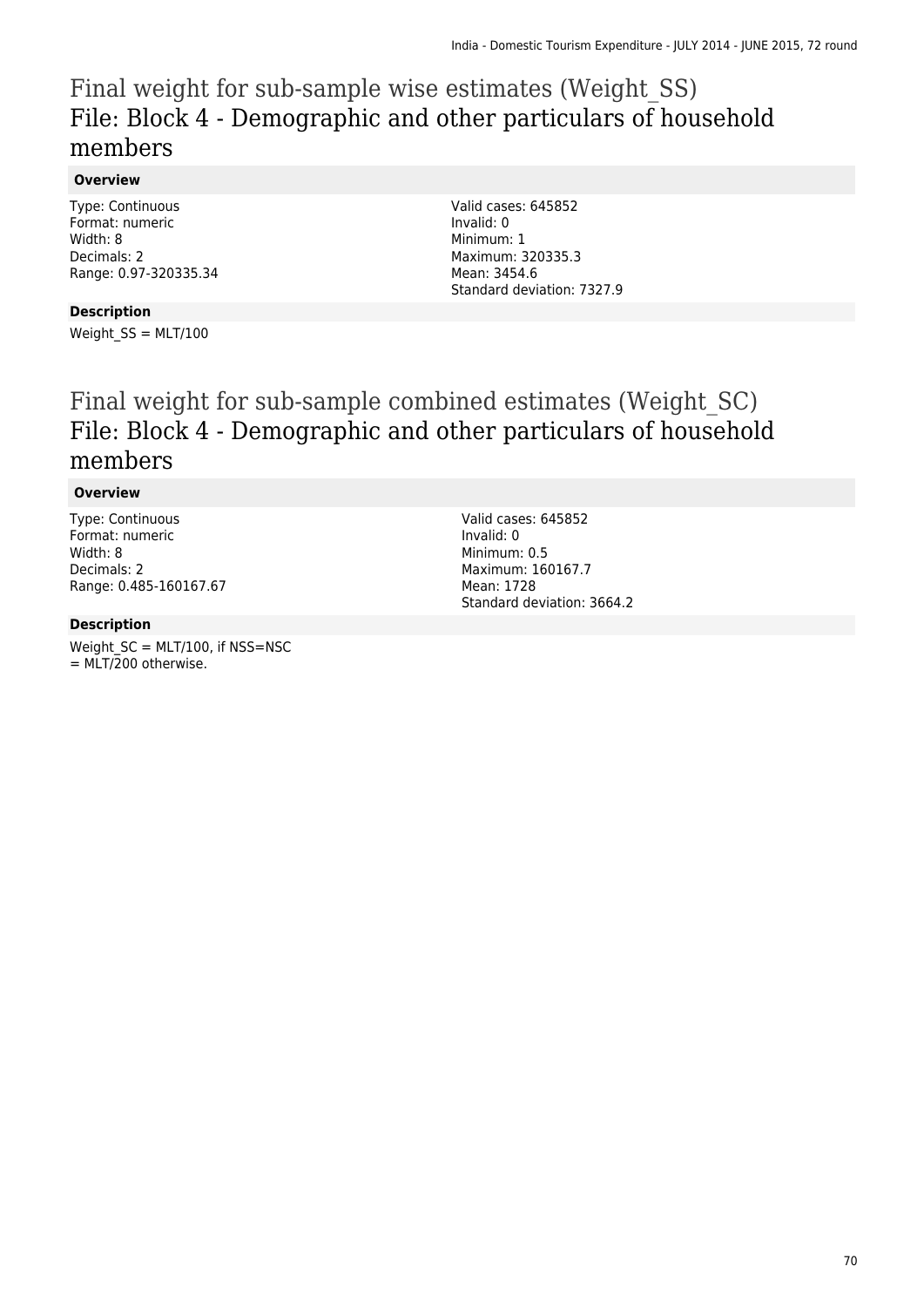# 'Primary key - unique identifier for a household' (HHID) File: Block 5

#### **Overview**

Type: Discrete Format: character Width: 9

Valid cases: 219870 Invalid: 0

### **Description**

HHID ( 'Primary key - unique identifier for a household' ) is combination of FSU Serial Number, Hamlet group/Sub-block no, Second Stage Stratum Number,Sample household No.

# Centre-code-Round (CentreCodeRnd) File: Block 5

#### **Overview**

Type: Discrete Format: character Width: 3

Valid cases: 219870 Invalid: 0

# FSU-Serial-No (Vill\_Blk\_Slno) File: Block 5

### **Overview**

Type: Discrete Format: character Width: 5

Valid cases: 219870 Invalid: 0

# Round (Round) File: Block 5

#### **Overview**

Type: Discrete Format: character Width: 2

Valid cases: 219870 Invalid: 0

# Schedule (Schedule) File: Block 5

#### **Overview**

Type: Discrete Format: character Width: 3

Valid cases: 219870 Invalid: 0

### Sample (Sample) File: Block 5

**Overview**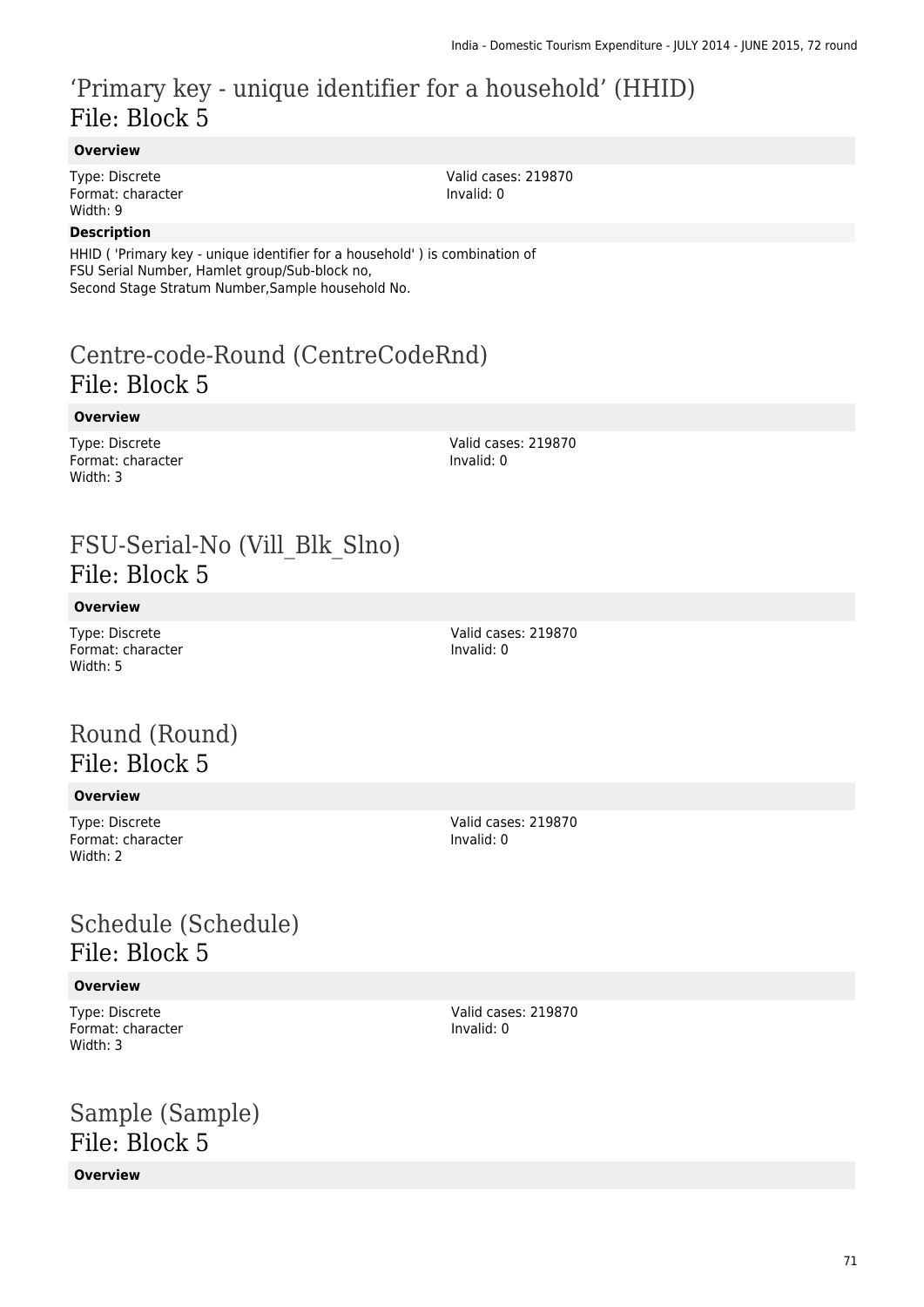# Sample (Sample) File: Block 5

Type: Discrete Format: character Width: 1

### Sector (Sector) File: Block 5

### **Overview**

Type: Discrete Format: character Width: 1

#### Valid cases: 219870 Invalid: 0

Valid cases: 219870

Invalid: 0

# 'State-Region' (State\_Region) File: Block 5

### **Overview**

Type: Discrete Format: character Width: 3

# State (State) File: Block 5

#### **Overview**

Type: Discrete Format: character Width: 2

Valid cases: 219870

Invalid: 0

Valid cases: 219870 Invalid: 0

# 'State-District' (State\_District) File: Block 5

### **Overview**

Type: Discrete Format: character Width: 4

Valid cases: 219870 Invalid: 0

### Stratum (Stratum) File: Block 5

#### **Overview**

Type: Discrete Format: character Width: 2

Valid cases: 219870 Invalid: 0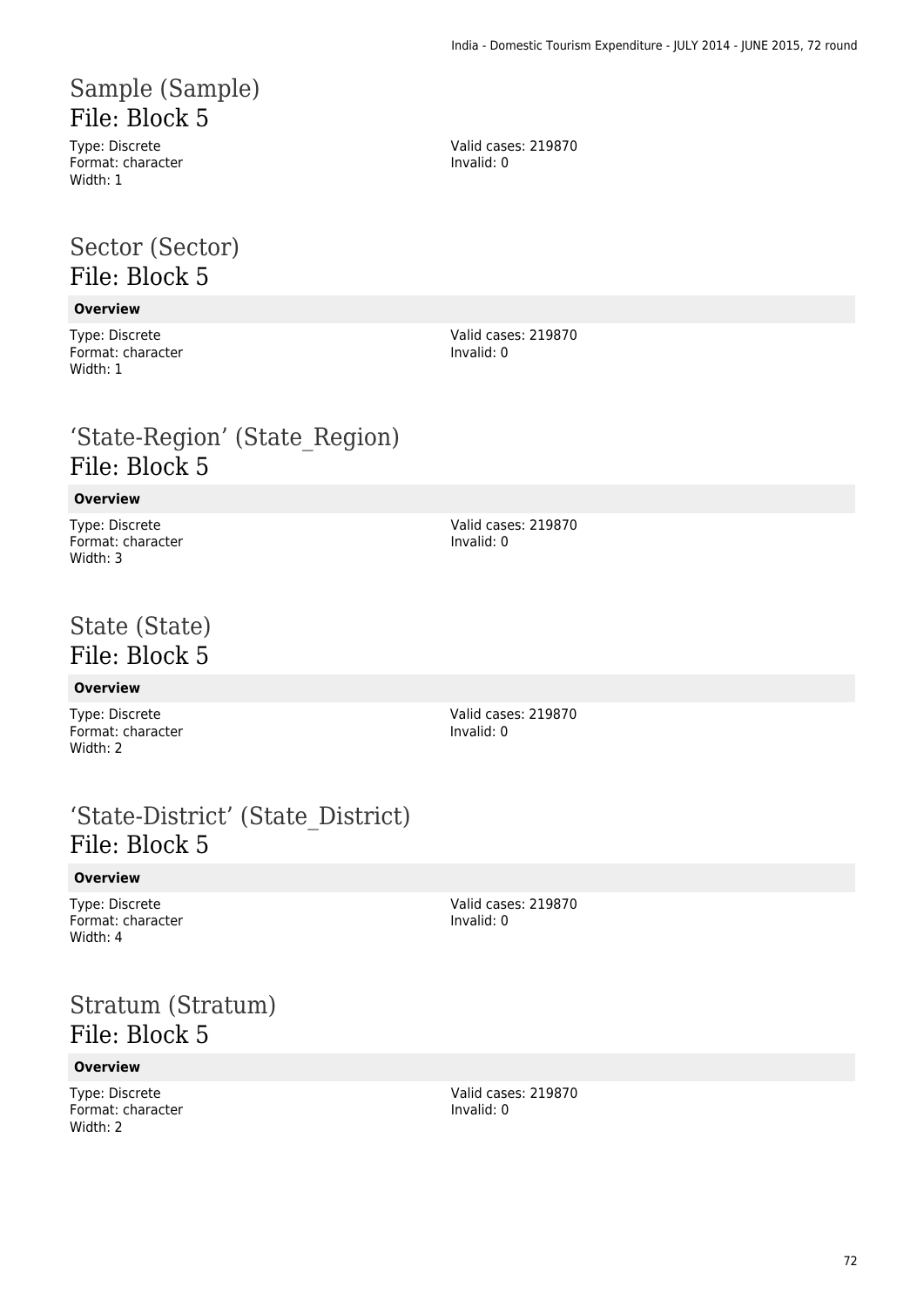### Sub-Stratum-no (SubStratumNo) File: Block 5

### **Overview**

Type: Discrete Format: character Width: 2

Valid cases: 219870 Invalid: 0

# Sub-Round (SubRound) File: Block 5

### **Overview**

Type: Discrete Format: character Width: 1

Valid cases: 219870 Invalid: 0

Valid cases: 219870

Invalid: 0

### Sub-Sample (SubSample) File: Block 5

### **Overview**

Type: Discrete Format: character Width: 1

### FOD-Sub-Region (FODSubRegion) File: Block 5

### **Overview**

Type: Discrete Format: character Width: 4

Valid cases: 218562 Invalid: 0

# Hamlet group/Sub-block no. (HG\_SubBlkNo) File: Block 5

### **Overview**

Type: Discrete Format: character Width: 1

Valid cases: 219870 Invalid: 0

# Second-Stage-Stratum-no (Second\_Stratum) File: Block 5

### **Overview**

Type: Discrete Format: character Width: 1

Valid cases: 219870 Invalid: 0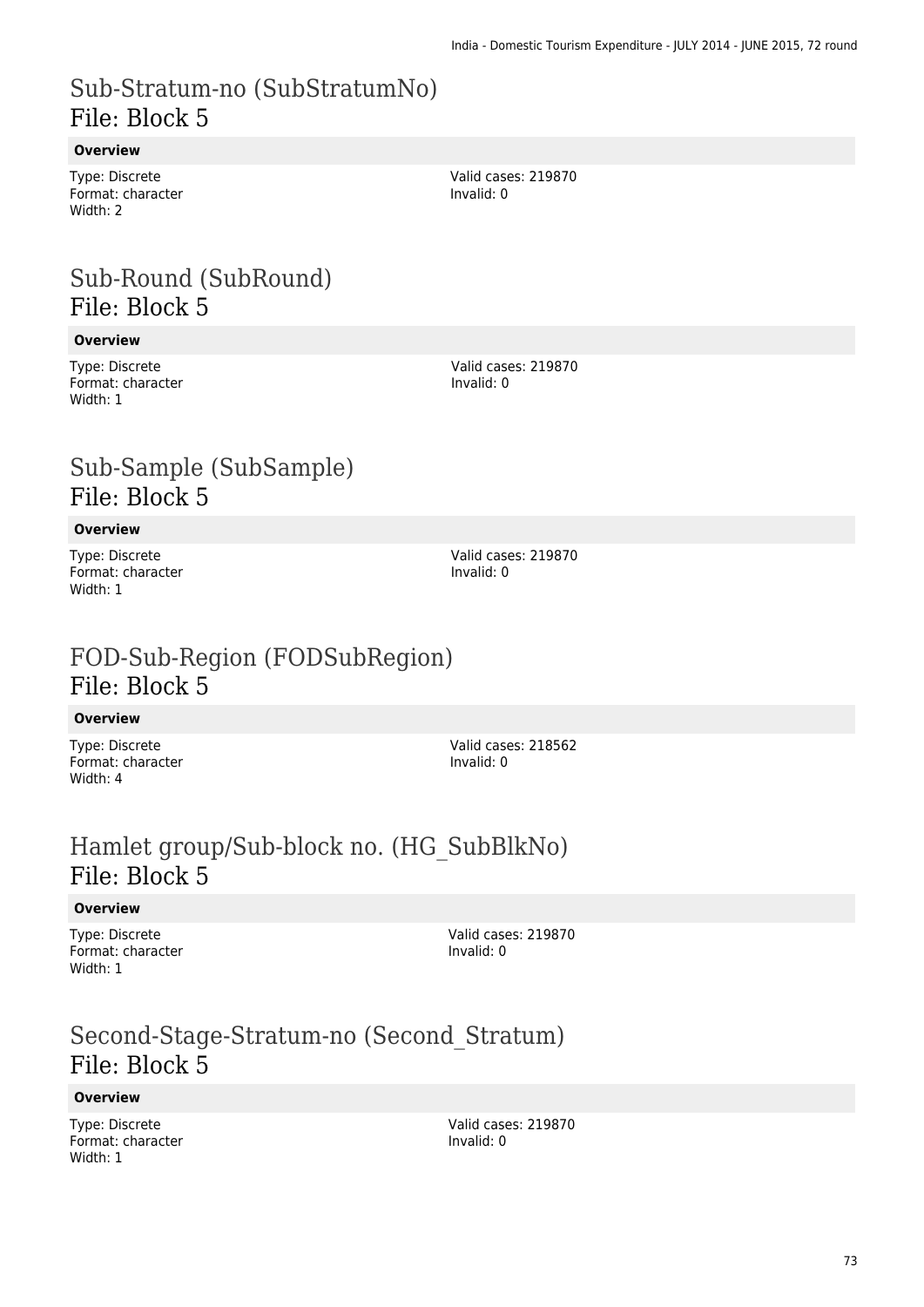# Sample hhld. No. (Hhold\_no) File: Block 5

### **Overview**

Type: Discrete Format: character Width: 2

#### Valid cases: 219870 Invalid: 0

# Level 4-block 5.1 (Level) File: Block 5

#### **Overview**

Type: Discrete Format: character Width: 2

Valid cases: 219870 Invalid: 0

### Srl. no. of the trip (b51q1) File: Block 5

#### **Overview**

Type: Discrete Format: character Width: 2

Valid cases: 219870 Invalid: 0

### No. of hhd member who was in that trip (b51q2) File: Block 5

#### **Overview**

Type: Discrete Format: character Width: 2

Valid cases: 157330 Invalid: 0

# Sl. No. of hhd member who was in that trip) (b51q3) File: Block 5

#### **Overview**

Type: Discrete Format: character Width: 2

Valid cases: 219870 Invalid: 0

### Age (b51q4) File: Block 5

### **Overview**

Type: Continuous Format: numeric Width: 3 Decimals: 0 Range: 0-105

Valid cases: 157311 Invalid: 62559 Minimum: 0 Maximum: 105 Mean: 34.8 Standard deviation: 18.3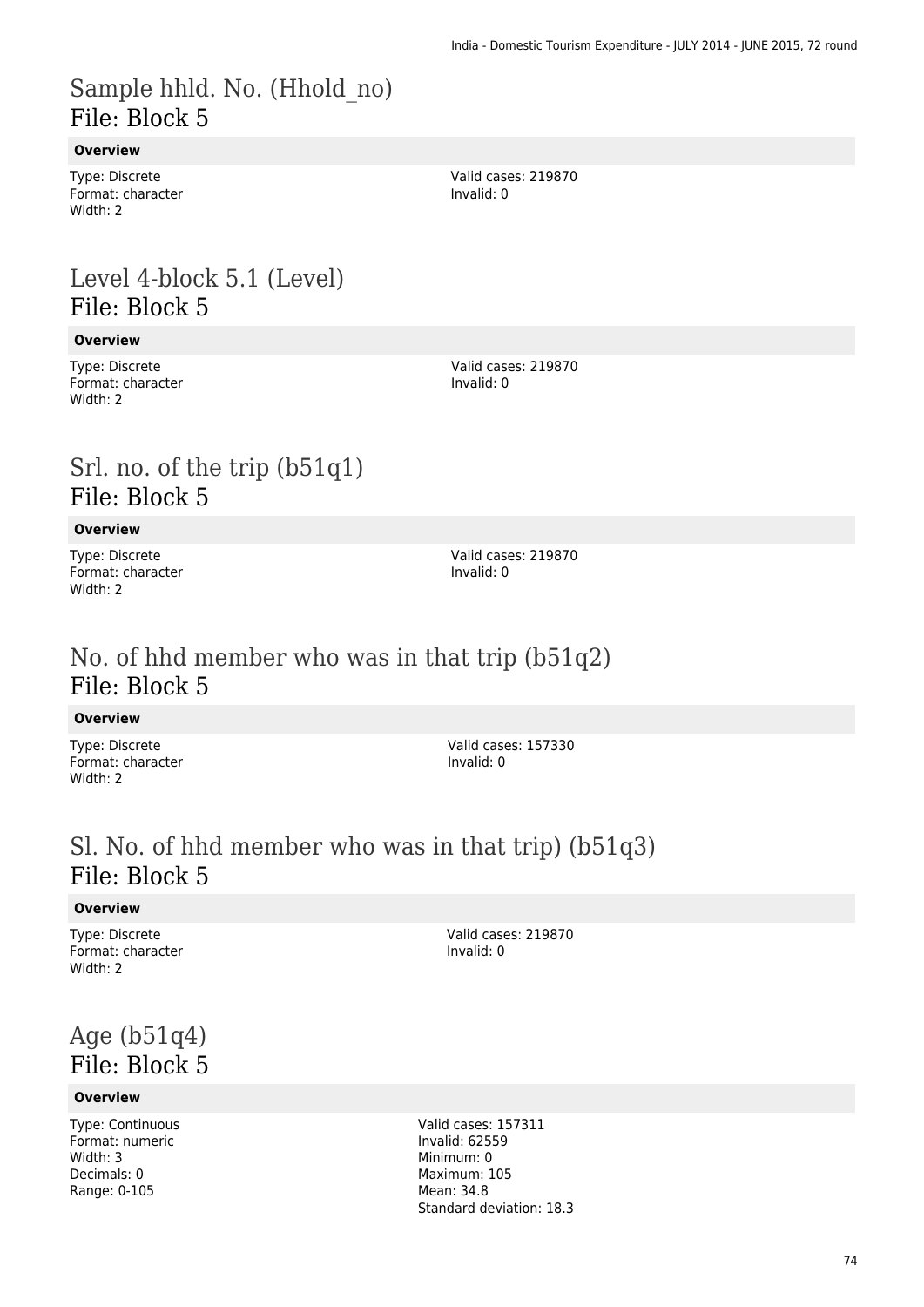# Purpose of the trip for the member (b51q5) File: Block 5

### **Overview**

Type: Discrete Format: character Width: 1

Valid cases: 157326 Invalid: 0

# Type of trip (b51q6) File: Block 5

#### **Overview**

Type: Discrete Format: character Width: 1

Valid cases: 157326 Invalid: 0

# Mode of travel-major(max. distance travelled) (b51q7) File: Block 5

### **Overview**

Type: Discrete Format: character Width: 2

Valid cases: 157310 Invalid: 0

### Mode of travel-minor(2nd max. distance travelled) (b51q8) File: Block 5

### **Overview**

Type: Discrete Format: character Width: 2

Valid cases: 85673 Invalid: 0

### Type of stay-major(max. no. of nights spent) (b51q9) File: Block 5

### **Overview**

Type: Discrete Format: character Width: 1

Valid cases: 157323 Invalid: 0

### Type of stay-minor(2nd max. no. of nights spent) (b51q10) File: Block 5

### **Overview**

Type: Discrete Format: character Width: 1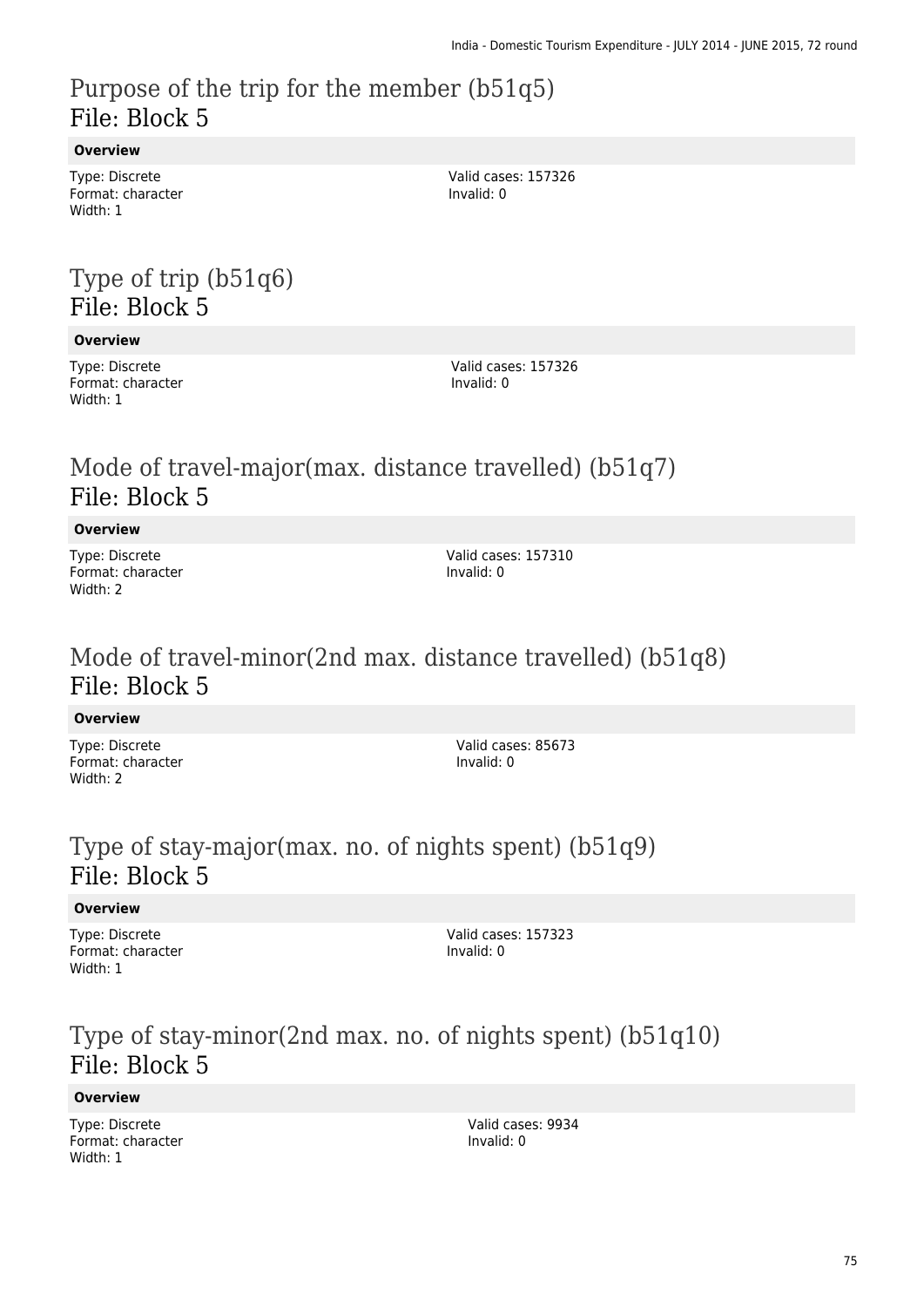### No. of nights spent outside usual place of residence (including journey) (b51q11) File: Block 5

### **Overview**

Type: Discrete Format: character Width: 3

Valid cases: 157293 Invalid: 0

# Leading purpose for all the members performing the trip (b51q12) File: Block 5

### **Overview**

Type: Discrete Format: character Width: 1

Valid cases: 157326 Invalid: 0

# Starting month (b51q13) File: Block 5

### **Overview**

Type: Discrete Format: character Width: 2

Valid cases: 157302 Invalid: 0

### Main destination (b51q14) File: Block 5

### **Overview**

Type: Discrete Format: character Width: 1

Valid cases: 157237 Invalid: 0

# State code of port of departure (b51q15) File: Block 5

### **Overview**

Type: Continuous Format: numeric Width: 2 Decimals: 0 Range: 0-35

Valid cases: 157240 Invalid: 62630 Minimum: 0 Maximum: 35 Mean: 18.3 Standard deviation: 10

### number of first stage units surveyed within a substratum for the sub-sample (NSS) File: Block 5

#### **Overview**

76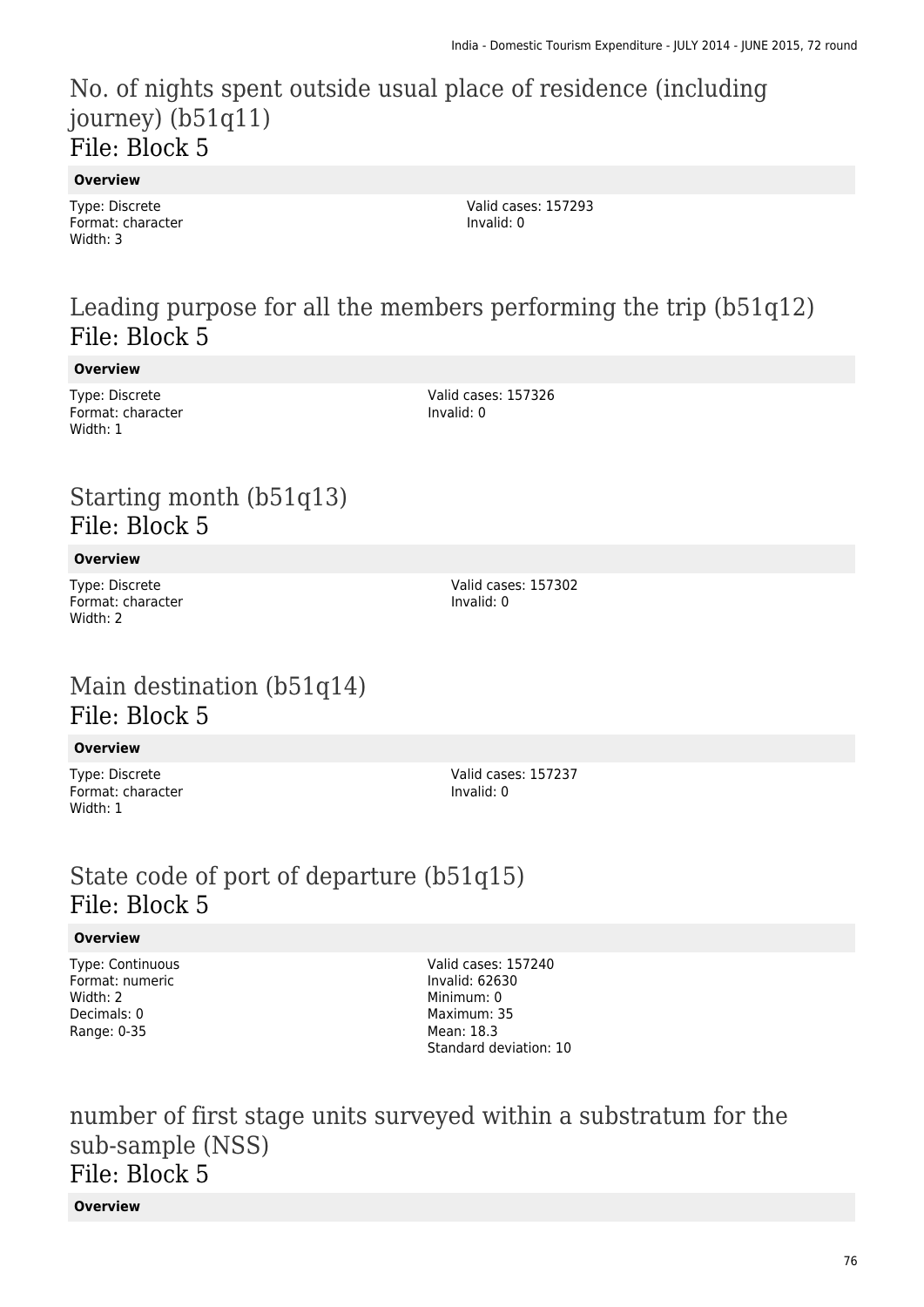### number of first stage units surveyed within a substratum for the sub-sample (NSS) File: Block 5

Type: Discrete Format: numeric Width: 3 Decimals: 0 Range: 1-28

Valid cases: 219870 Invalid: 0

### number of first stage units surveyed within a substratum for sub-sample combined (NSC) File: Block 5

### **Overview**

Type: Discrete Format: numeric Width: 3 Decimals: 0 Range: 1-56

Valid cases: 219870 Invalid: 0

### weight or multiplier within a substratum for the sub-sample (MLT) File: Block 5

### **Overview**

Type: Continuous Format: numeric Width: 10 Decimals: 0 Range: 97-20924689 Valid cases: 219870 Invalid: 0 Minimum: 97 Maximum: 20924689 Mean: 153670.3 Standard deviation: 276537.8

# Final weight for sub-sample wise estimates (Weight\_SS) File: Block 5

### **Overview**

Type: Continuous Format: numeric Width: 8 Decimals: 2 Range: 0.97-209246.89 Valid cases: 219870 Invalid: 0 Minimum: 1 Maximum: 209246.9 Mean: 1536.7 Standard deviation: 2765.4

### **Description**

Weight\_SS = MLT/100

# Final weight for sub-sample combined estimates (Weight\_SC) File: Block 5

### **Overview**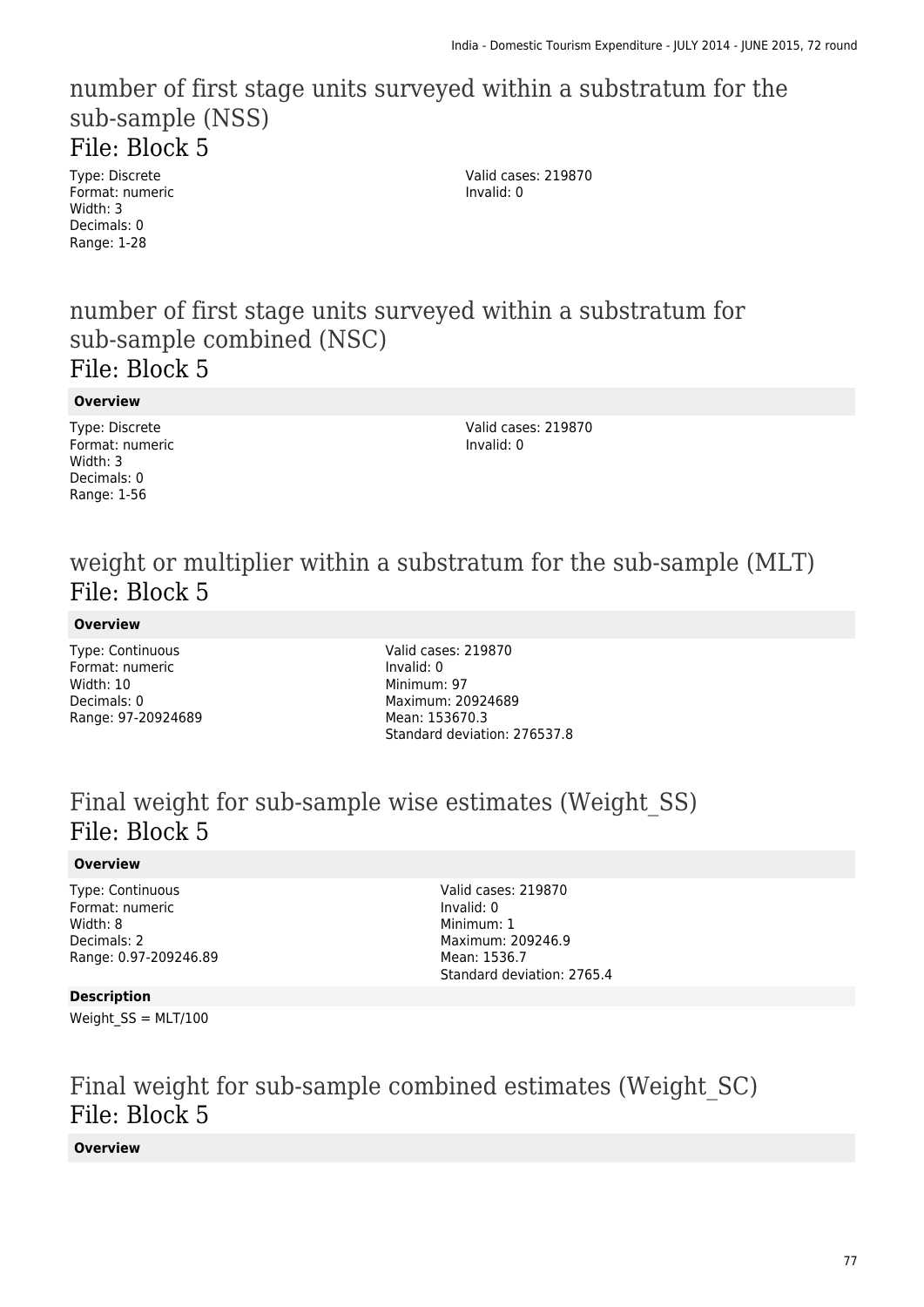# Final weight for sub-sample combined estimates (Weight\_SC) File: Block 5

Type: Continuous Format: numeric Width: 8 Decimals: 2 Range: 0.485-104623.445

#### **Description**

Weight  $SC = MLT/100$ , if NSS=NSC  $=$  MLT/200 otherwise.

Valid cases: 219870 Invalid: 0 Minimum: 0.5 Maximum: 104623.4 Mean: 769.2 Standard deviation: 1385.3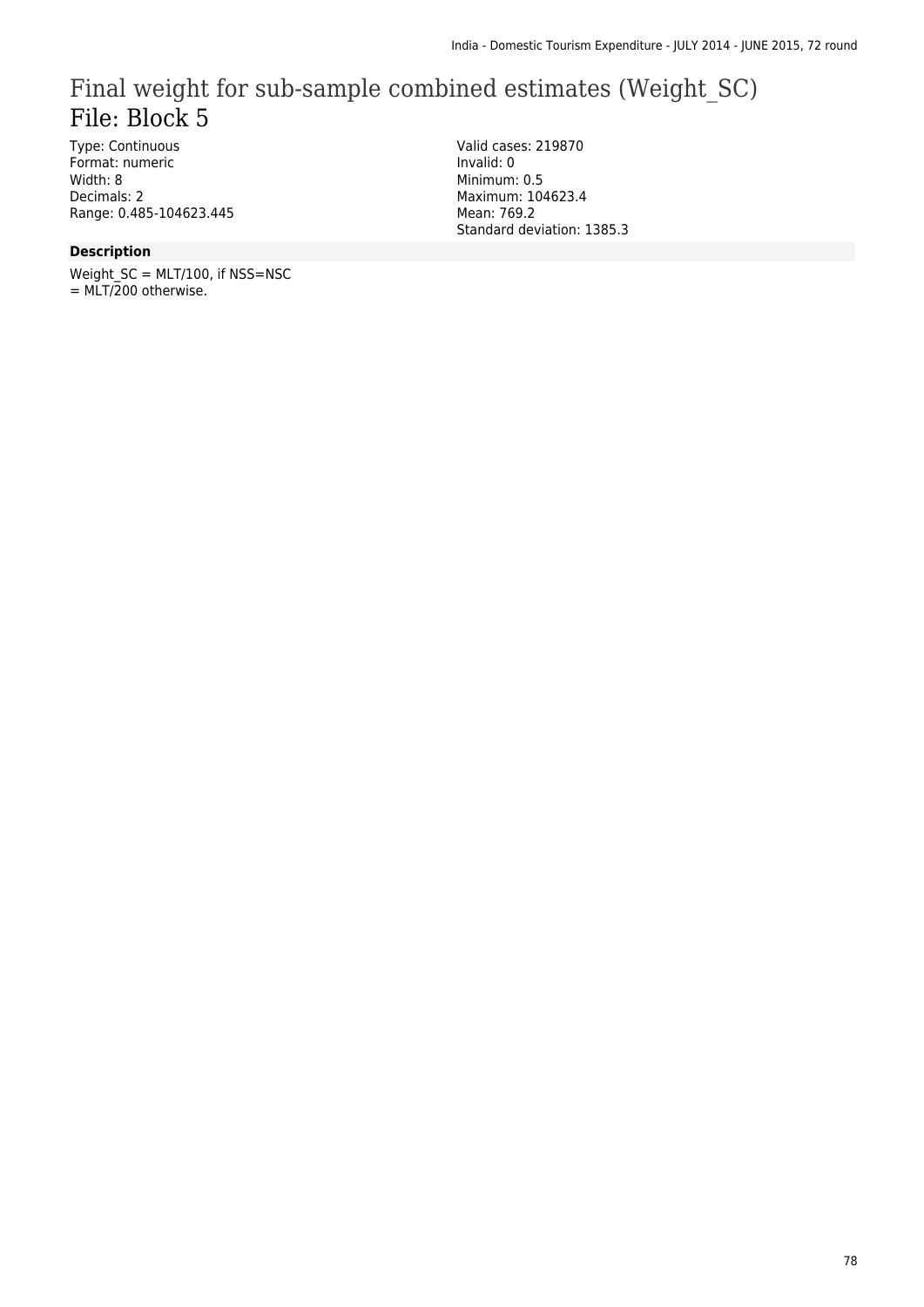# 'Primary key - unique identifier for a household' (HHID) File: Block 5.2 - Particulars of overnight trips completed by household members during last 30 days.

### **Overview**

Type: Discrete Format: character Width: 9

**Description**

HHID ( 'Primary key - unique identifier for a household' ) is combination of FSU Serial Number, Hamlet group/Sub-block no, Second Stage Stratum Number,Sample household No.

Centre-code-Round (CentreCodeRnd) File: Block 5.2 - Particulars of overnight trips completed by household members during last 30 days.

### **Overview**

Type: Discrete Format: character Width: 3

Valid cases: 189670 Invalid: 0

Valid cases: 189670

Invalid: 0

# FSU-Serial-No (Vill\_Blk\_Slno) File: Block 5.2 - Particulars of overnight trips completed by household members during last 30 days.

### **Overview**

Type: Discrete Format: character Width: 5

Valid cases: 189670 Invalid: 0

# Round (Round) File: Block 5.2 - Particulars of overnight trips completed by household members during last 30 days.

### **Overview**

Type: Discrete Format: character Width: 2

Valid cases: 189670 Invalid: 0

# Schedule (Schedule) File: Block 5.2 - Particulars of overnight trips completed by household members during last 30 days.

### **Overview**

Type: Discrete Format: character Width: 3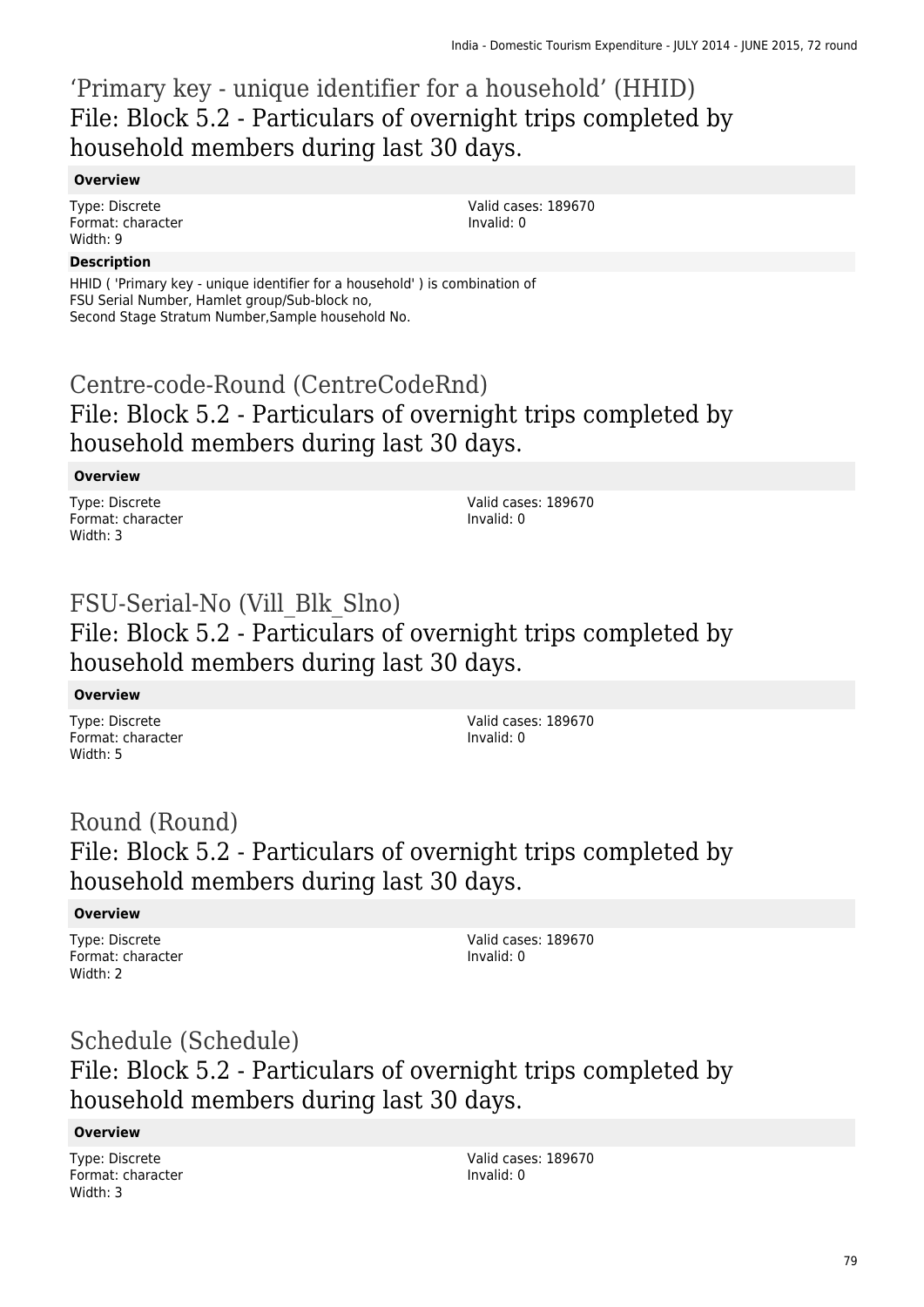### Sample (Sample) File: Block 5.2 - Particulars of overnight trips completed by household members during last 30 days.

### **Overview**

Type: Discrete Format: character Width: 1

Valid cases: 189670 Invalid: 0

### Sector (Sector) File: Block 5.2 - Particulars of overnight trips completed by household members during last 30 days.

### **Overview**

Type: Discrete Format: character Width: 1

Valid cases: 189670 Invalid: 0

### 'State-Region' (State\_Region) File: Block 5.2 - Particulars of overnight trips completed by household members during last 30 days.

### **Overview**

Type: Discrete Format: character Width: 3

Valid cases: 189670 Invalid: 0

### State (State) File: Block 5.2 - Particulars of overnight trips completed by household members during last 30 days.

### **Overview**

Type: Discrete Format: character Width: 2

Valid cases: 189670 Invalid: 0

### 'State-District' (State\_District) File: Block 5.2 - Particulars of overnight trips completed by household members during last 30 days.

### **Overview**

Type: Discrete Format: character Width: 4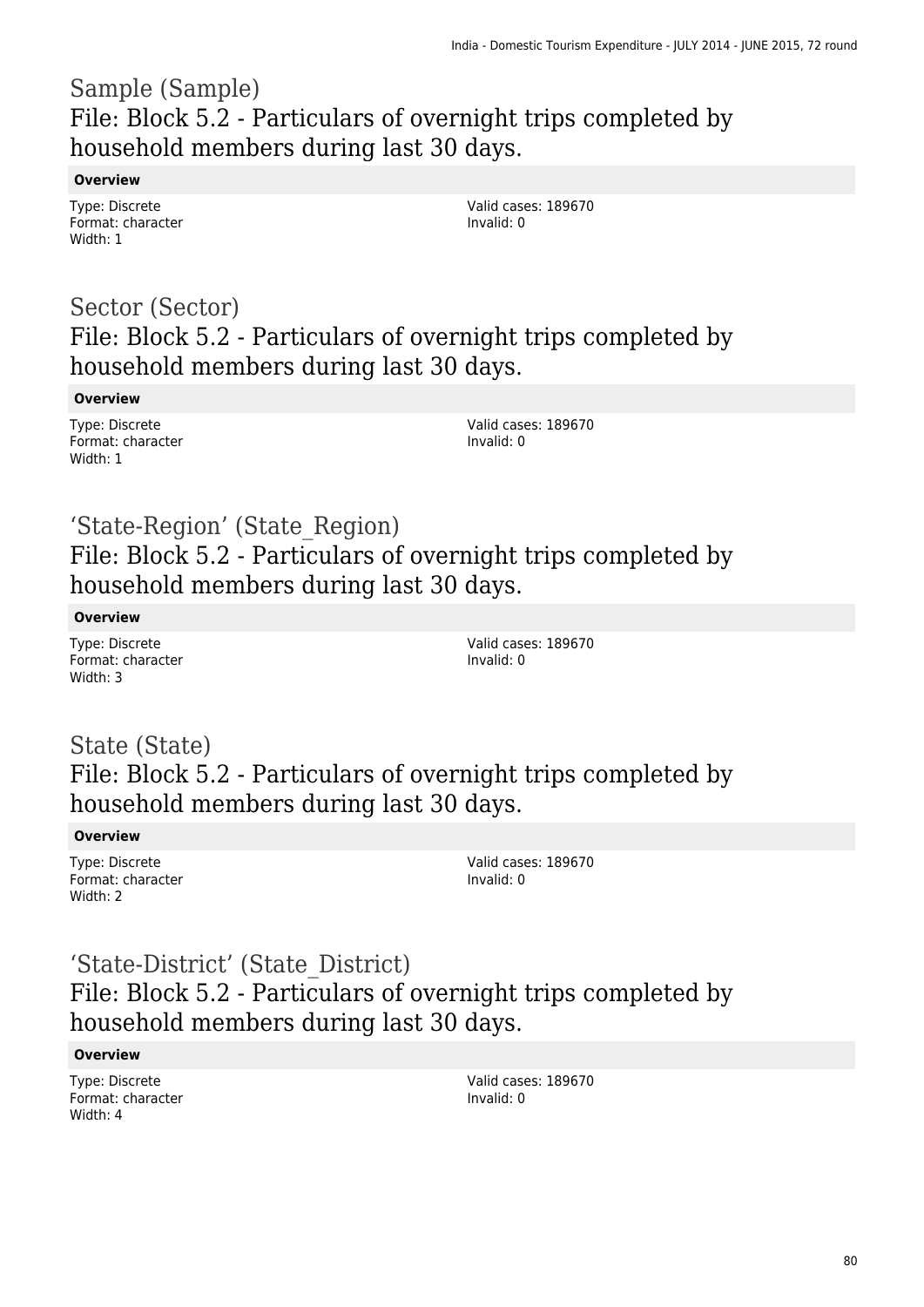### Stratum (Stratum) File: Block 5.2 - Particulars of overnight trips completed by household members during last 30 days.

### **Overview**

Type: Discrete Format: character Width: 2

Valid cases: 189670 Invalid: 0

### Sub-Stratum-no (SubStratumNo) File: Block 5.2 - Particulars of overnight trips completed by household members during last 30 days.

### **Overview**

Type: Discrete Format: character Width: 2

Valid cases: 189670 Invalid: 0

# Sub-Round (SubRound) File: Block 5.2 - Particulars of overnight trips completed by household members during last 30 days.

### **Overview**

Type: Discrete Format: character Width: 1

Valid cases: 189670 Invalid: 0

### Sub-Sample (SubSample) File: Block 5.2 - Particulars of overnight trips completed by

household members during last 30 days.

### **Overview**

Type: Discrete Format: character Width: 1

Valid cases: 189670 Invalid: 0

### FOD-Sub-Region (FODSubRegion) File: Block 5.2 - Particulars of overnight trips completed by household members during last 30 days.

### **Overview**

Type: Discrete Format: character Width: 4

Valid cases: 188647 Invalid: 0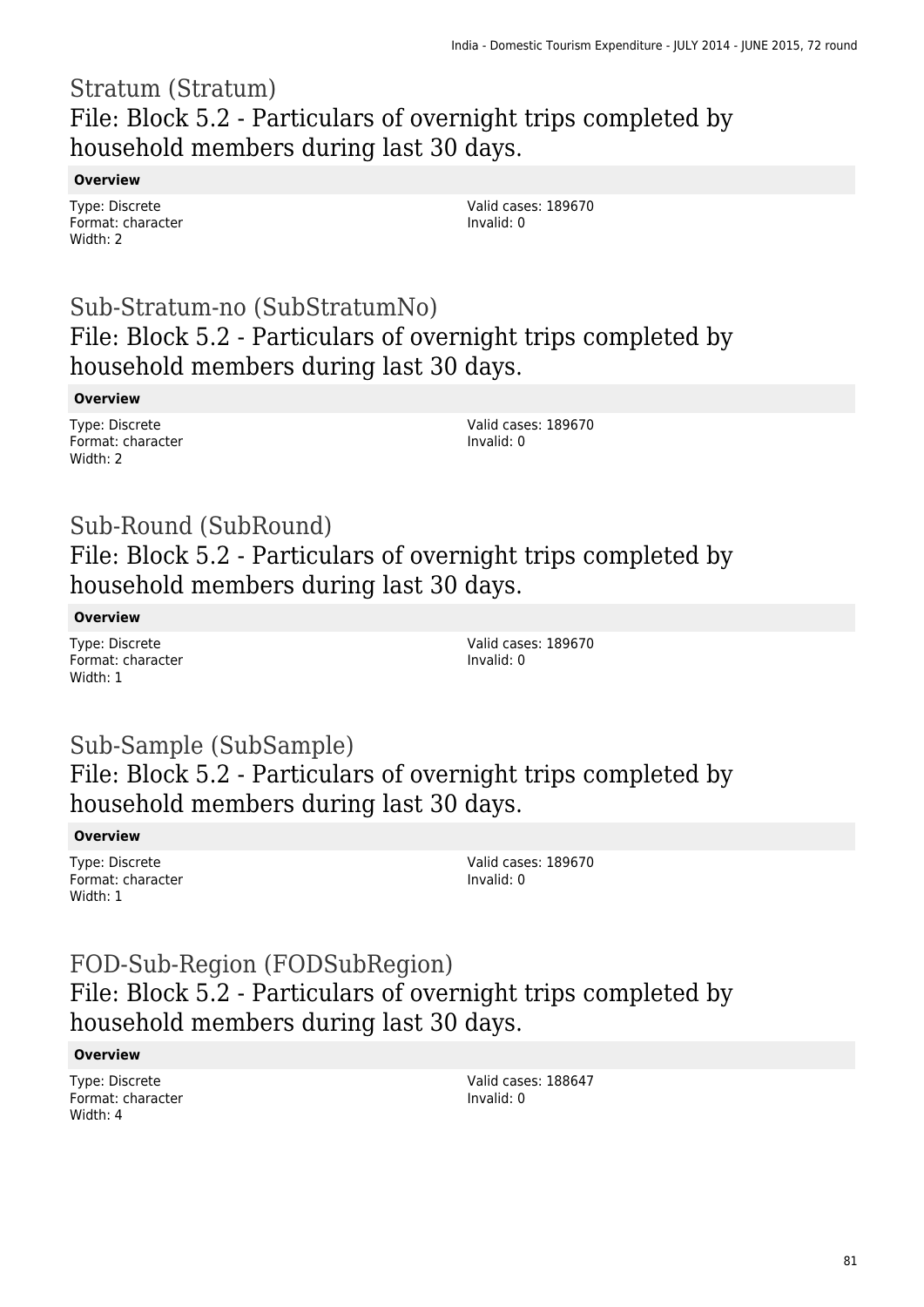### Hamlet group/Sub-block no. (HG\_SubBlkNo) File: Block 5.2 - Particulars of overnight trips completed by household members during last 30 days.

### **Overview**

Type: Discrete Format: character Width: 1

Valid cases: 189670 Invalid: 0

Second-Stage-Stratum-no (Second\_Stratum) File: Block 5.2 - Particulars of overnight trips completed by household members during last 30 days.

#### **Overview**

Type: Discrete Format: character Width: 1

Valid cases: 189670 Invalid: 0

### Sample hhld. No. (Hhold\_no) File: Block 5.2 - Particulars of overnight trips completed by household members during last 30 days.

### **Overview**

Type: Discrete Format: character Width: 2

Valid cases: 189670 Invalid: 0

### Level 5-block 5.2 (Level) File: Block 5.2 - Particulars of overnight trips completed by household members during last 30 days.

### **Overview**

Type: Discrete Format: character Width: 2

Valid cases: 189670 Invalid: 0

### Srl. no. of the trip (b52q1) File: Block 5.2 - Particulars of overnight trips completed by household members during last 30 days.

#### **Overview**

Type: Discrete Format: character Width: 2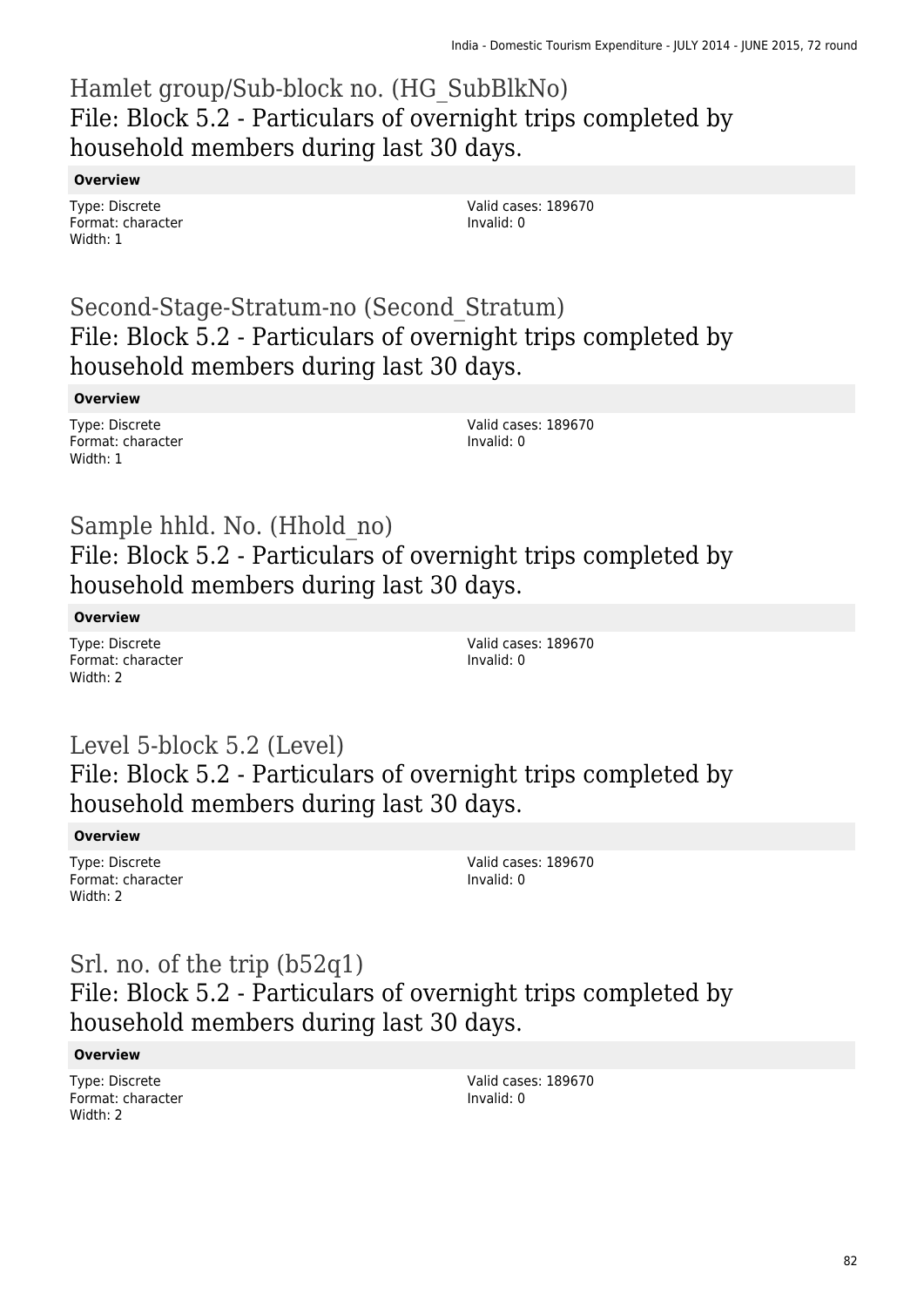### No. of hhd members who was in that trip (b52q2) File: Block 5.2 - Particulars of overnight trips completed by household members during last 30 days.

#### **Overview**

Type: Discrete Format: numeric Width: 2 Decimals: 0 Range: 1-18

Valid cases: 132853 Invalid: 56817

# Sl. No. of hhd member who was in that trip (b52q3) File: Block 5.2 - Particulars of overnight trips completed by household members during last 30 days.

#### **Overview**

Type: Discrete Format: character Width: 2

Valid cases: 189670 Invalid: 0

# Age (b52q4) File: Block 5.2 - Particulars of overnight trips completed by household members during last 30 days.

### **Overview**

Type: Continuous Format: numeric Width: 3 Decimals: 0 Range: 0-100

Valid cases: 132833 Invalid: 56837 Minimum: 0 Maximum: 100 Mean: 29.3 Standard deviation: 18

### Purpose of the trip for th member (b52q5) File: Block 5.2 - Particulars of overnight trips completed by household members during last 30 days.

### **Overview**

Type: Discrete Format: character Width: 1

Valid cases: 132849 Invalid: 0

# Type of trip (b52q6) File: Block 5.2 - Particulars of overnight trips completed by household members during last 30 days.

#### **Overview**

Type: Discrete Format: character Width: 1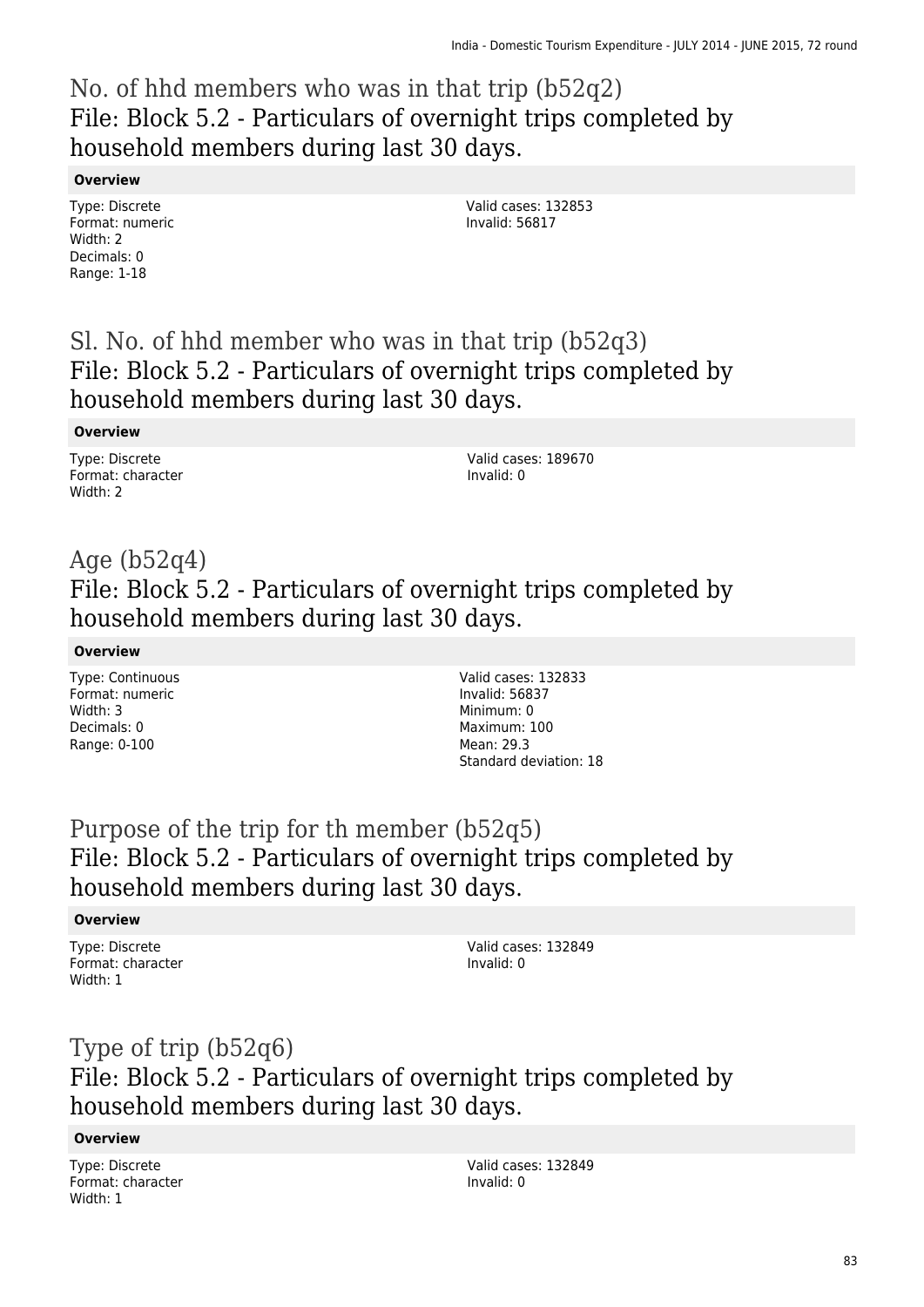Mode of travel-major(max. distance travelled) (b52q7) File: Block 5.2 - Particulars of overnight trips completed by household members during last 30 days.

#### **Overview**

Type: Discrete Format: character Width: 2

Valid cases: 132847 Invalid: 0

Mode of travel-minor(2nd max. distance travelled) (b52q8) File: Block 5.2 - Particulars of overnight trips completed by household members during last 30 days.

#### **Overview**

Type: Discrete Format: character Width: 2

Valid cases: 76712 Invalid: 0

Type of stay-major(mox. no. of nights sent) (b52q9) File: Block 5.2 - Particulars of overnight trips completed by household members during last 30 days.

#### **Overview**

Type: Discrete Format: character Width: 1

Valid cases: 132849 Invalid: 0

Type of stay-minor(2nd max. no. nights spent (b52q10) File: Block 5.2 - Particulars of overnight trips completed by household members during last 30 days.

#### **Overview**

Type: Discrete Format: character Width: 1

Valid cases: 2999 Invalid: 0

No. of nights spent outside usual place of residence (including journey) (b52q11)

File: Block 5.2 - Particulars of overnight trips completed by household members during last 30 days.

#### **Overview**

Type: Discrete Format: character Width: 3

Valid cases: 132813 Invalid: 0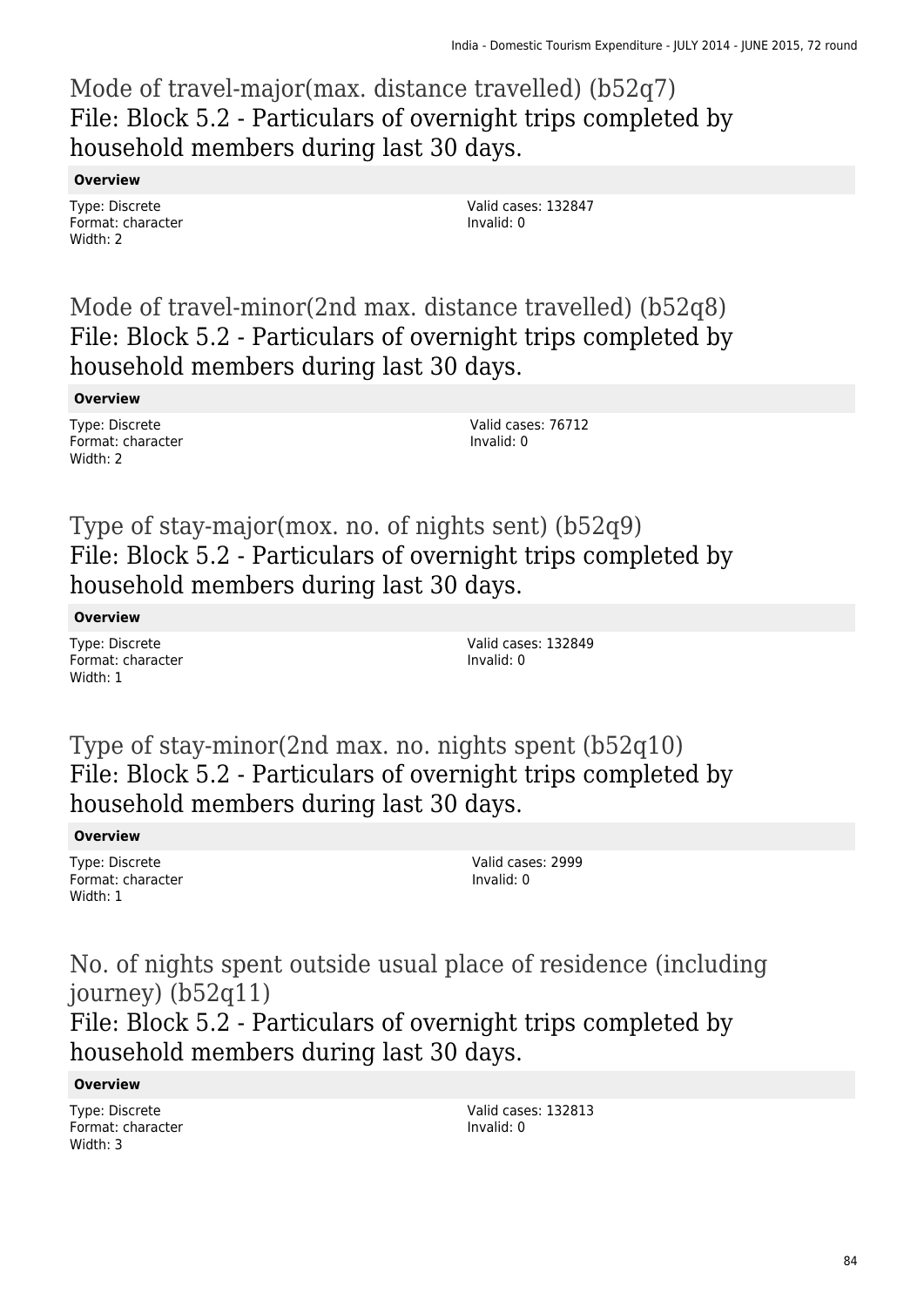Leading purpose for all the members performing the trip (b52q12) File: Block 5.2 - Particulars of overnight trips completed by household members during last 30 days.

### **Overview**

Type: Discrete Format: character Width: 1

Valid cases: 132849 Invalid: 0

### Starting month (b52q13) File: Block 5.2 - Particulars of overnight trips completed by household members during last 30 days.

### **Overview**

Type: Discrete Format: character Width: 2

Valid cases: 132843 Invalid: 0

# Main destination (b52q14) File: Block 5.2 - Particulars of overnight trips completed by household members during last 30 days.

### **Overview**

Type: Discrete Format: character Width: 1

Valid cases: 132832 Invalid: 0

### State code of port of departure (b52q15) File: Block 5.2 - Particulars of overnight trips completed by household members during last 30 days.

### **Overview**

Type: Continuous Format: numeric Width: 2 Decimals: 0 Range: 0-35

Valid cases: 132827 Invalid: 56843 Minimum: 0 Maximum: 35 Mean: 18.9 Standard deviation: 9.8

number of first stage units surveyed within a substratum for the sub-sample (NSS)

File: Block 5.2 - Particulars of overnight trips completed by household members during last 30 days.

### **Overview**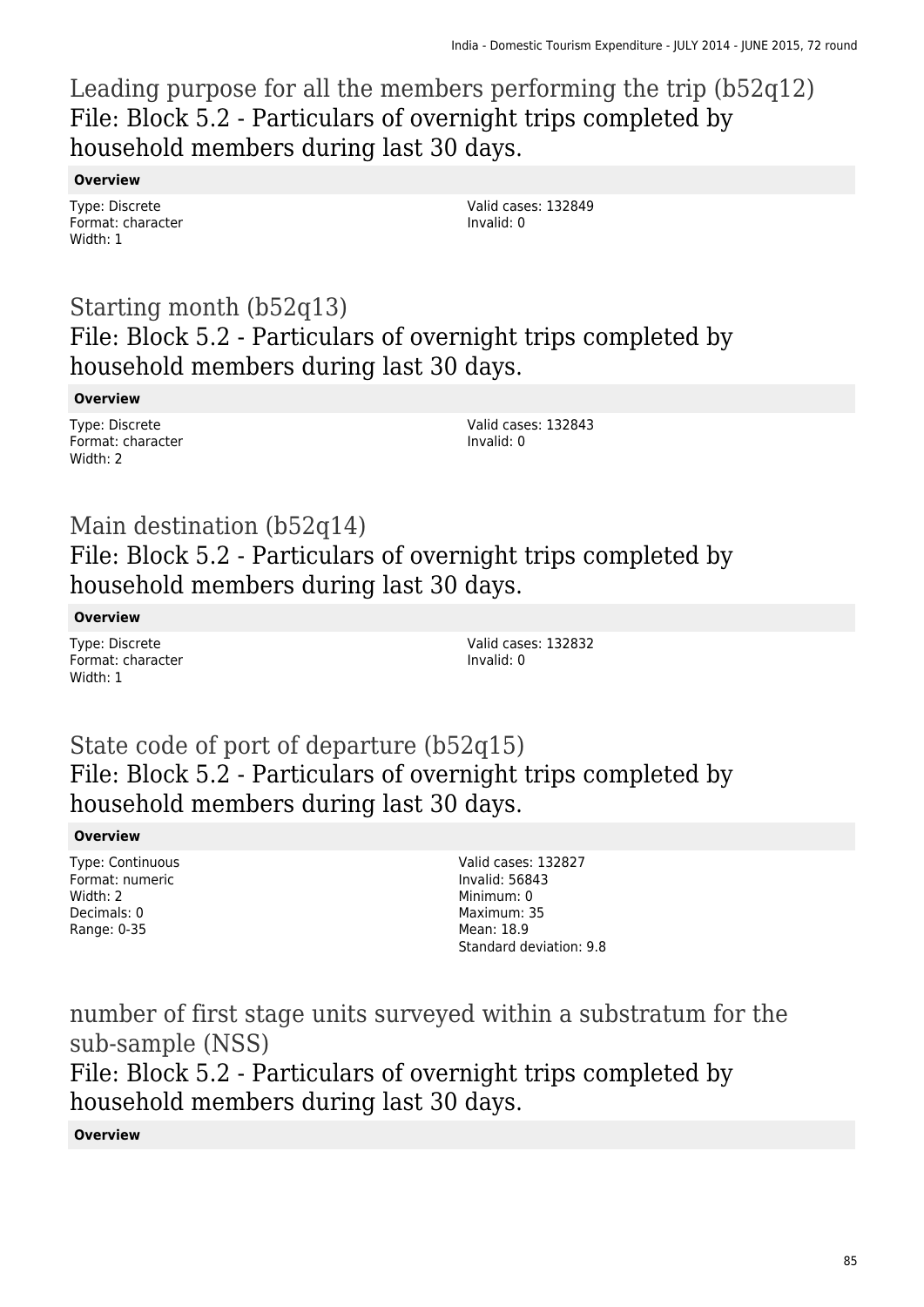number of first stage units surveyed within a substratum for the sub-sample (NSS)

File: Block 5.2 - Particulars of overnight trips completed by household members during last 30 days.

Type: Discrete Format: numeric Width: 3 Decimals: 0 Range: 1-28

Valid cases: 189670 Invalid: 0

number of first stage units surveyed within a substratum for sub-sample combined (NSC)

File: Block 5.2 - Particulars of overnight trips completed by household members during last 30 days.

### **Overview**

Type: Discrete Format: numeric Width: 3 Decimals: 0 Range: 1-56

Valid cases: 189670 Invalid: 0

weight or multiplier within a substratum for the sub-sample (MLT) File: Block 5.2 - Particulars of overnight trips completed by household members during last 30 days.

### **Overview**

Type: Continuous Format: numeric Width: 10 Decimals: 0 Range: 97-21597959

Valid cases: 189670 Invalid: 0 Minimum: 97 Maximum: 21597959 Mean: 187144.2 Standard deviation: 345484.9

Final weight for sub-sample wise estimates (Weight\_SS) File: Block 5.2 - Particulars of overnight trips completed by household members during last 30 days.

#### **Overview**

Type: Continuous Format: numeric Width: 8 Decimals: 2 Range: 0.97-215979.59

#### **Description**

Weight  $SS = MLT/100$ 

Valid cases: 189670 Invalid: 0 Minimum: 1 Maximum: 215979.6 Mean: 1871.4 Standard deviation: 3454.8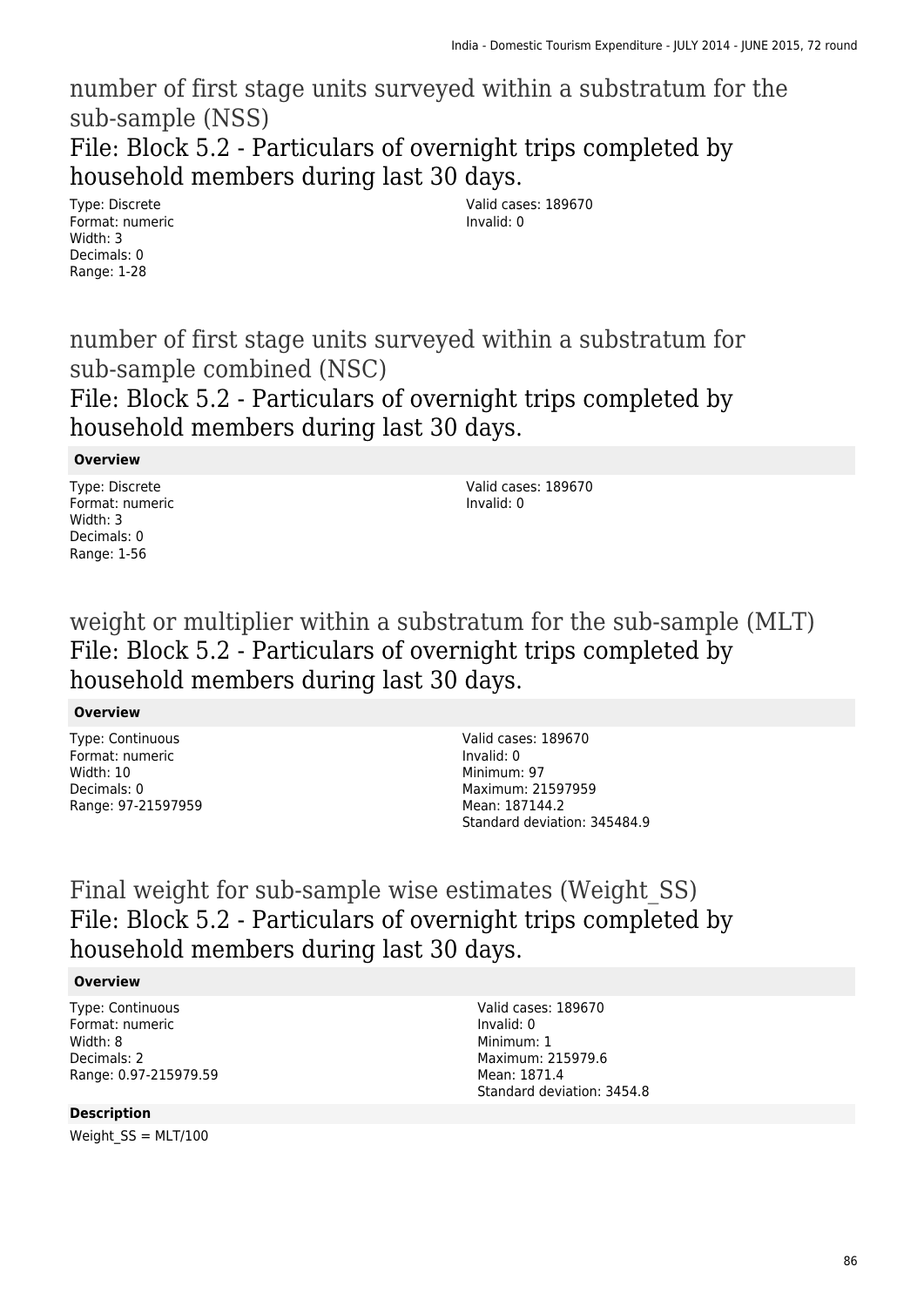### Final weight for sub-sample combined estimates (Weight\_SC) File: Block 5.2 - Particulars of overnight trips completed by household members during last 30 days.

### **Overview**

Type: Continuous Format: numeric Width: 8 Decimals: 2 Range: 0.485-107989.795

#### **Description**

Weight SC = MLT/100, if NSS=NSC  $=$  MLT/200 otherwise.

Valid cases: 189670 Invalid: 0 Minimum: 0.5 Maximum: 107989.8 Mean: 936.4 Standard deviation: 1727.7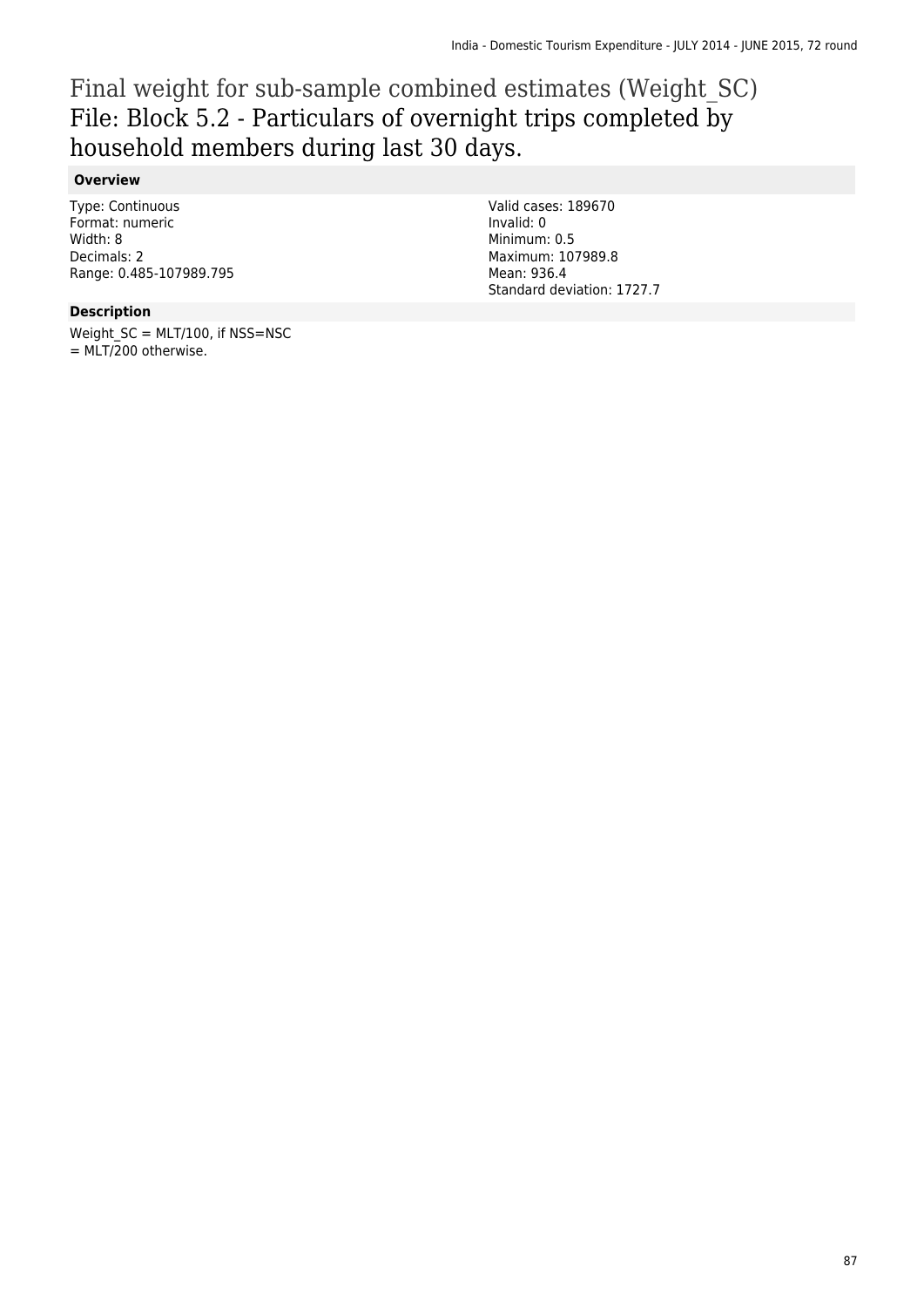# 'Primary key - unique identifier for a household' (HHID) File: Block 6.1 - Particulars of expenditure (`) for all trips in last 365 days covered in block 5

### **Overview**

Type: Discrete Format: character Width: 9

#### **Description**

HHID ( 'Primary key - unique identifier for a household' ) is combination of FSU Serial Number, Hamlet group/Sub-block no, Second Stage Stratum Number,Sample household No.

### Centre-code-Round (CentreCodeRnd) File: Block 6.1 - Particulars of expenditure (`) for all trips in last 365 days covered in block 5

### **Overview**

Type: Discrete Format: character Width: 3

Valid cases: 71899 Invalid: 0

Valid cases: 71899

Invalid: 0

### FSU-Serial-No (Vill\_Blk\_Slno) File: Block 6.1 - Particulars of expenditure (`) for all trips in last 365 days covered in block 5

### **Overview**

Type: Discrete Format: character Width: 5

Valid cases: 71899 Invalid: 0

### Round (Round) File: Block 6.1 - Particulars of expenditure (`) for all trips in last 365 days covered in block 5

### **Overview**

Type: Discrete Format: character Width: 2

Valid cases: 71899 Invalid: 0

# Schedule (Schedule) File: Block 6.1 - Particulars of expenditure (`) for all trips in last 365 days covered in block 5

### **Overview**

Type: Discrete Format: character Width: 3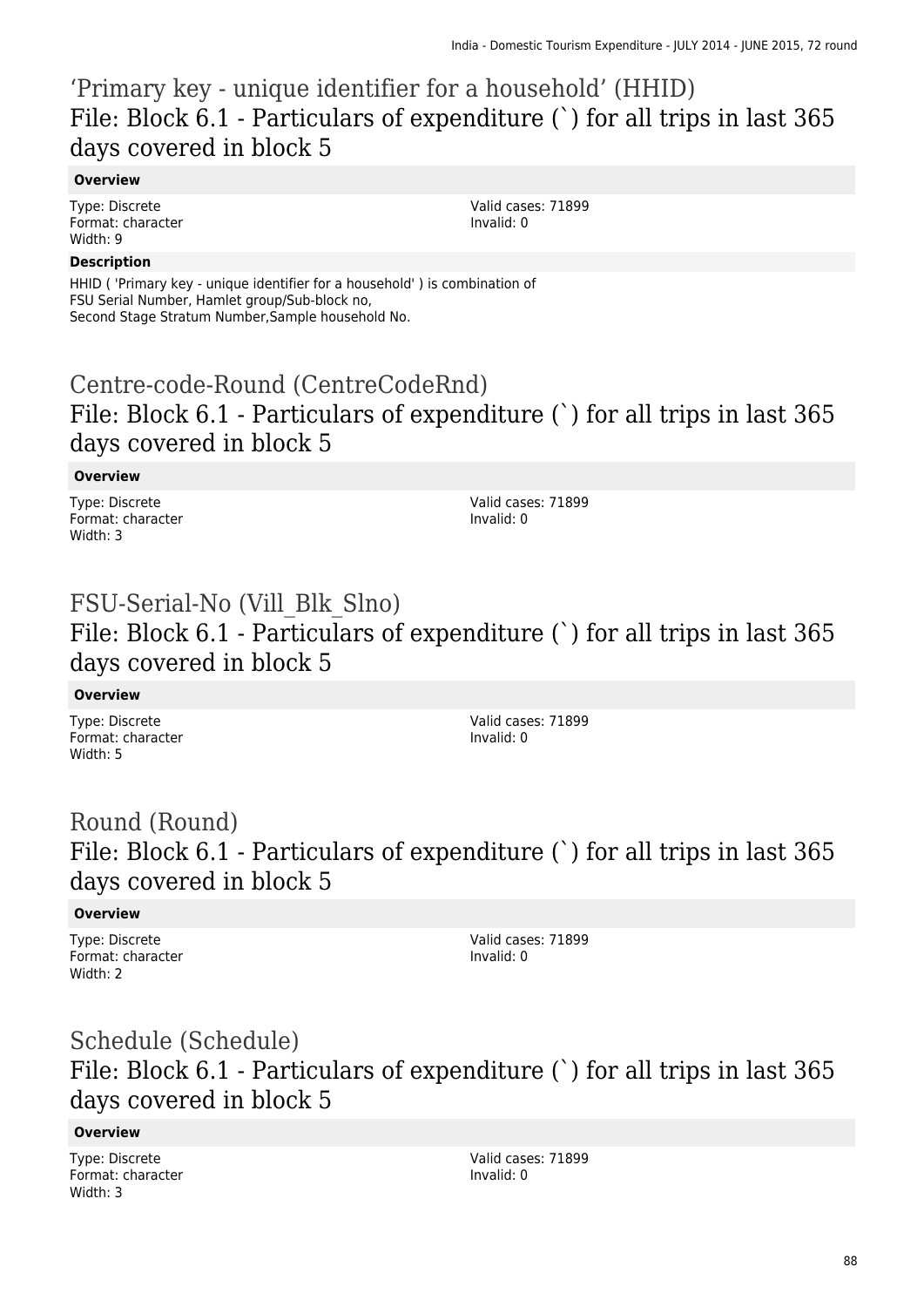### Sample (Sample) File: Block 6.1 - Particulars of expenditure (`) for all trips in last 365 days covered in block 5

### **Overview**

Type: Discrete Format: character Width: 1

Valid cases: 71899 Invalid: 0

### Sector (Sector) File: Block 6.1 - Particulars of expenditure (`) for all trips in last 365 days covered in block 5

### **Overview**

Type: Discrete Format: character Width: 1

Valid cases: 71899 Invalid: 0

### 'State-Region' (State\_Region) File: Block 6.1 - Particulars of expenditure (`) for all trips in last 365 days covered in block 5

### **Overview**

Type: Discrete Format: character Width: 3

Valid cases: 71899 Invalid: 0

### State (State) File: Block 6.1 - Particulars of expenditure (`) for all trips in last 365 days covered in block 5

### **Overview**

Type: Discrete Format: character Width: 2

Valid cases: 71899 Invalid: 0

'State-District' (State\_District) File: Block 6.1 - Particulars of expenditure (`) for all trips in last 365 days covered in block 5

### **Overview**

Type: Discrete Format: character Width: 4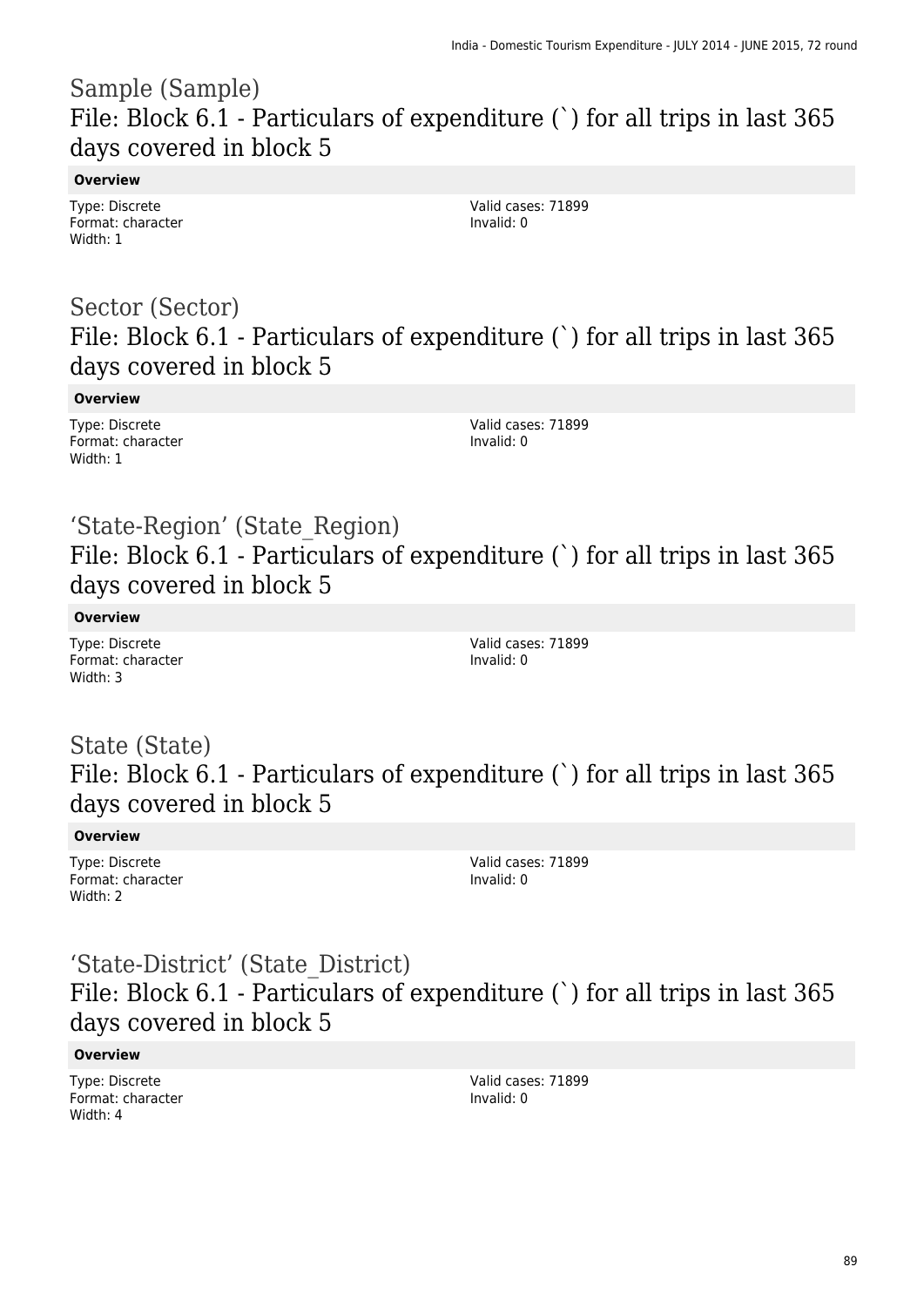### Stratum (Stratum) File: Block 6.1 - Particulars of expenditure (`) for all trips in last 365 days covered in block 5

### **Overview**

Type: Discrete Format: character Width: 2

Valid cases: 71899 Invalid: 0

Sub-Stratum-no (SubStratumNo) File: Block 6.1 - Particulars of expenditure (`) for all trips in last 365 days covered in block 5

### **Overview**

Type: Discrete Format: character Width: 2

Valid cases: 71899 Invalid: 0

### Sub-Round (SubRound) File: Block 6.1 - Particulars of expenditure (`) for all trips in last 365 days covered in block 5

### **Overview**

Type: Discrete Format: character Width: 1

Valid cases: 71899 Invalid: 0

### Sub-Sample (SubSample) File: Block 6.1 - Particulars of expenditure (`) for all trips in last 365 days covered in block 5

### **Overview**

Type: Discrete Format: character Width: 1

Valid cases: 71899 Invalid: 0

FOD-Sub-Region (FODSubRegion) File: Block 6.1 - Particulars of expenditure (`) for all trips in last 365 days covered in block 5

### **Overview**

Type: Discrete Format: character Width: 4

Valid cases: 71445 Invalid: 0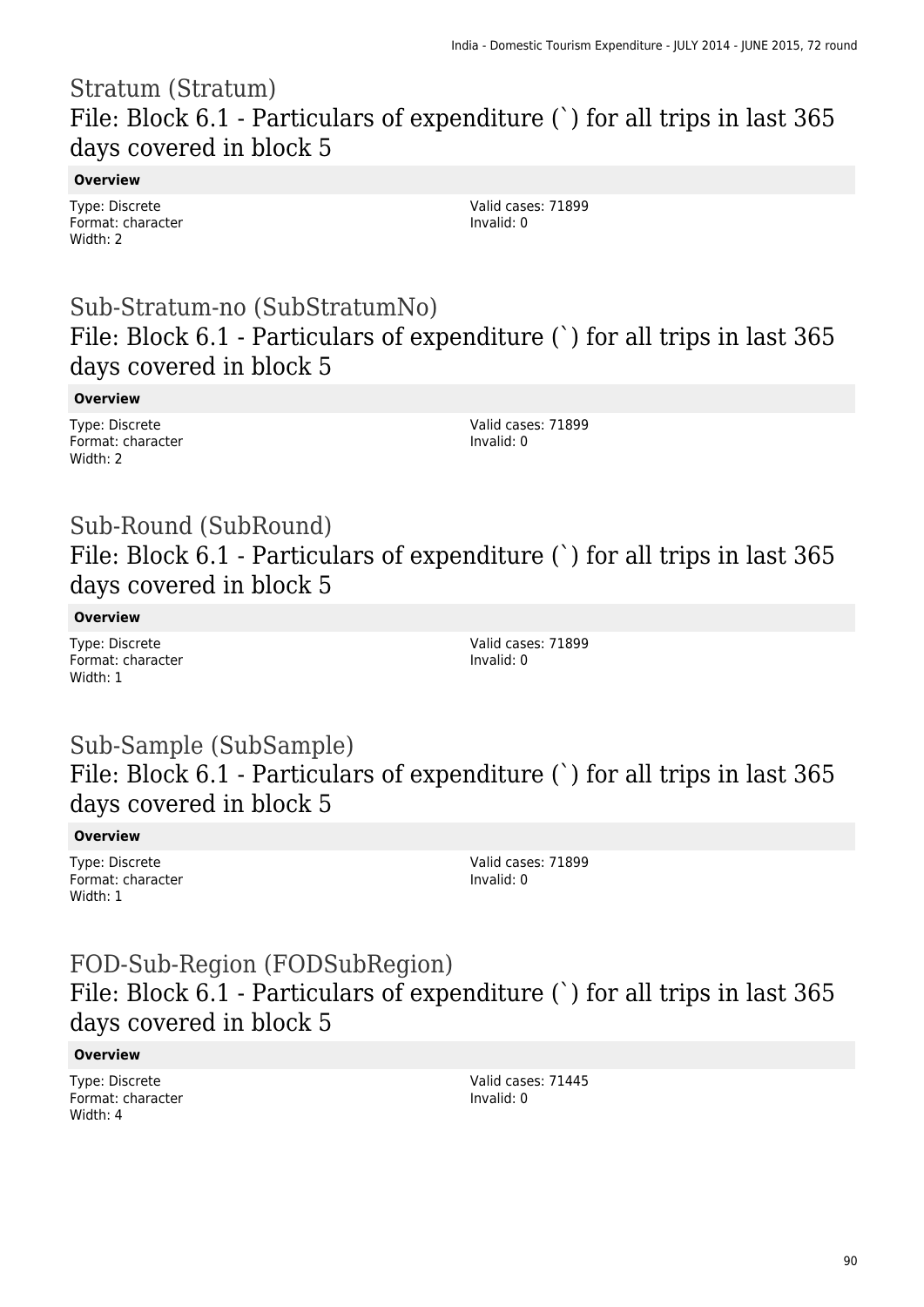### Hamlet group/Sub-block no. (HG\_SubBlkNo) File: Block 6.1 - Particulars of expenditure (`) for all trips in last 365 days covered in block 5

### **Overview**

Type: Discrete Format: character Width: 1

Valid cases: 71899 Invalid: 0

Second-Stage-Stratum-no (Second\_Stratum) File: Block 6.1 - Particulars of expenditure (`) for all trips in last 365 days covered in block 5

#### **Overview**

Type: Discrete Format: character Width: 1

Valid cases: 71899 Invalid: 0

Sample hhld. No. (Hhold\_no) File: Block 6.1 - Particulars of expenditure (`) for all trips in last 365 days covered in block 5

#### **Overview**

Type: Discrete Format: character Width: 2

Valid cases: 71899 Invalid: 0

### Level 6-block 6.1 (Level) File: Block 6.1 - Particulars of expenditure (`) for all trips in last 365 days covered in block 5

### **Overview**

Type: Discrete Format: character Width: 2

Valid cases: 71899 Invalid: 0

Trip serial no. (b61q1) File: Block 6.1 - Particulars of expenditure (`) for all trips in last 365 days covered in block 5

### **Overview**

Type: Discrete Format: character Width: 2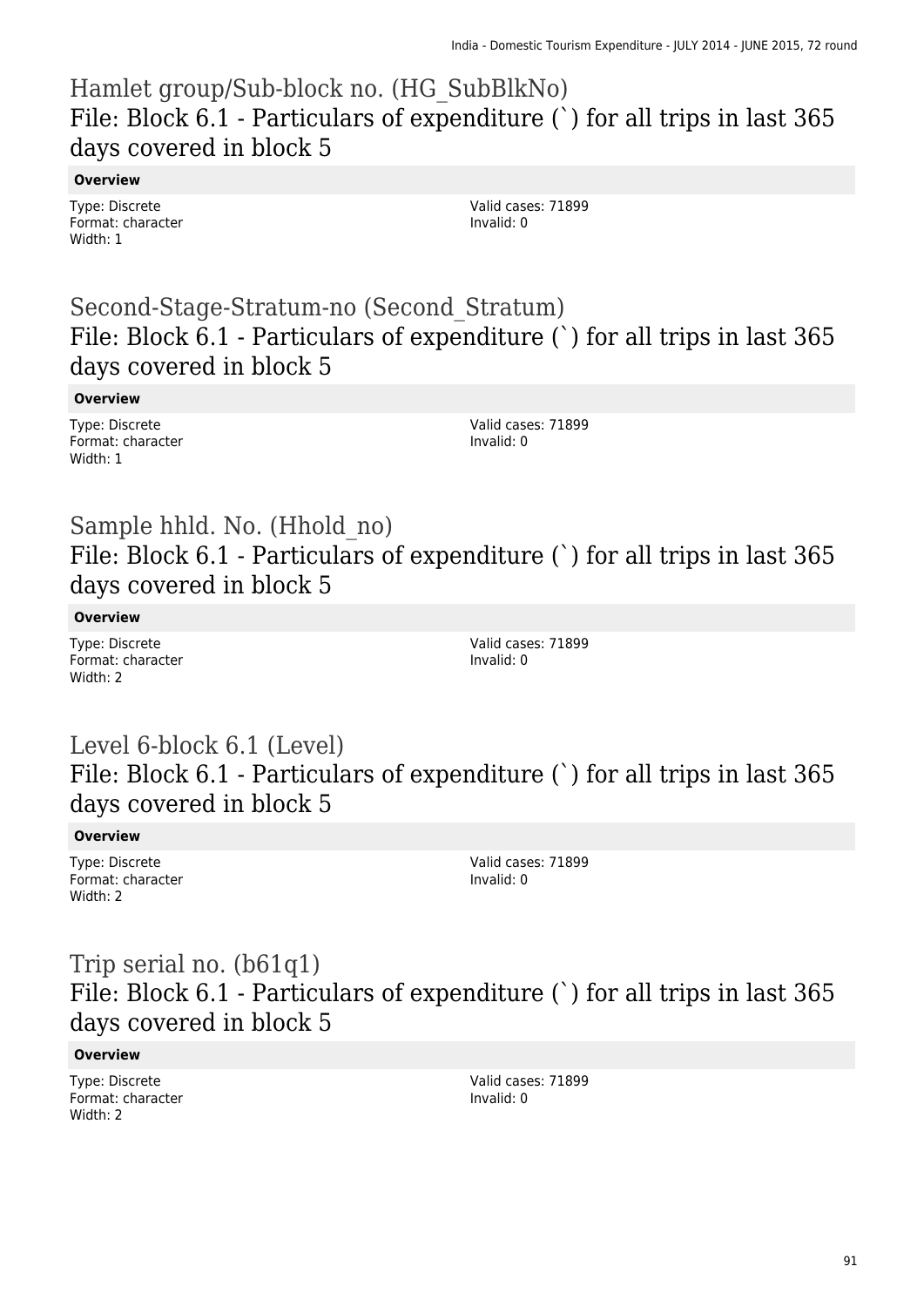### Type of trip (b61q2) File: Block 6.1 - Particulars of expenditure (`) for all trips in last 365 days covered in block 5

### **Overview**

Type: Discrete Format: character Width: 1

Valid cases: 71899 Invalid: 0

### Package component (Rs.) (b61q3) File: Block 6.1 - Particulars of expenditure (`) for all trips in last 365 days covered in block 5

### **Overview**

Type: Continuous Format: numeric Width: 7 Decimals: 0 Range: 60-970000 Valid cases: 2415 Invalid: 69484 Minimum: 60 Maximum: 970000 Mean: 22486.4 Standard deviation: 48507.3

# Transport (b61q31) File: Block 6.1 - Particulars of expenditure (`) for all trips in last 365 days covered in block 5

### **Overview**

Type: Discrete Format: character Width: 1

Valid cases: 2415 Invalid: 0

### Accommodation (b61q32) File: Block 6.1 - Particulars of expenditure (`) for all trips in last 365 days covered in block 5

### **Overview**

Type: Discrete Format: character Width: 1

Valid cases: 2415 Invalid: 0

### 'Meals' (b61q33) File: Block 6.1 - Particulars of expenditure (`) for all trips in last 365 days covered in block 5

### **Overview**

Type: Discrete Format: character Width: 1

Valid cases: 2415 Invalid: 0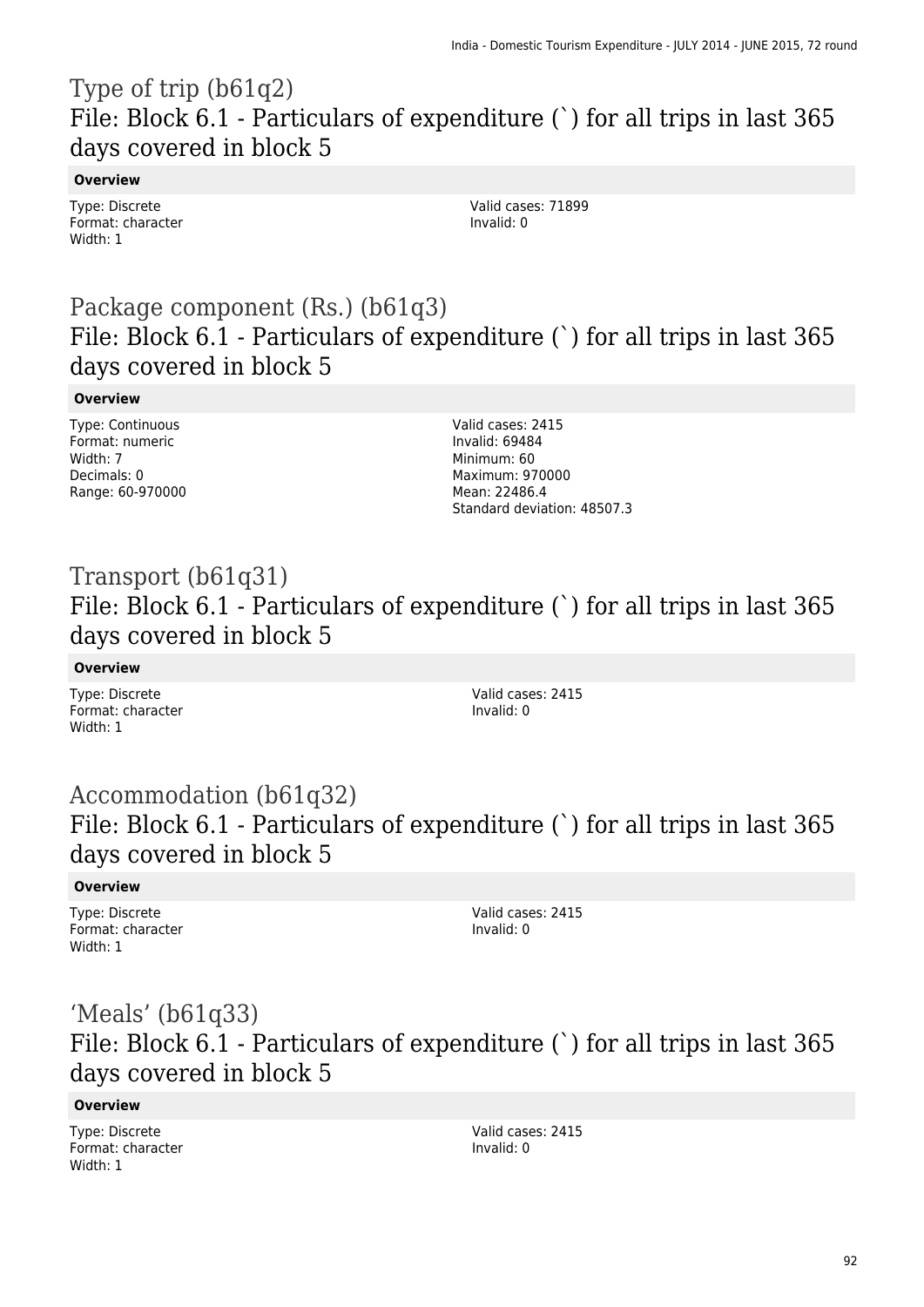## 'Sighseeing and entertainment' (b61q34) File: Block 6.1 - Particulars of expenditure (`) for all trips in last 365 days covered in block 5

### **Overview**

Type: Discrete Format: character Width: 1

Valid cases: 2415 Invalid: 0

### Particulars of expenditure - nonpackage componenet-Accomodation-hotel (Rs.) (b61q41) File: Block 6.1 - Particulars of expenditure (`) for all trips in last 365 days covered in block 5

### **Overview**

Type: Continuous Format: numeric Width: 7 Decimals: 0 Range: 0-90000

Valid cases: 8894 Invalid: 63005 Minimum: 0 Maximum: 90000 Mean: 3492.7 Standard deviation: 4698.2

### Particulars of expenditure - nonpackage componenet-Accomodation-Guest house(Rs.) (b61q42) File: Block 6.1 - Particulars of expenditure (`) for all trips in last 365 days covered in block 5

### **Overview**

Type: Continuous Format: numeric Width: 7 Decimals: 0 Range: 0-35000

Valid cases: 1544 Invalid: 70355 Minimum: 0 Maximum: 35000 Mean: 2047.4 Standard deviation: 2897.3

Particulars of expenditure - nonpackage componenet-Accomodation-Dharamshala (Rs.) (b61q43) File: Block 6.1 - Particulars of expenditure (`) for all trips in last 365 days covered in block 5

### **Overview**

Type: Continuous Format: numeric Width: 7 Decimals: 0 Range: 0-15000

Valid cases: 1994 Invalid: 69905 Minimum: 0 Maximum: 15000 Mean: 674.9 Standard deviation: 922.1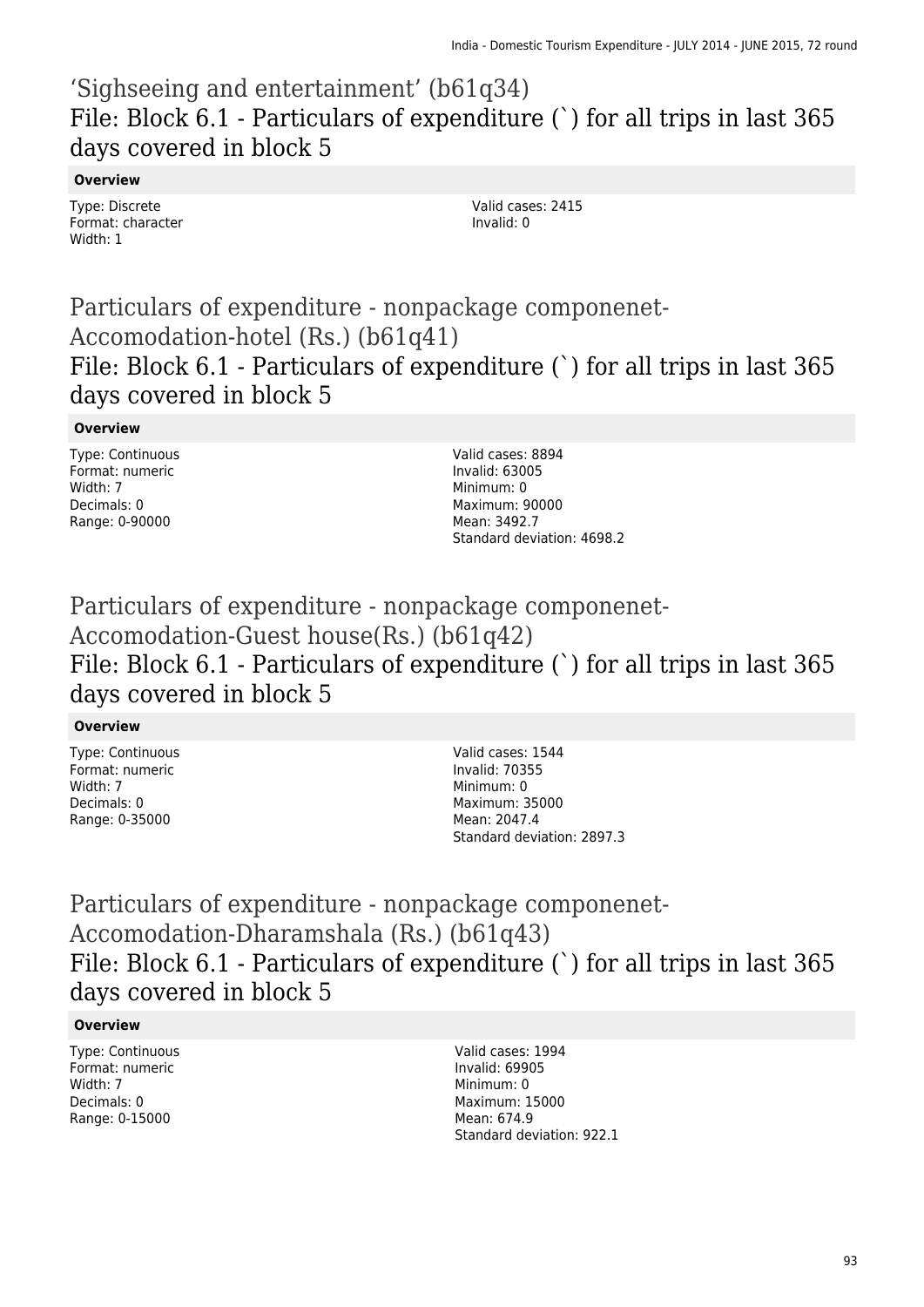# Particulars of expenditure - nonpackage componenet-Accomodation-Rented house (Rs.) (b61q44) File: Block 6.1 - Particulars of expenditure (`) for all trips in last 365 days covered in block 5

#### **Overview**

Type: Continuous Format: numeric Width: 7 Decimals: 0 Range: 0-30000

Valid cases: 942 Invalid: 70957 Minimum: 0 Maximum: 30000 Mean: 2337 Standard deviation: 3314.3

# Others (b61q49) File: Block 6.1 - Particulars of expenditure (`) for all trips in last 365 days covered in block 5

### **Overview**

Type: Continuous Format: numeric Width: 7 Decimals: 0 Range: 0-265000

Valid cases: 11486 Invalid: 60413 Minimum: 0 Maximum: 265000 Mean: 2408.3 Standard deviation: 6759.4

# Sub-total (4.1 to 4.9) (b61q40)

# File: Block 6.1 - Particulars of expenditure (`) for all trips in last 365 days covered in block 5

### **Overview**

Type: Continuous Format: numeric Width: 7 Decimals: 0 Range: 0-280000

Valid cases: 24228 Invalid: 47671 Minimum: 0 Maximum: 280000 Mean: 2700.7 Standard deviation: 5675.9

### Food and drink in accommodation unit (Rs.) (b61q51) File: Block 6.1 - Particulars of expenditure (`) for all trips in last 365 days covered in block 5

### **Overview**

Type: Continuous Format: numeric Width: 7 Decimals: 0 Range: 0-40000

Valid cases: 34853 Invalid: 37046 Minimum: 0 Maximum: 40000 Mean: 1075.6 Standard deviation: 1769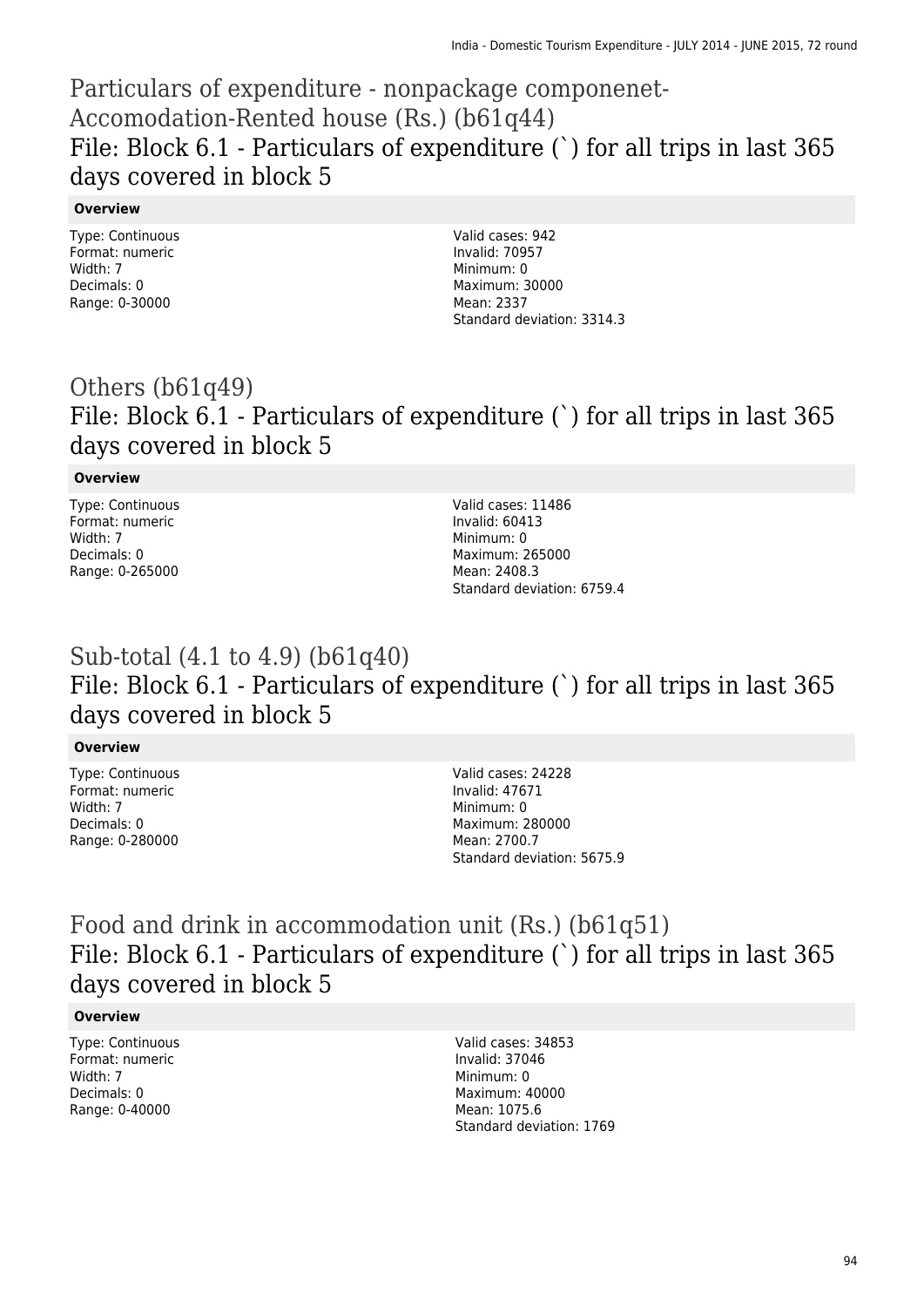# Food and drink outside accommodation unit and during journey and transit(Rs.)  $(b61q52)$ File: Block 6.1 - Particulars of expenditure (`) for all trips in last 365 days covered in block 5

#### **Overview**

Type: Continuous Format: numeric Width: 7 Decimals: 0 Range: 0-54150

Valid cases: 55388 Invalid: 16511 Minimum: 0 Maximum: 54150 Mean: 738.4 Standard deviation: 1305

# Sub-total (5.1 to 5.2) (b61q50) File: Block 6.1 - Particulars of expenditure (`) for all trips in last 365 days covered in block 5

### **Overview**

Type: Continuous Format: numeric Width: 7 Decimals: 0 Range: 0-72000

Valid cases: 65704 Invalid: 6195 Minimum: 0 Maximum: 72000 Mean: 1193 Standard deviation: 1978.5

number of first stage units surveyed within a substratum for the sub-sample (NSS)

File: Block 6.1 - Particulars of expenditure (`) for all trips in last 365 days covered in block 5

### **Overview**

Type: Discrete Format: numeric Width: 3 Decimals: 0 Range: 1-28

Valid cases: 71899 Invalid: 0

number of first stage units surveyed within a substratum for sub-sample combined (NSC) File: Block 6.1 - Particulars of expenditure (`) for all trips in last 365 days covered in block 5

### **Overview**

Type: Discrete Format: numeric Width: 3 Decimals: 0 Range: 1-56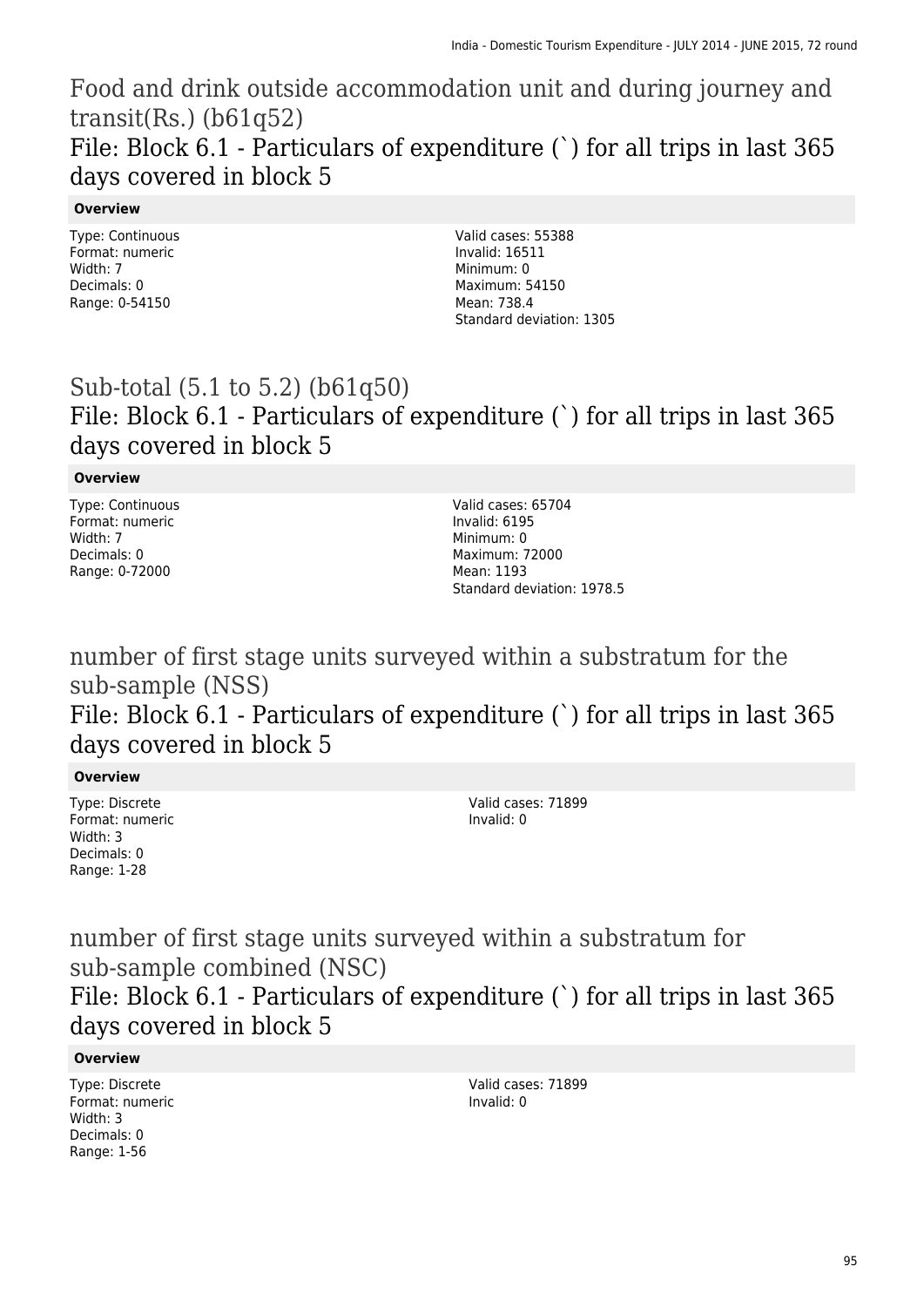### weight or multiplier within a substratum for the sub-sample (MLT) File: Block 6.1 - Particulars of expenditure (`) for all trips in last 365 days covered in block 5

### **Overview**

Type: Continuous Format: numeric Width: 10 Decimals: 0 Range: 97-20924689

Valid cases: 71899 Invalid: 0 Minimum: 97 Maximum: 20924689 Mean: 156469.7 Standard deviation: 287487.5

# Final weight for sub-sample wise estimates (Weight\_SS) File: Block 6.1 - Particulars of expenditure (`) for all trips in last 365 days covered in block 5

### **Overview**

Type: Continuous Format: numeric Width: 8 Decimals: 2 Range: 0.97-209246.89

### **Description**

Weight  $SS = MLT/100$ 

Valid cases: 71899 Invalid: 0 Minimum: 1 Maximum: 209246.9 Mean: 1564.7 Standard deviation: 2874.9

# Final weight for sub-sample combined estimates (Weight\_SC) File: Block 6.1 - Particulars of expenditure (`) for all trips in last 365 days covered in block 5

### **Overview**

Type: Continuous Format: numeric Width: 8 Decimals: 2 Range: 0.485-104623.445

### **Description**

Weight  $SC = MLT/100$ , if  $NSS=NSC$  $=$  MLT/200 otherwise.

Valid cases: 71899 Invalid: 0 Minimum: 0.5 Maximum: 104623.4 Mean: 783.2 Standard deviation: 1440.1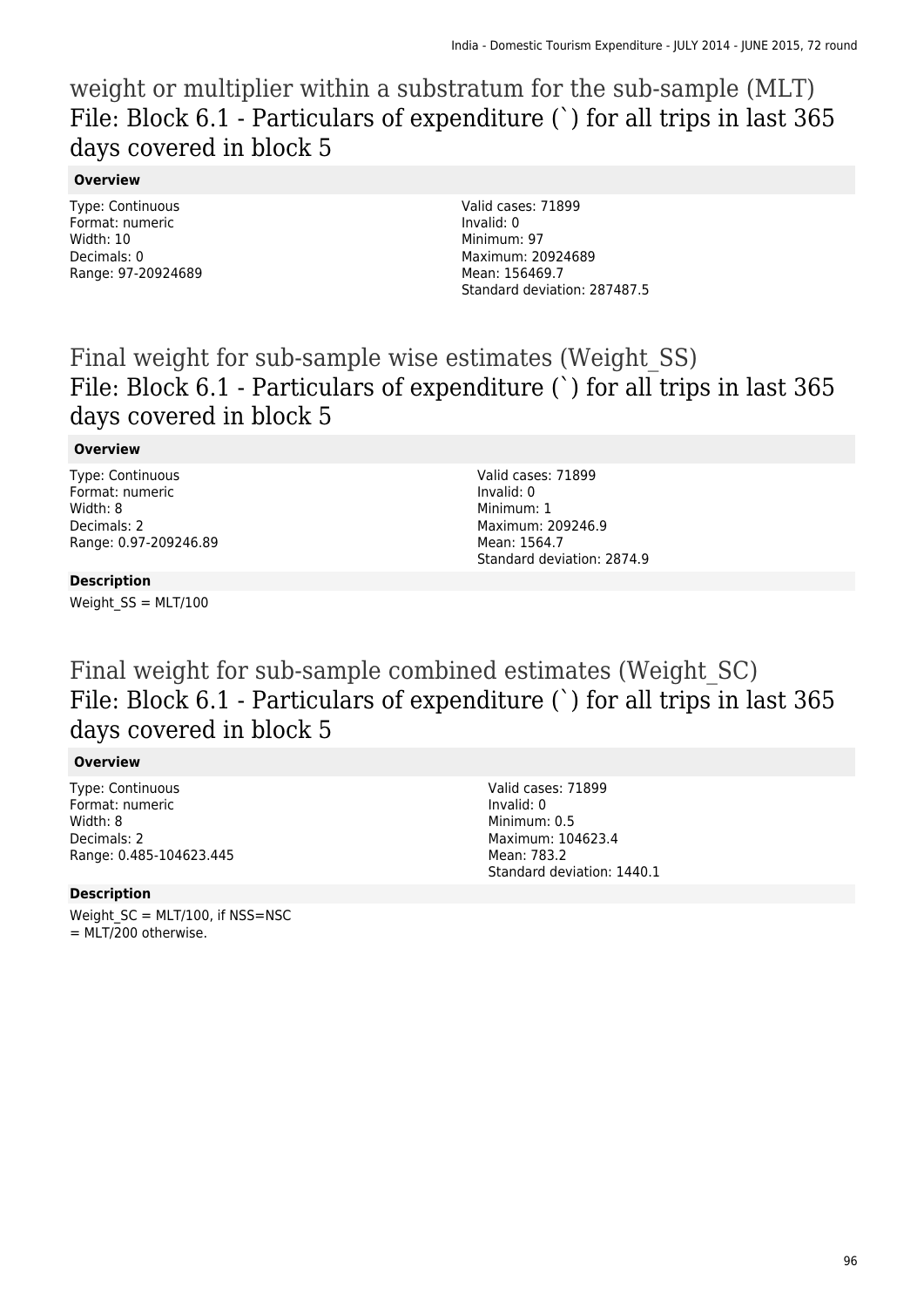# 'Primary key - unique identifier for a household' (HHID) File: Block 6.1 - Particulars of expenditure (`) for all trips in last 365 days covered in block 5

### **Overview**

Type: Discrete Format: character Width: 9

#### **Description**

HHID ( 'Primary key - unique identifier for a household' ) is combination of FSU Serial Number, Hamlet group/Sub-block no, Second Stage Stratum Number,Sample household No.

### Centre-code-Round (CentreCodeRnd) File: Block 6.1 - Particulars of expenditure (`) for all trips in last 365 days covered in block 5

### **Overview**

Type: Discrete Format: character Width: 3

Valid cases: 71899 Invalid: 0

Valid cases: 71899

Invalid: 0

### FSU-Serial-No (Vill\_Blk\_Slno) File: Block 6.1 - Particulars of expenditure (`) for all trips in last 365 days covered in block 5

### **Overview**

Type: Discrete Format: character Width: 5

Valid cases: 71899 Invalid: 0

### Round (Round) File: Block 6.1 - Particulars of expenditure (`) for all trips in last 365 days covered in block 5

### **Overview**

Type: Discrete Format: character Width: 2

Valid cases: 71899 Invalid: 0

# Schedule (Schedule) File: Block 6.1 - Particulars of expenditure (`) for all trips in last 365 days covered in block 5

### **Overview**

Type: Discrete Format: character Width: 3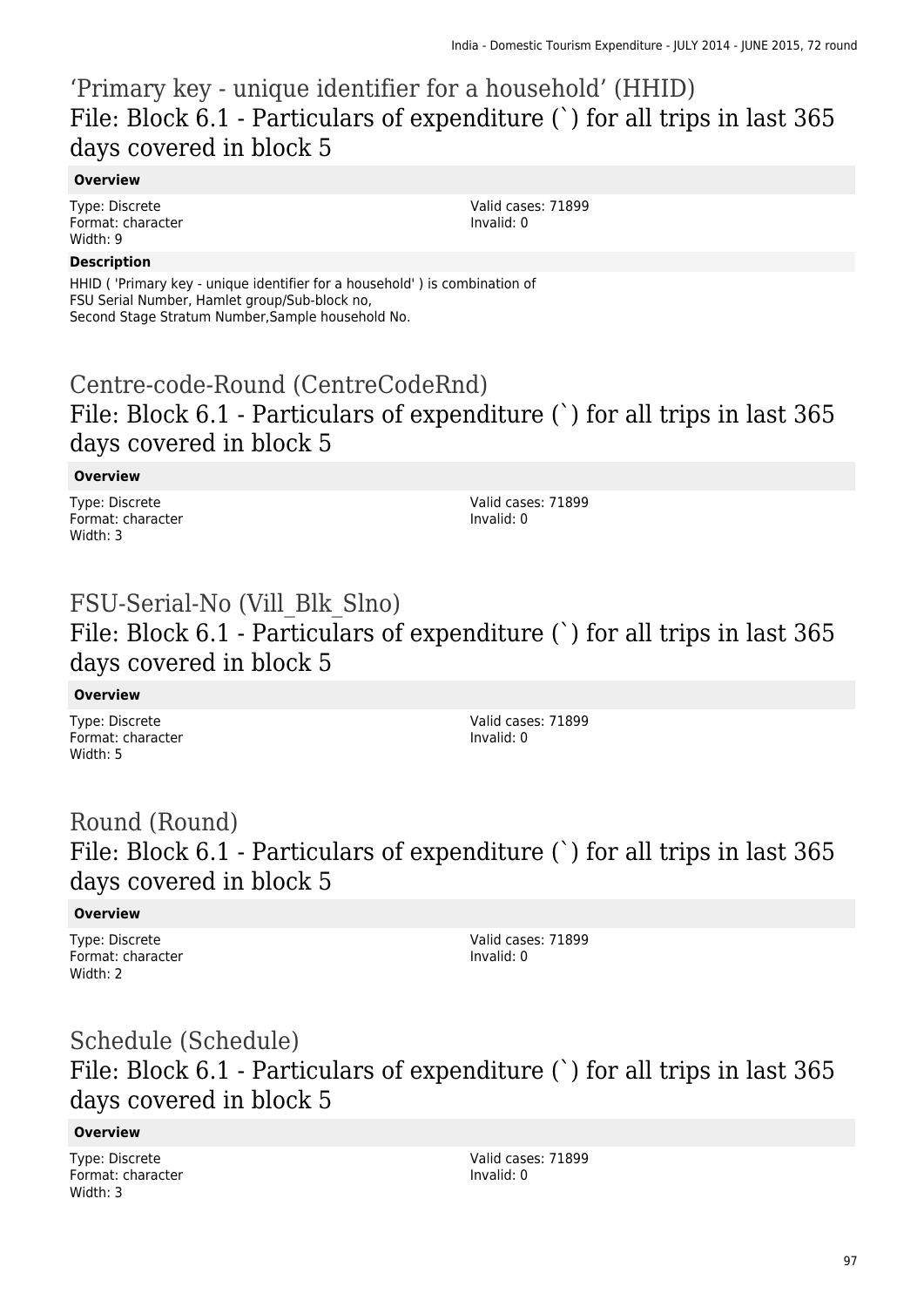### Sample (Sample) File: Block 6.1 - Particulars of expenditure (`) for all trips in last 365 days covered in block 5

### **Overview**

Type: Discrete Format: character Width: 1

Valid cases: 71899 Invalid: 0

### Sector (Sector) File: Block 6.1 - Particulars of expenditure (`) for all trips in last 365 days covered in block 5

### **Overview**

Type: Discrete Format: character Width: 1

Valid cases: 71899 Invalid: 0

### 'State-Region' (State\_Region) File: Block 6.1 - Particulars of expenditure (`) for all trips in last 365 days covered in block 5

### **Overview**

Type: Discrete Format: character Width: 3

Valid cases: 71899 Invalid: 0

### State (State) File: Block 6.1 - Particulars of expenditure (`) for all trips in last 365 days covered in block 5

### **Overview**

Type: Discrete Format: character Width: 2

Valid cases: 71899 Invalid: 0

'State-District' (State\_District) File: Block 6.1 - Particulars of expenditure (`) for all trips in last 365 days covered in block 5

### **Overview**

Type: Discrete Format: character Width: 4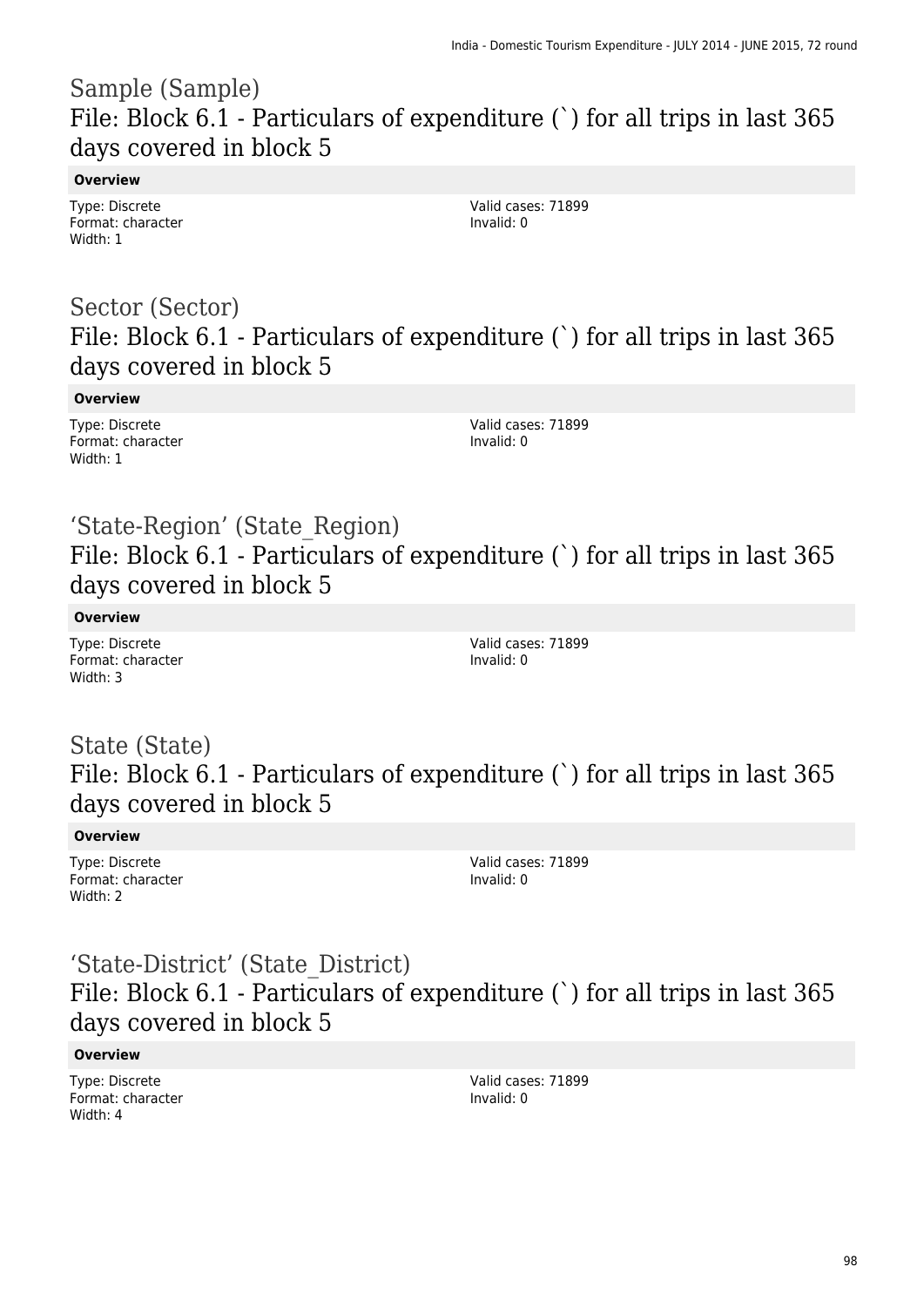### Stratum (Stratum) File: Block 6.1 - Particulars of expenditure (`) for all trips in last 365 days covered in block 5

### **Overview**

Type: Discrete Format: character Width: 2

Valid cases: 71899 Invalid: 0

Sub-Stratum-no (SubStratumNo) File: Block 6.1 - Particulars of expenditure (`) for all trips in last 365 days covered in block 5

### **Overview**

Type: Discrete Format: character Width: 2

Valid cases: 71899 Invalid: 0

### Sub-Round (SubRound) File: Block 6.1 - Particulars of expenditure (`) for all trips in last 365 days covered in block 5

### **Overview**

Type: Discrete Format: character Width: 1

Valid cases: 71899 Invalid: 0

### Sub-Sample (SubSample) File: Block 6.1 - Particulars of expenditure (`) for all trips in last 365 days covered in block 5

### **Overview**

Type: Discrete Format: character Width: 1

Valid cases: 71899 Invalid: 0

FOD-Sub-Region (FODSubRegion) File: Block 6.1 - Particulars of expenditure (`) for all trips in last 365 days covered in block 5

### **Overview**

Type: Discrete Format: character Width: 4

Valid cases: 71445 Invalid: 0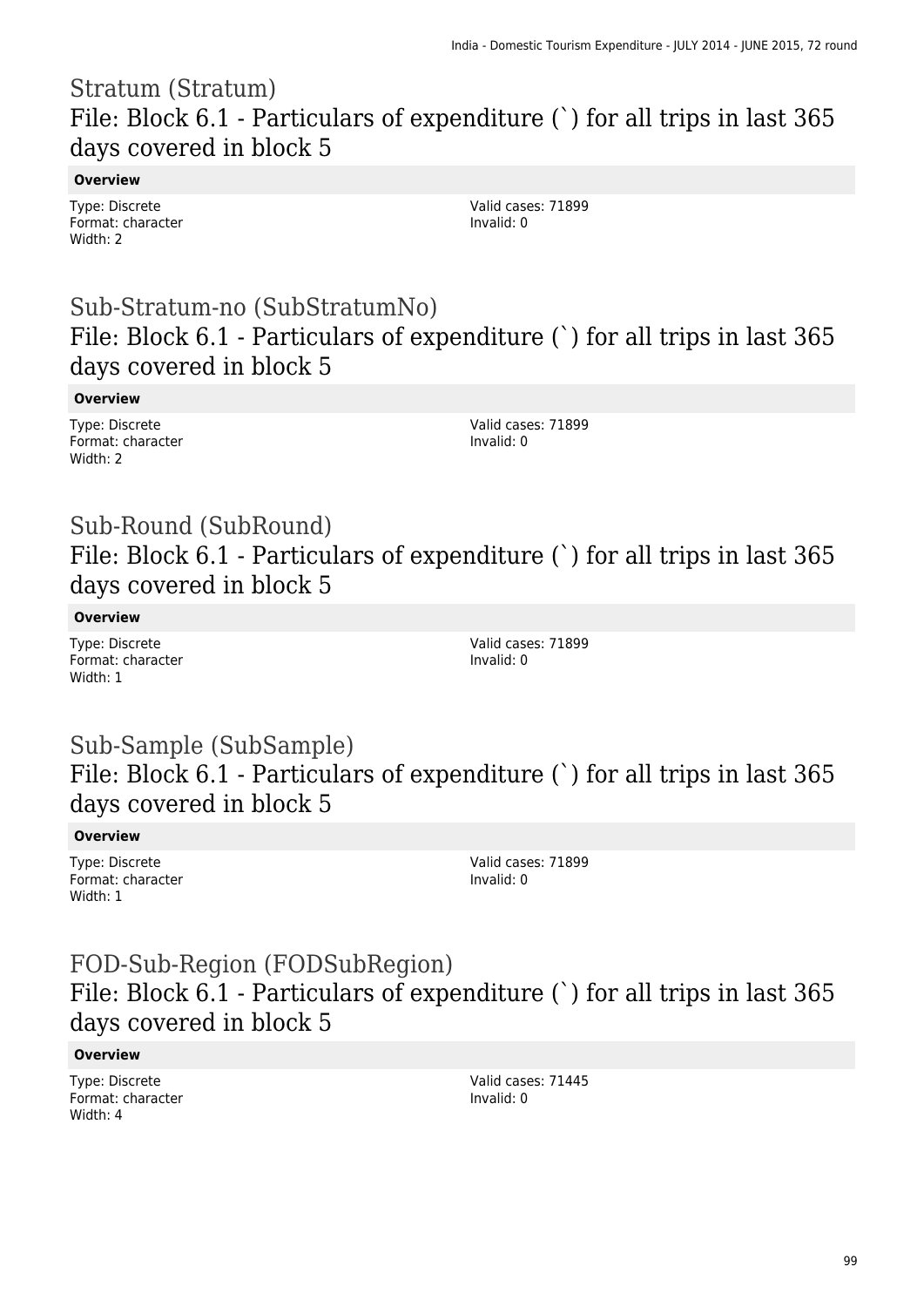### Hamlet group/Sub-block no. (HG\_SubBlkNo) File: Block 6.1 - Particulars of expenditure (`) for all trips in last 365 days covered in block 5

### **Overview**

Type: Discrete Format: character Width: 1

Valid cases: 71899 Invalid: 0

Second-Stage-Stratum-no (Second\_Stratum) File: Block 6.1 - Particulars of expenditure (`) for all trips in last 365 days covered in block 5

#### **Overview**

Type: Discrete Format: character Width: 1

Valid cases: 71899 Invalid: 0

### Sample hhld. No. (Hhold\_no) File: Block 6.1 - Particulars of expenditure (`) for all trips in last 365 days covered in block 5

### **Overview**

Type: Discrete Format: character Width: 2

Valid cases: 71899 Invalid: 0

### Level 7-block 6.1 (Level) File: Block 6.1 - Particulars of expenditure (`) for all trips in last 365 days covered in block 5

### **Overview**

Type: Discrete Format: character Width: 2

Valid cases: 71899 Invalid: 0

Trip serial no. (b61q1) File: Block 6.1 - Particulars of expenditure (`) for all trips in last 365 days covered in block 5

### **Overview**

Type: Discrete Format: character Width: 2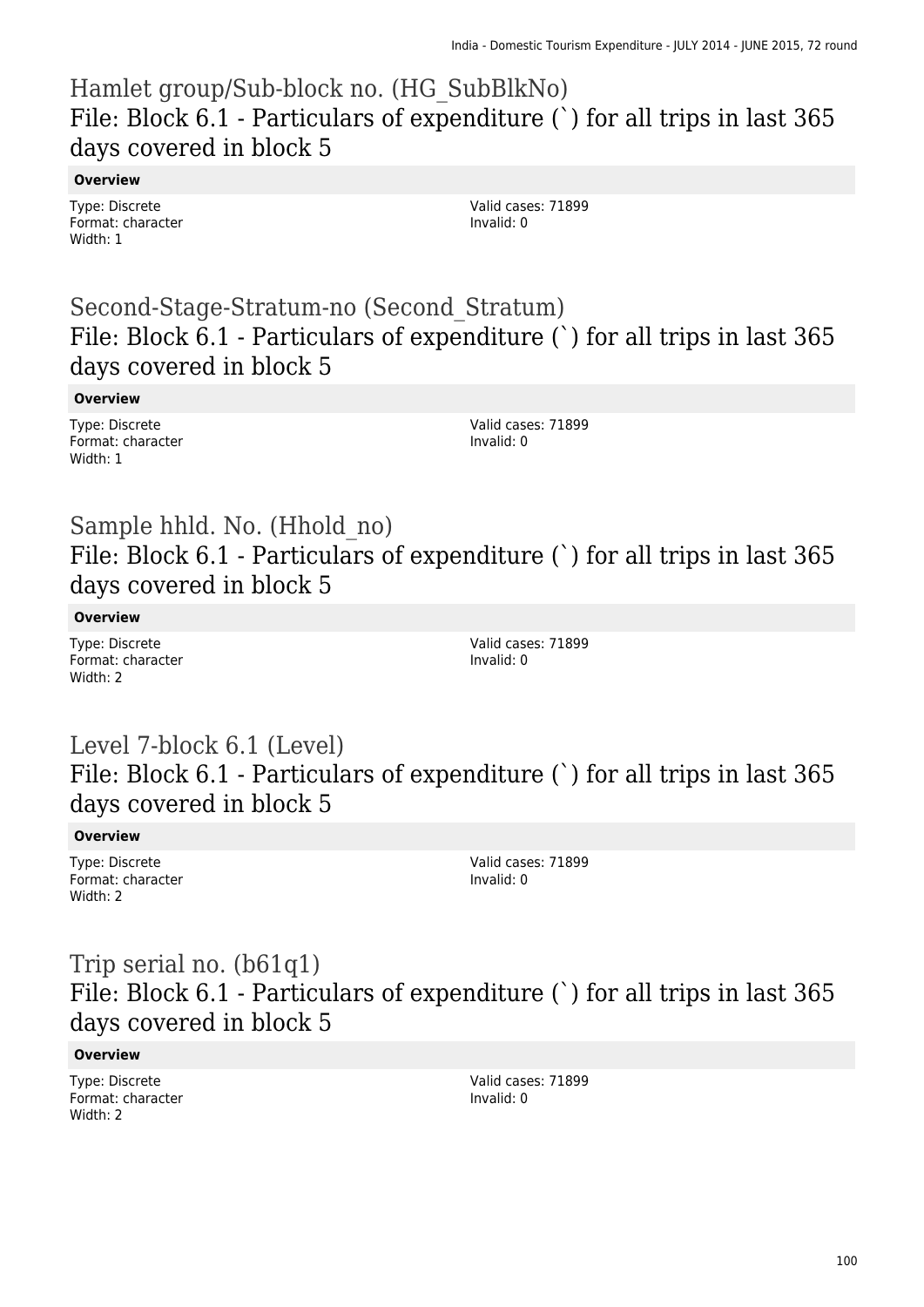# Expenditure in transport - Railway(Rs.)  $(b61q61)$ File: Block 6.1 - Particulars of expenditure (`) for all trips in last 365 days covered in block 5

#### **Overview**

Type: Continuous Format: numeric Width: 7 Decimals: 0 Range: 0-60000

Valid cases: 11995 Invalid: 59904 Minimum: 0 Maximum: 60000 Mean: 1981.4 Standard deviation: 3121.9

# Expenditure in transport - Road(Rs.) (b61q62) File: Block 6.1 - Particulars of expenditure (`) for all trips in last 365 days covered in block 5

### **Overview**

Type: Continuous Format: numeric Width: 7 Decimals: 0 Range: 0-32550

Valid cases: 46283 Invalid: 25616 Minimum: 0 Maximum: 32550 Mean: 615.7 Standard deviation: 1128.8

# Expenditure in transport - Water(Rs.) (b61q63) File: Block 6.1 - Particulars of expenditure (`) for all trips in last 365 days covered in block 5

### **Overview**

Type: Continuous Format: numeric Width: 7 Decimals: 0 Range: 0-40000

Valid cases: 1111 Invalid: 70788 Minimum: 0 Maximum: 40000 Mean: 792.4 Standard deviation: 2473.9

# Expenditure in transport - Air (Rs.) (b61q64) File: Block 6.1 - Particulars of expenditure (`) for all trips in last 365 days covered in block 5

### **Overview**

Type: Continuous Format: numeric Width: 7 Decimals: 0 Range: 0-330000

Valid cases: 990 Invalid: 70909 Minimum: 0 Maximum: 330000 Mean: 23967 Standard deviation: 24010.1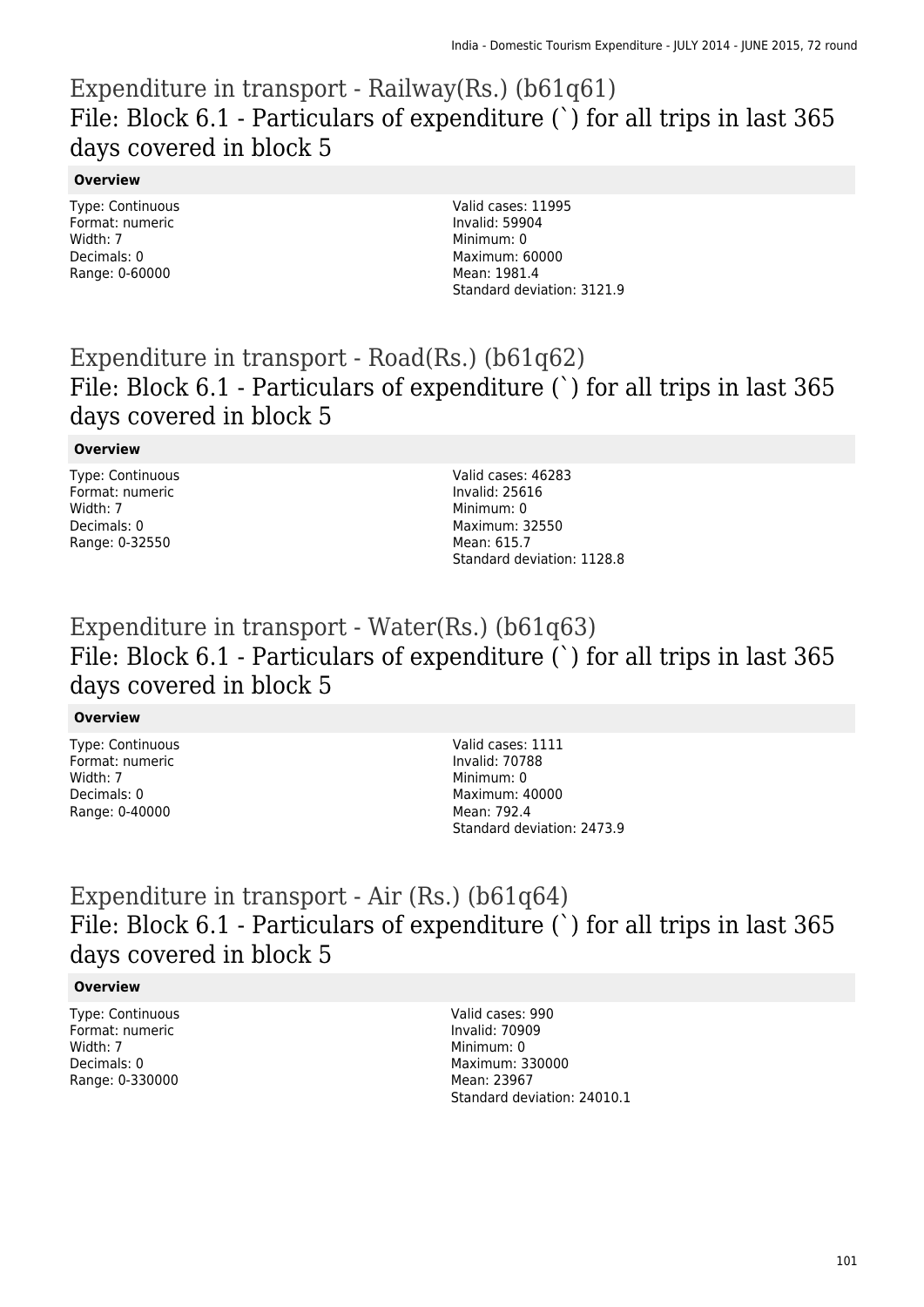# 'Transport equipment rental' (b61q65) File: Block 6.1 - Particulars of expenditure (`) for all trips in last 365 days covered in block 5

#### **Overview**

Type: Continuous Format: numeric Width: 7 Decimals: 0 Range: 0-75000

Valid cases: 33177 Invalid: 38722 Minimum: 0 Maximum: 75000 Mean: 1046.8 Standard deviation: 1963.2

# 'Travel agency services (b61q66)

File: Block 6.1 - Particulars of expenditure (`) for all trips in last 365 days covered in block 5

### **Overview**

Type: Continuous Format: numeric Width: 7 Decimals: 0 Range: 0-21826

Valid cases: 474 Invalid: 71425 Minimum: 0 Maximum: 21826 Mean: 1102.2 Standard deviation: 2182

# Others (b61q69) File: Block 6.1 - Particulars of expenditure (`) for all trips in last 365 days covered in block 5

### **Overview**

Type: Continuous Format: numeric Width: 7 Decimals: 0 Range: 0-30000

Valid cases: 3047 Invalid: 68852 Minimum: 0 Maximum: 30000 Mean: 274.1 Standard deviation: 860.1

# Sub-Total (6.1 to 6.9) (b61q60) File: Block 6.1 - Particulars of expenditure (`) for all trips in last 365 days covered in block 5

### **Overview**

Type: Continuous Format: numeric Width: 7 Decimals: 0 Range: 0-400000

Valid cases: 69152 Invalid: 2747 Minimum: 0 Maximum: 400000 Mean: 1633.5 Standard deviation: 5042.8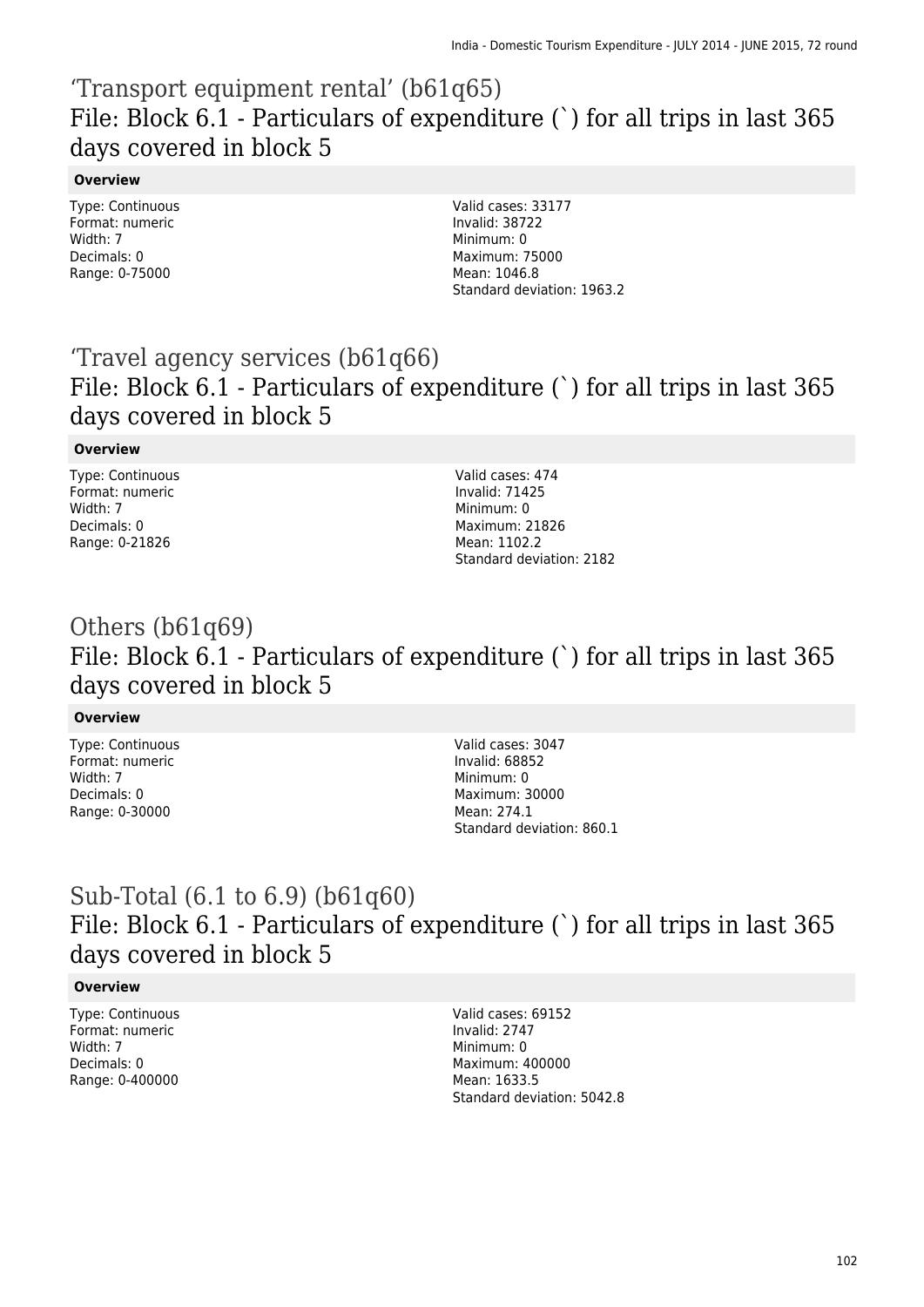### number of first stage units surveyed within a substratum for the sub-sample (NSS) File: Block 6.1 - Particulars of expenditure (`) for all trips in last 365 days covered in block 5

#### **Overview**

Type: Discrete Format: numeric Width: 3 Decimals: 0 Range: 1-28

Valid cases: 71899 Invalid: 0

number of first stage units surveyed within a substratum for sub-sample combined (NSC) File: Block 6.1 - Particulars of expenditure (`) for all trips in last 365 days covered in block 5

#### **Overview**

Type: Discrete Format: numeric Width: 3 Decimals: 0 Range: 1-56

Valid cases: 71899 Invalid: 0

weight or multiplier within a substratum for the sub-sample (MLT) File: Block 6.1 - Particulars of expenditure (`) for all trips in last 365 days covered in block 5

### **Overview**

Type: Continuous Format: numeric Width: 10 Decimals: 0 Range: 97-20924689

Valid cases: 71899 Invalid: 0 Minimum: 97 Maximum: 20924689 Mean: 156469.7 Standard deviation: 287487.5

Final weight for sub-sample wise estimates (Weight\_SS) File: Block 6.1 - Particulars of expenditure (`) for all trips in last 365 days covered in block 5

#### **Overview**

Type: Continuous Format: numeric Width: 8 Decimals: 2 Range: 0.97-209246.89

#### **Description**

Weight  $SS = MLT/100$ 

Valid cases: 71899 Invalid: 0 Minimum: 1 Maximum: 209246.9 Mean: 1564.7 Standard deviation: 2874.9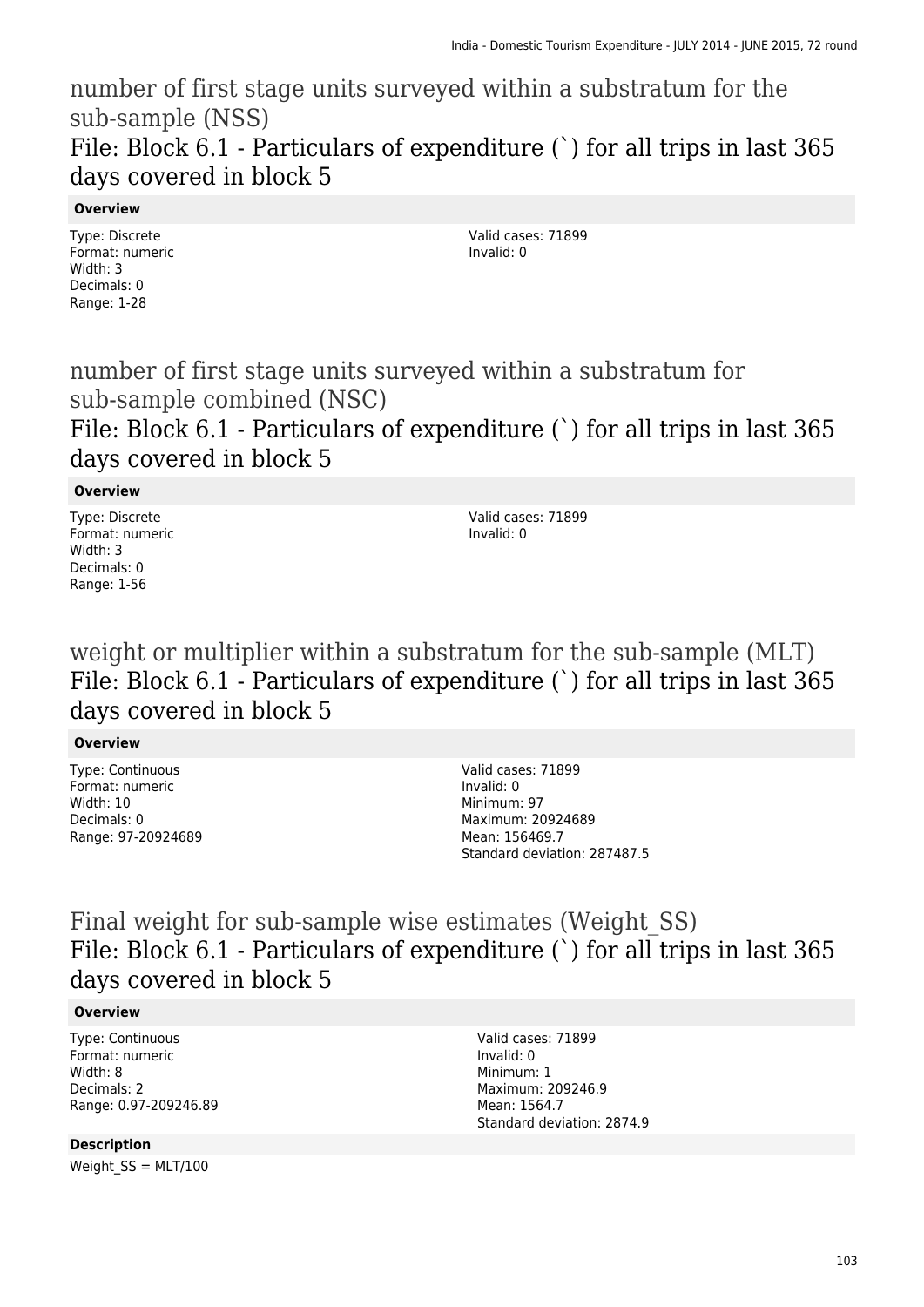# Final weight for sub-sample combined estimates (Weight\_SC) File: Block 6.1 - Particulars of expenditure (`) for all trips in last 365 days covered in block 5

#### **Overview**

Type: Continuous Format: numeric Width: 8 Decimals: 2 Range: 0.485-104623.445

#### **Description**

Weight SC = MLT/100, if NSS=NSC  $=$  MLT/200 otherwise.

Valid cases: 71899 Invalid: 0 Minimum: 0.5 Maximum: 104623.4 Mean: 783.2 Standard deviation: 1440.1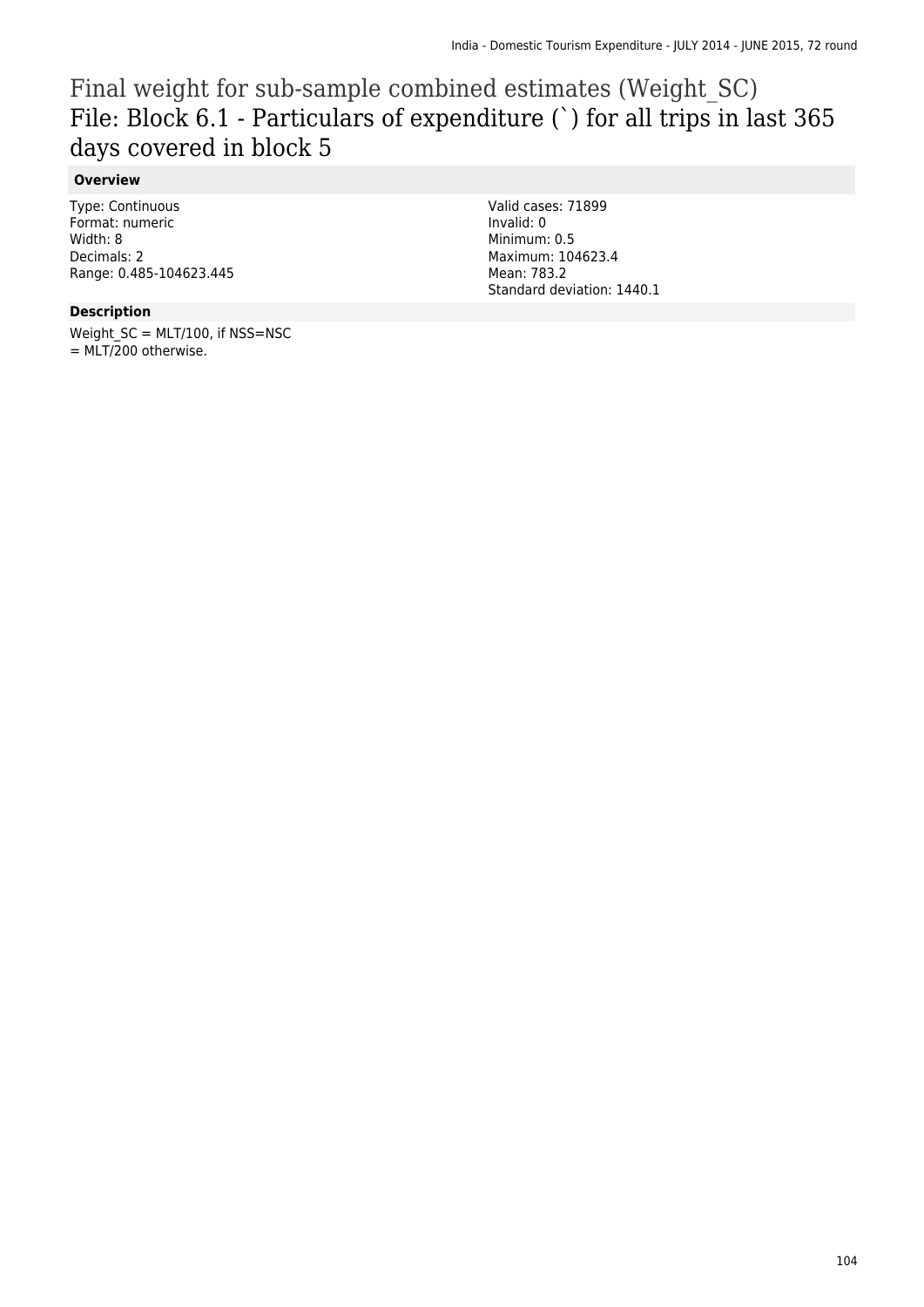# 'Primary key - unique identifier for a household' (HHID) File: Block 6.1 - Particulars of expenditure (`) for all trips in last 365 days covered in block 5

### **Overview**

Type: Discrete Format: character Width: 9

#### **Description**

HHID ( 'Primary key - unique identifier for a household' ) is combination of FSU Serial Number, Hamlet group/Sub-block no, Second Stage Stratum Number,Sample household No.

### Centre-code-Round (CentreCodeRnd) File: Block 6.1 - Particulars of expenditure (`) for all trips in last 365 days covered in block 5

### **Overview**

Type: Discrete Format: character Width: 3

Valid cases: 71899 Invalid: 0

Valid cases: 71899

Invalid: 0

# FSU-Serial-No (Vill\_Blk\_Slno) File: Block 6.1 - Particulars of expenditure (`) for all trips in last 365 days covered in block 5

### **Overview**

Type: Discrete Format: character Width: 5

Valid cases: 71899 Invalid: 0

### Round (Round) File: Block 6.1 - Particulars of expenditure (`) for all trips in last 365 days covered in block 5

### **Overview**

Type: Discrete Format: character Width: 2

Valid cases: 71899 Invalid: 0

# Schedule (Schedule) File: Block 6.1 - Particulars of expenditure (`) for all trips in last 365 days covered in block 5

### **Overview**

Type: Discrete Format: character Width: 3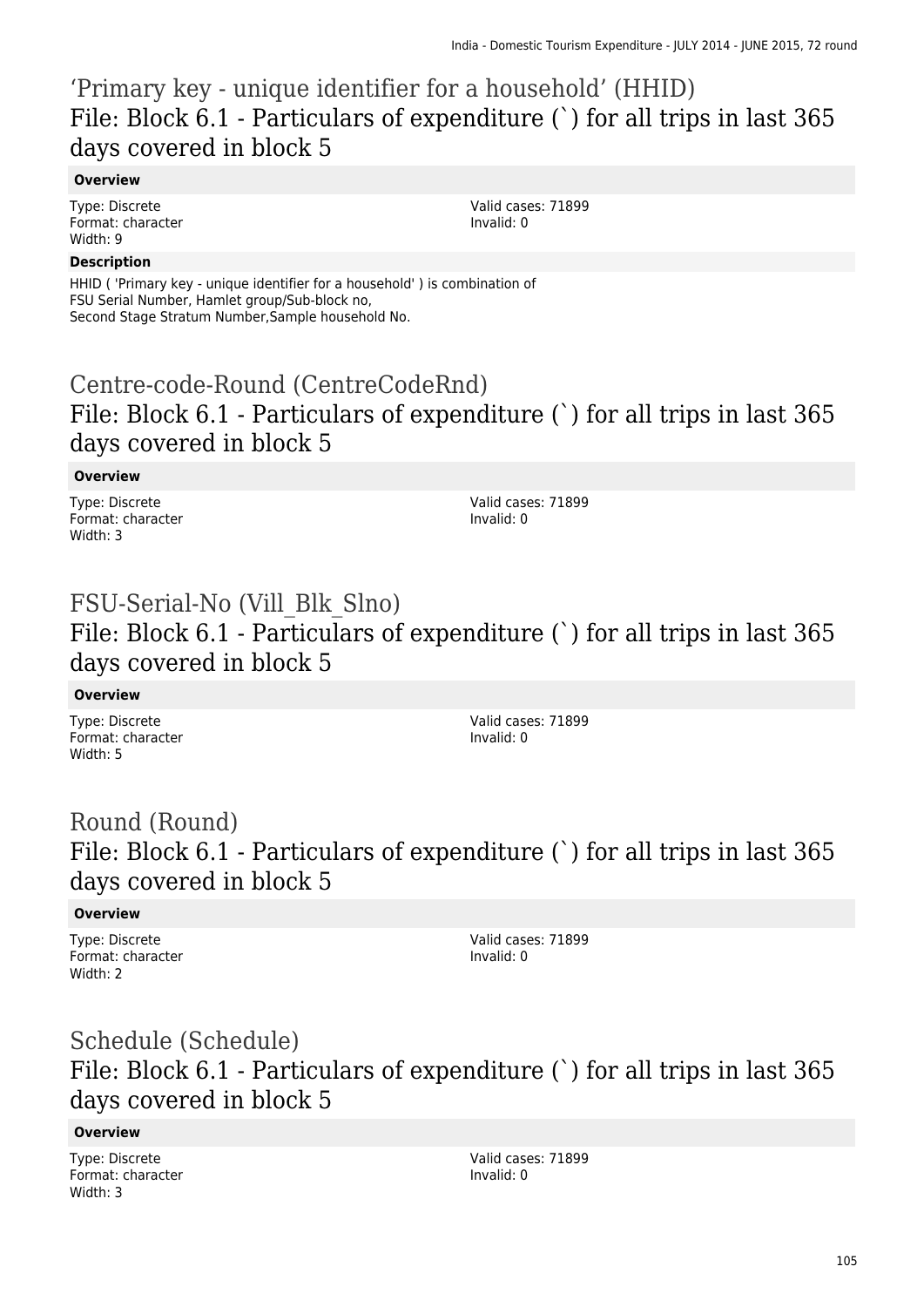### Sample (Sample) File: Block 6.1 - Particulars of expenditure (`) for all trips in last 365 days covered in block 5

### **Overview**

Type: Discrete Format: character Width: 1

Valid cases: 71899 Invalid: 0

### Sector (Sector) File: Block 6.1 - Particulars of expenditure (`) for all trips in last 365 days covered in block 5

### **Overview**

Type: Discrete Format: character Width: 1

Valid cases: 71899 Invalid: 0

### 'State-Region' (State\_Region) File: Block 6.1 - Particulars of expenditure (`) for all trips in last 365 days covered in block 5

### **Overview**

Type: Discrete Format: character Width: 3

Valid cases: 71899 Invalid: 0

### State (State) File: Block 6.1 - Particulars of expenditure (`) for all trips in last 365 days covered in block 5

### **Overview**

Type: Discrete Format: character Width: 2

Valid cases: 71899 Invalid: 0

'State-District' (State\_District) File: Block 6.1 - Particulars of expenditure (`) for all trips in last 365 days covered in block 5

### **Overview**

Type: Discrete Format: character Width: 4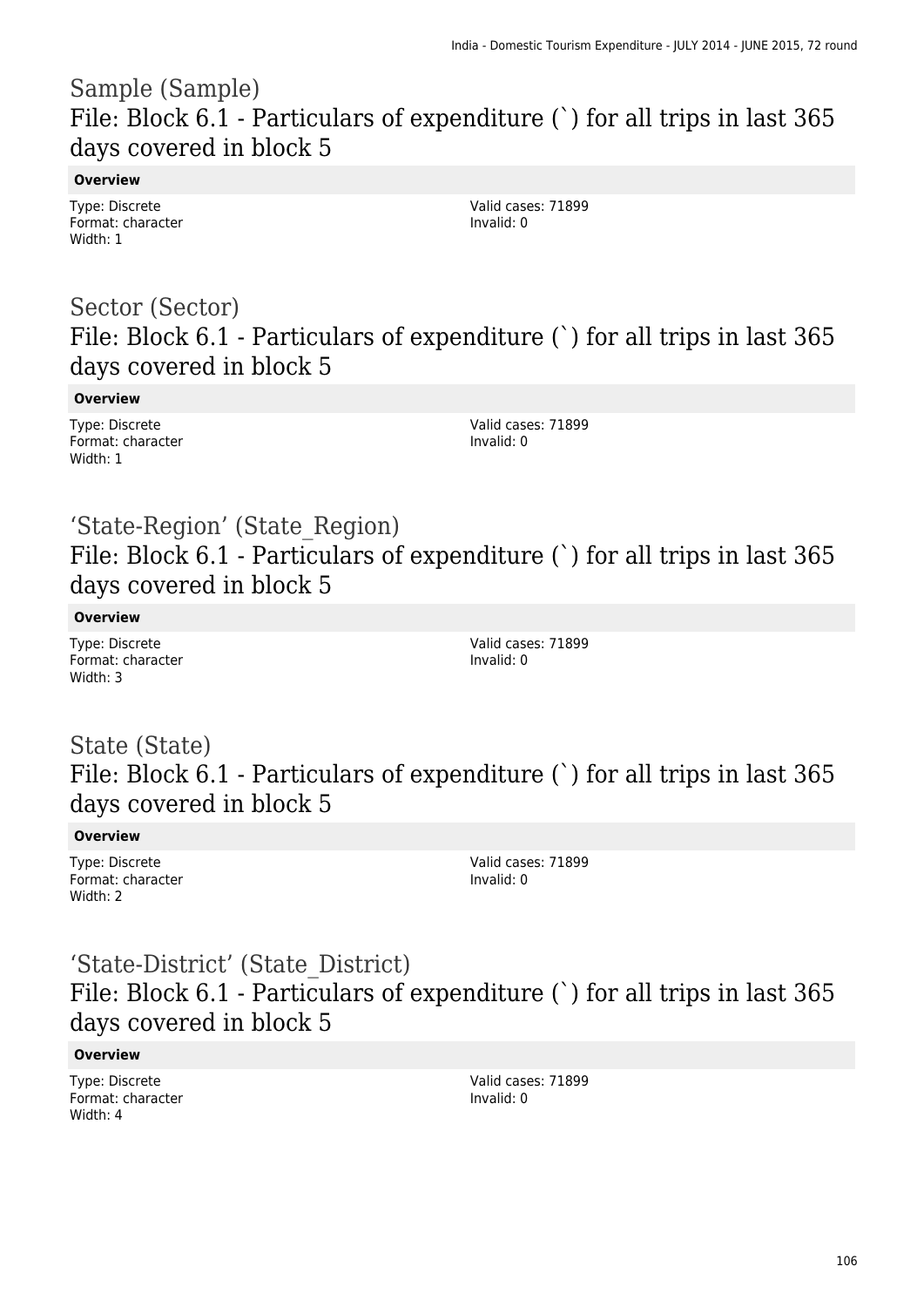### Stratum (Stratum) File: Block 6.1 - Particulars of expenditure (`) for all trips in last 365 days covered in block 5

### **Overview**

Type: Discrete Format: character Width: 2

Valid cases: 71899 Invalid: 0

Sub-Stratum-no (SubStratumNo) File: Block 6.1 - Particulars of expenditure (`) for all trips in last 365 days covered in block 5

### **Overview**

Type: Discrete Format: character Width: 2

Valid cases: 71899 Invalid: 0

### Sub-Round (SubRound) File: Block 6.1 - Particulars of expenditure (`) for all trips in last 365 days covered in block 5

### **Overview**

Type: Discrete Format: character Width: 1

Valid cases: 71899 Invalid: 0

### Sub-Sample (SubSample) File: Block 6.1 - Particulars of expenditure (`) for all trips in last 365 days covered in block 5

### **Overview**

Type: Discrete Format: character Width: 1

Valid cases: 71899 Invalid: 0

FOD-Sub-Region (FODSubRegion) File: Block 6.1 - Particulars of expenditure (`) for all trips in last 365 days covered in block 5

### **Overview**

Type: Discrete Format: character Width: 4

Valid cases: 71445 Invalid: 0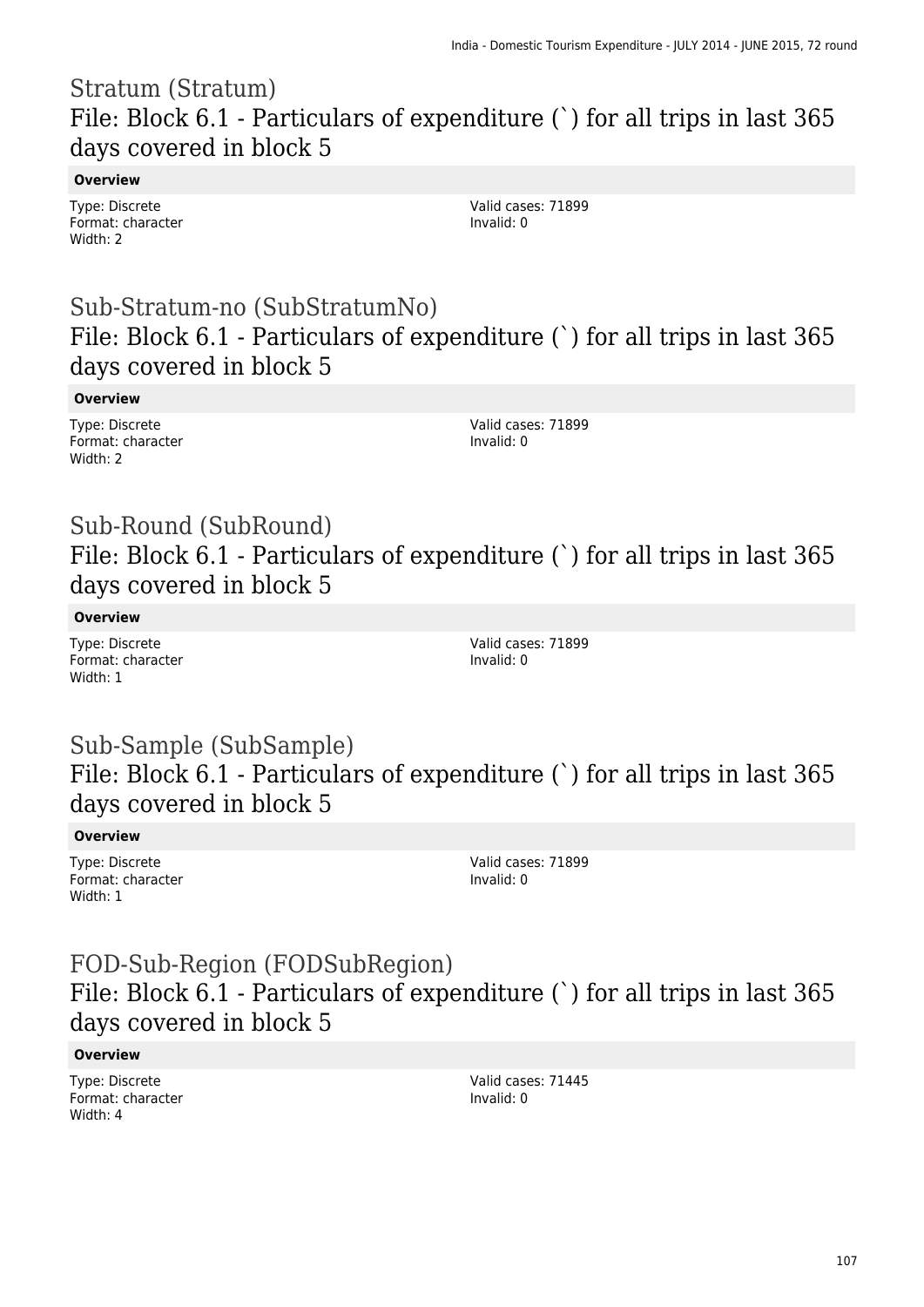### Hamlet group/Sub-block no. (HG\_SubBlkNo) File: Block 6.1 - Particulars of expenditure (`) for all trips in last 365 days covered in block 5

#### **Overview**

Type: Discrete Format: character Width: 1

Valid cases: 71899 Invalid: 0

Second-Stage-Stratum-no (Second\_Stratum) File: Block 6.1 - Particulars of expenditure (`) for all trips in last 365 days covered in block 5

#### **Overview**

Type: Discrete Format: character Width: 1

Valid cases: 71899 Invalid: 0

Sample hhld. No. (Hhold\_no) File: Block 6.1 - Particulars of expenditure (`) for all trips in last 365 days covered in block 5

#### **Overview**

Type: Discrete Format: character Width: 2

Valid cases: 71899 Invalid: 0

### Level 8-block 6.1 (Level) File: Block 6.1 - Particulars of expenditure (`) for all trips in last 365 days covered in block 5

### **Overview**

Type: Discrete Format: character Width: 2

Valid cases: 71899 Invalid: 0

Trip serial no. (b61q1) File: Block 6.1 - Particulars of expenditure (`) for all trips in last 365 days covered in block 5

#### **Overview**

Type: Discrete Format: numeric Width: 2 Decimals: 0 Range: 1-19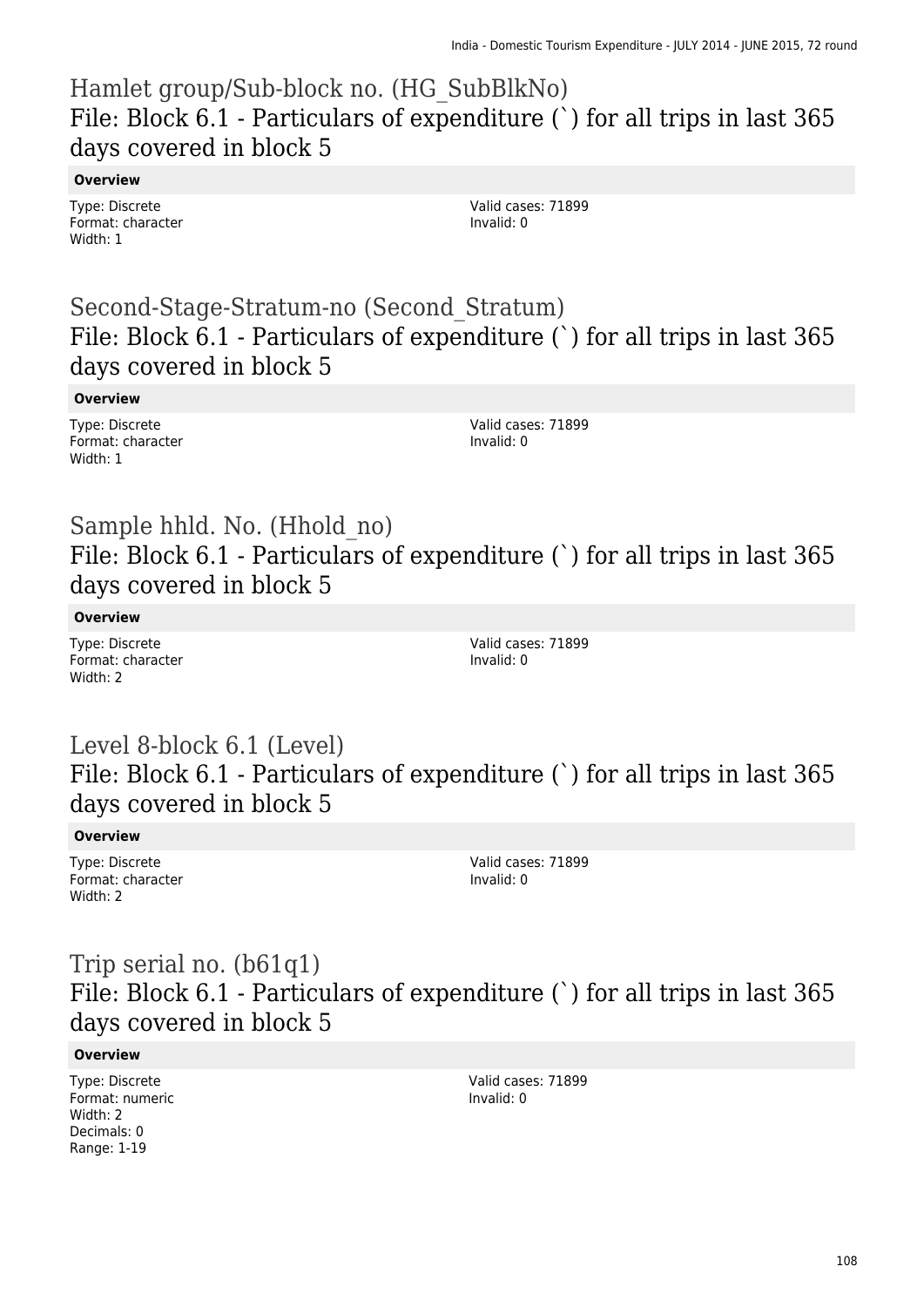# Expenditure on - shopping - Clothing and garments(Rs.) (b61q701) File: Block 6.1 - Particulars of expenditure (`) for all trips in last 365 days covered in block 5

### **Overview**

Type: Continuous Format: numeric Width: 7 Decimals: 0 Range: 0-500000

Valid cases: 18874 Invalid: 53025 Minimum: 0 Maximum: 500000 Mean: 1727.6 Standard deviation: 5630

# Expenditure on - shopping - Processed food(Rs.) (b61q702) File: Block 6.1 - Particulars of expenditure (`) for all trips in last 365 days covered in block 5

### **Overview**

Type: Continuous Format: numeric Width: 7 Decimals: 0 Range: 0-20200

Valid cases: 32262 Invalid: 39637 Minimum: 0 Maximum: 20200 Mean: 266.2 Standard deviation: 468.3

# Expenditure on - shopping - Alcohol and tobacco products(Rs.) (b61q703) File: Block 6.1 - Particulars of expenditure (`) for all trips in last 365 days covered in block 5

### **Overview**

Type: Continuous Format: numeric Width: 7 Decimals: 0 Range: 0-10000

Valid cases: 9257 Invalid: 62642 Minimum: 0 Maximum: 10000 Mean: 145.3 Standard deviation: 366.7

### Expenditure on - shopping - Travel related consumer goods(Rs.) (b61q704) File: Block 6.1 - Particulars of expenditure (`) for all trips in last 365 days covered in block 5

### **Overview**

Type: Continuous Format: numeric Width: 7 Decimals: 0 Range: 0-115000

Valid cases: 5627 Invalid: 66272 Minimum: 0 Maximum: 115000 Mean: 420.1 Standard deviation: 1893.8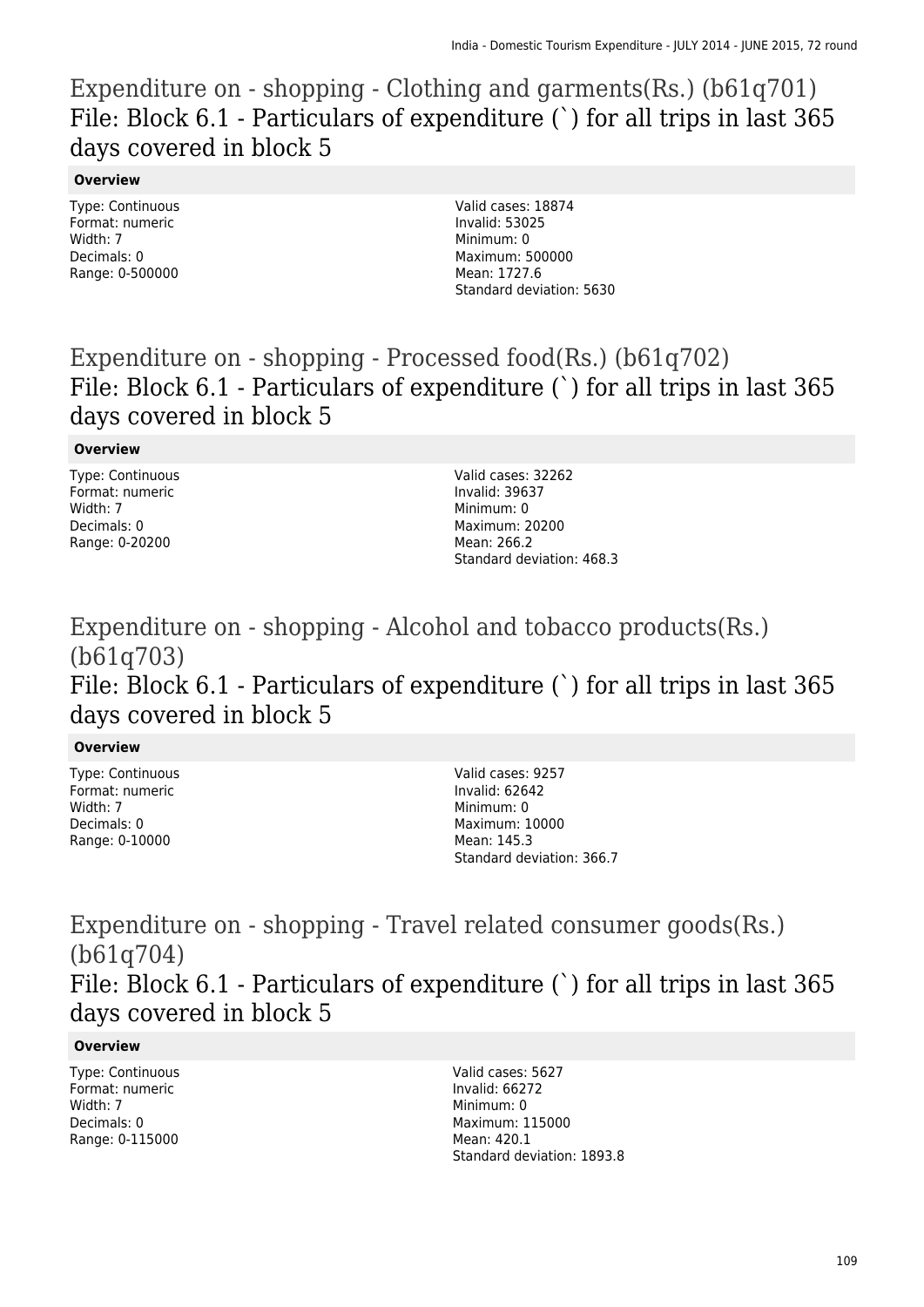# Expenditure on - shopping -Footwear(Rs.) (b61q705) File: Block 6.1 - Particulars of expenditure (`) for all trips in last 365 days covered in block 5

#### **Overview**

Type: Continuous Format: numeric Width: 7 Decimals: 0 Range: 0-66000

Valid cases: 7758 Invalid: 64141 Minimum: 0 Maximum: 66000 Mean: 796.6 Standard deviation: 1516.9

# Expenditure on - shopping -'Toiletries'(Rs.) (b61q706) File: Block 6.1 - Particulars of expenditure (`) for all trips in last 365 days covered in block 5

### **Overview**

Type: Continuous Format: numeric Width: 7 Decimals: 0 Range: 0-20000

Valid cases: 25059 Invalid: 46840 Minimum: 0 Maximum: 20000 Mean: 102.6 Standard deviation: 260.4

# Expenditure on - shopping - Gems & jewellery(Rs.) (b61q707) File: Block 6.1 - Particulars of expenditure (`) for all trips in last 365 days covered in block 5

### **Overview**

Type: Continuous Format: numeric Width: 7 Decimals: 0 Range: 0-300000

Valid cases: 2320 Invalid: 69579 Minimum: 0 Maximum: 300000 Mean: 1877.8 Standard deviation: 10914.8

# Books/journals/magazines etc. (b61q708) File: Block 6.1 - Particulars of expenditure (`) for all trips in last 365 days covered in block 5

### **Overview**

Type: Continuous Format: numeric Width: 7 Decimals: 0 Range: 0-50000

Valid cases: 7069 Invalid: 64830 Minimum: 0 Maximum: 50000 Mean: 190.3 Standard deviation: 858.6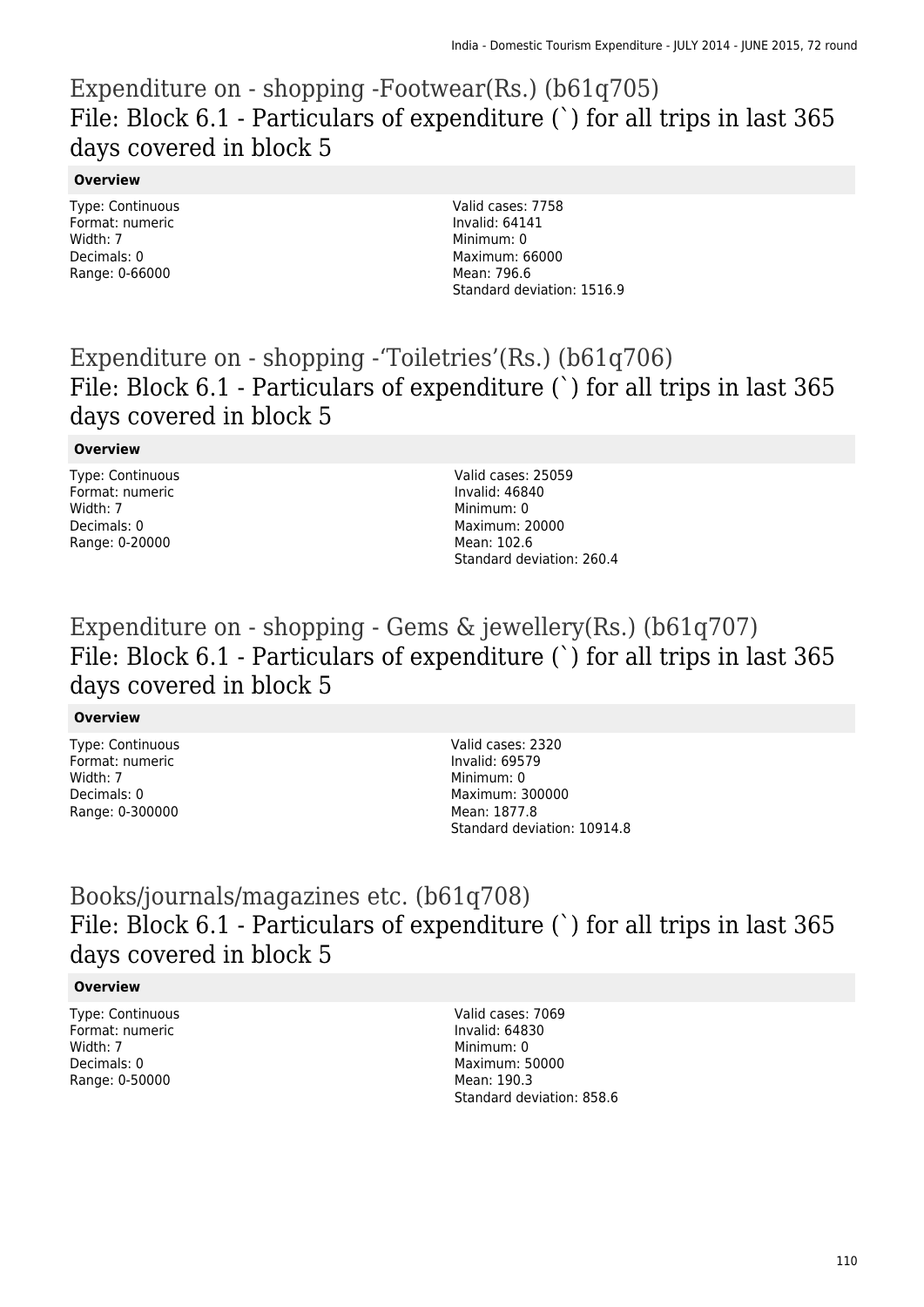# Expenditure on - shopping - Memento. souvenir etc.(Rs.) (b61q710) File: Block 6.1 - Particulars of expenditure (`) for all trips in last 365 days covered in block 5

### **Overview**

Type: Continuous Format: numeric Width: 7 Decimals: 0 Range: 0-27000

Valid cases: 3659 Invalid: 68240 Minimum: 0 Maximum: 27000 Mean: 570.2 Standard deviation: 1111.2

## Others (b61q719) File: Block 6.1 - Particulars of expenditure (`) for all trips in last 365 days covered in block 5

### **Overview**

Type: Continuous Format: numeric Width: 7 Decimals: 0 Range: 0-140480

Valid cases: 16567 Invalid: 55332 Minimum: 0 Maximum: 140480 Mean: 450.4 Standard deviation: 2669.8

# Sub-total (7.01 to 7.19) (b61q700) File: Block 6.1 - Particulars of expenditure (`) for all trips in last 365 days covered in block 5

### **Overview**

Type: Continuous Format: numeric Width: 7 Decimals: 0 Range: 0-803520

Valid cases: 52088 Invalid: 19811 Minimum: 0 Maximum: 803520 Mean: 1322.9 Standard deviation: 5840.8

number of first stage units surveyed within a substratum for the sub-sample (NSS) File: Block 6.1 - Particulars of expenditure (`) for all trips in last 365 days covered in block 5

### **Overview**

Type: Discrete Format: numeric Width: 3 Decimals: 0 Range: 1-28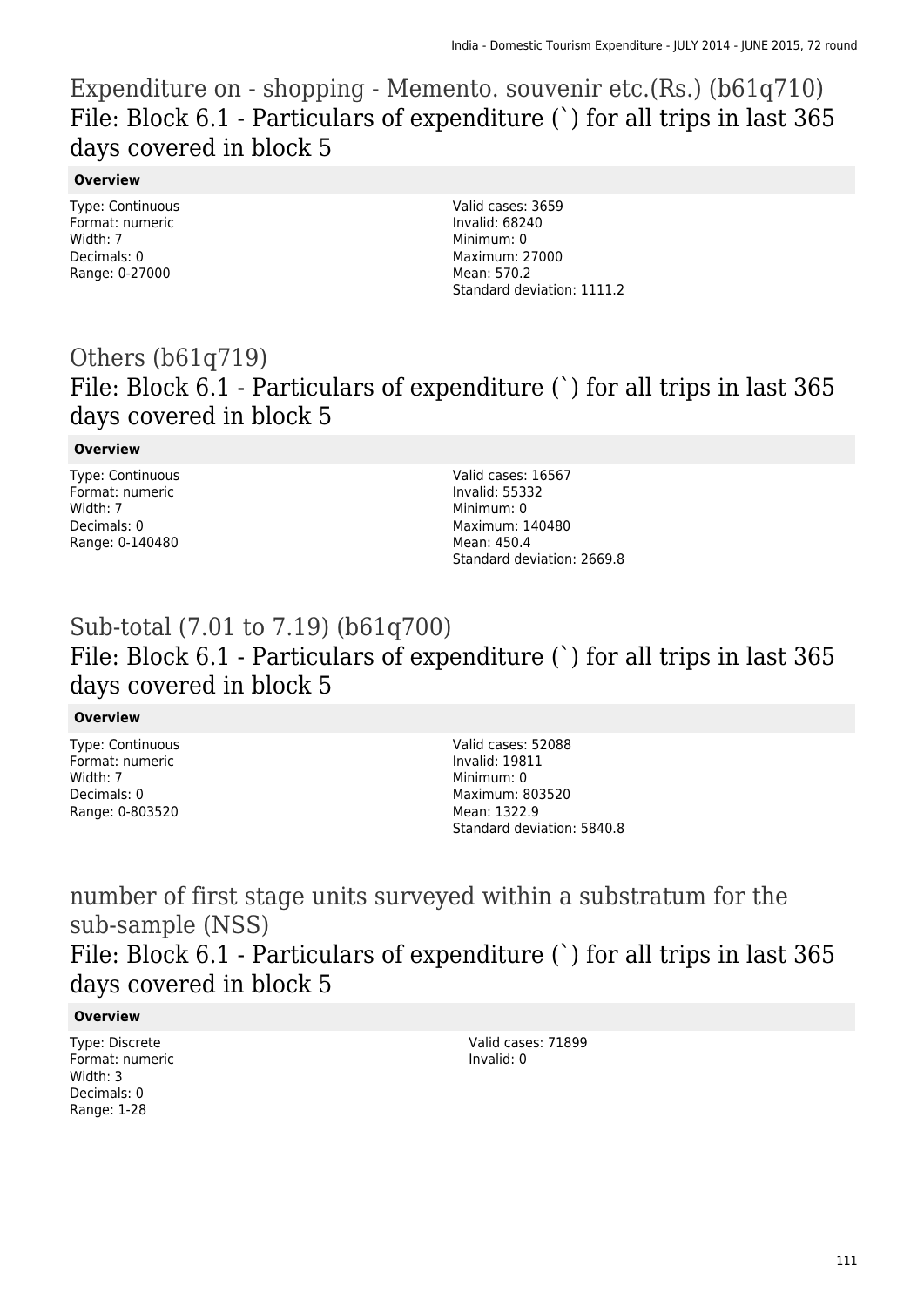# number of first stage units surveyed within a substratum for sub-sample combined (NSC) File: Block 6.1 - Particulars of expenditure (`) for all trips in last 365 days covered in block 5

### **Overview**

Type: Discrete Format: numeric Width: 3 Decimals: 0 Range: 1-56

Valid cases: 71899 Invalid: 0

weight or multiplier within a substratum for the sub-sample (MLT) File: Block 6.1 - Particulars of expenditure (`) for all trips in last 365 days covered in block 5

#### **Overview**

Type: Continuous Format: numeric Width: 10 Decimals: 0 Range: 97-20924689

Valid cases: 71899 Invalid: 0 Minimum: 97 Maximum: 20924689 Mean: 156469.7 Standard deviation: 287487.5

# Final weight for sub-sample wise estimates (Weight\_SS) File: Block 6.1 - Particulars of expenditure (`) for all trips in last 365 days covered in block 5

#### **Overview**

Type: Continuous Format: numeric Width: 8 Decimals: 2 Range: 0.97-209246.89

#### **Description**

Weight  $SS = MLT/100$ 

Valid cases: 71899 Invalid: 0 Minimum: 1 Maximum: 209246.9 Mean: 1564.7 Standard deviation: 2874.9

Final weight for sub-sample combined estimates (Weight\_SC) File: Block 6.1 - Particulars of expenditure (`) for all trips in last 365 days covered in block 5

#### **Overview**

Type: Continuous Format: numeric Width: 8 Decimals: 2 Range: 0.485-104623.445

#### **Description**

Weight  $SC = MLT/100$ , if NSS=NSC = MLT/200 otherwise.

Valid cases: 71899 Invalid: 0 Minimum: 0.5 Maximum: 104623.4 Mean: 783.2 Standard deviation: 1440.1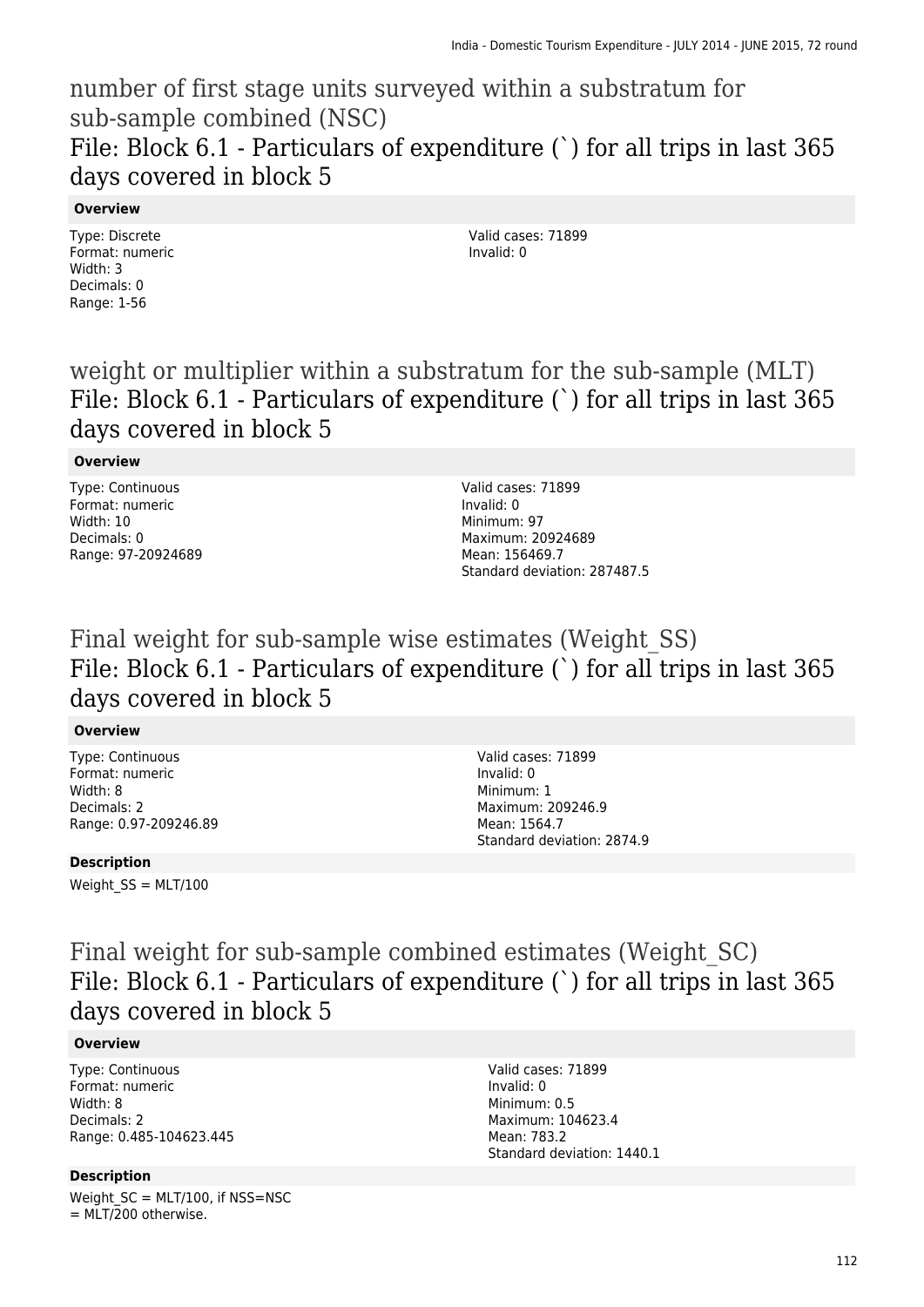India - Domestic Tourism Expenditure - JULY 2014 - JUNE 2015, 72 round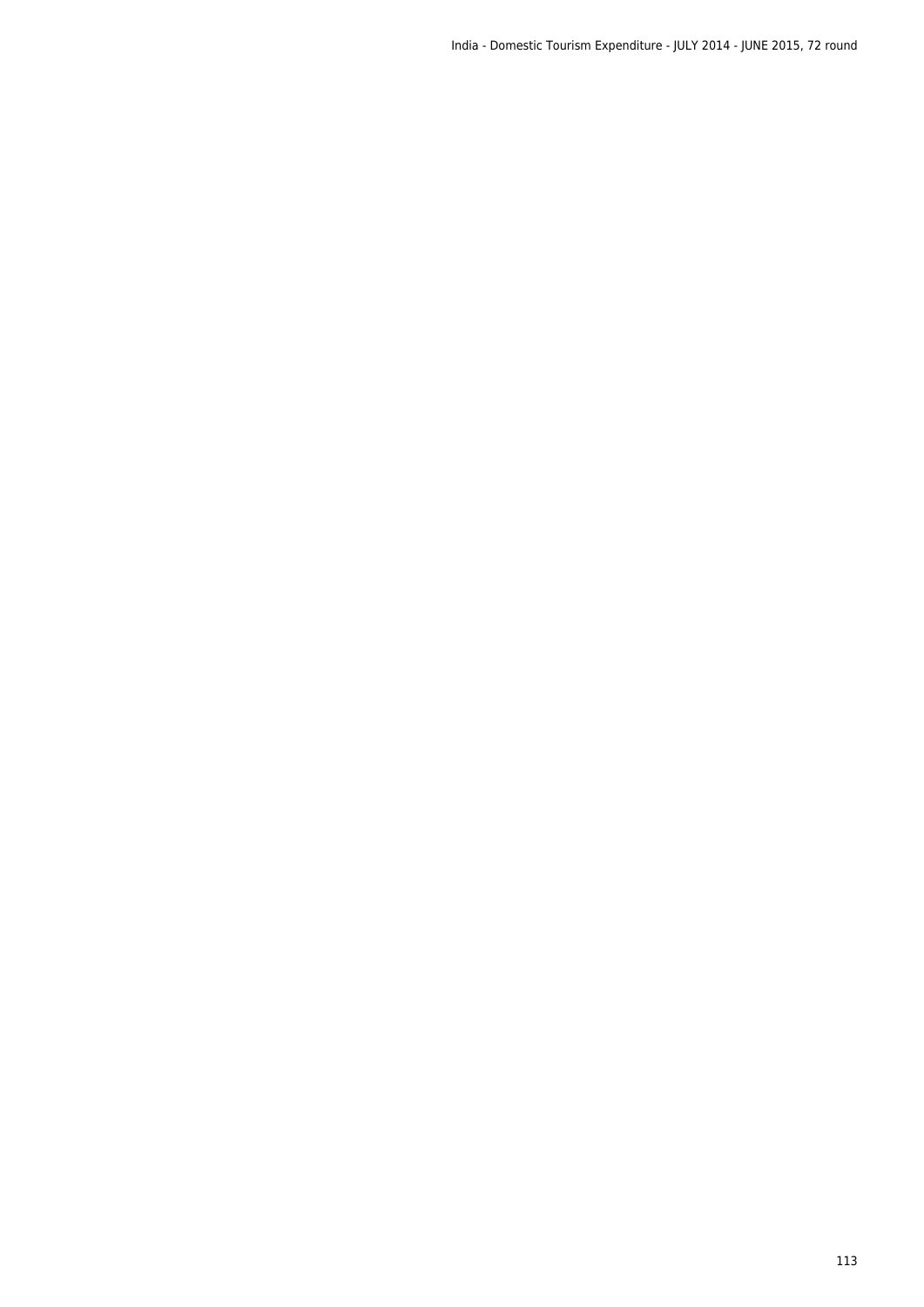# 'Primary key - unique identifier for a household' (HHID) File: Block 6.1 - Particulars of expenditure (`) for all trips in last 365 days covered in block 5

### **Overview**

Type: Discrete Format: character Width: 9

### **Description**

HHID ( 'Primary key - unique identifier for a household' ) is combination of FSU Serial Number, Hamlet group/Sub-block no, Second Stage Stratum Number,Sample household No.

# Centre-code-Round (CentreCodeRnd) File: Block 6.1 - Particulars of expenditure (`) for all trips in last 365 days covered in block 5

### **Overview**

Type: Discrete Format: character Width: 3

Valid cases: 71899 Invalid: 0

Valid cases: 71899

Invalid: 0

# FSU-Serial-No (Vill\_Blk\_Slno) File: Block 6.1 - Particulars of expenditure (`) for all trips in last 365 days covered in block 5

### **Overview**

Type: Discrete Format: character Width: 5

Valid cases: 71899 Invalid: 0

# Round (Round) File: Block 6.1 - Particulars of expenditure (`) for all trips in last 365 days covered in block 5

### **Overview**

Type: Discrete Format: character Width: 2

Valid cases: 71899 Invalid: 0

# Schedule (Schedule) File: Block 6.1 - Particulars of expenditure (`) for all trips in last 365 days covered in block 5

### **Overview**

Type: Discrete Format: character Width: 3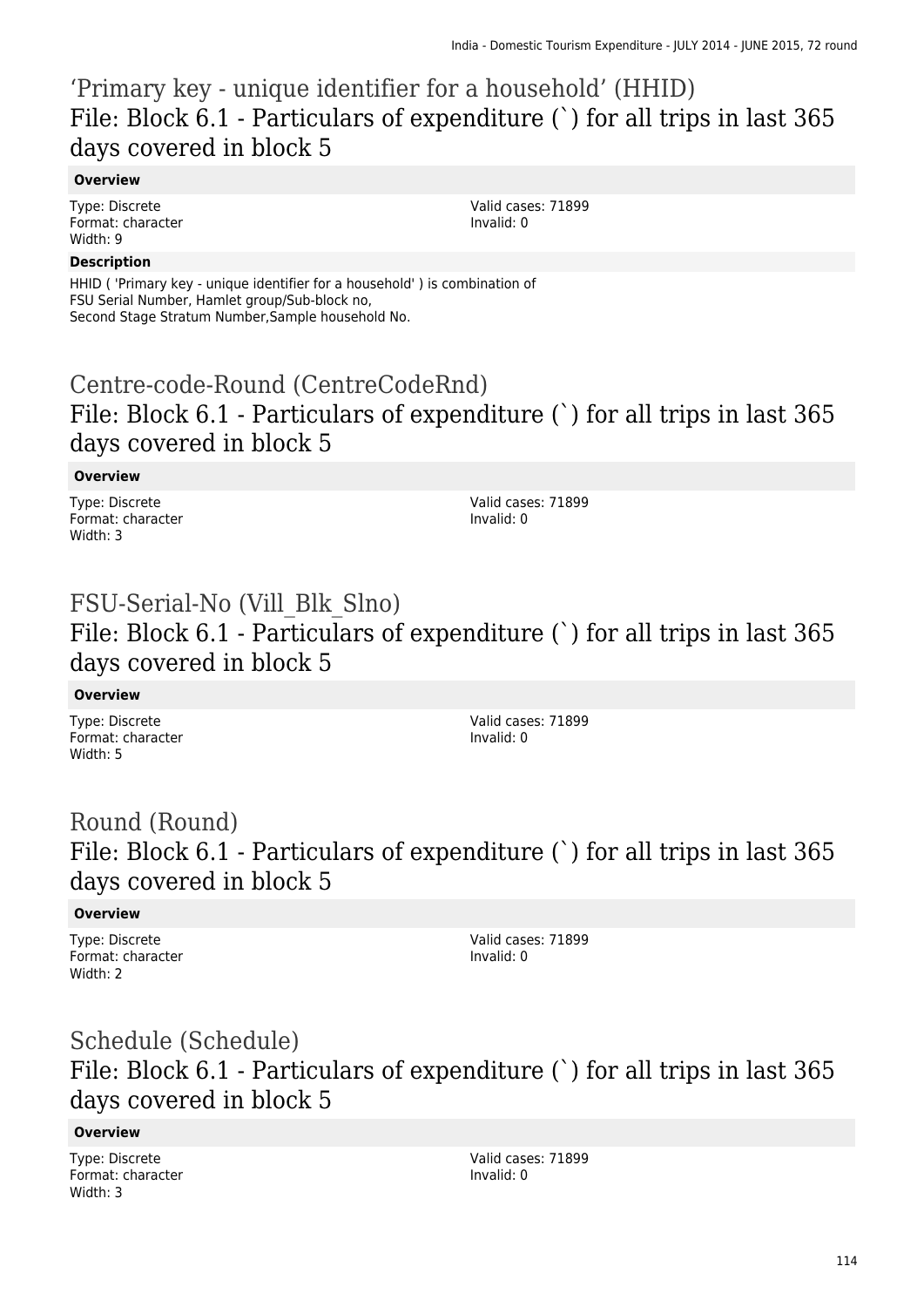# Sample (Sample) File: Block 6.1 - Particulars of expenditure (`) for all trips in last 365 days covered in block 5

### **Overview**

Type: Discrete Format: character Width: 1

Valid cases: 71899 Invalid: 0

### Sector (Sector) File: Block 6.1 - Particulars of expenditure (`) for all trips in last 365 days covered in block 5

### **Overview**

Type: Discrete Format: character Width: 1

Valid cases: 71899 Invalid: 0

## 'State-Region' (State\_Region) File: Block 6.1 - Particulars of expenditure (`) for all trips in last 365 days covered in block 5

### **Overview**

Type: Discrete Format: character Width: 3

Valid cases: 71899 Invalid: 0

### State (State) File: Block 6.1 - Particulars of expenditure (`) for all trips in last 365 days covered in block 5

### **Overview**

Type: Discrete Format: character Width: 2

Valid cases: 71899 Invalid: 0

'State-District' (State\_District) File: Block 6.1 - Particulars of expenditure (`) for all trips in last 365 days covered in block 5

### **Overview**

Type: Discrete Format: character Width: 4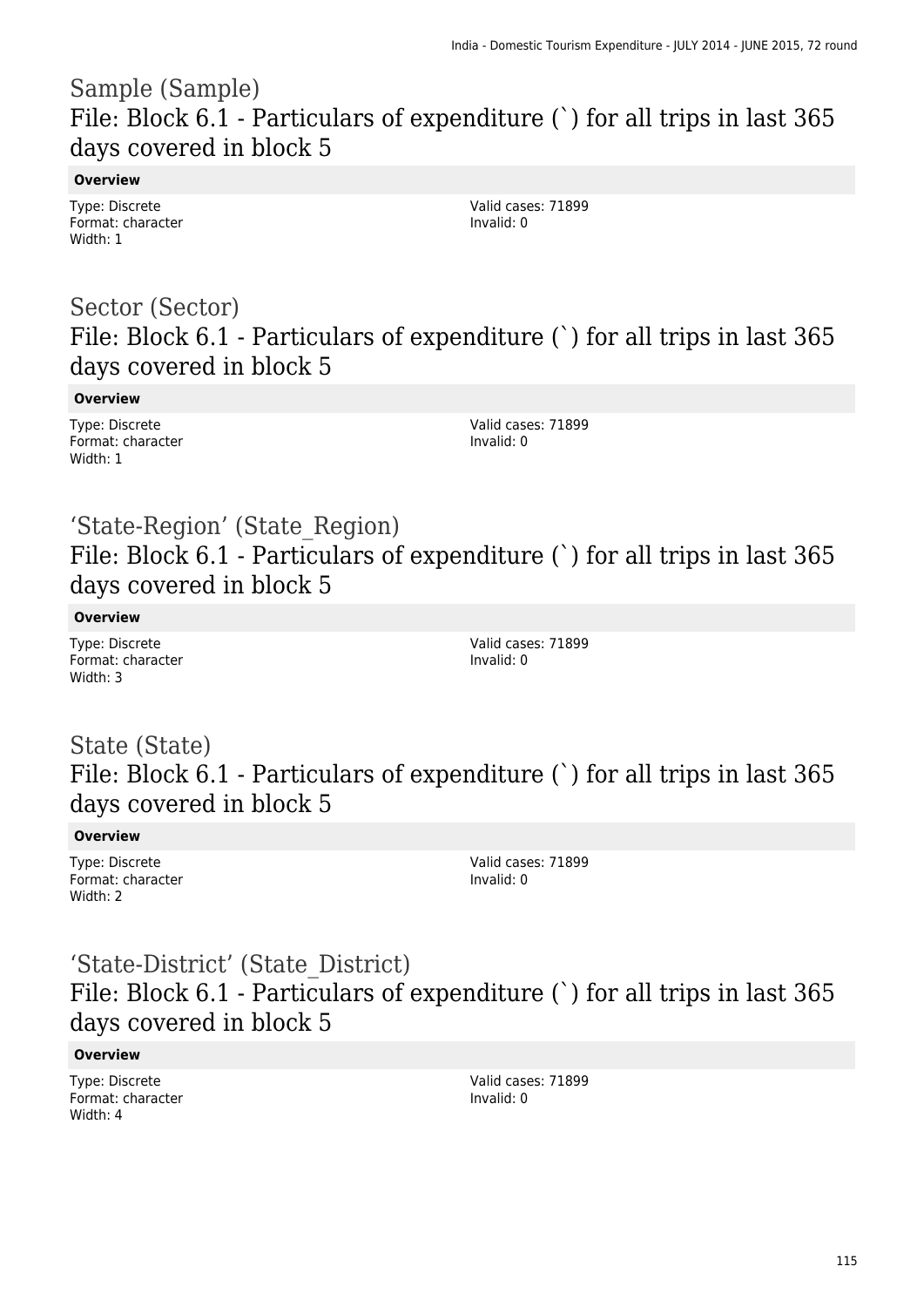## Stratum (Stratum) File: Block 6.1 - Particulars of expenditure (`) for all trips in last 365 days covered in block 5

### **Overview**

Type: Discrete Format: character Width: 2

Valid cases: 71899 Invalid: 0

Sub-Stratum-no (SubStratumNo) File: Block 6.1 - Particulars of expenditure (`) for all trips in last 365 days covered in block 5

### **Overview**

Type: Discrete Format: character Width: 2

Valid cases: 71899 Invalid: 0

# Sub-Round (SubRound) File: Block 6.1 - Particulars of expenditure (`) for all trips in last 365 days covered in block 5

### **Overview**

Type: Discrete Format: character Width: 1

Valid cases: 71899 Invalid: 0

### Sub-Sample (SubSample) File: Block 6.1 - Particulars of expenditure (`) for all trips in last 365 days covered in block 5

### **Overview**

Type: Discrete Format: character Width: 1

Valid cases: 71899 Invalid: 0

FOD-Sub-Region (FODSubRegion) File: Block 6.1 - Particulars of expenditure (`) for all trips in last 365 days covered in block 5

### **Overview**

Type: Discrete Format: character Width: 4

Valid cases: 71445 Invalid: 0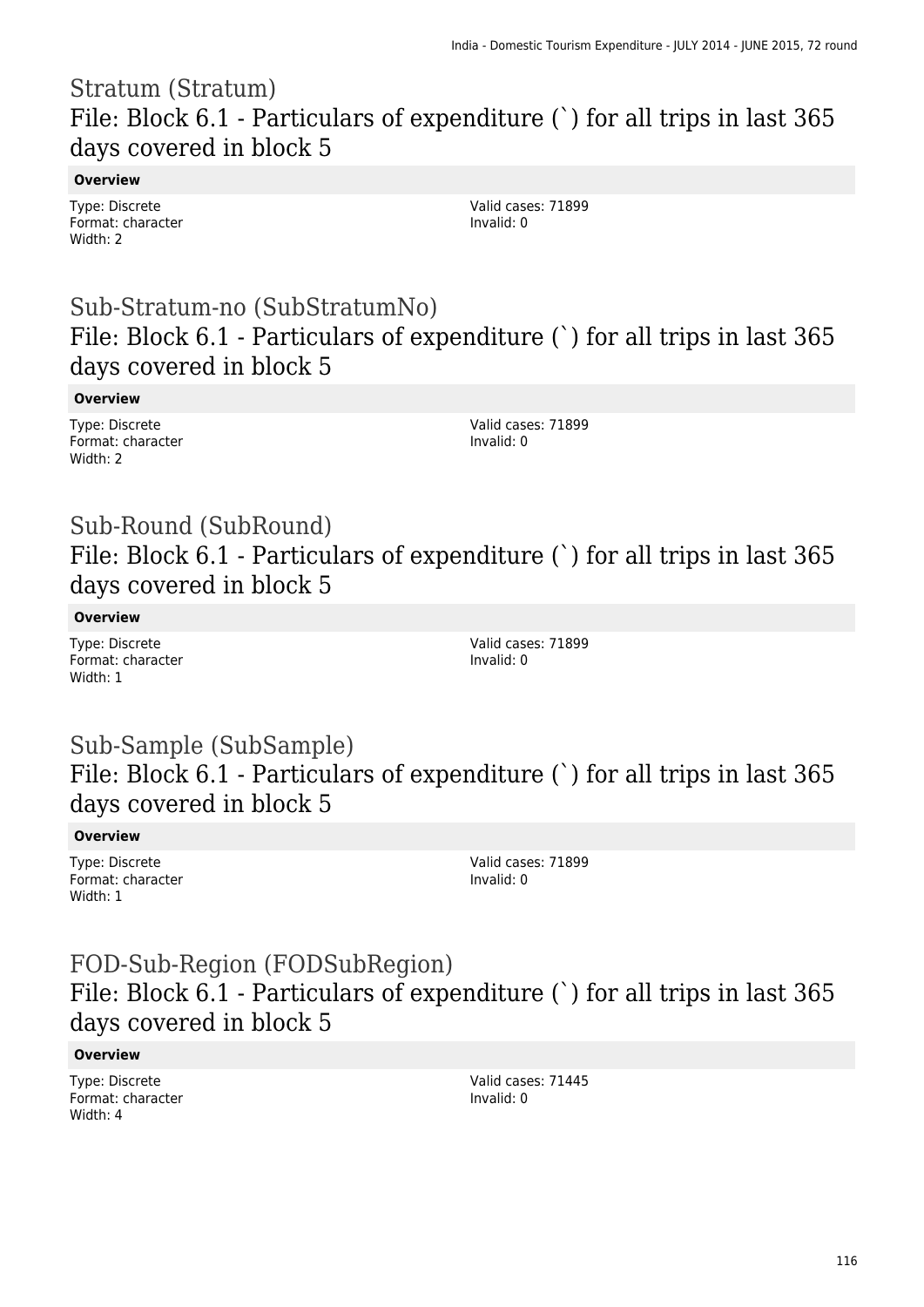# Hamlet group/Sub-block no. (HG\_SubBlkNo) File: Block 6.1 - Particulars of expenditure (`) for all trips in last 365 days covered in block 5

### **Overview**

Type: Discrete Format: character Width: 1

Valid cases: 71899 Invalid: 0

Second-Stage-Stratum-no (Second\_Stratum) File: Block 6.1 - Particulars of expenditure (`) for all trips in last 365 days covered in block 5

#### **Overview**

Type: Discrete Format: character Width: 1

Valid cases: 71899 Invalid: 0

### Sample hhld. No. (Hhold\_no) File: Block 6.1 - Particulars of expenditure (`) for all trips in last 365 days covered in block 5

### **Overview**

Type: Discrete Format: character Width: 2

Valid cases: 71899 Invalid: 0

### Level 9-block 6.1 (Level) File: Block 6.1 - Particulars of expenditure (`) for all trips in last 365 days covered in block 5

### **Overview**

Type: Discrete Format: character Width: 2

Valid cases: 71899 Invalid: 0

Trip serial no. (b61q1) File: Block 6.1 - Particulars of expenditure (`) for all trips in last 365 days covered in block 5

### **Overview**

Type: Discrete Format: character Width: 2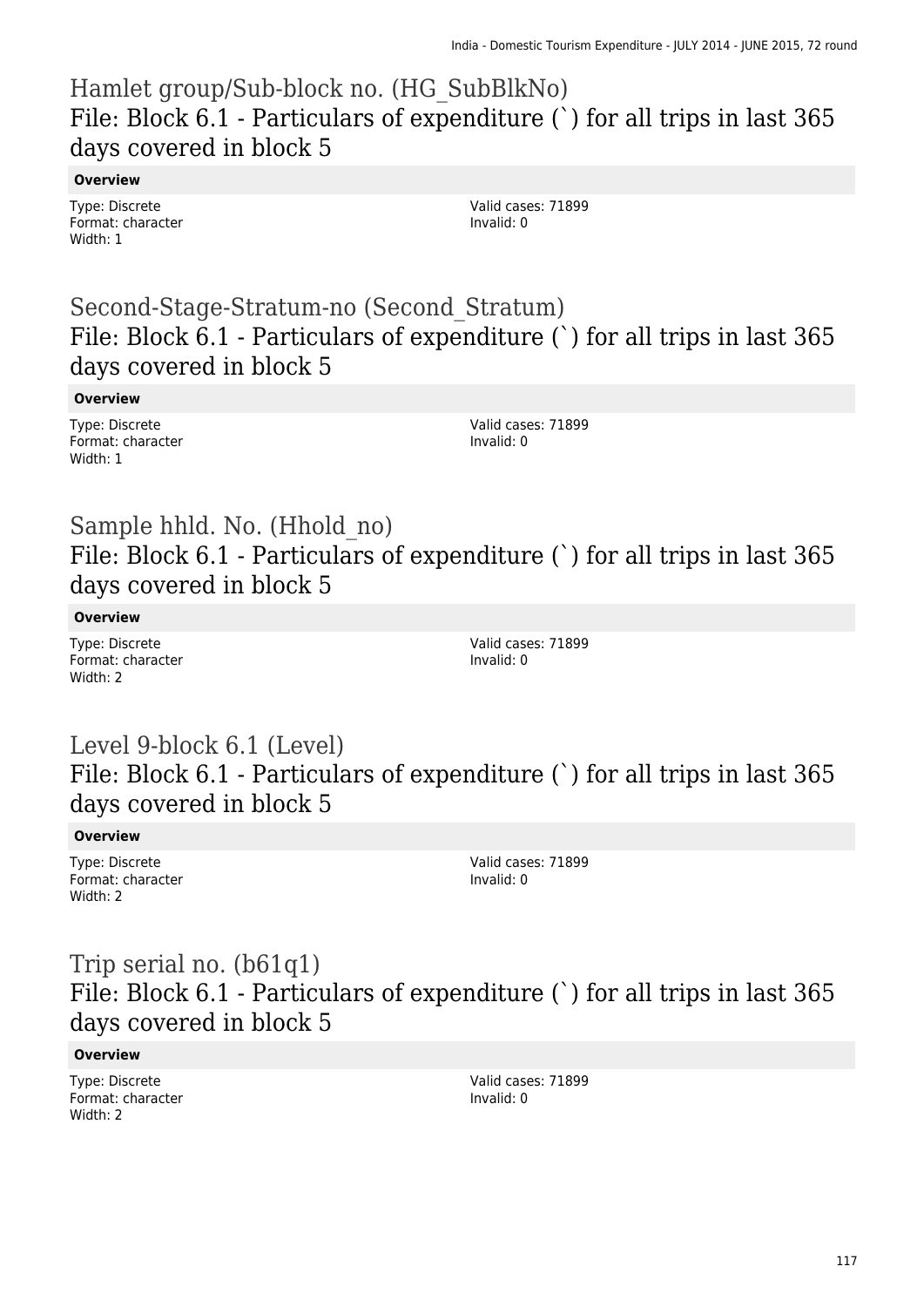# Expenses at Cinema, theatre, amusement, etc.(Rs.) (b61q81) File: Block 6.1 - Particulars of expenditure (`) for all trips in last 365 days covered in block 5

### **Overview**

Type: Continuous Format: numeric Width: 7 Decimals: 0 Range: 0-15000

Valid cases: 3003 Invalid: 68896 Minimum: 0 Maximum: 15000 Mean: 519.4 Standard deviation: 790.5

# Expenses at religious sites (b61q82) File: Block 6.1 - Particulars of expenditure (`) for all trips in last 365 days covered in block 5

### **Overview**

Type: Continuous Format: numeric Width: 7 Decimals: 0 Range: 0-30000

Valid cases: 4344 Invalid: 67555 Minimum: 0 Maximum: 30000 Mean: 319.1 Standard deviation: 719.5

# Expenses at cultural sites (b61q83) File: Block 6.1 - Particulars of expenditure (`) for all trips in last 365 days covered in block 5

### **Overview**

Type: Continuous Format: numeric Width: 7 Decimals: 0 Range: 0-20000

Valid cases: 3670 Invalid: 68229 Minimum: 0 Maximum: 20000 Mean: 309.7 Standard deviation: 567.5

# Expenses at Sporting activities (b61q84) File: Block 6.1 - Particulars of expenditure (`) for all trips in last 365 days covered in block 5

### **Overview**

Type: Continuous Format: numeric Width: 7 Decimals: 0 Range: 0-20000

Valid cases: 896 Invalid: 71003 Minimum: 0 Maximum: 20000 Mean: 893.6 Standard deviation: 1383.4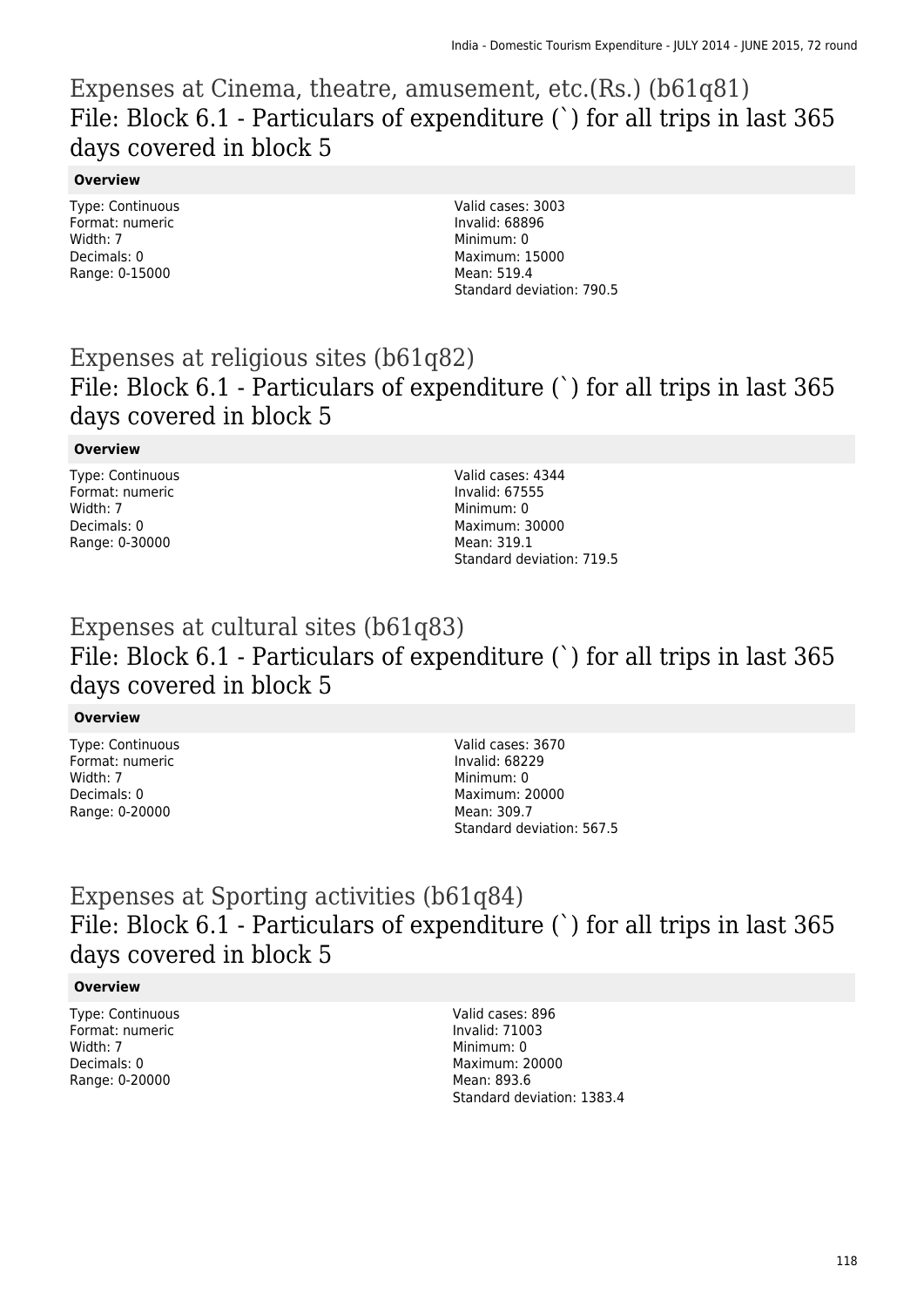# Expenses at Medicine (b61q851) File: Block 6.1 - Particulars of expenditure (`) for all trips in last 365 days covered in block 5

### **Overview**

Type: Continuous Format: numeric Width: 7 Decimals: 0 Range: 0-700000

Valid cases: 50064 Invalid: 21835 Minimum: 0 Maximum: 700000 Mean: 5384.2 Standard deviation: 15170.5

# Expenses at Medical accessories (b61q852) File: Block 6.1 - Particulars of expenditure (`) for all trips in last 365 days covered in block 5

### **Overview**

Type: Continuous Format: numeric Width: 7 Decimals: 0 Range: 0-2500000

Valid cases: 26938 Invalid: 44961 Minimum: 0 Maximum: 2500000 Mean: 3909.7 Standard deviation: 21229.6

# Expenses at Other health related services (b61q853) File: Block 6.1 - Particulars of expenditure (`) for all trips in last 365 days covered in block 5

### **Overview**

Type: Continuous Format: numeric Width: 7 Decimals: 0 Range: 0-850000

Valid cases: 40328 Invalid: 31571 Minimum: 0 Maximum: 850000 Mean: 6138.7 Standard deviation: 20310.9

# Sub-total (8.5.1 to 8.5.3) (b61q850) File: Block 6.1 - Particulars of expenditure (`) for all trips in last 365 days covered in block 5

### **Overview**

Type: Continuous Format: numeric Width: 7 Decimals: 0 Range: 0-2700000 Valid cases: 51146 Invalid: 20753 Minimum: 0 Maximum: 2700000 Mean: 12241.7 Standard deviation: 35721.6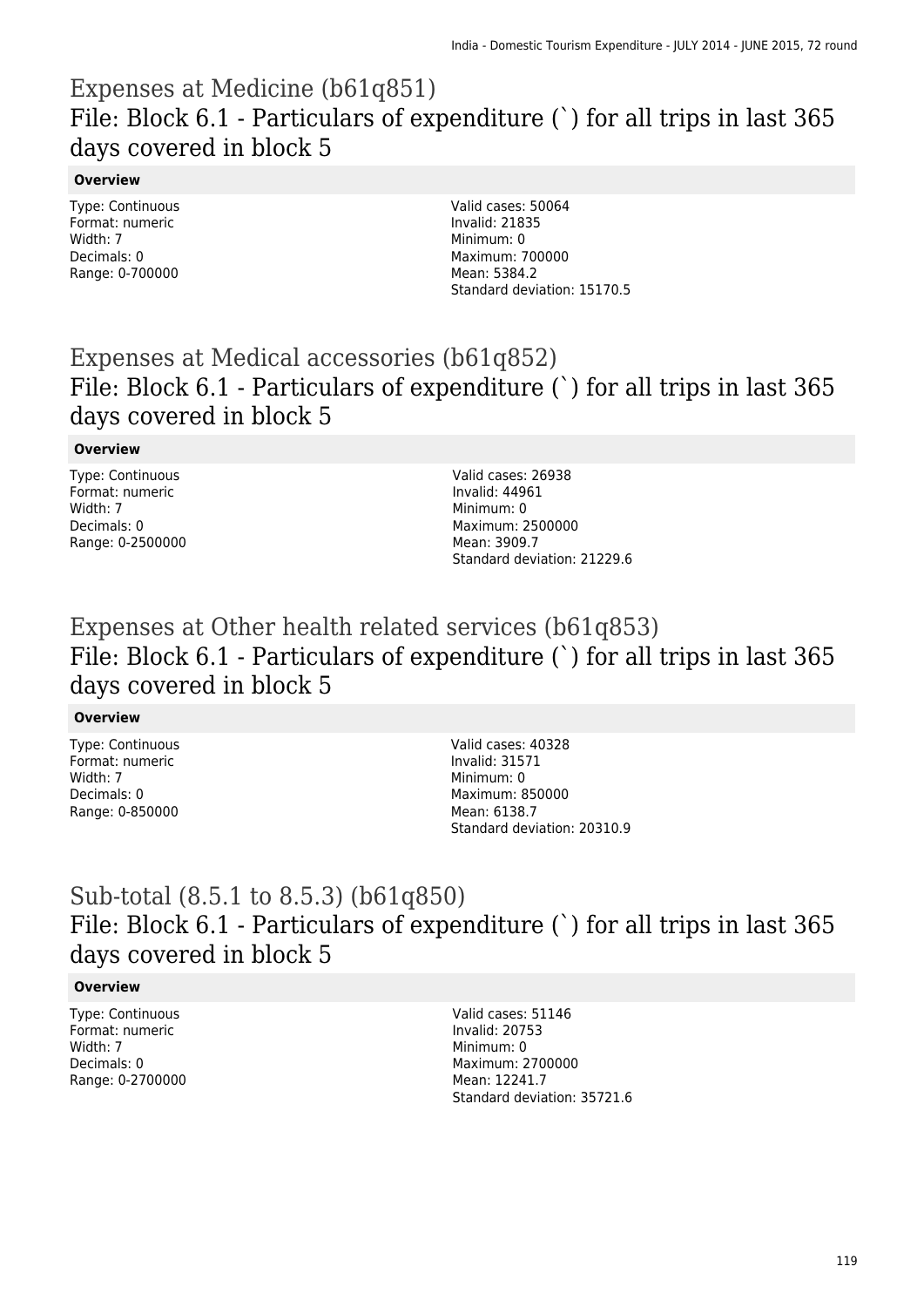# Sub-total (8.1+8.2+8.3+8.4+8.5.0) (b61q80) File: Block 6.1 - Particulars of expenditure (`) for all trips in last 365 days covered in block 5

### **Overview**

Type: Continuous Format: numeric Width: 7 Decimals: 0 Range: 0-2700000

Valid cases: 56809 Invalid: 15090 Minimum: 0 Maximum: 2700000 Mean: 11107.4 Standard deviation: 34070.9

number of first stage units surveyed within a substratum for the sub-sample (NSS) File: Block 6.1 - Particulars of expenditure (`) for all trips in last 365 days covered in block 5

### **Overview**

Type: Discrete Format: numeric Width: 3 Decimals: 0 Range: 1-28

Valid cases: 71899 Invalid: 0

number of first stage units surveyed within a substratum for sub-sample combined (NSC) File: Block 6.1 - Particulars of expenditure (`) for all trips in last 365

### days covered in block 5

### **Overview**

Type: Discrete Format: numeric Width: 3 Decimals: 0 Range: 1-56

Valid cases: 71899 Invalid: 0

weight or multiplier within a substratum for the sub-sample (MLT) File: Block 6.1 - Particulars of expenditure (`) for all trips in last 365 days covered in block 5

### **Overview**

Type: Continuous Format: numeric Width: 10 Decimals: 0 Range: 97-20924689 Valid cases: 71899 Invalid: 0 Minimum: 97 Maximum: 20924689 Mean: 156469.7 Standard deviation: 287487.5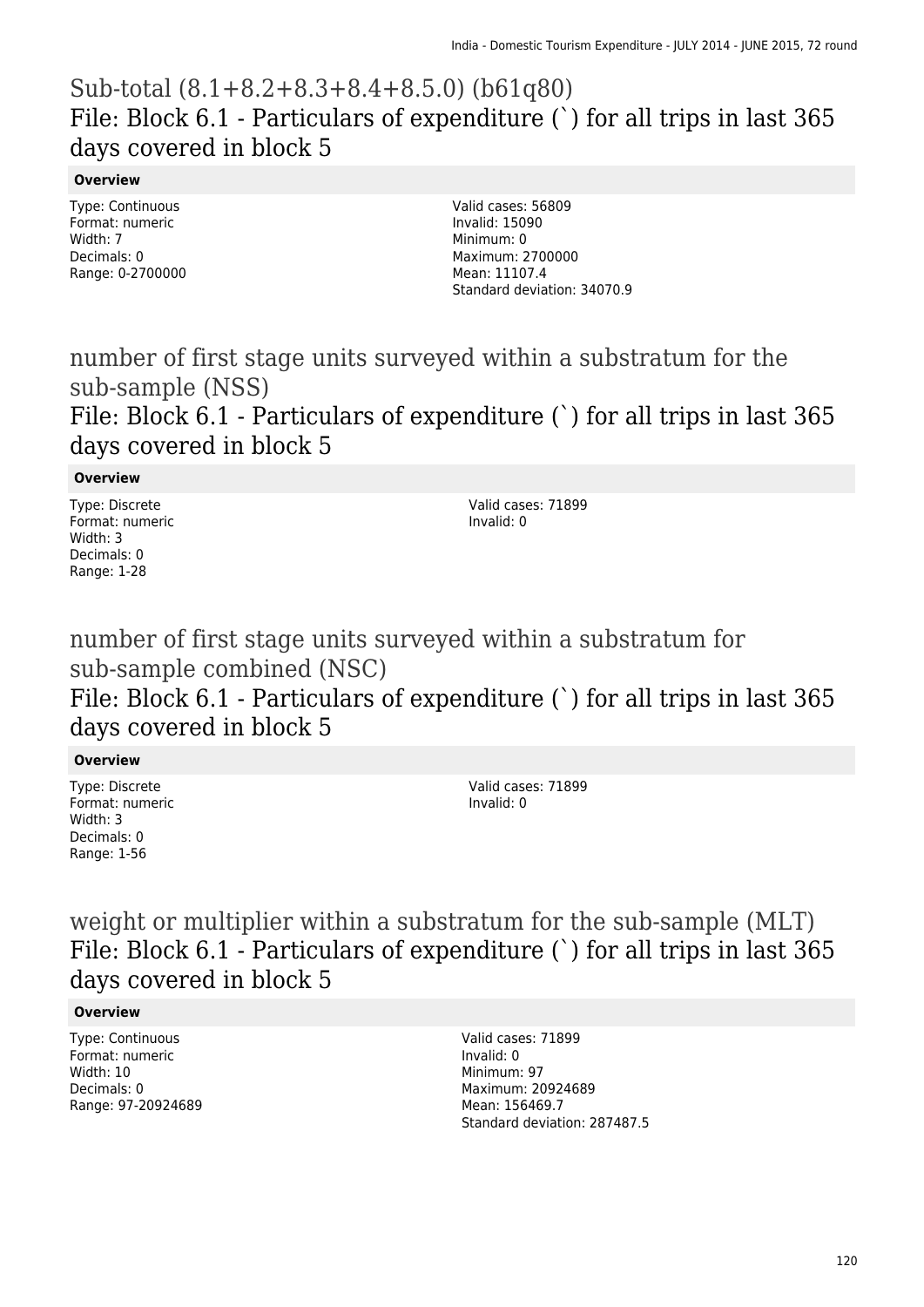# Final weight for sub-sample wise estimates (Weight\_SS) File: Block 6.1 - Particulars of expenditure (`) for all trips in last 365 days covered in block 5

### **Overview**

Type: Continuous Format: numeric Width: 8 Decimals: 2 Range: 0.97-209246.89

#### **Description**

Weight  $SS = MLT/100$ 

Valid cases: 71899 Invalid: 0 Minimum: 1 Maximum: 209246.9 Mean: 1564.7 Standard deviation: 2874.9

# Final weight for sub-sample combined estimates (Weight\_SC) File: Block 6.1 - Particulars of expenditure (`) for all trips in last 365 days covered in block 5

#### **Overview**

Type: Continuous Format: numeric Width: 8 Decimals: 2 Range: 0.485-104623.445

### **Description**

Weight  $SC = MLT/100$ , if NSS=NSC  $=$  MLT/200 otherwise.

Valid cases: 71899 Invalid: 0 Minimum: 0.5 Maximum: 104623.4 Mean: 783.2 Standard deviation: 1440.1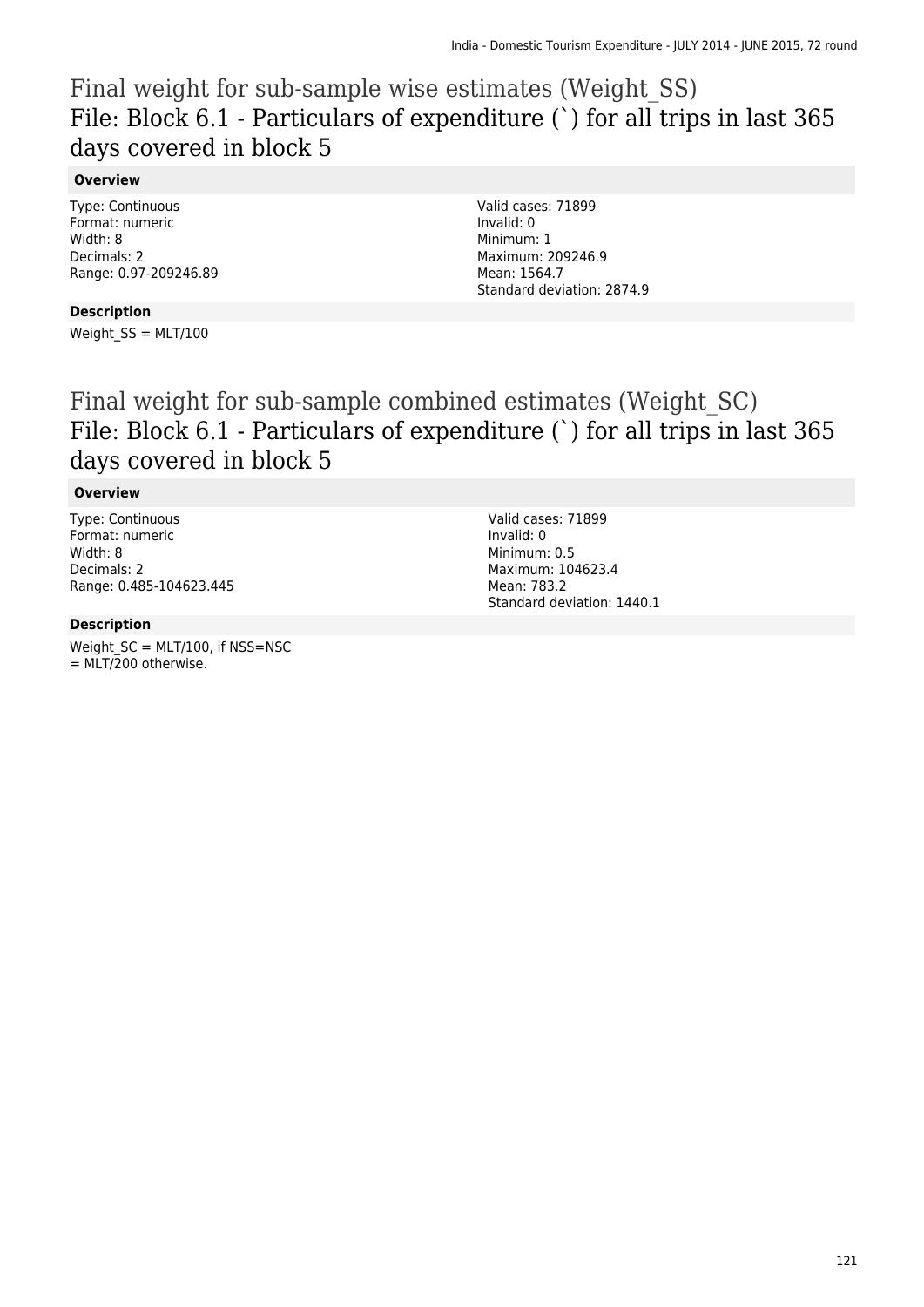# 'Primary key - unique identifier for a household' (HHID) File: Block 6.1 - Particulars of expenditure (`) for all trips in last 365 days covered in block 5

### **Overview**

Type: Discrete Format: character Width: 9

### **Description**

HHID ( 'Primary key - unique identifier for a household' ) is combination of FSU Serial Number, Hamlet group/Sub-block no, Second Stage Stratum Number,Sample household No.

# Centre-code-Round (CentreCodeRnd) File: Block 6.1 - Particulars of expenditure (`) for all trips in last 365 days covered in block 5

### **Overview**

Type: Discrete Format: character Width: 3

Valid cases: 71899 Invalid: 0

Valid cases: 71899

Invalid: 0

# FSU-Serial-No (Vill\_Blk\_Slno) File: Block 6.1 - Particulars of expenditure (`) for all trips in last 365 days covered in block 5

### **Overview**

Type: Discrete Format: character Width: 5

Valid cases: 71899 Invalid: 0

# Round (Round) File: Block 6.1 - Particulars of expenditure (`) for all trips in last 365 days covered in block 5

### **Overview**

Type: Discrete Format: character Width: 2

Valid cases: 71899 Invalid: 0

# Schedule (Schedule) File: Block 6.1 - Particulars of expenditure (`) for all trips in last 365 days covered in block 5

### **Overview**

Type: Discrete Format: character Width: 3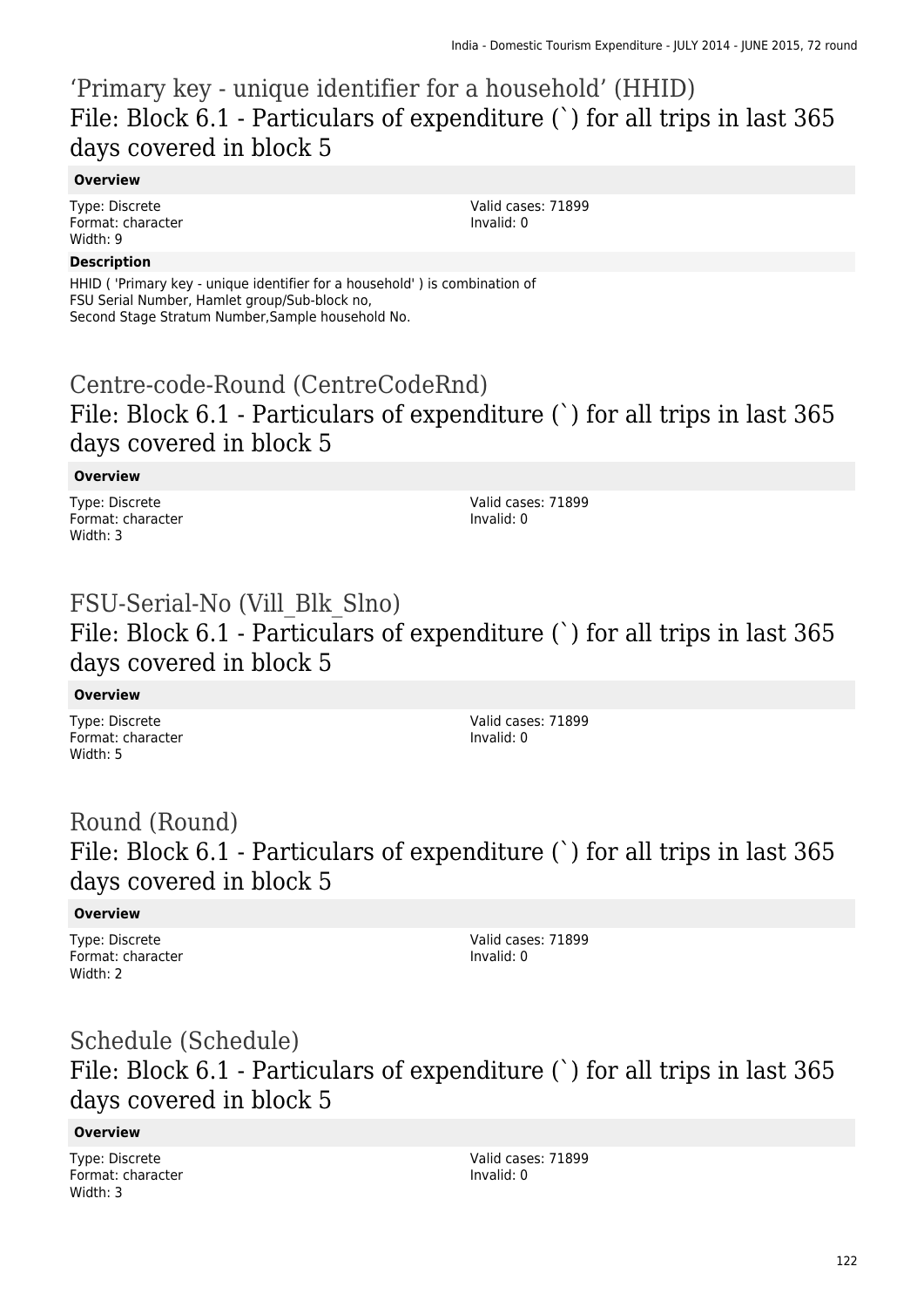# Sample (Sample) File: Block 6.1 - Particulars of expenditure (`) for all trips in last 365 days covered in block 5

### **Overview**

Type: Discrete Format: character Width: 1

Valid cases: 71899 Invalid: 0

### Sector (Sector) File: Block 6.1 - Particulars of expenditure (`) for all trips in last 365 days covered in block 5

### **Overview**

Type: Discrete Format: character Width: 1

Valid cases: 71899 Invalid: 0

## 'State-Region' (State\_Region) File: Block 6.1 - Particulars of expenditure (`) for all trips in last 365 days covered in block 5

### **Overview**

Type: Discrete Format: character Width: 3

Valid cases: 71899 Invalid: 0

### State (State) File: Block 6.1 - Particulars of expenditure (`) for all trips in last 365 days covered in block 5

### **Overview**

Type: Discrete Format: character Width: 2

Valid cases: 71899 Invalid: 0

'State-District' (State\_District) File: Block 6.1 - Particulars of expenditure (`) for all trips in last 365 days covered in block 5

### **Overview**

Type: Discrete Format: character Width: 4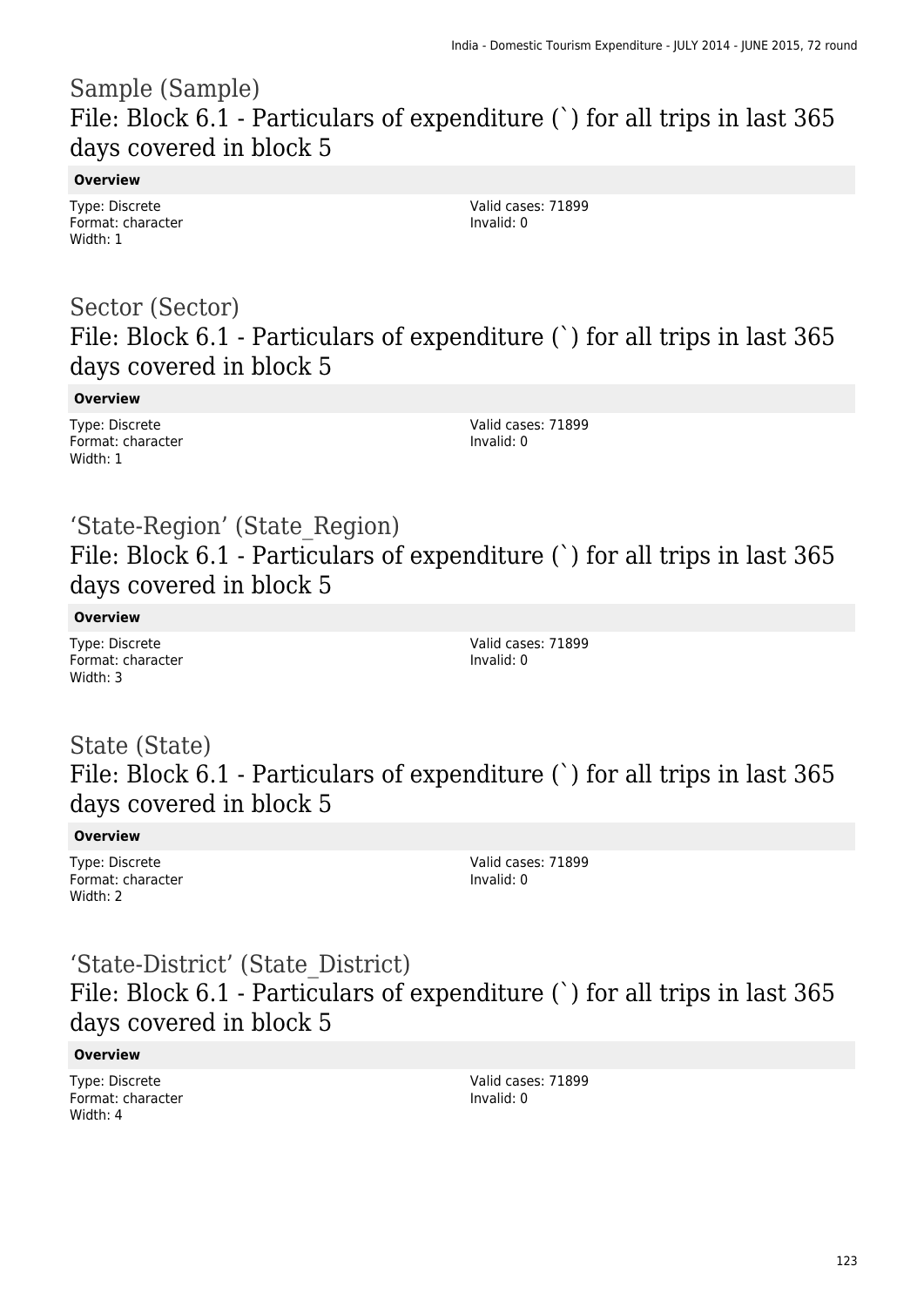## Stratum (Stratum) File: Block 6.1 - Particulars of expenditure (`) for all trips in last 365 days covered in block 5

### **Overview**

Type: Discrete Format: character Width: 2

Valid cases: 71899 Invalid: 0

Sub-Stratum-no (SubStratumNo) File: Block 6.1 - Particulars of expenditure (`) for all trips in last 365 days covered in block 5

### **Overview**

Type: Discrete Format: character Width: 2

Valid cases: 71899 Invalid: 0

# Sub-Round (SubRound) File: Block 6.1 - Particulars of expenditure (`) for all trips in last 365 days covered in block 5

### **Overview**

Type: Discrete Format: character Width: 1

Valid cases: 71899 Invalid: 0

### Sub-Sample (SubSample) File: Block 6.1 - Particulars of expenditure (`) for all trips in last 365 days covered in block 5

### **Overview**

Type: Discrete Format: character Width: 1

Valid cases: 71899 Invalid: 0

FOD-Sub-Region (FODSubRegion) File: Block 6.1 - Particulars of expenditure (`) for all trips in last 365 days covered in block 5

### **Overview**

Type: Discrete Format: character Width: 4

Valid cases: 71445 Invalid: 0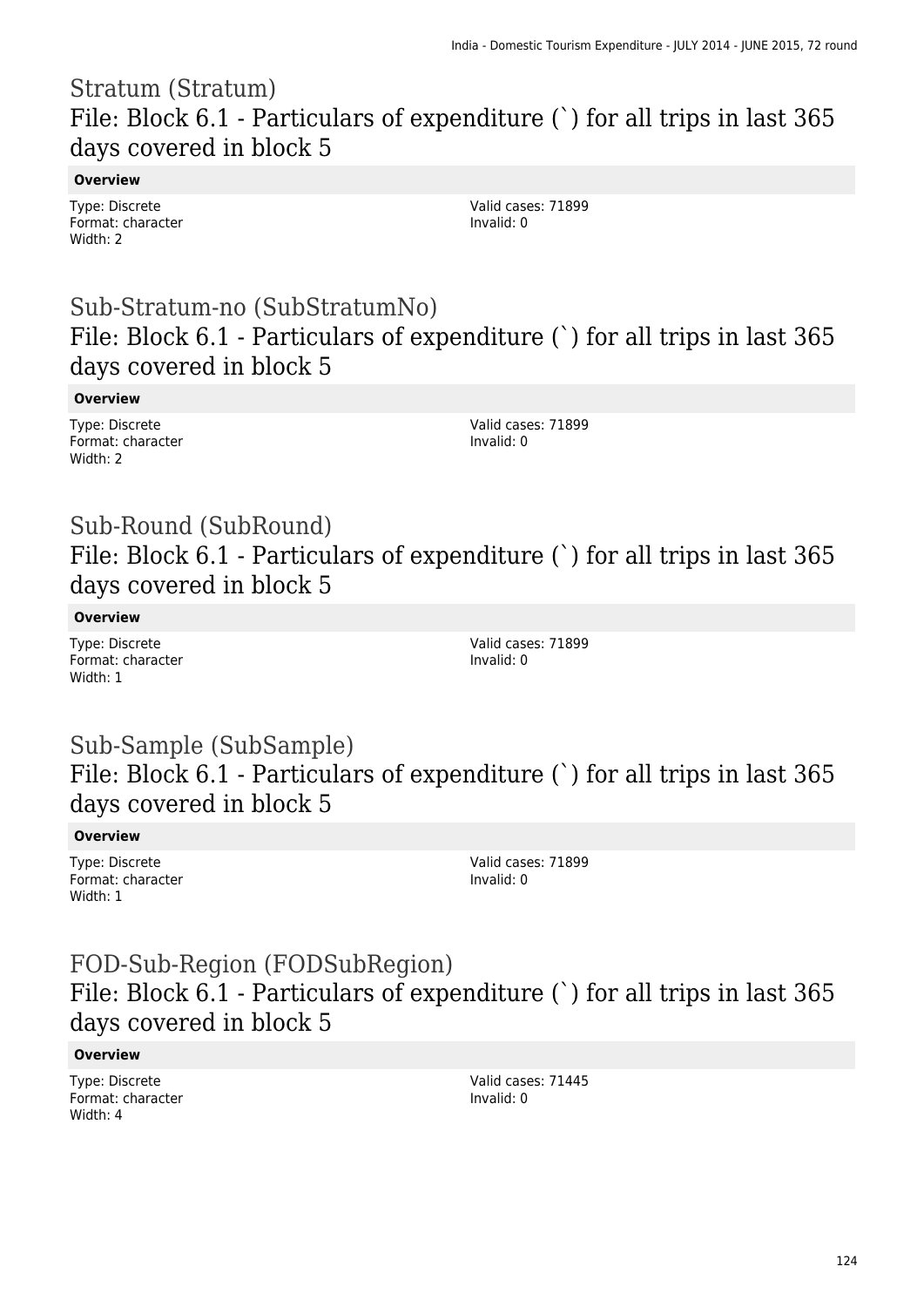# Hamlet group/Sub-block no. (HG\_SubBlkNo) File: Block 6.1 - Particulars of expenditure (`) for all trips in last 365 days covered in block 5

### **Overview**

Type: Discrete Format: character Width: 1

Valid cases: 71899 Invalid: 0

Second-Stage-Stratum-no (Second\_Stratum) File: Block 6.1 - Particulars of expenditure (`) for all trips in last 365 days covered in block 5

#### **Overview**

Type: Discrete Format: character Width: 1

Valid cases: 71899 Invalid: 0

### Sample hhld. No. (Hhold\_no) File: Block 6.1 - Particulars of expenditure (`) for all trips in last 365 days covered in block 5

### **Overview**

Type: Discrete Format: character Width: 2

Valid cases: 71899 Invalid: 0

### Level 10-block 6.1 (Level) File: Block 6.1 - Particulars of expenditure (`) for all trips in last 365 days covered in block 5

### **Overview**

Type: Discrete Format: character Width: 2

Valid cases: 71899 Invalid: 0

Trip serial no. (b61q1) File: Block 6.1 - Particulars of expenditure (`) for all trips in last 365 days covered in block 5

### **Overview**

Type: Discrete Format: character Width: 2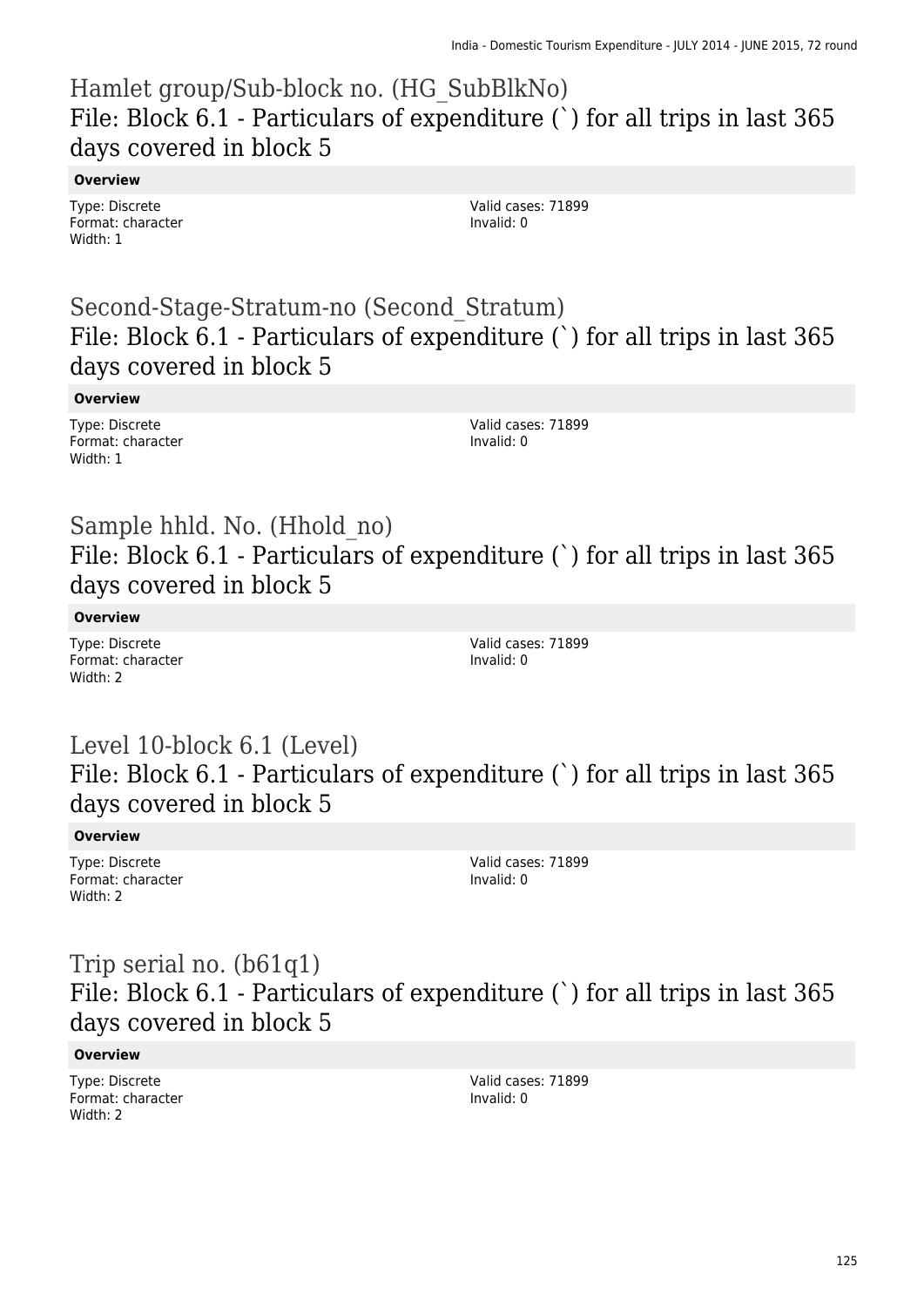## Others (b61q9) File: Block 6.1 - Particulars of expenditure (`) for all trips in last 365 days covered in block 5

### **Overview**

Type: Continuous Format: numeric Width: 7 Decimals: 0 Range: 0-463800

Valid cases: 33095 Invalid: 38804 Minimum: 0 Maximum: 463800 Mean: 388.5 Standard deviation: 3007.4

# sub-total(4.0+5.0+6.0+7.00+8.0+9) (b61q10) File: Block 6.1 - Particulars of expenditure (`) for all trips in last 365 days covered in block 5

### **Overview**

Type: Continuous Format: numeric Width: 7 Decimals: 0 Range: 2-2756000

Valid cases: 71783 Invalid: 116 Minimum: 2 Maximum: 2756000 Mean: 13506.6 Standard deviation: 34036.7

# Total(3+10) (b61q11) File: Block 6.1 - Particulars of expenditure (`) for all trips in last 365 days covered in block 5

### **Overview**

Type: Continuous Format: numeric Width: 8 Decimals: 0 Range: 5-2756000

Valid cases: 71899 Invalid: 0 Minimum: 5 Maximum: 2756000 Mean: 14240.1 Standard deviation: 35371.2

# Reimbursement made by institution (b61q12) File: Block 6.1 - Particulars of expenditure (`) for all trips in last 365 days covered in block 5

### **Overview**

Type: Discrete Format: numeric Width: 1 Decimals: 0 Range: 1-3

Valid cases: 71798 Invalid: 101

'Government' (b61q13) File: Block 6.1 - Particulars of expenditure (`) for all trips in last 365 days covered in block 5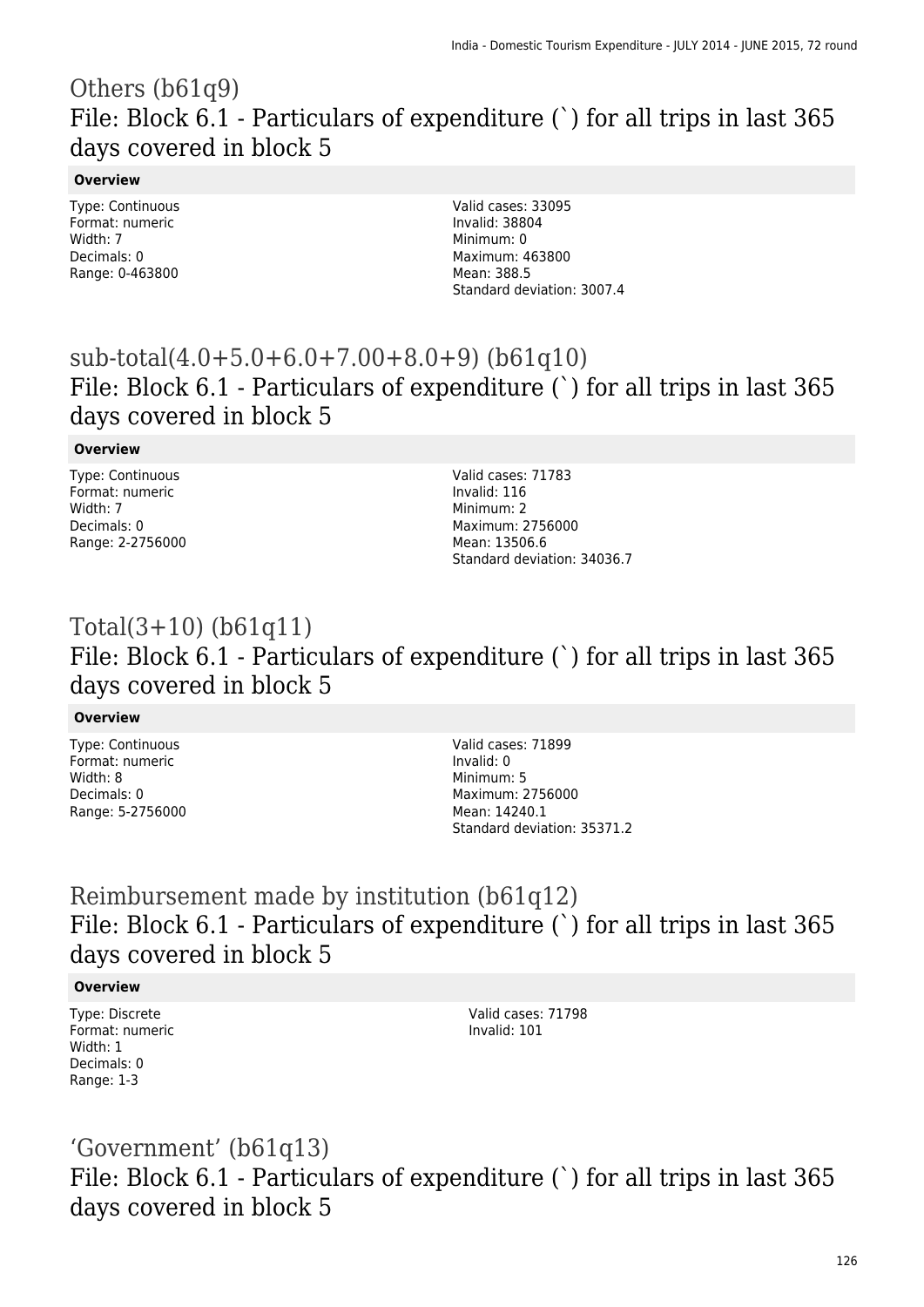## 'Government' (b61q13) File: Block 6.1 - Particulars of expenditure (`) for all trips in last 365 days covered in block 5

### **Overview**

Type: Continuous Format: numeric Width: 7 Decimals: 0 Range: 80-700000

Valid cases: 1559 Invalid: 70340 Minimum: 80 Maximum: 700000 Mean: 22773.2 Standard deviation: 49693.1

## 'Other private sources' (b61q14) File: Block 6.1 - Particulars of expenditure (`) for all trips in last 365 days covered in block 5

### **Overview**

Type: Continuous Format: numeric Width: 7 Decimals: 0 Range: 90-450000 Valid cases: 448 Invalid: 71451 Minimum: 90 Maximum: 450000 Mean: 29218.3 Standard deviation: 51046.7

# number of first stage units surveyed within a substratum for the sub-sample (NSS)

File: Block 6.1 - Particulars of expenditure (`) for all trips in last 365 days covered in block 5

### **Overview**

Type: Discrete Format: numeric Width: 3 Decimals: 0 Range: 1-28

Valid cases: 71899 Invalid: 0

number of first stage units surveyed within a substratum for sub-sample combined (NSC)

File: Block 6.1 - Particulars of expenditure (`) for all trips in last 365 days covered in block 5

### **Overview**

Type: Discrete Format: numeric Width: 3 Decimals: 0 Range: 1-56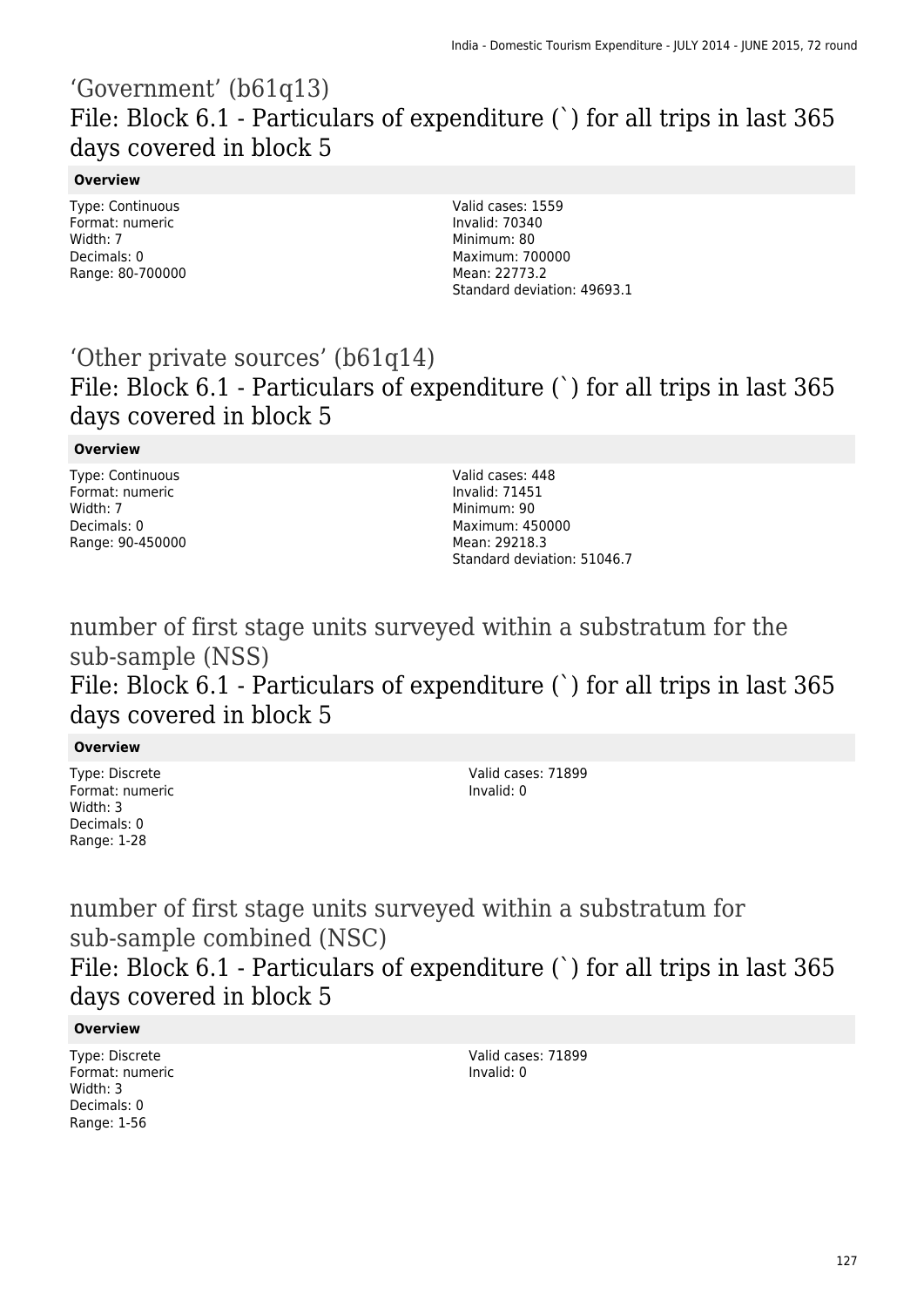# weight or multiplier within a substratum for the sub-sample (MLT) File: Block 6.1 - Particulars of expenditure (`) for all trips in last 365 days covered in block 5

### **Overview**

Type: Continuous Format: numeric Width: 10 Decimals: 0 Range: 97-20924689

Valid cases: 71899 Invalid: 0 Minimum: 97 Maximum: 20924689 Mean: 156469.7 Standard deviation: 287487.5

# Final weight for sub-sample wise estimates (Weight\_SS) File: Block 6.1 - Particulars of expenditure (`) for all trips in last 365 days covered in block 5

### **Overview**

Type: Continuous Format: numeric Width: 8 Decimals: 2 Range: 0.97-209246.89

### **Description**

Weight  $SS = MLT/100$ 

Valid cases: 71899 Invalid: 0 Minimum: 1 Maximum: 209246.9 Mean: 1564.7 Standard deviation: 2874.9

# Final weight for sub-sample combined estimates (Weight\_SC) File: Block 6.1 - Particulars of expenditure (`) for all trips in last 365 days covered in block 5

### **Overview**

Type: Continuous Format: numeric Width: 8 Decimals: 2 Range: 0.485-104623.445

### **Description**

Weight SC = MLT/100, if NSS=NSC  $=$  MLT/200 otherwise.

Valid cases: 71899 Invalid: 0 Minimum: 0.5 Maximum: 104623.4 Mean: 783.2 Standard deviation: 1440.1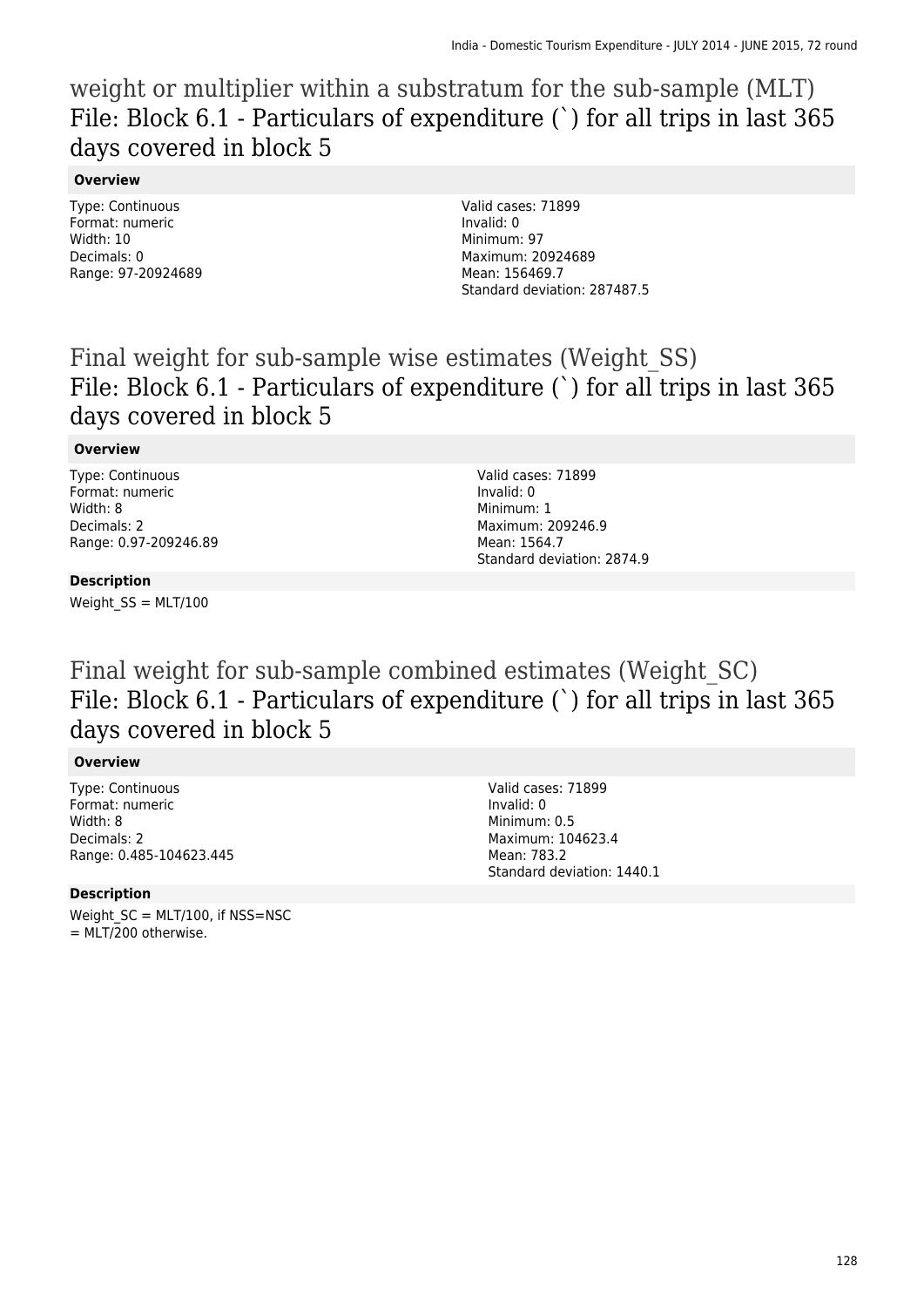# 'Primary key - unique identifier for a household' (HHID) File: Block 6.2 - Particulars of expenditure (`) for all trips in last 30 days covered in block 5

### **Overview**

Type: Discrete Format: character Width: 9

### **Description**

HHID ( 'Primary key - unique identifier for a household' ) is combination of FSU Serial Number, Hamlet group/Sub-block no, Second Stage Stratum Number,Sample household No.

# Centre-code-Round (CentreCodeRnd) File: Block 6.2 - Particulars of expenditure (`) for all trips in last 30 days covered in block 5

### **Overview**

Type: Discrete Format: character Width: 3

Valid cases: 62181 Invalid: 0

Valid cases: 62181

Invalid: 0

# FSU-Serial-No (Vill\_Blk\_Slno) File: Block 6.2 - Particulars of expenditure (`) for all trips in last 30 days covered in block 5

### **Overview**

Type: Discrete Format: character Width: 5

Valid cases: 62181 Invalid: 0

# Round (Round) File: Block 6.2 - Particulars of expenditure (`) for all trips in last 30 days covered in block 5

### **Overview**

Type: Discrete Format: character Width: 2

Valid cases: 62181 Invalid: 0

# Schedule (Schedule) File: Block 6.2 - Particulars of expenditure (`) for all trips in last 30 days covered in block 5

### **Overview**

Type: Discrete Format: character Width: 3

Valid cases: 62181 Invalid: 0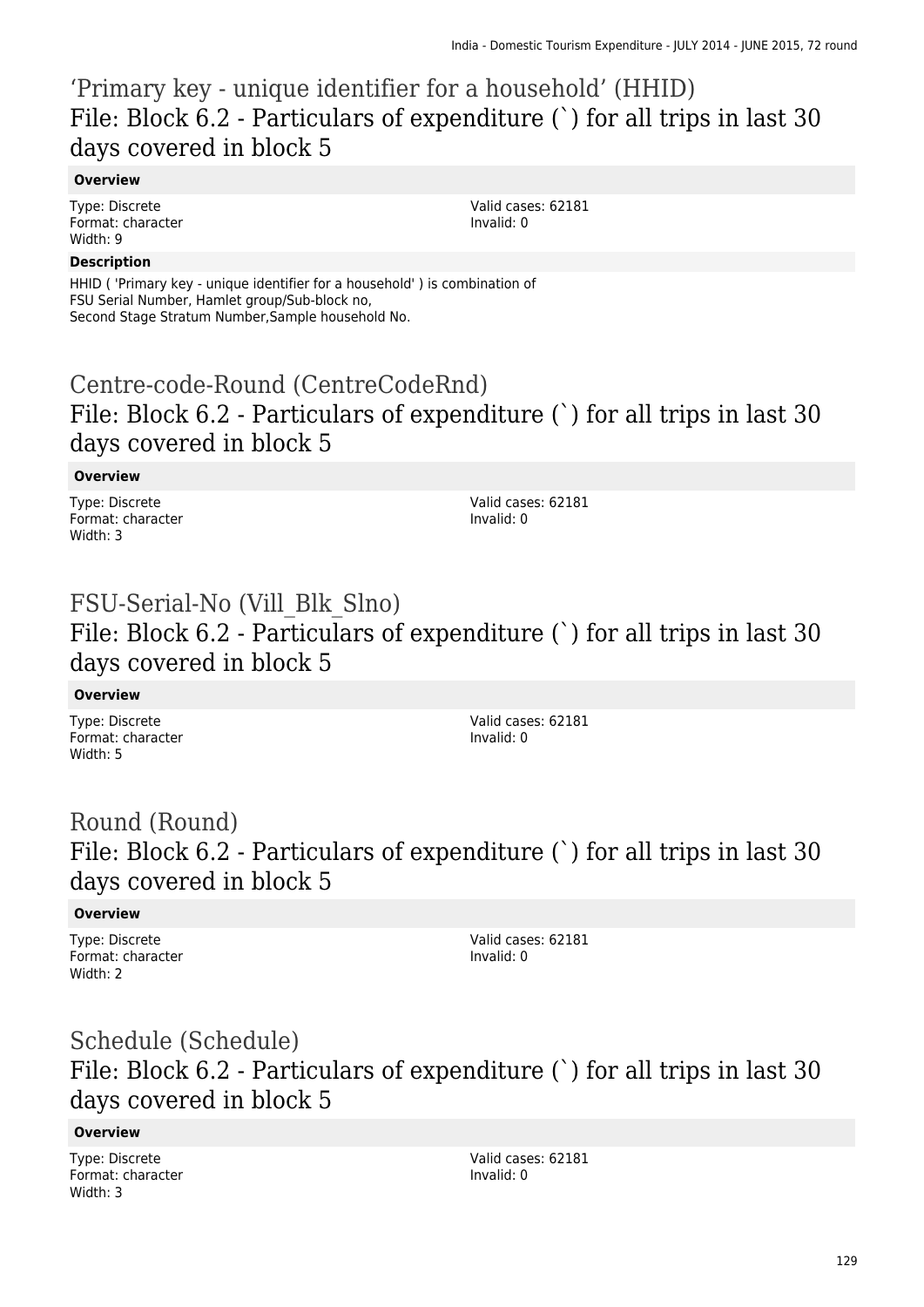# Sample (Sample) File: Block 6.2 - Particulars of expenditure (`) for all trips in last 30 days covered in block 5

### **Overview**

Type: Discrete Format: character Width: 1

Valid cases: 62181 Invalid: 0

## Sector (Sector) File: Block 6.2 - Particulars of expenditure (`) for all trips in last 30 days covered in block 5

### **Overview**

Type: Discrete Format: character Width: 1

Valid cases: 62181 Invalid: 0

### 'State-Region' (State\_Region) File: Block 6.2 - Particulars of expenditure (`) for all trips in last 30 days covered in block 5

### **Overview**

Type: Discrete Format: character Width: 3

Valid cases: 62181 Invalid: 0

### State (State) File: Block 6.2 - Particulars of expenditure (`) for all trips in last 30 days covered in block 5

### **Overview**

Type: Discrete Format: character Width: 2

Valid cases: 62181 Invalid: 0

'State-District' (State\_District) File: Block 6.2 - Particulars of expenditure (`) for all trips in last 30 days covered in block 5

### **Overview**

Type: Discrete Format: character Width: 4

Valid cases: 62181 Invalid: 0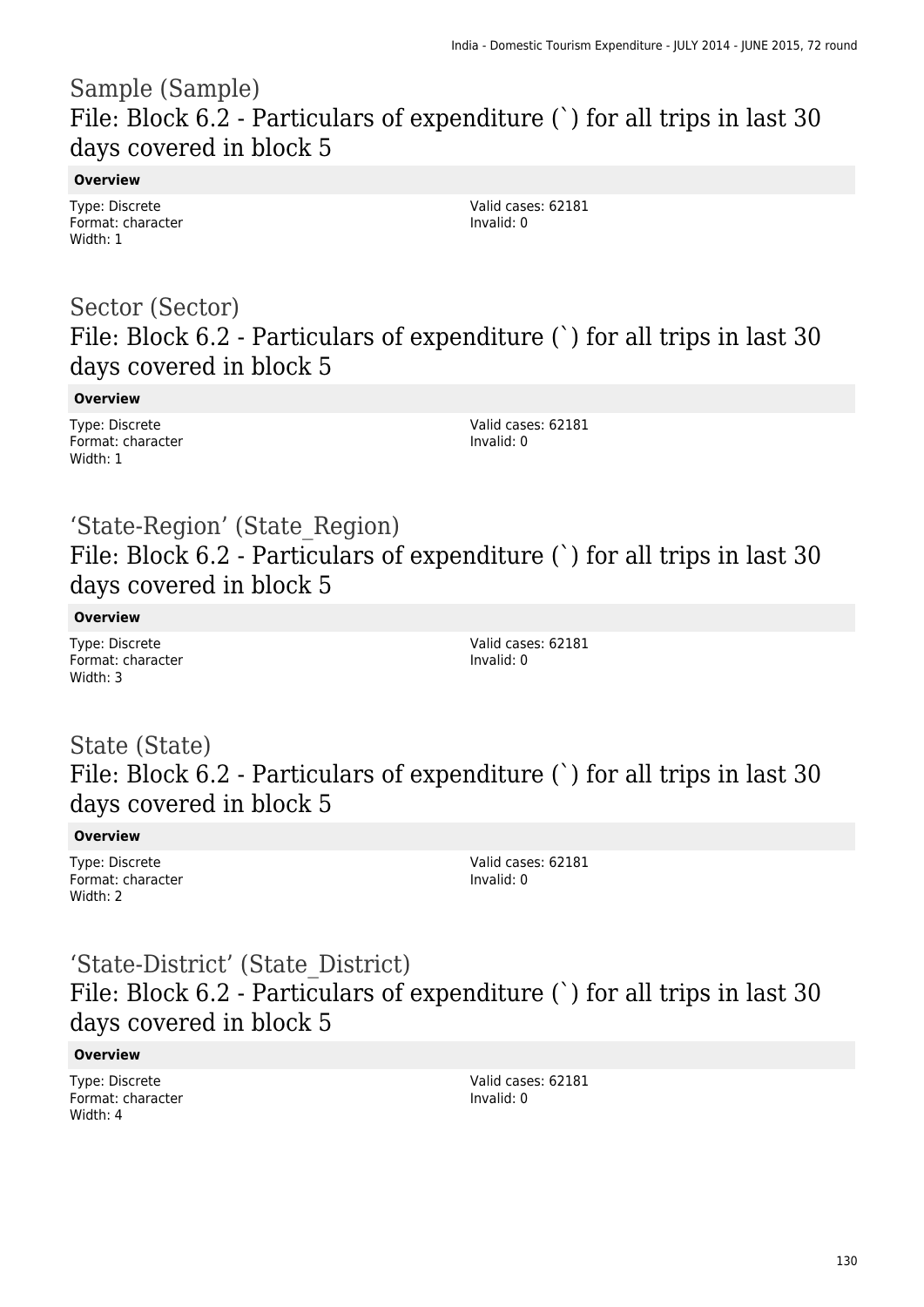## Stratum (Stratum) File: Block 6.2 - Particulars of expenditure (`) for all trips in last 30 days covered in block 5

### **Overview**

Type: Discrete Format: character Width: 2

Valid cases: 62181 Invalid: 0

Sub-Stratum-no (SubStratumNo) File: Block 6.2 - Particulars of expenditure (`) for all trips in last 30 days covered in block 5

### **Overview**

Type: Discrete Format: character Width: 2

Valid cases: 62181 Invalid: 0

# Sub-Round (SubRound) File: Block 6.2 - Particulars of expenditure (`) for all trips in last 30 days covered in block 5

### **Overview**

Type: Discrete Format: character Width: 1

Valid cases: 62181 Invalid: 0

### Sub-Sample (SubSample) File: Block 6.2 - Particulars of expenditure (`) for all trips in last 30 days covered in block 5

### **Overview**

Type: Discrete Format: character Width: 1

Valid cases: 62181 Invalid: 0

FOD-Sub-Region (FODSubRegion) File: Block 6.2 - Particulars of expenditure (`) for all trips in last 30 days covered in block 5

### **Overview**

Type: Discrete Format: character Width: 4

Valid cases: 61806 Invalid: 0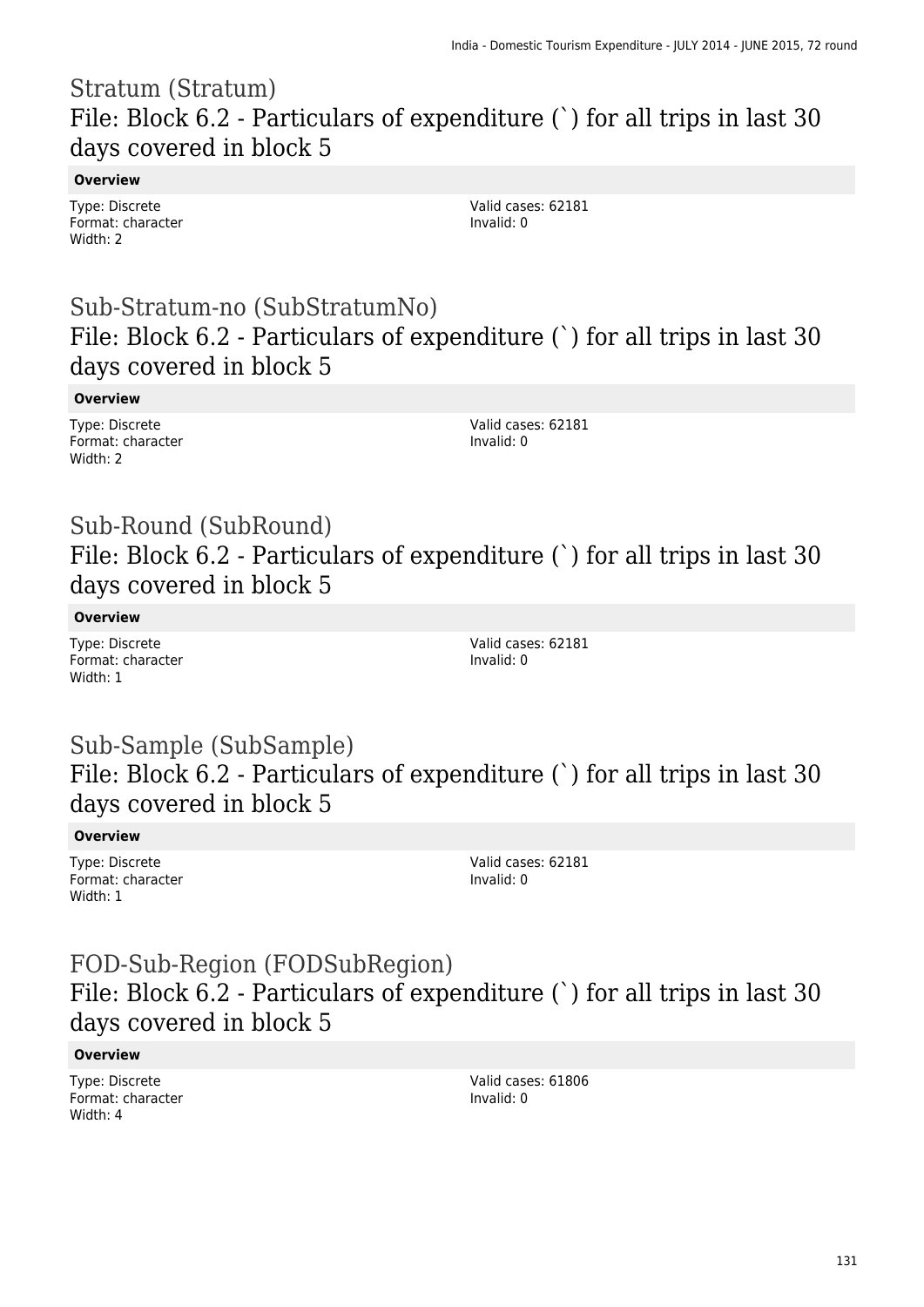# Hamlet group/Sub-block no. (HG\_SubBlkNo) File: Block 6.2 - Particulars of expenditure (`) for all trips in last 30 days covered in block 5

### **Overview**

Type: Discrete Format: character Width: 1

Valid cases: 62181 Invalid: 0

Second-Stage-Stratum-no (Second\_Stratum) File: Block 6.2 - Particulars of expenditure (`) for all trips in last 30 days covered in block 5

#### **Overview**

Type: Discrete Format: character Width: 1

Valid cases: 62181 Invalid: 0

## Sample hhld. No. (Hhold\_no) File: Block 6.2 - Particulars of expenditure (`) for all trips in last 30 days covered in block 5

### **Overview**

Type: Discrete Format: character Width: 2

Valid cases: 62181 Invalid: 0

### Level 11-block 6.2 (Level) File: Block 6.2 - Particulars of expenditure (`) for all trips in last 30 days covered in block 5

### **Overview**

Type: Discrete Format: character Width: 2

Valid cases: 62181 Invalid: 0

Trip serial no. (b62q1) File: Block 6.2 - Particulars of expenditure (`) for all trips in last 30 days covered in block 5

### **Overview**

Type: Discrete Format: character Width: 2

Valid cases: 62181 Invalid: 0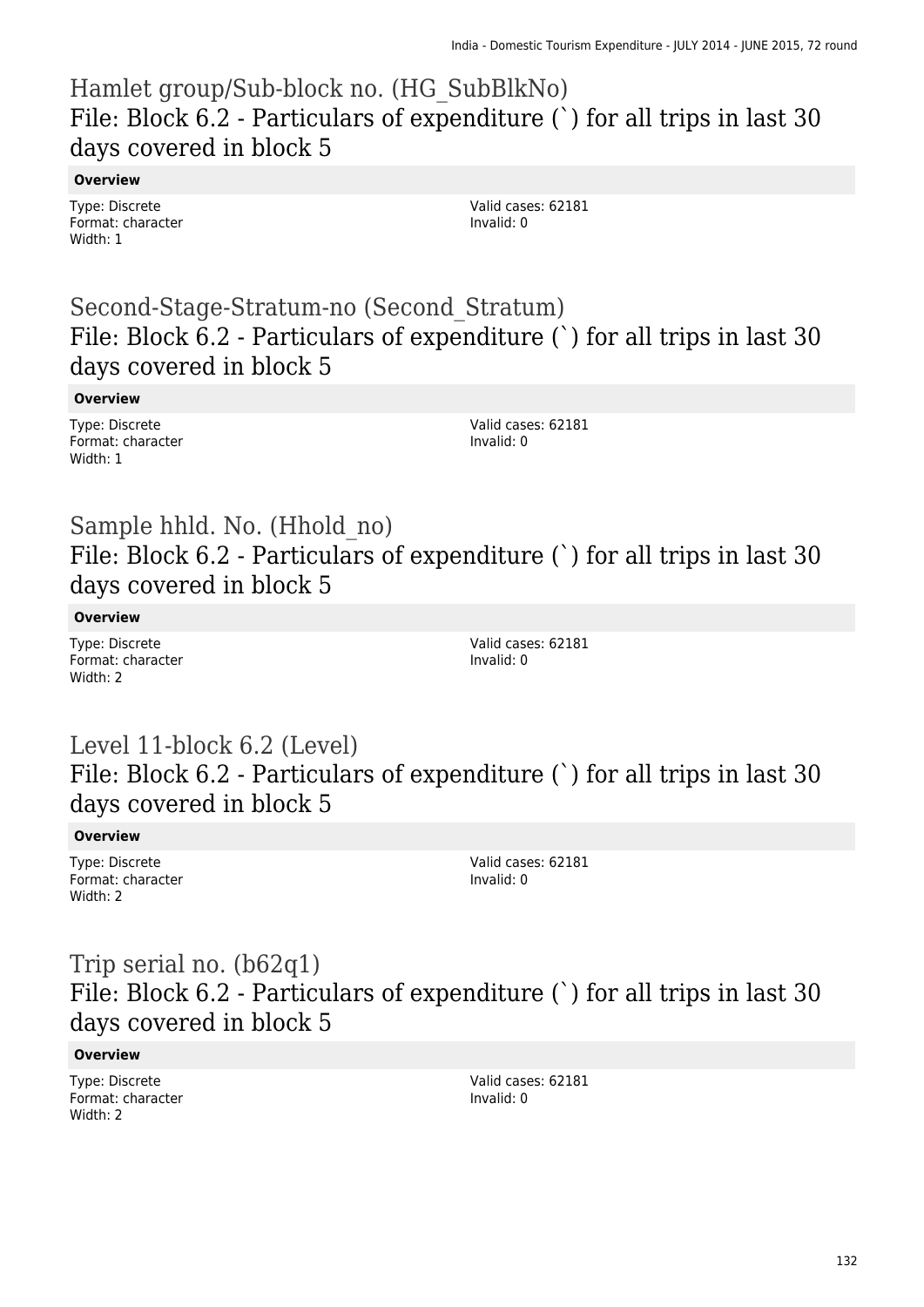# Type of trip (b62q2) File: Block 6.2 - Particulars of expenditure (`) for all trips in last 30 days covered in block 5

### **Overview**

Type: Discrete Format: character Width: 1

Valid cases: 62181 Invalid: 0

# Package component (Rs.) (b62q3) File: Block 6.2 - Particulars of expenditure (`) for all trips in last 30 days covered in block 5

### **Overview**

Type: Continuous Format: numeric Width: 7 Decimals: 0 Range: 50-250000

Valid cases: 405 Invalid: 61776 Minimum: 50 Maximum: 250000 Mean: 6768.4 Standard deviation: 16061.5

# Transport (b62q31) File: Block 6.2 - Particulars of expenditure (`) for all trips in last 30 days covered in block 5

### **Overview**

Type: Discrete Format: numeric Width: 1 Decimals: 0 Range: 1-2

Valid cases: 405 Invalid: 61776

### Accommodation (b62q32) File: Block 6.2 - Particulars of expenditure (`) for all trips in last 30 days covered in block 5

### **Overview**

Type: Discrete Format: numeric Width: 1 Decimals: 0 Range: 1-2

Valid cases: 405 Invalid: 61776

# 'Meals' (b62q33) File: Block 6.2 - Particulars of expenditure (`) for all trips in last 30 days covered in block 5

### **Overview**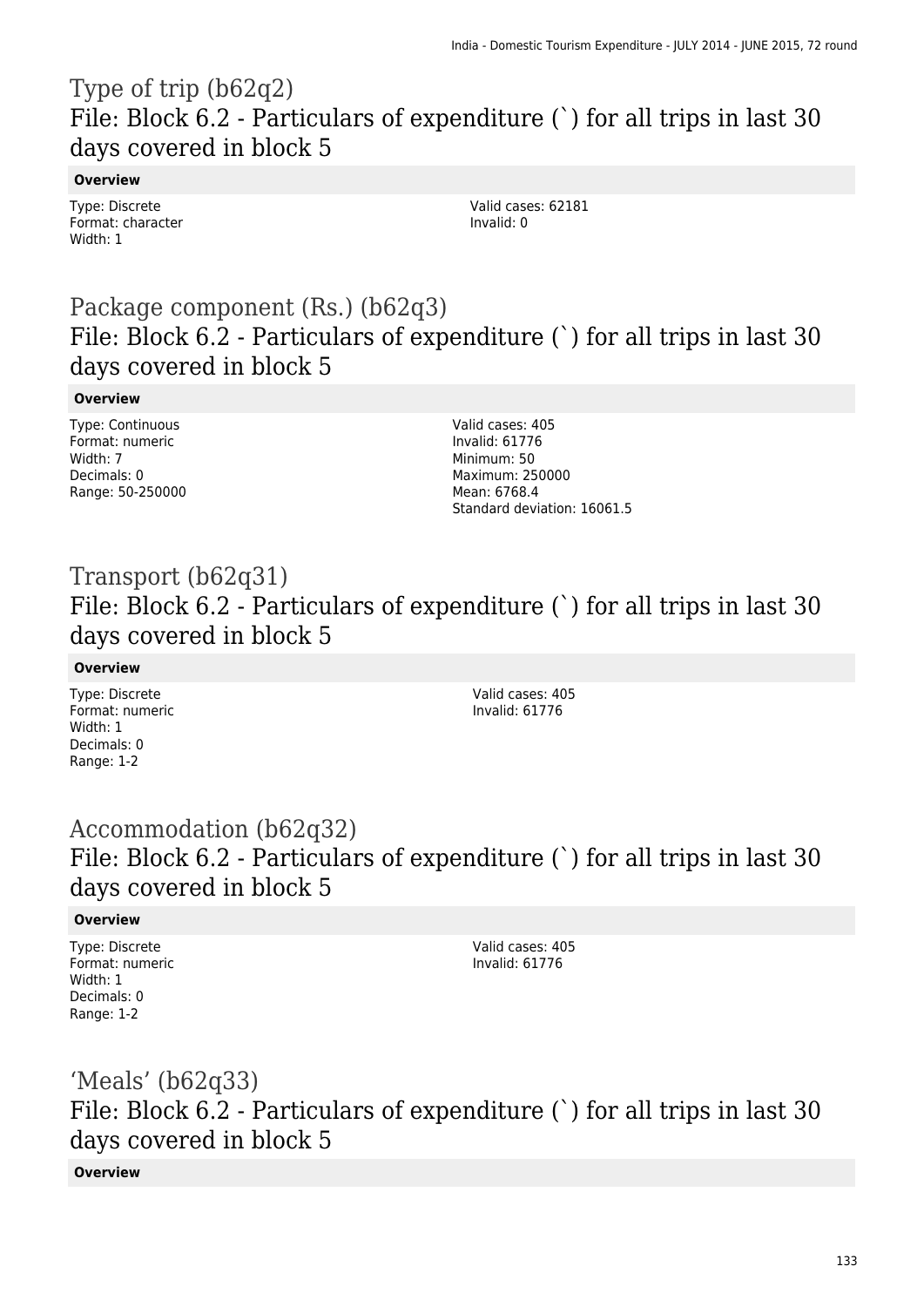# 'Meals' (b62q33) File: Block 6.2 - Particulars of expenditure (`) for all trips in last 30 days covered in block 5

Type: Discrete Format: numeric Width: 1 Decimals: 0 Range: 1-2

Valid cases: 405 Invalid: 61776

'Sightseeing and entertainment' (b62q34) File: Block 6.2 - Particulars of expenditure (`) for all trips in last 30 days covered in block 5

### **Overview**

Type: Discrete Format: numeric Width: 1 Decimals: 0 Range: 1-2

Valid cases: 405 Invalid: 61776

# Expenses at Hotel (Rs.) (b62q41) File: Block 6.2 - Particulars of expenditure (`) for all trips in last 30 days covered in block 5

### **Overview**

Type: Continuous Format: numeric Width: 7 Decimals: 0 Range: 0-102000

Valid cases: 1927 Invalid: 60254 Minimum: 0 Maximum: 102000 Mean: 1716.4 Standard deviation: 3314.9

# Expenses at Guest house(Rs.) (b62q42) File: Block 6.2 - Particulars of expenditure (`) for all trips in last 30 days covered in block 5

### **Overview**

Type: Continuous Format: numeric Width: 7 Decimals: 0 Range: 0-60000

Valid cases: 392 Invalid: 61789 Minimum: 0 Maximum: 60000 Mean: 1223.3 Standard deviation: 3472.4

# Expenses at Dharamshala(Rs.) (b62q43) File: Block 6.2 - Particulars of expenditure (`) for all trips in last 30 days covered in block 5

### **Overview**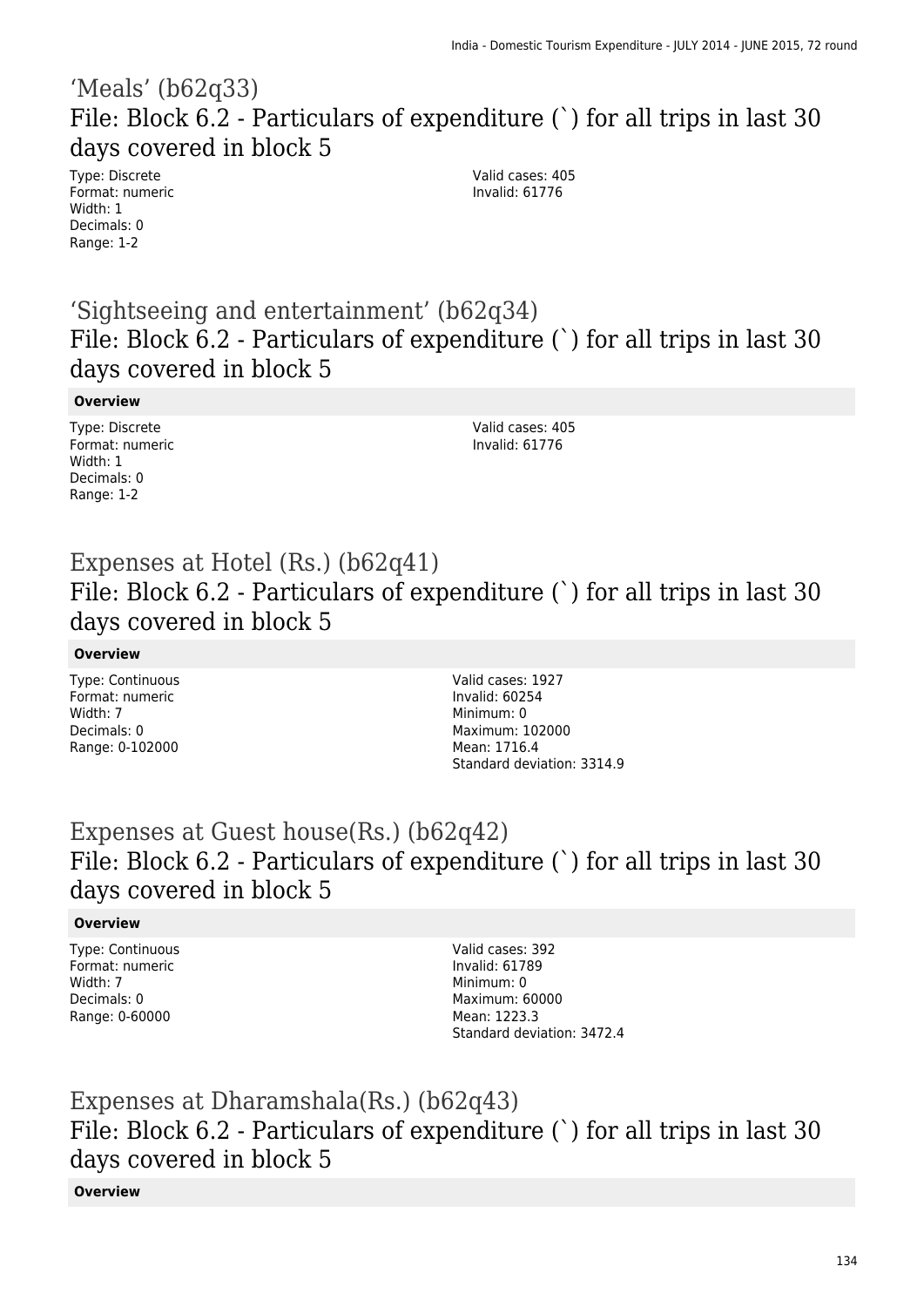# Expenses at Dharamshala(Rs.) (b62q43) File: Block 6.2 - Particulars of expenditure (`) for all trips in last 30 days covered in block 5

Type: Discrete Format: character Width: 7

Valid cases: 1592 Invalid: 0

# Expenses at Rented house(Rs.) (b62q44) File: Block 6.2 - Particulars of expenditure (`) for all trips in last 30 days covered in block 5

### **Overview**

Type: Continuous Format: numeric Width: 7 Decimals: 0 Range: 0-15000

Valid cases: 227 Invalid: 61954 Minimum: 0 Maximum: 15000 Mean: 1164.1 Standard deviation: 1993.6

# others (Rs.) (b62q49) File: Block 6.2 - Particulars of expenditure (`) for all trips in last 30 days covered in block 5

### **Overview**

Type: Continuous Format: numeric Width: 7 Decimals: 0 Range: 0-10000

Valid cases: 689 Invalid: 61492 Minimum: 0 Maximum: 10000 Mean: 566.2 Standard deviation: 996.3

## Sub-total(4.1 to 4.9) (b62q40) File: Block 6.2 - Particulars of expenditure (`) for all trips in last 30 days covered in block 5

### **Overview**

Type: Continuous Format: numeric Width: 7 Decimals: 0 Range: 0-102000

Valid cases: 4863 Invalid: 57318 Minimum: 0 Maximum: 102000 Mean: 1039.7 Standard deviation: 2491.7

Expenses on Food and drink in accommodation unit(Rs.) (b62q51) File: Block 6.2 - Particulars of expenditure (`) for all trips in last 30 days covered in block 5

### **Overview**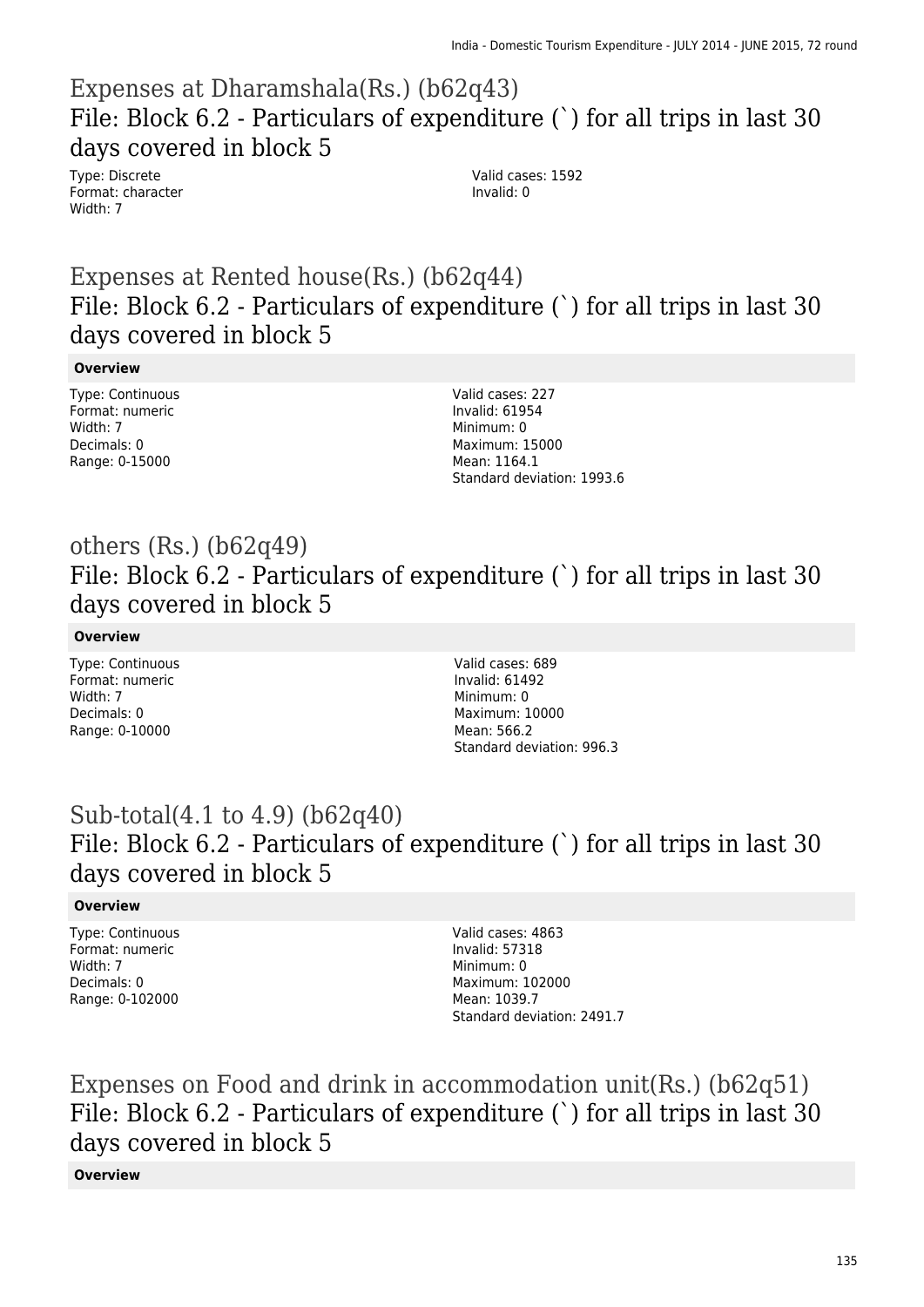# Expenses on Food and drink in accommodation unit(Rs.) (b62q51) File: Block 6.2 - Particulars of expenditure (`) for all trips in last 30 days covered in block 5

Type: Continuous Format: numeric Width: 7 Decimals: 0 Range: 0-95000

Valid cases: 13550 Invalid: 48631 Minimum: 0 Maximum: 95000 Mean: 473.3 Standard deviation: 1220.9

Expenses on Food and drink outside the accommodation uni(Rs.) (b62q52) File: Block 6.2 - Particulars of expenditure (`) for all trips in last 30 days covered in block 5

### **Overview**

Type: Continuous Format: numeric Width: 7 Decimals: 0 Range: 0-18000

Valid cases: 43977 Invalid: 18204 Minimum: 0 Maximum: 18000 Mean: 204 Standard deviation: 427.3

# Sub-total (5.1 to 5.2) (b62q50) File: Block 6.2 - Particulars of expenditure (`) for all trips in last 30 days covered in block 5

### **Overview**

Type: Continuous Format: numeric Width: 7 Decimals: 0 Range: 0-100000

Valid cases: 47465 Invalid: 14716 Minimum: 0 Maximum: 100000 Mean: 324.1 Standard deviation: 858.8

number of first stage units surveyed within a substratum for the sub-sample (NSS)

File: Block 6.2 - Particulars of expenditure (`) for all trips in last 30 days covered in block 5

### **Overview**

Type: Discrete Format: numeric Width: 3 Decimals: 0 Range: 1-28

Valid cases: 62181 Invalid: 0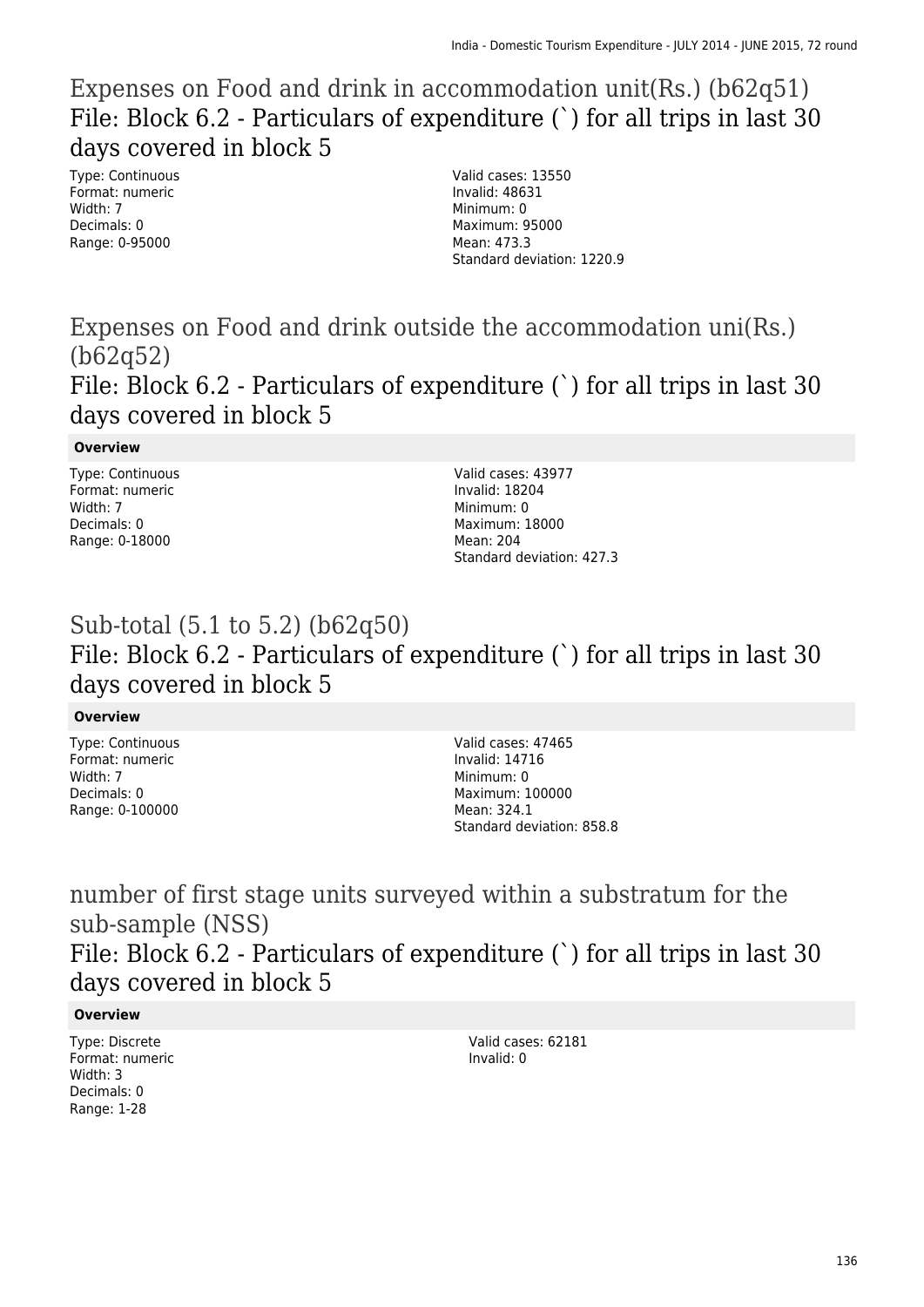# number of first stage units surveyed within a substratum for sub-sample combined (NSC) File: Block 6.2 - Particulars of expenditure (`) for all trips in last 30 days covered in block 5

### **Overview**

Type: Discrete Format: numeric Width: 3 Decimals: 0 Range: 1-56

Valid cases: 62181 Invalid: 0

weight or multiplier within a substratum for the sub-sample (MLT) File: Block 6.2 - Particulars of expenditure (`) for all trips in last 30 days covered in block 5

#### **Overview**

Type: Continuous Format: numeric Width: 10 Decimals: 0 Range: 97-21597959

Valid cases: 62181 Invalid: 0 Minimum: 97 Maximum: 21597959 Mean: 187747.6 Standard deviation: 361497.4

# Final weight for sub-sample wise estimates (Weight\_SS) File: Block 6.2 - Particulars of expenditure (`) for all trips in last 30 days covered in block 5

#### **Overview**

Type: Continuous Format: numeric Width: 8 Decimals: 2 Range: 0.97-215979.59

#### **Description**

Weight  $SS = MLT/100$ 

Valid cases: 62181 Invalid: 0 Minimum: 1 Maximum: 215979.6 Mean: 1877.5 Standard deviation: 3615

Final weight for sub-sample combined estimates (Weight\_SC) File: Block 6.2 - Particulars of expenditure (`) for all trips in last 30 days covered in block 5

#### **Overview**

Type: Continuous Format: numeric Width: 8 Decimals: 2 Range: 0.485-107989.795

#### **Description**

Weight  $SC = MLT/100$ , if NSS=NSC = MLT/200 otherwise.

Valid cases: 62181 Invalid: 0 Minimum: 0.5 Maximum: 107989.8 Mean: 939.4 Standard deviation: 1807.8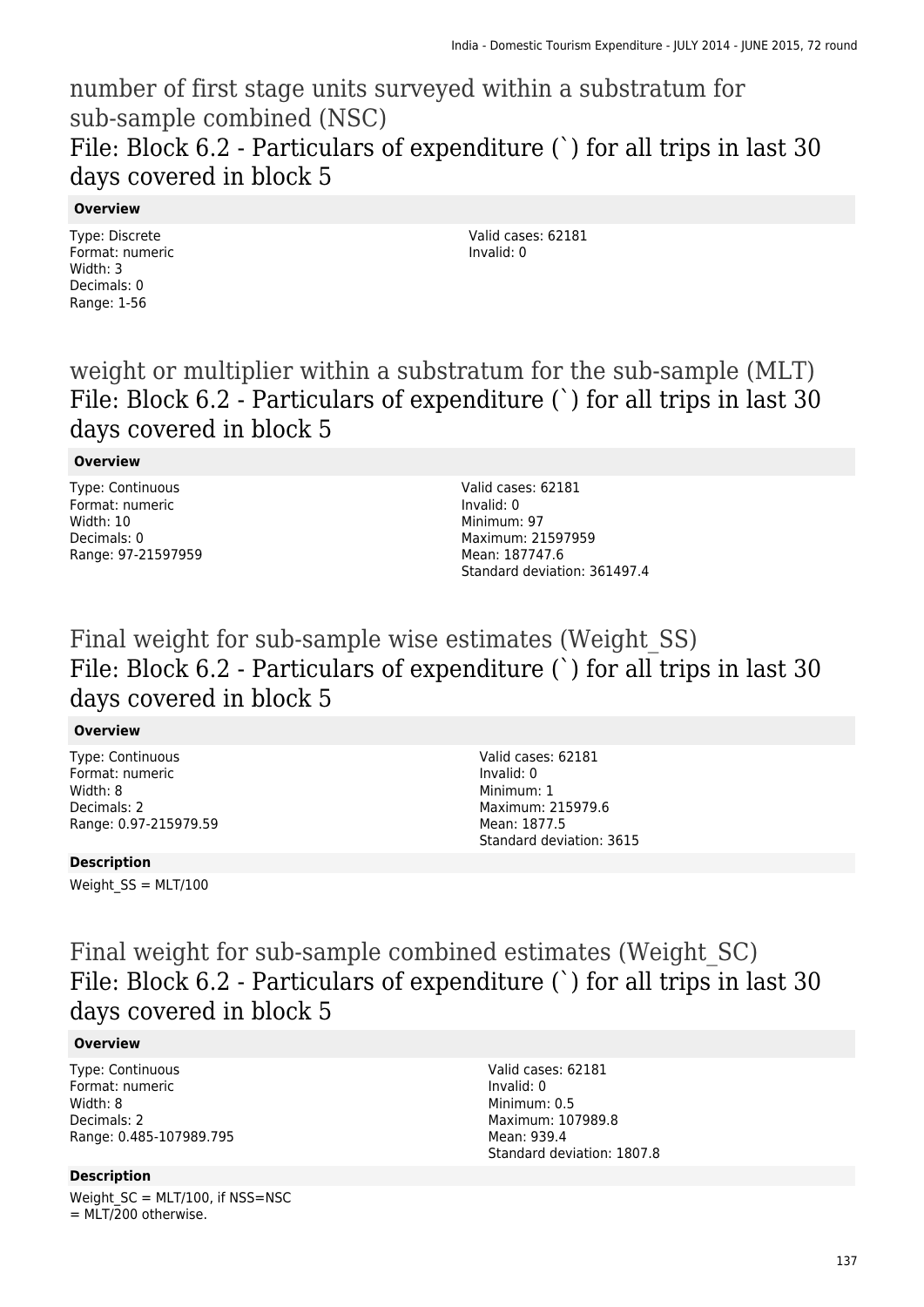India - Domestic Tourism Expenditure - JULY 2014 - JUNE 2015, 72 round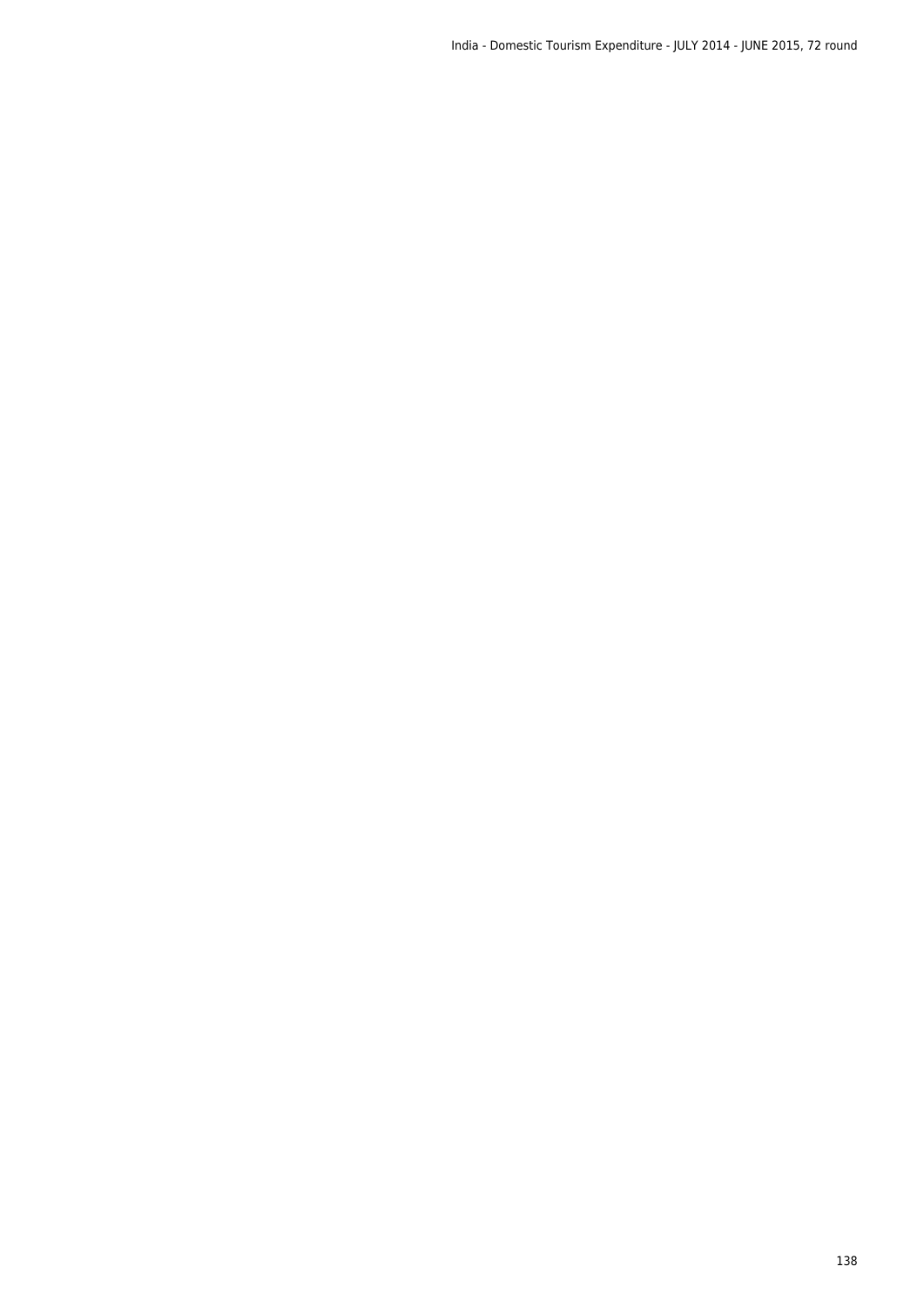# 'Primary key - unique identifier for a household' (HHID) File: Block 6.2 - Particulars of expenditure (`) for all trips in last 30 days covered in block 5

### **Overview**

Type: Discrete Format: character Width: 9

### **Description**

HHID ( 'Primary key - unique identifier for a household' ) is combination of FSU Serial Number, Hamlet group/Sub-block no, Second Stage Stratum Number,Sample household No.

# Centre-code-Round (CentreCodeRnd) File: Block 6.2 - Particulars of expenditure (`) for all trips in last 30 days covered in block 5

### **Overview**

Type: Discrete Format: character Width: 3

Valid cases: 62181 Invalid: 0

Valid cases: 62181

Invalid: 0

# FSU-Serial-No (Vill\_Blk\_Slno) File: Block 6.2 - Particulars of expenditure (`) for all trips in last 30 days covered in block 5

### **Overview**

Type: Discrete Format: character Width: 5

Valid cases: 62181 Invalid: 0

# Round (Round) File: Block 6.2 - Particulars of expenditure (`) for all trips in last 30 days covered in block 5

### **Overview**

Type: Discrete Format: character Width: 2

Valid cases: 62181 Invalid: 0

# Schedule (Schedule) File: Block 6.2 - Particulars of expenditure (`) for all trips in last 30 days covered in block 5

### **Overview**

Type: Discrete Format: character Width: 3

Valid cases: 62181 Invalid: 0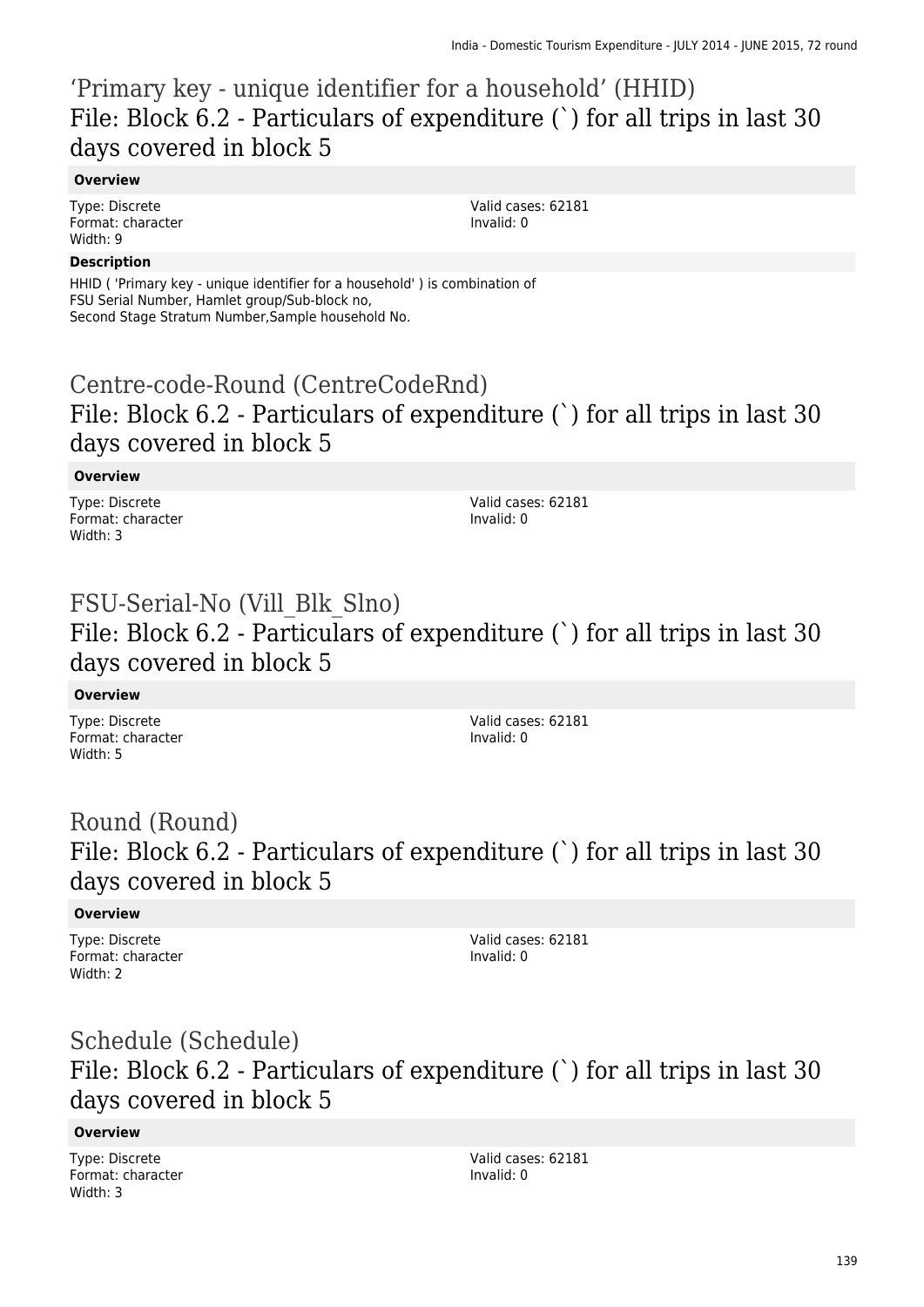# Sample (Sample) File: Block 6.2 - Particulars of expenditure (`) for all trips in last 30 days covered in block 5

### **Overview**

Type: Discrete Format: character Width: 1

Valid cases: 62181 Invalid: 0

## Sector (Sector) File: Block 6.2 - Particulars of expenditure (`) for all trips in last 30 days covered in block 5

### **Overview**

Type: Discrete Format: character Width: 1

Valid cases: 62181 Invalid: 0

### 'State-Region' (State\_Region) File: Block 6.2 - Particulars of expenditure (`) for all trips in last 30 days covered in block 5

### **Overview**

Type: Discrete Format: character Width: 3

Valid cases: 62181 Invalid: 0

### State (State) File: Block 6.2 - Particulars of expenditure (`) for all trips in last 30 days covered in block 5

### **Overview**

Type: Discrete Format: character Width: 2

Valid cases: 62181 Invalid: 0

'State-District' (State\_District) File: Block 6.2 - Particulars of expenditure (`) for all trips in last 30 days covered in block 5

### **Overview**

Type: Discrete Format: character Width: 4

Valid cases: 62181 Invalid: 0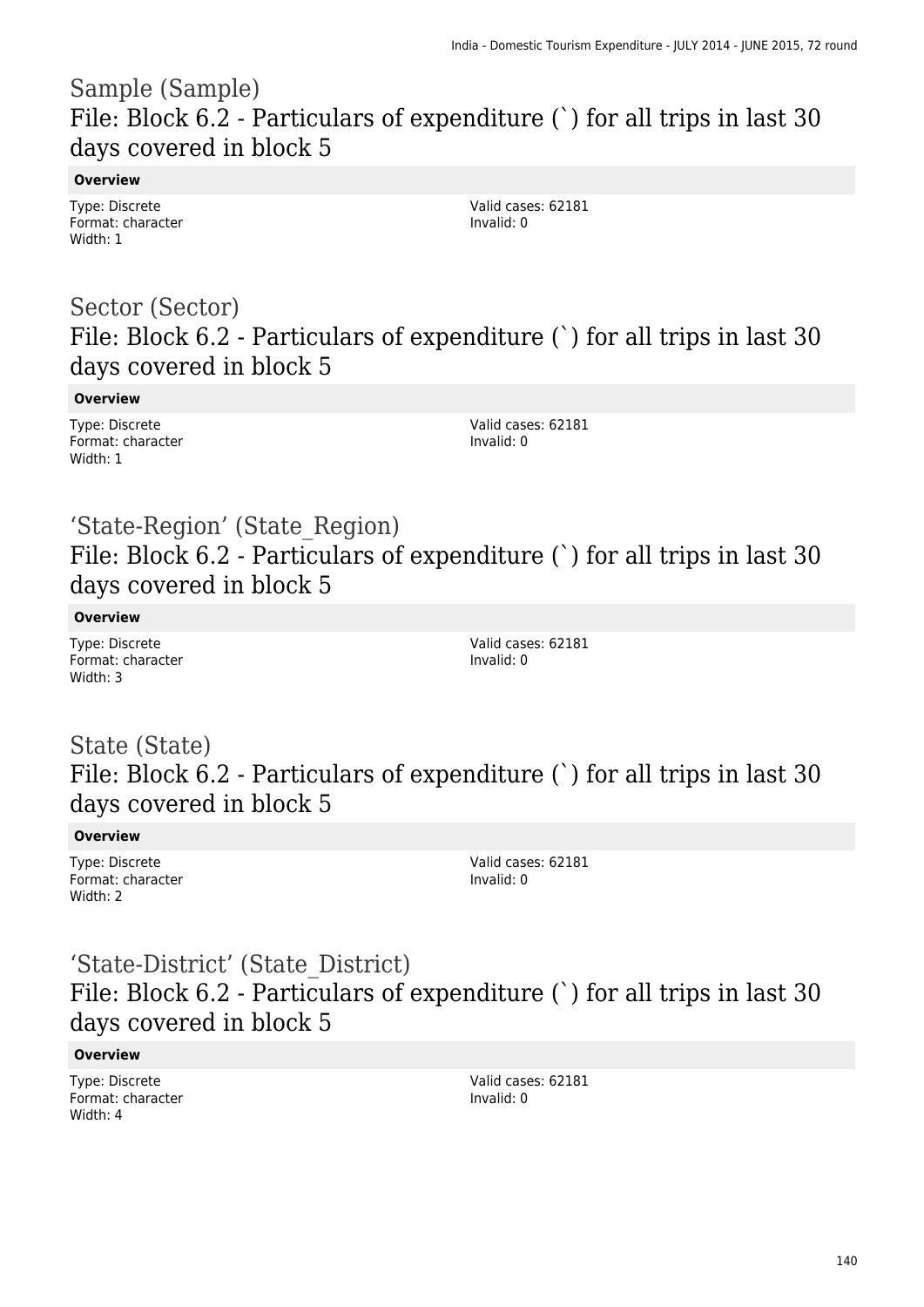## Stratum (Stratum) File: Block 6.2 - Particulars of expenditure (`) for all trips in last 30 days covered in block 5

### **Overview**

Type: Discrete Format: character Width: 2

Valid cases: 62181 Invalid: 0

Sub-Stratum-no (SubStratumNo) File: Block 6.2 - Particulars of expenditure (`) for all trips in last 30 days covered in block 5

### **Overview**

Type: Discrete Format: character Width: 2

Valid cases: 62181 Invalid: 0

# Sub-Round (SubRound) File: Block 6.2 - Particulars of expenditure (`) for all trips in last 30 days covered in block 5

### **Overview**

Type: Discrete Format: character Width: 1

Valid cases: 62181 Invalid: 0

### Sub-Sample (SubSample) File: Block 6.2 - Particulars of expenditure (`) for all trips in last 30 days covered in block 5

### **Overview**

Type: Discrete Format: character Width: 1

Valid cases: 62181 Invalid: 0

# FOD-Sub-Region (FODSubRegion) File: Block 6.2 - Particulars of expenditure (`) for all trips in last 30 days covered in block 5

### **Overview**

Type: Discrete Format: character Width: 4

Valid cases: 61806 Invalid: 0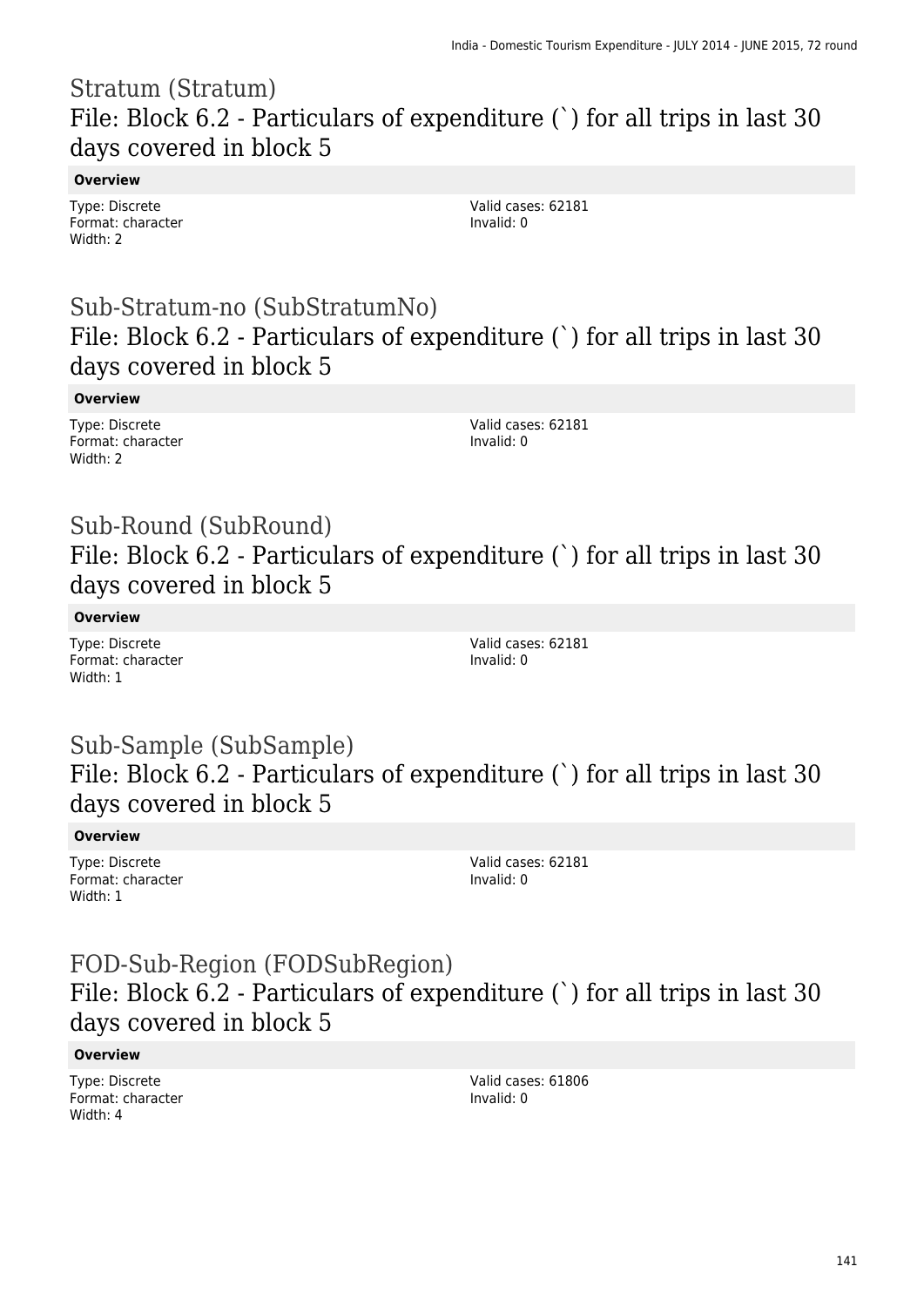# Hamlet group/Sub-block no. (HG\_SubBlkNo) File: Block 6.2 - Particulars of expenditure (`) for all trips in last 30 days covered in block 5

### **Overview**

Type: Discrete Format: character Width: 1

Valid cases: 62181 Invalid: 0

Second-Stage-Stratum-no (Second\_Stratum) File: Block 6.2 - Particulars of expenditure (`) for all trips in last 30 days covered in block 5

#### **Overview**

Type: Discrete Format: character Width: 1

Valid cases: 62181 Invalid: 0

## Sample hhld. No. (Hhold\_no) File: Block 6.2 - Particulars of expenditure (`) for all trips in last 30 days covered in block 5

### **Overview**

Type: Discrete Format: character Width: 2

Valid cases: 62181 Invalid: 0

### Level 12-block 6.2 (Level) File: Block 6.2 - Particulars of expenditure (`) for all trips in last 30 days covered in block 5

### **Overview**

Type: Discrete Format: character Width: 2

Valid cases: 62181 Invalid: 0

Trip serial no. (b62q1) File: Block 6.2 - Particulars of expenditure (`) for all trips in last 30 days covered in block 5

### **Overview**

Type: Discrete Format: character Width: 2

Valid cases: 62181 Invalid: 0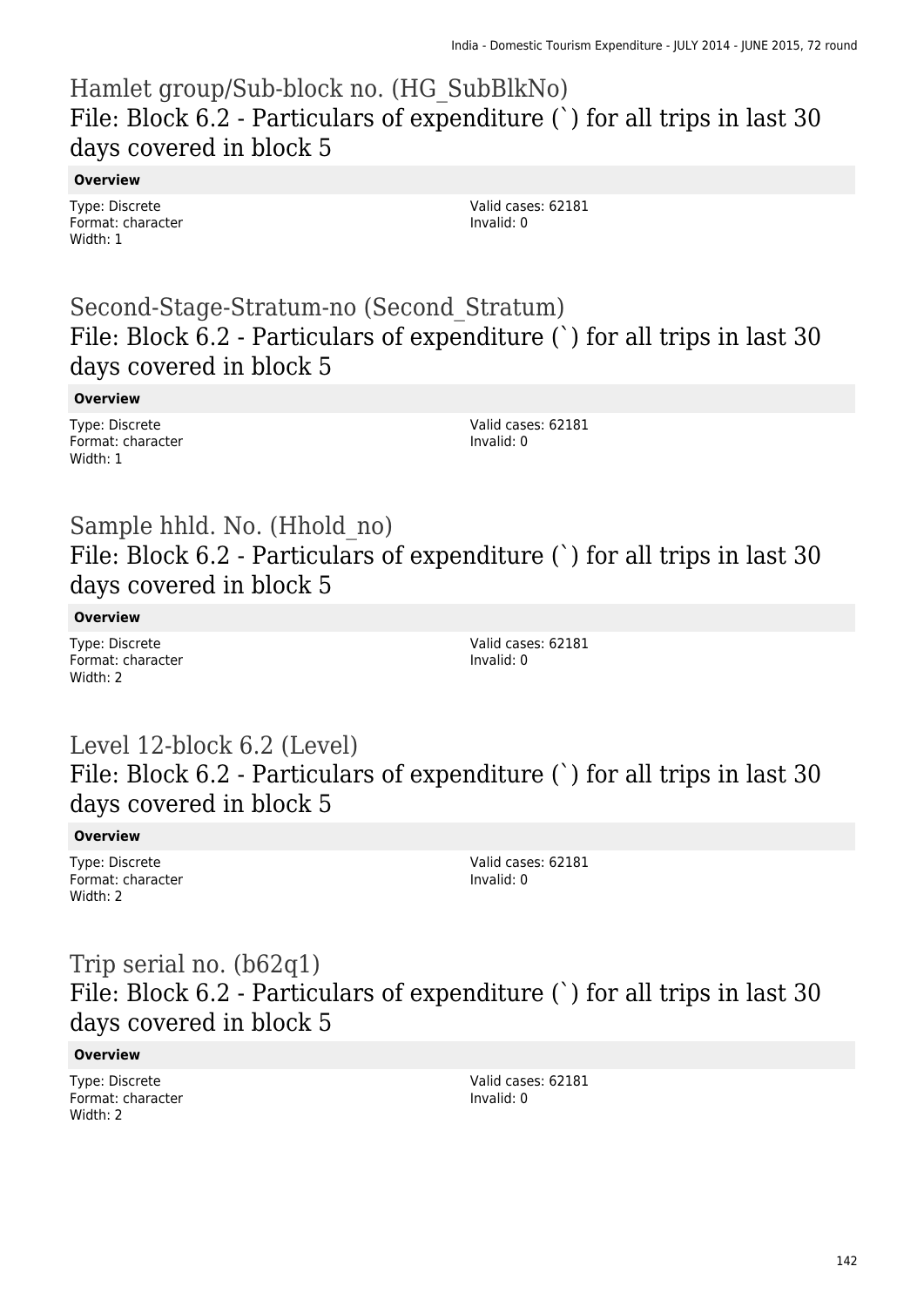# Expenses on transport- Railways (Rs.) (b62q61) File: Block 6.2 - Particulars of expenditure (`) for all trips in last 30 days covered in block 5

#### **Overview**

Type: Continuous Format: numeric Width: 7 Decimals: 0 Range: 0-30000

Valid cases: 8588 Invalid: 53593 Minimum: 0 Maximum: 30000 Mean: 806.2 Standard deviation: 1530.9

# Expenses on transport-Road (Rs.) (b62q62) File: Block 6.2 - Particulars of expenditure (`) for all trips in last 30 days covered in block 5

### **Overview**

Type: Continuous Format: numeric Width: 7 Decimals: 0 Range: 0-14800

Valid cases: 52112 Invalid: 10069 Minimum: 0 Maximum: 14800 Mean: 314.4 Standard deviation: 527.9

# Expenses on transport - Water(Rs.) (b62q63) File: Block 6.2 - Particulars of expenditure (`) for all trips in last 30 days covered in block 5

### **Overview**

Type: Continuous Format: numeric Width: 7 Decimals: 0 Range: 0-25287

Valid cases: 746 Invalid: 61435 Minimum: 0 Maximum: 25287 Mean: 371.5 Standard deviation: 1747.2

# Expenses on transport - Air(Rs.) (b62q64) File: Block 6.2 - Particulars of expenditure (`) for all trips in last 30 days covered in block 5

### **Overview**

Type: Continuous Format: numeric Width: 7 Decimals: 0 Range: 0-80000

Valid cases: 188 Invalid: 61993 Minimum: 0 Maximum: 80000 Mean: 15779.4 Standard deviation: 12346.1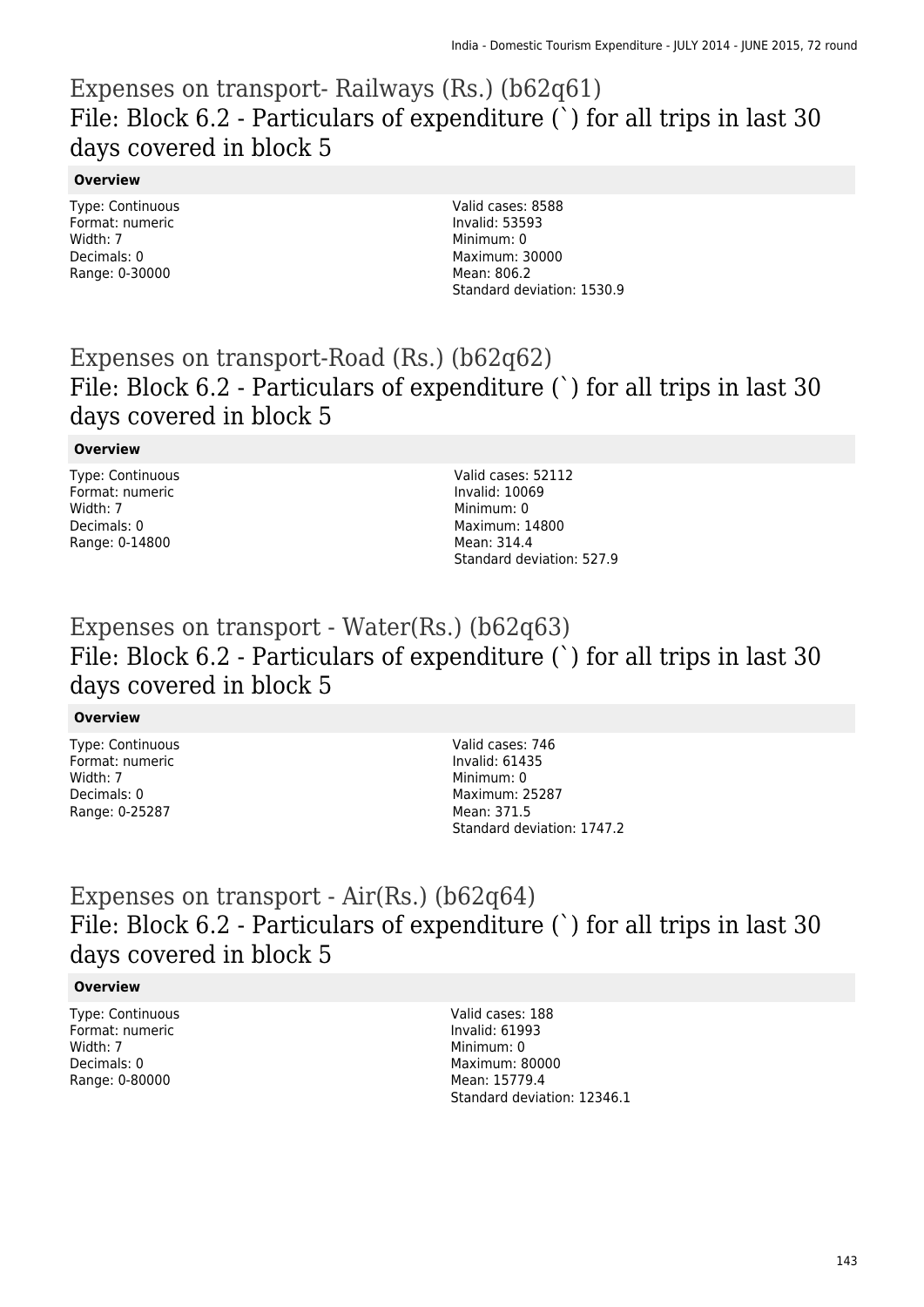# Expenses on Transport equipment rental(Rs.) (b62q65) File: Block 6.2 - Particulars of expenditure (`) for all trips in last 30 days covered in block 5

### **Overview**

Type: Continuous Format: numeric Width: 7 Decimals: 0 Range: 0-30000

Valid cases: 15291 Invalid: 46890 Minimum: 0 Maximum: 30000 Mean: 334.8 Standard deviation: 922.3

Expenditure on Travel agency services/tour operators (Rs.) (b62q66) File: Block 6.2 - Particulars of expenditure (`) for all trips in last 30 days covered in block 5

### **Overview**

Type: Continuous Format: numeric Width: 7 Decimals: 0 Range: 0-52000

Valid cases: 227 Invalid: 61954 Minimum: 0 Maximum: 52000 Mean: 793.2 Standard deviation: 3685.6

# Expenses - Others (Rs) (b62q69) File: Block 6.2 - Particulars of expenditure (`) for all trips in last 30 days covered in block 5

### **Overview**

Type: Continuous Format: numeric Width: 7 Decimals: 0 Range: 0-8800

Valid cases: 2232 Invalid: 59949 Minimum: 0 Maximum: 8800 Mean: 127.9 Standard deviation: 291

# Sub-total (6.1 to 6.9) (b62q60) File: Block 6.2 - Particulars of expenditure (`) for all trips in last 30 days covered in block 5

### **Overview**

Type: Continuous Format: numeric Width: 7 Decimals: 0 Range: 0-82000

Valid cases: 60407 Invalid: 1774 Minimum: 0 Maximum: 82000 Mean: 532 Standard deviation: 1571.3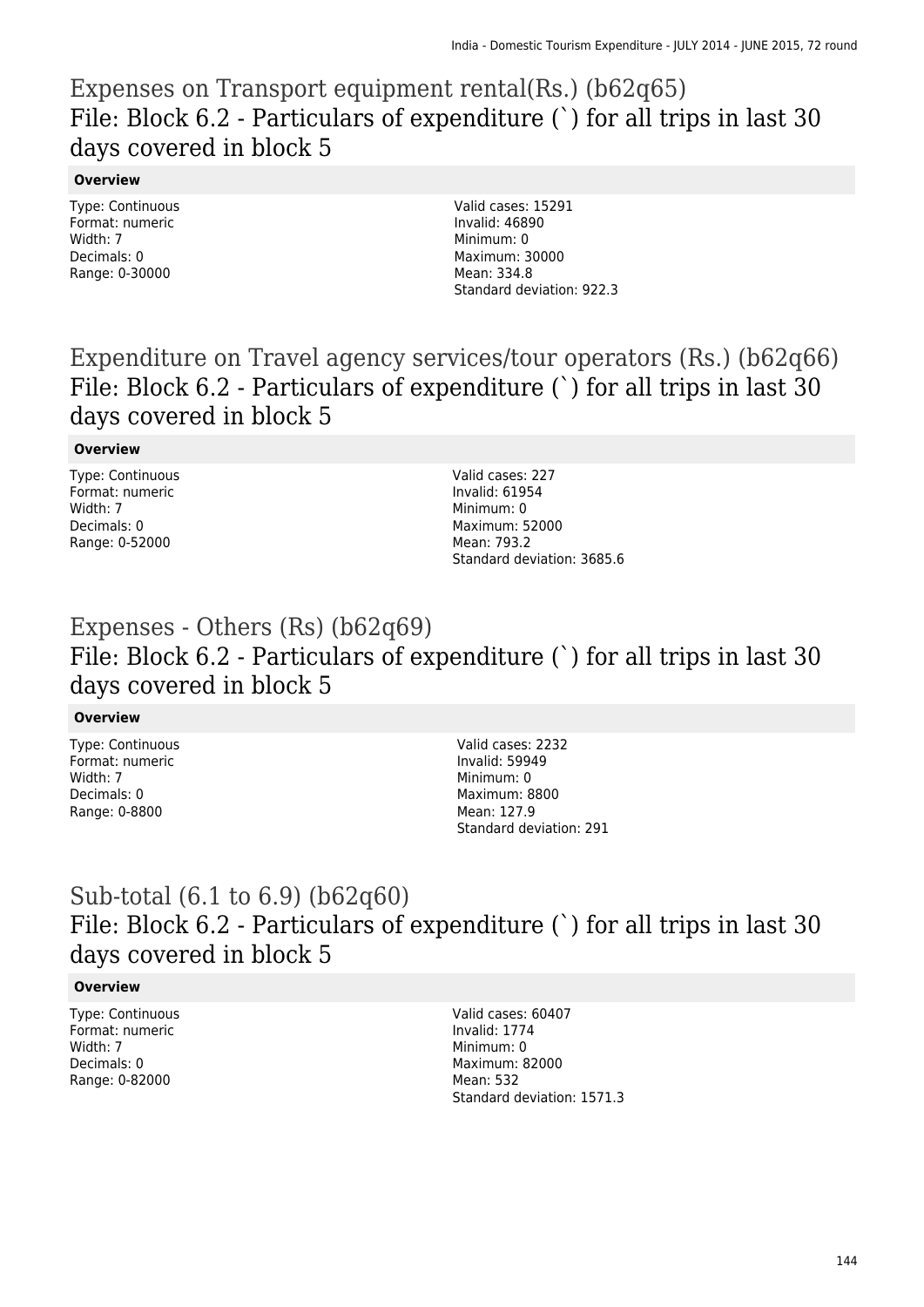## number of first stage units surveyed within a substratum for the sub-sample (NSS) File: Block 6.2 - Particulars of expenditure (`) for all trips in last 30 days covered in block 5

#### **Overview**

Type: Discrete Format: numeric Width: 3 Decimals: 0 Range: 1-28

Valid cases: 62181 Invalid: 0

number of first stage units surveyed within a substratum for sub-sample combined (NSC) File: Block 6.2 - Particulars of expenditure (`) for all trips in last 30 days covered in block 5

#### **Overview**

Type: Discrete Format: numeric Width: 3 Decimals: 0 Range: 1-56

Valid cases: 62181 Invalid: 0

weight or multiplier within a substratum for the sub-sample (MLT) File: Block 6.2 - Particulars of expenditure (`) for all trips in last 30 days covered in block 5

#### **Overview**

Type: Continuous Format: numeric Width: 10 Decimals: 0 Range: 97-21597959

Valid cases: 62181 Invalid: 0 Minimum: 97 Maximum: 21597959 Mean: 187747.6 Standard deviation: 361497.4

Final weight for sub-sample wise estimates (Weight\_SS) File: Block 6.2 - Particulars of expenditure (`) for all trips in last 30 days covered in block 5

#### **Overview**

Type: Continuous Format: numeric Width: 8 Decimals: 2 Range: 0.97-215979.59

#### **Description**

Weight  $SS = MLT/100$ 

Valid cases: 62181 Invalid: 0 Minimum: 1 Maximum: 215979.6 Mean: 1877.5 Standard deviation: 3615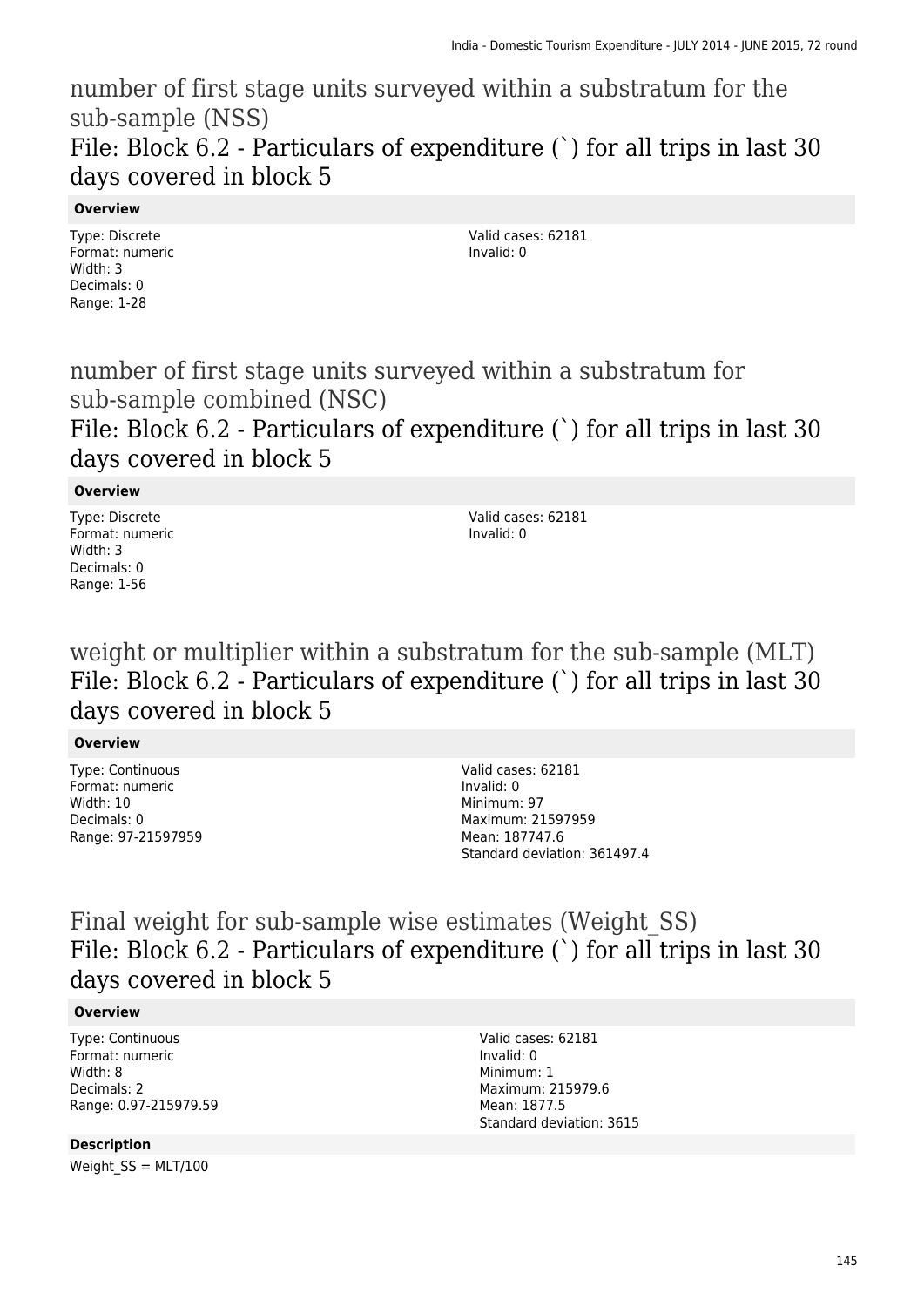# Final weight for sub-sample combined estimates (Weight\_SC) File: Block 6.2 - Particulars of expenditure (`) for all trips in last 30 days covered in block 5

#### **Overview**

Type: Continuous Format: numeric Width: 8 Decimals: 2 Range: 0.485-107989.795

#### **Description**

Weight SC = MLT/100, if NSS=NSC  $=$  MLT/200 otherwise.

Valid cases: 62181 Invalid: 0 Minimum: 0.5 Maximum: 107989.8 Mean: 939.4 Standard deviation: 1807.8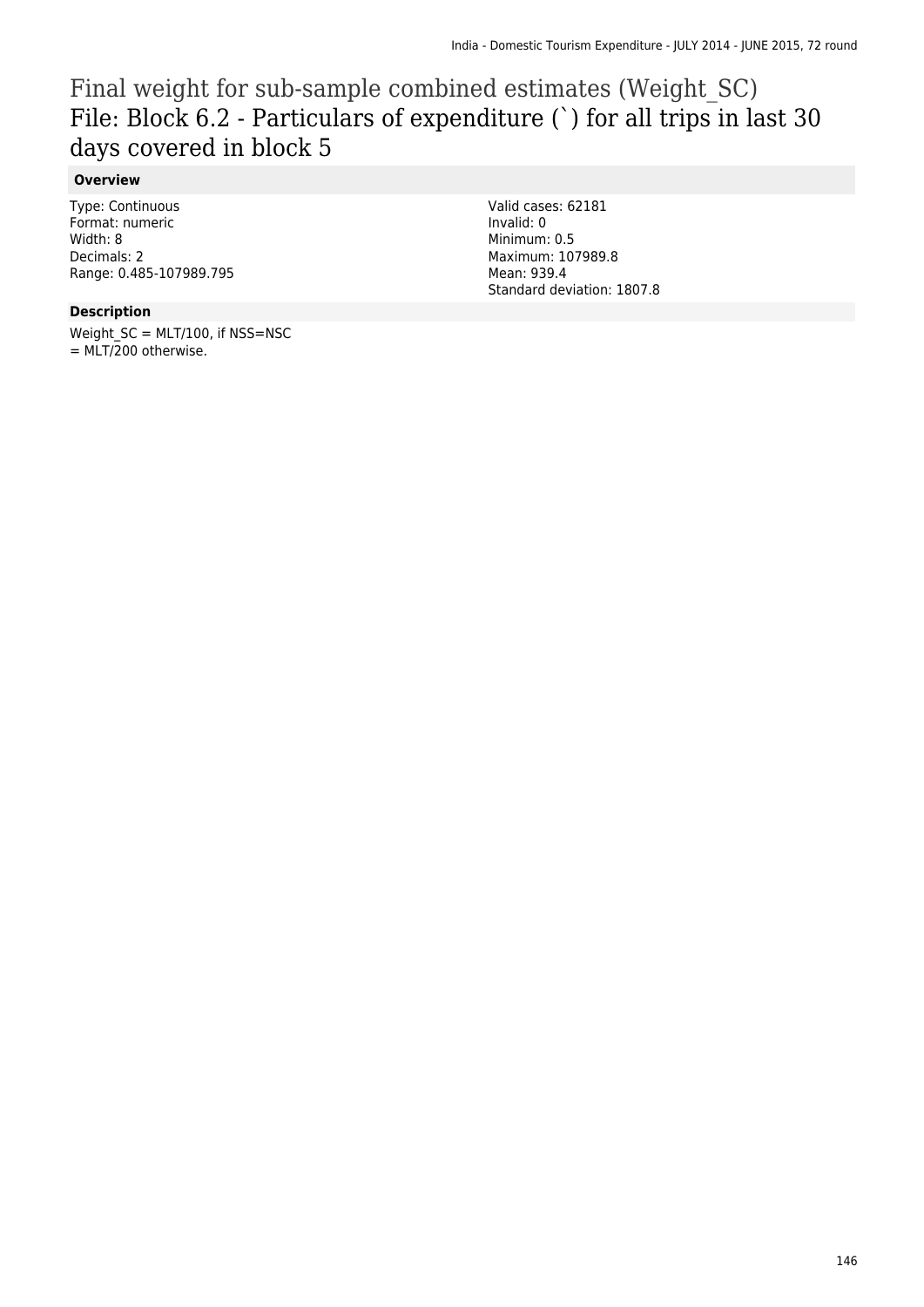# 'Primary key - unique identifier for a household' (HHID) File: Block 6.2 - Particulars of expenditure (`) for all trips in last 30 days covered in block 5

#### **Overview**

Type: Discrete Format: character Width: 9

#### **Description**

HHID ( 'Primary key - unique identifier for a household' ) is combination of FSU Serial Number, Hamlet group/Sub-block no, Second Stage Stratum Number,Sample household No.

# Centre-code-Round (CentreCodeRnd) File: Block 6.2 - Particulars of expenditure (`) for all trips in last 30 days covered in block 5

### **Overview**

Type: Discrete Format: character Width: 3

Valid cases: 62181 Invalid: 0

Valid cases: 62181

Invalid: 0

# FSU-Serial-No (Vill\_Blk\_Slno) File: Block 6.2 - Particulars of expenditure (`) for all trips in last 30 days covered in block 5

### **Overview**

Type: Discrete Format: character Width: 5

Valid cases: 62181 Invalid: 0

## Round (Round) File: Block 6.2 - Particulars of expenditure (`) for all trips in last 30 days covered in block 5

#### **Overview**

Type: Discrete Format: character Width: 2

Valid cases: 62181 Invalid: 0

# Schedule (Schedule) File: Block 6.2 - Particulars of expenditure (`) for all trips in last 30 days covered in block 5

#### **Overview**

Type: Discrete Format: character Width: 3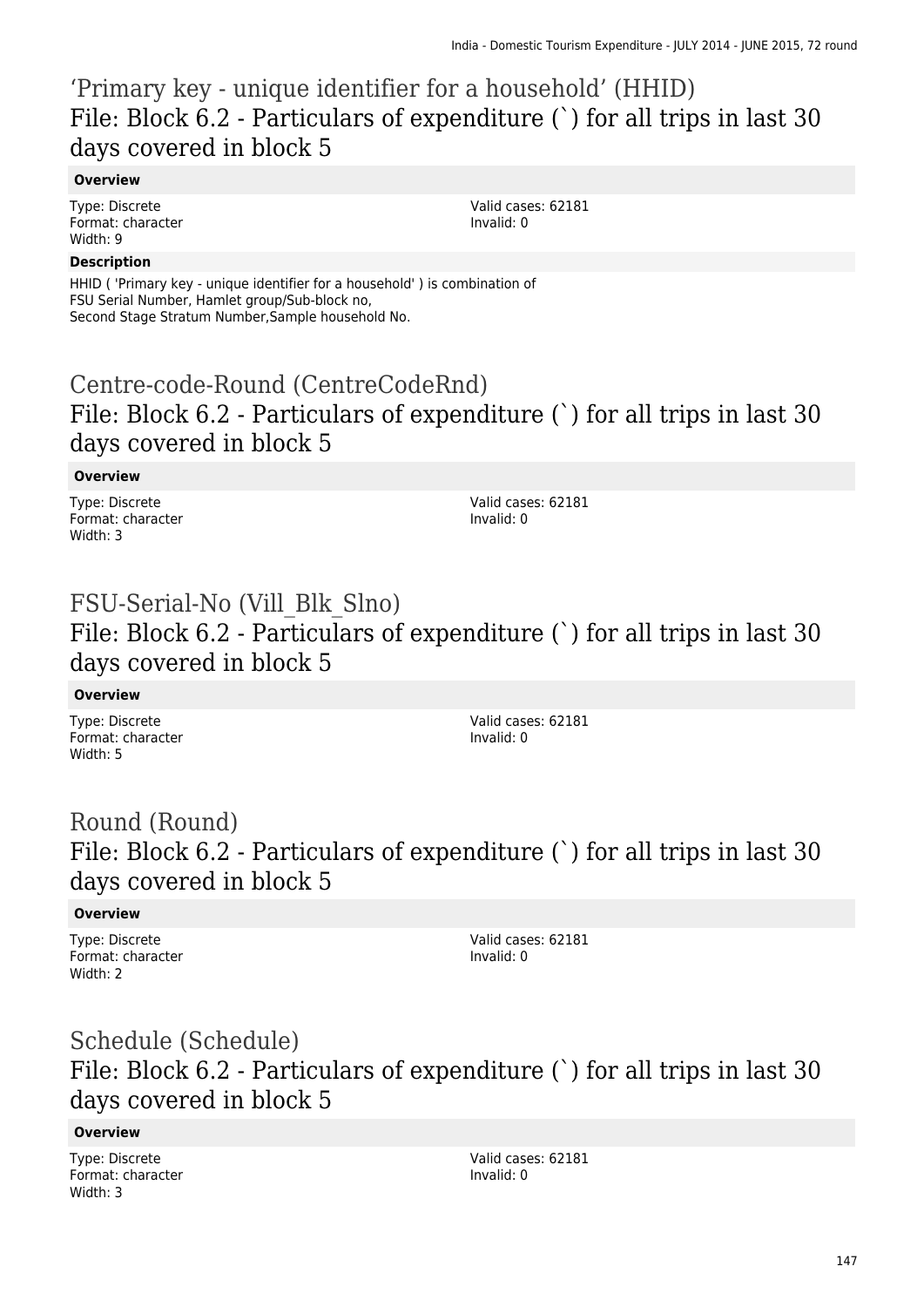## Sample (Sample) File: Block 6.2 - Particulars of expenditure (`) for all trips in last 30 days covered in block 5

#### **Overview**

Type: Discrete Format: character Width: 1

Valid cases: 62181 Invalid: 0

### Sector (Sector) File: Block 6.2 - Particulars of expenditure (`) for all trips in last 30 days covered in block 5

#### **Overview**

Type: Discrete Format: character Width: 1

Valid cases: 62181 Invalid: 0

### 'State-Region' (State\_Region) File: Block 6.2 - Particulars of expenditure (`) for all trips in last 30 days covered in block 5

#### **Overview**

Type: Discrete Format: character Width: 3

Valid cases: 62181 Invalid: 0

### State (State) File: Block 6.2 - Particulars of expenditure (`) for all trips in last 30 days covered in block 5

#### **Overview**

Type: Discrete Format: character Width: 2

Valid cases: 62181 Invalid: 0

'State-District' (State\_District) File: Block 6.2 - Particulars of expenditure (`) for all trips in last 30 days covered in block 5

#### **Overview**

Type: Discrete Format: character Width: 4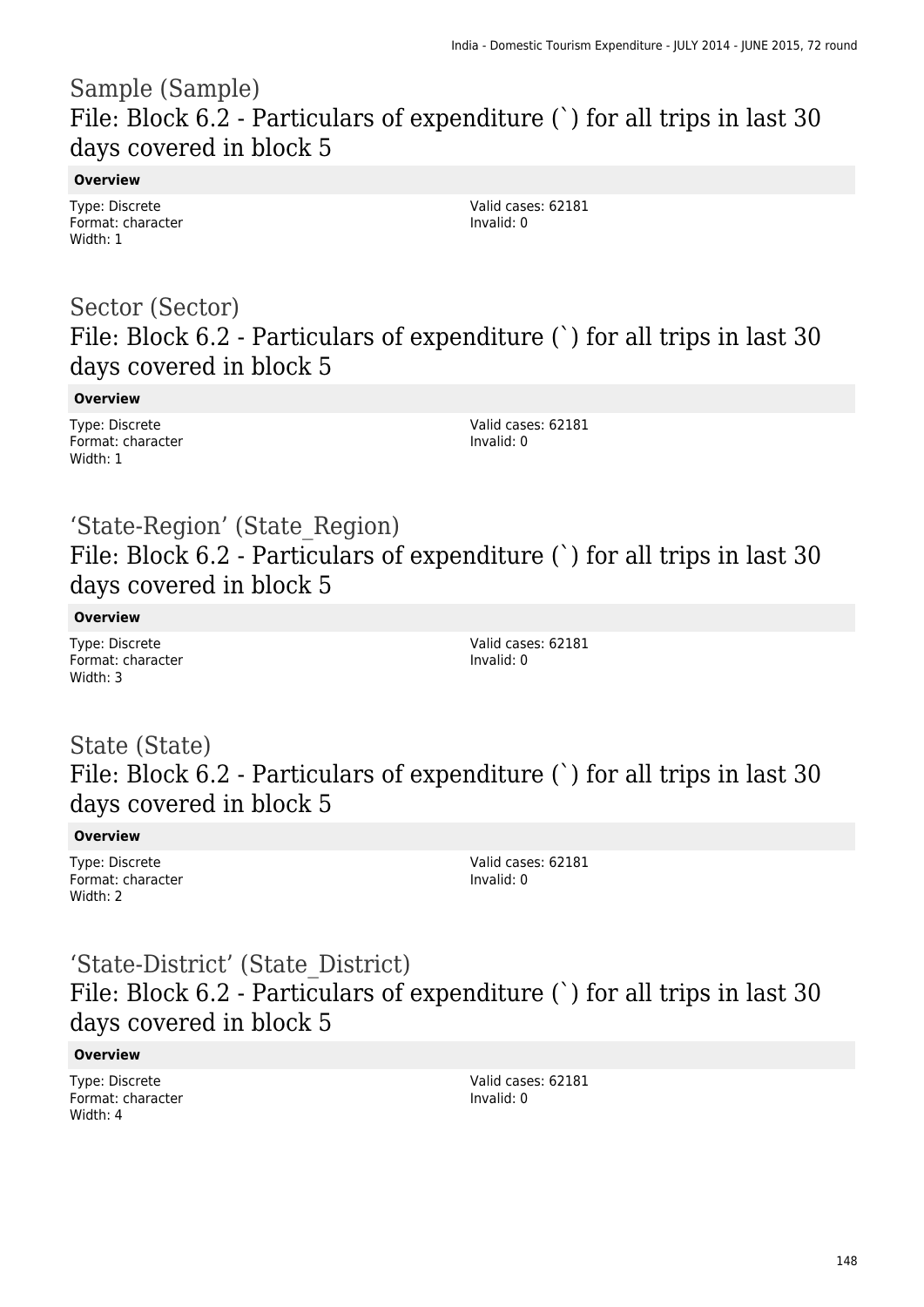### Stratum (Stratum) File: Block 6.2 - Particulars of expenditure (`) for all trips in last 30 days covered in block 5

#### **Overview**

Type: Discrete Format: character Width: 2

Valid cases: 62181 Invalid: 0

Sub-Stratum-no (SubStratumNo) File: Block 6.2 - Particulars of expenditure (`) for all trips in last 30 days covered in block 5

#### **Overview**

Type: Discrete Format: character Width: 2

Valid cases: 62181 Invalid: 0

## Sub-Round (SubRound) File: Block 6.2 - Particulars of expenditure (`) for all trips in last 30 days covered in block 5

### **Overview**

Type: Discrete Format: character Width: 1

Valid cases: 62181 Invalid: 0

### Sub-Sample (SubSample) File: Block 6.2 - Particulars of expenditure (`) for all trips in last 30 days covered in block 5

#### **Overview**

Type: Discrete Format: character Width: 1

Valid cases: 62181 Invalid: 0

## FOD-Sub-Region (FODSubRegion) File: Block 6.2 - Particulars of expenditure (`) for all trips in last 30 days covered in block 5

#### **Overview**

Type: Discrete Format: character Width: 4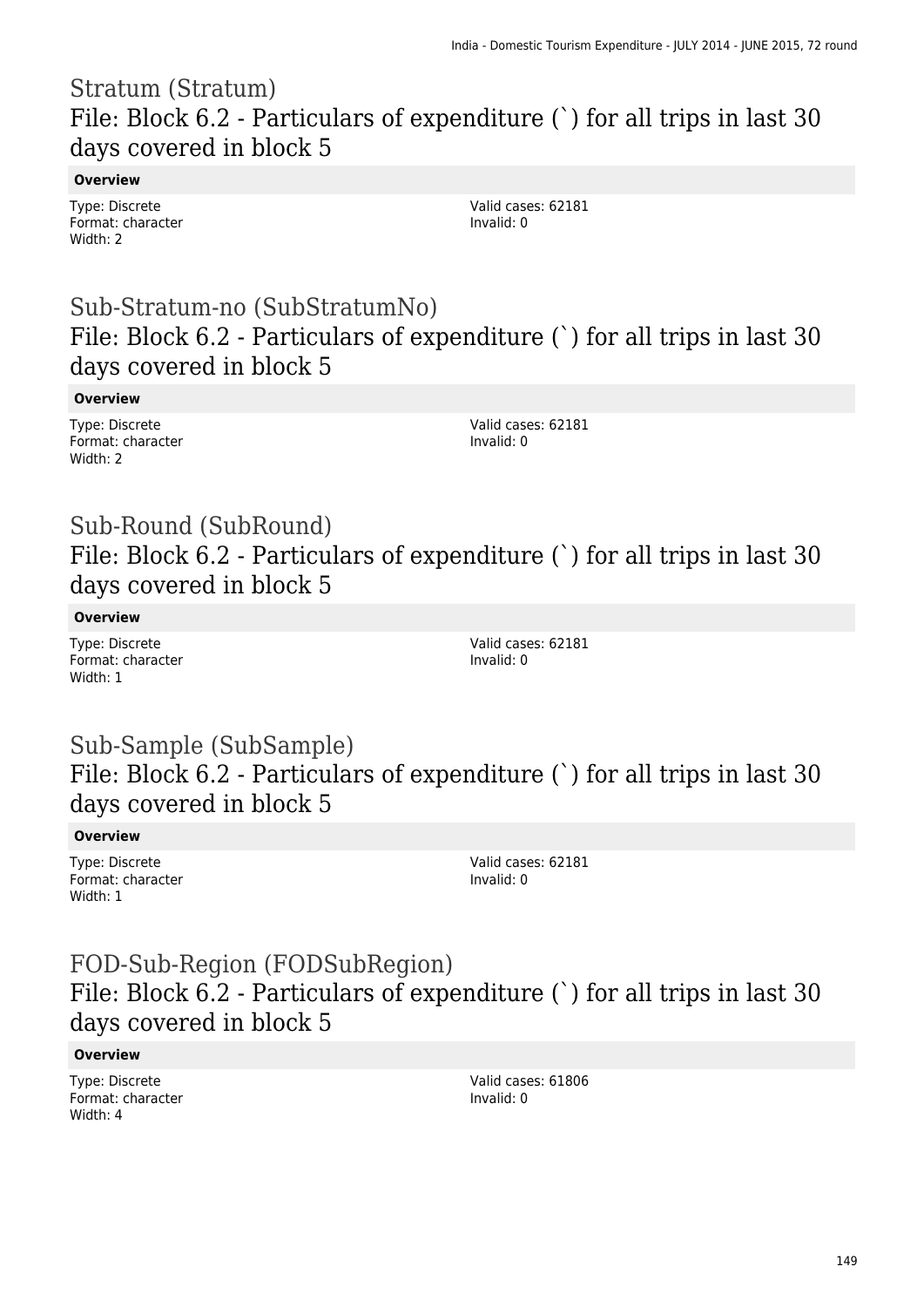# Hamlet group/Sub-block no. (HG\_SubBlkNo) File: Block 6.2 - Particulars of expenditure (`) for all trips in last 30 days covered in block 5

#### **Overview**

Type: Discrete Format: character Width: 1

Valid cases: 62181 Invalid: 0

Second-Stage-Stratum-no (Second\_Stratum) File: Block 6.2 - Particulars of expenditure (`) for all trips in last 30 days covered in block 5

#### **Overview**

Type: Discrete Format: character Width: 1

Valid cases: 62181 Invalid: 0

### Sample hhld. No. (Hhold\_no) File: Block 6.2 - Particulars of expenditure (`) for all trips in last 30 days covered in block 5

### **Overview**

Type: Discrete Format: character Width: 2

Valid cases: 62181 Invalid: 0

### Level 13-block 6.2 (Level) File: Block 6.2 - Particulars of expenditure (`) for all trips in last 30 days covered in block 5

#### **Overview**

Type: Discrete Format: character Width: 2

Valid cases: 62181 Invalid: 0

Trip serial no. (b62q1) File: Block 6.2 - Particulars of expenditure (`) for all trips in last 30 days covered in block 5

#### **Overview**

Type: Discrete Format: character Width: 2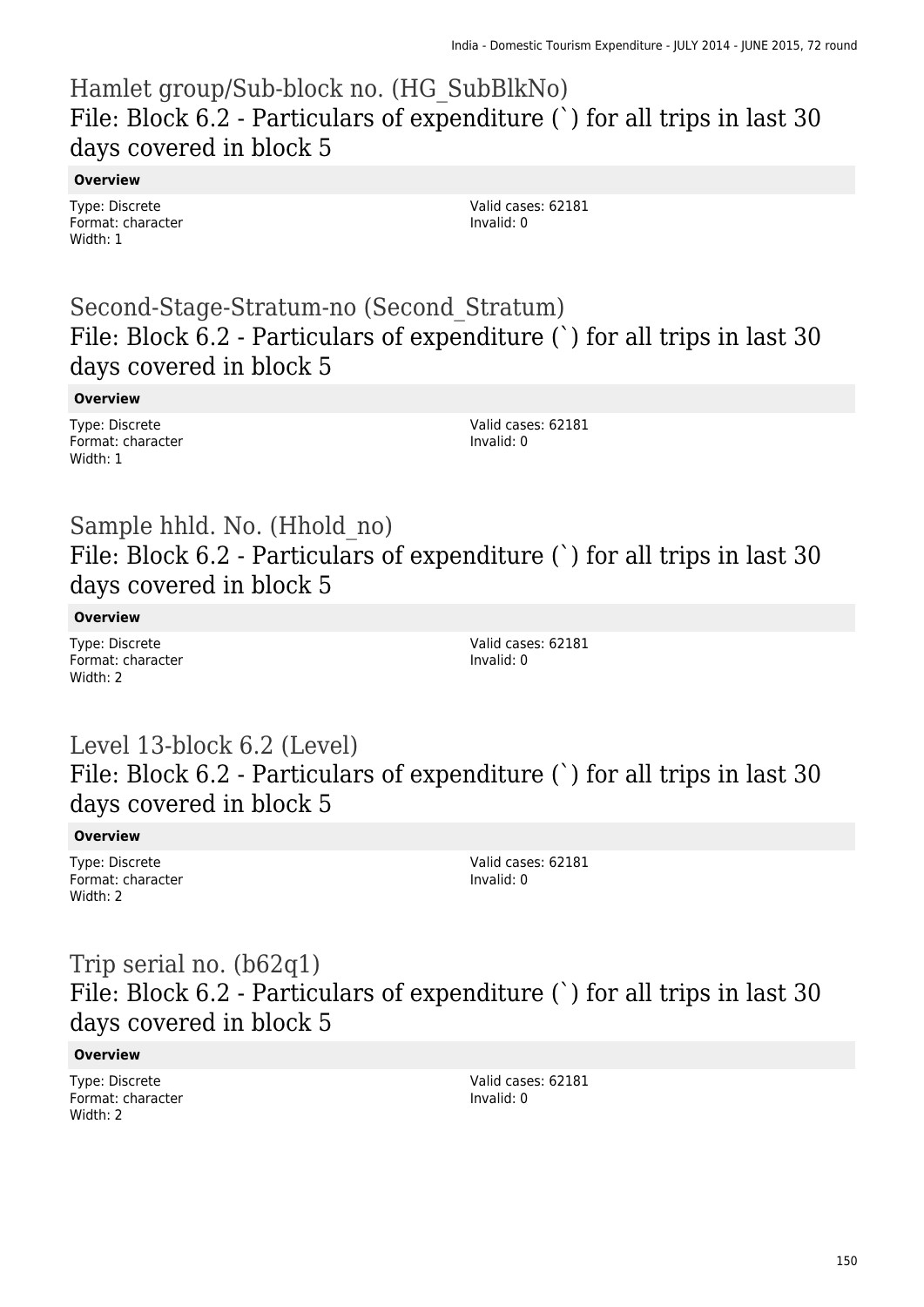# Expenses on Clothing and garments(Rs.) (b62q701) File: Block 6.2 - Particulars of expenditure (`) for all trips in last 30 days covered in block 5

#### **Overview**

Type: Continuous Format: numeric Width: 7 Decimals: 0 Range: 0-100000

Valid cases: 14018 Invalid: 48163 Minimum: 0 Maximum: 100000 Mean: 1208.3 Standard deviation: 2362.2

# Expenses on Processed food(Rs.) (b62q702) File: Block 6.2 - Particulars of expenditure (`) for all trips in last 30 days covered in block 5

### **Overview**

Type: Continuous Format: numeric Width: 7 Decimals: 0 Range: 0-15000

Valid cases: 31262 Invalid: 30919 Minimum: 0 Maximum: 15000 Mean: 161 Standard deviation: 262.5

# Expenses on Alcohol and tobacco products(Rs.) (b62q703) File: Block 6.2 - Particulars of expenditure (`) for all trips in last 30 days covered in block 5

#### **Overview**

Type: Continuous Format: numeric Width: 7 Decimals: 0 Range: 0-5000

Valid cases: 8163 Invalid: 54018 Minimum: 0 Maximum: 5000 Mean: 87.8 Standard deviation: 220.8

# Expenses on Travel related consumer goods(Rs.) (b62q704) File: Block 6.2 - Particulars of expenditure (`) for all trips in last 30 days covered in block 5

#### **Overview**

Type: Continuous Format: numeric Width: 7 Decimals: 0 Range: 0-10000

Valid cases: 2739 Invalid: 59442 Minimum: 0 Maximum: 10000 Mean: 257.3 Standard deviation: 472.7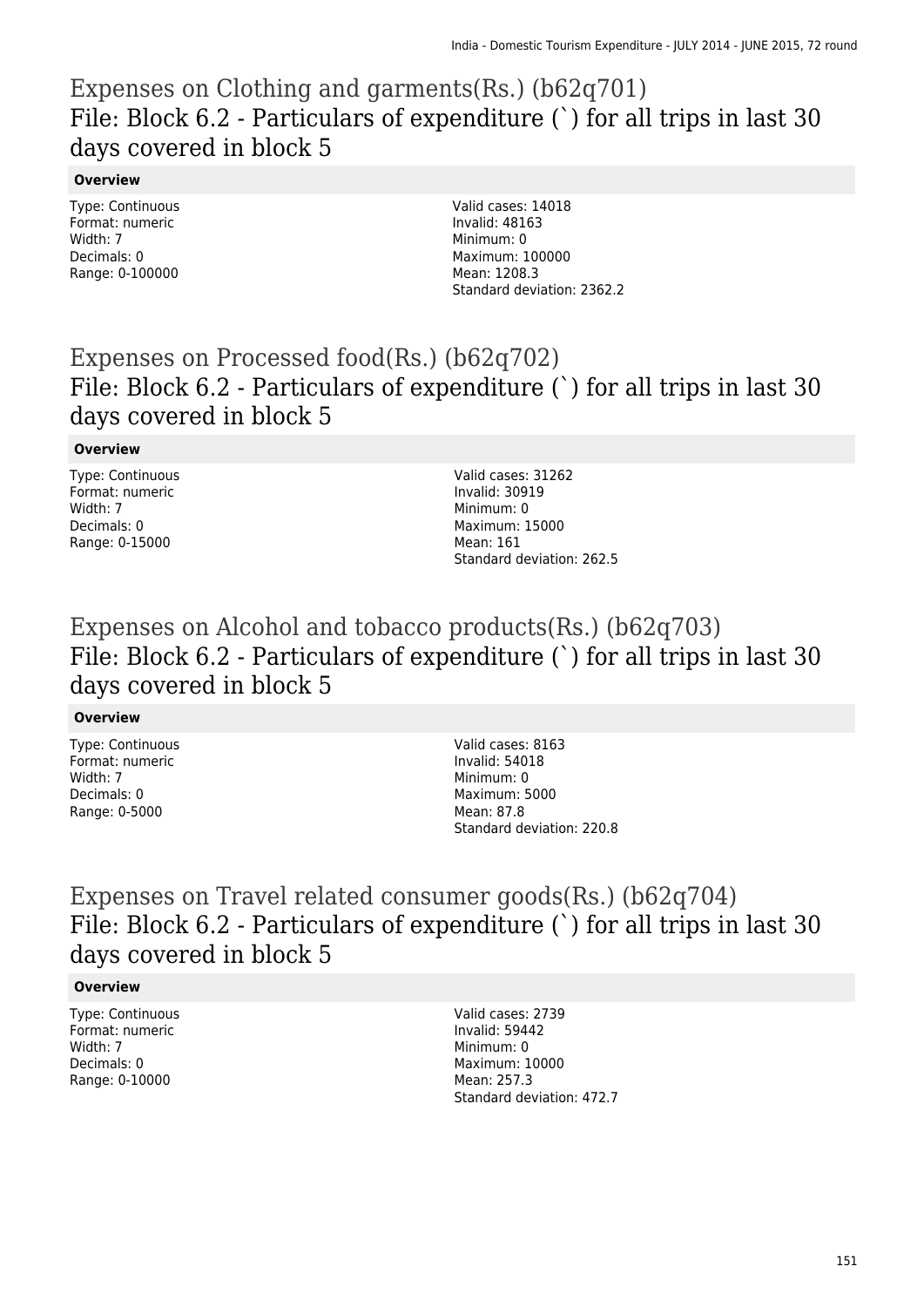# Expenses on Footwear(Rs.) (b62q705) File: Block 6.2 - Particulars of expenditure (`) for all trips in last 30 days covered in block 5

#### **Overview**

Type: Continuous Format: numeric Width: 7 Decimals: 0 Range: 0-25000

Valid cases: 4544 Invalid: 57637 Minimum: 0 Maximum: 25000 Mean: 533.2 Standard deviation: 1001.9

# Expenses on Toiletries(Rs.) (b62q706) File: Block 6.2 - Particulars of expenditure (`) for all trips in last 30 days covered in block 5

#### **Overview**

Type: Continuous Format: numeric Width: 7 Decimals: 0 Range: 0-16000

Valid cases: 7496 Invalid: 54685 Minimum: 0 Maximum: 16000 Mean: 102.5 Standard deviation: 390.7

# Expenses on Gems & jewellery(Rs.) (b62q707) File: Block 6.2 - Particulars of expenditure (`) for all trips in last 30 days covered in block 5

#### **Overview**

Type: Continuous Format: numeric Width: 7 Decimals: 0 Range: 0-95000

Valid cases: 1992 Invalid: 60189 Minimum: 0 Maximum: 95000 Mean: 1695.9 Standard deviation: 5374.2

## Expenses on Books/journals/magazines etc.(Rs.) (b62q708) File: Block 6.2 - Particulars of expenditure (`) for all trips in last 30 days covered in block 5

#### **Overview**

Type: Continuous Format: numeric Width: 7 Decimals: 0 Range: 0-50000

Valid cases: 3353 Invalid: 58828 Minimum: 0 Maximum: 50000 Mean: 177.8 Standard deviation: 983.2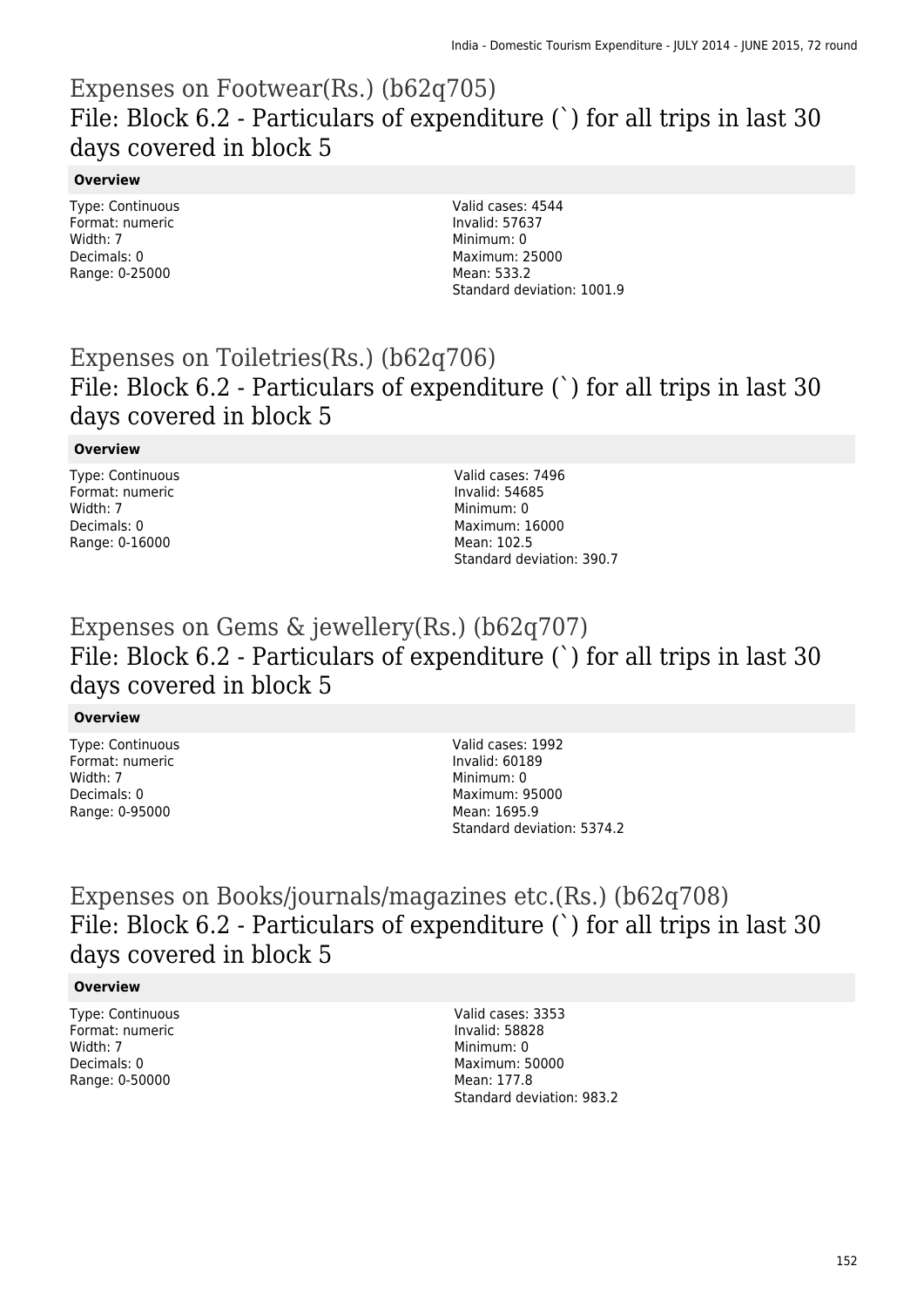# Expenses on Memento, souvenir etc.(Rs.) (b62q710) File: Block 6.2 - Particulars of expenditure (`) for all trips in last 30 days covered in block 5

#### **Overview**

Type: Continuous Format: numeric Width: 7 Decimals: 0 Range: 0-55000

Valid cases: 2534 Invalid: 59647 Minimum: 0 Maximum: 55000 Mean: 485.1 Standard deviation: 1512.4

### Expenses on others (b62q719) File: Block 6.2 - Particulars of expenditure (`) for all trips in last 30 days covered in block 5

#### **Overview**

Type: Continuous Format: numeric Width: 7 Decimals: 0 Range: 0-80000

Valid cases: 15655 Invalid: 46526 Minimum: 0 Maximum: 80000 Mean: 310.6 Standard deviation: 1502.2

# Sub-total(7.01 to 7.19) (b62q700) File: Block 6.2 - Particulars of expenditure (`) for all trips in last 30 days covered in block 5

#### **Overview**

Type: Continuous Format: numeric Width: 7 Decimals: 0 Range: 0-183300

Valid cases: 46833 Invalid: 15348 Minimum: 0 Maximum: 183300 Mean: 782.6 Standard deviation: 2563.2

number of first stage units surveyed within a substratum for the sub-sample (NSS) File: Block 6.2 - Particulars of expenditure (`) for all trips in last 30 days covered in block 5

#### **Overview**

Type: Discrete Format: numeric Width: 3 Decimals: 0 Range: 1-28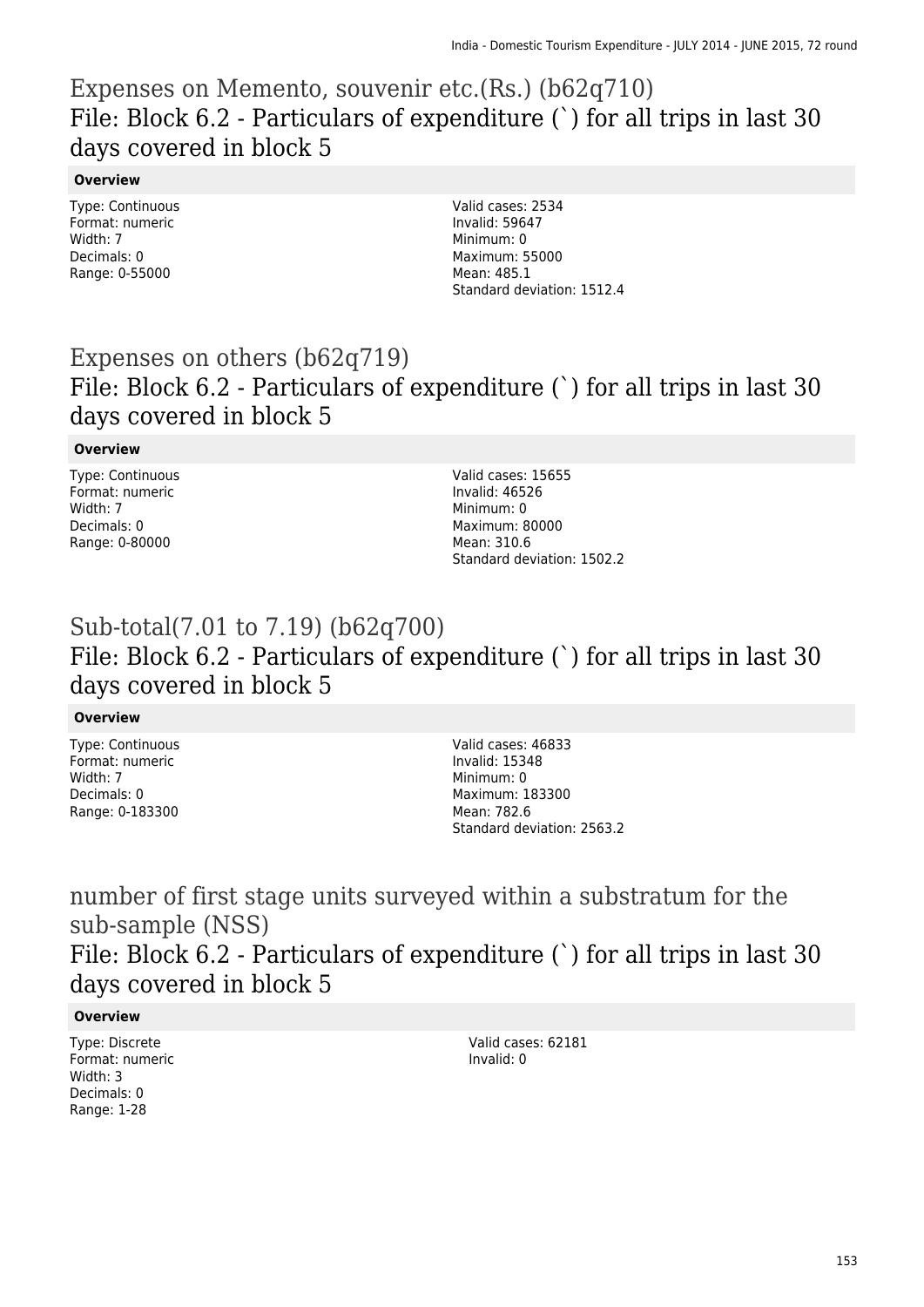# number of first stage units surveyed within a substratum for sub-sample combined (NSC) File: Block 6.2 - Particulars of expenditure (`) for all trips in last 30 days covered in block 5

#### **Overview**

Type: Discrete Format: numeric Width: 3 Decimals: 0 Range: 1-56

Valid cases: 62181 Invalid: 0

weight or multiplier within a substratum for the sub-sample (MLT) File: Block 6.2 - Particulars of expenditure (`) for all trips in last 30 days covered in block 5

#### **Overview**

Type: Continuous Format: numeric Width: 10 Decimals: 0 Range: 97-21597959

Valid cases: 62181 Invalid: 0 Minimum: 97 Maximum: 21597959 Mean: 187747.6 Standard deviation: 361497.4

## Final weight for sub-sample wise estimates (Weight\_SS) File: Block 6.2 - Particulars of expenditure (`) for all trips in last 30 days covered in block 5

#### **Overview**

Type: Continuous Format: numeric Width: 8 Decimals: 2 Range: 0.97-215979.59

#### **Description**

Weight  $SS = MLT/100$ 

Valid cases: 62181 Invalid: 0 Minimum: 1 Maximum: 215979.6 Mean: 1877.5 Standard deviation: 3615

Final weight for sub-sample combined estimates (Weight\_SC) File: Block 6.2 - Particulars of expenditure (`) for all trips in last 30 days covered in block 5

#### **Overview**

Type: Continuous Format: numeric Width: 8 Decimals: 2 Range: 0.485-107989.795

#### **Description**

Weight  $SC = MLT/100$ , if NSS=NSC = MLT/200 otherwise.

Valid cases: 62181 Invalid: 0 Minimum: 0.5 Maximum: 107989.8 Mean: 939.4 Standard deviation: 1807.8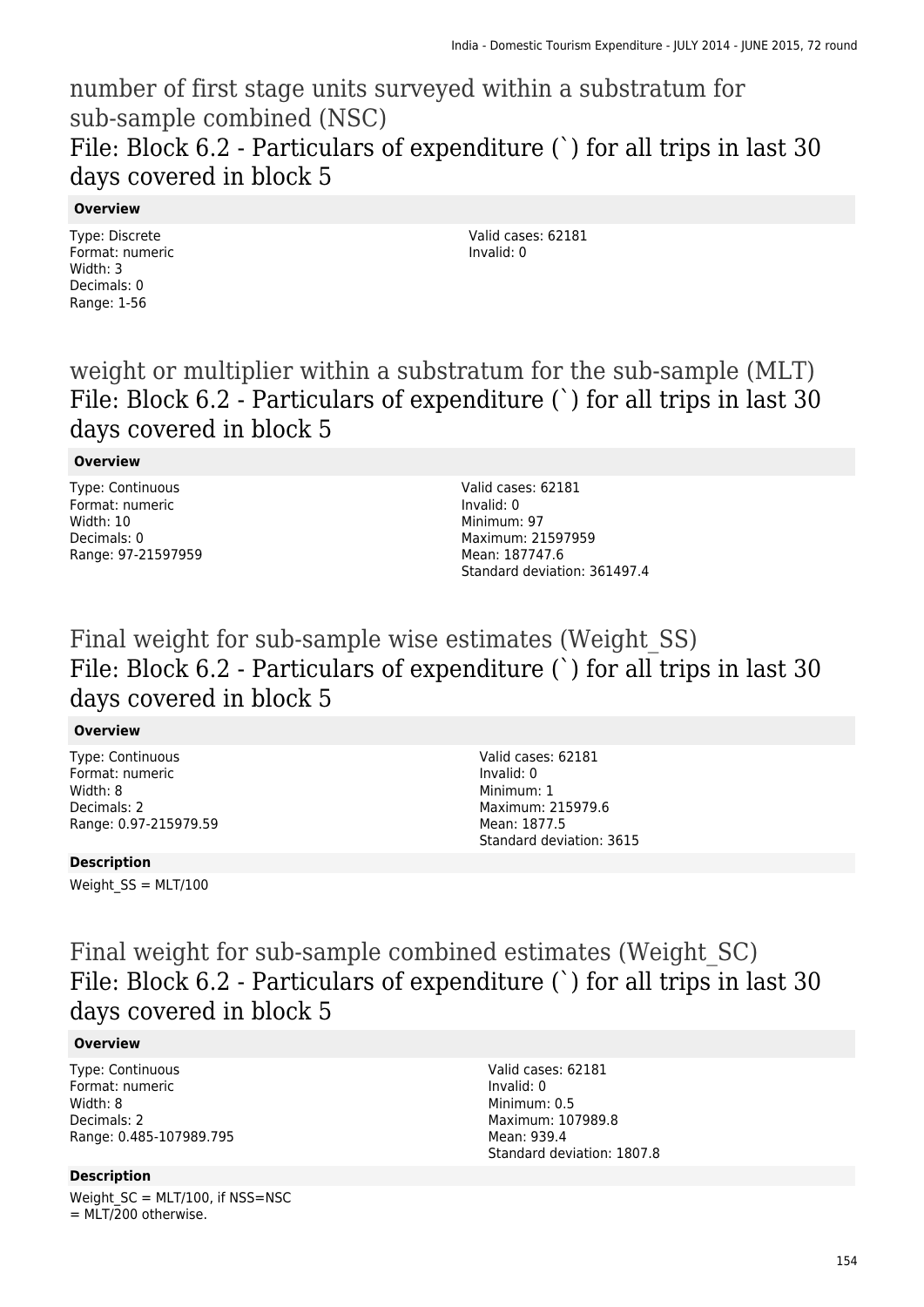India - Domestic Tourism Expenditure - JULY 2014 - JUNE 2015, 72 round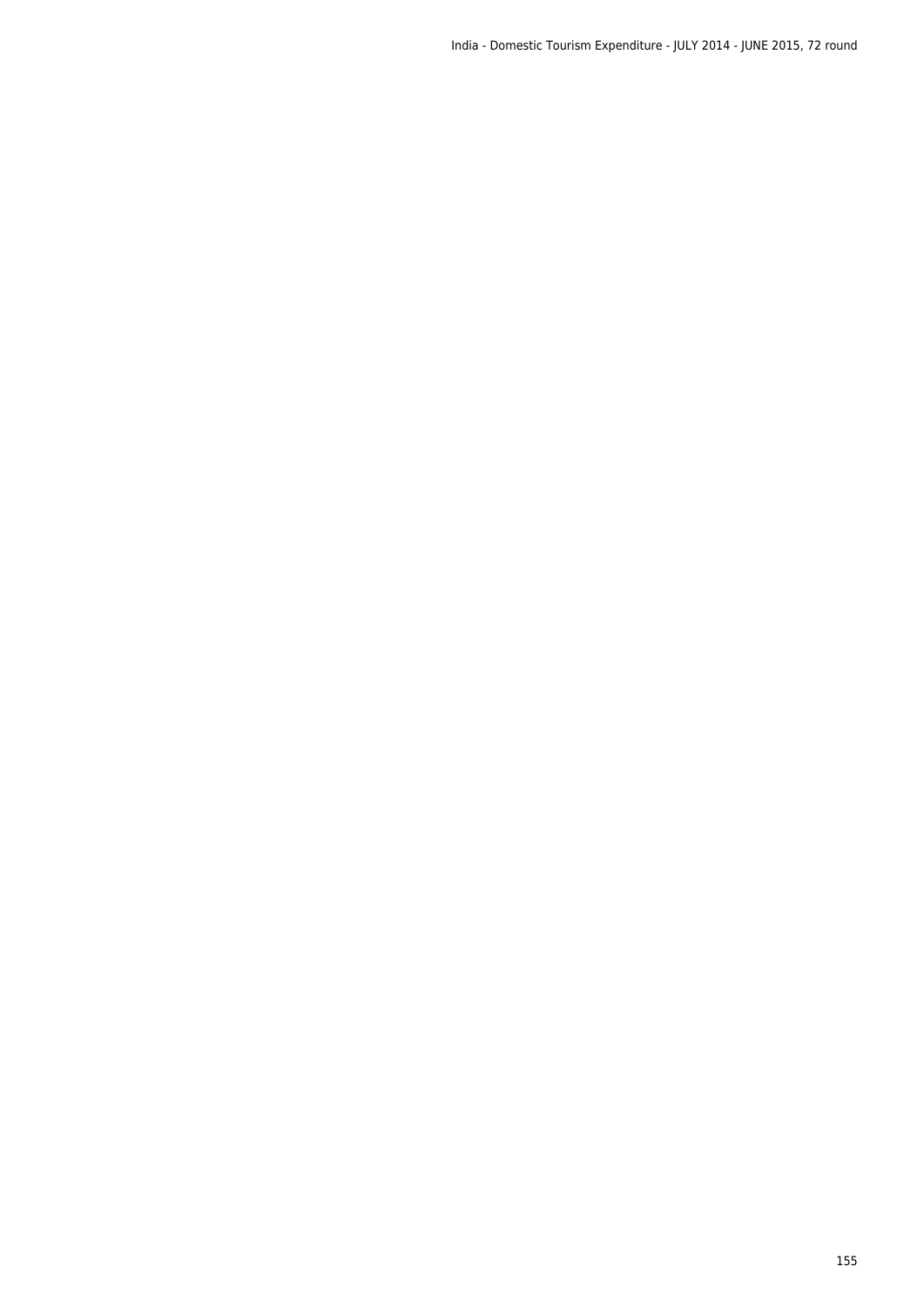# 'Primary key - unique identifier for a household' (HHID) File: Block 6.2 - Particulars of expenditure (`) for all trips in last 30 days covered in block 5

#### **Overview**

Type: Discrete Format: character Width: 9

#### **Description**

HHID ( 'Primary key - unique identifier for a household' ) is combination of FSU Serial Number, Hamlet group/Sub-block no, Second Stage Stratum Number,Sample household No.

# Centre-code-Round (CentreCodeRnd) File: Block 6.2 - Particulars of expenditure (`) for all trips in last 30 days covered in block 5

### **Overview**

Type: Discrete Format: character Width: 3

Valid cases: 62181 Invalid: 0

Valid cases: 62181

Invalid: 0

# FSU-Serial-No (Vill\_Blk\_Slno) File: Block 6.2 - Particulars of expenditure (`) for all trips in last 30 days covered in block 5

### **Overview**

Type: Discrete Format: character Width: 5

Valid cases: 62181 Invalid: 0

## Round (Round) File: Block 6.2 - Particulars of expenditure (`) for all trips in last 30 days covered in block 5

#### **Overview**

Type: Discrete Format: character Width: 2

Valid cases: 62181 Invalid: 0

# Schedule (Schedule) File: Block 6.2 - Particulars of expenditure (`) for all trips in last 30 days covered in block 5

#### **Overview**

Type: Discrete Format: character Width: 3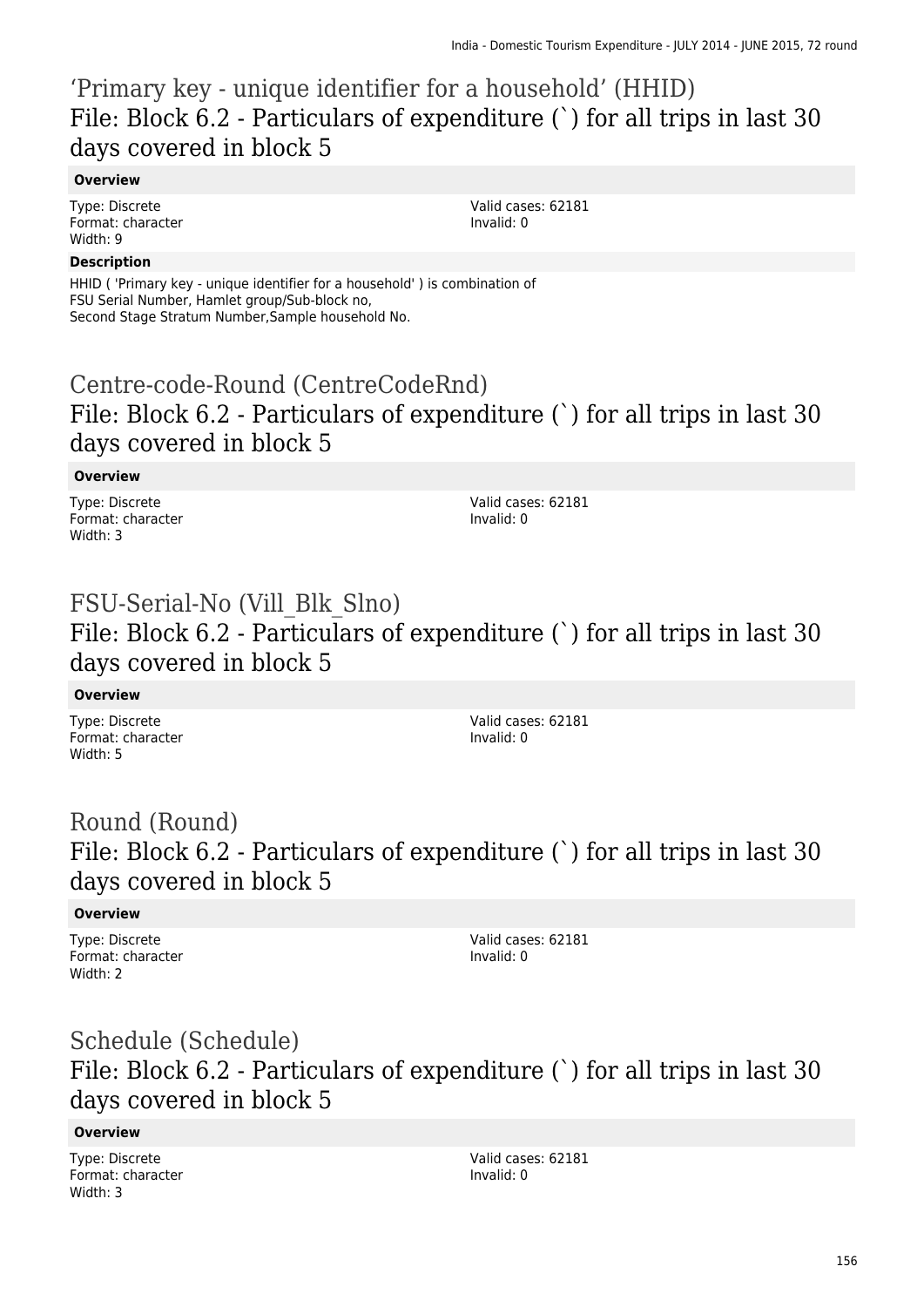## Sample (Sample) File: Block 6.2 - Particulars of expenditure (`) for all trips in last 30 days covered in block 5

#### **Overview**

Type: Discrete Format: character Width: 1

Valid cases: 62181 Invalid: 0

### Sector (Sector) File: Block 6.2 - Particulars of expenditure (`) for all trips in last 30 days covered in block 5

#### **Overview**

Type: Discrete Format: character Width: 1

Valid cases: 62181 Invalid: 0

### 'State-Region' (State\_Region) File: Block 6.2 - Particulars of expenditure (`) for all trips in last 30 days covered in block 5

#### **Overview**

Type: Discrete Format: character Width: 3

Valid cases: 62181 Invalid: 0

### State (State) File: Block 6.2 - Particulars of expenditure (`) for all trips in last 30 days covered in block 5

#### **Overview**

Type: Discrete Format: character Width: 2

Valid cases: 62181 Invalid: 0

'State-District' (State\_District) File: Block 6.2 - Particulars of expenditure (`) for all trips in last 30 days covered in block 5

#### **Overview**

Type: Discrete Format: character Width: 4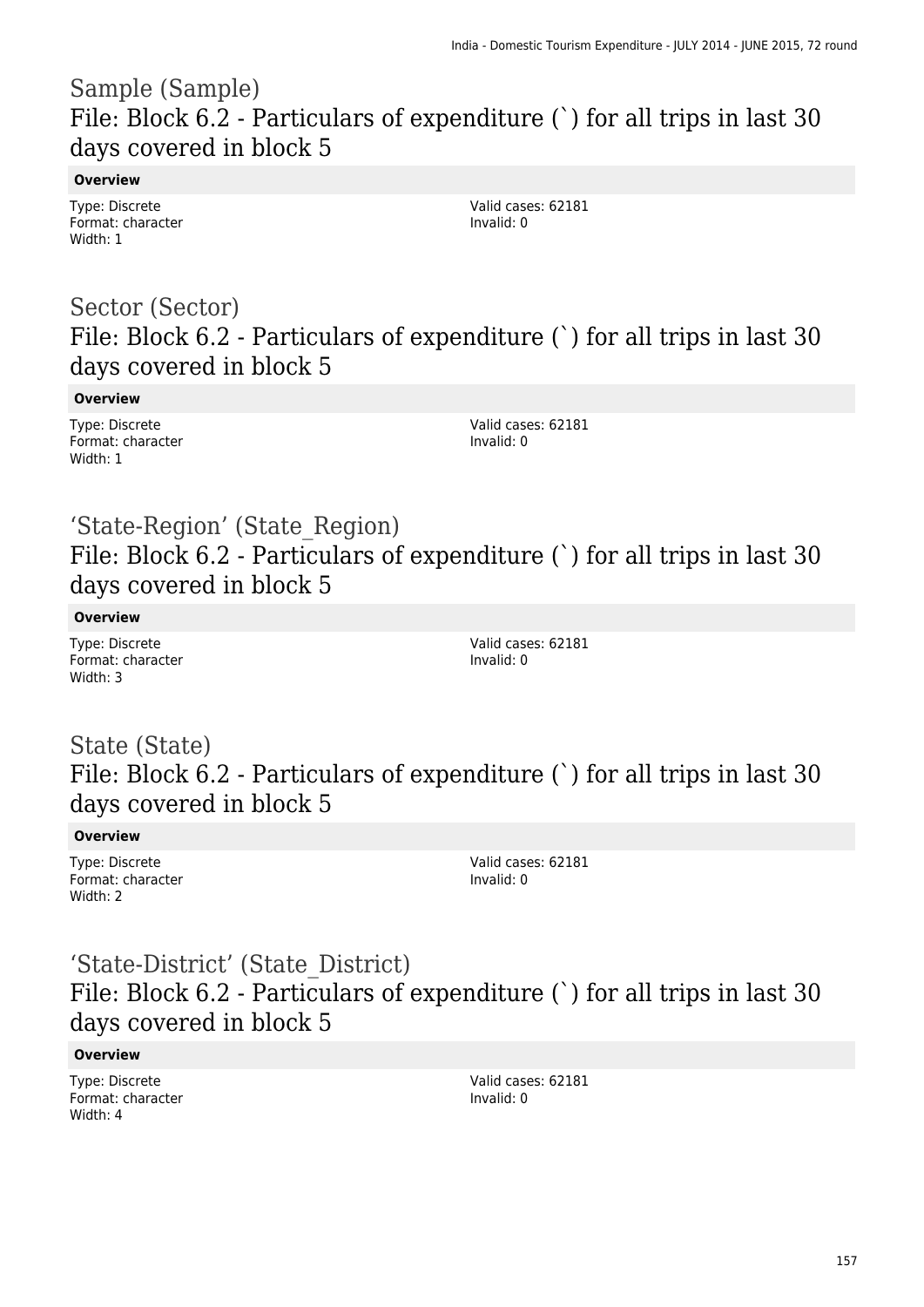### Stratum (Stratum) File: Block 6.2 - Particulars of expenditure (`) for all trips in last 30 days covered in block 5

#### **Overview**

Type: Discrete Format: character Width: 2

Valid cases: 62181 Invalid: 0

Sub-Stratum-no (SubStratumNo) File: Block 6.2 - Particulars of expenditure (`) for all trips in last 30 days covered in block 5

#### **Overview**

Type: Discrete Format: character Width: 2

Valid cases: 62181 Invalid: 0

## Sub-Round (SubRound) File: Block 6.2 - Particulars of expenditure (`) for all trips in last 30 days covered in block 5

### **Overview**

Type: Discrete Format: character Width: 1

Valid cases: 62181 Invalid: 0

### Sub-Sample (SubSample) File: Block 6.2 - Particulars of expenditure (`) for all trips in last 30 days covered in block 5

### **Overview**

Type: Discrete Format: character Width: 1

Valid cases: 62181 Invalid: 0

FOD-Sub-Region (FODSubRegion) File: Block 6.2 - Particulars of expenditure (`) for all trips in last 30 days covered in block 5

#### **Overview**

Type: Discrete Format: character Width: 4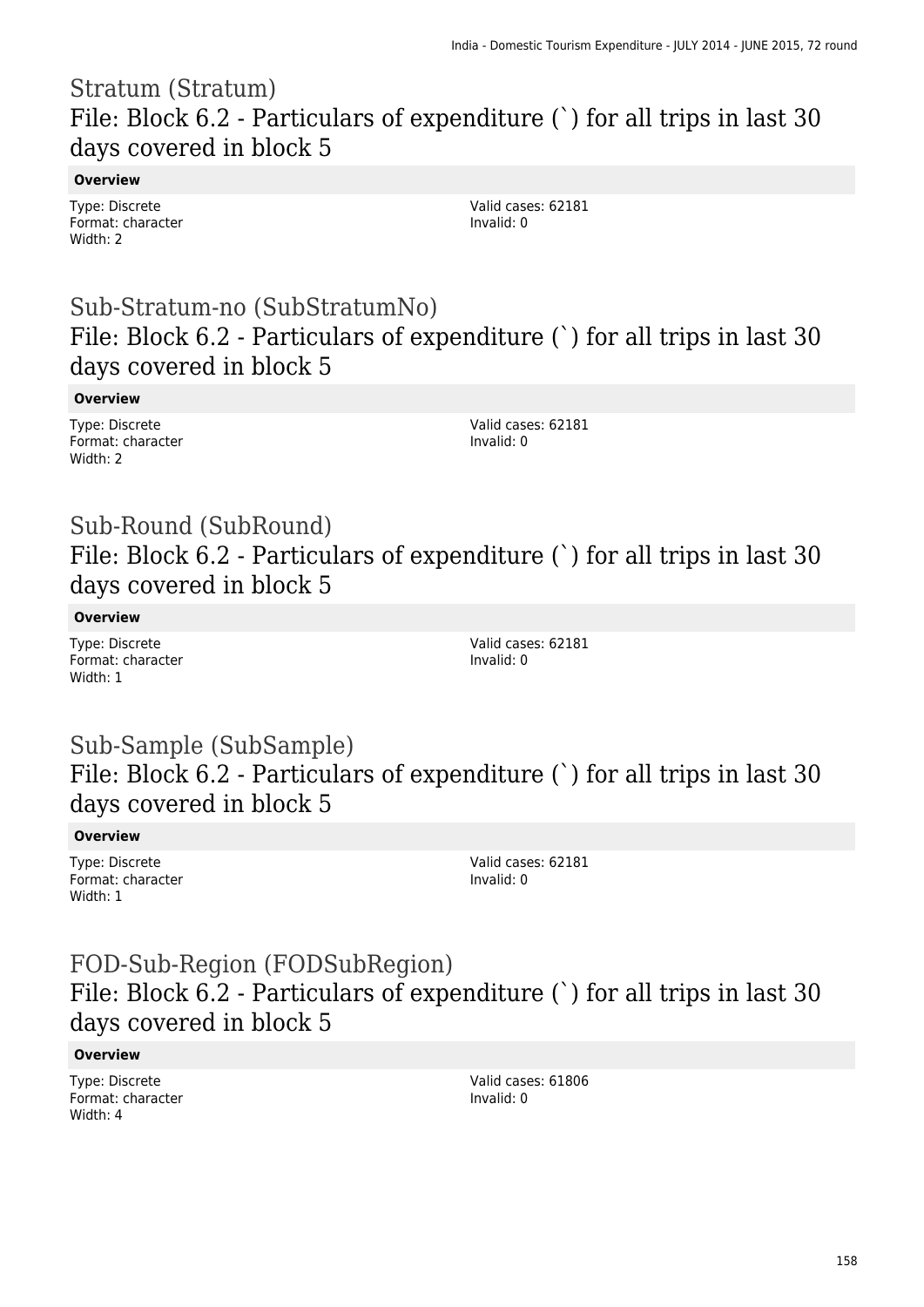# Hamlet group/Sub-block no. (HG\_SubBlkNo) File: Block 6.2 - Particulars of expenditure (`) for all trips in last 30 days covered in block 5

#### **Overview**

Type: Discrete Format: character Width: 1

Valid cases: 62181 Invalid: 0

Second-Stage-Stratum-no (Second\_Stratum) File: Block 6.2 - Particulars of expenditure (`) for all trips in last 30 days covered in block 5

#### **Overview**

Type: Discrete Format: character Width: 1

Valid cases: 62181 Invalid: 0

### Sample hhld. No. (Hhold\_no) File: Block 6.2 - Particulars of expenditure (`) for all trips in last 30 days covered in block 5

### **Overview**

Type: Discrete Format: character Width: 2

Valid cases: 62181 Invalid: 0

### Level 13-block 6.2 (Level) File: Block 6.2 - Particulars of expenditure (`) for all trips in last 30 days covered in block 5

#### **Overview**

Type: Discrete Format: character Width: 2

Valid cases: 62181 Invalid: 0

Trip serial no. (b62q1) File: Block 6.2 - Particulars of expenditure (`) for all trips in last 30 days covered in block 5

#### **Overview**

Type: Discrete Format: character Width: 2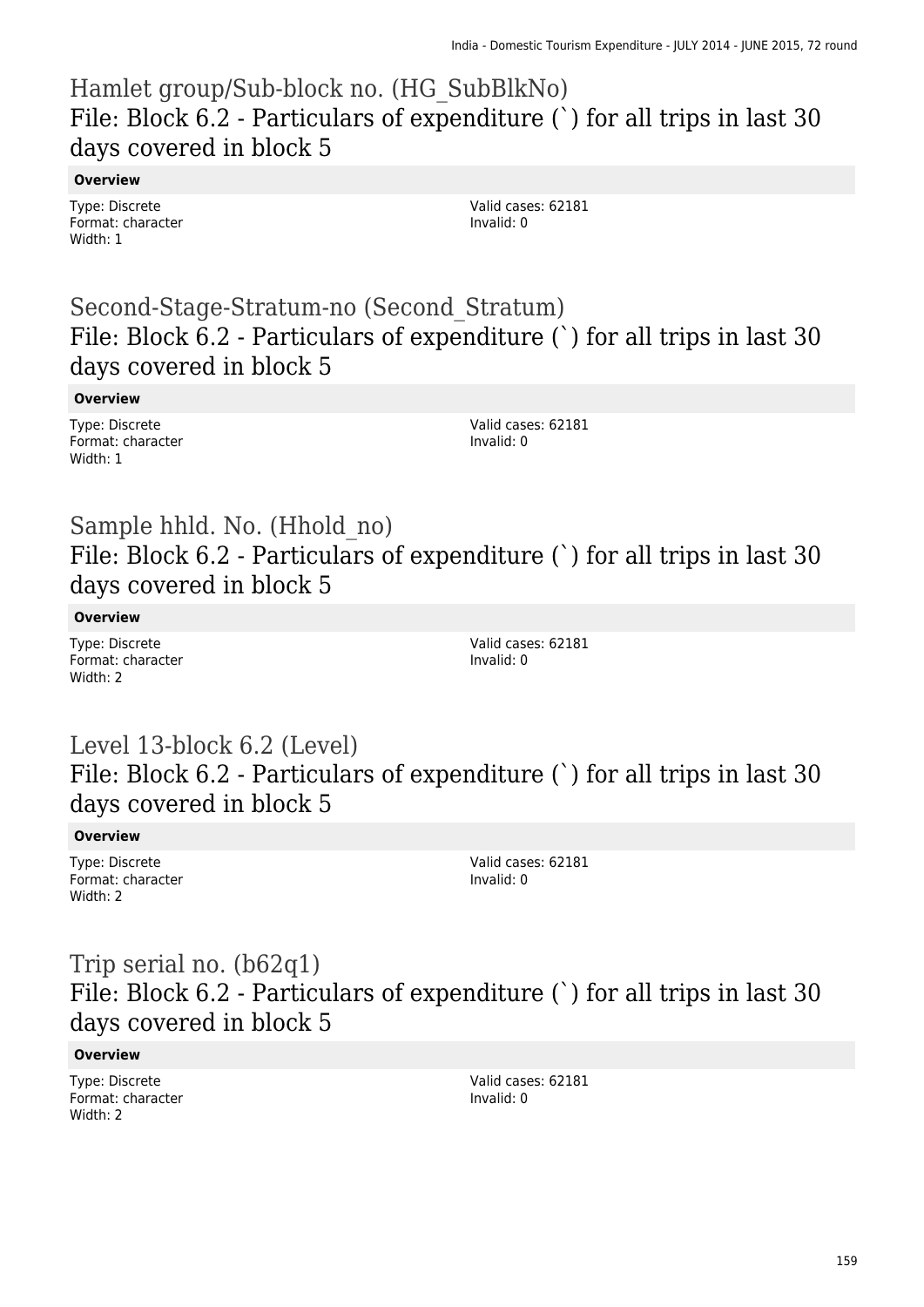## Expenses at Cinema, theatre, amusement, etc.(Rs.) (b62q81) File: Block 6.2 - Particulars of expenditure (`) for all trips in last 30 days covered in block 5

#### **Overview**

Type: Continuous Format: numeric Width: 7 Decimals: 0 Range: 0-4200

Valid cases: 1231 Invalid: 60950 Minimum: 0 Maximum: 4200 Mean: 240.8 Standard deviation: 325.8

# Expenses at religious sites(Rs.) (b62q82) File: Block 6.2 - Particulars of expenditure (`) for all trips in last 30 days covered in block 5

#### **Overview**

Type: Continuous Format: numeric Width: 7 Decimals: 0 Range: 0-40050

Valid cases: 4401 Invalid: 57780 Minimum: 0 Maximum: 40050 Mean: 296.4 Standard deviation: 917

# Expenses at cultural sites(Rs.) (b62q83) File: Block 6.2 - Particulars of expenditure (`) for all trips in last 30 days covered in block 5

#### **Overview**

Type: Continuous Format: numeric Width: 7 Decimals: 0 Range: 0-3000

Valid cases: 671 Invalid: 61510 Minimum: 0 Maximum: 3000 Mean: 238.8 Standard deviation: 373.7

# Expenses at Sporting activities(Rs.) (b62q84) File: Block 6.2 - Particulars of expenditure (`) for all trips in last 30 days covered in block 5

#### **Overview**

Type: Continuous Format: numeric Width: 7 Decimals: 0 Range: 0-3700

Valid cases: 123 Invalid: 62058 Minimum: 0 Maximum: 3700 Mean: 243.2 Standard deviation: 468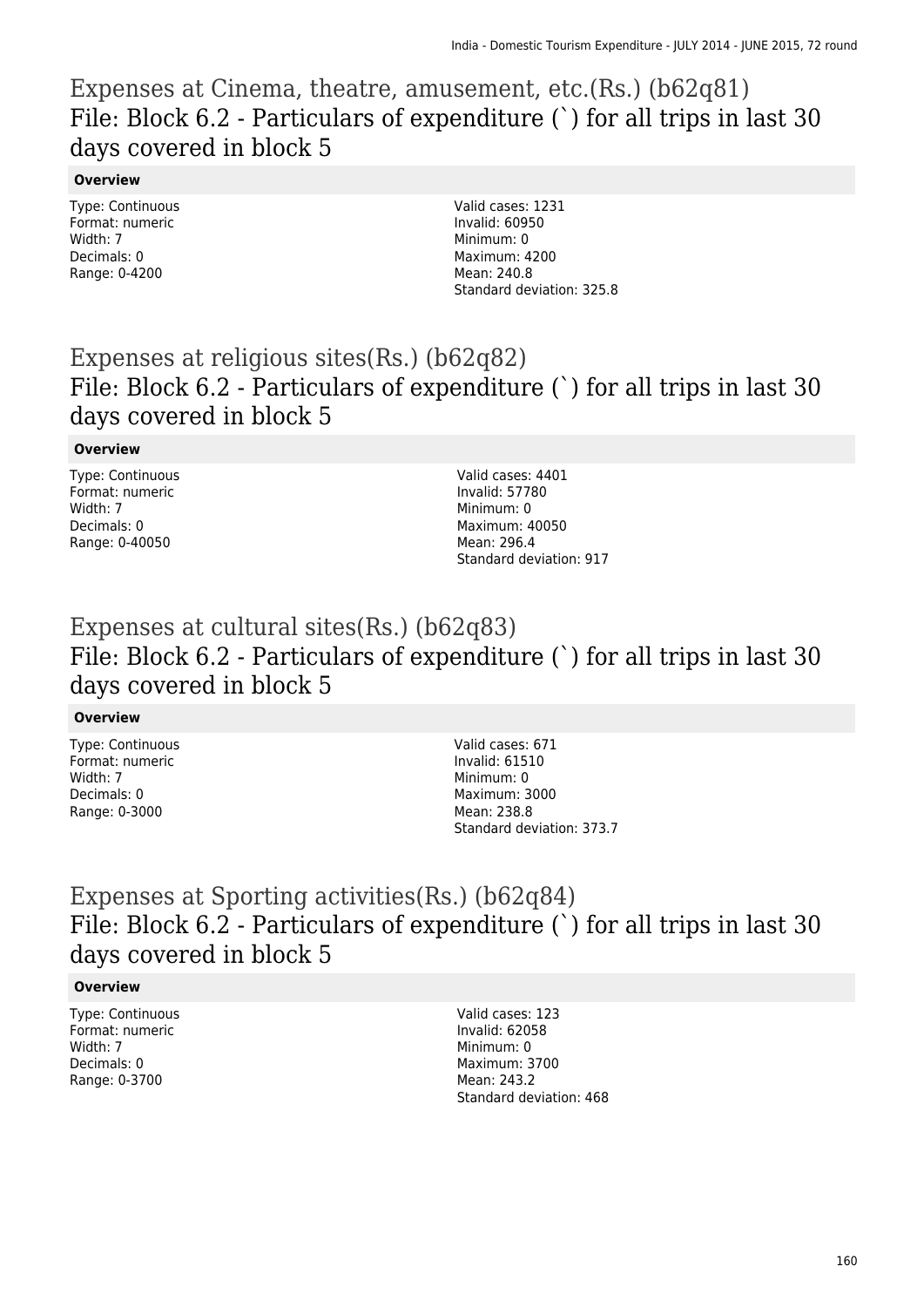# Expenses at Medicine(Rs.) (b62q851) File: Block 6.2 - Particulars of expenditure (`) for all trips in last 30 days covered in block 5

#### **Overview**

Type: Continuous Format: numeric Width: 7 Decimals: 0 Range: 0-80000

Valid cases: 5395 Invalid: 56786 Minimum: 0 Maximum: 80000 Mean: 447.5 Standard deviation: 2262.1

# Expenses at Medical accessories(Rs.) (b62q852) File: Block 6.2 - Particulars of expenditure (`) for all trips in last 30 days covered in block 5

### **Overview**

Type: Continuous Format: numeric Width: 7 Decimals: 0 Range: 0-60000

Valid cases: 416 Invalid: 61765 Minimum: 0 Maximum: 60000 Mean: 1134.9 Standard deviation: 4413.8

# Expenses at other health related services(Rs.) (b62q853) File: Block 6.2 - Particulars of expenditure (`) for all trips in last 30 days covered in block 5

#### **Overview**

Type: Continuous Format: numeric Width: 7 Decimals: 0 Range: 0-35000

Valid cases: 850 Invalid: 61331 Minimum: 0 Maximum: 35000 Mean: 1046.8 Standard deviation: 3139

# Sub-total (8.5.1 to 8.5.3) (b62q850) File: Block 6.2 - Particulars of expenditure (`) for all trips in last 30 days covered in block 5

#### **Overview**

Type: Continuous Format: numeric Width: 7 Decimals: 0 Range: 0-170000

Valid cases: 5585 Invalid: 56596 Minimum: 0 Maximum: 170000 Mean: 676.3 Standard deviation: 4098.3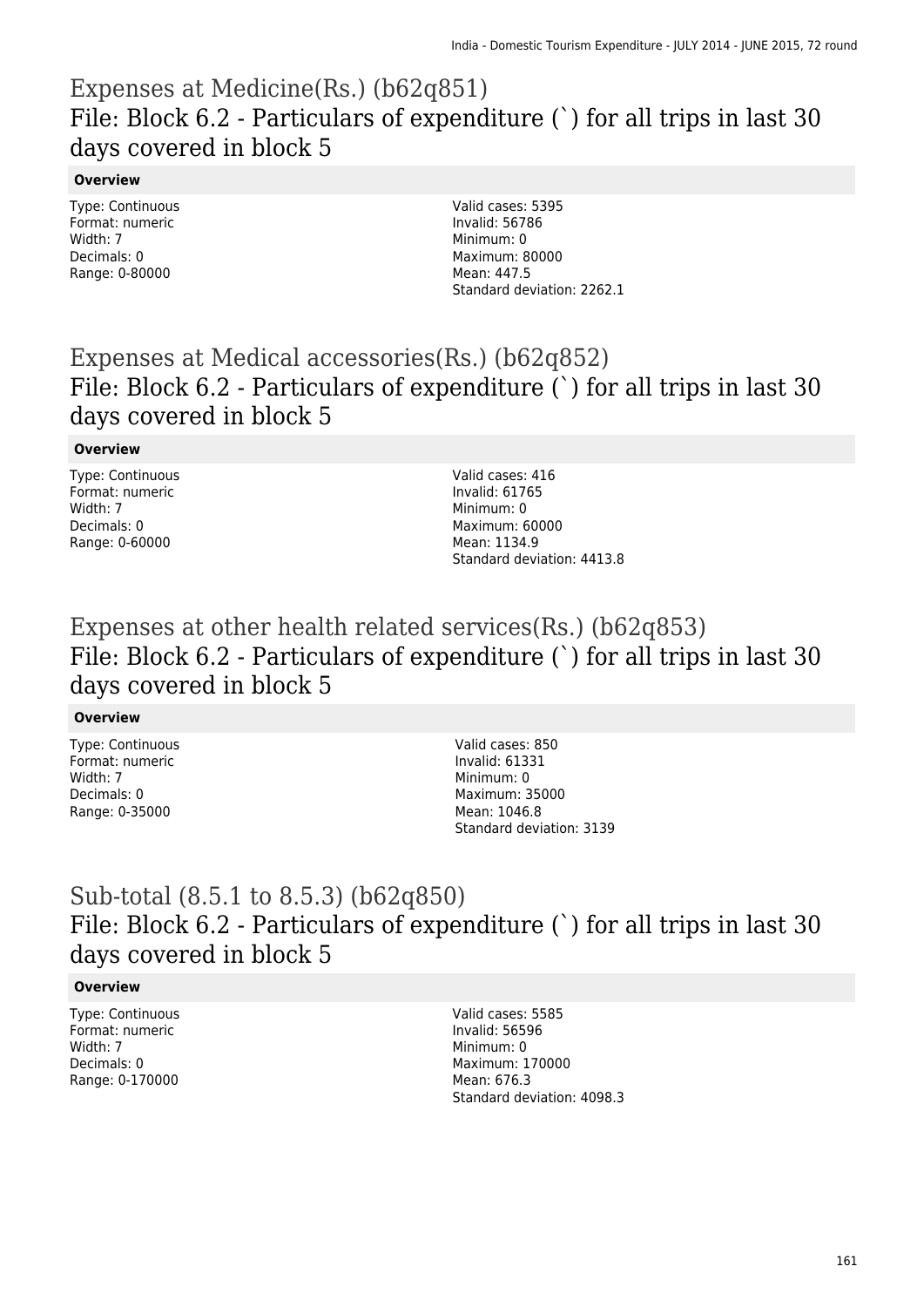# Sub-total (8.1+8.2+8.3+8.4+8.5.0) (b62q80) File: Block 6.2 - Particulars of expenditure (`) for all trips in last 30 days covered in block 5

#### **Overview**

Type: Continuous Format: numeric Width: 7 Decimals: 0 Range: 0-170000

Valid cases: 10352 Invalid: 51829 Minimum: 0 Maximum: 170000 Mean: 537.9 Standard deviation: 3084.1

number of first stage units surveyed within a substratum for the sub-sample (NSS) File: Block 6.2 - Particulars of expenditure (`) for all trips in last 30

days covered in block 5

### **Overview**

Type: Discrete Format: numeric Width: 3 Decimals: 0 Range: 1-28

Valid cases: 62181 Invalid: 0

number of first stage units surveyed within a substratum for sub-sample combined (NSC) File: Block 6.2 - Particulars of expenditure (`) for all trips in last 30 days covered in block 5

### **Overview**

Type: Discrete Format: numeric Width: 3 Decimals: 0 Range: 1-56

Valid cases: 62181 Invalid: 0

weight or multiplier within a substratum for the sub-sample (MLT) File: Block 6.2 - Particulars of expenditure (`) for all trips in last 30 days covered in block 5

#### **Overview**

Type: Continuous Format: numeric Width: 10 Decimals: 0 Range: 97-21597959 Valid cases: 62181 Invalid: 0 Minimum: 97 Maximum: 21597959 Mean: 187747.6 Standard deviation: 361497.4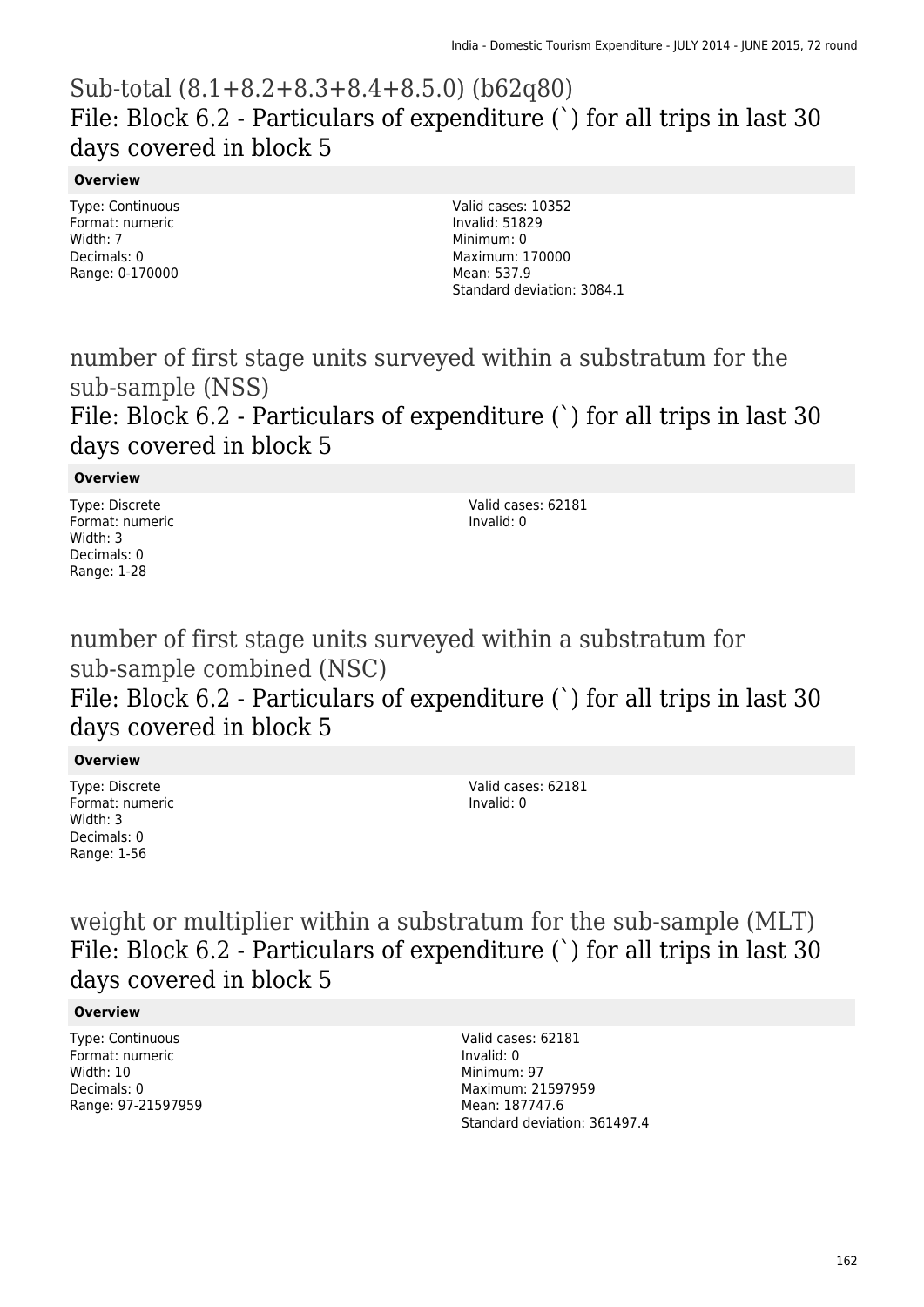# Final weight for sub-sample wise estimates (Weight\_SS) File: Block 6.2 - Particulars of expenditure (`) for all trips in last 30 days covered in block 5

#### **Overview**

Type: Continuous Format: numeric Width: 8 Decimals: 2 Range: 0.97-215979.59

#### **Description**

Weight  $SS = MLT/100$ 

Valid cases: 62181 Invalid: 0 Minimum: 1 Maximum: 215979.6 Mean: 1877.5 Standard deviation: 3615

# Final weight for sub-sample combined estimates (Weight\_SC) File: Block 6.2 - Particulars of expenditure (`) for all trips in last 30 days covered in block 5

#### **Overview**

Type: Continuous Format: numeric Width: 8 Decimals: 2 Range: 0.485-107989.795

#### **Description**

Weight  $SC = MLT/100$ , if NSS=NSC  $=$  MLT/200 otherwise.

Valid cases: 62181 Invalid: 0 Minimum: 0.5 Maximum: 107989.8 Mean: 939.4 Standard deviation: 1807.8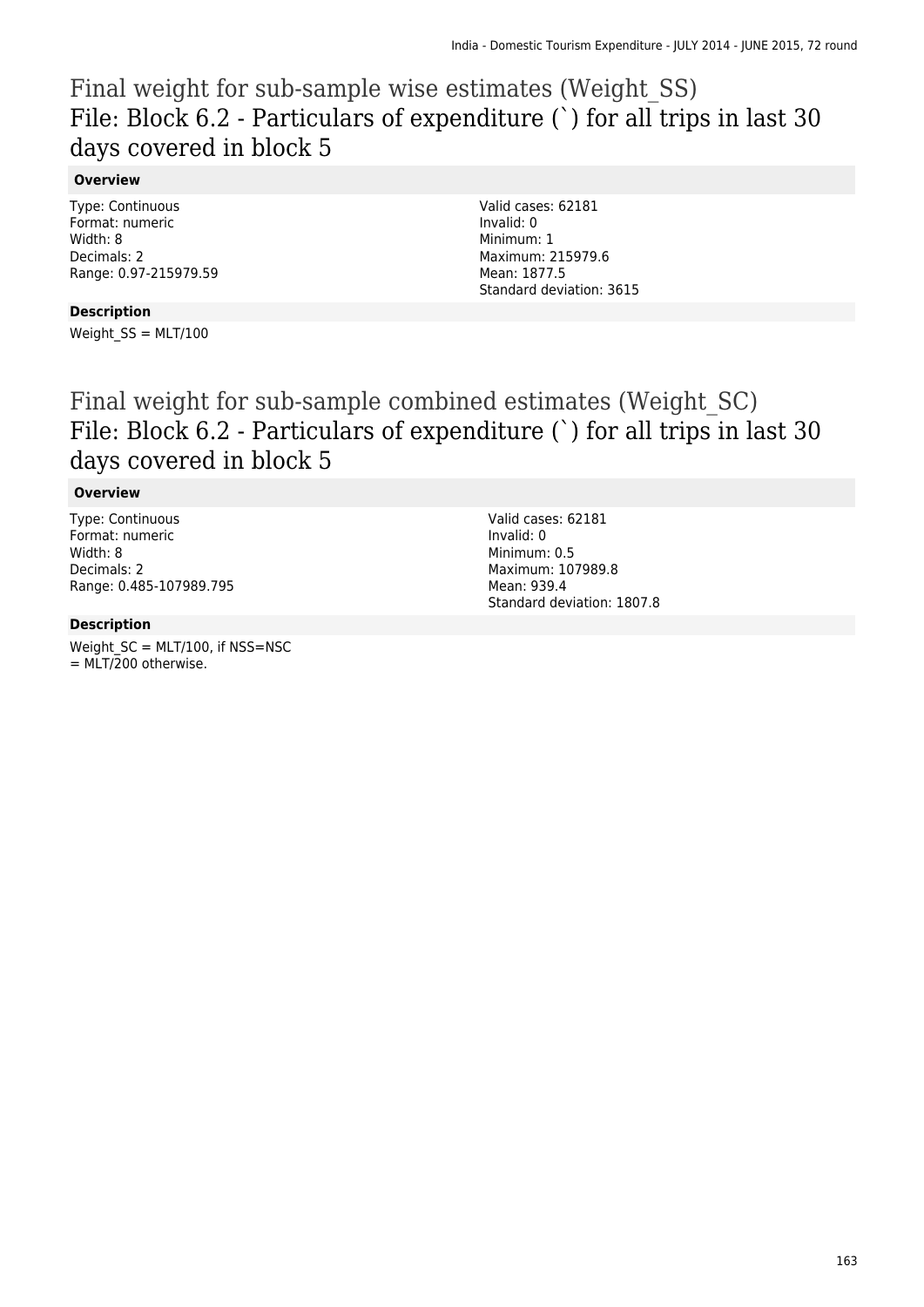# 'Primary key - unique identifier for a household' (HHID) File: Block 6.2 - Particulars of expenditure (`) for all trips in last 30 days covered in block 5

#### **Overview**

Type: Discrete Format: character Width: 9

#### **Description**

HHID ( 'Primary key - unique identifier for a household' ) is combination of FSU Serial Number, Hamlet group/Sub-block no, Second Stage Stratum Number,Sample household No.

# Centre-code-Round (CentreCodeRnd) File: Block 6.2 - Particulars of expenditure (`) for all trips in last 30 days covered in block 5

### **Overview**

Type: Discrete Format: character Width: 3

Valid cases: 62181 Invalid: 0

Valid cases: 62181

Invalid: 0

# FSU-Serial-No (Vill\_Blk\_Slno) File: Block 6.2 - Particulars of expenditure (`) for all trips in last 30 days covered in block 5

### **Overview**

Type: Discrete Format: character Width: 5

Valid cases: 62181 Invalid: 0

## Round (Round) File: Block 6.2 - Particulars of expenditure (`) for all trips in last 30 days covered in block 5

#### **Overview**

Type: Discrete Format: character Width: 2

Valid cases: 62181 Invalid: 0

# Schedule (Schedule) File: Block 6.2 - Particulars of expenditure (`) for all trips in last 30 days covered in block 5

#### **Overview**

Type: Discrete Format: character Width: 3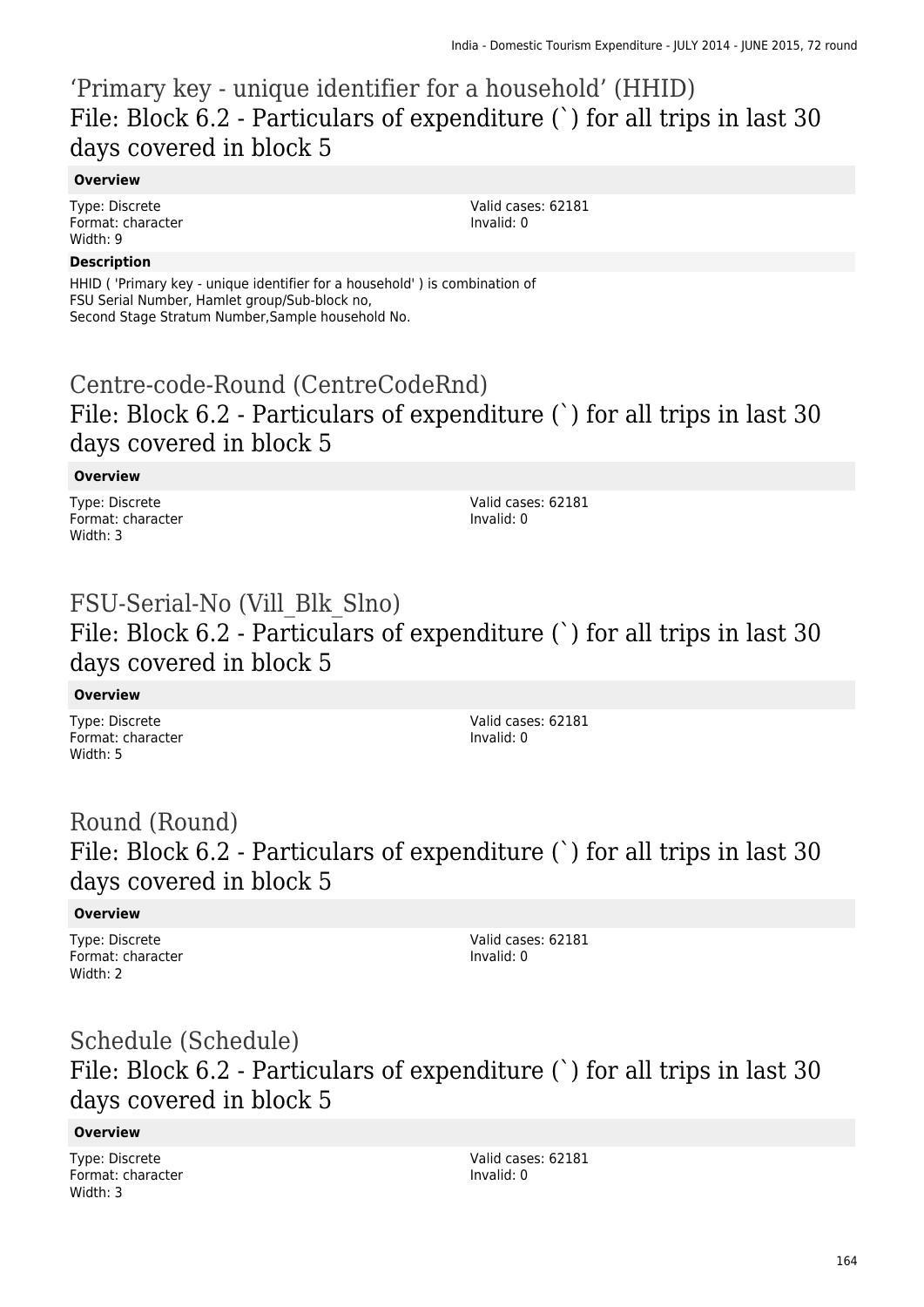## Sample (Sample) File: Block 6.2 - Particulars of expenditure (`) for all trips in last 30 days covered in block 5

#### **Overview**

Type: Discrete Format: character Width: 1

Valid cases: 62181 Invalid: 0

### Sector (Sector) File: Block 6.2 - Particulars of expenditure (`) for all trips in last 30 days covered in block 5

#### **Overview**

Type: Discrete Format: character Width: 1

Valid cases: 62181 Invalid: 0

### 'State-Region' (State\_Region) File: Block 6.2 - Particulars of expenditure (`) for all trips in last 30 days covered in block 5

#### **Overview**

Type: Discrete Format: character Width: 3

Valid cases: 62181 Invalid: 0

### State (State) File: Block 6.2 - Particulars of expenditure (`) for all trips in last 30 days covered in block 5

#### **Overview**

Type: Discrete Format: character Width: 2

Valid cases: 62181 Invalid: 0

'State-District' (State\_District) File: Block 6.2 - Particulars of expenditure (`) for all trips in last 30 days covered in block 5

#### **Overview**

Type: Discrete Format: character Width: 4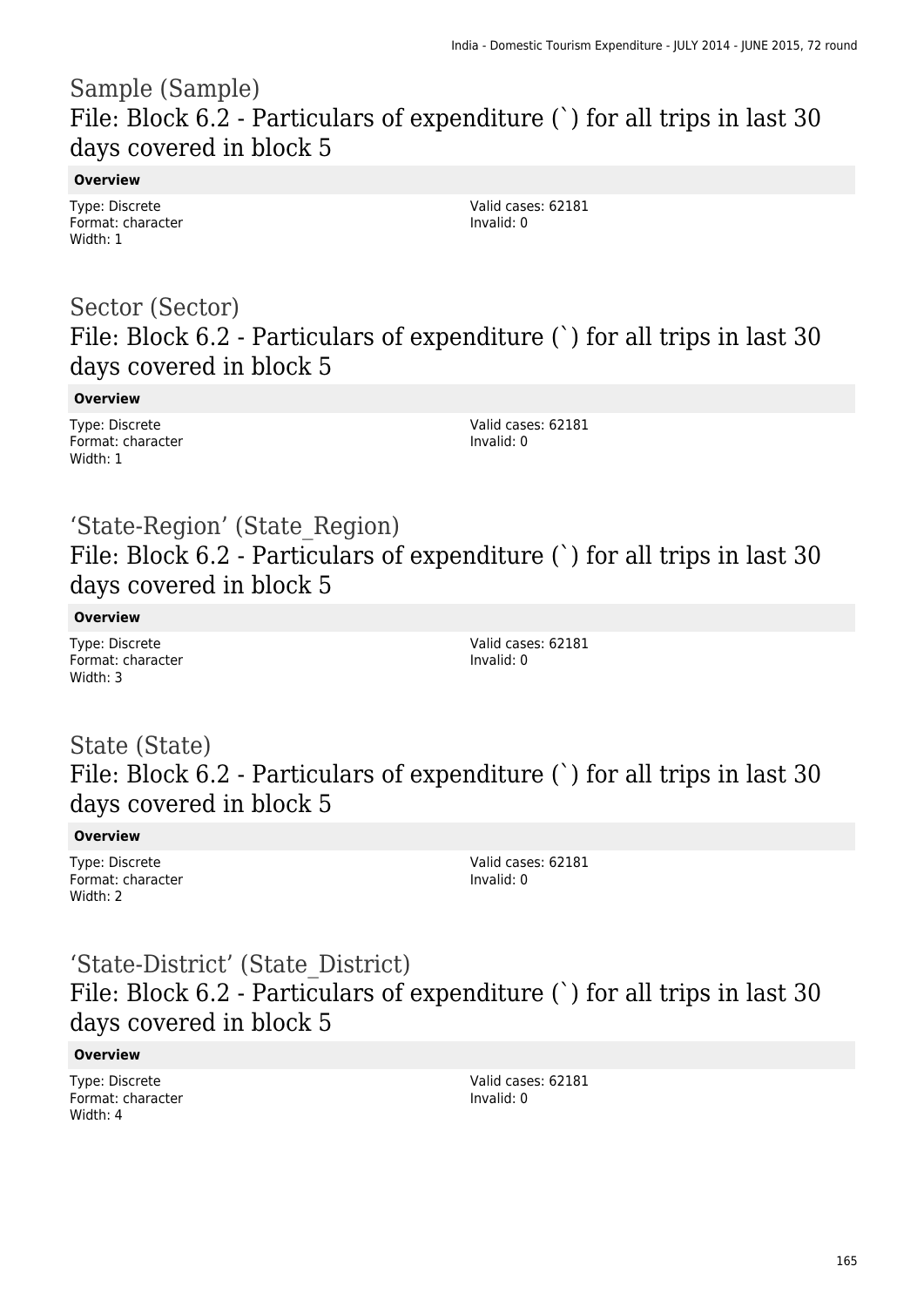### Stratum (Stratum) File: Block 6.2 - Particulars of expenditure (`) for all trips in last 30 days covered in block 5

#### **Overview**

Type: Discrete Format: character Width: 2

Valid cases: 62181 Invalid: 0

Sub-Stratum-no (SubStratumNo) File: Block 6.2 - Particulars of expenditure (`) for all trips in last 30 days covered in block 5

#### **Overview**

Type: Discrete Format: character Width: 2

Valid cases: 62181 Invalid: 0

## Sub-Round (SubRound) File: Block 6.2 - Particulars of expenditure (`) for all trips in last 30 days covered in block 5

### **Overview**

Type: Discrete Format: character Width: 1

Valid cases: 62181 Invalid: 0

### Sub-Sample (SubSample) File: Block 6.2 - Particulars of expenditure (`) for all trips in last 30 days covered in block 5

#### **Overview**

Type: Discrete Format: character Width: 1

Valid cases: 62181 Invalid: 0

FOD-Sub-Region (FODSubRegion) File: Block 6.2 - Particulars of expenditure (`) for all trips in last 30 days covered in block 5

#### **Overview**

Type: Discrete Format: character Width: 4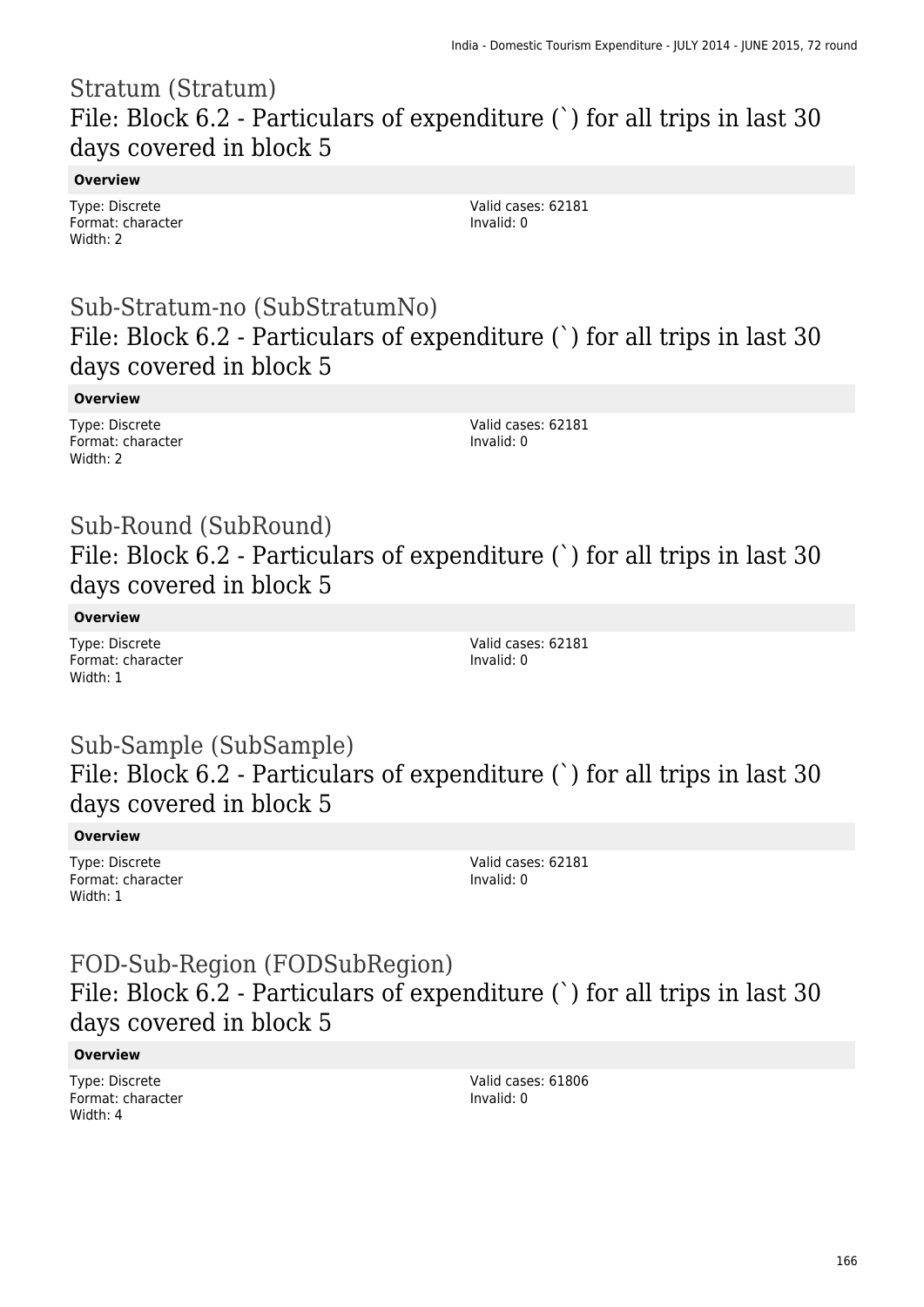## Hamlet group/Sub-block no. (HG\_SubBlkNo) File: Block 6.2 - Particulars of expenditure (`) for all trips in last 30 days covered in block 5

#### **Overview**

Type: Discrete Format: character Width: 1

Valid cases: 62181 Invalid: 0

Second-Stage-Stratum-no (Second\_Stratum) File: Block 6.2 - Particulars of expenditure (`) for all trips in last 30 days covered in block 5

#### **Overview**

Type: Discrete Format: character Width: 1

Valid cases: 62181 Invalid: 0

### Sample hhld. No. (Hhold\_no) File: Block 6.2 - Particulars of expenditure (`) for all trips in last 30 days covered in block 5

#### **Overview**

Type: Discrete Format: character Width: 2

Valid cases: 62181 Invalid: 0

### Level 15-block 6.2 (Level) File: Block 6.2 - Particulars of expenditure (`) for all trips in last 30 days covered in block 5

#### **Overview**

Type: Discrete Format: character Width: 2

Valid cases: 62181 Invalid: 0

Trip serial no. (b62q1) File: Block 6.2 - Particulars of expenditure (`) for all trips in last 30 days covered in block 5

#### **Overview**

Type: Discrete Format: character Width: 2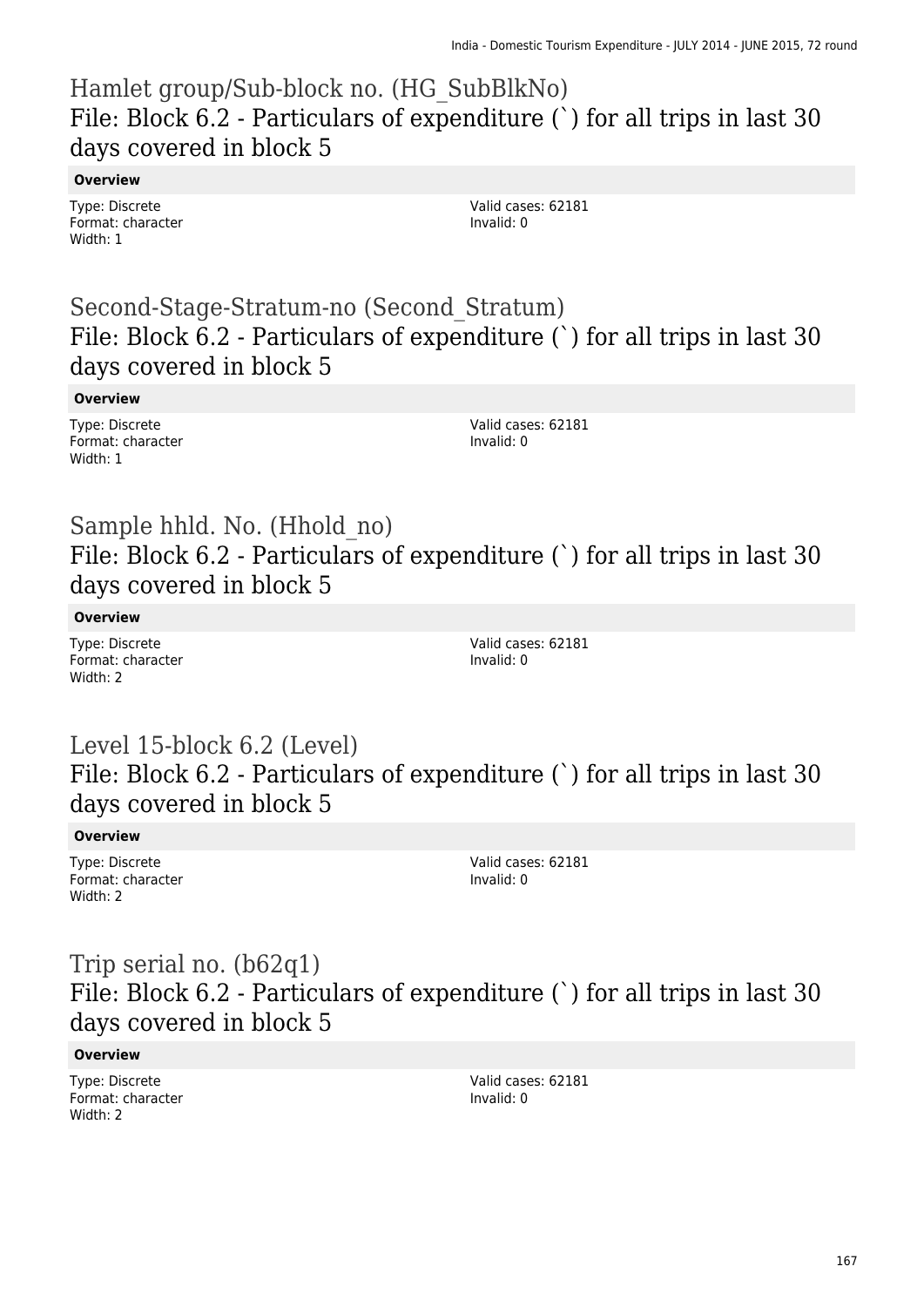# Expenses - Others(Rs.) (b62q9) File: Block 6.2 - Particulars of expenditure (`) for all trips in last 30 days covered in block 5

#### **Overview**

Type: Continuous Format: numeric Width: 7 Decimals: 0 Range: 0-50000

Valid cases: 24954 Invalid: 37227 Minimum: 0 Maximum: 50000 Mean: 252.9 Standard deviation: 1151.1

# sub-total(4.0+5.0+6.0+7.00+8.0+9) (b62q10) File: Block 6.2 - Particulars of expenditure (`) for all trips in last 30 days covered in block 5

### **Overview**

Type: Continuous Format: numeric Width: 7 Decimals: 0 Range: 3-353380

Valid cases: 62150 Invalid: 31 Minimum: 3 Maximum: 353380 Mean: 1626.8 Standard deviation: 4252.8

# Total(3+10) (b62q11) File: Block 6.2 - Particulars of expenditure (`) for all trips in last 30 days covered in block 5

### **Overview**

Type: Continuous Format: numeric Width: 8 Decimals: 0 Range: 3-353380

Valid cases: 62181 Invalid: 0 Minimum: 3 Maximum: 353380 Mean: 1670 Standard deviation: 4523.7

Whether any Reimbursement made by institution ? (b62q12) File: Block 6.2 - Particulars of expenditure (`) for all trips in last 30 days covered in block 5

### **Overview**

Type: Discrete Format: numeric Width: 1 Decimals: 0 Range: 1-3

Valid cases: 62175 Invalid: 6

Amount paid/reimbursed by 'Government' (Rs.) (b62q13) File: Block 6.2 - Particulars of expenditure (`) for all trips in last 30 days covered in block 5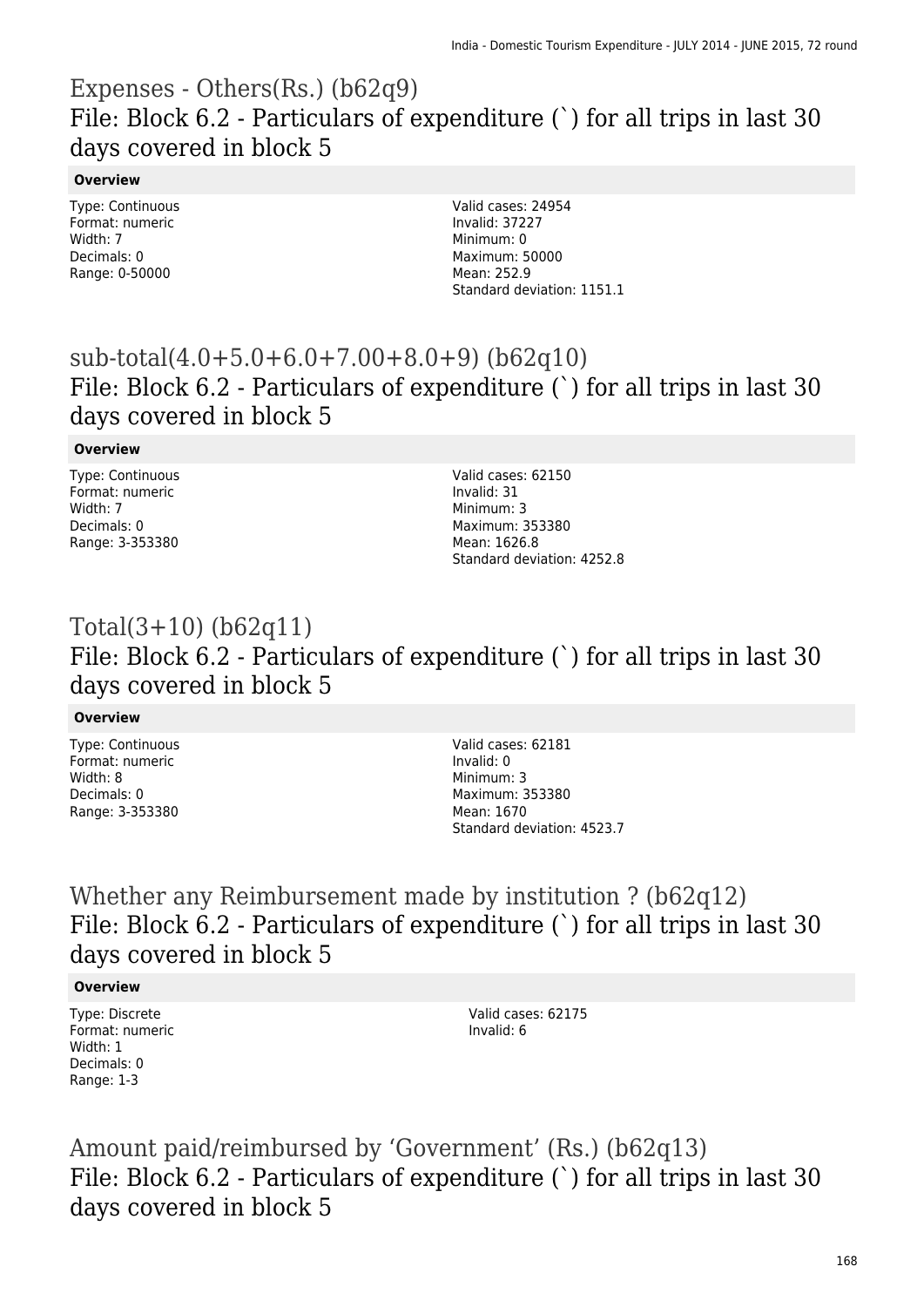# Amount paid/reimbursed by 'Government' (Rs.) (b62q13) File: Block 6.2 - Particulars of expenditure (`) for all trips in last 30 days covered in block 5

#### **Overview**

Type: Continuous Format: numeric Width: 7 Decimals: 0 Range: 80-35350

Valid cases: 91 Invalid: 62090 Minimum: 80 Maximum: 35350 Mean: 3832.3 Standard deviation: 5946.6

Amount paid/reimbursed by 'Other private sources'(Rs.) (b62q14) File: Block 6.2 - Particulars of expenditure (`) for all trips in last 30 days covered in block 5

#### **Overview**

Type: Continuous Format: numeric Width: 7 Decimals: 0 Range: 28-97950

Valid cases: 182 Invalid: 61999 Minimum: 28 Maximum: 97950 Mean: 5782.2 Standard deviation: 11347.7

number of first stage units surveyed within a substratum for the sub-sample (NSS)

File: Block 6.2 - Particulars of expenditure (`) for all trips in last 30 days covered in block 5

#### **Overview**

Type: Discrete Format: numeric Width: 3 Decimals: 0 Range: 1-28

Valid cases: 62181 Invalid: 0

number of first stage units surveyed within a substratum for sub-sample combined (NSC) File: Block 6.2 - Particulars of expenditure (`) for all trips in last 30

days covered in block 5

#### **Overview**

Type: Discrete Format: numeric Width: 3 Decimals: 0 Range: 1-56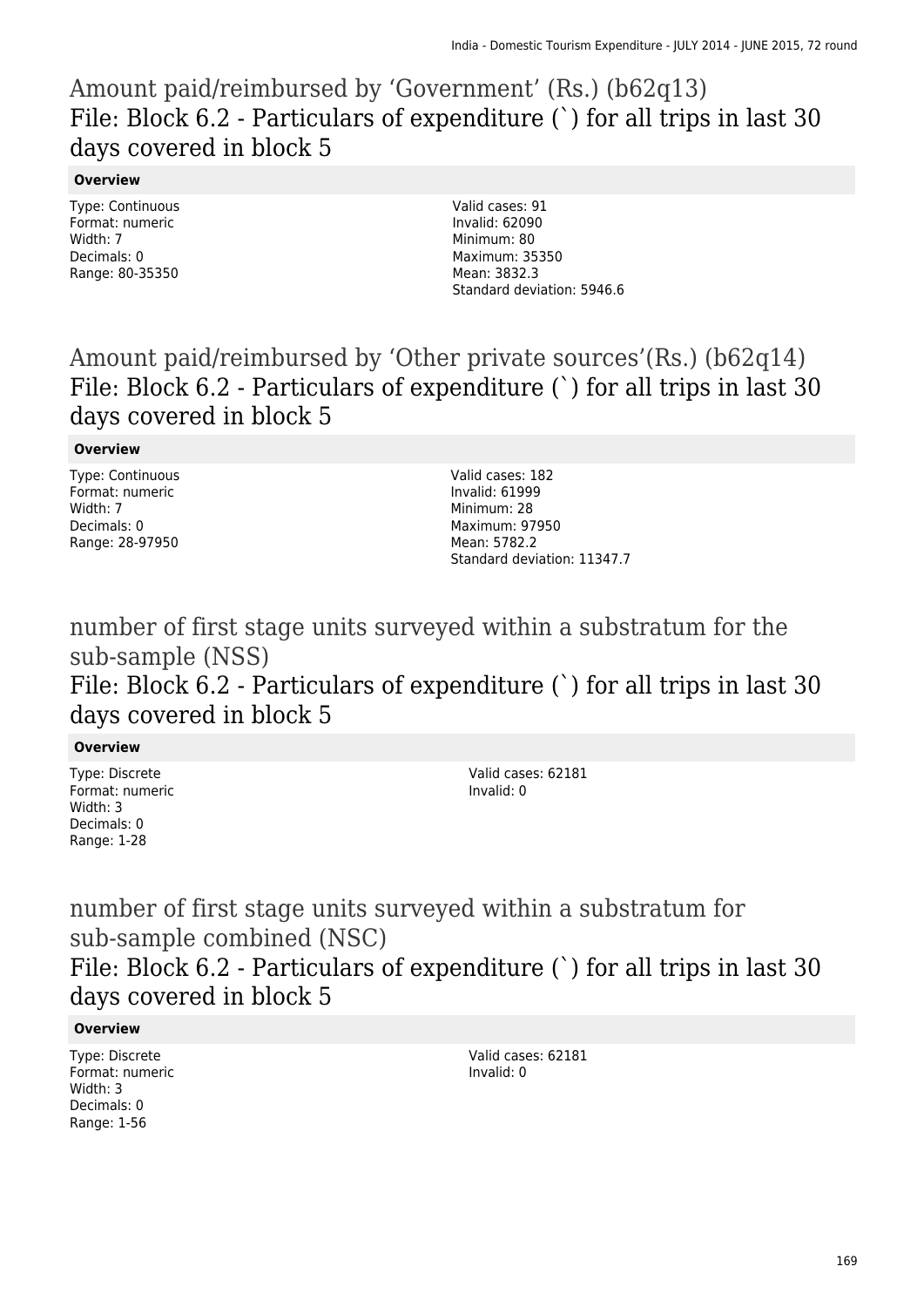## weight or multiplier within a substratum for the sub-sample (MLT) File: Block 6.2 - Particulars of expenditure (`) for all trips in last 30 days covered in block 5

#### **Overview**

Type: Continuous Format: numeric Width: 10 Decimals: 0 Range: 97-21597959

Valid cases: 62181 Invalid: 0 Minimum: 97 Maximum: 21597959 Mean: 187747.6 Standard deviation: 361497.4

# Final weight for sub-sample wise estimates (Weight\_SS) File: Block 6.2 - Particulars of expenditure (`) for all trips in last 30 days covered in block 5

### **Overview**

Type: Continuous Format: numeric Width: 8 Decimals: 2 Range: 0.97-215979.59

### **Description**

Weight  $SS = MLT/100$ 

Valid cases: 62181 Invalid: 0 Minimum: 1 Maximum: 215979.6 Mean: 1877.5 Standard deviation: 3615

# Final weight for sub-sample combined estimates (Weight\_SC) File: Block 6.2 - Particulars of expenditure (`) for all trips in last 30 days covered in block 5

### **Overview**

Type: Continuous Format: numeric Width: 8 Decimals: 2 Range: 0.485-107989.795

### **Description**

Weight SC = MLT/100, if NSS=NSC  $=$  MLT/200 otherwise.

Valid cases: 62181 Invalid: 0 Minimum: 0.5 Maximum: 107989.8 Mean: 939.4 Standard deviation: 1807.8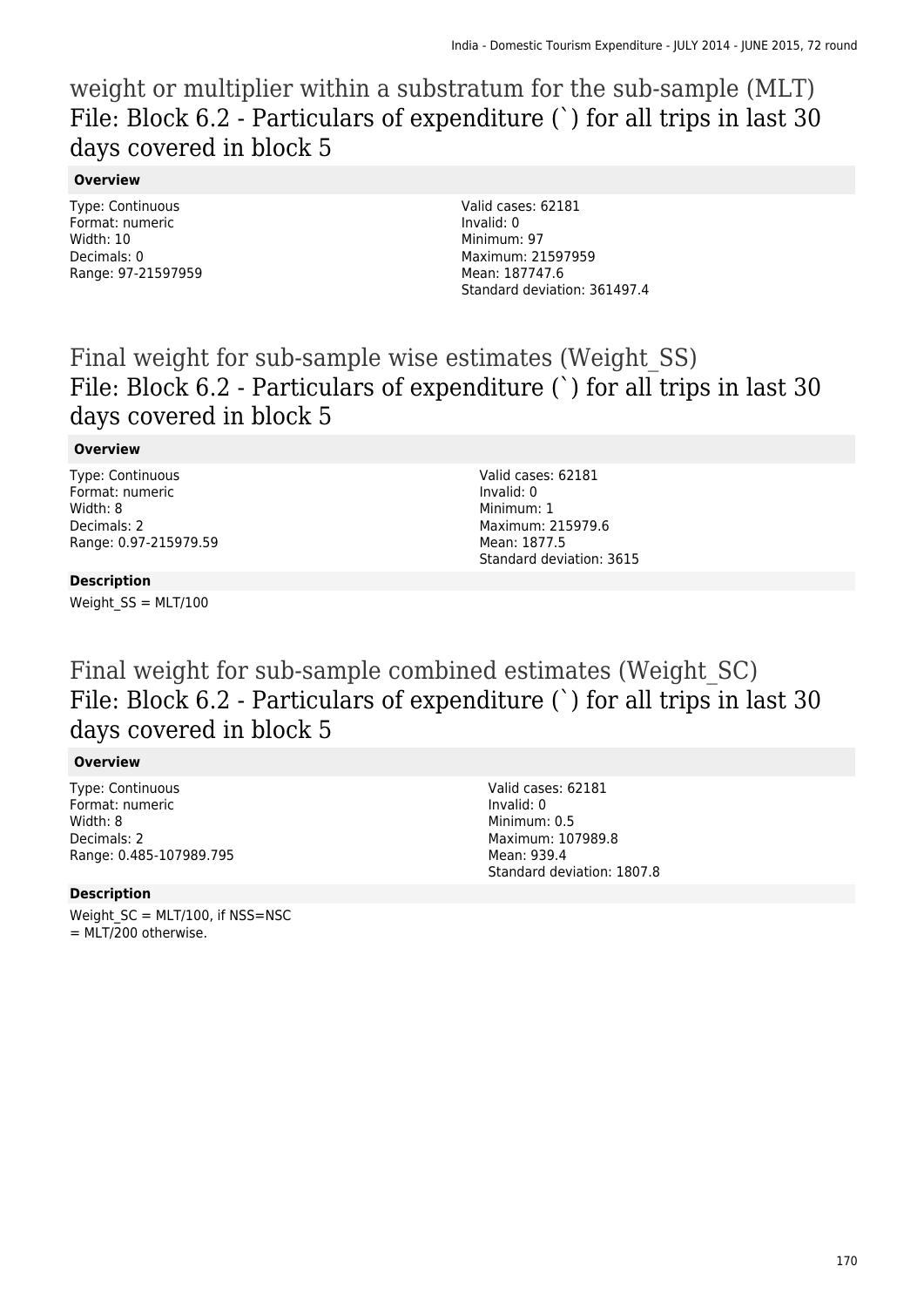# 'Primary key - unique identifier for a household' (HHID) File: Block 7 - Particulars and expenditure ( ' ) of same - day trips completed by household members during last 30 days.

#### **Overview**

Type: Discrete Format: character Width: 9

#### **Description**

HHID ( 'Primary key - unique identifier for a household' ) is combination of FSU Serial Number, Hamlet group/Sub-block no, Second Stage Stratum Number,Sample household No.

Centre-code-Round (CentreCodeRnd) File: Block 7 - Particulars and expenditure ( ' ) of same - day trips completed by household members during last 30 days.

### **Overview**

Type: Discrete Format: character Width: 3

Valid cases: 103298 Invalid: 0

Valid cases: 103298

Invalid: 0

## FSU-Serial-No (Vill\_Blk\_Slno)

File: Block 7 - Particulars and expenditure ( ' ) of same - day trips completed by household members during last 30 days.

#### **Overview**

Type: Discrete Format: character Width: 5

Valid cases: 103298 Invalid: 0

### Round (Round) File: Block 7 - Particulars and expenditure ( ' ) of same - day trips completed by household members during last 30 days.

#### **Overview**

Type: Discrete Format: character Width: 2

Valid cases: 103298 Invalid: 0

## Schedule (Schedule)

File: Block 7 - Particulars and expenditure ( ' ) of same - day trips completed by household members during last 30 days.

#### **Overview**

Type: Discrete Format: character Width: 3

Valid cases: 103298 Invalid: 0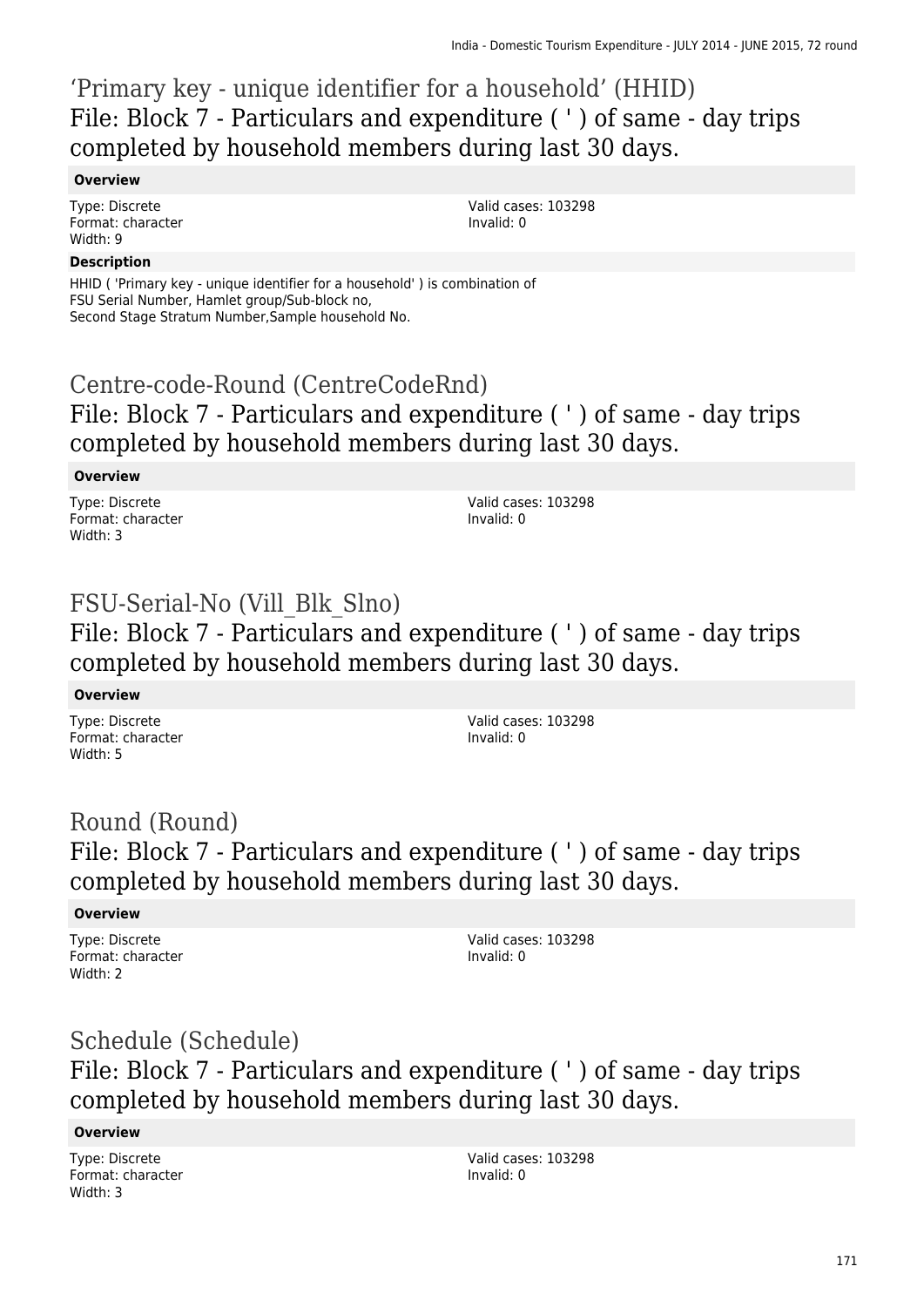# Sample (Sample) File: Block 7 - Particulars and expenditure ( ' ) of same - day trips completed by household members during last 30 days.

#### **Overview**

Type: Discrete Format: character Width: 1

Valid cases: 103298 Invalid: 0

# Sector (Sector) File: Block 7 - Particulars and expenditure ( ' ) of same - day trips completed by household members during last 30 days.

### **Overview**

Type: Discrete Format: character Width: 1

Valid cases: 103298 Invalid: 0

### 'State-Region' (State\_Region) File: Block 7 - Particulars and expenditure ( ' ) of same - day trips completed by household members during last 30 days.

### **Overview**

Type: Discrete Format: character Width: 3

Valid cases: 103298 Invalid: 0

## State (State) File: Block 7 - Particulars and expenditure ( ' ) of same - day trips completed by household members during last 30 days.

### **Overview**

Type: Discrete Format: character Width: 2

Valid cases: 103298 Invalid: 0

## 'State-District' (State\_District)

File: Block 7 - Particulars and expenditure ( ' ) of same - day trips completed by household members during last 30 days.

#### **Overview**

Type: Discrete Format: character Width: 4

Valid cases: 103298 Invalid: 0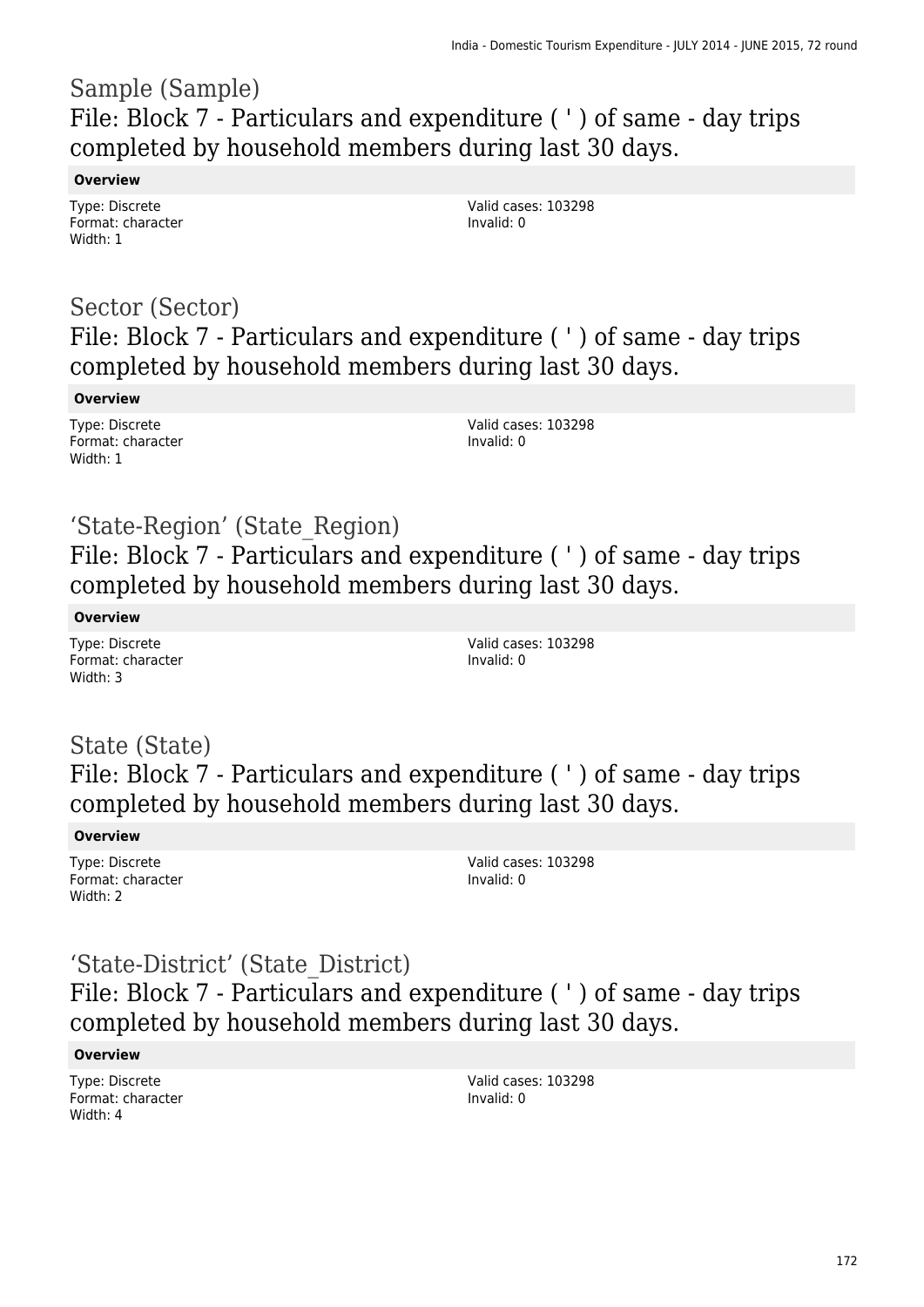# Stratum (Stratum) File: Block 7 - Particulars and expenditure ( ' ) of same - day trips completed by household members during last 30 days.

### **Overview**

Type: Discrete Format: character Width: 2

Valid cases: 103298 Invalid: 0

## Sub-Stratum-no (SubStratumNo) File: Block 7 - Particulars and expenditure ( ' ) of same - day trips completed by household members during last 30 days.

### **Overview**

Type: Discrete Format: character Width: 2

Valid cases: 103298 Invalid: 0

# Sub-Round (SubRound)

File: Block 7 - Particulars and expenditure ( ' ) of same - day trips completed by household members during last 30 days.

### **Overview**

Type: Discrete Format: character Width: 1

Valid cases: 103298 Invalid: 0

# Sub-Sample (SubSample)

File: Block 7 - Particulars and expenditure ( ' ) of same - day trips completed by household members during last 30 days.

### **Overview**

Type: Discrete Format: character Width: 1

Valid cases: 103298 Invalid: 0

# FOD-Sub-Region (FODSubRegion)

File: Block 7 - Particulars and expenditure ( ' ) of same - day trips completed by household members during last 30 days.

### **Overview**

Type: Discrete Format: character Width: 4

Valid cases: 102489 Invalid: 0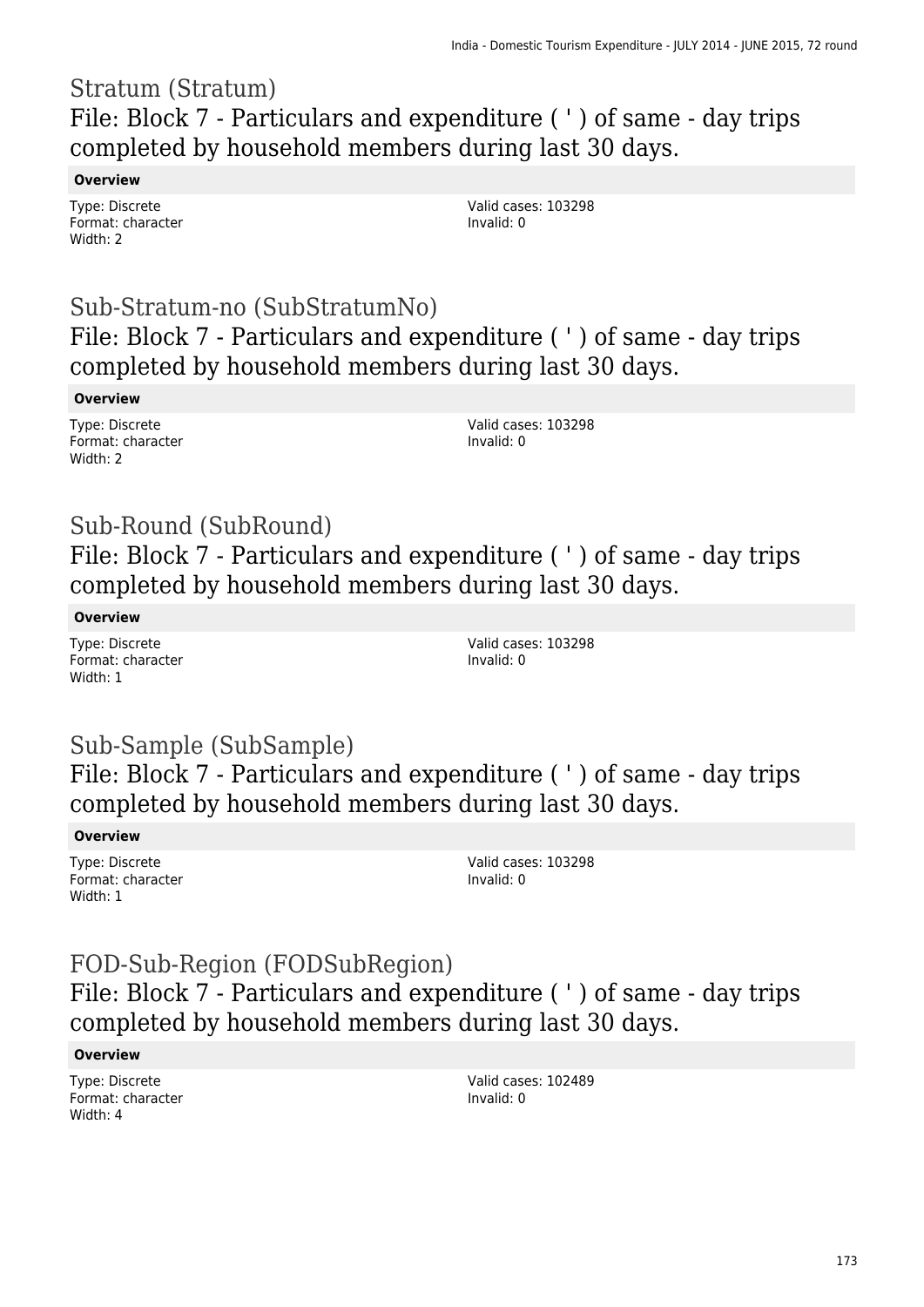# Hamlet group/Sub-block no. (HG\_SubBlkNo) File: Block 7 - Particulars and expenditure ( ' ) of same - day trips completed by household members during last 30 days.

#### **Overview**

Type: Discrete Format: character Width: 1

Valid cases: 103298 Invalid: 0

Second-Stage-Stratum-no (Second\_Stratum) File: Block 7 - Particulars and expenditure ( ' ) of same - day trips completed by household members during last 30 days.

#### **Overview**

Type: Discrete Format: character Width: 1

Valid cases: 103298 Invalid: 0

### Sample hhld. No. (Hhold\_no) File: Block 7 - Particulars and expenditure ( ' ) of same - day trips completed by household members during last 30 days.

### **Overview**

Type: Discrete Format: character Width: 2

Valid cases: 103298 Invalid: 0

# Level 16-block 7 (Level)

File: Block 7 - Particulars and expenditure ( ' ) of same - day trips completed by household members during last 30 days.

### **Overview**

Type: Discrete Format: character Width: 2

Valid cases: 103298 Invalid: 0

# Srl. no. of trip# (b7q1) File: Block 7 - Particulars and expenditure ( ' ) of same - day trips completed by household members during last 30 days.

#### **Overview**

Type: Discrete Format: character Width: 2

Valid cases: 103298 Invalid: 0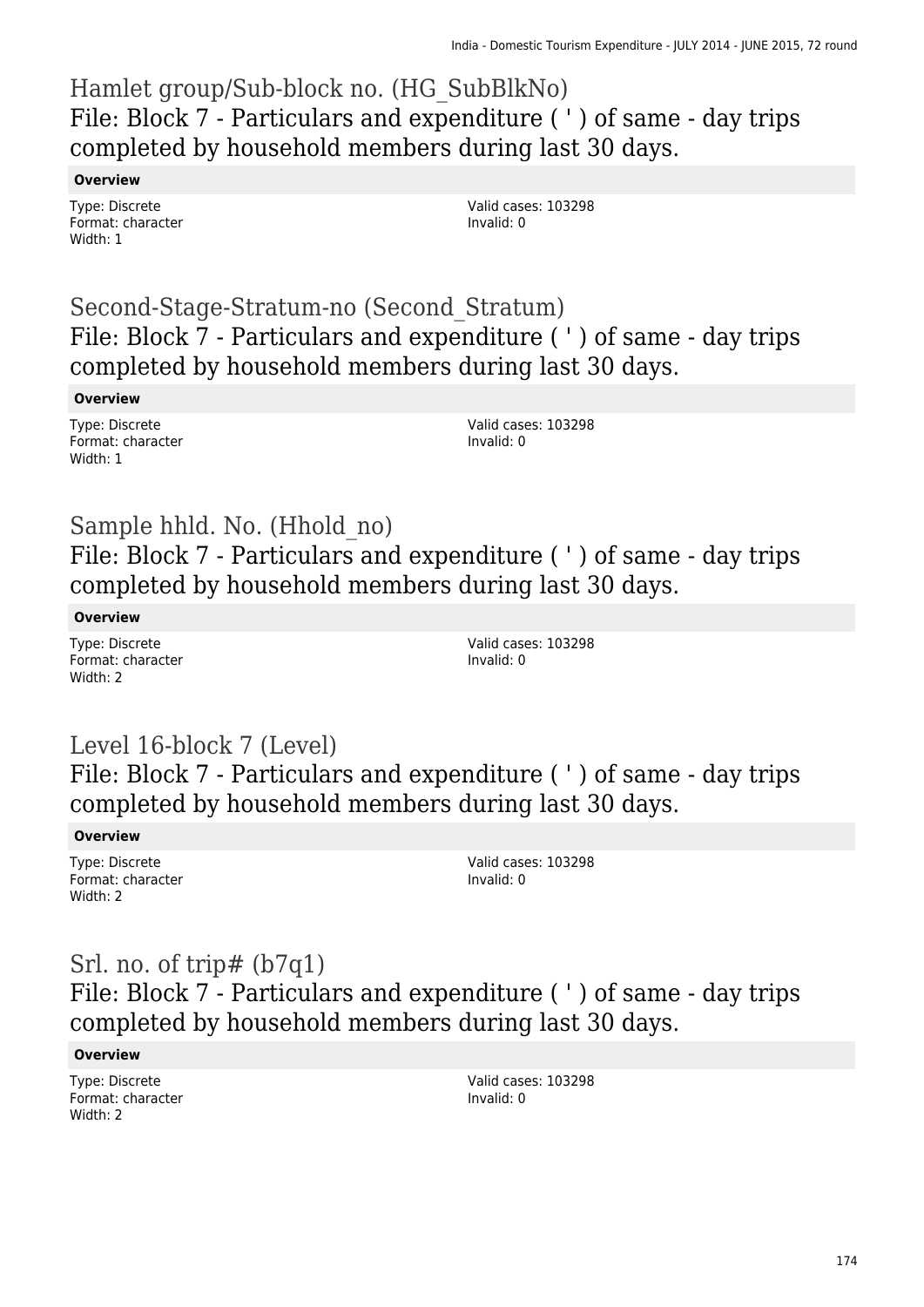# No. of hhd members in the trip  $(b7q2)$ File: Block 7 - Particulars and expenditure ( ' ) of same - day trips completed by household members during last 30 days.

#### **Overview**

Type: Discrete Format: numeric Width: 2 Decimals: 0 Range: 1-15

Valid cases: 103296 Invalid: 2

Leading purpose for all the members performing the trip  $(b7q3)$ File: Block 7 - Particulars and expenditure ( ' ) of same - day trips completed by household members during last 30 days.

**Overview**

Type: Discrete Format: character Width: 1

Valid cases: 103298 Invalid: 0

# Trip Expenditure - Package(Rs.) (b7q4)

File: Block 7 - Particulars and expenditure ( ' ) of same - day trips completed by household members during last 30 days.

### **Overview**

Type: Continuous Format: numeric Width: 7 Decimals: 0 Range: 0-20000

Valid cases: 2433 Invalid: 100865 Minimum: 0 Maximum: 20000 Mean: 80.6 Standard deviation: 664.2

Trip Expenditure-non-package-accommodation(Rs.) (b7q5) File: Block 7 - Particulars and expenditure ( ' ) of same - day trips completed by household members during last 30 days.

### **Overview**

Type: Continuous Format: numeric Width: 7 Decimals: 0 Range: 0-19000

Valid cases: 1886 Invalid: 101412 Minimum: 0 Maximum: 19000 Mean: 119.5 Standard deviation: 603.9

Trip Expenditure-non-package-food & drink(Rs.)' (b7q6) File: Block 7 - Particulars and expenditure ( ' ) of same - day trips completed by household members during last 30 days.

**Overview**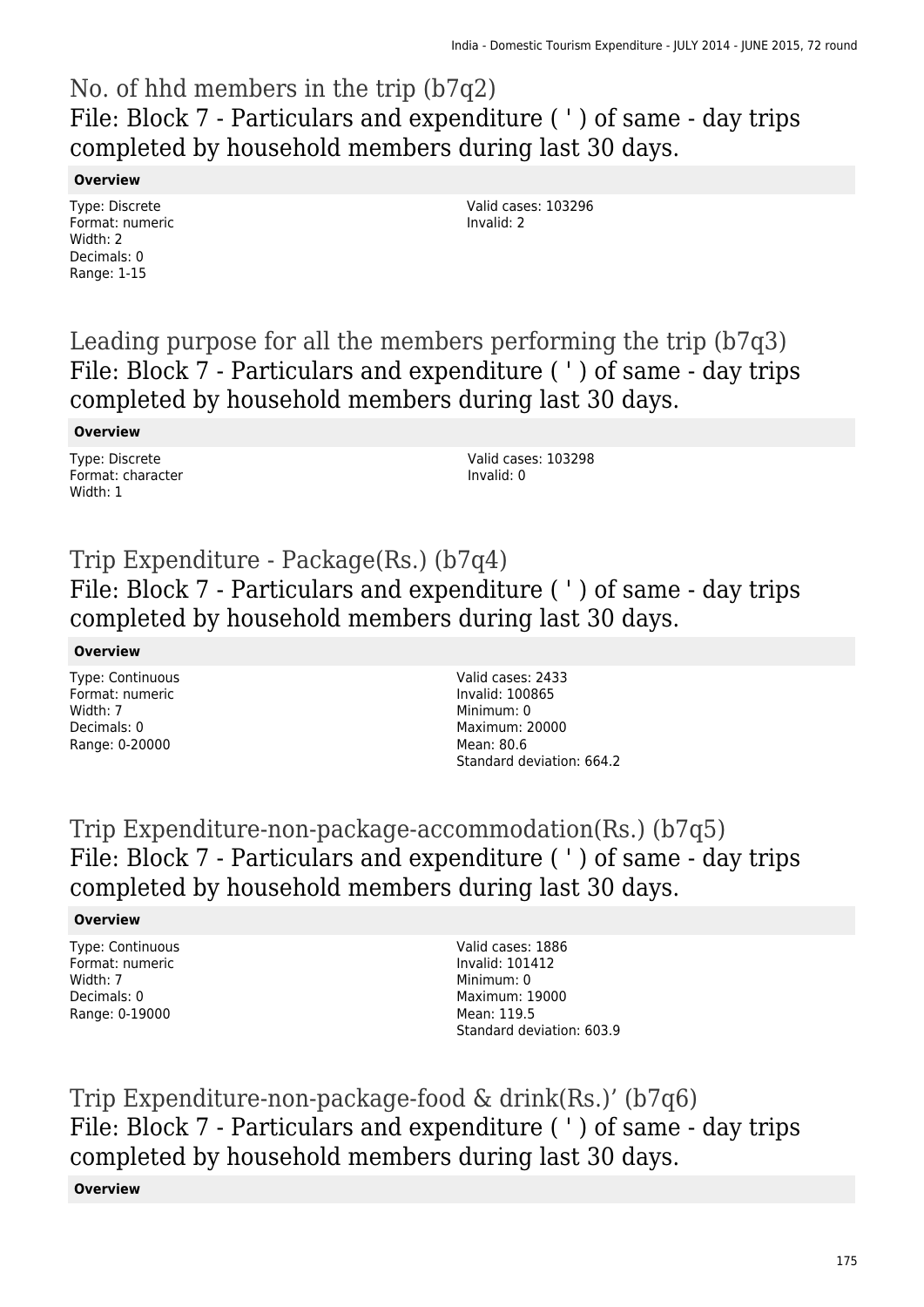### Trip Expenditure-non-package-food & drink(Rs.)' (b7q6) File: Block 7 - Particulars and expenditure ( ' ) of same - day trips completed by household members during last 30 days.

Type: Continuous Format: numeric Width: 7 Decimals: 0 Range: 0-50000

Valid cases: 67516 Invalid: 35782 Minimum: 0 Maximum: 50000 Mean: 81.4 Standard deviation: 239.4

Trip Expenditure-non-package-transport(Rs.) (b7q7) File: Block 7 - Particulars and expenditure ( ' ) of same - day trips completed by household members during last 30 days.

#### **Overview**

Type: Continuous Format: numeric Width: 7 Decimals: 0 Range: 0-15000

Valid cases: 97057 Invalid: 6241 Minimum: 0 Maximum: 15000 Mean: 119.8 Standard deviation: 249.5

# Trip Expenditure-non-package-Shopping(Rs.) (b7q8) File: Block 7 - Particulars and expenditure ( ' ) of same - day trips completed by household members during last 30 days.

#### **Overview**

Type: Continuous Format: numeric Width: 7 Decimals: 0 Range: 0-701500

Valid cases: 47566 Invalid: 55732 Minimum: 0 Maximum: 701500 Mean: 829.5 Standard deviation: 3994.6

Trip Expenditure-non-package-Recreation, religious etc.(Rs.) (b7q9) File: Block 7 - Particulars and expenditure ( ' ) of same - day trips completed by household members during last 30 days.

#### **Overview**

Type: Continuous Format: numeric Width: 7 Decimals: 0 Range: 0-39200

Valid cases: 8026 Invalid: 95272 Minimum: 0 Maximum: 39200 Mean: 156.7 Standard deviation: 599.2

Trip Expenditure-non-package-Medical(Rs.) (b7q10) File: Block 7 - Particulars and expenditure ( ' ) of same - day trips completed by household members during last 30 days.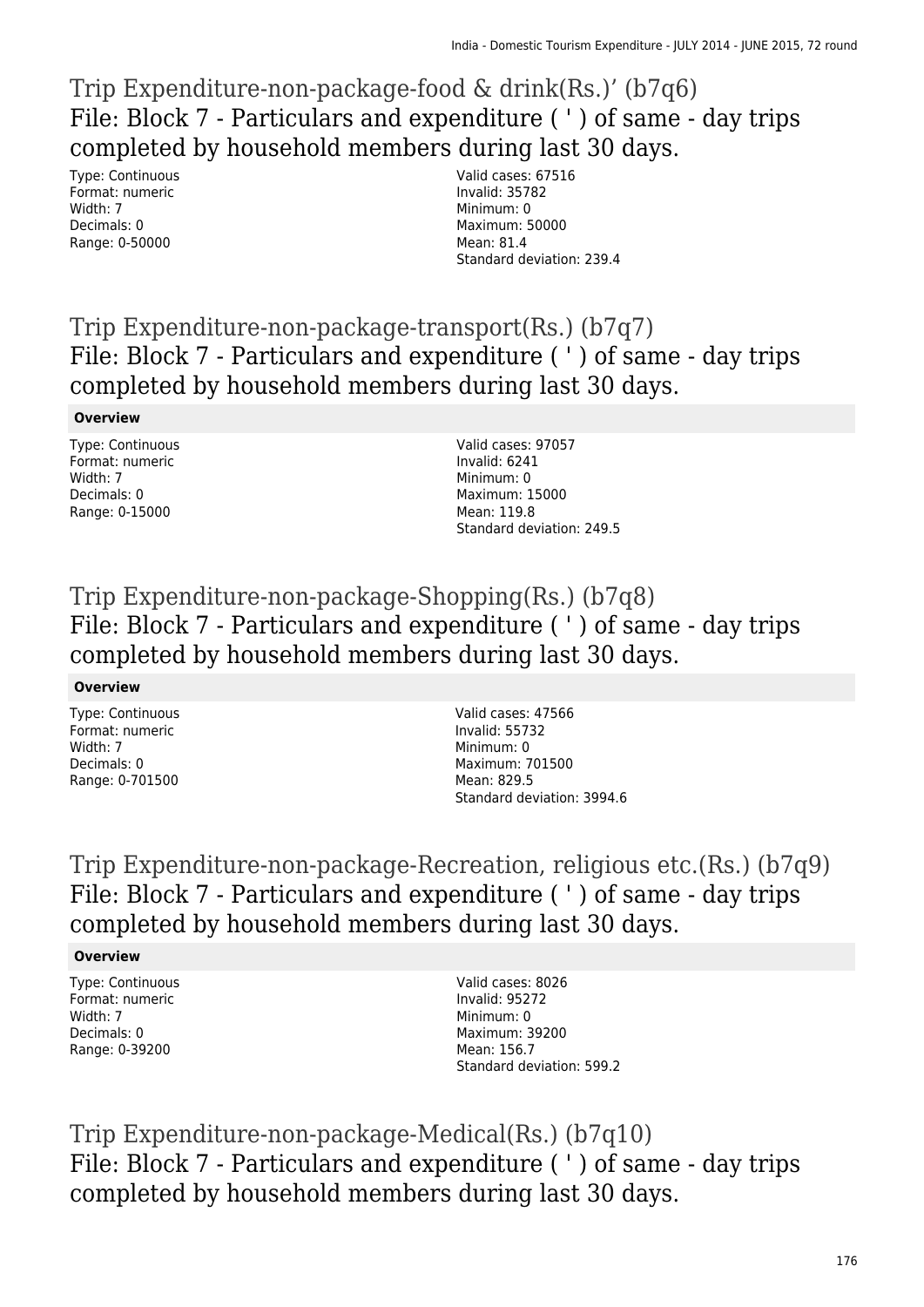## Trip Expenditure-non-package-Medical(Rs.) (b7q10) File: Block 7 - Particulars and expenditure ( ' ) of same - day trips completed by household members during last 30 days.

#### **Overview**

Type: Continuous Format: numeric Width: 7 Decimals: 0 Range: 0-47000

Valid cases: 20020 Invalid: 83278 Minimum: 0 Maximum: 47000 Mean: 539.1 Standard deviation: 1026.3

## Trip Expenditure-non-package-Others(Rs.) (b7q11) File: Block 7 - Particulars and expenditure ( ' ) of same - day trips completed by household members during last 30 days.

#### **Overview**

Type: Continuous Format: numeric Width: 7 Decimals: 0 Range: 0-84000

Valid cases: 30250 Invalid: 73048 Minimum: 0 Maximum: 84000 Mean: 123.6 Standard deviation: 789.9

# Sub-total(col. 5 to 11)  $(b7q12)$

# File: Block 7 - Particulars and expenditure ( ' ) of same - day trips completed by household members during last 30 days.

#### **Overview**

Type: Continuous Format: numeric Width: 7 Decimals: 0 Range: 0-702150

Valid cases: 103117 Invalid: 181 Minimum: 0 Maximum: 702150 Mean: 704.1 Standard deviation: 2911.3

## Total(col.4+col.12) (b7q13)

File: Block 7 - Particulars and expenditure ( ' ) of same - day trips completed by household members during last 30 days.

#### **Overview**

Type: Continuous Format: numeric Width: 7 Decimals: 0 Range: 0-702150

Valid cases: 103180 Invalid: 118 Minimum: 0 Maximum: 702150 Mean: 705.6 Standard deviation: 2912.4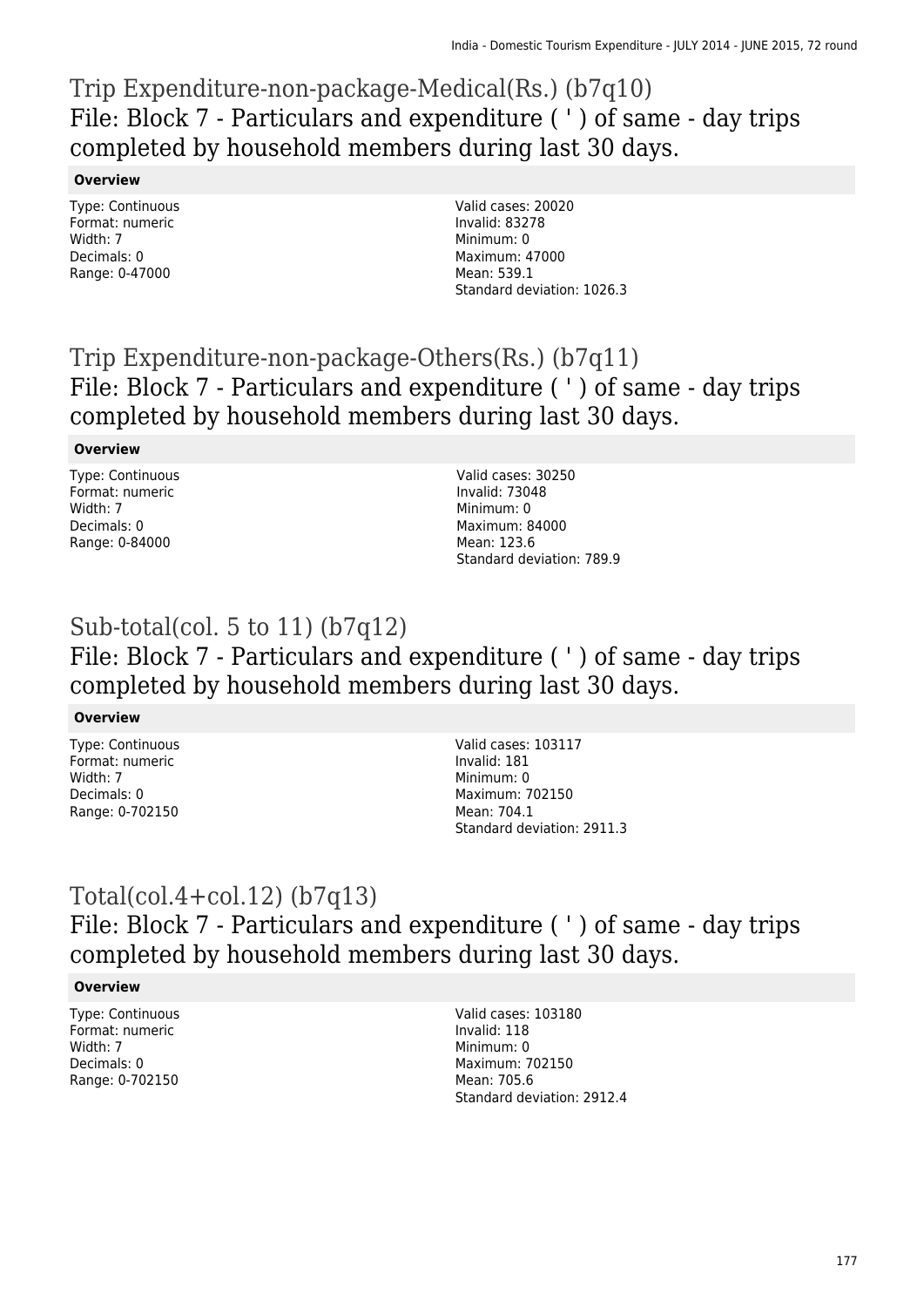### number of first stage units surveyed within a substratum for the sub-sample (NSS) File: Block 7 - Particulars and expenditure ( ' ) of same - day trips completed by household members during last 30 days.

#### **Overview**

Type: Discrete Format: numeric Width: 3 Decimals: 0 Range: 1-28

Valid cases: 103298 Invalid: 0

number of first stage units surveyed within a substratum for sub-sample combined (NSC) File: Block 7 - Particulars and expenditure ( ' ) of same - day trips

completed by household members during last 30 days.

### **Overview**

Type: Discrete Format: numeric Width: 3 Decimals: 0 Range: 1-56

Valid cases: 103298 Invalid: 0

weight or multiplier within a substratum for the sub-sample (MLT) File: Block 7 - Particulars and expenditure ( ' ) of same - day trips completed by household members during last 30 days.

#### **Overview**

Type: Continuous Format: numeric Width: 10 Decimals: 0 Range: 120-25142275 Valid cases: 103298 Invalid: 0 Minimum: 120 Maximum: 25142275 Mean: 413397.5 Standard deviation: 763349.8

Final weight for sub-sample wise estimates (Weight\_SS) File: Block 7 - Particulars and expenditure ( ' ) of same - day trips completed by household members during last 30 days.

#### **Overview**

Type: Continuous Format: numeric Width: 8 Decimals: 2 Range: 1.2-251422.75

#### **Description**

Weight  $SS = MLT/100$ 

Valid cases: 103298 Invalid: 0 Minimum: 1.2 Maximum: 251422.8 Mean: 4134 Standard deviation: 7633.5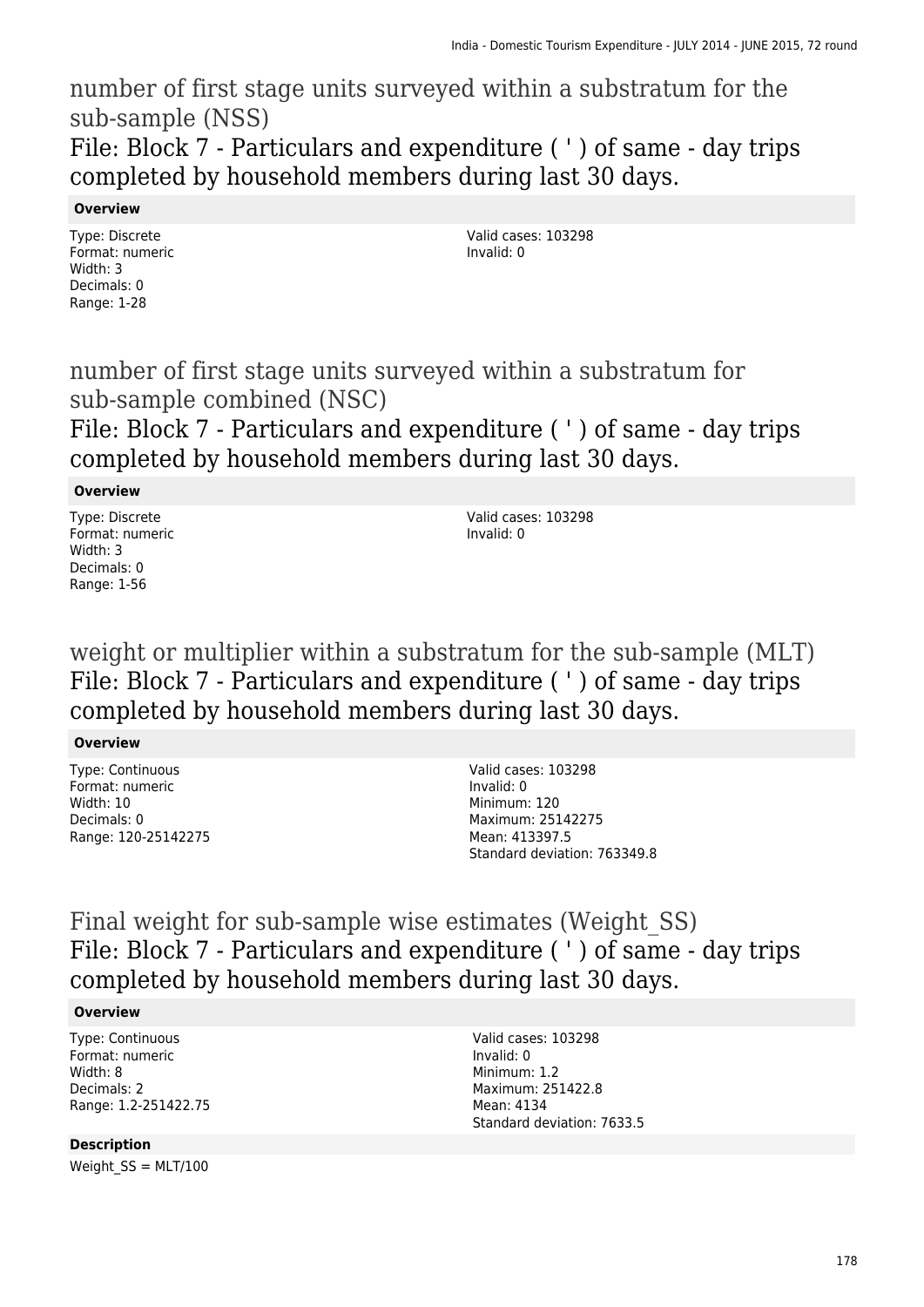# Final weight for sub-sample combined estimates (Weight\_SC) File: Block 7 - Particulars and expenditure ( ' ) of same - day trips completed by household members during last 30 days.

#### **Overview**

Type: Continuous Format: numeric Width: 8 Decimals: 2 Range: 0.6-125711.375

#### **Description**

Weight SC = MLT/100, if NSS=NSC  $=$  MLT/200 otherwise.

Valid cases: 103298 Invalid: 0 Minimum: 0.6 Maximum: 125711.4 Mean: 2067.6 Standard deviation: 3817.2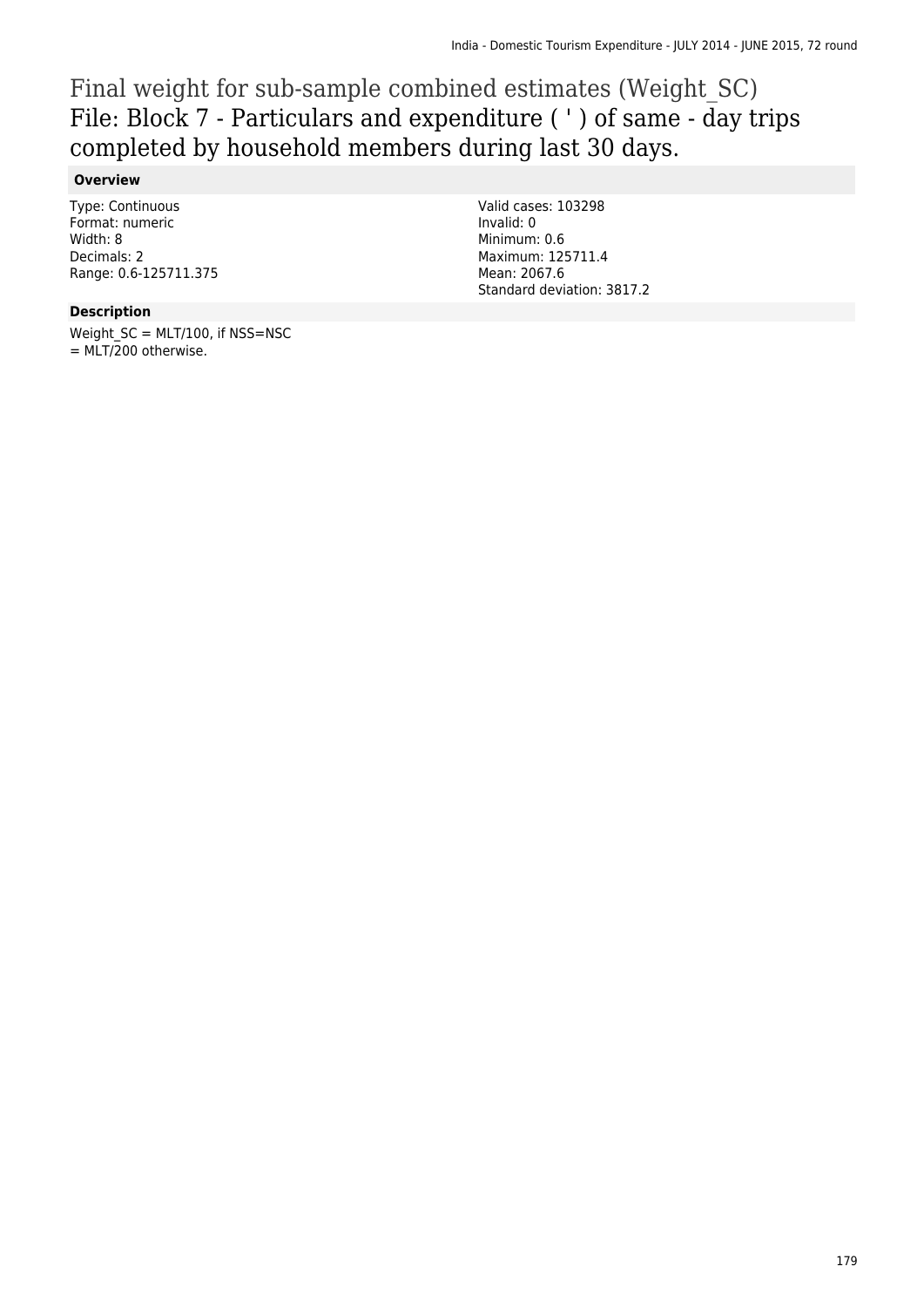'Primary key - unique identifier for a household' (HHID) File: Block 8 - Particulars and expenditure ( ' ) of special domestic trips of duration of more than 180 days but up to 365 days, completed by household members during last 365 days.

### **Overview**

Type: Discrete Format: character Width: 9

**Description**

Valid cases: 813 Invalid: 0

HHID ( 'Primary key - unique identifier for a household' ) is combination of FSU Serial Number, Hamlet group/Sub-block no, Second Stage Stratum Number,Sample household No.

## Centre-code-Round (CentreCodeRnd)

File: Block 8 - Particulars and expenditure ( ' ) of special domestic trips of duration of more than 180 days but up to 365 days, completed by household members during last 365 days.

### **Overview**

Type: Discrete Format: character Width: 3

Valid cases: 813 Invalid: 0

# FSU-Serial-No (Vill\_Blk\_Slno)

File: Block 8 - Particulars and expenditure ( ' ) of special domestic trips of duration of more than 180 days but up to 365 days, completed by household members during last 365 days.

### **Overview**

Type: Discrete Format: character Width: 5

Valid cases: 813 Invalid: 0

# Round (Round)

File: Block 8 - Particulars and expenditure ( ' ) of special domestic trips of duration of more than 180 days but up to 365 days, completed by household members during last 365 days.

### **Overview**

Type: Discrete Format: character Width: 2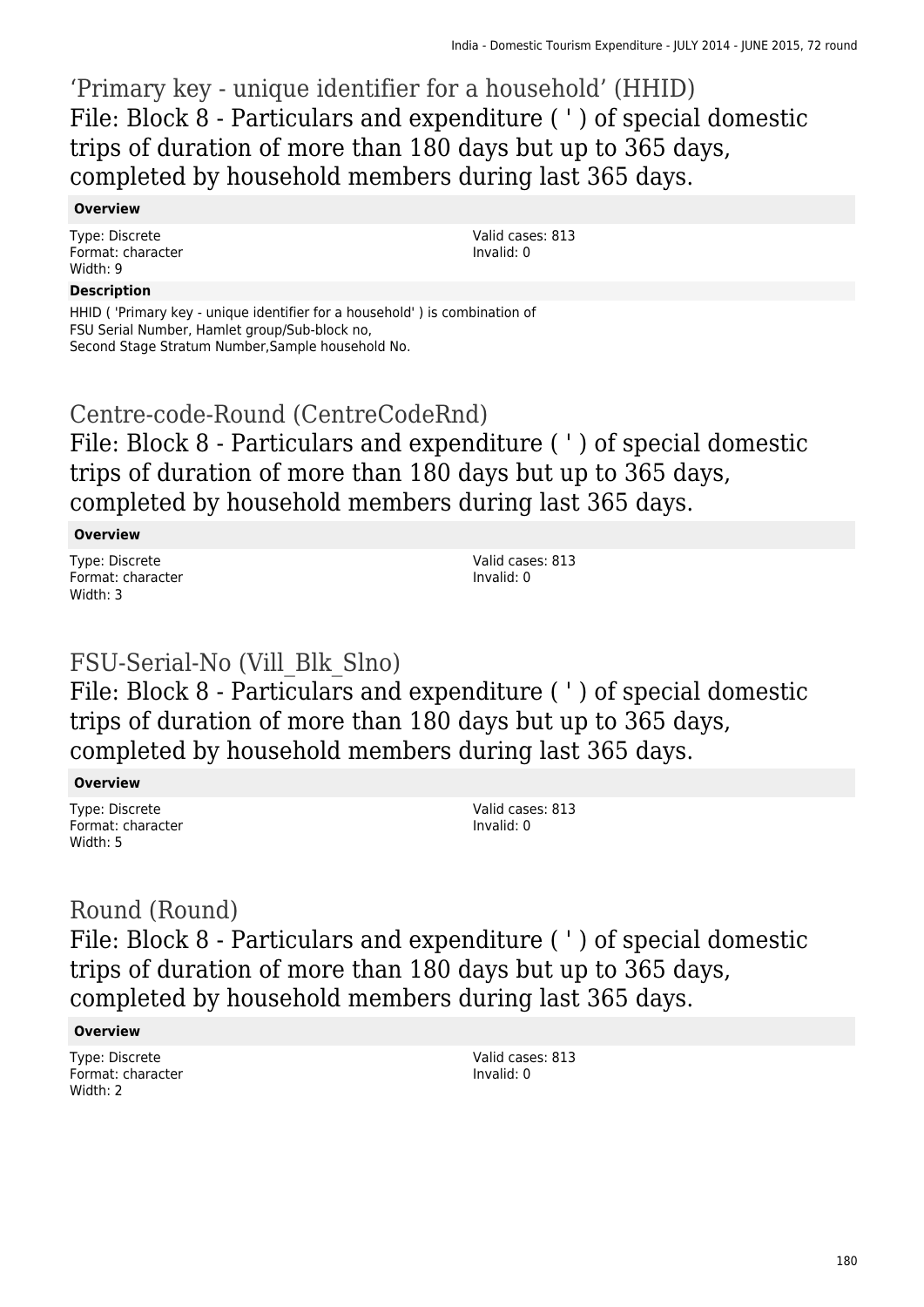## Schedule (Schedule) File: Block 8 - Particulars and expenditure ( ' ) of special domestic trips of duration of more than 180 days but up to 365 days, completed by household members during last 365 days.

#### **Overview**

Type: Discrete Format: character Width: 3

Valid cases: 813 Invalid: 0

## Sample (Sample)

File: Block 8 - Particulars and expenditure ( ' ) of special domestic trips of duration of more than 180 days but up to 365 days, completed by household members during last 365 days.

**Overview**

Type: Discrete Format: character Width: 1

Valid cases: 813 Invalid: 0

## Sector (Sector)

File: Block 8 - Particulars and expenditure ( ' ) of special domestic trips of duration of more than 180 days but up to 365 days, completed by household members during last 365 days.

**Overview**

Type: Discrete Format: character Width: 1

Valid cases: 813 Invalid: 0

'State-Region' (State\_Region)

File: Block 8 - Particulars and expenditure ( ' ) of special domestic trips of duration of more than 180 days but up to 365 days, completed by household members during last 365 days.

#### **Overview**

Type: Discrete Format: character Width: 3

Valid cases: 813 Invalid: 0

State (State) File: Block 8 - Particulars and expenditure ( ' ) of special domestic trips of duration of more than 180 days but up to 365 days, completed by household members during last 365 days.

#### **Overview**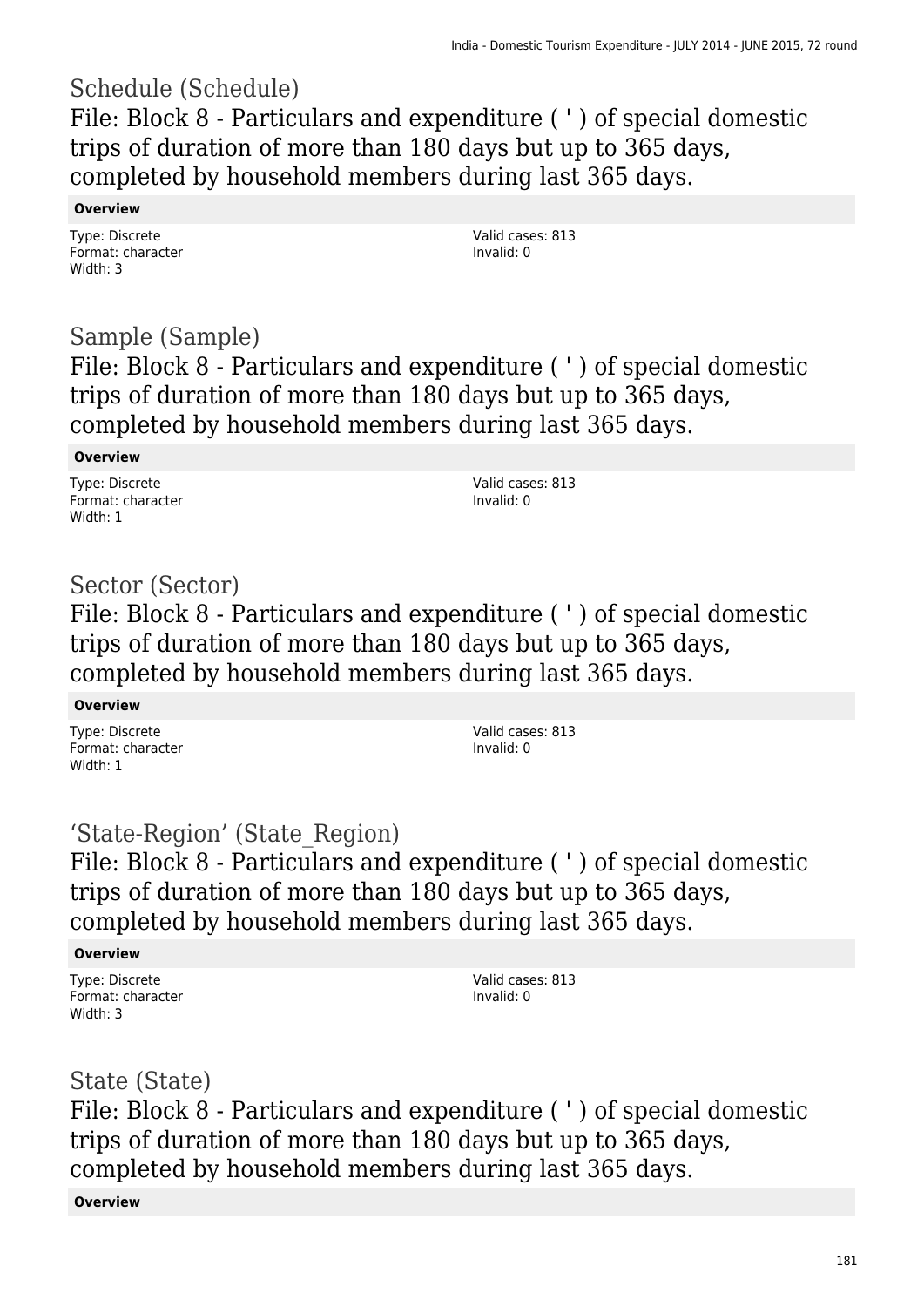## State (State) File: Block 8 - Particulars and expenditure ( ' ) of special domestic trips of duration of more than 180 days but up to 365 days, completed by household members during last 365 days.

Type: Discrete Format: character Width: 2

Valid cases: 813 Invalid: 0

## 'State-District' (State\_District)

File: Block 8 - Particulars and expenditure ( ' ) of special domestic trips of duration of more than 180 days but up to 365 days, completed by household members during last 365 days.

#### **Overview**

Type: Discrete Format: character Width: 4

Valid cases: 813 Invalid: 0

## Stratum (Stratum)

File: Block 8 - Particulars and expenditure ( ' ) of special domestic trips of duration of more than 180 days but up to 365 days, completed by household members during last 365 days.

**Overview**

Type: Discrete Format: character Width: 2

Valid cases: 813 Invalid: 0

## Sub-Stratum-no (SubStratumNo)

File: Block 8 - Particulars and expenditure ( ' ) of special domestic trips of duration of more than 180 days but up to 365 days, completed by household members during last 365 days.

#### **Overview**

Type: Discrete Format: character Width: 2

Valid cases: 813 Invalid: 0

## Sub-Round (SubRound)

File: Block 8 - Particulars and expenditure ( ' ) of special domestic trips of duration of more than 180 days but up to 365 days, completed by household members during last 365 days. **Overview**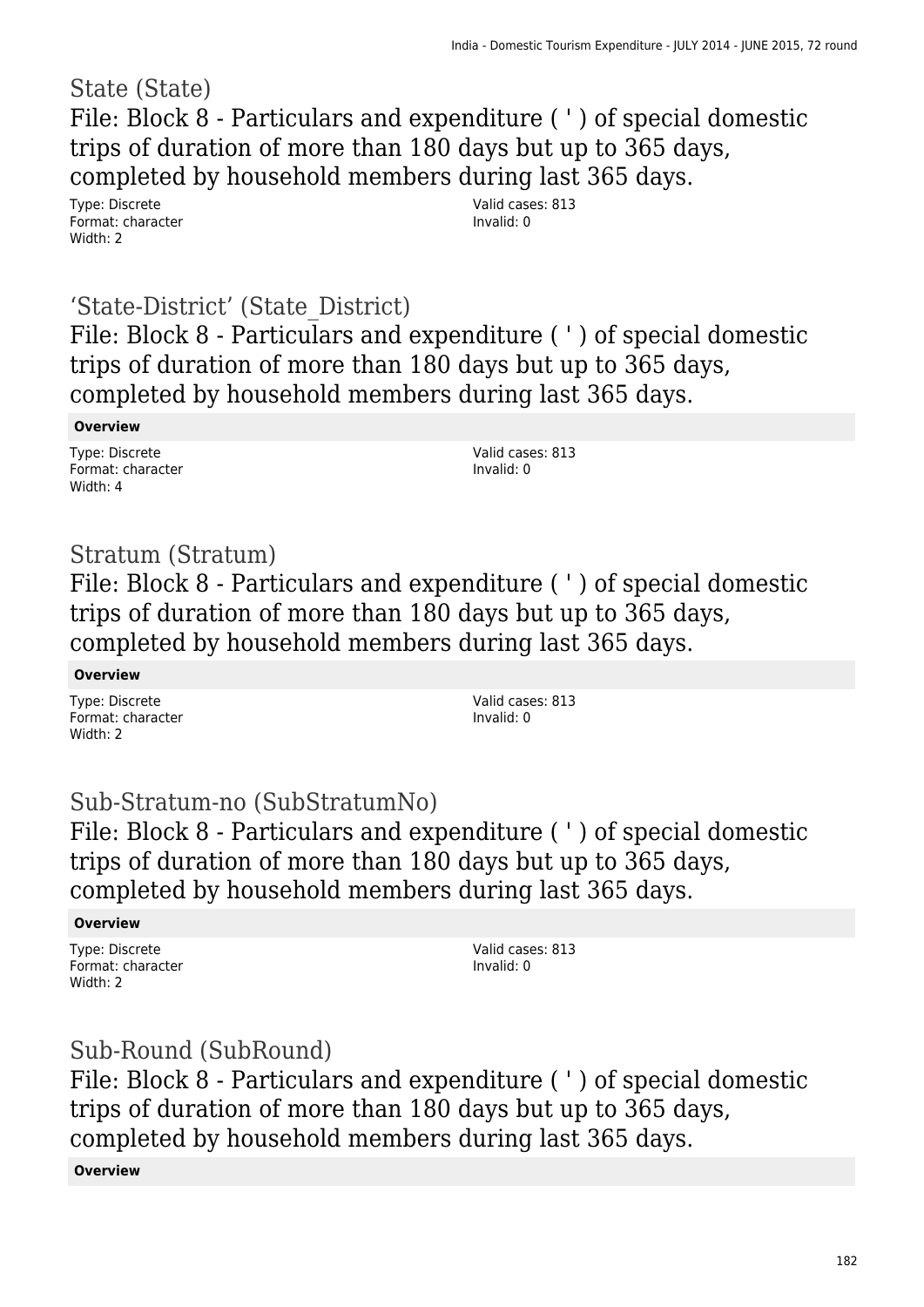## Sub-Round (SubRound) File: Block 8 - Particulars and expenditure ( ' ) of special domestic trips of duration of more than 180 days but up to 365 days, completed by household members during last 365 days.

Type: Discrete Format: character Width: 1

Valid cases: 813 Invalid: 0

## Sub-Sample (SubSample)

File: Block 8 - Particulars and expenditure ( ' ) of special domestic trips of duration of more than 180 days but up to 365 days, completed by household members during last 365 days.

#### **Overview**

Type: Discrete Format: character Width: 1

Valid cases: 813 Invalid: 0

## FOD-Sub-Region (FODSubRegion)

File: Block 8 - Particulars and expenditure ( ' ) of special domestic trips of duration of more than 180 days but up to 365 days, completed by household members during last 365 days.

**Overview**

Type: Discrete Format: character Width: 4

Valid cases: 803 Invalid: 0

Hamlet group/Sub-block no. (HG\_SubBlkNo) File: Block 8 - Particulars and expenditure ( ' ) of special domestic trips of duration of more than 180 days but up to 365 days, completed by household members during last 365 days.

#### **Overview**

Type: Discrete Format: character Width: 1

Valid cases: 813 Invalid: 0

Second-Stage-Stratum-no (Second\_Stratum) File: Block 8 - Particulars and expenditure ( ' ) of special domestic trips of duration of more than 180 days but up to 365 days, completed by household members during last 365 days. **Overview**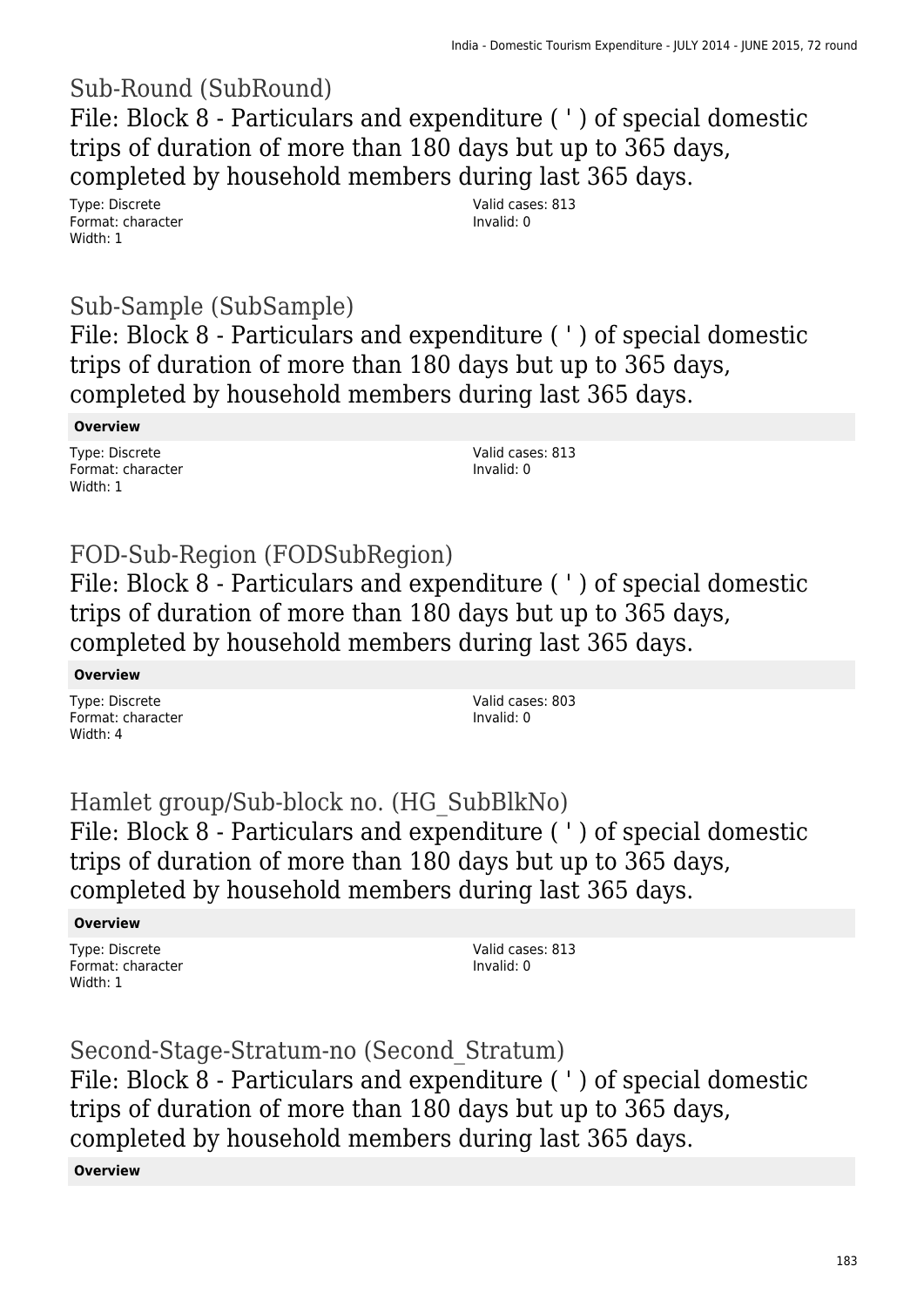Second-Stage-Stratum-no (Second\_Stratum) File: Block 8 - Particulars and expenditure ( ' ) of special domestic trips of duration of more than 180 days but up to 365 days, completed by household members during last 365 days.

Type: Discrete Format: character Width: 1

Valid cases: 813 Invalid: 0

## Sample hhld. No. (Hhold\_no)

File: Block 8 - Particulars and expenditure ( ' ) of special domestic trips of duration of more than 180 days but up to 365 days, completed by household members during last 365 days.

#### **Overview**

Type: Discrete Format: character Width: 2

Valid cases: 813 Invalid: 0

## Level 17-block 8 (Level)

File: Block 8 - Particulars and expenditure ( ' ) of special domestic trips of duration of more than 180 days but up to 365 days, completed by household members during last 365 days.

**Overview**

Type: Discrete Format: character Width: 2

Valid cases: 813 Invalid: 0

## Srl. no. of trip# (b8q1)

File: Block 8 - Particulars and expenditure ( ' ) of special domestic trips of duration of more than 180 days but up to 365 days, completed by household members during last 365 days.

#### **Overview**

Type: Discrete Format: character Width: 2

Valid cases: 813 Invalid: 0

No. of hhd members in the trip (b8q2) File: Block 8 - Particulars and expenditure ( ' ) of special domestic trips of duration of more than 180 days but up to 365 days, completed by household members during last 365 days. **Overview**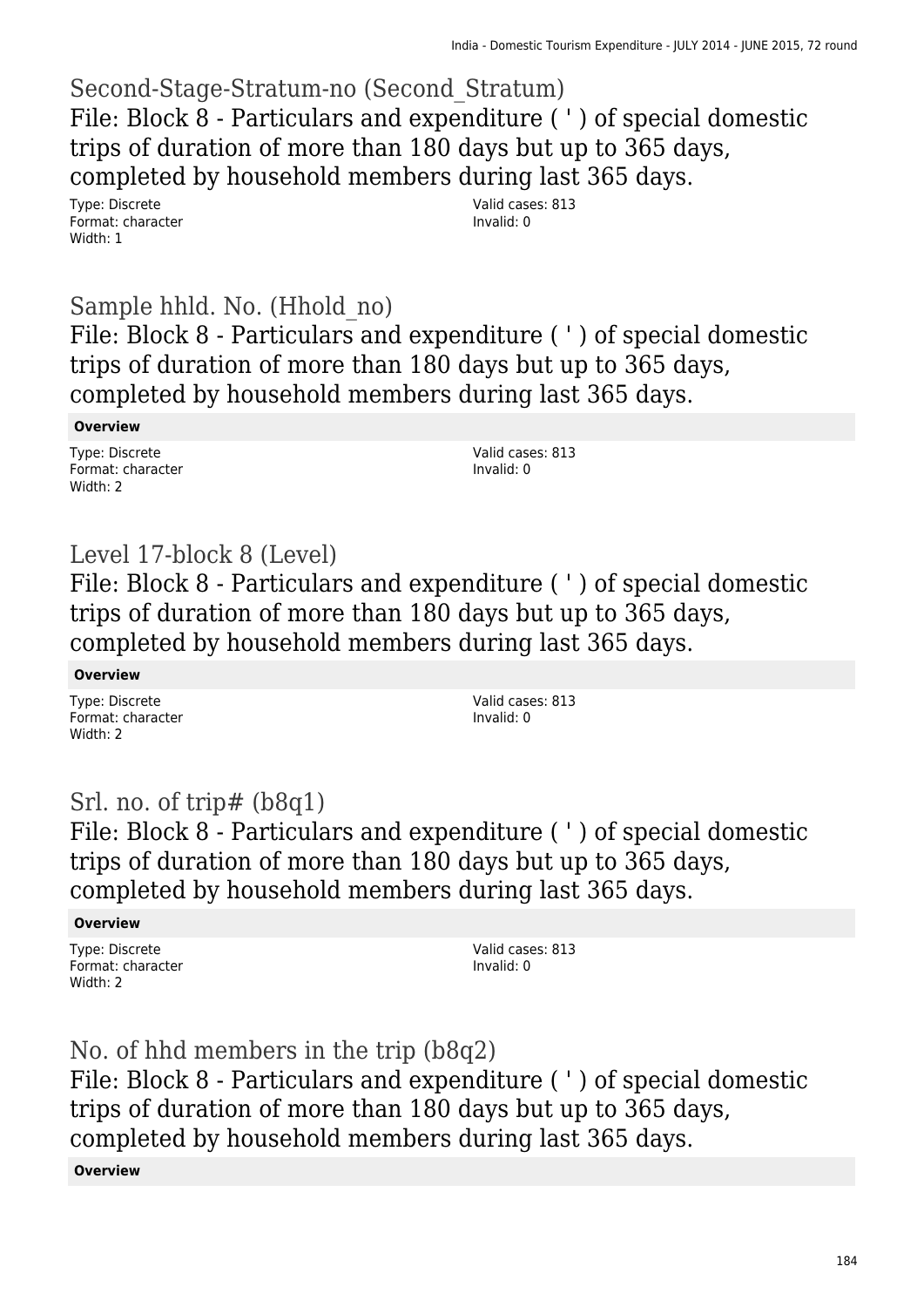## No. of hhd members in the trip (b8q2) File: Block 8 - Particulars and expenditure ( ' ) of special domestic trips of duration of more than 180 days but up to 365 days, completed by household members during last 365 days.

Type: Discrete Format: numeric Width: 2 Decimals: 0 Range: 1-6

Valid cases: 813 Invalid: 0

Leading purpose for all the members performing the trip (b8q3) File: Block 8 - Particulars and expenditure ( ' ) of special domestic trips of duration of more than 180 days but up to 365 days, completed by household members during last 365 days.

**Overview**

Type: Discrete Format: character Width: 1

Valid cases: 813 Invalid: 0

## Total expenditure(Rs.) (b8q4)

File: Block 8 - Particulars and expenditure ( ' ) of special domestic trips of duration of more than 180 days but up to 365 days, completed by household members during last 365 days.

#### **Overview**

Type: Continuous Format: numeric Width: 8 Decimals: 0 Range: 500-210000

Valid cases: 813 Invalid: 0 Minimum: 500 Maximum: 210000 Mean: 7688.8 Standard deviation: 16110.9

number of first stage units surveyed within a substratum for the sub-sample (NSS) File: Block 8 - Particulars and expenditure ( ' ) of special domestic trips of duration of more than 180 days but up to 365 days,

completed by household members during last 365 days.

#### **Overview**

Type: Discrete Format: numeric Width: 3 Decimals: 0 Range: 1-16

Valid cases: 813 Invalid: 0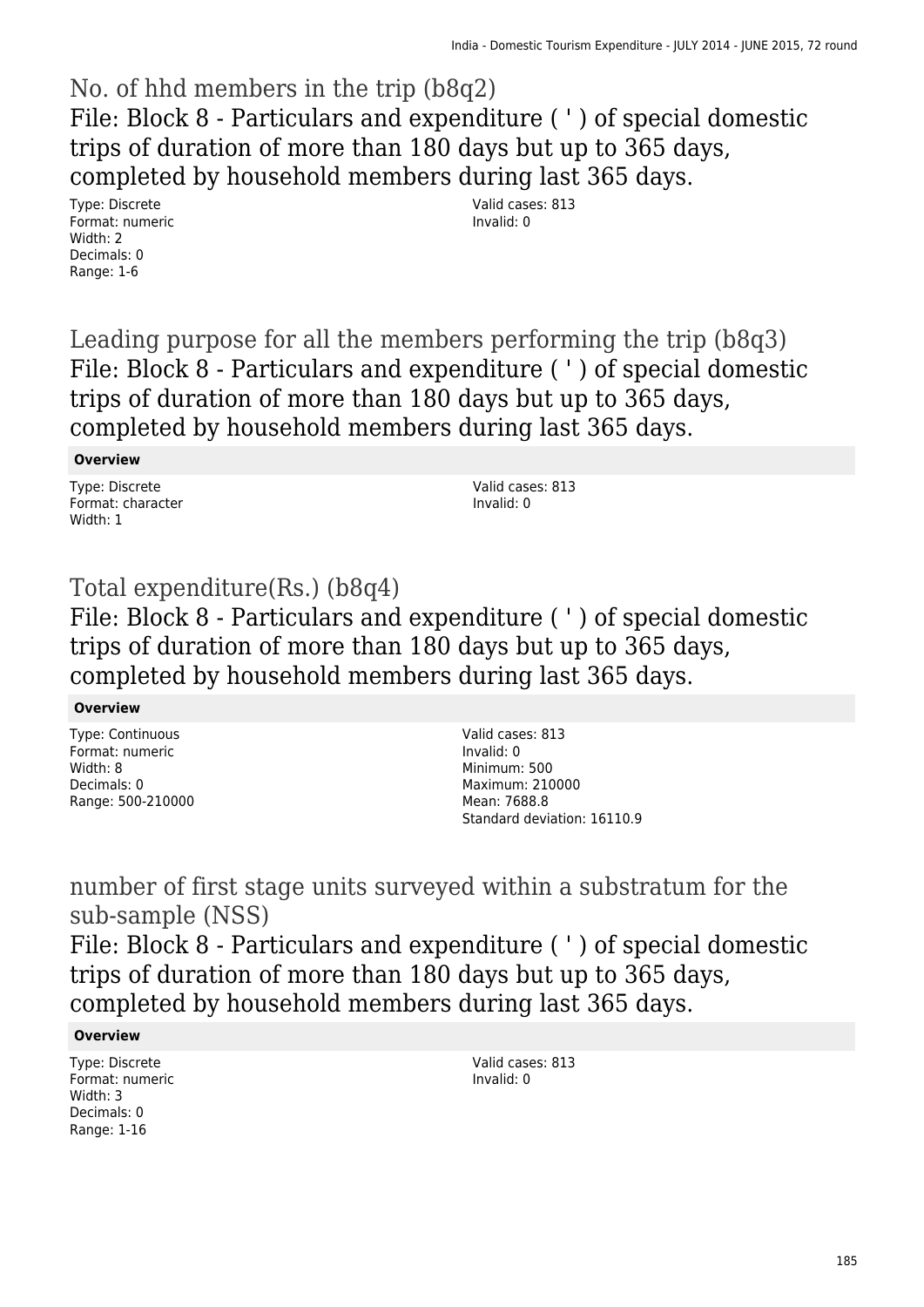number of first stage units surveyed within a substratum for sub-sample combined (NSC) File: Block 8 - Particulars and expenditure ( ' ) of special domestic trips of duration of more than 180 days but up to 365 days, completed by household members during last 365 days.

#### **Overview**

Type: Discrete Format: numeric Width: 3 Decimals: 0 Range: 3-32

Valid cases: 813 Invalid: 0

weight or multiplier within a substratum for the sub-sample (MLT) File: Block 8 - Particulars and expenditure ( ' ) of special domestic trips of duration of more than 180 days but up to 365 days, completed by household members during last 365 days.

**Overview**

Type: Continuous Format: numeric Width: 10 Decimals: 0 Range: 337-6043074 Valid cases: 813 Invalid: 0 Minimum: 337 Maximum: 6043074 Mean: 225053.4 Standard deviation: 626600.9

Final weight for sub-sample wise estimates (Weight\_SS) File: Block 8 - Particulars and expenditure ( ' ) of special domestic trips of duration of more than 180 days but up to 365 days, completed by household members during last 365 days.

#### **Overview**

Type: Continuous Format: numeric Width: 8 Decimals: 2 Range: 3.37-60430.74

#### **Description**

Weight  $SS = MLT/100$ 

Valid cases: 813 Invalid: 0 Minimum: 3.4 Maximum: 60430.7 Mean: 2250.5 Standard deviation: 6266

Final weight for sub-sample combined estimates (Weight\_SC) File: Block 8 - Particulars and expenditure ( ' ) of special domestic trips of duration of more than 180 days but up to 365 days, completed by household members during last 365 days.

**Overview**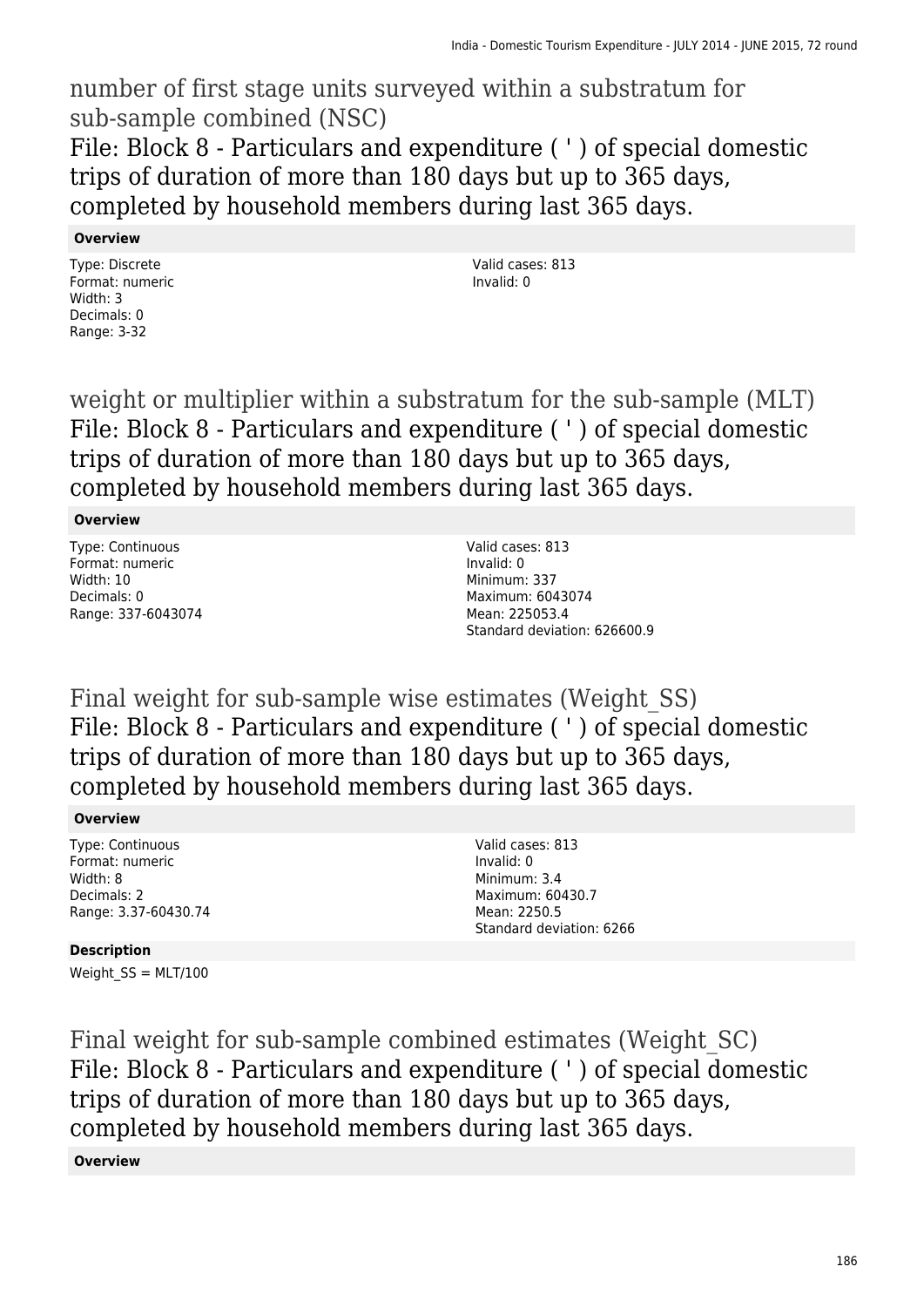## Final weight for sub-sample combined estimates (Weight\_SC) File: Block 8 - Particulars and expenditure ( ' ) of special domestic trips of duration of more than 180 days but up to 365 days, completed by household members during last 365 days.

Type: Continuous Format: numeric Width: 8 Decimals: 2 Range: 1.685-30215.37

**Description**

Weight  $SC = MLT/100$ , if NSS=NSC  $=$  MLT/200 otherwise.

Valid cases: 813 Invalid: 0 Minimum: 1.7 Maximum: 30215.4 Mean: 1125.3 Standard deviation: 3133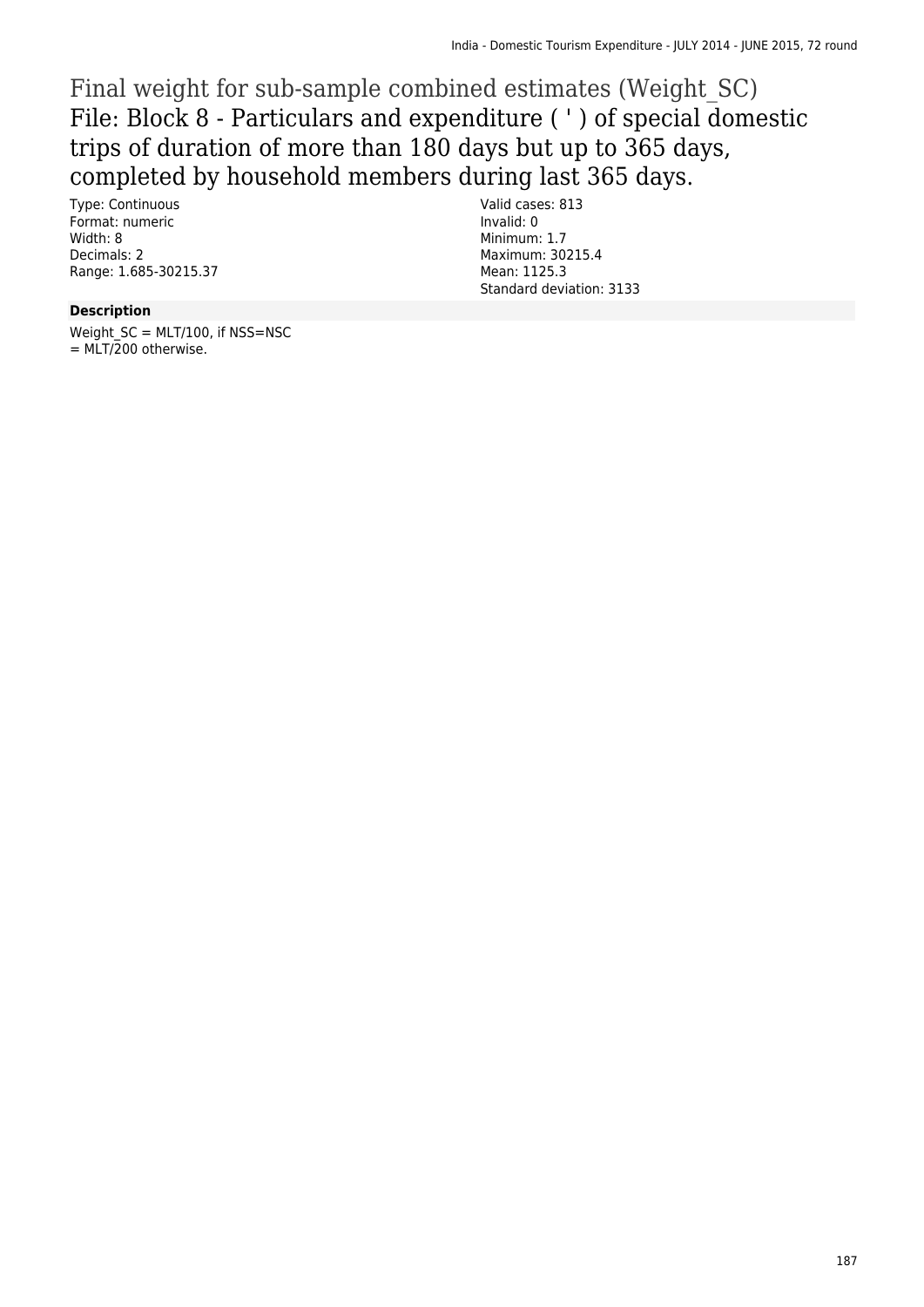# **Documentation**

## **Questionnaires**

### **Schedule 1.5**

Title Schedule 1.5 Filename Sch21.1.doc

### **List of households - Schedule 0.0**

Title List of households - Schedule 0.0 Filename Sch0.0.doc

## **Reports**

### **Key Indicators of Domestic Tourism Expenditure**

Title Key Indicators of Domestic Tourism Expenditure Country India Filename ki\_tourism\_29june16.pdf

## **Technical documents**

## **Introduction, Concepts, Design and Definitions**

Title Introduction, Concepts, Design and Definitions Author(s) National Sample Survey Organisation Ministry of Statistics and Programme Implementation Government of India Country India Filename Instruction chap1.doc

### **Estimation Procedure\_72**

Title **Estimation Procedure 72** Author(s) National Sample Survey Organisation Ministry of Statistics and Programme Implementation Government of India Country India Filename Estimation\_Procedure\_NSS72.doc

## **Instructions to Field Staff, Vol.I: NSS 72 Round**

Title Instructions to Field Staff, Vol.I: NSS 72 Round Author(s) National Sample Survey Organisation Ministry of Statistics and Programme Implementation Government of India Country India Filename Instruction chap2.doc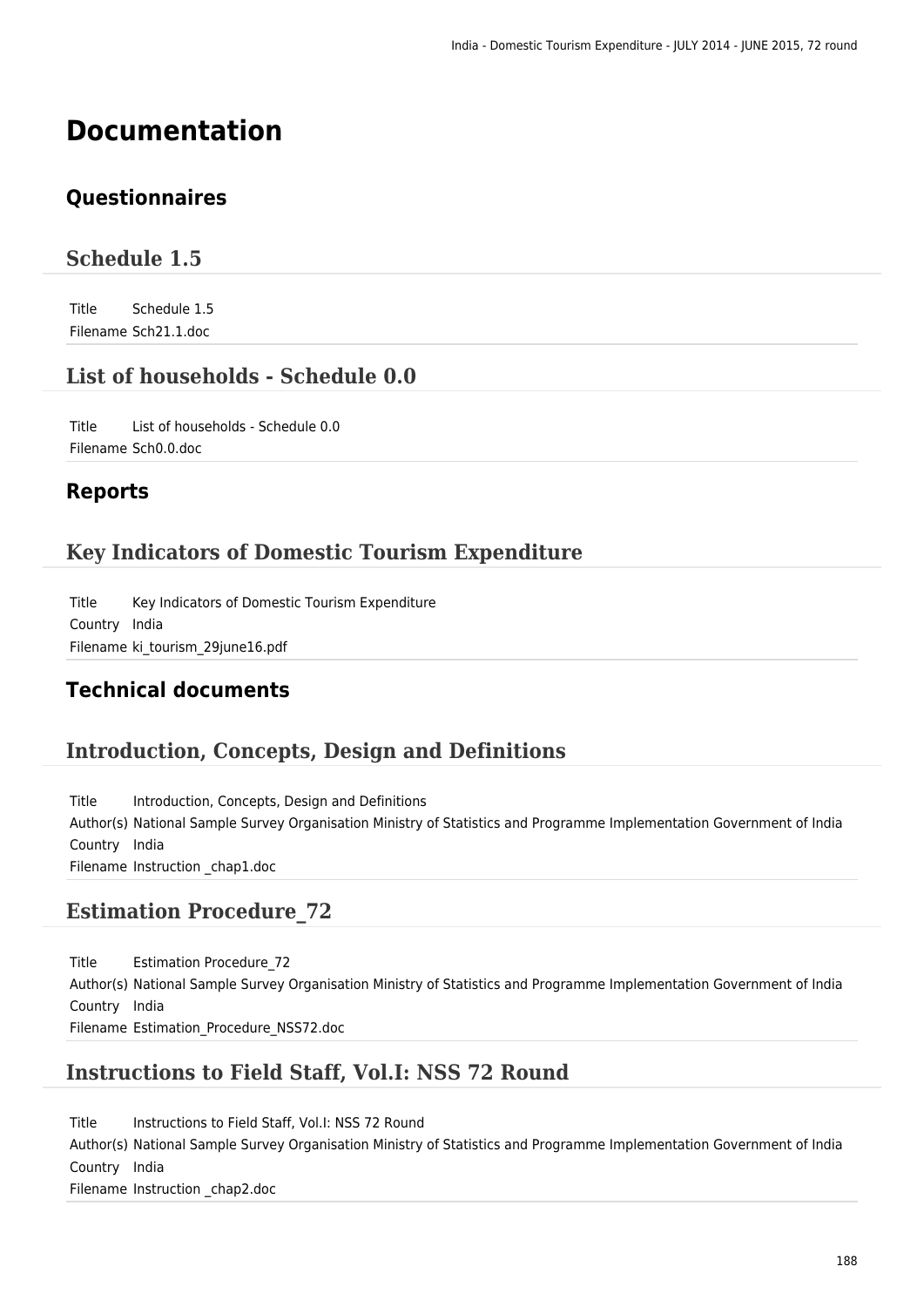### **Instructions to Field Staff, Vol. I: NSS 72 Round**

Title Instructions to Field Staff, Vol. I: NSS 72 Round

Author(s) National Sample Survey Organisation Ministry of Statistics and Programme Implementation Government of India Country India

Filename Instruction chap 3.docx

### **Other materials**

### **Appendix 1 -- allocation of sample villages and blocks for NSS 72 round**

Title Appendix 1 -- allocation of sample villages and blocks for NSS 72 round Author(s) National Sample Survey Organisation Ministry of Statistics and Programme Implementation Government of India Country India Filename Appendix 1\_NSS72.doc

### **Appendix 2 -- Sub-stratum size and allocation for rural sector**

Title Appendix 2 -- Sub-stratum size and allocation for rural sector Author(s) National Sample Survey Organisation Ministry of Statistics and Programme Implementation Government of India Country India Filename Appendix 2\_NSS72.doc

### **Appendix 3 -- sub-stratum size and allocation for urban sector**

Title Appendix 3 -- sub-stratum size and allocation for urban sector Author(s) National Sample Survey Organisation Ministry of Statistics and Programme Implementation Government of India Filename Appendix 3\_NSS72.doc

### **Appendix 4 -- List of towns (one lakh plus population in census 2011) treated as individual stratum**

Title Appendix 4 -- List of towns (one lakh plus population in census 2011) treated as individual stratum Author(s) National Sample Survey Organisation Ministry of Statistics and Programme Implementation Government of India Country India Filename Appendix 4\_NSS72.doc

### **State Code**

Title State Code Author(s) National Sample Survey Organisation Ministry of Statistics and Programme Implementation Government of India Country India Filename State code.doc

### **District Code**

Title District Code

Author(s) National Sample Survey Organisation Ministry of Statistics and Programme Implementation Government of India Country India